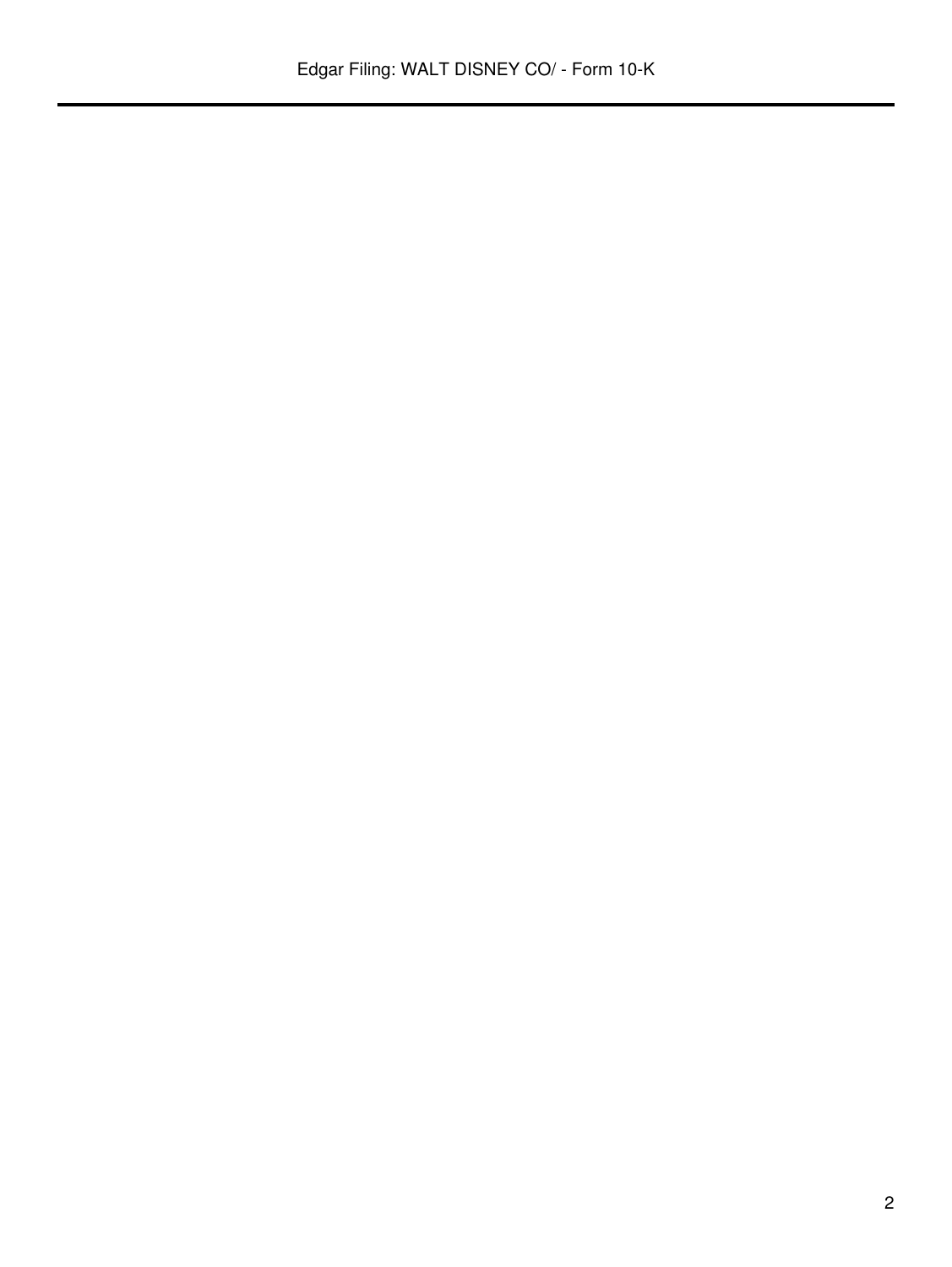# <span id="page-2-0"></span>THE WALT DISNEY COMPANY AND SUBSIDIARIES TABLE OF CONTENTS

|                                              |                                                                                                                         | Page |  |  |
|----------------------------------------------|-------------------------------------------------------------------------------------------------------------------------|------|--|--|
| <b>PART I</b>                                |                                                                                                                         |      |  |  |
|                                              | ITEM 1. Business                                                                                                        | 1    |  |  |
| <b>ITEM</b><br>1A.                           | <b>Risk Factors</b>                                                                                                     | 15   |  |  |
| <b>ITEM</b><br>1B.                           | <b>Unresolved Staff Comments</b>                                                                                        | 20   |  |  |
|                                              | ITEM 2. Properties                                                                                                      | 21   |  |  |
|                                              | ITEM 3. Legal Proceedings                                                                                               | 22   |  |  |
|                                              | ITEM 4. Mine Safety Disclosures                                                                                         | 22   |  |  |
|                                              | <b>Executive Officers of the Company</b>                                                                                | 22   |  |  |
| PART II                                      |                                                                                                                         |      |  |  |
| ITEM 5.                                      | Market for the Company's Common Equity, Related Stockholder Matters and Issuer Purchases of<br><b>Equity Securities</b> | 23   |  |  |
|                                              | ITEM 6. Selected Financial Data                                                                                         | 24   |  |  |
|                                              | ITEM 7. Management's Discussion and Analysis of Financial Condition and Results of Operations                           | 25   |  |  |
| <b>ITEM</b><br>7A.                           | Quantitative and Qualitative Disclosures About Market Risk                                                              | 51   |  |  |
|                                              | ITEM 8. Financial Statements and Supplementary Data                                                                     | 52   |  |  |
|                                              | ITEM 9. Changes in and Disagreements with Accountants on Accounting and Financial Disclosure                            | 52   |  |  |
| <b>ITEM</b><br>9A.                           | <b>Controls and Procedures</b>                                                                                          | 52   |  |  |
| <b>ITEM</b><br>9B.                           | Other Information                                                                                                       | 52   |  |  |
| <b>PART III</b>                              |                                                                                                                         |      |  |  |
|                                              | ITEM 10. Directors, Executive Officers and Corporate Governance                                                         | 53   |  |  |
| <b>ITEM 11. Executive Compensation</b><br>53 |                                                                                                                         |      |  |  |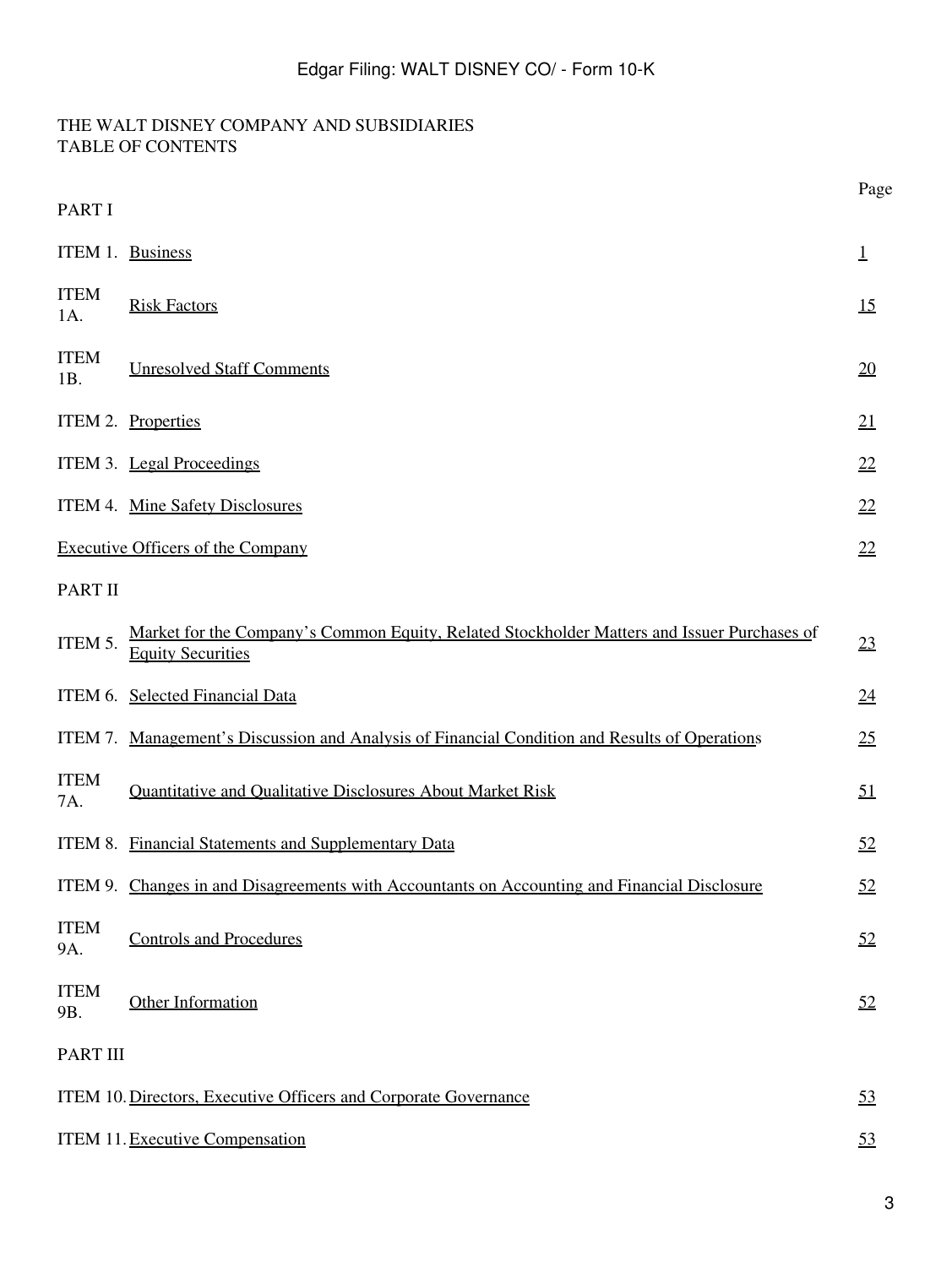| <b>ITEM 12. Security Ownership of Certain Beneficial Owners and Management and Related Stockholder Matters</b> | 53        |
|----------------------------------------------------------------------------------------------------------------|-----------|
| ITEM 13. Certain Relationships and Related Transactions, and Director Independence                             | <u>53</u> |
| ITEM 14. Principal Accounting Fees and Services                                                                | <u>53</u> |
| <b>PART IV</b>                                                                                                 |           |
| <b>ITEM 15. Exhibits and Financial Statement Schedules</b>                                                     | <u>54</u> |
| <b>SIGNATURES</b>                                                                                              | <u>57</u> |
| Consolidated Financial Information — The Walt Disney Company                                                   | <u>58</u> |
|                                                                                                                |           |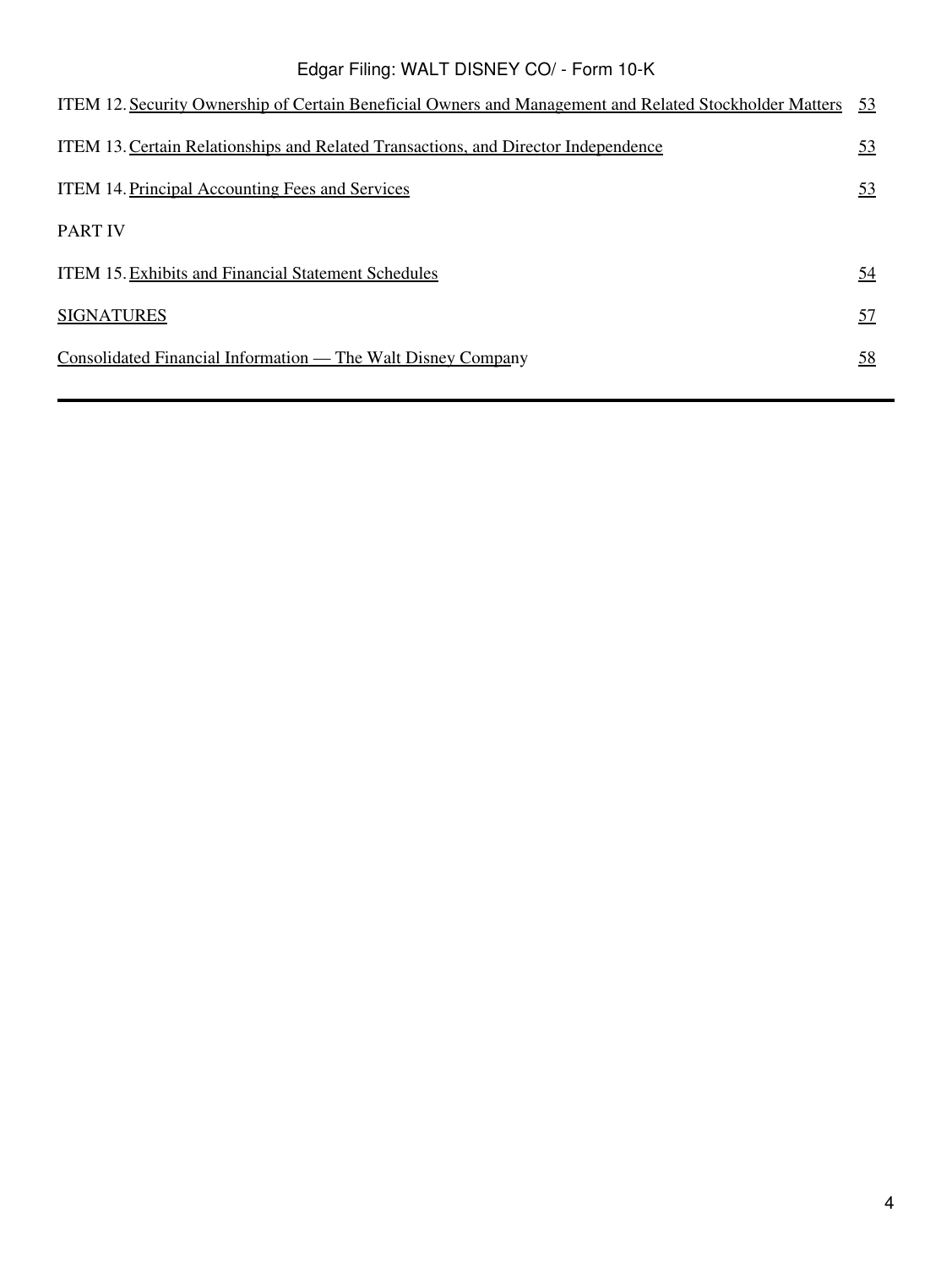# PART I

<span id="page-4-0"></span>ITEM 1. Business

The Walt Disney Company, together with its subsidiaries, is a diversified worldwide entertainment company with operations in four business segments: Media Networks, Parks and Resorts, Studio Entertainment, and Consumer Products & Interactive Media. For convenience, the terms "Company" and "we" are used to refer collectively to the parent company and the subsidiaries through which our various businesses are actually conducted.

Information on the Company's revenues, segment operating income and identifiable assets appears in Note 1 to the Consolidated Financial Statements included in Item 8 hereof. The Company employed approximately 195,000 people as of October 1, 2016.

# MEDIA NETWORKS

The Media Networks segment includes cable and broadcast television networks, television production and distribution operations, domestic television stations and radio networks and stations. The Company also has investments in entities that operate programming, distribution and content management services, including television networks, which are accounted for under the equity method of accounting.

The businesses in the Media Networks segment principally generate revenue from the following:

• domestic broadcast television network for the right to deliver our programs to their customers/subscribers ("affiliate fees charged to cable, satellite, and telecommunications service providers (Multi-channel Video Programming Distributors "MVPD"), broadband service providers (digital MVPDs) and television stations affiliated with our fees");

•the sale to advertisers of time in programs for commercial announcements ("ad sales"); and

•the sale to television networks and distributors for the right to use our television programming ("program sales"). Operating expenses primarily consist of programming and production costs, participations and residuals expense, technical support costs, operating labor and distribution costs.

# Cable Networks

Our primary cable networks consist of ESPN, the Disney Channels and Freeform, which produce their own programs or acquire rights from third parties to air their programs on our networks.

Cable networks derive the majority of their revenues from affiliate fees and, for certain networks (primarily ESPN and Freeform), ad sales. Generally, the Company's cable networks provide programming services under multi-year agreements with MVPDs that include contractually determined rates on a per subscriber basis. The amounts that we can charge to MVPDs for our cable network services are largely dependent on the quality and quantity of programming that we can provide and the competitive market. The ability to sell time for commercial announcements and the rates received are primarily dependent on the size and nature of the audience that the network can deliver to the advertiser as well as overall advertiser demand. We also sell programming developed by our cable networks worldwide to television broadcasters, to subscription video-on-demand (SVOD) services, such as Netflix, Hulu and Amazon, and in home entertainment formats such as DVD, Blu-ray and iTunes.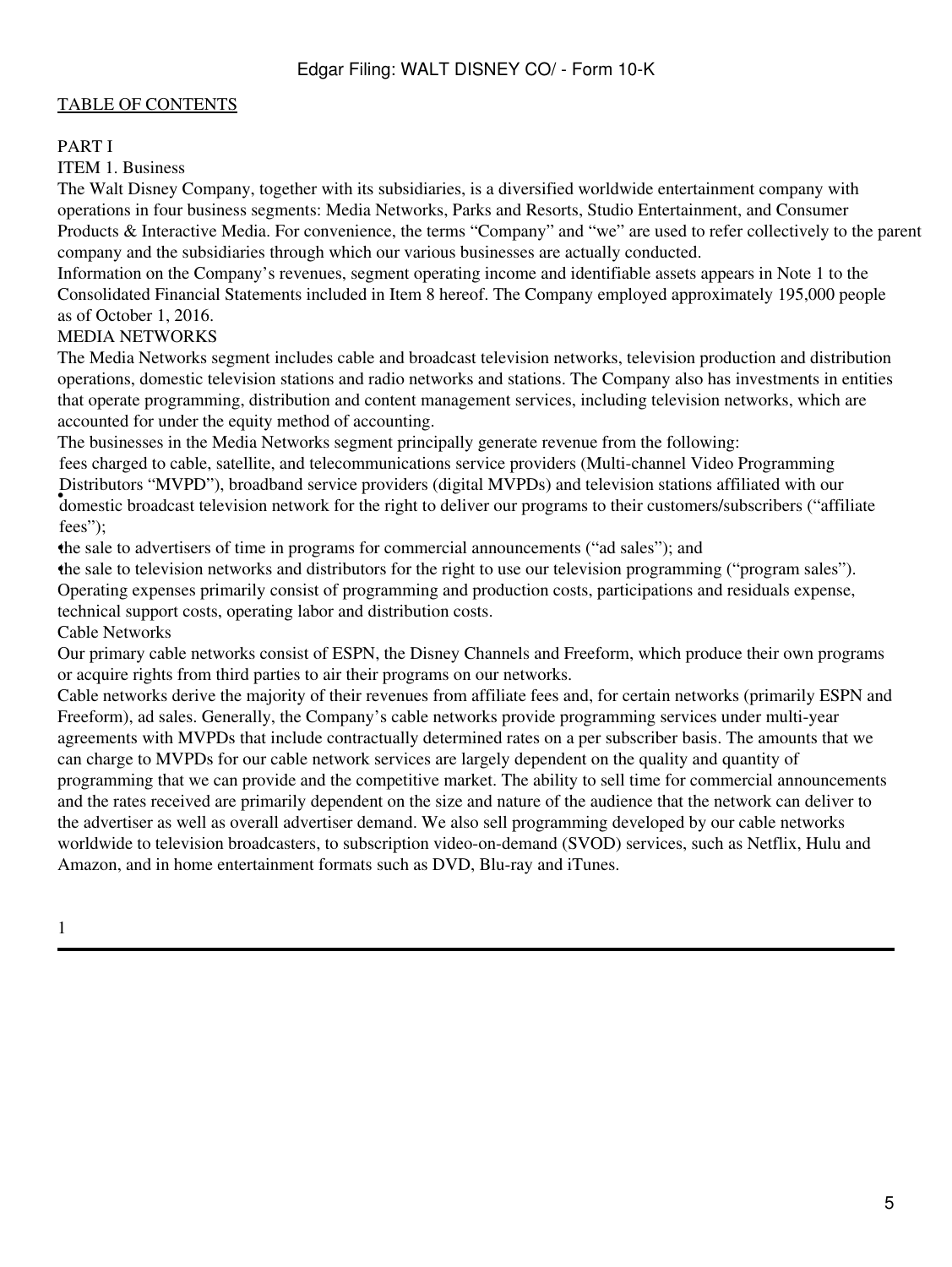The Company's significant cable networks and the number of subscribers as estimated by Nielsen Media Research<sup>(1)</sup> (except where noted) are as follows:

|                                       | Estimated          |
|---------------------------------------|--------------------|
|                                       | <b>Subscribers</b> |
|                                       | (in millions)      |
| <b>ESPN</b> - Domestic                |                    |
| <b>ESPN</b>                           | 90                 |
| ESPN <sub>2</sub>                     | 89                 |
| <b>ESPNU</b>                          | 71                 |
| ESPNEWS <sup>(2)</sup>                | 70                 |
| SEC Network <sup>(2)</sup>            | 62                 |
| Disney Channels - Domestic            |                    |
| Disney Channel                        | 93                 |
| Disney Junior                         | 74                 |
| Disney XD                             | 78                 |
| Freeform                              | 91                 |
| International Channels <sup>(3)</sup> |                    |
| <b>ESPN</b> channels                  | 141                |
| Disney Channel                        | 205                |
| Disney Junior                         | 140                |
| Disney XD                             | 127                |

 $_{(1)}$  Nielsen Media Research estimates are as of September 2016 and only capture traditional MVPD subscriber counts and do not include digital MVPD subscribers.

 $(2)$  Because Nielsen Media Research does not measure these networks, estimated subscriber counts are according to SNL Kagan as of December 2015.

(3) Because Nielsen Media Research and SNL Kagan do not measure these networks, estimated subscriber counts are based on internal management reports as of September 2016.

#### ESPN

ESPN is a multimedia sports entertainment company owned 80% by the Company and 20% by Hearst Corporation. ESPN operates eight 24-hour domestic television sports networks: ESPN, ESPN2, ESPNU (a network devoted to college sports), ESPNEWS, SEC Network (a sports programming network dedicated to Southeastern Conference college athletics), ESPN Classic, the regionally focused Longhorn Network (a network dedicated to The University of Texas athletics) and ESPN Deportes (a Spanish language network), which are all simulcast in high definition except ESPN Classic. ESPN programs the sports schedule on the ABC Television Network, which is branded ESPN on ABC. ESPN owns 19 television networks outside of the United States (primarily in Latin America) that allow ESPN to reach sports fans in over 60 countries and territories in four languages.

ESPN holds rights for various professional and college sports programming including college football (including bowl games and the College Football Playoff) and basketball, the National Basketball Association (NBA), the National Football League (NFL), Major League Baseball (MLB), US Open Tennis, various soccer rights, the Wimbledon Championships and the Masters golf tournament.

ESPN also operates:

•ESPN.com – which delivers comprehensive sports news, information and video on internet-connected devices watch BST IV which derivers live subdities of host of BSTIV submissive hetworks on internet connected devices to authenticated MVPD subscribers. Non-subscribers have limited access to certain content on select Watch platfo WatchESPN – which delivers live streams of most of ESPN's domestic networks on internet-connected devices to **EXECUTE:** THE TREAT TEXT THE TREAT TREAT THE EXCLUSIVE SPONSIBLE ON WATCHESPIN ESPN3, SEC Network + and ACC Network Extra – which are ESPN's live multi-screen sports networks that deliver

games and post-season award shows ESPN Events – which owns and operates a portfolio of collegiate sporting events including bowl games, basketball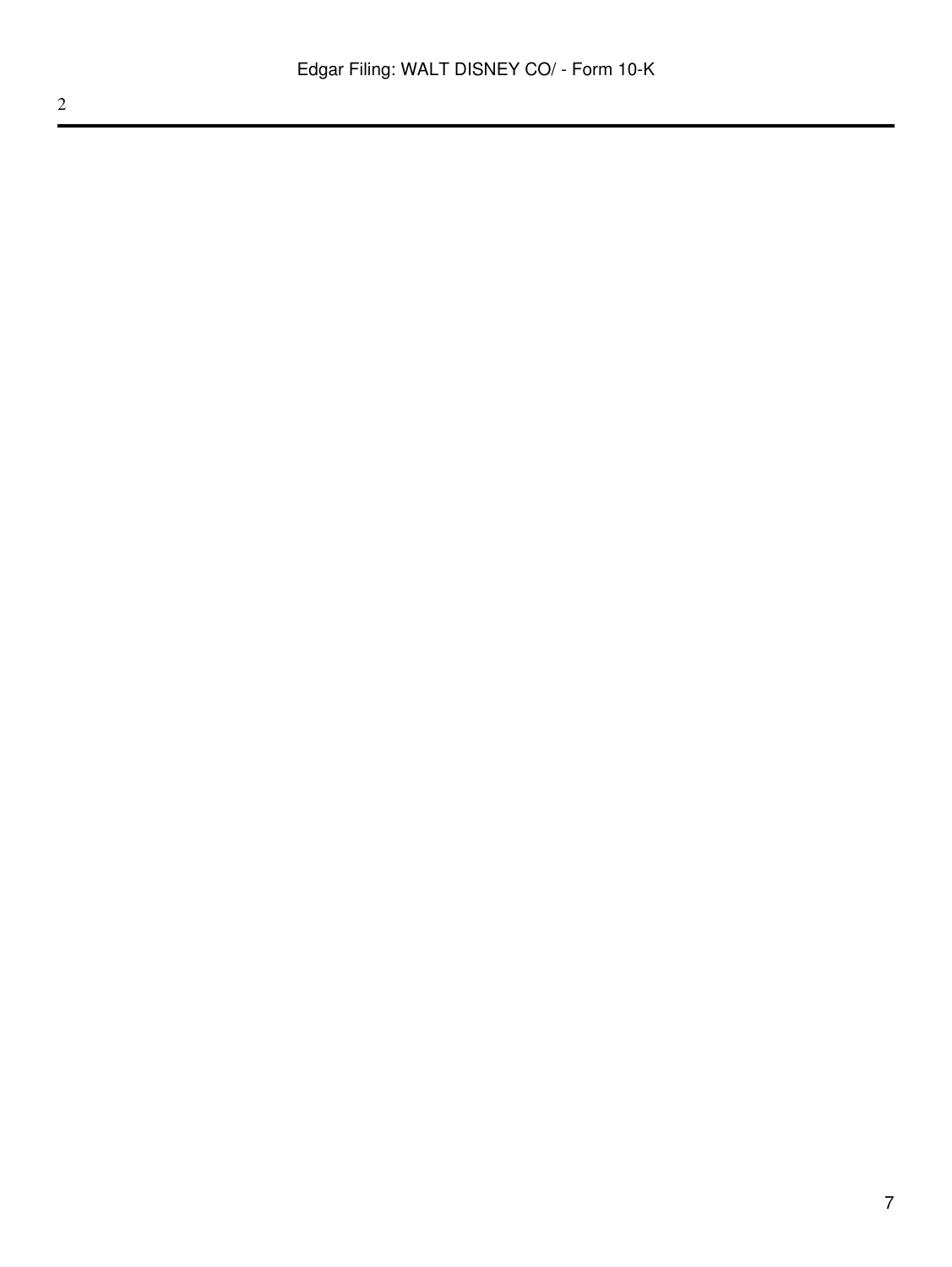#### [TABLE OF CONTENTS](#page-2-0)

• the U.S. ESPN Radio network programming is carried on more than 500 terrestrial stations including four ESPN ESPN Radio – which distributes talk and play by play programming and is one of the largest sports radio networks in owned stations in New York, Los Angeles, Chicago and Dallas and on satellite and internet radio •ESPN The Magazine – which is a bi-weekly sports magazine

Disney Channels

The Company operates over 100 Disney branded television channels, which are broadcast in 34 languages and 163 countries/territories. Branded channels include Disney Channel, Disney Junior, Disney XD, Disney Cinemagic, Disney Cinema and DLife. Disney Channel content is also available through subscription and video-on-demand services and online through our websites: DisneyChannel.com, DisneyXD.com and DisneyJunior.com. Programming for these networks includes internally developed and acquired programming. The Disney Channels also include Radio Disney and RadioDisney.com.

Disney Channel, Disney Junior and Disney XD are available digitally through products that deliver live or on-demand channel programming on internet-connected devices to authenticated MVPD subscribers. Non-subscribers have limited access to select content on these platforms.

Disney Channel - Disney Channel is a cable network airing original series and movie programming targeted to kids ages 2 to 14. In the U.S., Disney Channel airs 24 hours a day. Disney Channel develops and produces shows for exhibition on its network, including live-action comedy series, animated programming and preschool series as well as original movies. Disney Channel also airs programming and content from Disney's theatrical film and television programming library.

Disney Junior - Disney Junior is a cable network that airs programming targeted to kids ages 2 to 7 and their parents and caregivers, featuring animated and live-action programming that blends Disney's storytelling and characters with learning. In the U.S., Disney Junior airs 24 hours a day. Disney Junior also airs as a programming block on the Disney Channel.

Disney XD - Disney XD is a cable channel airing a mix of live-action and animated original programming targeted to kids ages 6 to 14. In the U.S., Disney XD airs 24 hours a day.

Disney Cinemagic and Disney Cinema - Disney Cinemagic and Disney Cinema are premium subscription services available in certain countries in Europe airing a selection of Disney movies, Disney cartoons and shorts as well as animated television series.

Radio Disney - Radio Disney is a 24-hour radio network targeted to kids, tweens and families reaching listeners through a national broadcast on various distribution platforms. Radio Disney operates from an owned terrestrial radio station in Los Angeles. Radio Disney is also available throughout Latin America on two owned terrestrial stations and through agreements with third-party radio stations.

Freeform

Freeform (formerly ABC Family) is a domestic cable network targeted to viewers ages 14 to 34. Freeform produces original live-action programming, acquires programming from third parties, airs content from our owned theatrical film library and features branded holiday programming events such as "13 Nights of Halloween" and "25 Days of Christmas".

Freeform is available digitally through products that deliver either live or on-demand channel programing on internet-connected devices to authenticated MVPD subscribers. Non-subscribers have limited access to select Freeform programming.

Hungama

Hungama is a kids general entertainment cable network in India, which features a mix of animation, Hindi-language series and game shows.

UTV/Bindass Networks

We operate UTV and Bindass branded cable television networks in India. The networks include UTV Action and UTV Movies, which offer Bollywood movies as well as Hindi dubbed Hollywood movies. The networks also include Bindass, a youth entertainment channel, and Bindass Play, a music channel. Broadcasting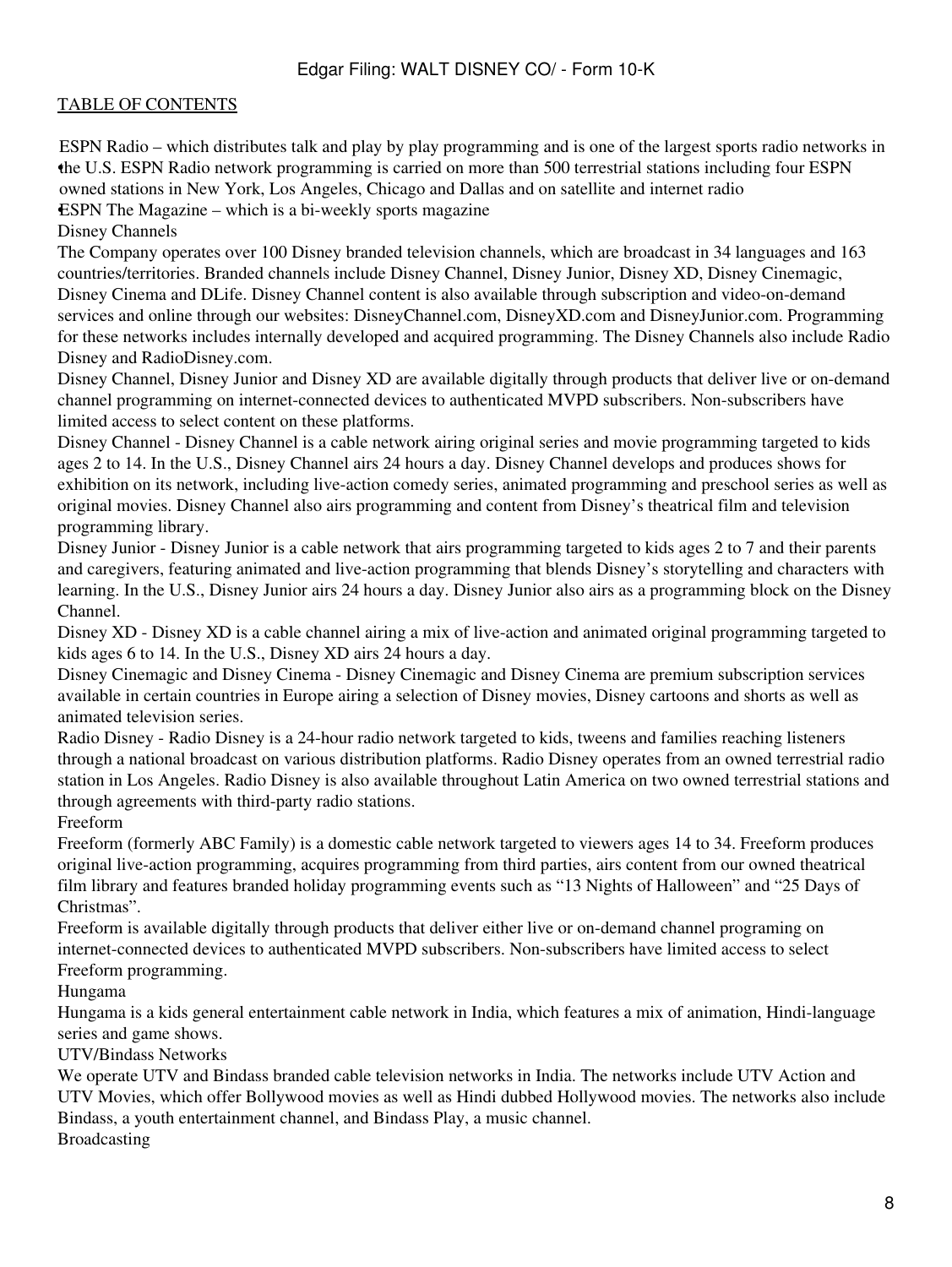Our broadcasting business includes a domestic broadcast network, television production and distribution operations, and eight owned domestic television stations.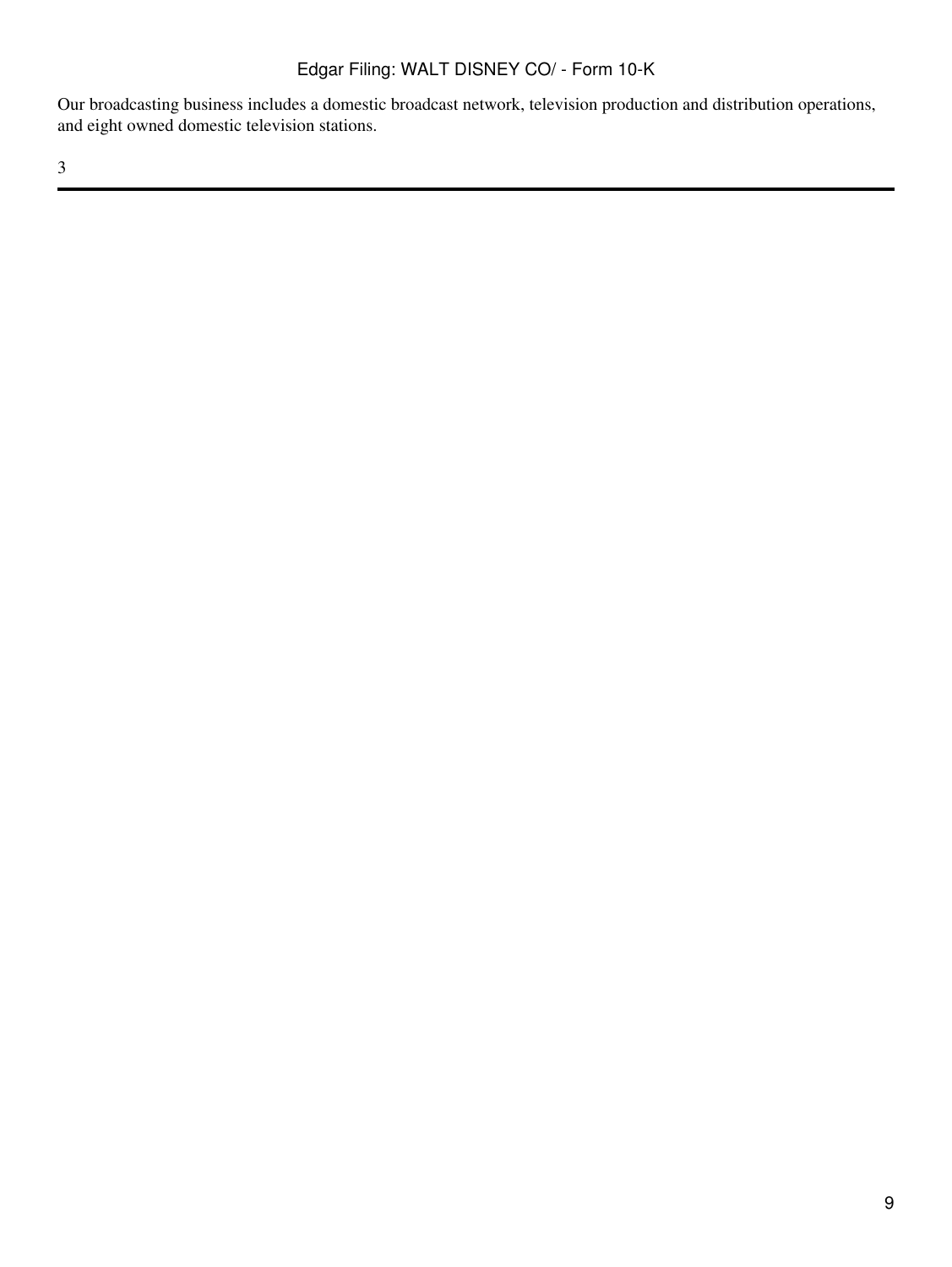Domestic Broadcast Television Network

The Company operates the ABC Television Network (ABC), which as of October 1, 2016, had affiliation agreements with 242 local television stations reaching almost 100% of all U.S. television households. ABC broadcasts programs in the following "dayparts": primetime, daytime, late night, news and sports.

ABC produces its own programs and also acquires programming rights from third parties as well as entities that are owned by or affiliated with the Company. ABC derives the majority of its revenues from ad sales. The ability to sell time for commercial announcements and the rates received are primarily dependent on the size and nature of the audience that the network can deliver to the advertiser as well as overall advertiser demand for time on network broadcasts. ABC also receives fees from affiliated television stations for the right to broadcast ABC programming. ABC network programming is available digitally on internet-connected devices to authenticated MVPD subscribers. Non-subscribers have a more limited access to on-demand episodes.

The ABC app and ABC.com provide online extensions to ABC programming including episodes and selected clips. ABCNews.com provides in-depth worldwide news coverage online and video-on-demand news reports from ABC News broadcasts. ABC News also has an agreement to provide news content to Yahoo! News.

Television Production

The Company produces the majority of its scripted television programs under the ABC Studios banner. Program development is carried out in collaboration with independent writers, producers and creative teams, with a focus on one-hour dramas and half-hour comedies, primarily for primetime broadcasts. Primetime programming produced either for our networks or for third parties for the 2016/2017 television season includes thirteen returning and five new one-hour dramas and four new and three returning half-hour comedies. Additionally, the Company is producing five drama series for Netflix. The Company also produces Jimmy Kimmel Live for late night and a variety of primetime specials, as well as syndicated, news and daytime programming.

Television Distribution

We distribute the Company's productions worldwide to television broadcasters, to SVOD services such as Netflix, Hulu and Amazon, and in home entertainment formats.

Domestic Television Stations

The Company owns eight television stations, six of which are located in the top-ten markets in the U.S. in terms of television households. The television stations derive the majority of their revenues from ad sales. The stations also receive affiliate fees from MVPDs. All of our television stations are affiliated with ABC and collectively reach 23% of the nation's television households. Each owned station broadcasts three digital channels: the first consists of local, ABC and syndicated programming; the second is the Live Well Network; and the third is the LAFF Network. The stations we own are as follows:

| <b>TV Station Market</b> |                       | <b>Television Market</b>                                                                |
|--------------------------|-----------------------|-----------------------------------------------------------------------------------------|
|                          |                       | Ranking $(1)$                                                                           |
| <b>WABC</b>              | New York, NY          |                                                                                         |
| <b>KABC</b>              | Los Angeles, CA       | 2                                                                                       |
| <b>WLS</b>               | Chicago, IL           | 3                                                                                       |
| <b>WPVI</b>              | Philadelphia, PA      | 4                                                                                       |
| <b>KGO</b>               | San Francisco, CA     | 6                                                                                       |
| <b>KTRK</b>              | Houston, TX           | 10                                                                                      |
| <b>WTVD</b>              | Raleigh-Durham, NC 25 |                                                                                         |
| <b>KFSN</b>              | Fresno, CA            | 54                                                                                      |
|                          |                       | (1) Deced on Miclean Medic December II.C. Television Household Fetimeter January 1, 201 |

(1) Based on Nielsen Media Research, U.S. Television Household Estimates, January 1, 2016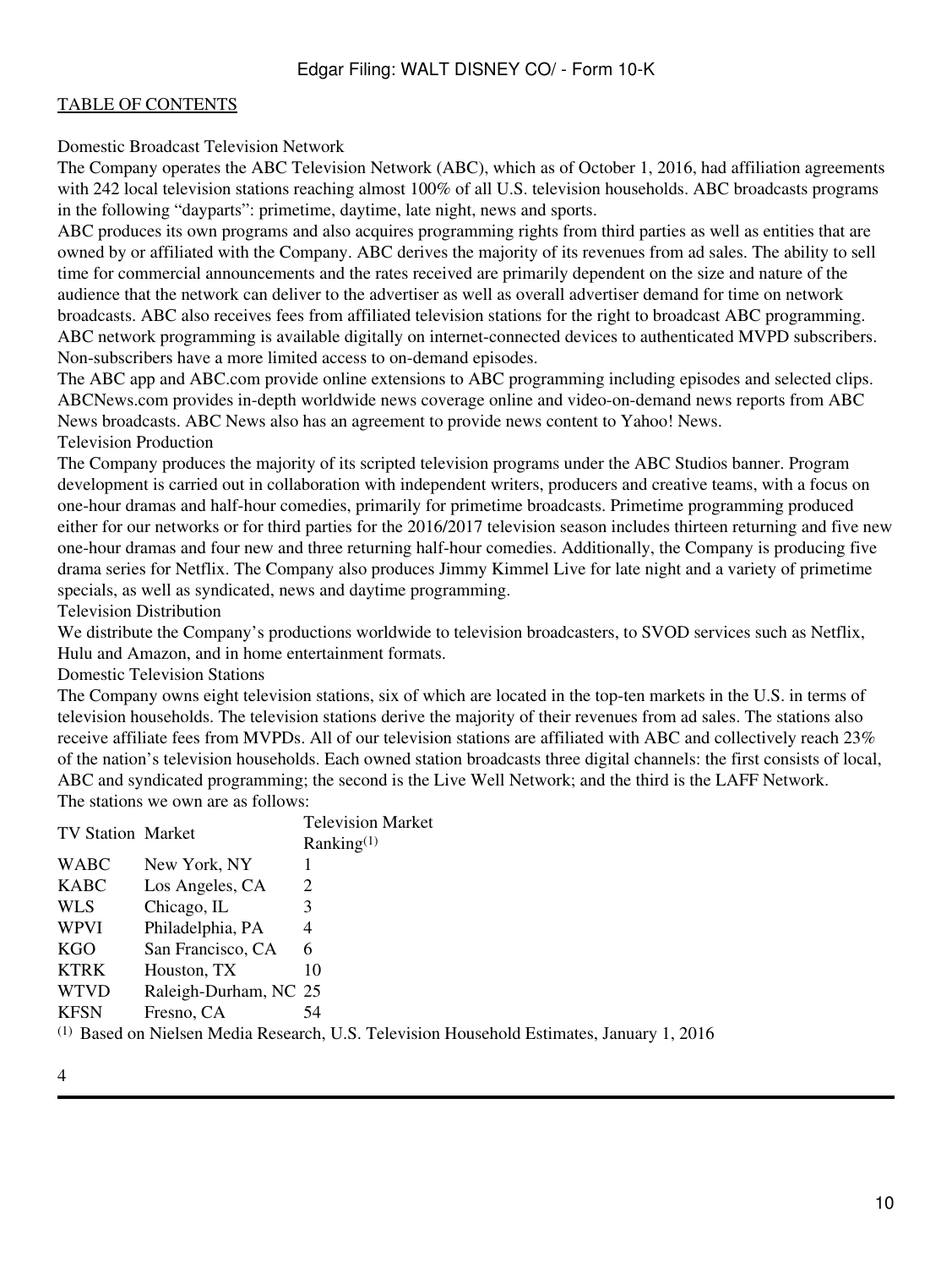Equity Investments

The Company has investments in media businesses that are accounted for under the equity method, and the Company's share of the financial results for these equity investments are reported as "Equity in the income of investees" in the Company's Consolidated Statements of Income. The Company's significant media equity investments are as follows: A+E and Vice

A+E Television Networks (A+E) is a joint venture owned 50% by the Company and 50% by the Hearst Corporation. A+E operates a variety of cable networks including:

A&E – which offers entertainment programming including original reality and scripted

series

•

•HISTORY – which offers original series and event-driven specials

•Lifetime – which is devoted to female-focused programming

•Lifetime Movie Network (LMN) – which is a 24-hour movie channel

•FYI – which offers contemporary lifestyle programming

•Lifetime Real Women – which is a 24-hour cable network with programming focusing on women

Internationally, A+E programming is available in over 150 countries.

During fiscal 2016, A+E acquired an 8% interest in Vice Group Holdings, Inc. (Vice) in exchange for a 49.9% interest in A+E's H2 channel, which has been rebranded as Viceland and programmed with Vice content. A+E has a 20% interest in Vice. In addition, the Company has an 11% direct ownership interest in Vice.

A+E and Vice's significant cable networks and the number of domestic subscribers by channel as estimated by Nielsen Media Research $(1)$  are as follows:

Estimated Subscribers  $(in$  millions)<sup>(1)</sup>

 $A+E$ A&E 92 HISTORY93 Lifetime 92 LMN 79 FYI 68 Vice

Viceland 68

 $(1)$  Nielsen Media Research estimates are as of September 2016 and only capture traditional MVPD subscriber counts and do not include digital MVPD subscribers.

BAMTech

In fiscal 2016, the Company acquired a 15% interest in BAMTech, LLC (BAMTech), an entity which holds Major League Baseball's streaming technology and content delivery businesses, for \$450 million. BAMTech is a content management and distribution business and also has a direct-to-consumer business in which it acquires rights and distributes sports programming.

The Company is committed to acquire an additional 18% interest for \$557 million in January 2017. In addition, the Company has an option to increase its ownership to 66% by acquiring additional shares at fair market value from Major League Baseball between August 2020 and August 2023.

**CTV** 

ESPN holds a 30% equity interest in CTV Specialty Television, Inc., which owns television networks in Canada, including The Sports Networks (TSN) 1-5, Le Réseau des Sports (RDS), RDS2, RDS Info, ESPN Classic Canada, Discovery Canada and Animal Planet Canada.

Hulu

Hulu aggregates acquired television and film entertainment content and original content produced by Hulu and distributes it digitally to internet-connected devices. Hulu offers a subscription-based service with limited commercials and a subscription-based service with no commercials.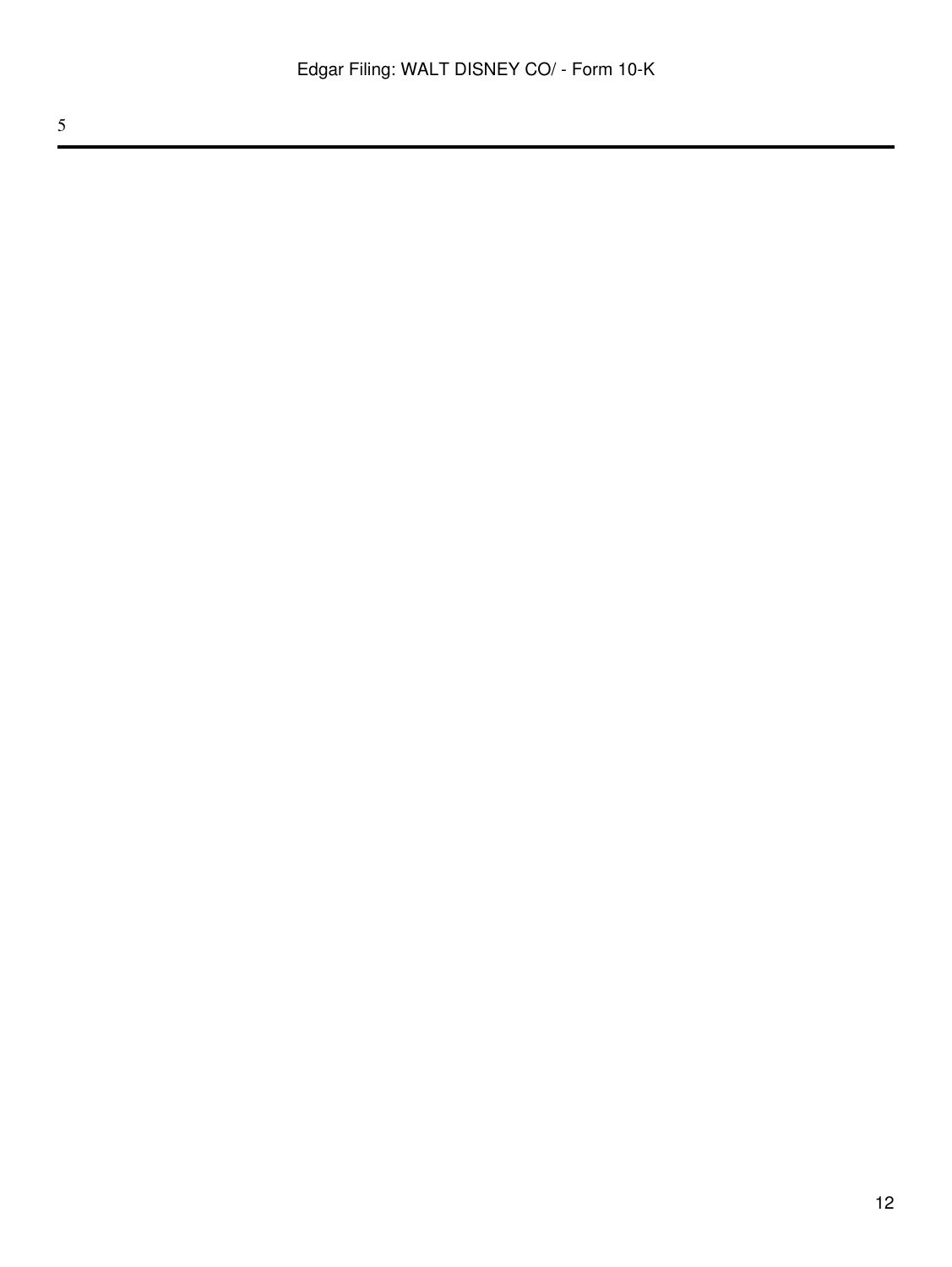The Company licenses television and film programming to Hulu in the ordinary course of business. The Company defers a portion of its profits from these transactions until Hulu recognizes third-party revenue from the exploitation of the rights. The portion that is deferred reflects our ownership interest in Hulu.

Hulu is owned 30% each by the Company, Twenty-First Century Fox, Inc. and Comcast Corporation. Time Warner, Inc. (TW) holds the remaining 10% interest in the venture, which was acquired from Hulu for \$583 million in August 2016. For not more than 36 months from August 2016, TW may put its shares to Hulu or Hulu may call the shares from TW under certain limited circumstances arising from regulatory review. The Company and Twenty-First Century Fox, Inc. have agreed to make a capital contribution for up to approximately \$300 million each if required to fund the repurchase of shares from TW.

### Seven TV

Seven TV operates an advertising-supported, free-to-air Disney Channel in Russia. During fiscal 2016, the Company reduced its common share ownership in Seven TV from 49% to 20% to comply with Russian regulations that limit foreign ownership of media companies, while maintaining our 49% economic interest in the business. Competition and Seasonality

The Company's Media Networks businesses compete for viewers primarily with other television and cable networks, independent television stations and other media, such as online video services and video games. With respect to the sale of advertising time, we compete with other television networks and radio stations, independent television stations, MVPDs and other advertising media such as online and electronic delivery of content, newspapers, magazines and billboards. Our television and radio stations primarily compete for audiences and advertisers in individual market areas.

The growth in the number of networks distributed by MVPDs and growth in number of online services has resulted in increased competitive pressures for advertising revenues for our broadcast and cable networks. The Company's cable networks also face competition from other cable networks for carriage by MVPDs and face competition from online services. The Company's contractual agreements with MVPDs are renewed or renegotiated from time to time in the ordinary course of business. Consolidation and other market conditions in the cable and satellite distribution industry and other factors may adversely affect the Company's ability to obtain and maintain contractual terms for the distribution of its various cable programming services that are as favorable as those currently in place.

The Company's Media Networks businesses also compete for the acquisition of sports and other programming. The market for programming is very competitive, particularly for live sports programming.

The Company's internet websites and digital products compete with other websites and entertainment products. Advertising revenues at Media Networks are subject to seasonal advertising patterns and changes in viewership levels. Revenues are typically somewhat higher during the fall and somewhat lower during the summer months. Affiliate fees are generally collected ratably throughout the year.

# Federal Regulation

Television and radio broadcasting are subject to extensive regulation by the Federal Communications Commission (FCC) under federal laws and regulations, including the Communications Act of 1934, as amended. Violation of FCC regulations can result in substantial monetary forfeitures, limited renewals of licenses and, in egregious cases, denial of license renewal or revocation of a license. FCC regulations that affect our Media Networks segment include the following:

of a station. The FCC may decline to renew or approve the transfer of a license in certain circumstances and may be Licensing of television and radio stations. Each of the television and radio stations we own must be licensed by the FCC. These licenses are granted for periods of up to eight years, and we must obtain renewal of licenses as they expire in order to continue operating the stations. We (and the acquiring entity in the case of a divestiture) must also obtain FCC approval whenever we seek to have a license transferred in connection with the acquisition or divestiture delay renewals while permitting a licensee to continue operating. Although we have received such renewals and approvals in the past or have been permitted to continue operations when renewal is delayed, there can be no assurance that this will be the case in the future.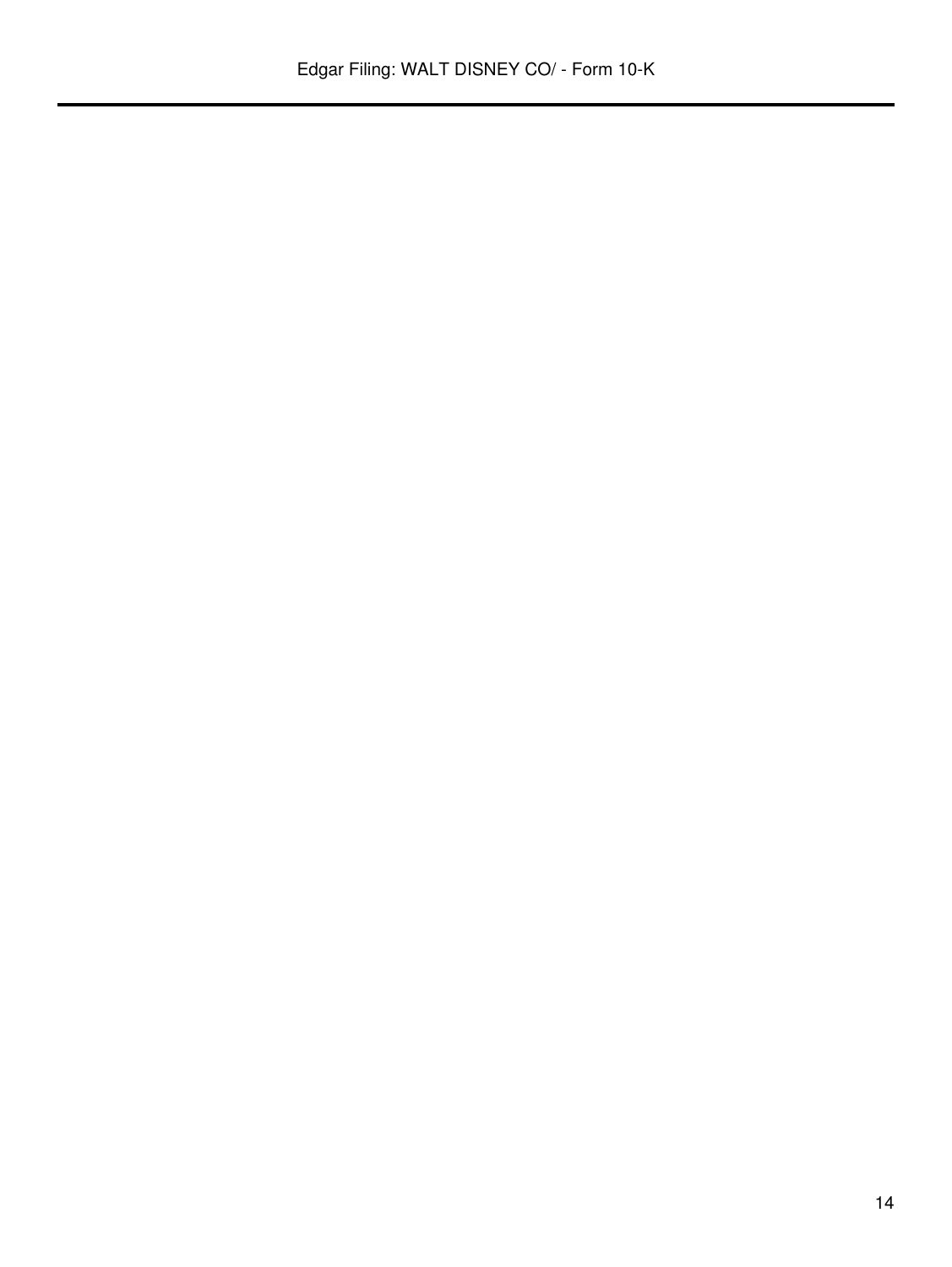#### [TABLE OF CONTENTS](#page-2-0)

and stations we can own in a specific market, on the combined namber of television and radio stations we can own<br>in a single market and on the aggregate percentage of the national audience that can be reached by television Television and radio station ownership limits. The FCC imposes limitations on the number of television stations and radio stations we can own in a specific market, on the combined number of television and radio stations we can own we own. Currently:

FCC regulations may restrict our ability to own more than one television station in a market, depending on the size and nature of the market. We do not own more than one television station in any market.

Federal statutes permit our television stations in the aggregate to reach a maximum of 39% of the national audience The FCC recently changed how it treats UHF television stations for purposes of determining compliance with the 39% cap and pursuant to the FCC's revised rules, our eight stations reach approximately 23% of the national audience. FCC regulations in some cases impose restrictions on our ability to acquire additional radio or television stations in the markets in which we own radio stations, but we do not believe any such limitations are material to our current operating plans.

**Example 18 For the State of the State of the State of the State State Inc.** Dual networks. FCC rules currently prohibit any of the four major broadcast television networks — ABC, CBS, Fox and

• Penalties for broadcasting indecent programming can range up to \$350,000 per indecent utterance or image per Regulation of programming. The FCC regulates broadcast programming by, among other things, banning "indecent" programming, regulating political advertising and imposing commercial time limits during children's programming. station.

Federal legislation and FCC rules also limit the amount of commercial matter that may be shown on broadcast or cable channels during programming designed for children 12 years of age and younger. In addition, broadcast channels are generally required to provide a minimum of three hours per week of programming that has as a "significant purpose" meeting the educational and informational needs of children 16 years of age and younger. FCC rules also give television station owners the right to reject or refuse network programming in certain circumstances or to substitute programming that the licensee reasonably believes to be of greater local or national importance. • Viewer Improvement Act and its successors, including most recently the STELA Reauthorization Act (STELAR), Cable and satellite carriage of broadcast television stations. With respect to cable systems operating within a television station's Designated Market Area, FCC rules require that every three years each television station elect either "must carry" status, pursuant to which cable operators generally must carry a local television station in the station's market, or "retransmission consent" status, pursuant to which the cable operator must negotiate with the television station to obtain the consent of the television station prior to carrying its signal. Under the Satellite Home which also requires the "must carry" or "retransmission consent" election, satellite carriers are permitted to retransmit a local television station's signal into its local market with the consent of the local television station. The ABC owned television stations have historically elected retransmission consent. Portions of these satellite laws are set to expire on December 31, 2019.

regulations regulational aspects of the carriage of programming on cable and satellite systems. New legislation, court Cable and satellite carriage of programming. The Communications Act and FCC rules regulate some aspects of negotiations regarding cable and satellite retransmission consent, and some cable and satellite companies have sought action or regulation in this area could have an impact on the Company's operations.

The foregoing is a brief summary of certain provisions of the Communications Act, other legislation and specific FCC rules and policies. Reference should be made to the Communications Act, other legislation, FCC rules and public notices and rulings of the FCC for further information concerning the nature and extent of the FCC's regulatory authority.

FCC laws and regulations are subject to change, and the Company generally cannot predict whether new legislation, court action or regulations, or a change in the extent of application or enforcement of current laws and regulations, would have an adverse impact on our operations.

### PARKS AND RESORTS

The Company owns and operates the Walt Disney World Resort in Florida; the Disneyland Resort in California; Aulani, a Disney Resort & Spa in Hawaii; the Disney Vacation Club; the Disney Cruise Line; and Adventures by Disney. The Company manages and has effective ownership interests of 81% in Disneyland Paris, 47% in Hong Kong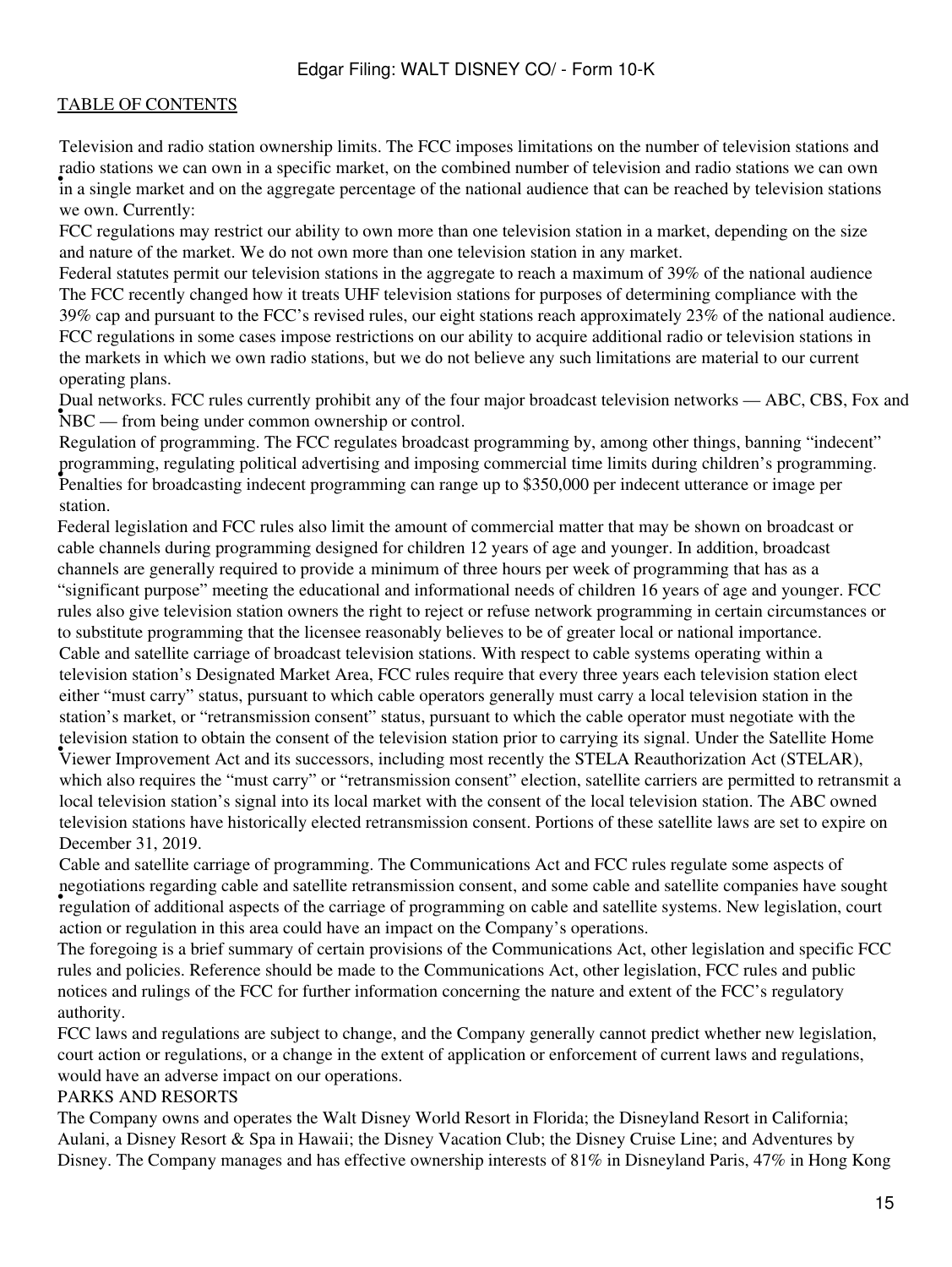Disneyland Resort and 43% in Shanghai Disney Resort, each of which is consolidated in our financial statements. The Company also licenses our intellectual property to a third party to operate the Tokyo Disney Resort in Japan. The Company's Walt Disney Imagineering unit designs and develops new theme park concepts and attractions as well as resort properties.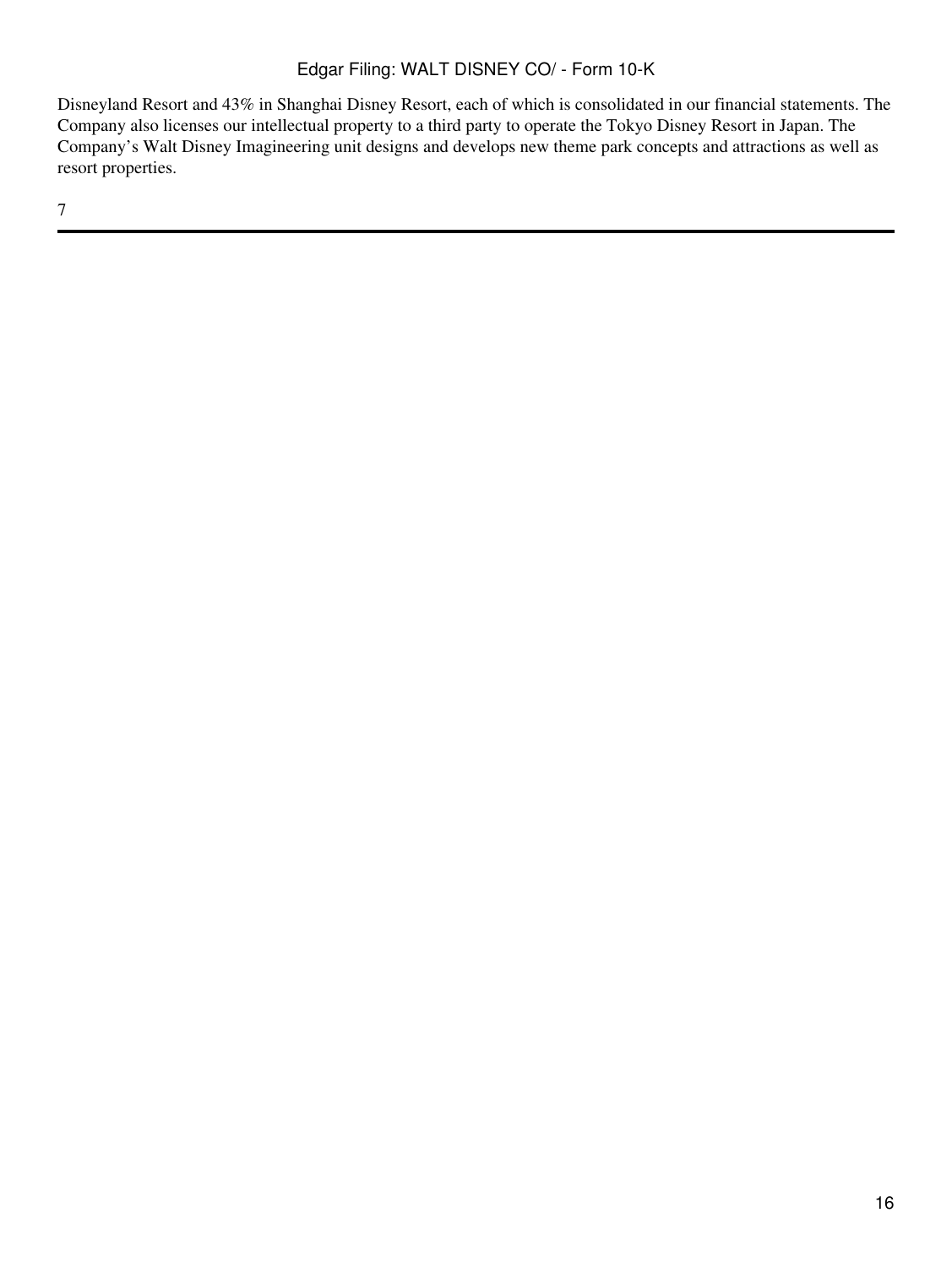The businesses in the Parks and Resorts segment generate revenues from the sale of admissions to theme parks, sales of food, beverage and merchandise, charges for room nights at hotels, sales of cruise and other vacation packages and sales, as well as rentals of vacation club properties. Revenues are also generated from sponsorships and co-branding opportunities, real estate rent and sales, and royalties from Tokyo Disney Resort. Significant costs include labor, infrastructure costs, depreciation, costs of merchandise, food and beverage sold, marketing and sales expense and cost of vacation club units. Infrastructure costs include information systems expense, repairs and maintenance, utilities and fuel, property taxes, insurance and transportation.

Walt Disney World Resort

The Walt Disney World Resort is located 22 miles southwest of Orlando, Florida, on approximately 25,000 acres of land. The resort includes theme parks (the Magic Kingdom, Epcot, Disney's Hollywood Studios and Disney's Animal Kingdom); hotels; vacation club properties; a retail, dining and entertainment complex; a sports complex; conference centers; campgrounds; golf courses; water parks; and other recreational facilities designed to attract visitors for an extended stay.

The Walt Disney World Resort is marketed through a variety of international, national and local advertising and promotional activities. A number of attractions and restaurants in each of the theme parks are sponsored or operated by other corporations through multi-year agreements.

Magic Kingdom — The Magic Kingdom consists of six themed areas: Adventureland, Fantasyland, Frontierland, Liberty Square, Main Street USA and Tomorrowland. Each land provides a unique guest experience featuring themed attractions, live Disney character interactions, restaurants, refreshment areas and merchandise shops. Additionally, there are daily parades and a nighttime fireworks extravaganza, Wishes.

Epcot — Epcot consists of two major themed areas: Future World and World Showcase. Future World dramatizes certain historical developments and addresses the challenges facing the world today through pavilions devoted to showcasing science and technology innovations, communication, energy, transportation, use of imagination, nature and food production, the ocean environment and space. World Showcase presents a community of nations focusing on the culture, traditions and accomplishments of people around the world. Countries represented with pavilions include Canada, China, France, Germany, Italy, Japan, Mexico, Morocco, Norway, the United Kingdom and the United States. Both areas feature themed attractions, restaurants and merchandise shops. Epcot also features Illuminations: Reflections of Earth, a nighttime entertainment spectacular.

Disney's Hollywood Studios — Disney's Hollywood Studios consists of seven themed areas: Animation Courtyard, Commissary Lane, Echo Lake, Hollywood Boulevard, Muppets Courtyard, Pixar Place and Sunset Boulevard. The areas provide behind-the-scenes glimpses of Hollywood-style action through various shows and attractions and offer themed food service and merchandise facilities. The park also features Fantasmic!, a nighttime entertainment spectacular, and Star Wars: A Galactic Spectacular. In 2016, the Company began construction on two new themed areas based on the Star Wars and Toy Story franchises.

Disney's Animal Kingdom — Disney's Animal Kingdom consists of a 145-foot tall Tree of Life centerpiece surrounded by six themed areas: Africa, Asia, Dinoland U.S.A., Discovery Island, Oasis and Rafiki's Planet Watch. Each themed area contains attractions, entertainment, restaurants and merchandise shops. The park features more than 300 species of mammals, birds, reptiles and amphibians and 3,000 varieties of vegetation. The Company has a long-term agreement for the exclusive global theme park rights to build AVATAR-themed lands and plans to open Pandora - The World of AVATAR at Disney's Animal Kingdom in summer 2017.

Hotels and Other Resort Facilities — As of October 1, 2016, the Company owned and operated 18 resort hotels at the Walt Disney World Resort, with approximately 23,000 rooms and 3,000 vacation club units. Resort facilities include 468,000 square feet of conference meeting space and Disney's Fort Wilderness camping and recreational area, which offers approximately 800 campsites.

The Walt Disney World Resort also hosts Disney Springs, a 127-acre retail, dining and entertainment complex, consisting of four areas: Marketplace, The Landing, Town Center and West Side. The areas are home to more than 150 venues including the 51,000-square-foot World of Disney retail store. Most of the Disney Springs facilities are operated by third parties that pay rent to the Company.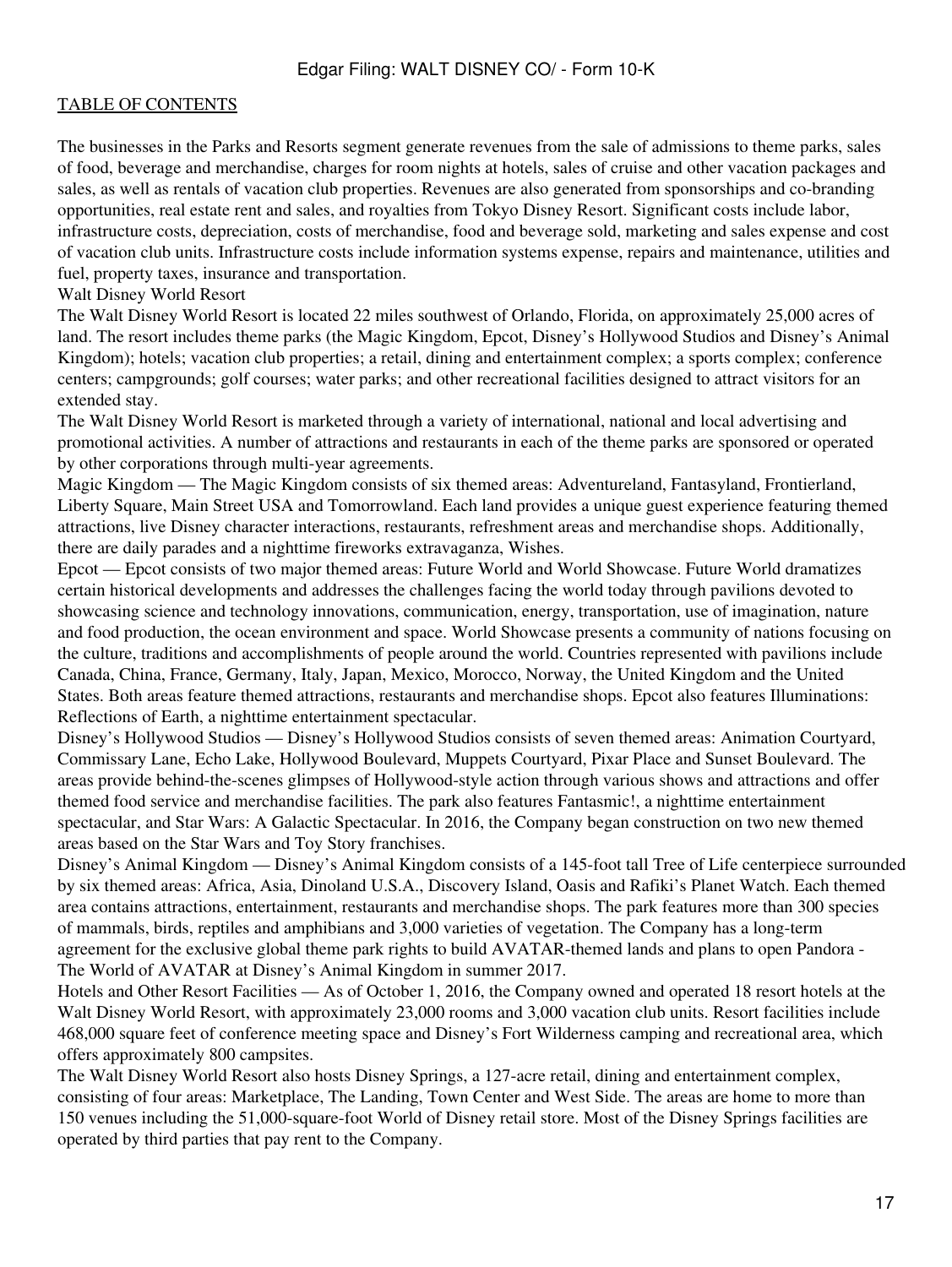Nine independently-operated hotels with approximately 6,000 rooms are situated on property leased from the Company.

ESPN Wide World of Sports Complex is a 230-acre center that hosts professional caliber training and competitions, festival and tournament events and interactive sports activities. The complex, which welcomes both amateur and professional athletes, accommodates multiple sporting events, including baseball, basketball, football, soccer, softball, tennis and track and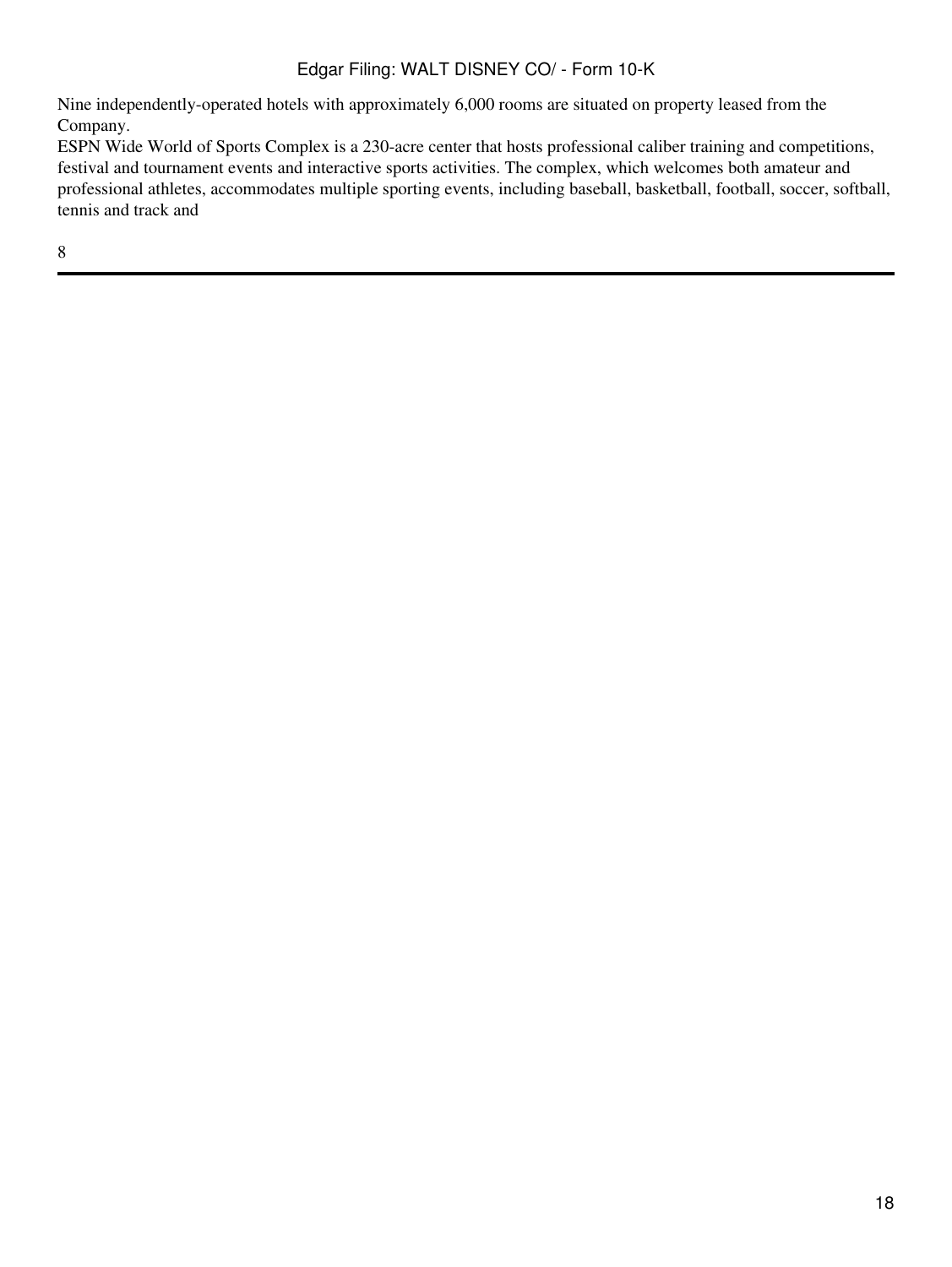field. It also includes a 9,500-seat stadium. The Company plans to build an 8,000-seat indoor sports venue that will host cheer, dance, basketball and volleyball competitions.

Other recreational amenities and activities available at the Walt Disney World Resort include three championship golf courses, miniature golf courses, full-service spas, tennis, sailing, water skiing, swimming, horseback riding and a number of other noncompetitive sports and leisure time activities. The resort also includes two water parks: Disney's Blizzard Beach and Disney's Typhoon Lagoon.

Disneyland Resort

The Company owns 486 acres and has the rights under long-term lease for use of an additional 55 acres of land in Anaheim, California. The Disneyland Resort includes two theme parks (Disneyland and Disney California Adventure), three resort hotels and Downtown Disney, a retail, dining and entertainment complex.

The Disneyland Resort is marketed through a variety of international, national and local advertising and promotional activities. A number of the attractions and restaurants in the theme parks are sponsored or operated by other corporations through multi-year agreements.

Disneyland — Disneyland consists of eight themed areas: Adventureland, Critter Country, Fantasyland, Frontierland, Main Street USA, Mickey's Toontown, New Orleans Square and Tomorrowland. These areas feature themed attractions, shows, restaurants, merchandise shops and refreshment stands. Additionally, Disneyland offers daily parades, a nighttime fireworks extravaganza and a nighttime entertainment spectacular, Fantasmic!. In 2016, the Company began construction on a new Star Wars-themed area at Disneyland.

Disney California Adventure — Disney California Adventure is adjacent to Disneyland and includes seven themed areas: Buena Vista Street, Cars Land, Grizzly Peak, Hollywood Land, Pacific Wharf, Paradise Pier and "a bug's land". These areas include attractions, shows, restaurants, merchandise shops and refreshment stands. Additionally, Disney California Adventure offers a nighttime water spectacular, World of Color.

Hotels and Other Resort Facilities — Disneyland Resort includes three Company-owned and operated hotels with approximately 2,400 rooms, 50 vacation club units and 180,000 square feet of conference meeting space. The Company plans to build a new 6,800-space parking garage scheduled to open in late 2018.

Downtown Disney, a themed 15-acre, retail, entertainment and dining outdoor complex with approximately 30 venues, is located adjacent to both Disneyland and Disney California Adventure. Most of the Downtown Disney facilities are operated by third parties that pay rent to the Company.

Aulani, a Disney Resort & Spa

Aulani, a Disney Resort & Spa, is a Company operated family resort on a 21-acre oceanfront property on Oahu, Hawaii featuring 351 hotel rooms, an 18,000-square-foot spa and 12,000 square feet of conference meeting space. The resort also has 481 Disney Vacation Club units.

### Disneyland Paris

The Company has an 81% effective ownership interest in Disneyland Paris, which is located on a 5,510-acre development in Marne-la-Vallée, approximately 20 miles east of Paris, France. The land is being developed by Disneyland Paris pursuant to a master agreement with French governmental authorities. The Company manages and has a 77% equity interest in Euro Disney S.C.A., a publicly-traded French entity that is the holding company for Euro Disney Associés S.C.A., the primary operating company of Disneyland Paris. The Company also has a direct 18% ownership interest in Euro Disney Associés S.C.A. Disneyland Paris includes two theme parks (Disneyland Park and Walt Disney Studios Park); seven themed resort hotels; two convention centers; a shopping, dining and entertainment complex (Disney Village); and a 27-hole golf facility. Of the 5,510 acres comprising the site, approximately half have been developed to date, including, a planned community development, Val d'Europe. An indirect, wholly-owned subsidiary of the Company is responsible for managing Disneyland Paris and charges royalties and management fees based on the operating performance of the resort. The Company has waived payment of royalties and management fees for the fourth quarter of fiscal 2016 through the third quarter of fiscal 2018.

Disneyland Park — Disneyland Park consists of five themed areas: Adventureland, Discoveryland, Fantasyland, Frontierland and Main Street USA. These areas include themed attractions, shows, restaurants, merchandise shops and refreshment stands. Disneyland Park also features a daily parade and a nighttime entertainment spectacular, Disney Dreams!.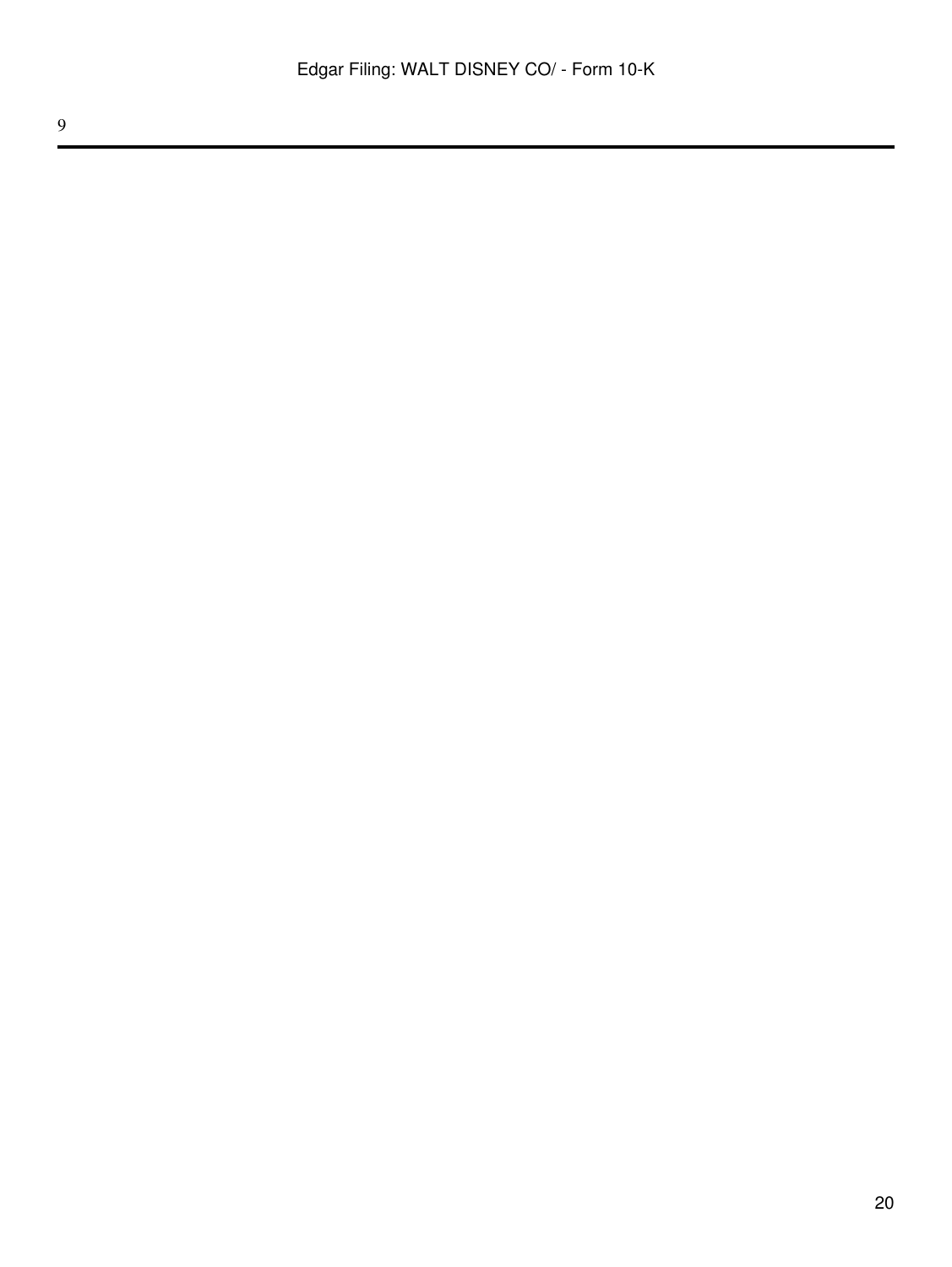Walt Disney Studios Park — Walt Disney Studios Park takes guests into the worlds of cinema, animation and television and includes four themed areas: Backlot, Front Lot, Production Courtyard and Toon Studio. These areas each include themed attractions, shows, restaurants, merchandise shops and refreshment stands.

Hotels and Other Facilities — Disneyland Paris operates seven resort hotels, with approximately 5,800 rooms and 210,000 square feet of conference meeting space. In addition, several on-site hotels that are owned and operated by third parties provide approximately 2,700 rooms.

Disney Village is a 500,000-square-foot retail, dining and entertainment complex located between the theme parks and the hotels. A number of the Disney Village facilities are operated by third parties and pay rent to Disneyland Paris. Val d'Europe is a planned community near Disneyland Paris that is being developed in phases. Val d'Europe currently includes a regional train station, hotels and a town center consisting of a shopping center as well as office, commercial and residential space. Third parties operate these developments on land leased or purchased from Disneyland Paris. Disneyland Paris along with 50% joint venture partner, Pierre & Vacances-Center Parcs, is developing Villages Nature, a European eco-tourism destination adjacent to the resort, which is targeted to open in 2017.

Disneyland Paris Recapitalization — During calendar 2015, Disneyland Paris completed a €1.0 billion recapitalization through a  $\epsilon$ 0.4 billion equity rights offering and the conversion of  $\epsilon$ 0.6 billion of loans from the Company into equity. The recapitalization process was finalized in November 2015, and the Company's effective ownership interest increased from 51% to 81% (See Note 6 to the Consolidated Financial Statements).

As of October 1, 2016, Disneyland Paris had €1.1 billion of loans payable to the Company. Hong Kong Disneyland Resort

The Company owns a 47% interest in Hong Kong Disneyland Resort through Hongkong International Theme Parks Limited, an entity in which the Government of the Hong Kong Special Administrative Region (HKSAR) owns a 53% majority interest. The resort is located on 310 acres on Lantau Island and is in close proximity to the Hong Kong International Airport. Hong Kong Disneyland Resort includes one theme park and two themed resort hotels. A separate Hong Kong subsidiary of the Company is responsible for managing Hong Kong Disneyland Resort. The Company is entitled to receive royalties and management fees based on the operating performance of Hong Kong Disneyland Resort.

Hong Kong Disneyland — Hong Kong Disneyland consists of seven themed areas: Adventureland, Fantasyland, Grizzly Gulch, Main Street USA, Mystic Point, Tomorrowland and Toy Story Land. These areas feature themed attractions, shows, restaurants, merchandise shops and refreshment stands. Additionally, there are daily parades and a nighttime fireworks extravaganza, Disney in the Stars. A new themed area based on Marvel's Iron Man franchise is expected to open in early calendar 2017.

Hotels — Hong Kong Disneyland Resort includes two themed hotels with a total of 1,000 rooms. A third hotel with 750 rooms is under construction and expected to open in 2017.

Shanghai Disney Resort

The Company owns a 43% interest in Shanghai Disney Resort, which opened in June 2016. Shanghai Shendi (Group) Co., Ltd (Shendi), owns a 57% interest. The resort is located in the Pudong district of Shanghai on approximately 1,000 acres of land, which includes the Shanghai Disneyland theme park; two themed resort hotels; a retail, dining and entertainment complex; and an outdoor recreation area. A management company, in which the Company has a 70% interest and Shendi has a 30% interest, is responsible for operating the resort and receives a management fee based on the operating performance of Shanghai Disney Resort. The Company is also entitled to royalties based on the resort's revenues.

The investment in the resort is funded in accordance with each shareholder's equity ownership percentage, with approximately 67% from equity contributions and 33% from shareholder loans. As of October 1, 2016, the Company and Shendi have provided loans to Shanghai Disney Resort of \$757 million and 6.4 billion yuan (\$964 million), respectively.

Shanghai Disneyland — Shanghai Disneyland consists of six themed areas: Adventure Isle, Fantasyland, Gardens of Imagination, Mickey Avenue, Tomorrowland and Treasure Cove. These areas feature themed attractions, shows, restaurants, merchandise shops and refreshment stands. Additionally, there are daily parades and a nighttime fireworks spectacular, Ignite the Dream. Construction has begun on a seventh themed area based on the Toy Story franchise, and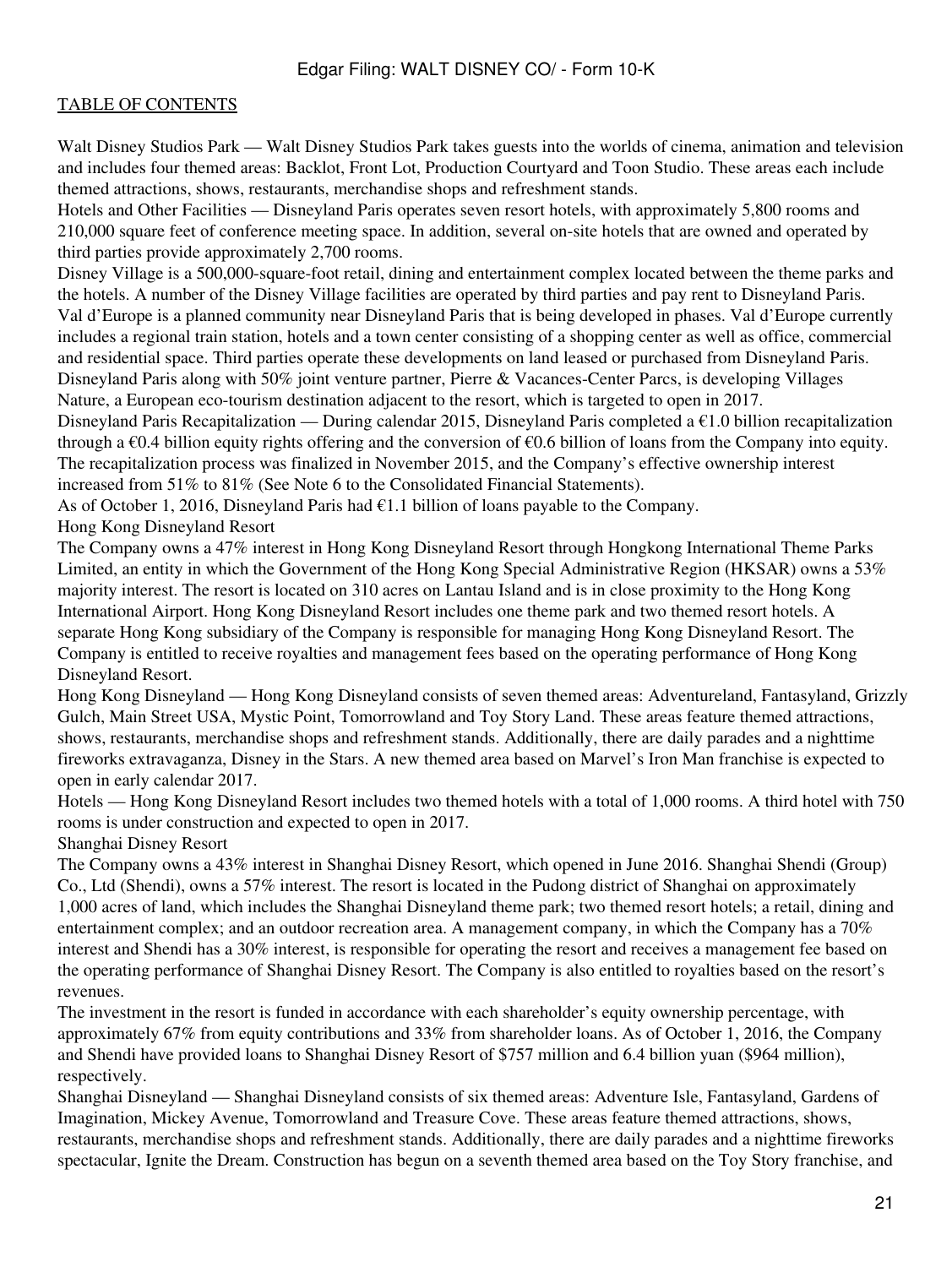we expect this new area to open in 2018.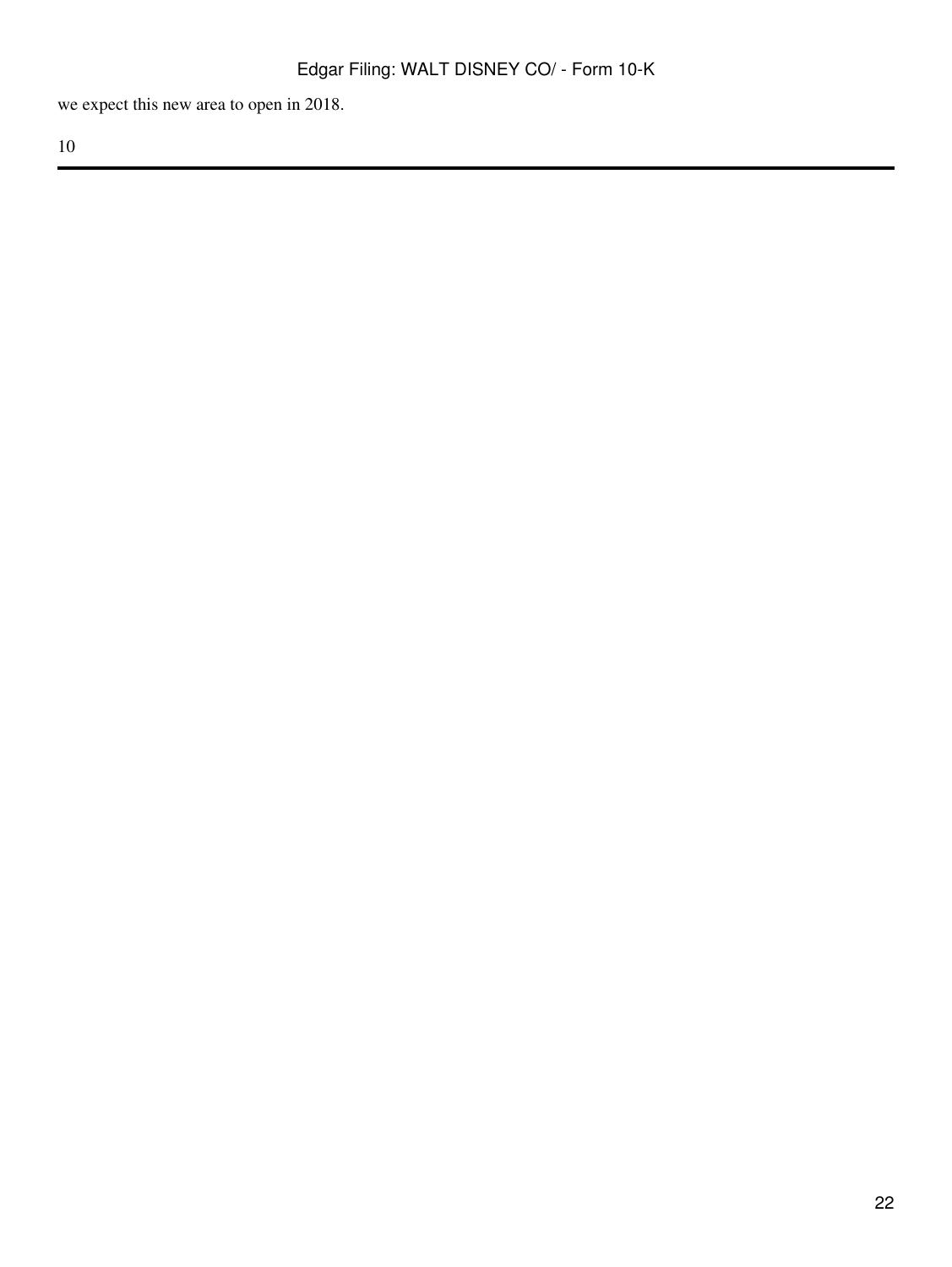Hotels and Other Facilities - Shanghai Disneyland Resort includes two themed hotels with a total of 1,220 rooms. Disneytown is an 11-acre outdoor complex of dining, shopping and entertainment venues and is located adjacent to Shanghai Disneyland. Most Disneytown facilities are operated by third parties that pay rent to Shanghai Disney Resort.

### Tokyo Disney Resort

Tokyo Disney Resort is located on 494 acres of land, six miles east of downtown Tokyo, Japan. The resort includes two theme parks (Tokyo Disneyland and Tokyo DisneySea); four Disney-branded hotels; six independently operated hotels; Ikspiari, a retail, dining and entertainment complex; and Bon Voyage, a Disney-themed merchandise location. The Company earns royalties on revenues generated by the Tokyo Disney Resort, which is owned and operated by Oriental Land Co., Ltd. (OLC), a Japanese corporation in which the Company has no equity interest.

Tokyo Disneyland — Tokyo Disneyland consists of seven themed areas: Adventureland, Critter Country, Fantasyland, Tomorrowland, Toontown, Westernland and World Bazaar.

Tokyo DisneySea — Tokyo DisneySea, adjacent to Tokyo Disneyland, is divided into seven "ports of call," including American Waterfront, Arabian Coast, Lost River Delta, Mediterranean Harbor, Mermaid Lagoon, Mysterious Island and Port Discovery.

Hotels and Other Resort Facilities — Tokyo Disney Resort includes four Disney-branded hotels with a total of more than 2,400 rooms and a monorail, which links the theme parks and resort hotels with Ikspiari.

OLC has announced multi-year development plans for Tokyo Disney Resort, which include the expansion of Fantasyland at Tokyo Disneyland.

Disney Vacation Club

Disney Vacation Club (DVC) offers ownership interests in 13 resort facilities located at the Walt Disney World Resort; Disneyland Resort; Aulani; Vero Beach, Florida; and Hilton Head Island, South Carolina. Available units at each facility are offered for sale under a vacation ownership plan and are operated as hotel rooms when not occupied by vacation club members. The Company's vacation club units consist of a mix of units ranging from deluxe studios to three-bedroom grand villas. Unit counts in this document are presented in terms of two-bedroom equivalents. DVC had approximately 3,800 vacation club units as of October 1, 2016. The Company is currently constructing its 14th vacation club property, Copper Creek Villas & Cabins at Disney's Wilderness Lodge at the Walt Disney World Resort. Disney Cruise Line

Disney Cruise Line is a four-ship vacation cruise line, which operates out of ports in North America and Europe. The Disney Magic and the Disney Wonder are approximately 85,000-ton 877-stateroom ships, and the Disney Dream and the Disney Fantasy are 130,000-ton 1,250-stateroom ships. The ships cater to families, children, teenagers and adults, with distinctly-themed areas and activities for each group. Many cruise vacations include a visit to Disney's Castaway Cay, a 1,000-acre private Bahamian island. The Company is expanding its cruise business by adding two new ships, one to be delivered in calendar 2021 and the other in 2023. The new ships will be 135,000 tons with 1,250 staterooms. Adventures by Disney

Adventures by Disney offers all-inclusive guided vacation tour packages predominantly at non-Disney sites around the world. The Company offered 33 different tour packages during 2016.

Walt Disney Imagineering

Walt Disney Imagineering provides master planning, real estate development, attraction, entertainment and show design, engineering support, production support, project management and other development services, including research and development for the Company's Parks and Resorts operations.

### Competition and Seasonality

The Company's theme parks and resorts as well as Disney Cruise Line and Disney Vacation Club compete with other forms of entertainment, lodging, tourism and recreational activities. The profitability of the leisure-time industry may be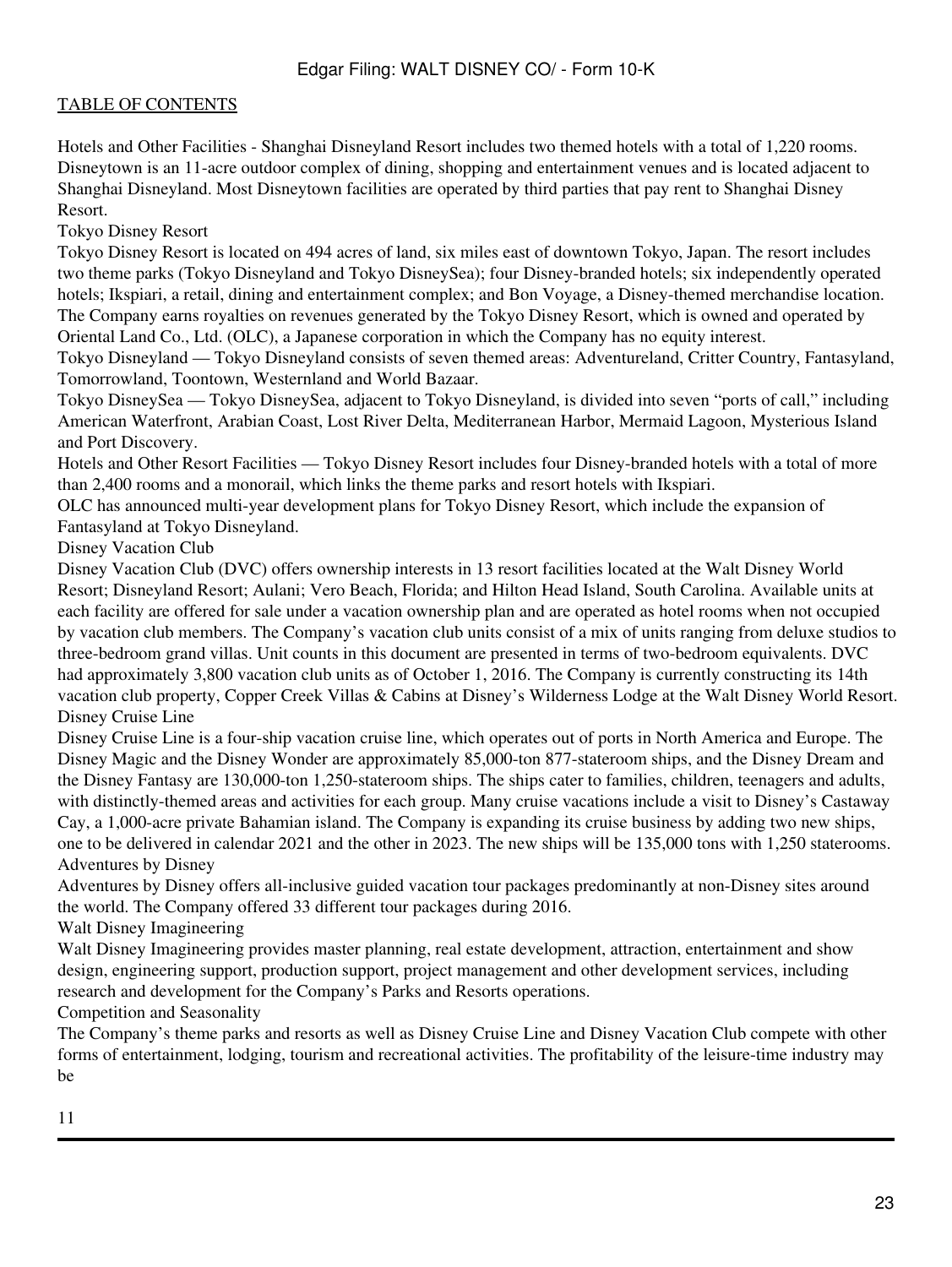influenced by various factors that are not directly controllable, such as economic conditions including business cycle and exchange rate fluctuations, travel industry trends, amount of available leisure time, oil and transportation prices, weather patterns and natural disasters.

All of the theme parks and the associated resort facilities are operated on a year-round basis. Typically, theme park attendance and resort occupancy fluctuate based on the seasonal nature of vacation travel and leisure activities. Peak attendance and resort occupancy generally occur during the summer months when school vacations occur and during early-winter and spring-holiday periods.

# STUDIO ENTERTAINMENT

The Studio Entertainment segment produces and acquires live-action and animated motion pictures, direct-to-video content, musical recordings and live stage plays.

The businesses in the Studio Entertainment segment generate revenue from distribution of films in the theatrical, home entertainment and television markets, stage play ticket sales, distribution of recorded music and licensing of Company intellectual property for use in live entertainment productions. Significant operating expenses include film cost amortization, which consists of production cost and participations and residuals expense amortization, distribution expenses and costs of sales.

The Company distributes films primarily under the Walt Disney Pictures, Pixar, Marvel, Lucasfilm and Touchstone banners.

In August 2009, the Company entered into an agreement with DreamWorks Studios (DreamWorks) to distribute live-action motion pictures produced by DreamWorks for seven years under the Touchstone Pictures banner for which the Company received a distribution fee. In fiscal 2016, the Company entered into an agreement to end the 2009 distribution agreement and acquired all rights, titles, and interests in thirteen previously released DreamWorks films. In exchange, the Company forgave loans and terminated financing previously available to DreamWorks. The Company distributed three DreamWorks films in fiscal 2016.

Prior to the Company's acquisition of Marvel, Marvel had licensed the rights to third-party studios to produce and distribute feature films based on certain Marvel properties including Spider-Man, The Fantastic Four and X-Men. Under the licensing arrangements, the third-party studios incur the costs to produce and distribute the films and the Company retains the merchandise licensing rights. Under the licensing arrangement for Spider-Man, the Company pays the third-party studio a licensing fee based on each film's box office receipts, subject to specified limits. Under the licensing arrangements for The Fantastic Four and X-Men, the third-party studio pays the Company a licensing fee, and the third-party studio receives a share of the Company's merchandise revenue on these properties. The Company distributes all Marvel-produced films with the exception of The Incredible Hulk, which is distributed by a third-party studio.

Prior to the Company's acquisition of Lucasfilm, Lucasfilm produced six Star Wars films (Episodes 1 through 6). Lucasfilm retained the rights to consumer products related to all of those films and the rights related to television and electronic distribution formats for all of those films, with the exception of the rights for Episode 4, which are owned by a third-party studio. All of those films are distributed by a third-party studio in the theatrical and home entertainment markets. The theatrical and home entertainment distribution rights for these films revert back to Lucasfilm in May 2020 with the exception of Episode 4, for which these distribution rights are retained in perpetuity by the third-party studio.

Lucasfilm also includes Industrial Light & Magic and Skywalker Sound, which provide visual and audio effects and other post-production services to the Company and third-party producers. Theatrical Market

We produce and distribute both live-action films and full-length animated films. In the domestic theatrical market, we generally distribute and market our filmed products directly. In most major international markets, we distribute our filmed products directly while in other markets our films are distributed by independent distribution companies or joint ventures. During fiscal 2017, we expect to release eight of our own produced feature films. Cumulatively through October 1, 2016 the Company has released domestically approximately 1,000 full-length live-action features and 100 full-length animated features.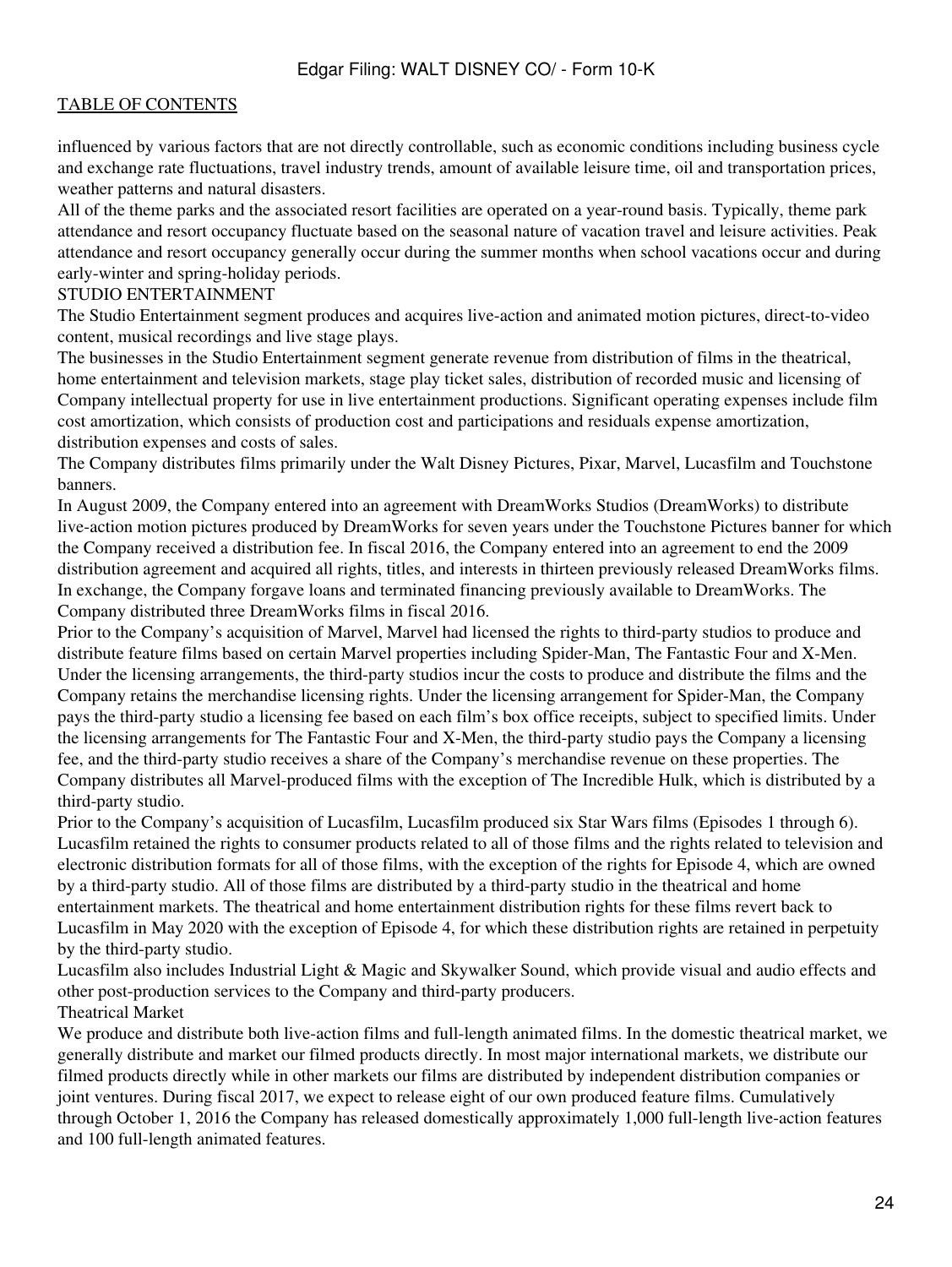The Company incurs significant marketing and advertising costs before and throughout the theatrical release of a film in an effort to generate public awareness of the film, to increase the public's intent to view the film and to help generate consumer interest in the subsequent home entertainment and other ancillary markets. These costs are expensed as incurred. Therefore, we may incur a loss on a film in the theatrical markets, including in periods prior to the theatrical release of the film.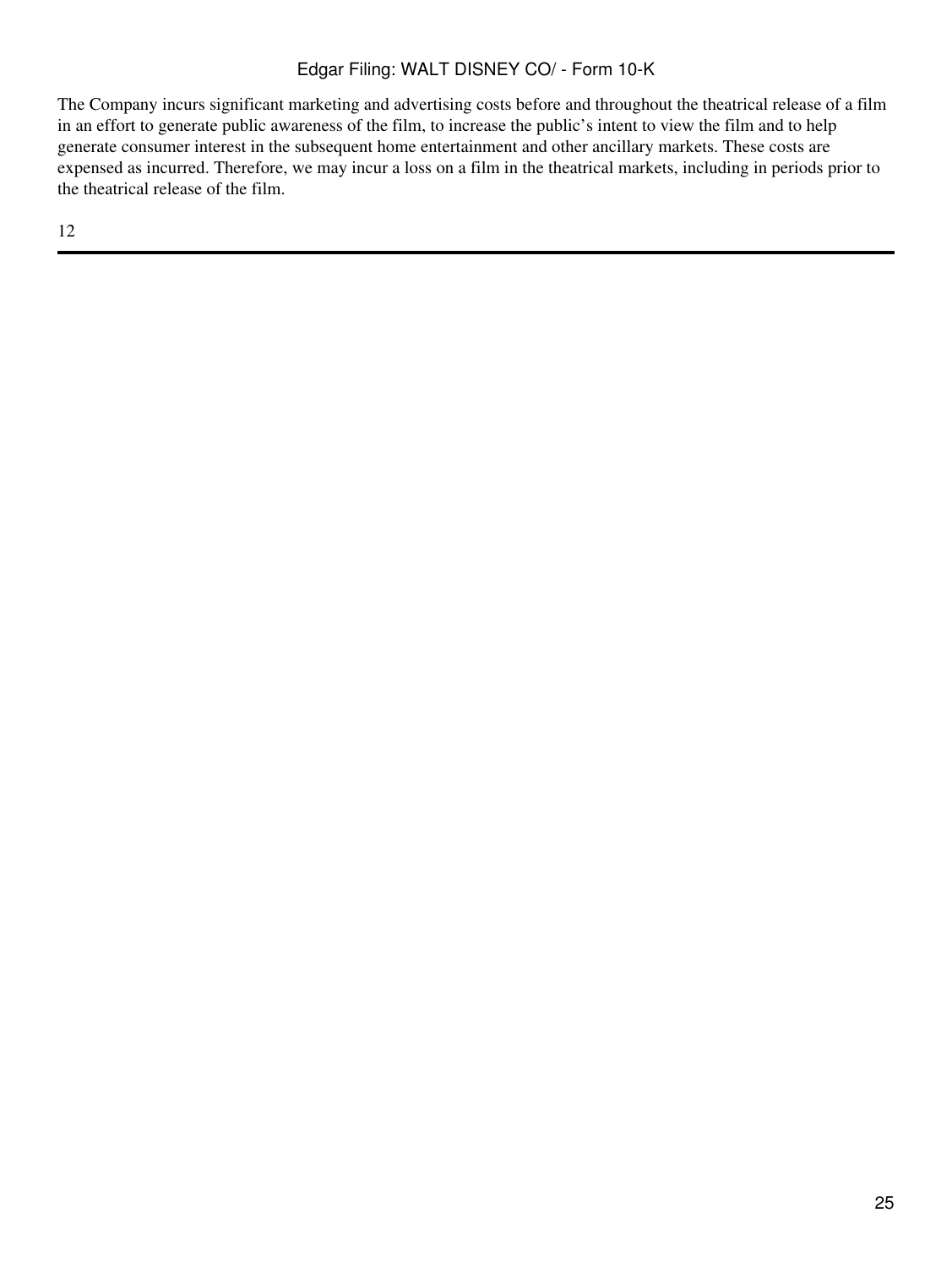#### Home Entertainment Market

In the domestic market, we distribute home entertainment releases directly under each of our motion picture banners. In international markets, we distribute home entertainment releases under our motion picture banners both directly and through independent distribution companies. We also produce original content domestically and acquire content internationally for direct-to-video release.

Domestic and international home entertainment distribution typically starts three to six months after the theatrical release in each market. Home entertainment releases are distributed in physical (DVD and Blu-ray) and electronic formats. Electronic formats may be released up to four weeks ahead of the physical release. Physical formats are generally sold to retailers, such as Wal-Mart and Target and electronic formats are sold through e-tailers, such as Apple and Amazon. Titles are also sold to physical rental services, such as Netflix. However, distribution by physical rental services may be delayed up to 28 days after the start of home entertainment distribution.

As of October 1, 2016, we had approximately 1,400 active produced and acquired titles, including 1,000 live-action titles and 400 animated titles, in the domestic home entertainment marketplace and approximately 2,200 active produced and acquired titles, including 1,600 live-action titles and 600 animated titles, in the international marketplace.

### Television Market

In the television market, we license our films to cable and broadcast networks, television stations and other service providers, which may provide the content to viewers on televisions or a variety of internet-connected devices. Video-on-Demand (VOD) — Concurrently with physical home entertainment distribution, we license titles to VOD service providers for electronic delivery to consumers for a specified rental period.

Pay Television (Pay 1) — In the U.S., there are two or three pay television windows. The first window is generally eighteen months in duration and follows the VOD window. The Company has licensed exclusive domestic pay television rights to Netflix, which operates a subscription video on demand (SVOD) service, for all films released theatrically during calendar years 2016 through 2018, with the exception of DreamWorks films. Most films released theatrically prior to calendar year 2016 have been licensed to the Starz pay television service. DreamWorks titles that are distributed by the Company are licensed to Showtime under a separate agreement.

Free Television (Free 1) — The Pay 1 window is followed by a television window that may last up to 84 months. Motion pictures are usually sold in the Free 1 window to basic cable networks.

Pay Television 2 (Pay 2) and Free Television 2 (Free 2) — In the U.S., Free 1 is generally followed by a twelve-month to nineteen-month Pay 2 window under our license arrangements with Netflix, Starz and Showtime. The Pay 2 window is followed by a Free 2 window, whereby films are licensed to basic cable networks, SVOD services and to television station groups.

Pay Television 3 (Pay 3) and Free Television 3 (Free 3) — In the U.S., Free 2 is sometimes followed by a seven-month Pay 3 window, and then by a Free 3 window. In the Free 3 window, films are licensed to basic cable networks, SVOD services and to television station groups.

International Television — The Company also licenses its films outside of the U.S. The typical windowing sequence is consistent with the domestic cycle such that titles premiere on VOD services and then on pay TV or SVOD services before airing in free TV. Windowing strategies are developed in response to local market practices and conditions, and the exact sequence and length of each window can vary country by country.

# Disney Music Group

The Disney Music Group (DMG) commissions new music for the Company's motion pictures and television programs and develops, produces, markets and distributes recorded music worldwide either directly or through license agreements. DMG also licenses the songs and recording copyrights to others for printed music, records, audio-visual devices, public performances and digital distribution and produces live musical concerts. DMG includes Walt Disney Records, Hollywood Records, Disney Music Publishing and Buena Vista Concerts.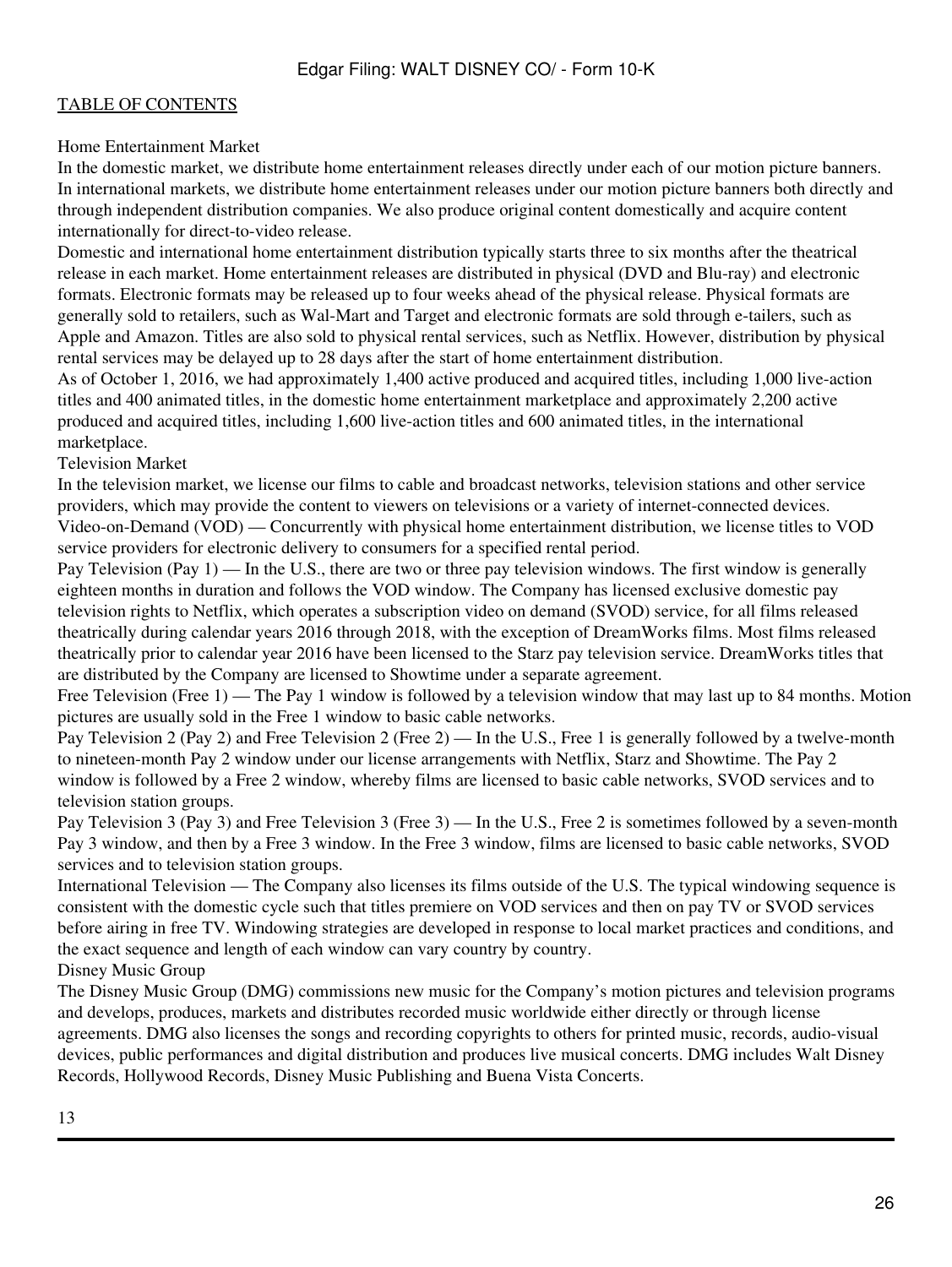Disney Theatrical Group

Disney Theatrical Group develops, produces and licenses live entertainment events on Broadway and around the world, including The Lion King, Aladdin, Newsies, Mary Poppins (a co-production with Cameron Mackintosh Ltd), Beauty and the Beast, Elton John & Tim Rice's Aida, TARZAN® and The Little Mermaid.

Disney Theatrical Group also licenses the Company's intellectual property to Feld Entertainment, the producer of Disney On Ice and Marvel Universe Live!.

Competition and Seasonality

The Studio Entertainment businesses compete with all forms of entertainment. A significant number of companies produce and/or distribute theatrical and television films, exploit products in the home entertainment market, provide pay television and SVOD programming services, produce music and sponsor live theater. We also compete to obtain creative and performing talents, story properties, advertiser support and broadcast rights that are essential to the success of our Studio Entertainment businesses.

The success of Studio Entertainment operations is heavily dependent upon public taste and preferences. In addition, Studio Entertainment operating results fluctuate due to the timing and performance of releases in the theatrical, home entertainment and television markets. Release dates are determined by several factors, including competition and the timing of vacation and holiday periods.

CONSUMER PRODUCTS & INTERACTIVE MEDIA

The Consumer Products & Interactive Media segment licenses the Company's trade names, characters and visual and literary properties to various manufacturers, game developers, publishers and retailers throughout the world. We also develop and publish games, primarily for mobile platforms, and books, magazines and comic books. The segment also distributes branded merchandise directly through retail, online and wholesale businesses. These activities are performed through our Merchandise Licensing, Retail, Games and Publishing businesses. In addition, the segment's operations include website management and design, primarily for other Company businesses, and the development and distribution of online video content.

The Consumer Products & Interactive Media segment generates revenue primarily from:

merising enaracters and content from our film, television and or<br>merchandise, published materials and in multi-platform games; licensing characters and content from our film, television and other properties to third parties for use on consumer

•selling merchandise through our retail stores, internet shopping sites and wholesale business;

•sales of games through app distributors and online and through consumers' in-game purchases;

•wholesale sales of self-published children's books and magazines and comic books;

•charging tuition at English language learning centers in China; and

•advertising through the distribution of online video content.

Significant costs include costs of goods sold and distribution expenses, operating labor and retail occupancy costs, product development and marketing.

Merchandise Licensing

The Company's merchandise licensing operations cover a diverse range of product categories, the most significant of which are: toys, apparel, home décor and furnishings, accessories, stationery, food, health and beauty, footwear and consumer electronics. The Company licenses characters from its film, television and other properties for use on third-party products in these categories and earns royalties, which are usually based on a fixed percentage of the wholesale or retail selling price of the products. Some of the major properties licensed by the Company include: Star Wars, Mickey and Minnie, Frozen, Avengers, Disney Princess, Disney Channel characters, Spider-Man, Cars, Finding Dory/Finding Nemo, Winnie the Pooh and Disney Classics.

Retail

The Company markets Disney-, Marvel- and Lucasfilm-themed products through retail stores operated under the Disney Store name and through internet sites in North America (DisneyStore.com and MarvelStore.com), Western Europe, Japan and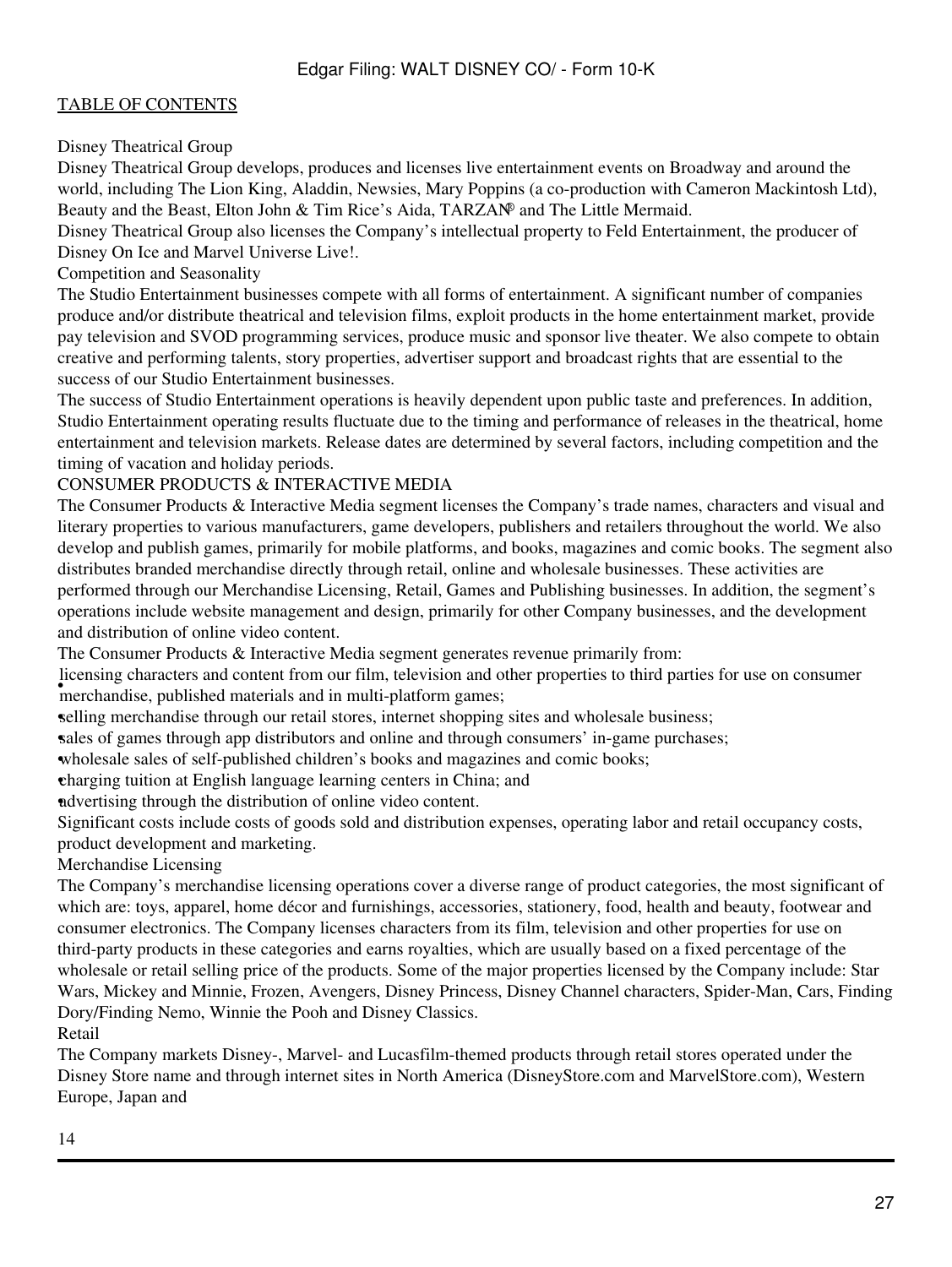China. The stores are generally located in leading shopping malls and other retail complexes. The Company currently owns and operates 223 stores in North America, 78 stores in Europe, 48 stores in Japan and one store in China. The Company also offers retailers merchandise under wholesale arrangements.

# Games

The Company licenses properties to third-party game developers. We also develop and publish games, primarily for play on internet-connected devices, and which are available to consumers to download from third-party distributors or play online.

# Publishing

The Company creates, distributes, licenses and publishes children's books, comic books and graphic novel collections of comic books, magazine and learning products in print and digital formats, and storytelling apps in multiple countries and languages based on the Company's branded franchises. Disney English develops and delivers an English language learning curriculum for Chinese children using Disney content in 27 learning centers in eight cities across China.

### Other Content

The Company's operations include Maker Studios, a leading network and developer of online video content distributed primarily on YouTube and other digital platforms. Revenues and costs generated by Maker Studios have been allocated primarily to the Media Networks and Studio Entertainment segments. The Company also licenses Disney properties and content to mobile phone carriers in Japan. In addition, the Company develops, publishes and distributes interactive family content through Disney.com, Disney on YouTube, Babble.com and various Disney-branded apps. Competition and Seasonality

The Consumer Products & Interactive Media businesses compete with other licensors, retailers and publishers of character, brand and celebrity names, as well as other licensors, publishers and developers of game software, online video content, internet websites, other types of home entertainment and retailers of toys and kids merchandise. Operating results are influenced by seasonal consumer purchasing behavior, consumer preferences, levels of marketing and promotion and by the timing and performance of theatrical and game releases and cable programming broadcasts.

### INTELLECTUAL PROPERTY PROTECTION

The Company's businesses throughout the world are affected by its ability to exploit and protect against infringement of its intellectual property, including trademarks, trade names, copyrights, patents and trade secrets. Important intellectual property includes rights in the content of motion pictures, television programs, electronic games, sound recordings, character likenesses, theme park attractions, books and magazines. Risks related to the protection and exploitation of intellectual property rights are set forth in Item 1A – Risk Factors.

### AVAILABLE INFORMATION

Our annual report on Form 10-K, quarterly reports on Form 10-Q, current reports on Form 8-K and amendments to those reports are available without charge on our website, www.disney.com/investors, as soon as reasonably practicable after they are filed electronically with the Securities and Exchange Commission (SEC). We are providing the address to our internet site solely for the information of investors. We do not intend the address to be an active link or to otherwise incorporate the contents of the website into this report.

# <span id="page-27-0"></span>ITEM 1A. Risk Factors

For an enterprise as large and complex as the Company, a wide range of factors could materially affect future developments and performance. In addition to the factors affecting specific business operations identified in connection with the description of these operations and the financial results of these operations elsewhere in this report, the most significant factors affecting our operations include the following: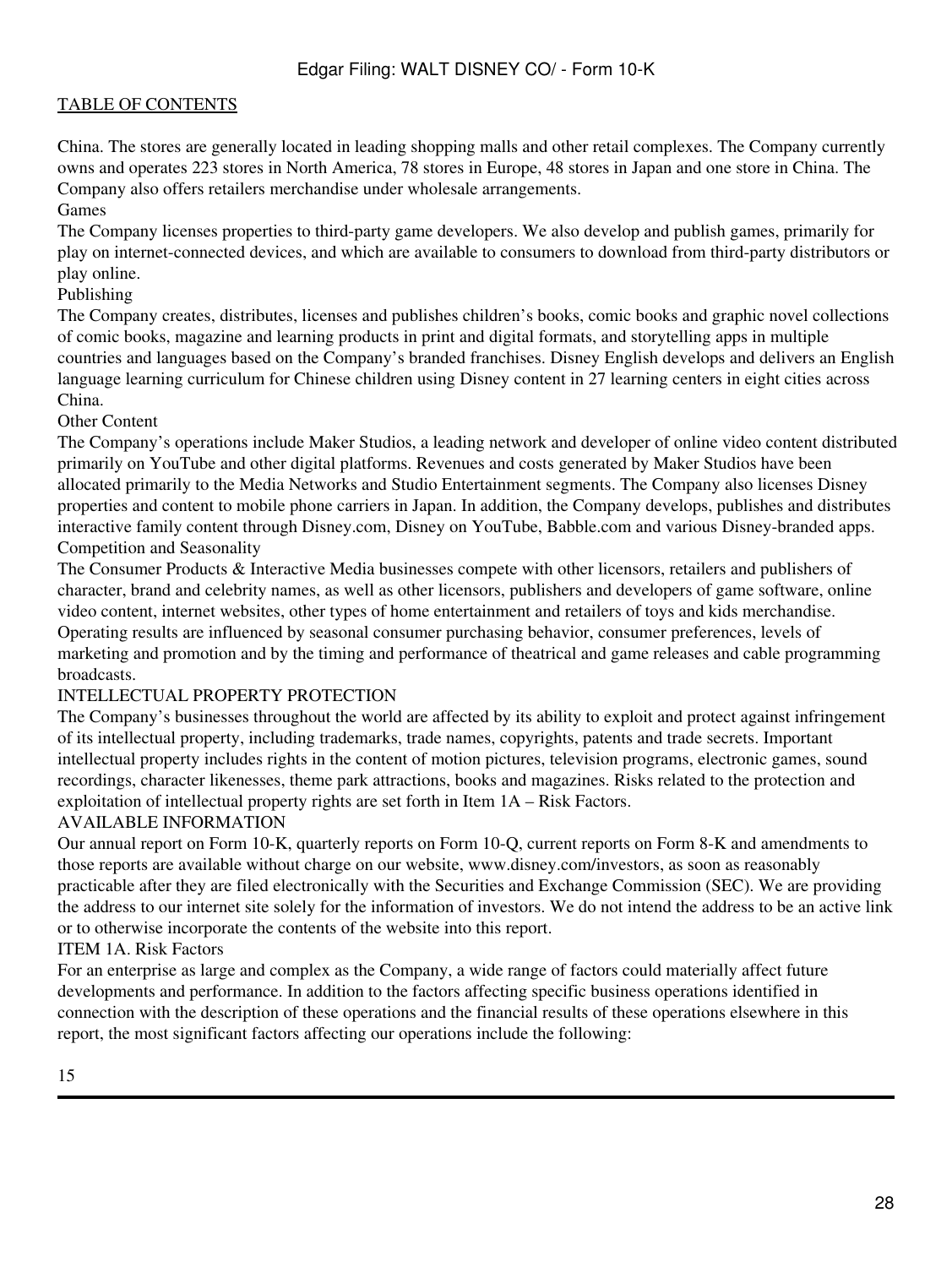Changes in U.S., global, or regional economic conditions could have an adverse effect on the profitability of some or all of our businesses.

A decline in economic activity in the U.S. and other regions of the world in which we do business can adversely affect demand for any of our businesses, thus reducing our revenue and earnings. Past declines in economic conditions reduced spending at our parks and resorts, purchase of and prices for advertising on our broadcast and cable networks and owned stations, performance of our home entertainment releases, and purchases of Company-branded consumer products, and similar impacts can be expected should such conditions recur. A decline in economic conditions could also reduce attendance at our parks and resorts, prices that MVPDs pay for our cable programming or subscription levels for our cable programming. Recent instability in non-U.S. economies has had some of these and similar impacts on some of our domestic and overseas operations. Economic conditions can also impair the ability of those with whom we do business to satisfy their obligations to us. In addition, an increase in price levels generally, or in price levels in a particular sector such as the energy sector, could result in a shift in consumer demand away from the entertainment and consumer products we offer, which could also adversely affect our revenues and, at the same time, increase our costs. Changes in exchange rates for foreign currencies may reduce international demand for our products or increase our labor or supply costs in non-U.S. markets, and recent changes have reduced the U.S. dollar value of revenue we receive and expect to receive from other markets. Economic or political conditions in a country could also reduce our ability to hedge exposure to currency fluctuations in the country or our ability to repatriate revenue from the country. Changes in public and consumer tastes and preferences for entertainment and consumer products could reduce demand for our entertainment offerings and products and adversely affect the profitability of any of our businesses. Our businesses create entertainment, travel and consumer products whose success depends substantially on consumer tastes and preferences that change in often unpredictable ways. The success of our businesses depends on our ability to consistently create and distribute filmed entertainment, broadcast and cable programming, online material, electronic games, theme park attractions, hotels and other resort facilities and travel experiences and consumer products that meet the changing preferences of the broad consumer market and respond to competition from an expanding array of choices facilitated by technological developments in the delivery of content. Many of our businesses increasingly depend on acceptance of our offerings and products by consumers outside the U.S., and their success therefore depends on our ability to successfully predict and adapt to changing consumer tastes and preferences outside as well as inside the U.S. Moreover, we must often invest substantial amounts in film production, broadcast and cable programming, electronic games, theme park attractions, cruise ships or hotels and other resort facilities before we learn the extent to which these products will earn consumer acceptance. If our entertainment offerings and products do not achieve sufficient consumer acceptance, our revenue from advertising sales (which are based in part on ratings for the programs in which advertisements air) or subscription fees for broadcast and cable programming and online services, from theatrical film receipts or home entertainment or electronic game sales, from theme park admissions, hotel room charges and merchandise, food and beverage sales, from sales of licensed consumer products or from sales of our other consumer products and services may decline or fail to grow to the extent we anticipate when making investment decisions and thereby adversely affect the profitability of one or more of our businesses. Changes in technology and in consumer consumption patterns may affect demand for our entertainment products, the revenue we can generate from these products or the cost of producing or distributing products. The media entertainment and internet businesses in which we participate increasingly depend on our ability to successfully adapt to shifting patterns of content consumption through the adoption and exploitation of new technologies. New technologies affect the demand for our products, the manner in which our products are distributed to consumers, the sources and nature of competing content offerings, the time and manner in which consumers acquire and view some of our entertainment products and the options available to advertisers for reaching their desired audiences. This trend has impacted the business model for certain traditional forms of distribution, as evidenced by the industry-wide decline in ratings for broadcast television, the reduction in demand for home entertainment sales of theatrical content, the development of alternative distribution channels for broadcast and cable programming and declines in subscriber levels across the industry, including for a number of our networks. In order to respond to these developments, we regularly consider and from time to time implement changes to our business models and there can be no assurance that we will successfully respond to these changes, that we will not experience disruption as we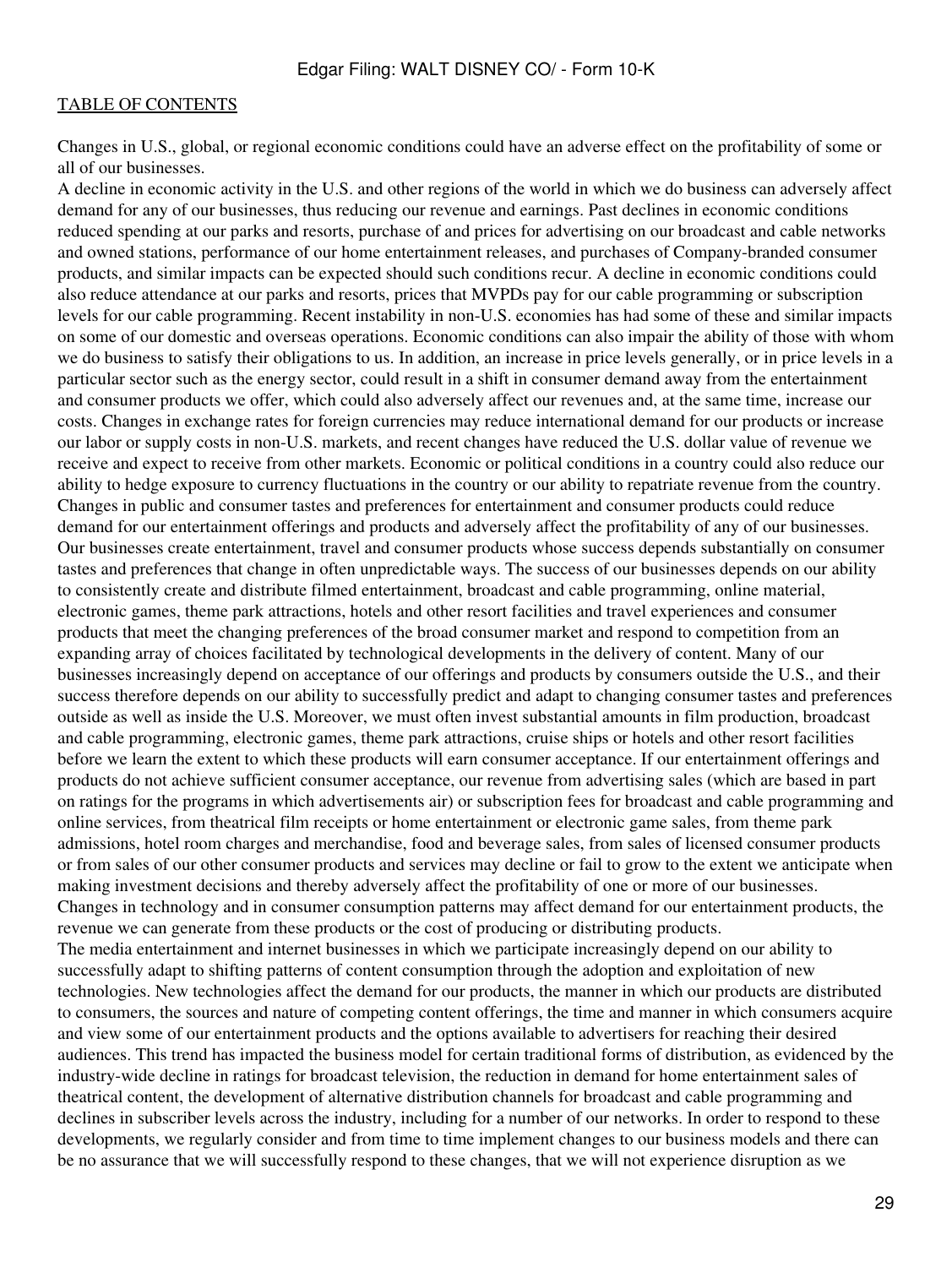respond to the changes, or that the business models we develop will be as profitable as our current business models. As a result, the income from our entertainment offerings may decline or increase at slower rates than our historical experience or our expectations when we make investments in products.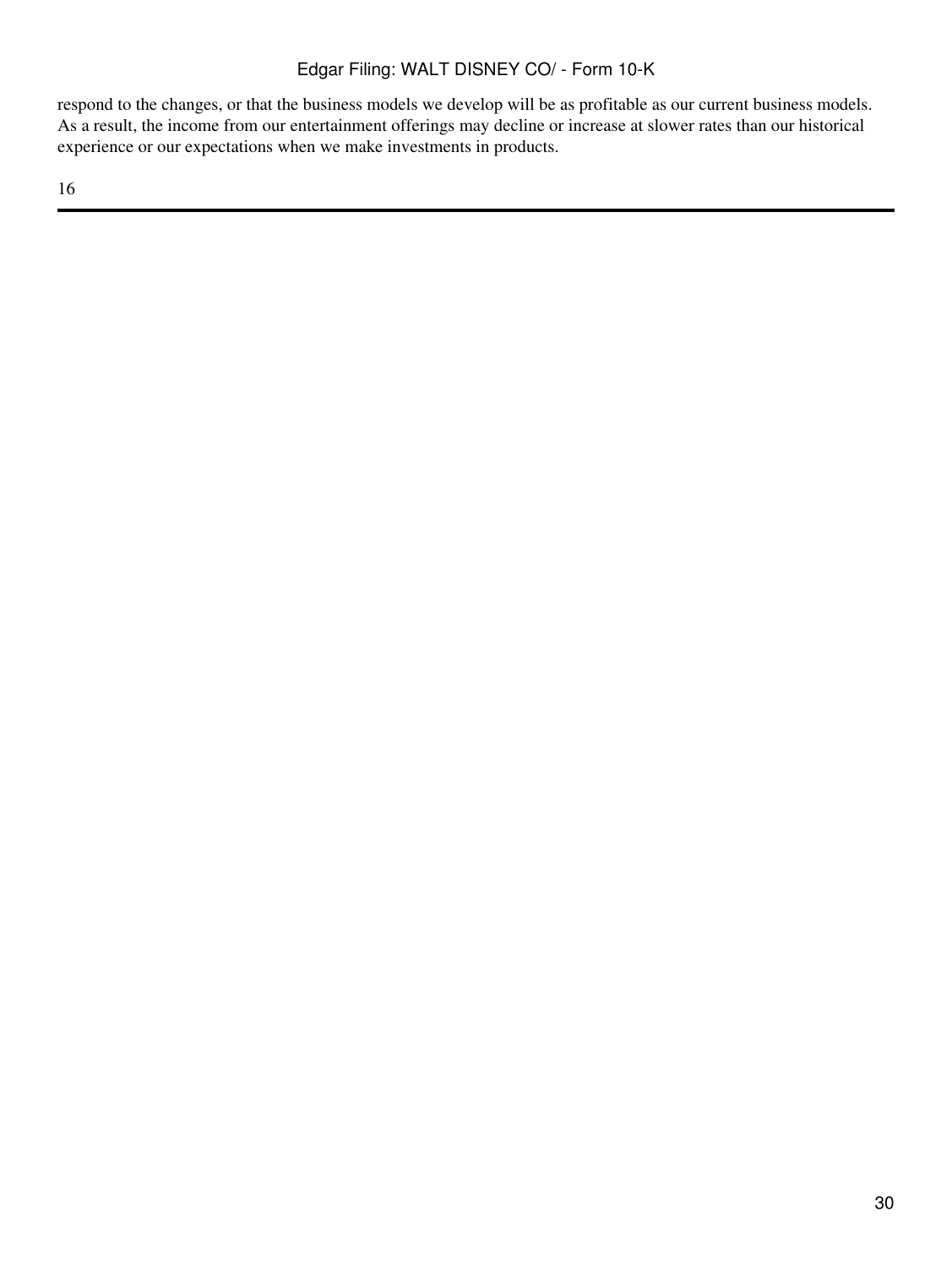The success of our businesses is highly dependent on the existence and maintenance of intellectual property rights in the entertainment products and services we create.

The value to us of our intellectual property rights is dependent on the scope and duration of our rights as defined by applicable laws in the U.S. and abroad and the manner in which those laws are construed. If those laws are drafted or interpreted in ways that limit the extent or duration of our rights, or if existing laws are changed, our ability to generate revenue from our intellectual property may decrease, or the cost of obtaining and maintaining rights may increase.

The unauthorized use of our intellectual property may increase the cost of protecting rights in our intellectual property or reduce our revenues. New technologies such as the convergence of computing, communication, and entertainment devices, the falling prices of devices incorporating such technologies, increased broadband internet speed and penetration and increased availability and speed of mobile data transmission have made the unauthorized digital copying and distribution of our films, television productions and other creative works easier and faster and enforcement of intellectual property rights more challenging. The unauthorized use of intellectual property in the entertainment industry generally continues to be a significant challenge for intellectual property rights holders. Inadequate laws or weak enforcement mechanisms to protect intellectual property in one country can adversely affect the results of the Company's operations worldwide, despite the Company's efforts to protect its intellectual property rights. These developments require us to devote substantial resources to protecting our intellectual property against unlicensed use and present the risk of increased losses of revenue as a result of unlicensed distribution of our content. With respect to intellectual property developed by the Company and rights acquired by the Company from others, the Company is subject to the risk of challenges to our copyright, trademark and patent rights by third parties. Successful challenges to our rights in intellectual property may result in increased costs for obtaining rights or the loss of the opportunity to earn revenue from the intellectual property that is the subject of challenged rights.

Protection of electronically stored data is costly and if our data is compromised in spite of this protection, we may incur additional costs, lost opportunities and damage to our reputation.

We maintain information necessary to conduct our business, including confidential and proprietary information as well as personal information regarding our customers and employees, in digital form. Data maintained in digital form is subject to the risk of intrusion, tampering and theft. We develop and maintain systems in an effort to prevent intrusion, tampering and theft, but the development and maintenance of these systems is costly and requires ongoing monitoring and updating as technologies change and efforts to overcome security measures become more sophisticated. Accordingly, despite our efforts, the possibility of intrusion, tampering and theft cannot be eliminated entirely, and risks associated with each of these remain. In addition, we provide confidential, proprietary and personal information to third parties when it is necessary to pursue business objectives. While we obtain assurances that these third parties will protect this information and, where we believe appropriate, monitor the protections employed by these third parties, there is a risk the confidentiality of data held by third parties may be compromised. If our data systems are compromised, our ability to conduct our business may be impaired, we may lose profitable opportunities or the value of those opportunities may be diminished and, as described above, we may lose revenue as a result of unlicensed use of our intellectual property. If personal information of our customers or employees is misappropriated, our reputation with our customers and employees may be injured resulting in loss of business or morale, and we may incur costs to remediate possible injury to our customers and employees or to pay fines or take other action with respect to judicial or regulatory actions arising out of the incident.

A variety of uncontrollable events may reduce demand for our products and services, impair our ability to provide our products and services or increase the cost of providing our products and services.

Demand for our products and services, particularly our theme parks and resorts, is highly dependent on the general environment for travel and tourism. The environment for travel and tourism, as well as demand for other entertainment products, can be significantly adversely affected in the U.S., globally or in specific regions as a result of a variety of factors beyond our control, including: adverse weather conditions arising from short-term weather patterns or long-term change, catastrophic events or natural disasters (such as excessive heat or rain, hurricanes, typhoons, floods, tsunamis and earthquakes); health concerns; international, political or military developments; and terrorist attacks. These events and others, such as fluctuations in travel and energy costs and computer virus attacks, intrusions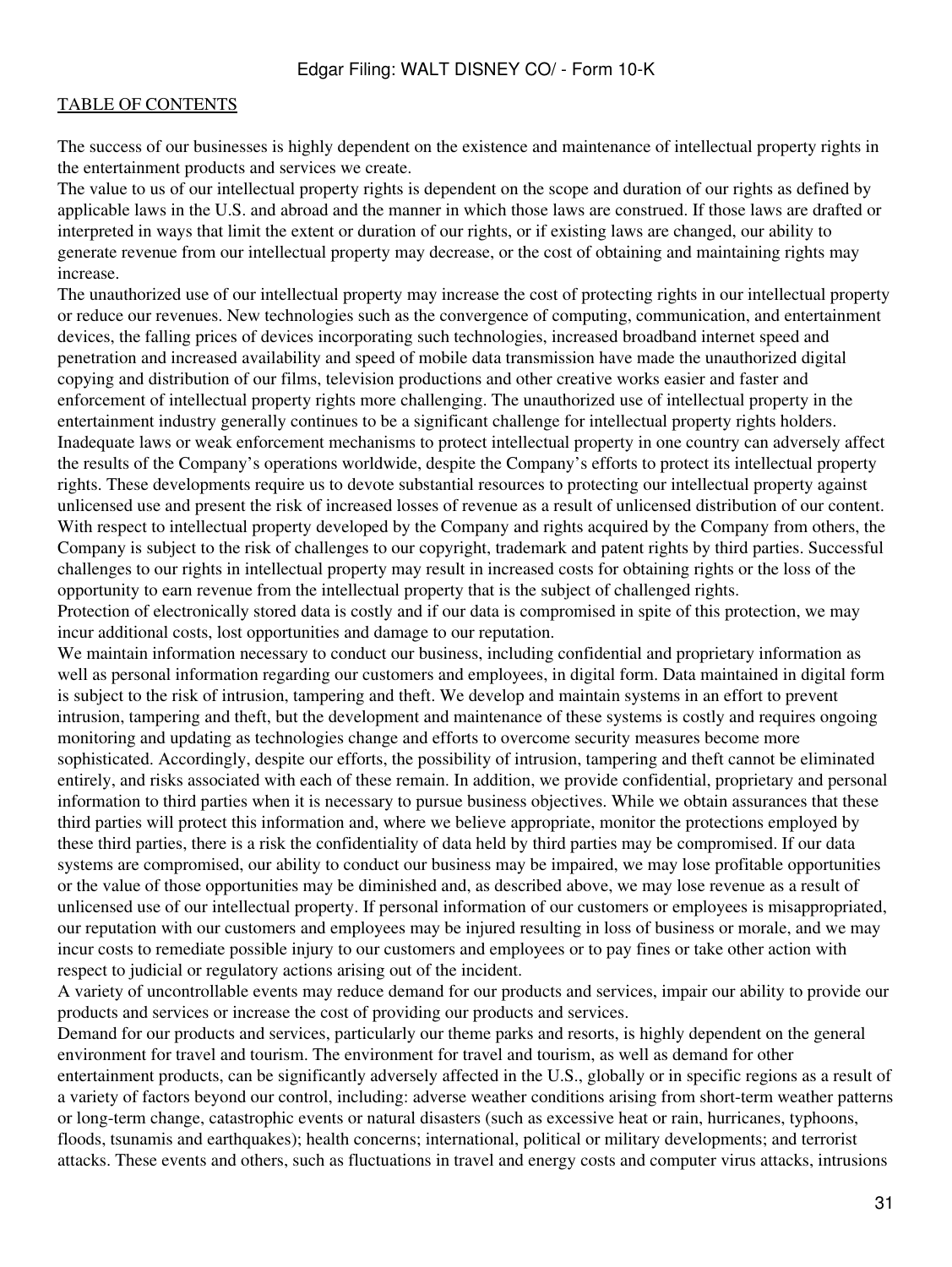or other widespread computing or telecommunications failures, may also damage our ability to provide our products and services or to obtain insurance coverage with respect to these events. In addition, we derive royalties from the sales of our licensed goods and services by third parties and the management of businesses operated under brands licensed from the Company, and we are therefore dependent on the successes of those third parties for that portion of our revenue. A wide variety of factors could influence the success of those third parties and if negative factors significantly impacted a sufficient number of our licensees, the profitability of one or more of our businesses could be adversely affected. We obtain insurance against the risk of losses relating to some of these events,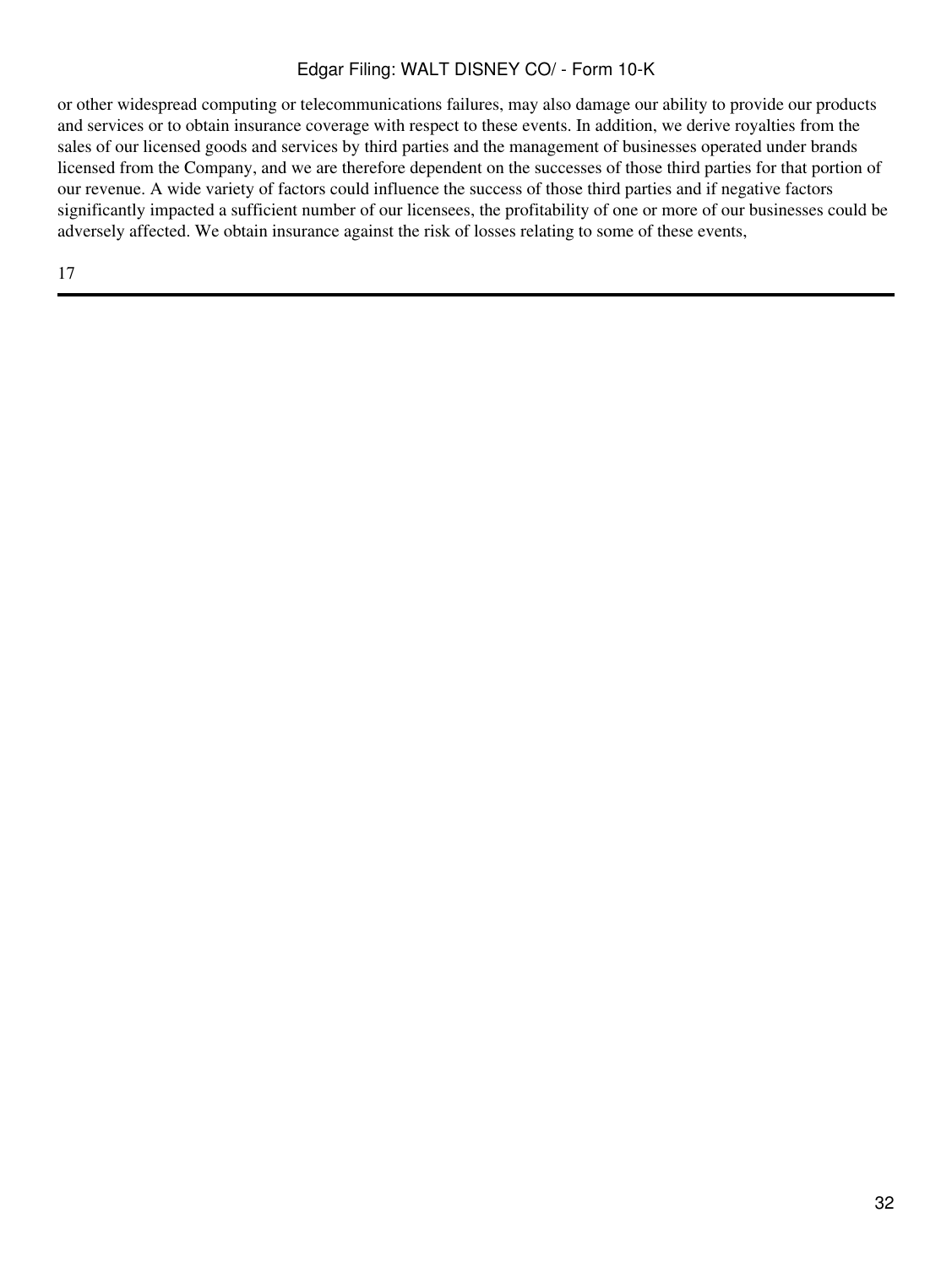#### [TABLE OF CONTENTS](#page-2-0)

generally including physical damage to our property and resulting business interruption, certain injuries occurring on our property and some liabilities for alleged breach of legal responsibilities. When insurance is obtained it is subject to deductibles, exclusions, terms, conditions and limits of liability. The types and levels of coverage we obtain vary from time to time depending on our view of the likelihood of specific types and levels of loss in relation to the cost of obtaining coverage for such types and levels of loss.

Changes in our business strategy or restructuring of our businesses may increase our costs or otherwise affect the profitability of our businesses.

As changes in our business environment occur we may adjust our business strategies to meet these changes or we may otherwise decide to restructure our operations or particular businesses or assets. In addition, external events including changing technology, changing consumer patterns, acceptance of our theatrical offerings and changes in macroeconomic conditions may impair the value of our assets. When these changes or events occur, we may incur costs to change our business strategy and may need to write down the value of assets. We also make investments in existing or new businesses, including investments in international expansion of our business and in new business lines. In recent years, such investments have included expansion and renovation of certain of our theme park attractions and investment in Shanghai Disney Resort. Some of these investments may have short-term returns that are negative or low and the ultimate business prospects of the businesses may be uncertain. In any of these events, our costs may increase, we may have significant charges associated with the write-down of assets or returns on new investments may be lower than prior to the change in strategy or restructuring.

Turmoil in the financial markets could increase our cost of borrowing and impede access to or increase the cost of financing our operations and investments.

Past disruptions in the U.S. and global credit and equity markets made it difficult for many businesses to obtain financing on acceptable terms. These conditions tended to increase the cost of borrowing and if they recur, our cost of borrowing could increase and it may be more difficult to obtain financing for our operations or investments. In addition, our borrowing costs can be affected by short- and long-term debt ratings assigned by independent rating agencies that are based, in part, on the Company's performance as measured by credit metrics such as interest coverage and leverage ratios. A decrease in these ratings would likely increase our cost of borrowing and/or make it more difficult for us to obtain financing. Past disruptions in the global financial markets also impacted some of the financial institutions with which we do business. A similar decline in the financial stability of financial institutions could affect our ability to secure credit-worthy counterparties for our interest rate and foreign currency hedging programs, could affect our ability to settle existing contracts and could also affect the ability of our business customers to obtain financing and thereby to satisfy their obligations to us.

Increased competitive pressures may reduce our revenues or increase our costs.

We face substantial competition in each of our businesses from alternative providers of the products and services we offer and from other forms of entertainment, lodging, tourism and recreational activities. We also must compete to obtain human resources, programming and other resources we require in operating our business. For example: satellite services as well as with home entertainment products, new sources of broadband and mobile delivered Our broadcast and cable networks, stations and online offerings compete for viewers with other broadcast, cable and content and internet usage.

• and satellite services, and internet and mobile delivered content, as well as with newspapers, magazines, billboards Our broadcast and cable networks and stations compete for the sale of advertising time with other broadcast, cable and radio stations.

•Our cable networks compete for carriage of their programming with other programming providers.

• other programming, story properties, advertiser support and market share with other studio operations, broadcast and Our studio operations, broadcast and cable networks compete to obtain creative and performing talent, sports and cable networks and new sources of broadband delivered content.

• activities. Our theme parks and resorts compete for guests with all other forms of entertainment, lodging, tourism and recreation

•Our studio operations compete for customers with all other forms of entertainment.

•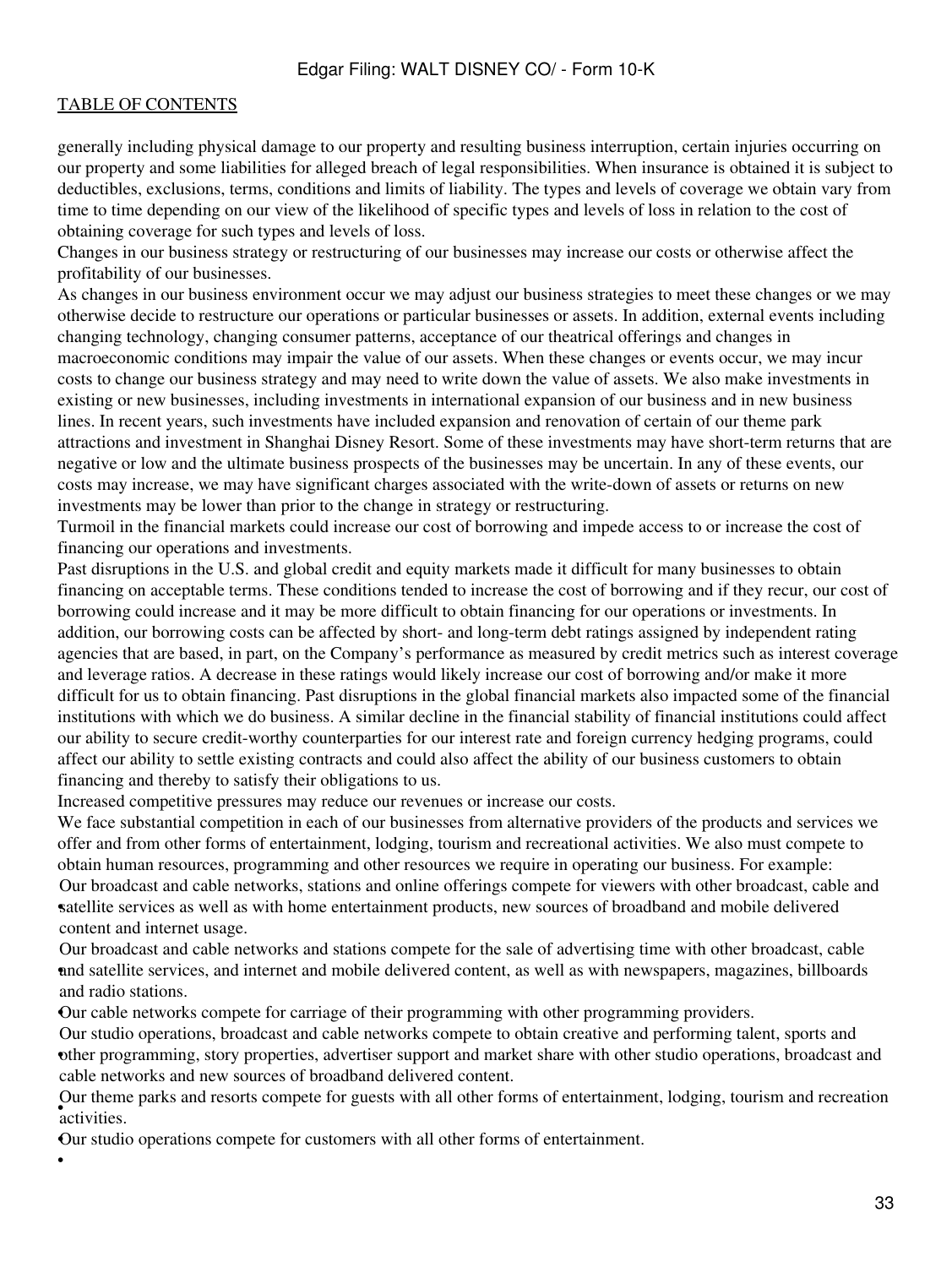Our Consumer Products & Interactive Media segment competes with other licensors, publishers and retailers of character, brand and celebrity names.

and other types of home entertainment. Our interactive media operations compete with other licensors and publishers of console, online and mobile games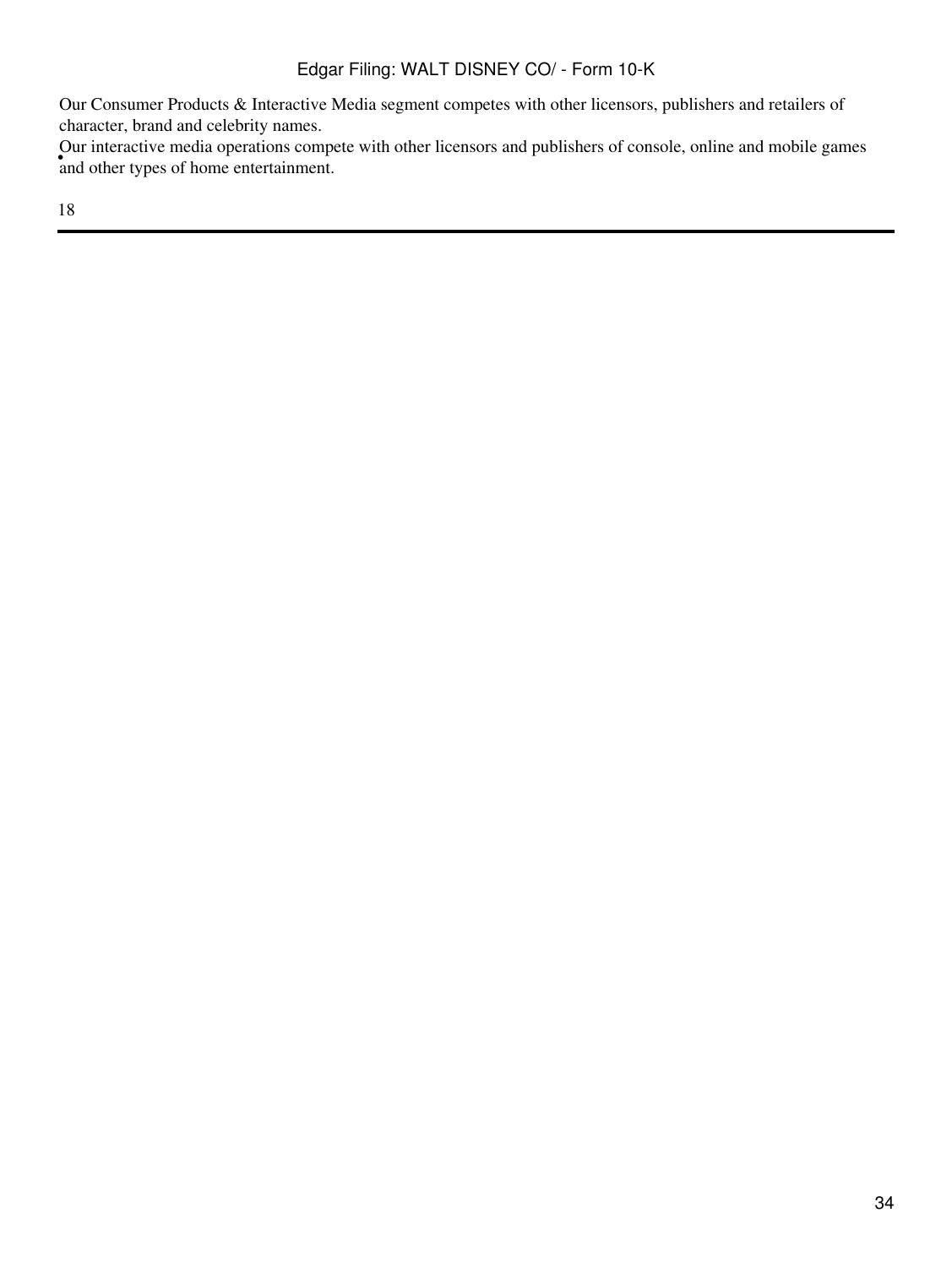Competition in each of these areas may increase as a result of technological developments and changes in market structure, including consolidation of suppliers of resources and distribution channels. Increased competition may divert consumers from our creative or other products, or to other products or other forms of entertainment, which could reduce our revenue or increase our marketing costs. Such competition may also reduce, or limit growth in, prices for our products and services, including advertising rates and subscription fees at our media networks, parks and resorts admissions and room rates, and prices for consumer products from which we derive license revenues. Competition for the acquisition of resources can increase the cost of producing our products and services. Sustained increases in costs of pension and postretirement medical and other employee health and welfare benefits may reduce our profitability.

With approximately 195,000 employees, our profitability is substantially affected by costs of pension benefits and current and postretirement medical benefits. We may experience significant increases in these costs as a result of macro-economic factors, which are beyond our control, including increases in the cost of health care. In addition, changes in investment returns and discount rates used to calculate pension expense and related assets and liabilities can be volatile and may have an unfavorable impact on our costs in some years. These macroeconomic factors as well as a decline in the fair value of pension and postretirement medical plan assets may put upward pressure on the cost of providing pension and postretirement medical benefits and may increase future funding requirements. Although we have actively sought to control increases in these costs, there can be no assurance that we will succeed in limiting cost increases, and continued upward pressure could reduce the profitability of our businesses.

Our results may be adversely affected if long-term programming or carriage contracts are not renewed on sufficiently favorable terms.

We enter into long-term contracts for both the acquisition and the distribution of media programming and products, including contracts for the acquisition of programming rights for sporting events and other programs, and contracts for the distribution of our programming to content distributors. As these contracts expire, we must renew or renegotiate the contracts, and if we are unable to renew them on acceptable terms, we may lose programming rights or distribution rights. Even if these contracts are renewed, the cost of obtaining programming rights may increase (or increase at faster rates than our historical experience) or programming distributors, facing pressures resulting from increased subscription fees and alternative distribution challenges, may demand terms (including pricing and the breadth of distribution) that reduce our revenue from distribution of programs (or increase revenue at slower rates than our historical experience). Moreover, our ability to renew these contracts on favorable terms may be affected by recent consolidation in the market for program distribution. With respect to the acquisition of programming rights, particularly sports programming rights, the impact of these long-term contracts on our results over the term of the contracts depends on a number of factors, including the strength of advertising markets, subscription levels and rates for programming, effectiveness of marketing efforts and the size of viewer audiences. There can be no assurance that revenues from programming based on these rights will exceed the cost of the rights plus the other costs of producing and distributing the programming.

Changes in regulations applicable to our businesses may impair the profitability of our businesses.

Our broadcast networks and television stations are highly regulated, and each of our other businesses is subject to a variety of U.S. and overseas regulations. These regulations include:

• television stations. See Item 1 — Business — Media Networks, Federal Regulation. U.S. FCC regulation of our television and radio networks, our national programming networks, and our owned

•Federal, state and foreign privacy and data protection laws and regulations.

•Regulation of the safety of consumer products and theme park operations.

•Environmental protection regulations.

• and distributed, ownership restrictions, currency exchange controls or motion picture or television content Imposition by foreign countries of trade restrictions, restrictions on the manner in which content is currently licensed requirements or quotas.

•Domestic and international wage laws, tax laws or currency controls.

Changes in any of these regulations or regulatory activities in any of these areas may require us to spend additional amounts to comply with the regulations, or may restrict our ability to offer products and services in ways that are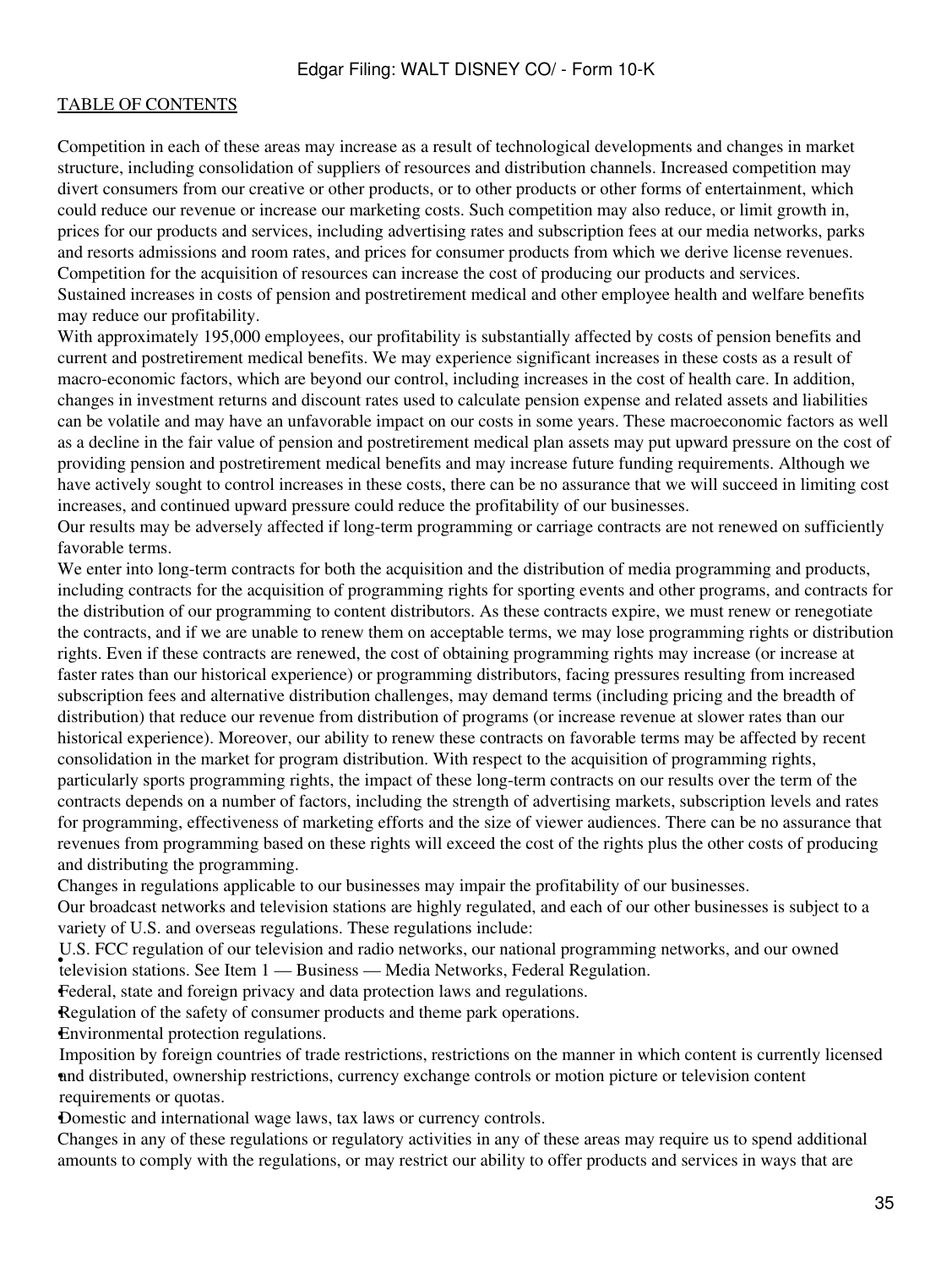profitable.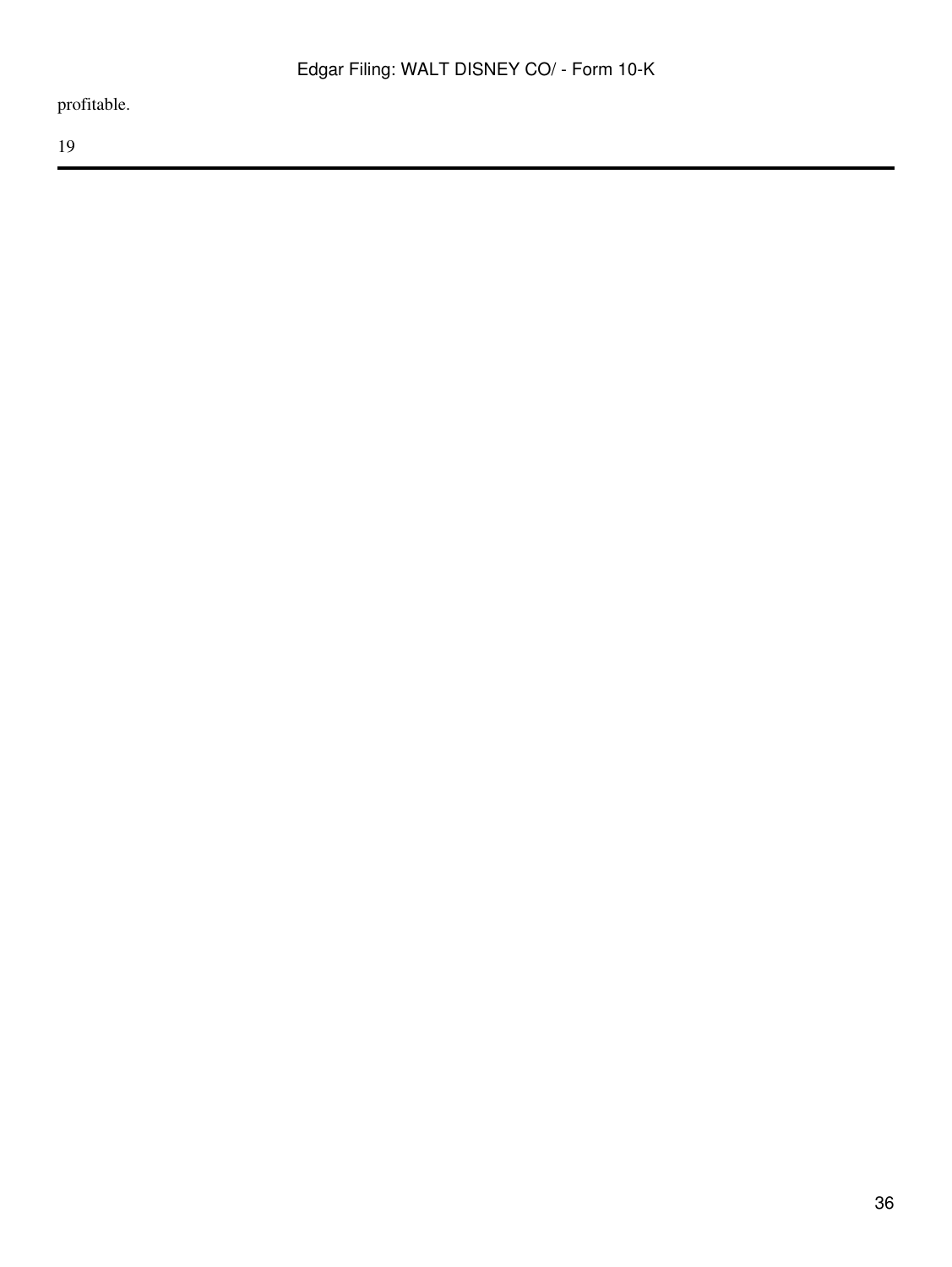Our operations outside the United States may be adversely affected by the operation of laws in those jurisdictions. Our operations in non-U.S. jurisdictions are in many cases subject to the laws of the jurisdictions in which they operate rather than U.S. law. Laws in some jurisdictions differ in significant respects from those in the U.S. These differences can affect our ability to react to changes in our business, and our rights or ability to enforce rights may be different than would be expected under U.S. law. Moreover, enforcement of laws in some overseas jurisdictions can be inconsistent and unpredictable, which can affect both our ability to enforce our rights and to undertake activities that we believe are beneficial to our business. In addition, the business and political climate in some jurisdictions may encourage corruption, which could reduce our ability to compete successfully in those jurisdictions while remaining in compliance with local laws or United States anti-corruption laws applicable to our businesses. As a result, our ability to generate revenue and our expenses in non-U.S. jurisdictions may differ from what would be expected if U.S. law governed these operations.

Labor disputes may disrupt our operations and adversely affect the profitability of any of our businesses.

A significant number of employees in various of our businesses are covered by collective bargaining agreements, including employees of our theme parks and resorts as well as writers, directors, actors, production personnel and others employed in our media networks and studio operations. In addition, the employees of licensees who manufacture and retailers who sell our consumer products, and employees of providers of programming content (such as sports leagues) may be covered by labor agreements with their employers. In general, a labor dispute involving our employees or the employees of our licensees or retailers who sell our consumer products or providers of programming content may disrupt our operations and reduce our revenues, and resolution of disputes may increase our costs. The seasonality of certain of our businesses could exacerbate negative impacts on our operations.

Each of our businesses is normally subject to seasonal variations, as follows:

• levels. In general, advertising revenues are somewhat higher during the fall and somewhat lower during the summer Revenues in our Media Networks segment are subject to seasonal advertising patterns and changes in viewership months. Affiliate fees are typically collected ratably throughout the year.

esting from the seasonal nature of vacation traver and lensure activities. I can attendance and resort occupancy<br>generally occur during the summer months when school vacations occur and during early-winter and spring-holid Revenues in our Parks and Resorts segment fluctuate with changes in theme park attendance and resort occupancy resulting from the seasonal nature of vacation travel and leisure activities. Peak attendance and resort occupancy periods.

• theatrical, home entertainment and television markets. Release dates are determined by several factors, including Revenues in our Studio Entertainment segment fluctuate due to the timing and performance of releases in the competition and the timing of vacation and holiday periods.

• behavior, which generally results in higher revenues during the Company's first fiscal quarter, and by the timing and Revenues in our Consumer Products & Interactive Media segments are influenced by seasonal consumer purchasing performance of theatrical and game releases and cable programming broadcasts.

Accordingly, if a short-term negative impact on our business occurs during a time of high seasonal demand (such as hurricane damage to our parks during the summer travel season), the effect could have a disproportionate effect on the results of that business for the year.

ITEM 1B. Unresolved Staff Comments

The Company has received no written comments regarding its periodic or current reports from the staff of the SEC that were issued 180 days or more preceding the end of its 2016 fiscal year and that remain unresolved.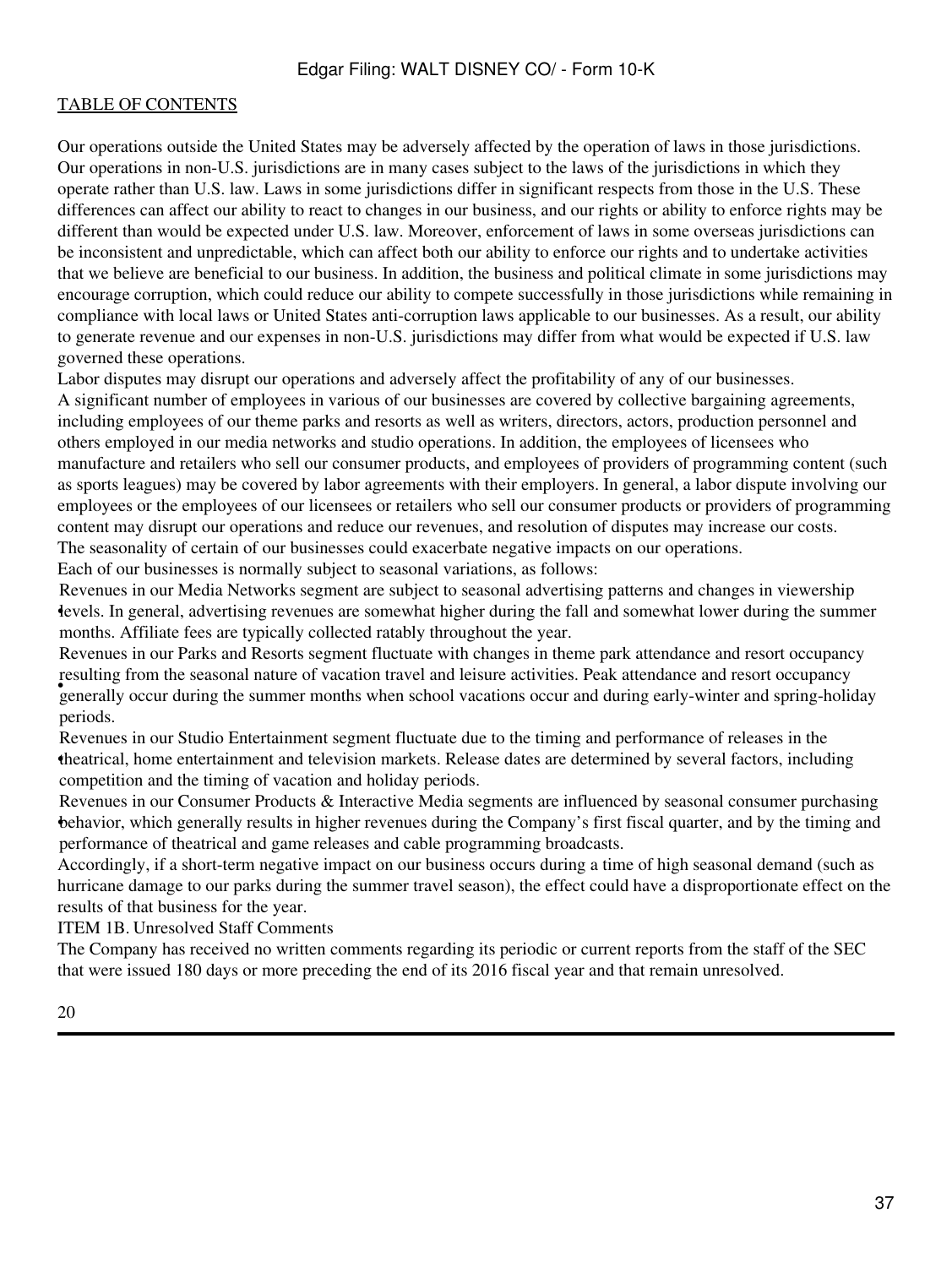# ITEM 2. Properties

The Walt Disney World Resort, Disneyland Resort and other properties of the Company and its subsidiaries are described in Item 1 under the caption Parks and Resorts. Film library properties are described in Item 1 under the caption Studio Entertainment. Television stations owned by the Company are described in Item 1 under the caption Media Networks. Retail store locations leased by the Company are described in Item 1 under the caption Consumer Products & Interactive Media.

The Company and its subsidiaries own and lease properties throughout the world. In addition to the properties noted above, the table below provides a brief description of other significant properties and the related business segment.

| Location                                              | Property /<br>Approximate<br>Size                                             | Use                                                                                                           | Business Segment <sup>(1)</sup> |
|-------------------------------------------------------|-------------------------------------------------------------------------------|---------------------------------------------------------------------------------------------------------------|---------------------------------|
| Burbank, CA &<br>surrounding<br>cities <sup>(2)</sup> | Land $(201)$<br>acres) $\&$<br><b>Buildings</b><br>$(4,725,000 \text{ ft}^2)$ | Owned Office/Production/Warehouse (includes<br>$255,000$ ft <sup>2</sup> sublet to third-party tenants)       | Corp/Studio/Media/<br>CPIM/P&R  |
| Burbank, CA &<br>surrounding<br>cities <sup>(2)</sup> | <b>Buildings</b><br>$(1,556,000 \text{ ft}^2)$                                | Leased Office/Warehouse                                                                                       | Corp/Studio/Media/CPIM/P&R      |
| Los Angeles, CA & Buildings                           | Land (22 acres)<br>$(600,000 \text{ ft}^2)$                                   | Owned Office/Production/Technical                                                                             | Media/Studio                    |
| Los Angeles, CA                                       | <b>Buildings</b><br>$(519,000 \text{ ft}^2)$                                  | Leased Office/Production/Technical/Theater                                                                    | Media/Studio                    |
| New York, NY                                          | Land (5 acres)<br>$&$ Buildings<br>$(1,418,000 \text{ ft}^2)$                 | Owned Office/Production/Technical                                                                             | Media/Corp                      |
| New York, NY                                          | <b>Buildings</b><br>$(250,000 \text{ ft}^2)$                                  | Leased Office/Production/Theater/Warehouse<br>(includes 14,000 ft <sup>2</sup> sublet to third-party tenants) | Corp/Studio/Media/CPIM          |
| Bristol, CT                                           | Land $(117)$<br>acres) $\&$<br><b>Buildings</b><br>$(1,174,000 \text{ ft}^2)$ | Owned Office/Production/Technical                                                                             | Media                           |
| Bristol, CT                                           | <b>Buildings</b><br>$(512,000 \text{ ft}^2)$                                  | Leased Office/Warehouse/Technical                                                                             | Media                           |
| Emeryville, CA                                        | Land (20 acres)<br>& Buildings<br>$(430,000 \text{ ft}^2)$                    | Owned Office/Production/Technical                                                                             | Studio                          |
| Emeryville, CA                                        | <b>Buildings</b><br>$(88,000 \text{ ft}^2)$                                   | Leased Office/Storage                                                                                         | Studio                          |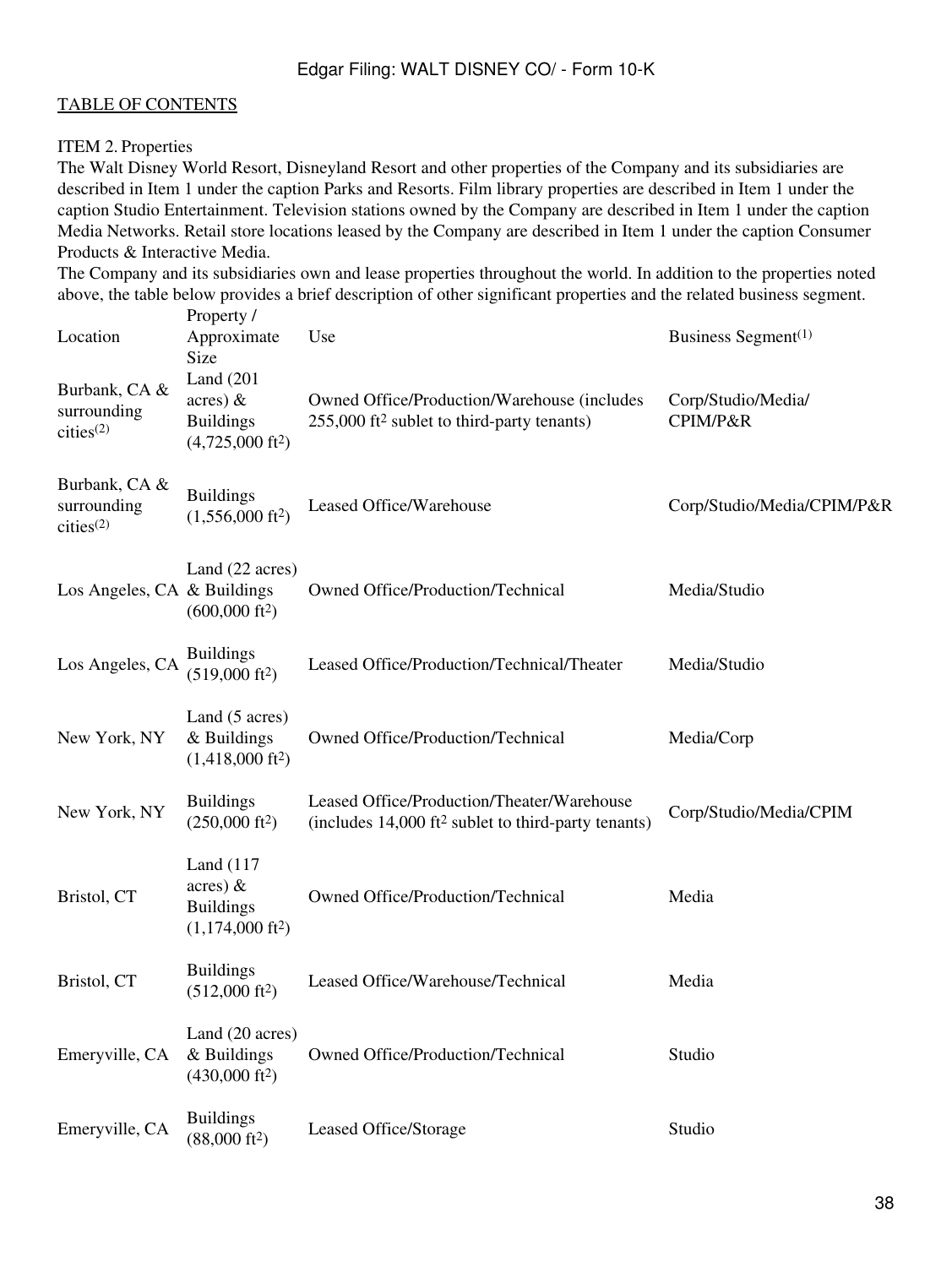# Edgar Filing: WALT DISNEY CO/ - Form 10-K

| San Francisco,<br><b>CA</b>                                                                            | <b>Buildings</b><br>$(741,000 \text{ ft}^2)$                   | Leased Office/Production/Technical/Theater<br>(includes $64,000$ ft <sup>2</sup> sublet to third-party tenants) | Corp/Studio/Media/<br>CPIM/P&R |  |  |  |  |
|--------------------------------------------------------------------------------------------------------|----------------------------------------------------------------|-----------------------------------------------------------------------------------------------------------------|--------------------------------|--|--|--|--|
| USA & Canada                                                                                           | Land and<br><b>Buildings</b><br>(Multiple sites)<br>and sizes) | Owned and Leased Office/<br>Production/Transmitter/Theaters/Warehouse                                           | Corp/Studio/Media/<br>CPIM/P&R |  |  |  |  |
| Hammersmith,<br>England                                                                                | <b>Building</b><br>$(279,500 \text{ ft}^2)$                    | Leased Office                                                                                                   | Corp/Studio/Media/<br>CPIM/P&R |  |  |  |  |
| Europe, Asia,<br>Australia &<br>Latin America                                                          | <b>Buildings</b><br>(Multiple sites)<br>and sizes)             | Leased Office/Warehouse/Retail                                                                                  | Corp/Studio/Media/<br>CPIM/P&R |  |  |  |  |
| <sup>(1)</sup> Corp – Corporate, CPIM – Consumer Products & Interactive Media, P&R – Parks and Resorts |                                                                |                                                                                                                 |                                |  |  |  |  |

(2) Surrounding cities include Glendale, CA, North Hollywood, CA and Sun Valley, CA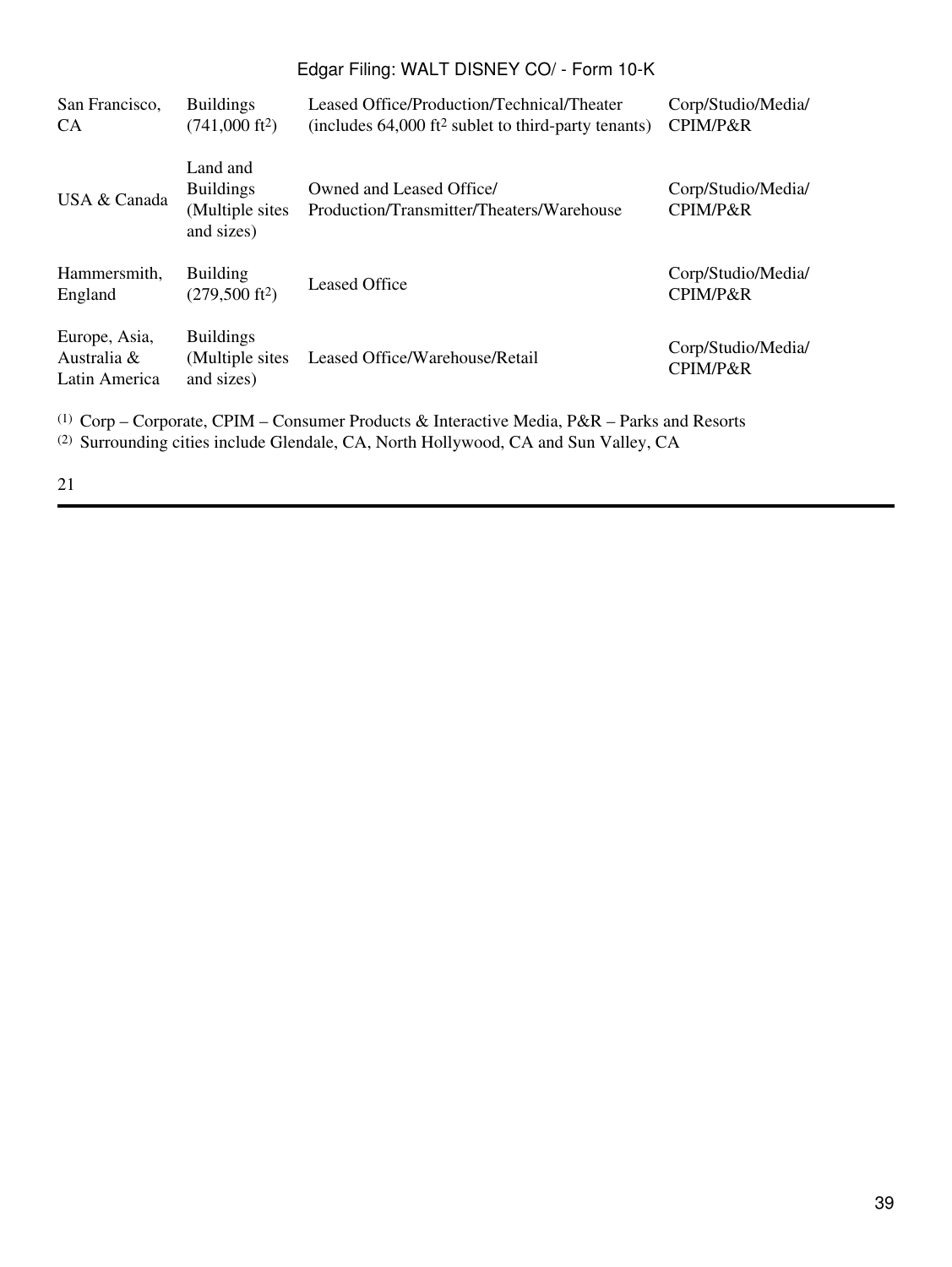# ITEM 3. Legal Proceedings

As disclosed in Note 14 to the Consolidated Financial Statements, the Company is engaged in certain legal matters, and the disclosure set forth in Note 14 relating to certain legal matters is incorporated herein by reference. The Company, together with, in some instances, certain of its directors and officers, is a defendant or codefendant in various other legal actions involving copyright, breach of contract and various other claims incident to the conduct of its businesses. Management does not expect the Company to suffer any material liability by reason of these actions. ITEM 4. Mine Safety Disclosures

Not applicable.

Executive Officers of the Company

The executive officers of the Company are elected each year at the organizational meeting of the Board of Directors, which follows the annual meeting of the shareholders, and at other Board of Directors meetings, as appropriate. Each of the executive officers has been employed by the Company in the position or positions indicated in the list and pertinent notes below. Each of the executive officers has been employed by the Company for more than five years. At October 1, 2016, the executive officers of the Company were as follows:

| Name                  | Age | Title                                                                                    | Executive<br><b>Officer Since</b> |
|-----------------------|-----|------------------------------------------------------------------------------------------|-----------------------------------|
| Robert A. Iger        | 65  | Chairman and<br><b>Chief Executive</b><br>Office $r^{(1)}$                               | 2000                              |
| Alan N. Braverman     | 68  | Senior Executive<br>Vice President,<br><b>General Counsel</b><br>and Secretary           | 2003                              |
| Kevin A. Mayer        | 54  | Senior Executive<br>Vice President and<br><b>Chief Strategy</b><br>Office $r^{(2)}$      | 2005                              |
| Christine M. McCarthy | 61  | Senior Executive<br>Vice President and<br><b>Chief Financial</b><br>Office $r^{(3)}$     | 2005                              |
| M. Jayne Parker       | 55  | <b>Executive Vice</b><br>President and<br><b>Chief Human</b><br><b>Resources Officer</b> | 2009                              |

 $(1)$  Mr. Iger was appointed Chairman of the Board and Chief Executive Officer effective March 13, 2012. He was President and Chief Executive Officer from October 2, 2005 through that date.

(2) was previously Executive Vice President, Corporate Strategy and Business Development of the Company from Mr. Mayer was appointed Senior Executive Vice President and Chief Strategy Officer effective June 30, 2015. He 2005 to 2015.

Ms. McCarthy was appointed Senior Executive Vice President and Chief Financial Officer effective June 30, 2015.

(3) She was previously Executive Vice President, Corporate Real Estate, Alliances and Treasurer of the Company from 2000 to 2015.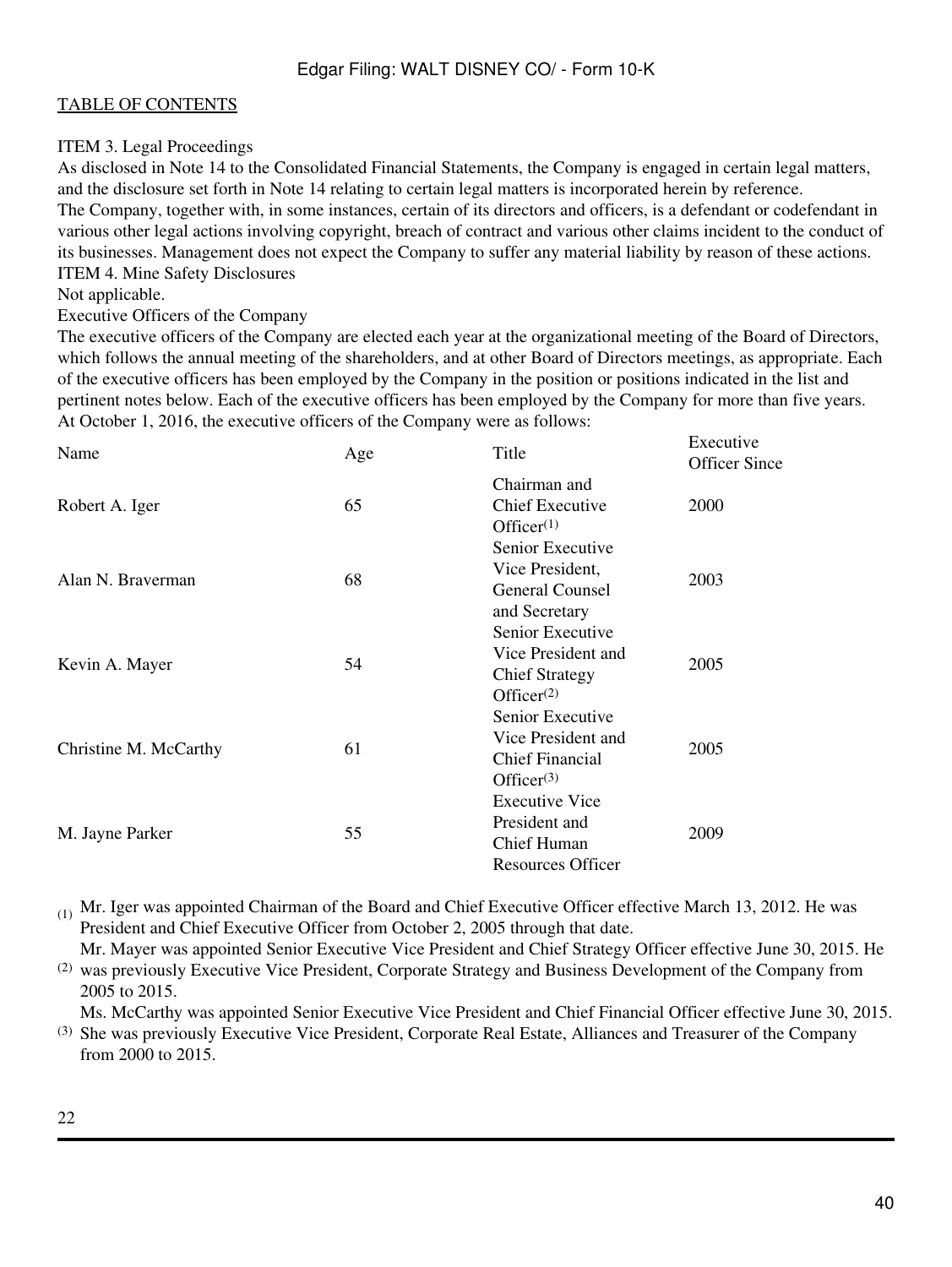# PART II

ITEM 5. Market for the Company's Common Equity, Related Stockholder Matters and Issuer Purchases of Equity **Securities** 

The Company's common stock is listed on the New York Stock Exchange under the ticker symbol "DIS". The following table shows, for the periods indicated, the high and low sales prices per share of common stock as reported in the Bloomberg Financial markets services.

Sales Price High Low 2016 4th Quarter \$100.80 \$91.19 3rd Quarter 106.75 94.00 2nd Quarter 103.43 86.25 1st Quarter 120.65 102.61 2015 4th Quarter \$122.08 \$90.00 3rd Quarter 115.28 104.25 2nd Quarter 108.94 90.06 1st Quarter 95.31 78.54

On June 24, 2015, the Company declared a \$0.66 per share dividend (\$1.1 billion) for the first half of fiscal 2015 for shareholders of record on July 6, 2015, which was paid on July 29, 2015. On December 2, 2015, the Company declared a \$0.71 per share dividend (\$1.2 billion) for the second half of fiscal 2015 for shareholders of record on December 14, 2015, which was paid on January 11, 2016.

On June 29, 2016, the Company declared a \$0.71 per share dividend (\$1.1 billion) for the first half of fiscal 2016 for shareholders of record on July 11, 2016, which was paid on July 28, 2016. The Board of Directors has not declared a dividend related to the second half of fiscal 2016 as of the date of this report.

As of October 1, 2016, the approximate number of common shareholders of record was 890,200.

The following table provides information about Company purchases of equity securities that are registered by the Company pursuant to Section 12 of the Exchange Act during the quarter ended October 1, 2016:

|                                               |                                           |                                 | <b>Total Number</b> | Maximum                              |
|-----------------------------------------------|-------------------------------------------|---------------------------------|---------------------|--------------------------------------|
| Period                                        |                                           |                                 | of Shares           | Number of                            |
|                                               |                                           |                                 | Purchased           | Shares that                          |
|                                               | <b>Total Number Weighted</b><br>of Shares |                                 | as Part of          | May Yet Be                           |
|                                               | Purchased $(1)$                           | Average Price<br>Paid per Share | Publicly            | Purchased                            |
|                                               |                                           |                                 | Announced           | Under the                            |
|                                               |                                           |                                 | Plans or            | Plans or                             |
|                                               |                                           |                                 | Programs            | Programs <sup><math>(2)</math></sup> |
| July 3, $2016 -$ July 31, $2016$              | 4,864,650                                 | \$98.59                         | 4,840,000           | 293 million                          |
| August 1, 2016 – August 31, 2016              | 6,654,889                                 | 96.24                           | 6,423,739           | 287 million                          |
| September 1, 2016 – October 1, 2016 5,336,204 |                                           | 93.44                           | 5,305,000           | 282 million                          |
| Total                                         | 16,855,743                                | 96.03                           | 16,568,739          | 282 million                          |
|                                               |                                           |                                 |                     |                                      |

 $(1)$  287,004 shares were purchased on the open market to provide shares to participants in the Walt Disney Investment Plan (WDIP). These purchases were not made pursuant to a publicly announced repurchase plan or program. Under a share repurchase program implemented effective June 10, 1998, the Company is authorized to repurchase

 $(2)$  shares of its common stock. On January 30, 2015, the Company's Board of Directors increased the repurchase authorization to a total of 400 million shares as of that date. The repurchase program does not have an expiration date.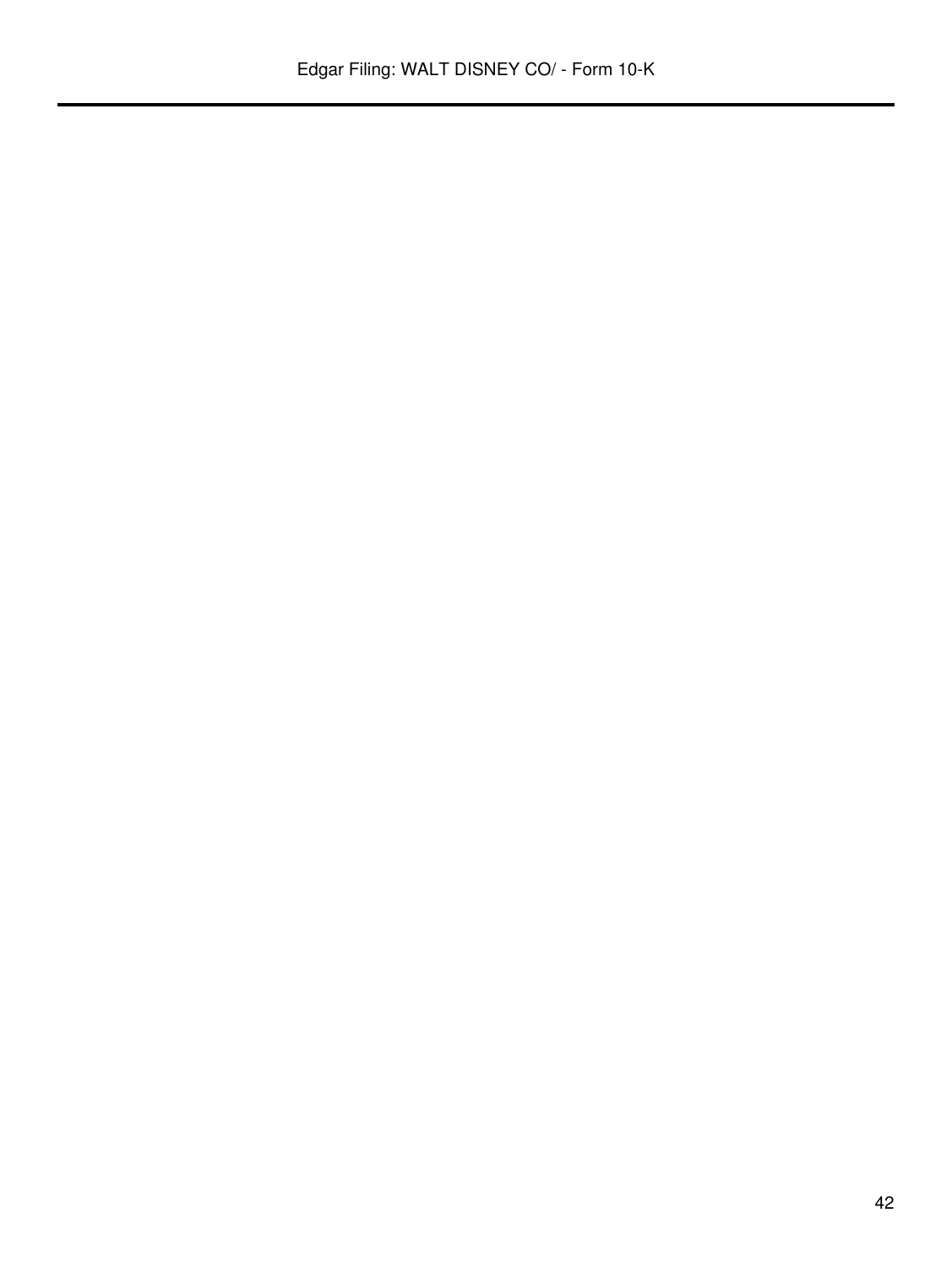| (in millions, except per share data)       |              |                    |                    |                          |
|--------------------------------------------|--------------|--------------------|--------------------|--------------------------|
| 2016(1)                                    | $2015^{(2)}$ | 2014(3)            | 2013(4)            | 2012(5)                  |
|                                            |              |                    |                    |                          |
| \$55,632                                   | \$52,465     | \$48,813           | \$45,041           | \$42,278                 |
| 9,790                                      | 8,852        | 8,004              | 6,636              | 6,173                    |
| Net income attributable to Disney<br>9,391 | 8,382        | 7,501              | 6,136              | 5,682                    |
|                                            |              |                    |                    |                          |
|                                            |              |                    |                    |                          |
| \$5.73                                     | \$4.90       | \$4.26             | \$3.38             | \$3.13                   |
| 5.76                                       | 4.95         | 4.31               | 3.42               | 3.17                     |
| 1.42                                       | 1.81         | 0.86               | 0.75               | 0.60                     |
|                                            |              |                    |                    |                          |
| \$92,033                                   | \$88,182     | \$84,141           | \$81,197           | \$74,863                 |
| 24,189                                     | 19,142       | 18,573             | 17,293             | 17,841                   |
| 43,265                                     | 44,525       | 44,958             | 45,429             | 39,759                   |
|                                            |              |                    |                    |                          |
|                                            |              |                    |                    |                          |
| \$13,213                                   | \$10,909     | \$9,780            | \$9,452            | \$7,966                  |
| (5,758)                                    |              |                    |                    | (4,759)                  |
| (6,991)                                    |              |                    |                    | (2,985)<br>$\rightarrow$ |
|                                            |              | (4,245)<br>(5,514) | (3,345)<br>(6,710) | (4,676)<br>(4,214)       |

The fiscal 2016 results include the Company's share of a net gain recognized by A+E in connection with an acquisition of an interest in Vice (\$0.13 per diluted share) (see Note 3 to the Consolidated Financial Statements),

 $<sup>(1)</sup>$  restructuring and impairment charges (\$0.07 per diluted share) and a charge in connection with the discontinuation</sup> of our Infinity console game business (\$0.05 per diluted share). These items collectively resulted in a net benefit of \$0.01 per diluted share.

The fiscal 2015 results include the write-off of a deferred tax asset as a result of the Disneyland Paris

 $_{(2)}$  recapitalization (\$0.23 per diluted share) (see Note 6 to the Consolidated Financial Statements) and restructuring and impairment charges (\$0.02 per diluted share), which collectively resulted in a net adverse impact of \$0.25 per diluted share.

The fiscal 2014 results include a loss resulting from the foreign currency translation of net monetary assets denominated in Venezuelan currency (\$0.05 per diluted share) (see Note 4 to the Consolidated Financial

- (3) Statements), restructuring and impairment charges (\$0.05 per diluted share), a gain on the sale of property (\$0.03 per diluted share) and a portion of a settlement of an affiliate contract dispute (\$0.01 per diluted share). These items collectively resulted in a net adverse impact of \$0.06 per diluted share. During fiscal 2013, the Company completed a \$4.1 billion cash and stock acquisition of Lucasfilm Ltd. LLC. In addition, results for the year include a charge related to the Celador litigation (\$0.11 per diluted share), restructuring and impairment charges (\$0.07 per diluted share), a charge related to an equity redemption by Hulu
- $(4)$  (\$0.02 per diluted share), favorable tax adjustments related to an increase in the amount of prior-year foreign earnings considered to be indefinitely reinvested outside of the United States and favorable tax adjustments related to pre-tax earnings of prior years (\$0.12 per diluted share) and gains in connection with the sale of our equity interest in ESPN STAR Sports and certain businesses (\$0.08 per diluted share). These items collectively resulted in a net adverse impact of \$0.01 per diluted share.

The fiscal 2012 results include a non-cash gain in connection with the acquisition of a controlling interest in UTV (\$0.06 per diluted share), a recovery of a previously written-off receivable from Lehman Brothers (\$0.03 per

(5) diluted share), restructuring and impairment charges (\$0.03 per diluted share) and costs related to refinancing Disneyland Paris debt (rounded to \$0.00 per diluted share). These items collectively resulted in a net benefit of \$0.06 per diluted share.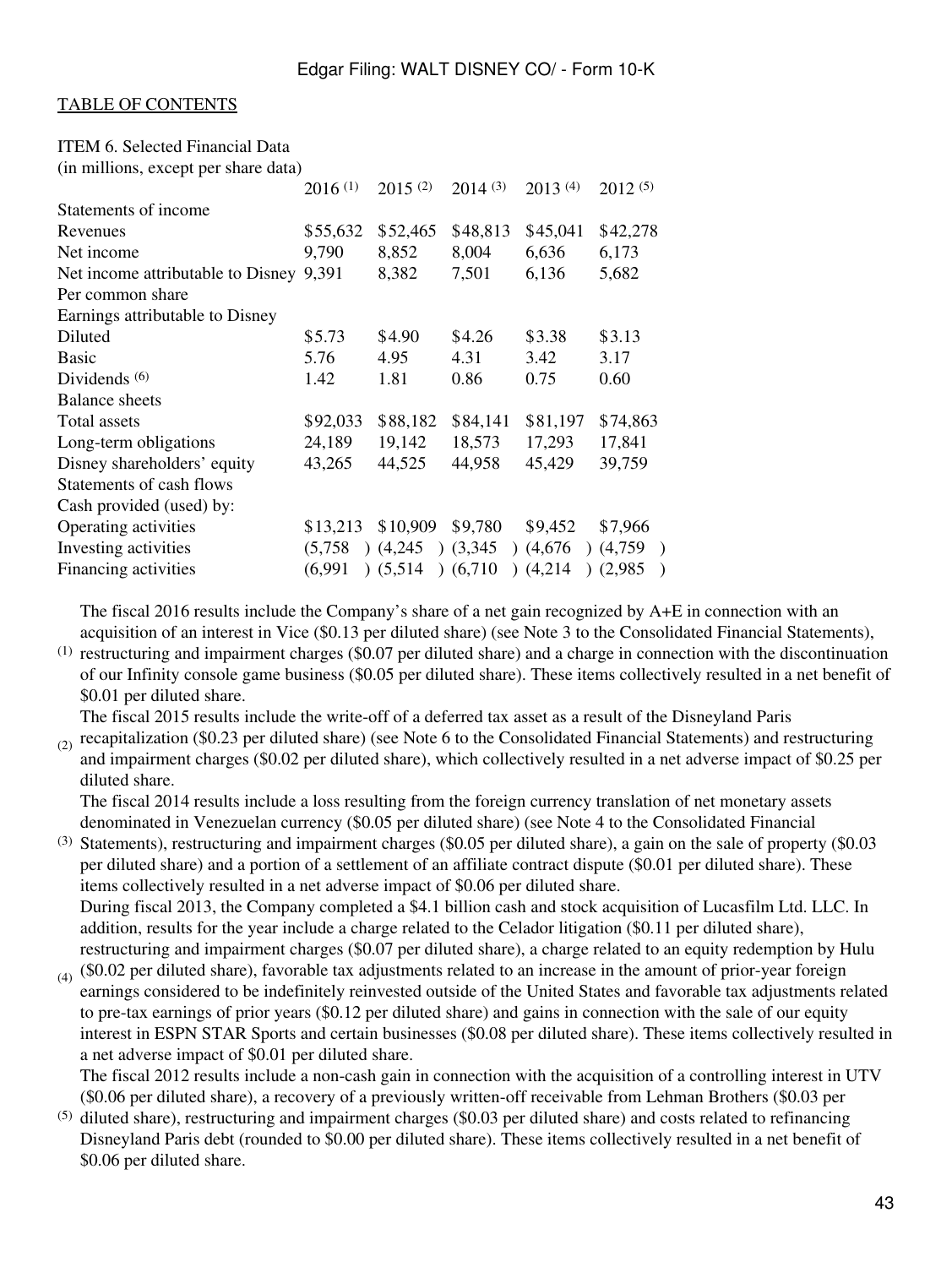In fiscal 2015, the Company began paying dividends on a semiannual basis. Accordingly, fiscal 2015 includes

(6) dividend payments related to fiscal 2014 and the first half of fiscal 2015 (see Note 11 to the Consolidated Financial Statements).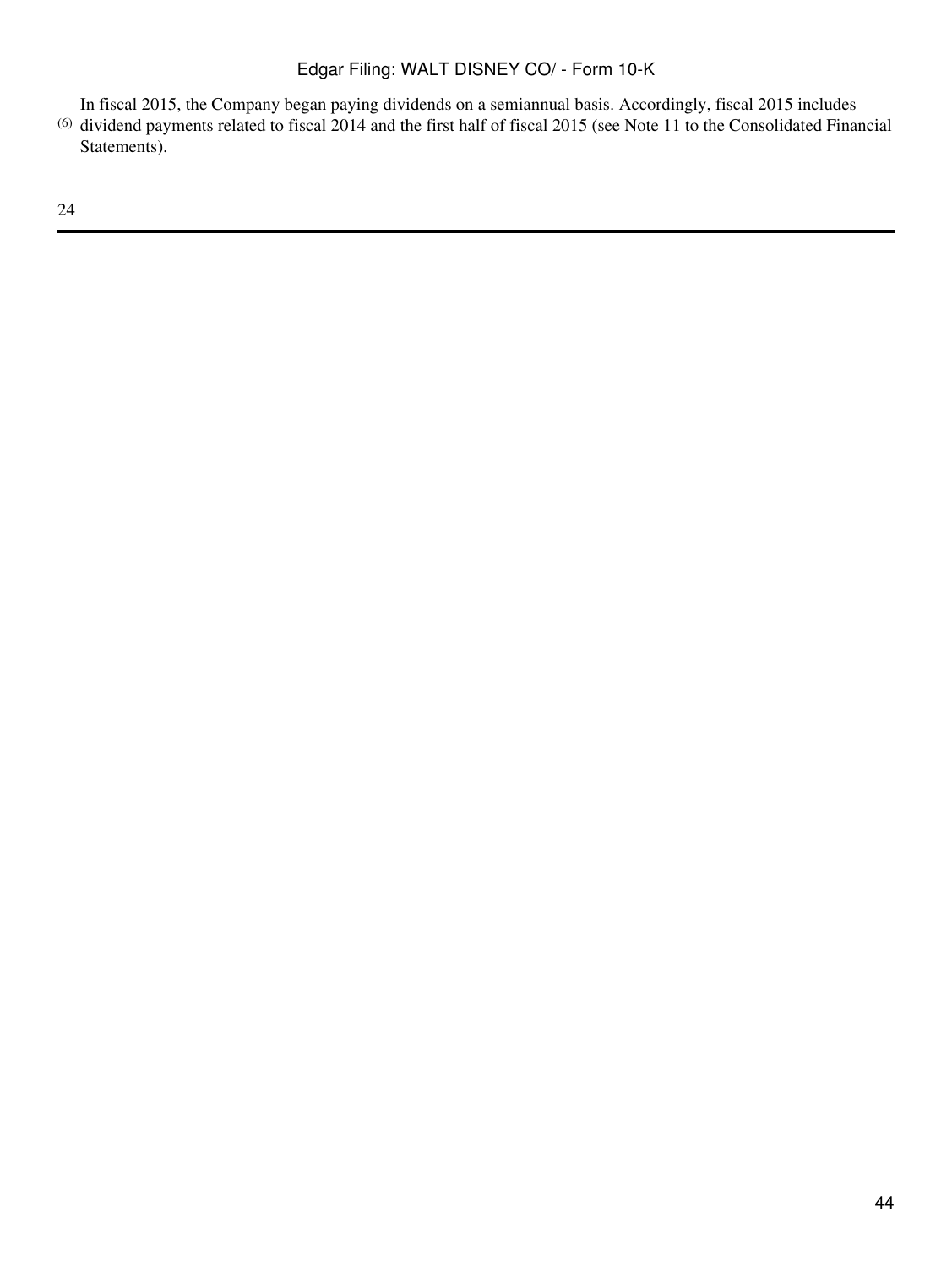# ITEM 7. Management's Discussion and Analysis of Financial Condition and Results of Operations CONSOLIDATED RESULTS (in millions, except per share data)

|                                                                                |                     |        |          |                                                | 2016   | % Change         | Better/(Worse)<br>2015 |                             |
|--------------------------------------------------------------------------------|---------------------|--------|----------|------------------------------------------------|--------|------------------|------------------------|-----------------------------|
|                                                                                | 2016                |        | 2015     | 2014                                           |        | VS.              |                        |                             |
| Revenues:                                                                      |                     |        |          |                                                | 2015   |                  | 2014                   |                             |
| Services                                                                       | \$47,130            |        | \$43,894 | \$40,246                                       | 7      | %9               |                        | $\%$                        |
| Products                                                                       | 8,502               |        | 8,571    | 8,567                                          |        | $(1) \%$ —       |                        | $\%$                        |
| Total revenues                                                                 | 55,632              |        | 52,465   | 48,813                                         | 6      | %7               |                        | $\%$                        |
| Costs and expenses:                                                            |                     |        |          |                                                |        |                  |                        |                             |
| Cost of services (exclusive of depreciation and amortization)                  |                     |        |          | $(24,653)$ $(23,191)$ $(21,356)$ $(6)$ % $(9)$ |        |                  |                        | $\mathcal{O}_{\mathcal{O}}$ |
| Cost of products (exclusive of depreciation and amortization)                  | (5,340)             |        | (5,173)  | (5,064)                                        |        | $(3)$ $\%$ $(2)$ |                        | $)\%$                       |
| Selling, general, administrative and other                                     | (8,754)             |        | (8,523)  | (8,565)                                        |        | $(3) \%$ —       |                        | $\%$                        |
| Depreciation and amortization                                                  | $(2,527)$ $(2,354)$ |        |          | (2,288)                                        |        | $(7)$ $\%$ $(3)$ |                        | $)\%$                       |
| Total costs and expenses                                                       |                     |        |          | $(41,274)$ $(39,241)$ $(37,273)$ $(5)$ % $(5)$ |        |                  |                        | $)\%$                       |
| Restructuring and impairment charges                                           | (156)               | ) (53) |          | (140)                                          |        | $) > (100)\%2$   |                        | $\%$                        |
| Other expense, net                                                             |                     |        |          | (31)                                           | ) $nm$ |                  | 100 %                  |                             |
| Interest income/(expense), net                                                 | (260)               |        | (117)    | )23                                            |        |                  | $>(100)$ %m            |                             |
| Equity in the income of investees                                              | 926                 |        | 814      | 854                                            |        | 14 $%$ (5)       |                        | $\mathcal{O}_{\infty}$      |
| Income before income taxes                                                     | 14,868              |        | 13,868   | 12,246                                         | $\tau$ |                  | % 13                   | $\%$                        |
| Income taxes                                                                   | (5,078)             |        | (5,016)  | (4,242)                                        |        |                  | $(1)$ $\%$ $(18)$ $\%$ |                             |
| Net income                                                                     | 9,790               |        | 8,852    | 8,004                                          | 11     | % 11             |                        | $\%$                        |
| Less: Net income attributable to noncontrolling interests                      | (399)               |        | (470)    | (503)                                          | 15     | %7               |                        | $\%$                        |
| Net income attributable to The Walt Disney Company (Disney)                    | \$9,391             |        | \$8,382  | \$7,501                                        |        | 12 % 12          |                        | $\%$                        |
| Earnings per share attributable to Disney:                                     |                     |        |          |                                                |        |                  |                        |                             |
| Diluted                                                                        | \$5.73              |        | \$4.90   | \$4.26                                         | 17     | % 15             |                        | $\%$                        |
| <b>Basic</b>                                                                   | \$5.76              |        | \$4.95   | \$4.31                                         |        | 16 % 15          |                        | $\%$                        |
| Weighted average number of common and common equivalent shares<br>outstanding: |                     |        |          |                                                |        |                  |                        |                             |
| Diluted                                                                        | 1,639               |        | 1,709    | 1,759                                          |        |                  |                        |                             |
| <b>Basic</b>                                                                   | 1,629               |        | 1,694    | 1,740                                          |        |                  |                        |                             |
| 25                                                                             |                     |        |          |                                                |        |                  |                        |                             |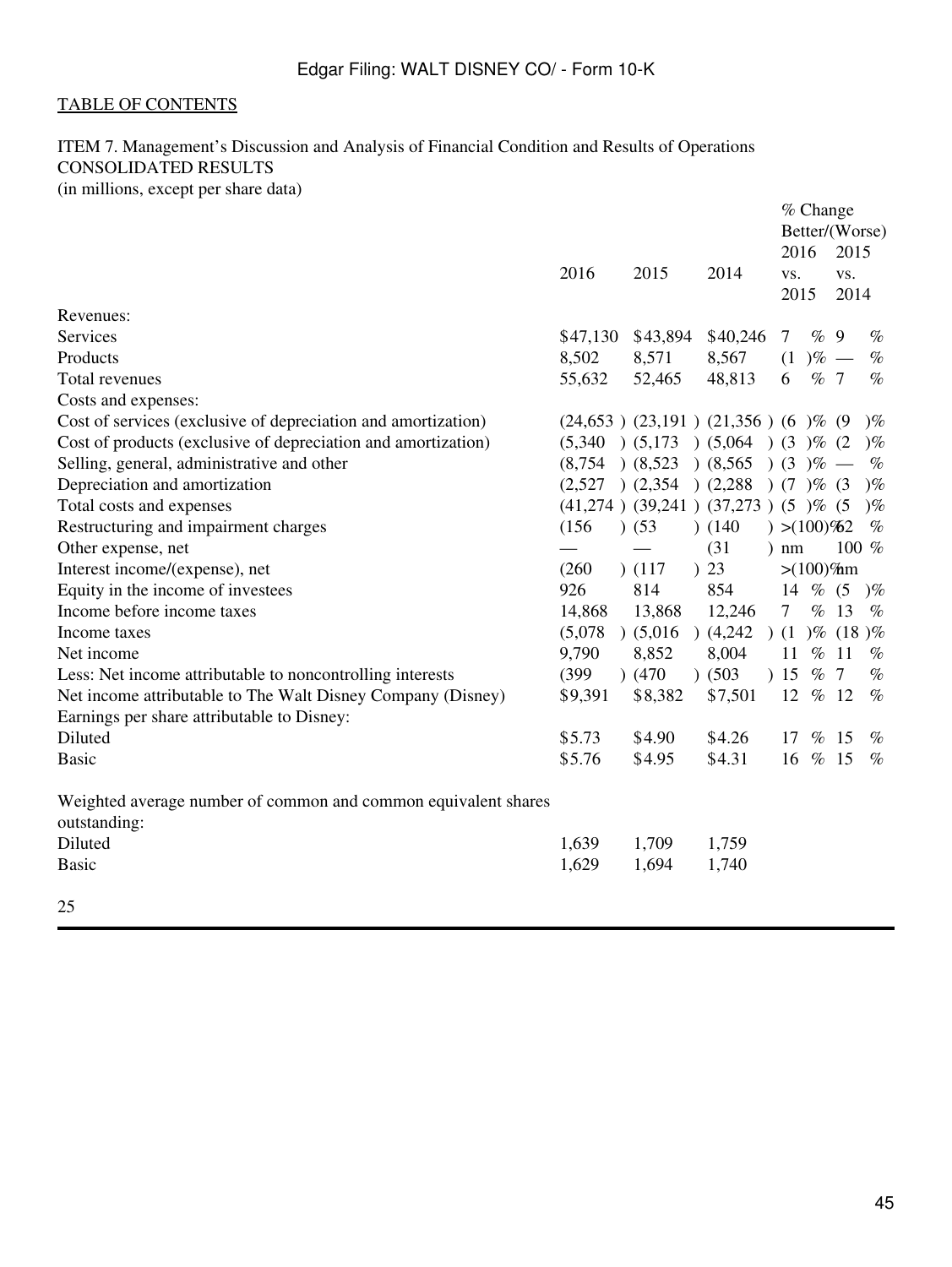#### Organization of Information

Management's Discussion and Analysis provides a narrative on the Company's financial performance and condition that should be read in conjunction with the accompanying financial statements. It includes the following sections:

• Consolidated Results and Non-Segment Items •Business Segment Results — 2016 vs. 2015 •Business Segment Results — 2015 vs. 2014 •Corporate and Unallocated Shared Expenses •Pension and Postretirement Medical Benefit Costs •Liquidity and Capital Resources •Contractual Obligations, Commitments and Off Balance Sheet Arrangements •Critical Accounting Policies and Estimates •Forward-Looking Statements CONSOLIDATED RESULTS AND NON-SEGMENT ITEMS 2016 vs. 2015

Revenues for fiscal 2016 increased 6%, or \$3.2 billion, to \$55.6 billion; net income attributable to Disney increased 12%, or \$1.0 billion, to \$9.4 billion; and diluted earnings per share attributable to Disney (EPS) for the year increased 17%, or \$0.83 to \$5.73. The EPS increase in fiscal 2016 was due to segment operating income growth driven by Studio Entertainment, Parks and Resorts and Consumer Products & Interactive Media, a decrease in weighted average shares outstanding as a result of our share repurchase program, a decrease in our effective income tax rate, which reflected a deferred tax asset write-off in the prior year, and the benefit of the Vice Gain (See Note 3 to the Consolidated Financial Statements). These increases were partially offset by higher net interest expense, the Infinity Charge (see Note 1 to the Consolidated Financial Statements) and higher restructuring and impairment charges in the current year. Segment operating results benefited from growth in services, partially offset by the impact of foreign currency translation due to the movement of the U.S. dollar against major currencies including the impact of our hedging program (FX Impact).

Fiscal 2016 included fifty-two weeks of operations, while fiscal 2015 results included the benefit from a fifty-third week of operations (Fiscal Period Impact) due to the timing of our fiscal period end. The estimated EPS impact of the additional week of operations in the prior year was approximately \$0.13 and the majority of the impact was at our cable networks business, followed by our parks and resorts and, to a lesser extent, consumer products businesses. Revenues

Service revenues for fiscal 2016 increased 7%, or \$3.2 billion, to \$47.1 billion, due to higher theatrical distribution revenues. The increase in service revenue was also driven by higher merchandise and game licensing revenue, average guest spending and attendance growth at our domestic parks and resorts, higher affiliate fees, growth in TV/ subscription video on demand (SVOD), revenues from the opening of Shanghai Disney Resort, growth in digital distribution of film content and higher advertising revenue. These increases were partially offset by lower attendance at Disneyland Paris. Service revenue growth reflected an approximate 1 percentage point decrease due to an unfavorable FX Impact.

Product revenues for fiscal 2016 decreased 1%, or \$69 million, to \$8.5 billion, due to the discontinuation of the Infinity business and lower retail store volumes, partially offset by higher average guest spending at our domestic parks and resorts, higher net effective pricing at home entertainment and revenues from the opening of Shanghai Disney Resort. Lower product revenue reflected an approximate 1 percentage point decline due to an unfavorable FX Impact.

#### Costs and expenses

Cost of services for fiscal 2016 increased 6%, or \$1.5 billion, to \$24.7 billion, due to higher film cost amortization and distribution expense, increased media programming and production costs, the impact of the opening of Shanghai Disney Resort and cost inflation and higher infrastructure and labor costs at our domestic parks and resorts. These increases were partially offset by efficiency initiatives at our domestic parks and resorts. Cost of services reflected an approximate 1 percentage point benefit due to a favorable FX Impact.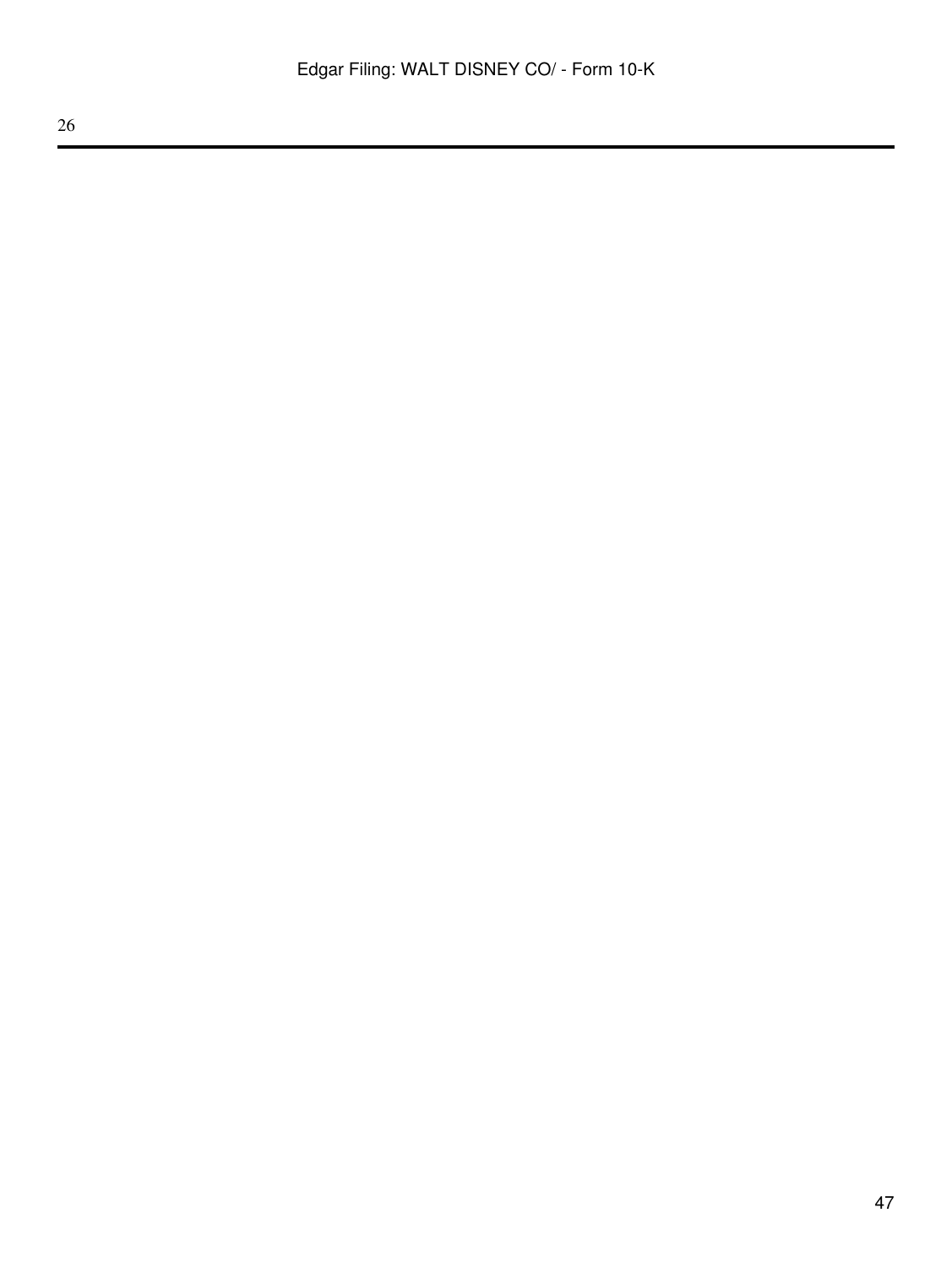# Edgar Filing: WALT DISNEY CO/ - Form 10-K

## [TABLE OF CONTENTS](#page-2-0)

Cost of products for fiscal 2016 increased 3%, or \$167 million, to \$5.3 billion, due to the Infinity Charge, higher guest spending and cost inflation at our domestic parks and resorts and higher film cost amortization due to home entertainment revenue growth, partially offset by lower costs from the discontinuation of the Infinity business. Selling, general, administrative and other costs for the fiscal year increased 3%, or \$231 million, to \$8.8 billion, driven by increased marketing costs at our Studio Entertainment segment, partially offset by lower marketing spend at our Media Networks segment. Selling, general, administrative and other costs reflected an approximate 1 percentage point benefit due to a favorable FX Impact.

Depreciation and amortization costs increased 7%, or \$173 million, to \$2.5 billion due to the opening of Shanghai Disney Resort and depreciation of new attractions at our domestic parks and resorts.

Restructuring and Impairment Charges

The Company recorded \$156 million and \$53 million of restructuring and impairment charges in fiscal years 2016 and 2015, respectively. Charges in fiscal 2016 were due to asset impairments and severance and contract termination costs. Charges in fiscal 2015 were primarily due to a contract termination and severance costs.

# Interest Income/(Expense), net

Interest income/(expense), net is as follows:

| (in millions)                     | 2016                  | 2015 | $%$ Change     |       |  |  |  |
|-----------------------------------|-----------------------|------|----------------|-------|--|--|--|
|                                   |                       |      | Better/(Worse) |       |  |  |  |
| Interest expense                  | \$(354) \$(265) (34)  |      |                | $\%$  |  |  |  |
| Interest and investment income 94 |                       | 148. | (36)           | $)\%$ |  |  |  |
| Interest income/(expense), net    | \$(260) \$(117)>(100) |      |                | $\%$  |  |  |  |

The increase in interest expense was due to higher average debt balances and an increase in our effective interest rate, partially offset by higher capitalized interest.

The decrease in interest and investment income was due to lower gains on sales of publicly traded investments. Equity in the Income of Investees

Equity in the income of investees increased 14% or \$112 million, to \$0.9 billion due to the \$332 million Vice Gain (See Note 3 to the Consolidated Financial Statements). The benefit of the Vice Gain was partially offset by a higher loss at Hulu and lower operating results at A+E. The increased equity loss at Hulu was due to higher programming, marketing and labor costs, partially offset by growth in subscription and advertising revenues. The decrease at A+E was due to lower advertising revenue and the impact of the conversion of the H2 channel to Viceland. Effective Income Tax Rate

> <sup>2016</sup> <sup>2015</sup> Change Better/(Worse)

Effective income tax rate  $34.2\%$  36.2% 2.0 ppt

The decrease in the effective income tax rate was primarily due to a write-off of a \$399 million deferred income tax asset in the prior year as a result of the increase in the Company's ownership of Euro Disney S.C.A. in connection with the Disneyland Paris recapitalization (Disneyland Paris Tax Asset Write-off) (See Notes 6 and 9 to the Consolidated Financial Statements for further discussion). This decrease was partially offset by an increase in foreign losses for which we are not recognizing a tax benefit.

Noncontrolling Interests

Net income attributable to noncontrolling interests for the year decreased \$71 million to \$399 million due to higher pre-opening expenses at Shanghai Disney Resort and a decrease related to Disneyland Paris, partially offset by higher results at ESPN. The decrease related to Disneyland Paris was driven by lower results, partially offset by the impact of an increase in the Company's ownership interest.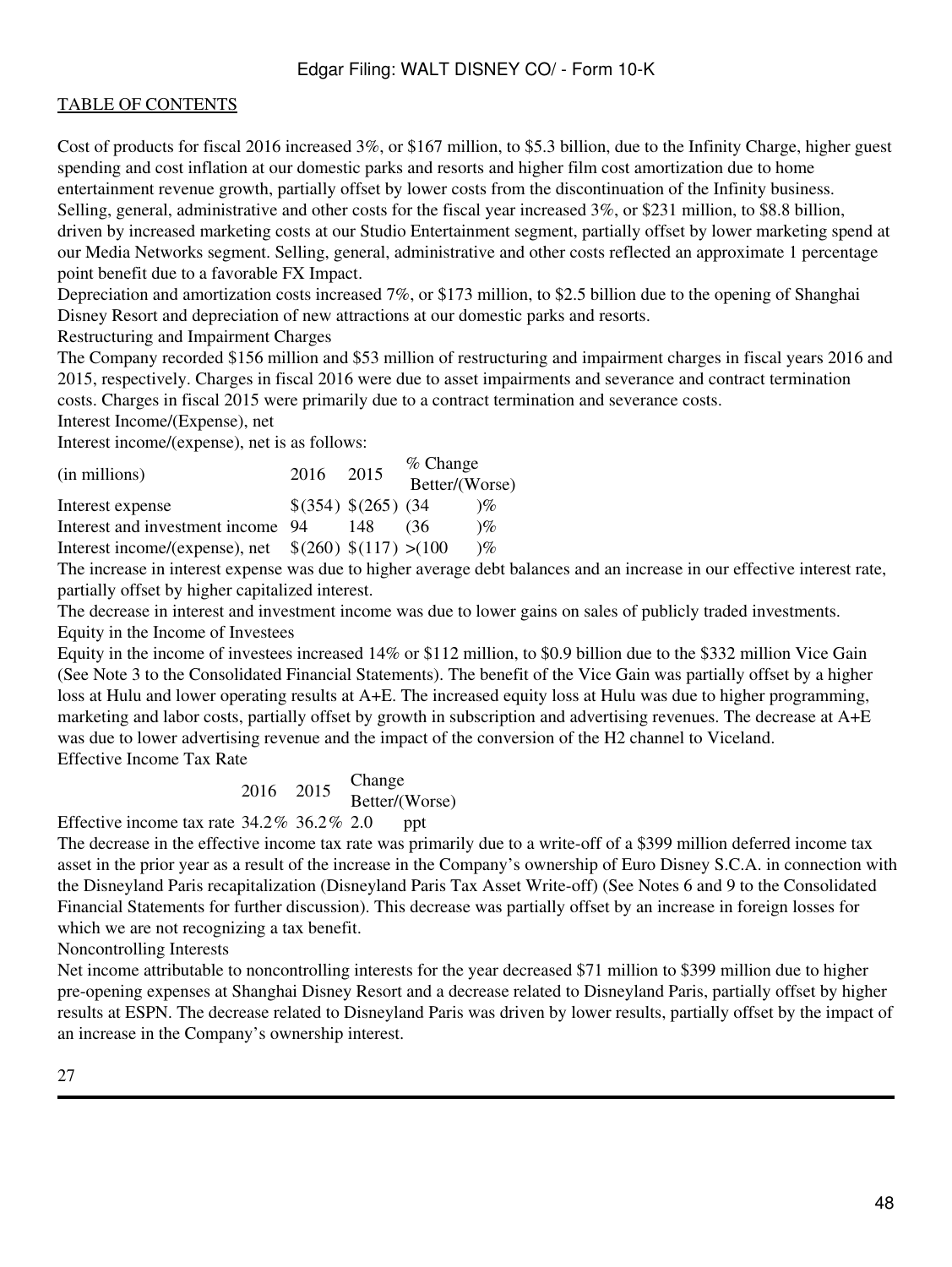Net income attributable to noncontrolling interests is determined on income after royalties and management fees, financing costs and income taxes.

2015 vs. 2014

Revenues for fiscal 2015 increased 7%, or \$3.7 billion, to \$52.5 billion; net income attributable to Disney increased 12%, or \$881 million, to \$8.4 billion; and EPS for the year increased 15%, or \$0.64 to \$4.90. The EPS increase in fiscal 2015 reflected growth at all our operating segments and a decrease in the weighted average shares outstanding as a result of our share repurchase program, partially offset by the Disneyland Paris Tax Asset Write-off and lower investment gains. Results for fiscal 2015 also include the benefit of a favorable Fiscal Period Impact. Revenues

Service revenues for fiscal 2015 increased 9%, or \$3.7 billion, to \$43.9 billion, primarily due to higher affiliate fees, volume growth and higher average guest spending at our domestic parks and resorts, higher SVOD sales of our television and film properties, an increase in merchandise licensing and advertising revenue growth. Service revenue growth reflected an approximate 2 percentage point decrease due to an unfavorable FX Impact.

Product revenues for fiscal 2015 were comparable to fiscal 2014 as higher food, beverage and merchandise volumes and average guest spending at our domestic parks and resorts and increased revenues at our retail business were offset by lower worldwide home entertainment and console game volumes. Product revenue growth reflected an approximate 2 percentage point decrease due to an unfavorable FX Impact. Costs and expenses

Cost of services for fiscal 2015 increased 9%, or \$1.8 billion, to \$23.2 billion primarily due to higher sports programming costs and inflation and operations support cost growth at our domestic parks and resorts. Cost of services reflected an approximate 1 percentage point benefit due to a favorable FX Impact.

Cost of products for fiscal 2015 increased 2%, or \$109 million, to \$5.2 billion, driven by volume growth at domestic parks and resorts and our retail business and inflation at our domestic parks and resorts. These increases were partially offset by lower home entertainment and console game unit sales. Cost of products reflected an approximate 2 percentage point benefit due to a favorable FX Impact.

Selling, general, administrative and other costs in fiscal 2015 were comparable to fiscal 2014 as higher labor costs driven by the ABC Television Network, ESPN and Corporate and higher information technology costs at domestic parks and resorts were offset by lower marketing costs and a favorable FX Impact. The decrease in marketing costs was due to lower spending for theatrical and home entertainment marketing, partially offset by increases at ABC, ESPN and our merchandise licensing business.

Depreciation and amortization costs increased 3%, or \$66 million, to \$2.4 billion, driven by new theme park attractions and, to a lesser extent, new broadcast facilities and equipment. Depreciation and amortization costs reflected an approximate 2 percentage point benefit due to a favorable FX Impact.

# Restructuring and Impairment Charges

The Company recorded \$53 million and \$140 million of restructuring and impairment charges in fiscal years 2015 and 2014, respectively. Charges in fiscal 2015 were primarily due to a contract termination and severance. Charges in fiscal 2014 were primarily due to severance costs across various of our segments and radio FCC license impairments, which were determined in connection with a plan to sell Radio Disney stations.

Other Expense, net

Other expense, net is as follows (see Note 4 to the Consolidated Financial Statements):

| (in millions)                                                                  | 2015 2014              |
|--------------------------------------------------------------------------------|------------------------|
| Venezuelan foreign currency translation loss $\sin \theta = \frac{1}{3}$ (143) |                        |
| Gain on sale of property and other                                             | 112                    |
| Other expense, net                                                             | $\$\frac{\$}{\$}$ (31) |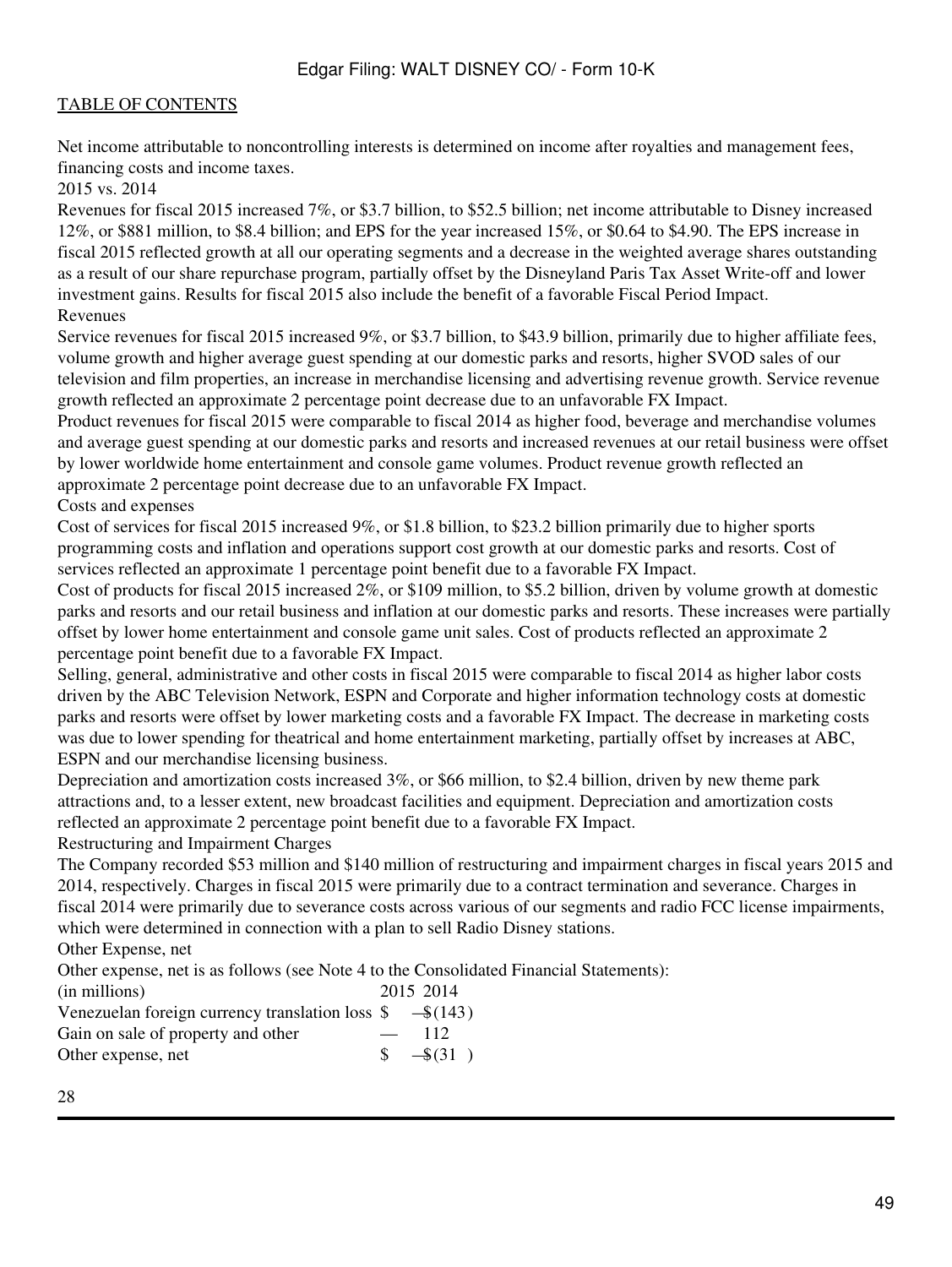Interest Income/(Expense), net

Interest income/(expense), net is as follows:

| (in millions)                                | 2015 | 2014               | $%$ Change | Better/(Worse)  |
|----------------------------------------------|------|--------------------|------------|-----------------|
| Interest expense                             |      | \$(265) \$(294) 10 |            | $\mathcal{O}_0$ |
| Interest and investment income 148           |      | 317                | (53)       | $\%$            |
| Interest income/(expense), net $$(117)$ \$23 |      |                    | nm         |                 |
|                                              |      |                    |            |                 |

The decrease in interest expense was due to higher capitalized interest driven by the continued development of the Shanghai Disney Resort and lower average debt balances, partially offset by an unfavorable Fiscal Period Impact and higher effective interest rates.

The decrease in interest and investment income was due to lower gains on sales of investments and income on late payments recognized in fiscal 2014 in connection with the settlement of an affiliate contract dispute.

Equity in the Income of Investees

Equity in the income of investees decreased 5%, or \$40 million, to \$0.8 billion primarily due to a decrease at Hulu, partially offset by an increase at A+E.

Effective Income Tax Rate

<sup>2015</sup> <sup>2014</sup> Change Better/(Worse)

Effective income tax rate  $36.2\%$  34.6\% (1.6) ppt

The increase in the effective income tax rate was primarily due to the Disneyland Paris Tax Asset Write-off. This increase was partially offset by a benefit from an increase in earnings from foreign operations indefinitely reinvested outside the United States, which are subject to tax rates lower than the federal statutory income tax rate. Noncontrolling Interests

Net income attributable to noncontrolling interests for fiscal 2015 decreased \$33 million to \$470 million due to lower operating results at Hong Kong Disneyland Resort and higher pre-opening expenses at Shanghai Disney Resort, partially offset by an increase related to Disneyland Paris. The increase related to Disneyland Paris was driven by higher net income, partially offset by the impact of the Company's change in ownership interest.

Certain Items Impacting Comparability

Results for fiscal 2016 were impacted by the following:

•The \$332 million Vice Gain

Restructuring and impairment charges totaling \$156 million

•The \$129 million Infinity Charge

Results for fiscal 2015 were impacted by the following:

The \$399 million Disneyland Paris Tax Asset

• Write-off

Restructuring and impairment charges totaling \$53 million

Results for fiscal 2014 were impacted by the following:

•A Venezuelan foreign currency translation loss of \$143 million

Restructuring and impairment charges totaling \$140 million

•A \$77 million gain on the sale of a property

•Income of \$29 million representing a portion of a settlement of an affiliate contract dispute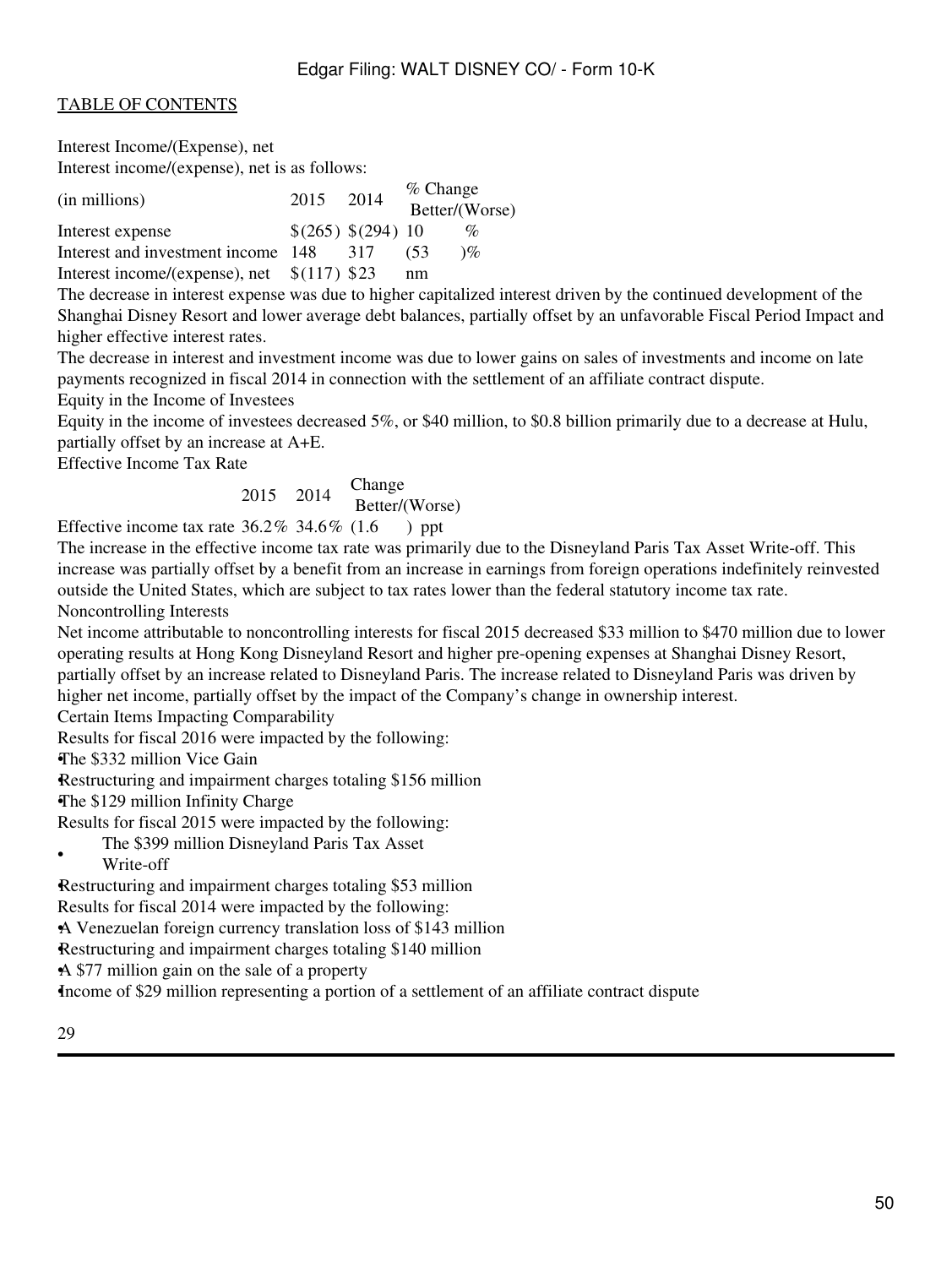A summary of the impact of these items on EPS is as follows:

| Pre-Tax                                                                  | Tax         | After-Tax             | <b>EPS</b>                                                                                      |  |  |  |
|--------------------------------------------------------------------------|-------------|-----------------------|-------------------------------------------------------------------------------------------------|--|--|--|
| (in millions, except per share data)                                     |             |                       | Income/(Loss) Benefit/(Expense) <sup>(1)</sup> Income/(Loss) Favorable/(Adverse) <sup>(2)</sup> |  |  |  |
| Year Ended October 1, 2016:                                              |             |                       |                                                                                                 |  |  |  |
| \$332<br>Vice Gain                                                       | \$<br>(122) | 210<br>S.             | 0.13<br>\$                                                                                      |  |  |  |
| Restructuring and impairment charges<br>(156)                            | 43          | (113)                 | (0.07)                                                                                          |  |  |  |
| Infinity Charge <sup>(3)</sup><br>(129)                                  | 47          | (82)                  | (0.05)                                                                                          |  |  |  |
| \$47<br>Total                                                            | \$<br>(32)  | \$15                  | 0.01<br>\$                                                                                      |  |  |  |
| Year Ended October 3, 2015:                                              |             |                       |                                                                                                 |  |  |  |
| Disneyland Paris Tax Asset Write-off                                     | (399)<br>\$ | \$ (399)              | \$<br>(0.23)                                                                                    |  |  |  |
| (53)<br>Restructuring and impairment charges                             | 20          | (33)                  | (0.02)                                                                                          |  |  |  |
| \$<br>(53)<br>Total                                                      | \$<br>(379) | $\mathbb{S}$<br>(432) | \$<br>(0.25)                                                                                    |  |  |  |
| Year Ended September 27, 2014:                                           |             |                       |                                                                                                 |  |  |  |
| Venezuela foreign currency translation<br>\$(143)<br>loss <sup>(4)</sup> | \$<br>53    | $\mathbb{S}$<br>(90)  | \$<br>(0.05)                                                                                    |  |  |  |
| (140)<br>Restructuring and impairment charges                            | 48          | (92)                  | (0.05)                                                                                          |  |  |  |
| 77<br>Gain on sale of property                                           | (28)        | 49                    | 0.03                                                                                            |  |  |  |
| 35<br>Settlement income and other                                        | (13)        | 22                    | 0.01                                                                                            |  |  |  |
| \$<br>(171)<br>Total                                                     | \$<br>60    | \$<br>(111)           | $\mathbb{S}$<br>(0.06)                                                                          |  |  |  |

 $(1)$  Tax benefit/expense adjustments are determined using the tax rate applicable to the individual item affecting comparability.

 $(2)$  EPS is net of noncontrolling interest share, where applicable. Total may not equal the sum of the column due to rounding.

 $(3)$  Recorded in "Cost of products" in the Consolidated Statements of Income. See Note 1 to the Consolidated Financial Statements.

(4) Recorded in "Other expense, net" in the Consolidated Statements of Income. See Note 4 to the Consolidated Financial Statements.

BUSINESS SEGMENT RESULTS — 2016 vs. 2015

Below is a discussion of the major revenue and expense categories for our business segments. Costs and expenses for each segment consist of operating expenses, selling, general, administrative and other costs and depreciation and amortization. Selling, general, administrative and other costs include third-party and internal marketing expenses. Our Media Networks segment generates revenue from affiliate fees, ad sales and other revenues, which include the sale and distribution of television programming. Significant operating expenses include amortization of programming, production, participations and residuals costs, technical support costs, operating labor and distribution costs. Our Parks and Resorts segment generates revenue from the sale of admissions to theme parks, the sale of food, beverage and merchandise, charges for room nights at hotels, sales of cruise vacation packages and sales and rentals of vacation club properties. Revenues are also generated from sponsorships and co-branding opportunities, real estate rent and sales, and royalties from Tokyo Disney Resort. Significant operating expenses include operating labor, infrastructure costs, costs of sales and other operating expenses. Infrastructure costs include information systems expense, repairs and maintenance, utilities and fuel, property taxes, insurance and transportation and other operating expenses include costs for such items as supplies, commissions and entertainment offerings.

Our Studio Entertainment segment generates revenue from the distribution of films in the theatrical, home entertainment and television and SVOD markets (TV/SVOD), ticket sales for live stage plays, music distribution and licensing of our intellectual property for use in live entertainment events. Significant operating expenses include amortization of production, participations and residuals costs, distribution expenses and costs of sales.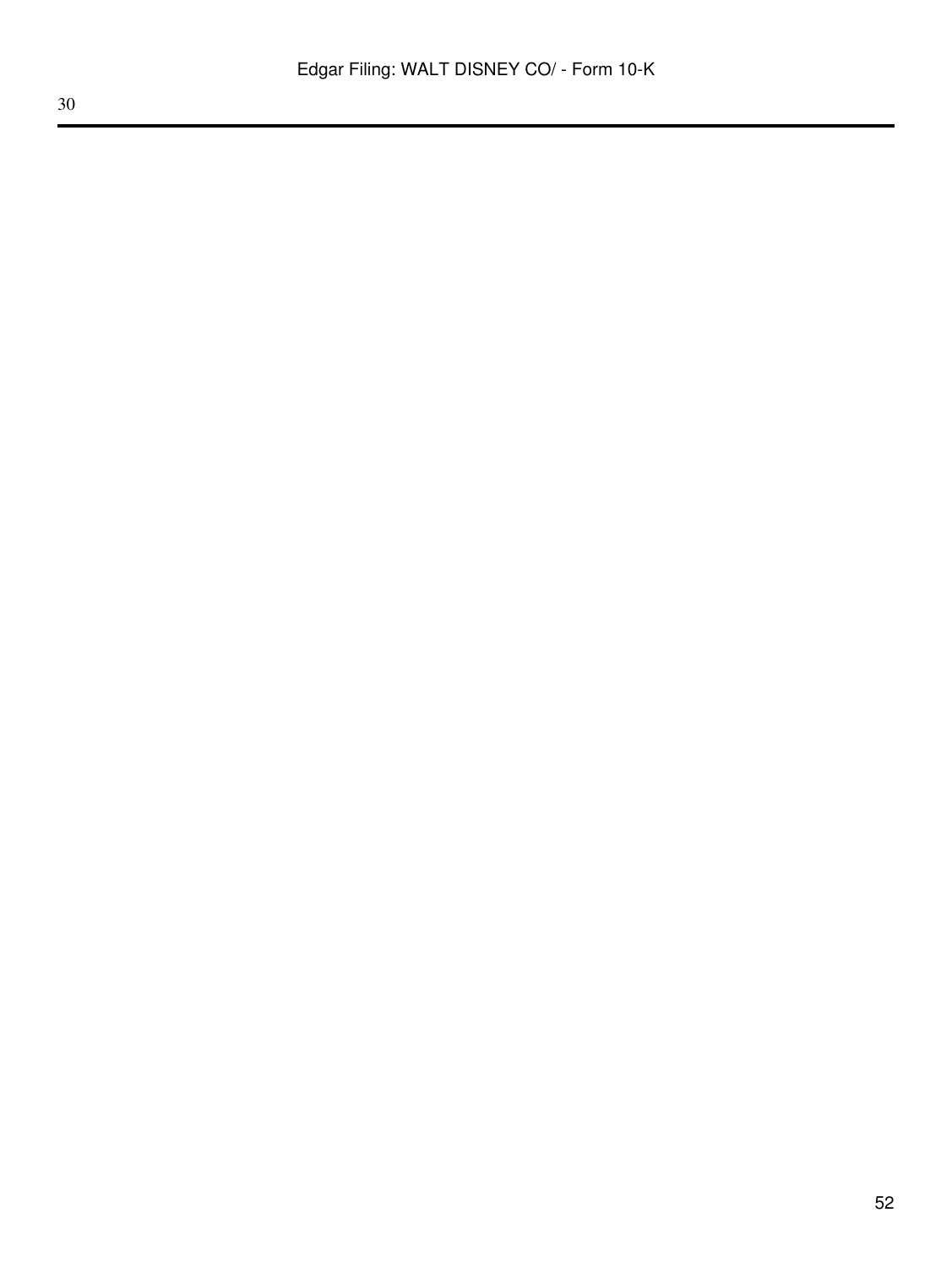Our Consumer Products & Interactive Media segment generates revenue from licensing characters from our film, television and other properties to third parties for use on consumer merchandise, published materials and in multi-platform games and from operating retail stores and internet shopping sites. We also generate revenue from the sales of games through app distributors and online, from consumers' in-game purchases, wholesale sales of self-published children's books and magazines and comic books, and from operating English language learning centers. Significant operating expenses include costs of goods sold and distribution expenses, operating labor and retail occupancy costs, product development and marketing.

The following is a summary of segment revenue and operating income:

|                                             |          |                              | $%$ Change          |      |                |            |      |  |  |
|---------------------------------------------|----------|------------------------------|---------------------|------|----------------|------------|------|--|--|
|                                             |          |                              |                     |      | Better/(Worse) |            |      |  |  |
|                                             |          |                              |                     | 2016 |                | 2015       |      |  |  |
| (in millions)                               | 2016     | 2015                         | 2014                | VS.  |                | VS.        |      |  |  |
|                                             |          |                              |                     | 2015 |                | 2014       |      |  |  |
| Revenues:                                   |          |                              |                     |      |                |            |      |  |  |
| Media Networks                              | \$23,689 |                              | \$23,264 \$21,152 2 |      | $\%$           | $10 \ \%$  |      |  |  |
| Parks and Resorts                           | 16,974   | 16,162                       | 15,099              | 5    | $\%$           | 7          | $\%$ |  |  |
| Studio Entertainment                        | 9,441    | 7,366                        | 7.278               | 28   | $\%$           | 1          | $\%$ |  |  |
| Consumer Products & Interactive Media 5,528 |          | 5,673                        | 5,284               | (3)  | $\%$           | 7          | $\%$ |  |  |
|                                             |          | \$55,632 \$52,465 \$48,813 6 |                     |      | $\%$           | 7          | $\%$ |  |  |
| Segment operating income:                   |          |                              |                     |      |                |            |      |  |  |
| Media Networks                              | \$7,755  | \$7,793                      | \$7,321             |      | $\%$           | 6          | $\%$ |  |  |
| Parks and Resorts                           | 3,298    | 3,031                        | 2,663               | 9    | $\%$           | 14 $%$     |      |  |  |
| Studio Entertainment                        | 2,703    | 1,973                        | 1,549               | 37   | $\%$           | $27 \, \%$ |      |  |  |
| Consumer Products & Interactive Media 1,965 |          | 1,884                        | 1,472               | 4    | $\%$           | 28 %       |      |  |  |
|                                             | \$15.721 | \$14,681                     | $$13,005$ 7         |      | $\%$           | 13 %       |      |  |  |

The Company evaluates the performance of its operating segments based on segment operating income, and management uses aggregate segment operating income as a measure of the overall performance of the operating businesses. Aggregate segment operating income is not a financial measure defined by GAAP, should be reviewed in conjunction with the relevant GAAP financial measure and may not be comparable to similarly titled measures reported by other companies. The Company believes that information about aggregate segment operating income assists investors by allowing them to evaluate changes in the operating results of the Company's portfolio of businesses separate from factors other than business operations that affect net income. The following table reconciles segment operating income to income before income taxes.

|                                                 |  |      |                         |                                       | $%$ Change  |      |              |     |                                                                                                       |
|-------------------------------------------------|--|------|-------------------------|---------------------------------------|-------------|------|--------------|-----|-------------------------------------------------------------------------------------------------------|
|                                                 |  |      |                         |                                       |             |      |              |     |                                                                                                       |
|                                                 |  |      |                         |                                       |             | 2016 |              |     |                                                                                                       |
| 2016                                            |  | 2015 |                         | 2014                                  |             | VS.  |              | VS. |                                                                                                       |
|                                                 |  |      |                         |                                       |             | 2015 |              |     |                                                                                                       |
| \$15.721                                        |  |      |                         | \$13,005                              |             |      |              |     | $\%$                                                                                                  |
| Corporate and unallocated shared expenses (640) |  |      | $\lambda$               | (611)                                 |             |      |              |     | $\gamma$ %                                                                                            |
| (156)                                           |  |      |                         |                                       |             |      |              |     | $\%$                                                                                                  |
|                                                 |  |      |                         | (31)                                  |             |      |              |     |                                                                                                       |
| (260                                            |  |      |                         |                                       |             |      |              |     |                                                                                                       |
| 332                                             |  |      |                         |                                       |             | nm   |              | nm  |                                                                                                       |
| (129)                                           |  |      |                         |                                       |             | nm   |              | nm  |                                                                                                       |
| \$14,868                                        |  |      |                         | \$12,246                              |             | 7    | $\%$         |     | $\%$                                                                                                  |
|                                                 |  |      | (643)<br>(53)<br>) (117 | \$14,681<br>$\mathcal{L}$<br>\$13,868 | (140)<br>23 |      | -7<br>$)$ nm |     | Better/(Worse)<br>2015<br>2014<br>%13<br>$\%$ (5)<br>$(100)\%$ 62<br>$100\%$<br>$> (100)\%$ nm<br>-13 |

(1) See Note 3 to the Consolidated Financial Statements for a discussion of the Vice Gain.

(2) See Note 1 to the Consolidated Financial Statements for a discussion of the Infinity Charge.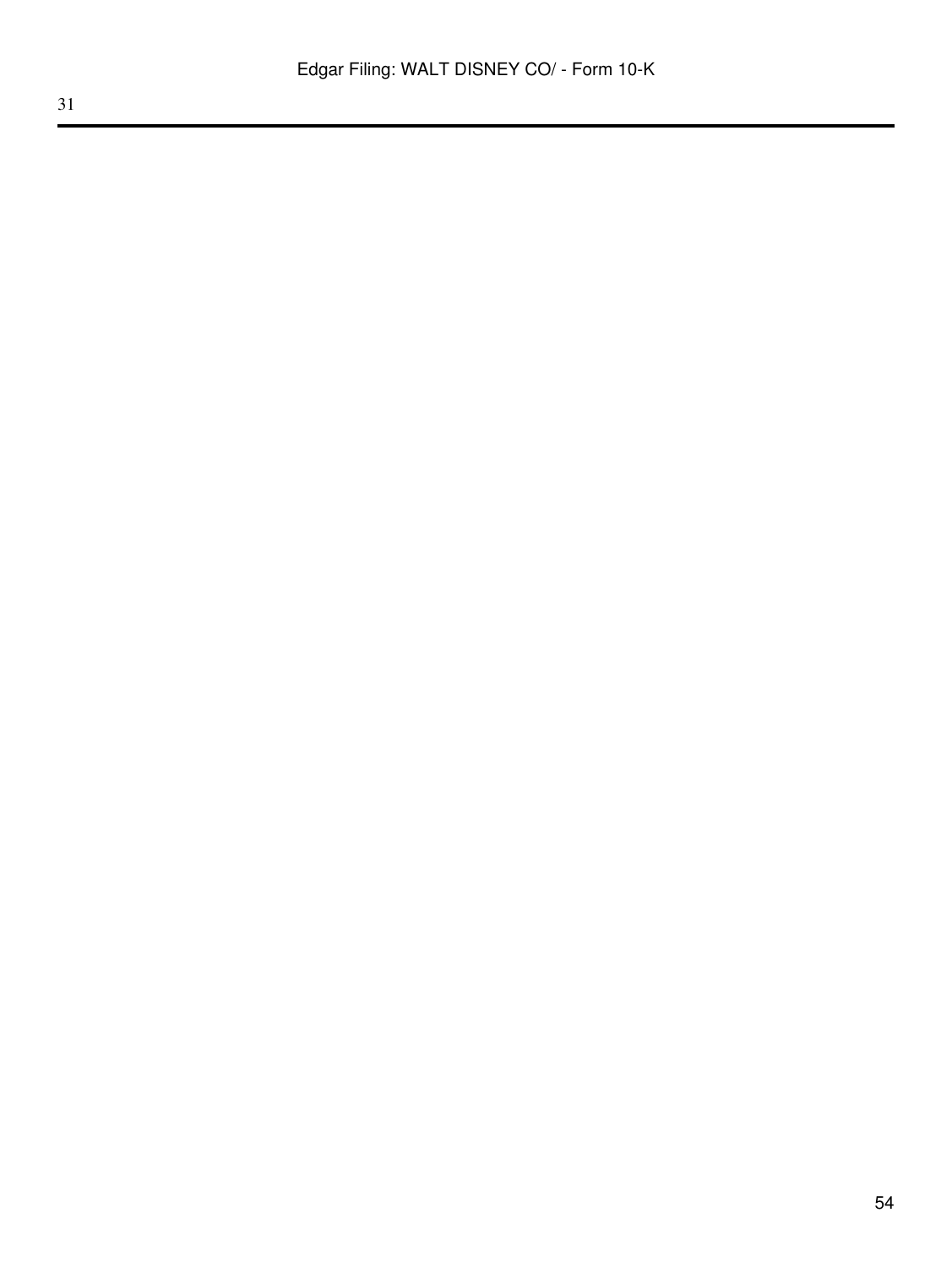#### Media Networks

Operating results for the Media Networks segment are as follows:

|                                                    | $%$ Change |                                                                      |  |
|----------------------------------------------------|------------|----------------------------------------------------------------------|--|
| October                                            | October    | Better /                                                             |  |
|                                                    | 3, 2015    | (Worse)                                                              |  |
|                                                    |            |                                                                      |  |
| \$12,259                                           | \$12,029   | %<br>2                                                               |  |
| 8,509                                              | 8,361      | 2<br>$\%$                                                            |  |
| 2,921                                              | 2,874      | 2<br>$\%$                                                            |  |
| 23,689                                             | 23,264     | $\%$<br>2                                                            |  |
|                                                    |            | $\mathcal{C}_{0}$                                                    |  |
| Selling, general, administrative and other (2,705) |            | $\%$<br>6 <sup>o</sup>                                               |  |
| (255)                                              | (266)      | %<br>$+4$                                                            |  |
| 597                                                | 814        | $\partial\%$<br>(27)                                                 |  |
| \$7,755                                            | \$7,793    | $\%$                                                                 |  |
|                                                    |            | Year Ended<br>1, 2016<br>$(13,571)$ $(13,150)$ $(3)$<br>(2,869)<br>℩ |  |

#### Revenues

The increase in affiliate fees reflected an increase of 7% from higher contractual rates, partially offset by decreases of 2% from subscribers, 2% from an unfavorable Fiscal Period Impact and 1% from an unfavorable FX Impact. The increase in advertising revenues was due to increases of \$117 million at Cable Networks, from \$4,334 million to \$4,451 million, and \$31 million at Broadcasting, from \$4,027 million to \$4,058 million. The increase at Cable Networks was due to a 3% increase from higher rates and a 1% increase from higher impressions, partially offset by a decrease of 1% from an unfavorable Fiscal Period Impact. The increase in impressions was due to an increase in units sold, partially offset by lower ratings. Growth at Broadcasting was due to increases of 6% from higher network rates and 1% from the addition of the Emmy Awards show, which were largely offset by decreases of 5% from lower impressions and 2% from an unfavorable Fiscal Period Impact. The decrease in impressions was due to lower network ratings, partially offset by higher digital impressions and an increase in network units sold. Impressions is a measure of the number of people an advertisement has reached.

TV/SVOD distribution and other revenue increased \$47 million from \$2,874 million to \$2,921 million due to an increase in program sales, partially offset by an unfavorable FX Impact. The increase in program sales was due to higher sales of ABC programs, partially offset by lower sales of cable programs. Costs and Expenses

Operating expenses include programming and production costs, which increased \$386 million from \$11,977 million to \$12,363 million. At Broadcasting, programming and production costs increased \$306 million due to a higher average amortization rate, the impact of higher program sales, as well as an increase in cost write-downs for network programming. These increases were partially offset by a favorable Fiscal Period Impact. At Cable Networks, programming and production costs increased \$80 million due to rate increases and contract renewals for sports programming, partially offset by the absence of rights costs for NASCAR and British Open, a favorable Fiscal Period Impact and a favorable FX Impact.

Selling, general, administrative and other costs decreased \$164 million from \$2,869 million to \$2,705 million due to a favorable FX Impact and lower marketing and labor costs.

Equity in the Income of Investees

Income from equity investees decreased \$217 million from \$814 million to \$597 million due to a higher loss at Hulu and lower operating results at A+E. The increased equity loss at Hulu was due to higher programming, marketing and labor costs, partially offset by growth in subscription and advertising revenues. The decrease at A+E was due to lower advertising revenue and the impact of the conversion of the H2 channel to Viceland.

Segment Operating Income

Segment operating income decreased \$38 million, to \$7,755 million due to lower income from equity investees and an unfavorable FX Impact, partially offset by increases at ESPN and the ABC TV Network.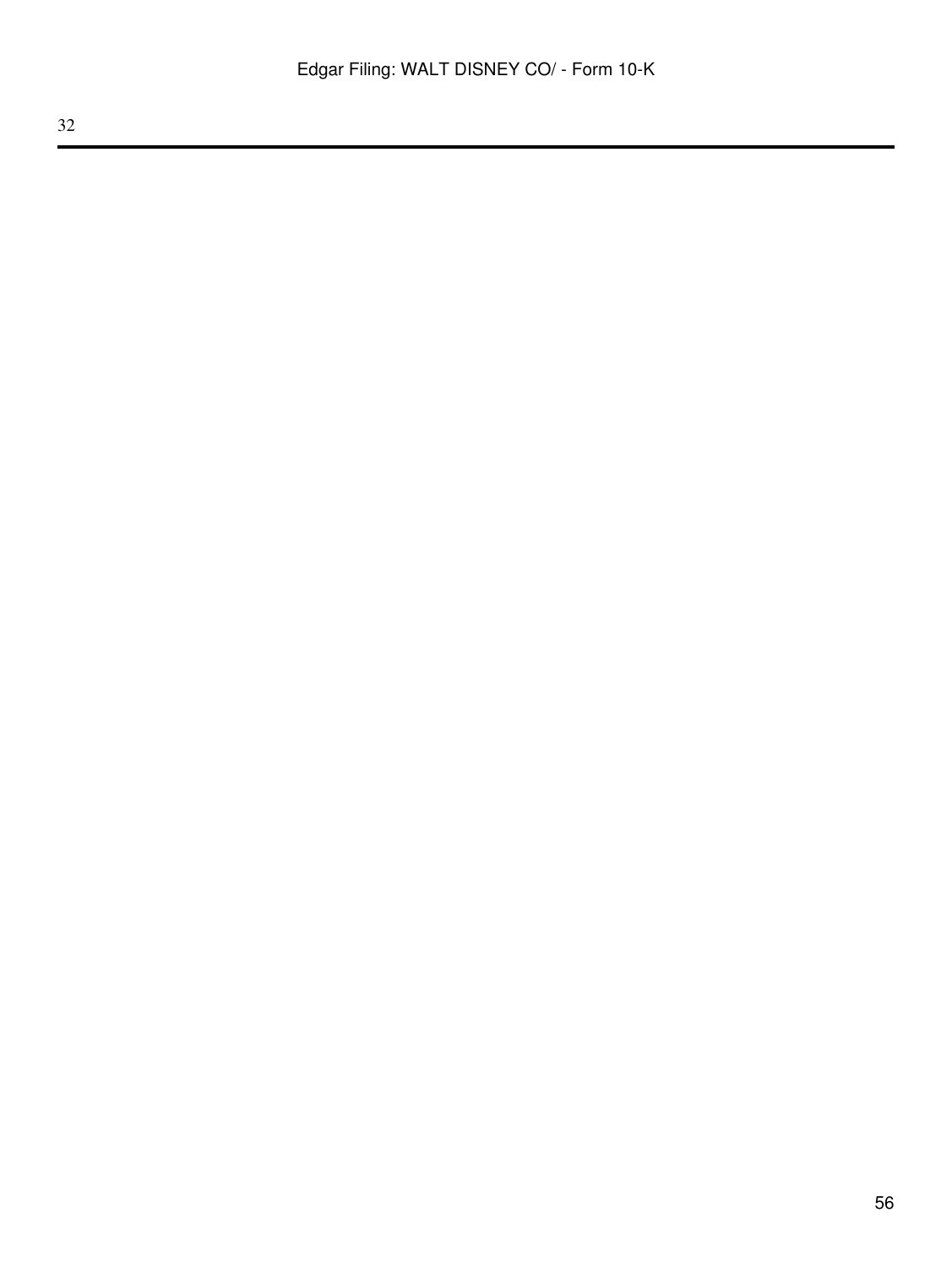The following table provides supplemental revenue and operating income detail for the Media Networks segment:

| Year Ended       | % Change                                                                                                                                  |
|------------------|-------------------------------------------------------------------------------------------------------------------------------------------|
|                  |                                                                                                                                           |
|                  |                                                                                                                                           |
|                  |                                                                                                                                           |
|                  |                                                                                                                                           |
|                  | $\%$                                                                                                                                      |
|                  | $\%$                                                                                                                                      |
|                  |                                                                                                                                           |
| $$6,787$ $(1)$ % |                                                                                                                                           |
| $1,006 - \%$     |                                                                                                                                           |
| $$7,793 - %$     |                                                                                                                                           |
|                  | October October Better/<br>1, 2016 3, 2015 (Worse)<br>$$16,632$ \$16,581 - \%<br>7,057 6,683 6<br>\$23,689 \$23,264 2<br>1,007<br>\$7,755 |

Starting in fiscal 2017, the Company will report Media Networks results with equity in the income of investees separate from Cable Networks and Broadcasting. The following table shows segment operating income on this basis:

|                                       | <b>Year Ended</b> | % Change                 |                 |      |  |
|---------------------------------------|-------------------|--------------------------|-----------------|------|--|
| (in millions)                         | 1,<br>2016        | October October Better / | 3, 2015 (Worse) |      |  |
| Segment operating income              |                   |                          |                 |      |  |
| <b>Cable Networks</b>                 |                   | \$5,965 \$5,891 1        |                 | $\%$ |  |
| <b>Broadcasting</b>                   | 1,193 1,088       |                          | 10              | $\%$ |  |
| Equity in the income of investees 597 |                   | 814                      |                 | $\%$ |  |
|                                       |                   | $$7,755$ \$7,793 -       |                 |      |  |

Restructuring and impairment charges

The Company recorded charges of \$87 million, \$62 million and \$78 million related to Media Networks for fiscal years 2016, 2015 and 2014, respectively, that were reported in "Restructuring and impairment charges" in the Consolidated Statements of Income. The charges in fiscal 2016 were due to an investment impairment and contract termination and severance costs. The charges in fiscal 2015 were due to a contract termination and severance costs. The charges in fiscal 2014 were due to radio FCC license and investment impairments and severance costs. Parks and Resorts

Operating results for the Parks and Resorts segment are as follows:

|                                                                      | Year Ended      | % Change                   |                        |
|----------------------------------------------------------------------|-----------------|----------------------------|------------------------|
|                                                                      | October         | October                    | Better /               |
| (in millions)                                                        | 1, 2016 3, 2015 |                            | (Worse)                |
| Revenues                                                             |                 |                            |                        |
| Domestic                                                             |                 | $$14,242$ $$13,611$ 5      | %                      |
| International                                                        |                 | 2,732 2,551 7              | $\%$                   |
| Total revenues                                                       |                 | 16,974 16,162 5            | $\%$                   |
| Operating expenses                                                   |                 | $(10,039)$ $(9,730)$ $(3)$ | $\mathcal{C}_{\infty}$ |
| Selling, general, administrative and other $(1,913)$ $(1,884)$ $(2)$ |                 |                            | $\%$                   |
| Depreciation and amortization                                        | (1.721)         | ) $(1,517)$ $(13)$ %       |                        |
| Equity in the loss of investees                                      | (3)             |                            | nm                     |
| Operating Income                                                     | \$3,298         | \$3,031                    | 9<br>%                 |

#### Revenues

Parks and Resorts revenues increased 5%, or \$812 million, to \$17.0 billion due to increases of \$631 million at our domestic operations and \$181 million at our international operations.

Revenue growth of 5% at our domestic operations reflected an increase of 5% from higher average guest spending, partially offset by a decrease of 1% from lower volumes. The increase in average guest spending was due to higher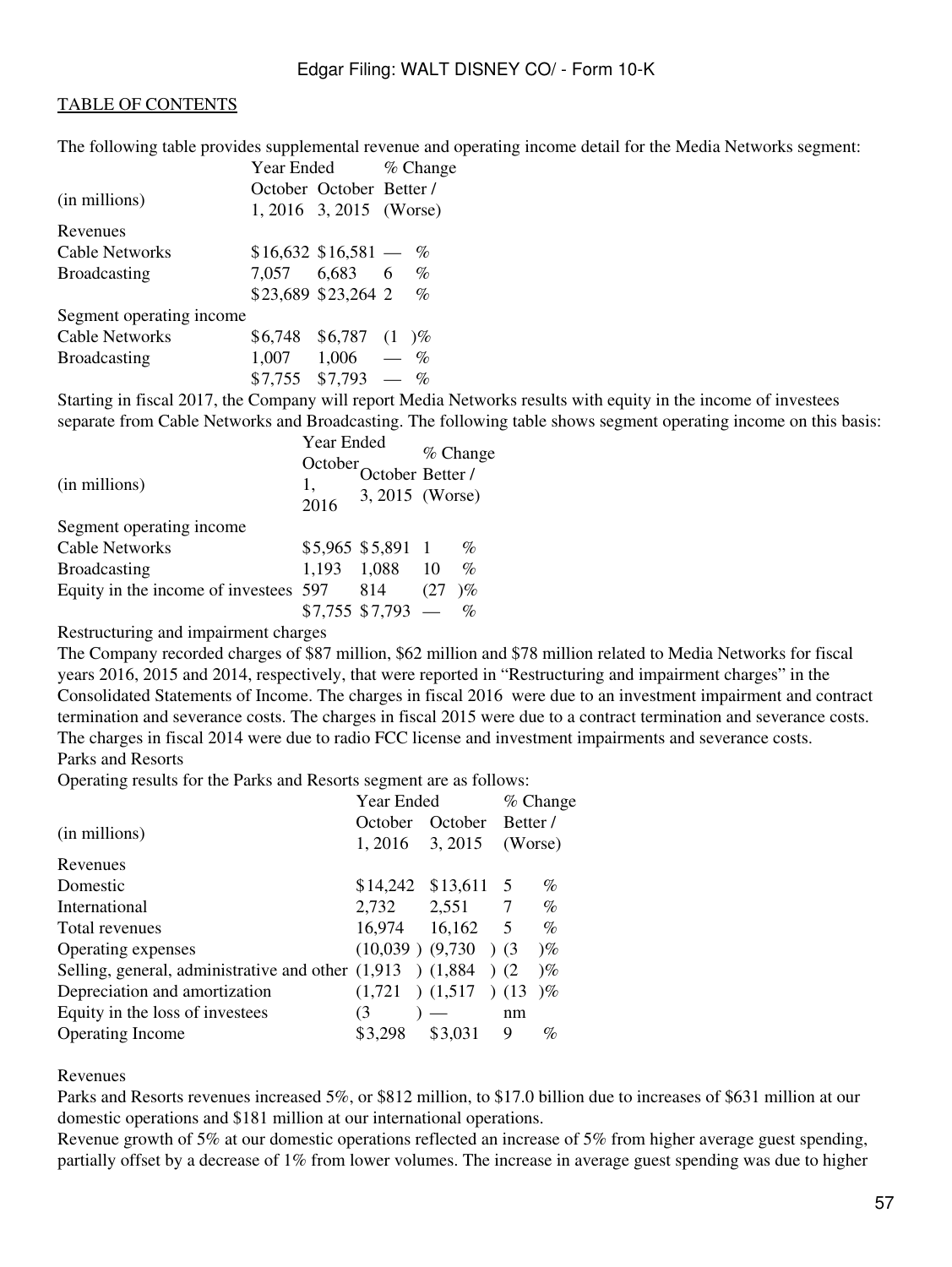average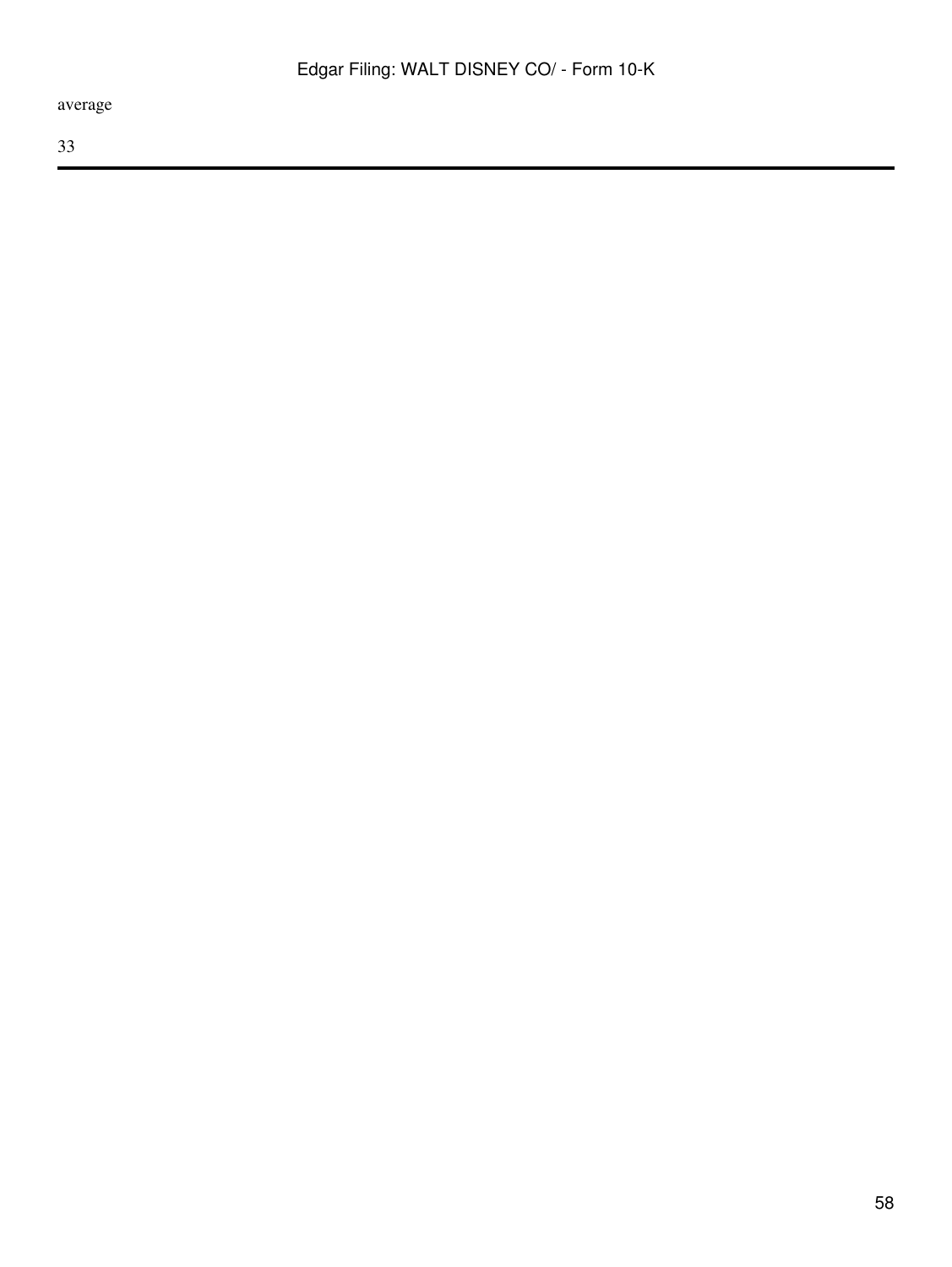ticket prices for admissions to our theme parks and for sailings at our cruise line, increased food, beverage and merchandise spending and higher average hotel room rates. Lower volumes reflected an unfavorable Fiscal Period Impact as well as lower unit sales at Disney Vacation Club, partially offset by an increase in volumes from higher attendance and occupied room nights on a comparable fiscal period basis. The decrease at Disney Vacation Club was due to sales in the prior year of units at The Villas at Disney's Grand Floridian Resort & Spa, which sold out in the prior year, and lower sales at Aulani, partially offset by higher sales at Disney's Polynesian Villas & Bungalows in the current year.

Revenues from our international operations reflected increases of 6% from higher volumes and 4% from other revenue, partially offset by a decrease of 4% from an unfavorable FX Impact. Higher volumes were due to the opening of Shanghai Disney Resort, partially offset by lower attendance at Disneyland Paris and Hong Kong Disneyland Resort. The increase from other revenue was driven by Shanghai Disney Resort, including revenues for periods prior to its grand opening.

The following table presents supplemental attendance, per capita theme park guest spending and hotel statistics:

|                                                | Domestic |        |        | International $(2)$ Total |                                        |     |        |        |        |        |               |      |
|------------------------------------------------|----------|--------|--------|---------------------------|----------------------------------------|-----|--------|--------|--------|--------|---------------|------|
|                                                | Fiscal   |        | Fiscal |                           | Fiscal                                 |     | Fiscal |        | Fiscal |        | Fiscal        |      |
|                                                | Year     |        | Year   |                           | Year                                   |     | Year   |        | Year   |        | Year          |      |
|                                                | 2016     |        | 2015   |                           | 2016                                   |     | 2015   |        | 2016   |        | 2015          |      |
| Parks                                          |          |        |        |                           |                                        |     |        |        |        |        |               |      |
| Increase/ (decrease)                           |          |        |        |                           |                                        |     |        |        |        |        |               |      |
| Attendance                                     | (1)      | $)\%7$ |        |                           | $\% 5 \quad \% \rightarrow \ ^\circ 1$ |     |        |        |        | % 5    |               | $\%$ |
| Per Capita Guest Spending 7                    |          | $\%$ 4 |        | % 5                       |                                        | % 5 |        | $\%$ 7 |        | $\%$ 4 |               | $\%$ |
| Hotels $(1)$                                   |          |        |        |                           |                                        |     |        |        |        |        |               |      |
| Occupancy                                      | 89       |        | % 87   |                           | %78                                    |     | %79    |        | % 87   |        | %86           | $\%$ |
| <b>Available Room Nights</b><br>(in thousands) | 10.382   |        |        |                           | 10,644 2,600 2,473                     |     |        |        |        |        | 12,982 13,117 |      |
| Per Room Guest Spending \$305                  |          |        | \$295  |                           | \$285                                  |     | \$295  |        | \$302  |        | \$295         |      |

(1) Per room guest spending consists of the average daily hotel room rate as well as guest spending on food, beverage and merchandise at the hotels. Hotel statistics include rentals of Disney Vacation Club units.

(2) fiscal 2015 average foreign exchange rate. The euro to U.S. dollar weighted average foreign currency exchange rate Per capita guest spending growth rate is stated on a constant currency basis. Per room guest spending is stated at the

was \$1.11 and \$1.15 for fiscal years 2016 and 2015, respectively.

## Costs and Expenses

Operating expenses include operating labor, which increased \$129 million from \$4,580 million to \$4,709 million, infrastructure costs, which increased \$53 million from \$1,881 million to \$1,934 million and cost of sales, which increased \$31 million from \$1,505 million to \$1,536 million. The increase in operating labor was driven by the opening of Shanghai Disney Resort, inflation and higher operations support costs, partially offset by the benefit of efficiency initiatives and lower pension and postretirement medical costs. The increase in infrastructure costs was primarily due to the opening of Shanghai Disney Resort. The increase in cost of sales was driven by higher spending on food, beverage and merchandise. Other operating expenses, which include costs for items such as supplies, commissions and entertainment, increased driven by the opening of Shanghai Disney Resort, inflation and higher volumes. Operating expenses reflected a 2% decrease as a result of the Fiscal Period Impact, which had similar impacts on operating labor, cost of sales and infrastructure costs.

Selling, general, administrative and other costs increased \$29 million from \$1,884 million to \$1,913 million due to higher marketing spend for Shanghai Disney Resort, partially offset by lower domestic marketing spending. The increase in depreciation and amortization was primarily due to the impact of Shanghai Disney Resort and depreciation associated with new attractions at our domestic parks and resorts. Segment Operating Income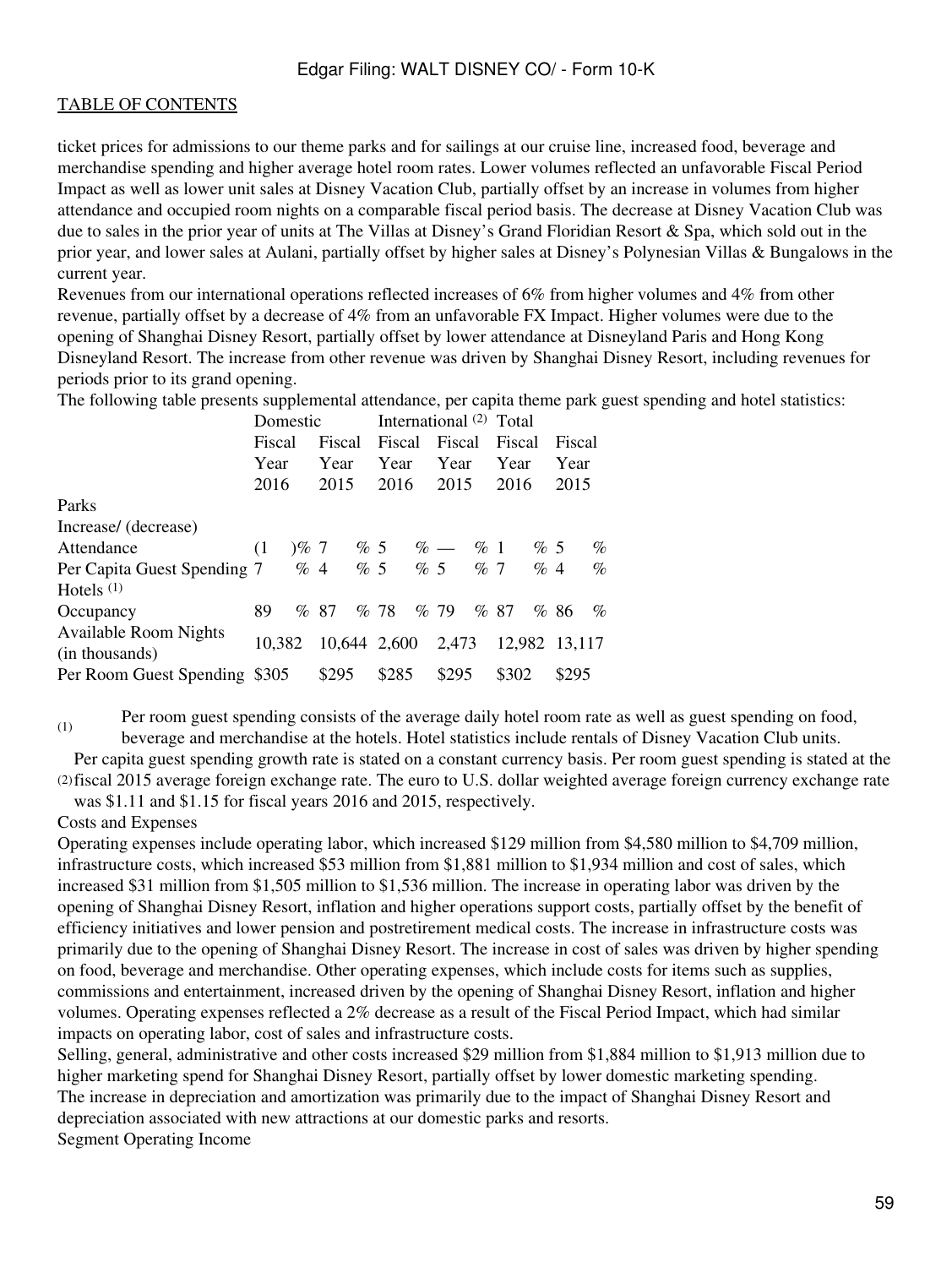# Edgar Filing: WALT DISNEY CO/ - Form 10-K

Segment operating income increased 9%, or \$267 million, to \$3.3 billion due to growth at our domestic operations, partially offset by a decrease at our international operations.

Restructuring and Impairment Charges

The Company recorded \$17 million of severance costs related to Parks and Resorts for fiscal year 2016 that were reported in "Restructuring and impairment charges" in the Consolidated Statements of Income.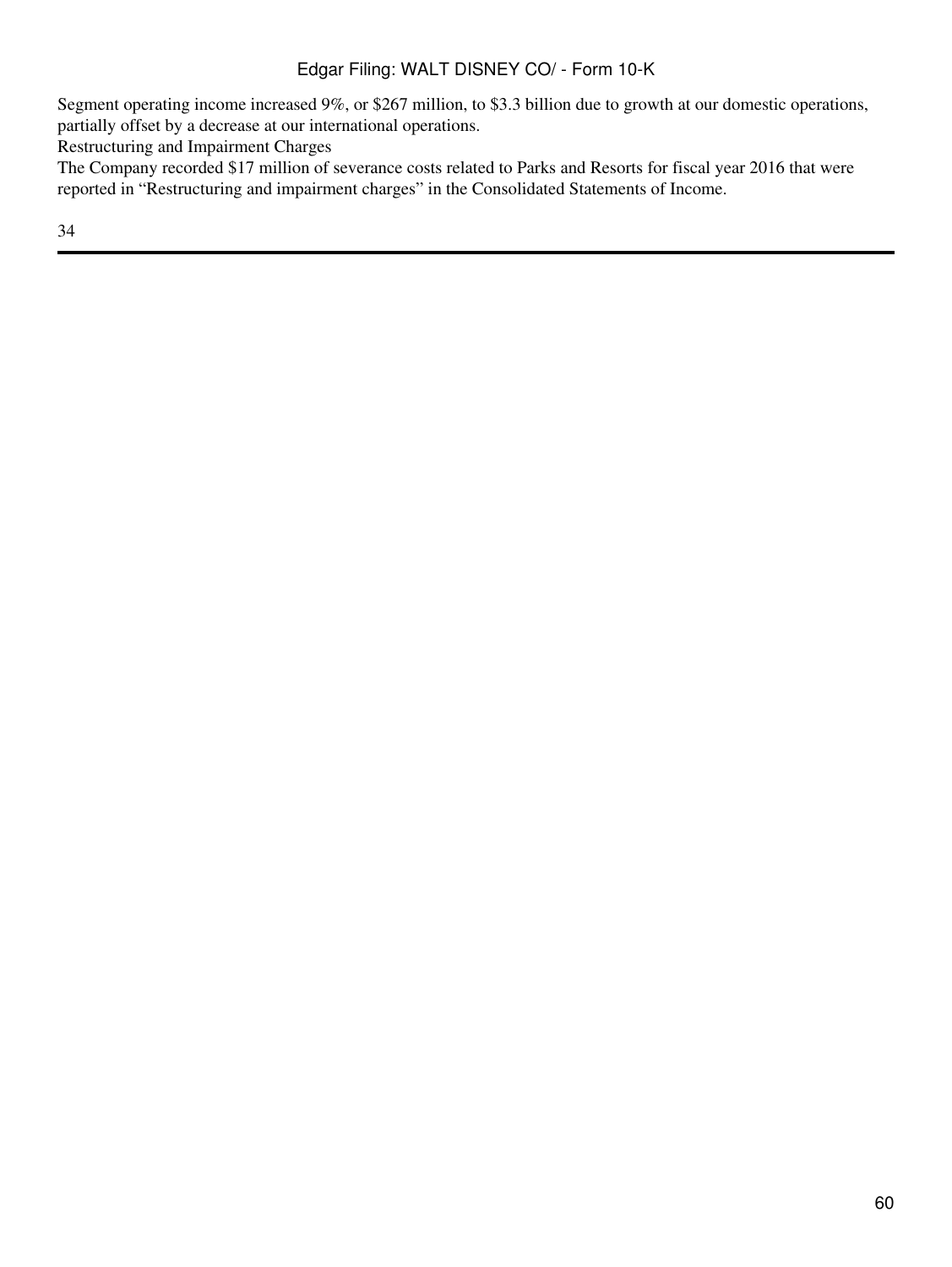#### Studio Entertainment

Operating results for the Studio Entertainment segment are as follows:

|         | $\%$ Change |                     |                                                                                                                                                                                                                                      |
|---------|-------------|---------------------|--------------------------------------------------------------------------------------------------------------------------------------------------------------------------------------------------------------------------------------|
|         |             |                     |                                                                                                                                                                                                                                      |
|         |             |                     |                                                                                                                                                                                                                                      |
|         |             |                     |                                                                                                                                                                                                                                      |
| \$3,672 | \$2,321     | 58                  | $\%$                                                                                                                                                                                                                                 |
| 2,108   |             |                     | $\%$                                                                                                                                                                                                                                 |
|         |             |                     | $\%$                                                                                                                                                                                                                                 |
| 9,441   | 7,366       | 28                  | $\%$                                                                                                                                                                                                                                 |
|         |             |                     | $\gamma$ %                                                                                                                                                                                                                           |
|         |             |                     | $\mathcal{O}_0$                                                                                                                                                                                                                      |
| (125)   |             |                     | %                                                                                                                                                                                                                                    |
|         |             |                     | $\%$                                                                                                                                                                                                                                 |
|         |             | Year Ended<br>(139) | October October Better/<br>1, 2016 3, 2015 (Worse)<br>1,799 17<br>3,661 3,246 13<br>$(3,991)$ $(3,050)$ $(31)$<br>Selling, general, administrative and other $(2,622)$ $(2,204)$ $(19)$<br>10<br>$\rightarrow$<br>\$2,703 \$1,973 37 |

#### Revenues

The increase in theatrical distribution revenue was primarily due to the performance of Star Wars: The Force Awakens. Other significant titles in the current year included Captain America: Civil War, Finding Dory, Zootopia and The Jungle Book, whereas the prior year included Avengers: Age of Ultron, Inside Out, Big Hero 6 and Cinderella.

The increase in home entertainment revenue was due to increases of 14% from higher unit sales and 7% from higher average net effective pricing, partially offset by a decrease of 4% from an unfavorable FX Impact. The higher unit sales and net effective pricing were due to the strong performance of Star Wars: The Force Awakens. Other significant titles included Inside Out, Zootopia, Captain America: Civil War, The Good Dinosaur and Ant-Man in the current year compared to Guardians of the Galaxy, Big Hero 6, Frozen, Maleficent and Avengers: Age of Ultron in the prior year. The current year also reflected higher revenues from Star Wars Classic titles. Net effective pricing is the wholesale selling price adjusted for discounts, sales incentives and returns.

The increase in TV/SVOD distribution and other revenue was due to increases of 9% from TV/SVOD distribution and 7% from higher revenue share with the Consumer Products & Interactive Media segment, partially offset by a decrease of 3% from an unfavorable FX Impact. The increase in TV/SVOD distribution revenue was due to international growth, a sale of Star Wars Classic titles in the current year and two Pixar VOD availabilities in the current year compared to none in the prior year. Higher revenue share with the Consumer Products & Interactive Media segment was due to the success of merchandise based on Star Wars: The Force Awakens in the current year, partially offset by lower sales of Frozen merchandise.

#### Costs and Expenses

Operating expenses include an increase of \$833 million in film cost amortization, from \$1,790 million to \$2,623 million due to the impact of higher revenues and a higher average film cost amortization rate in the current year. Operating expenses also include cost of goods sold and distribution costs, which increased \$108 million, from \$1,260 million to \$1,368 million due to higher theatrical distribution costs and an increase in home entertainment unit sales, partially offset by a favorable FX Impact. Higher theatrical distribution costs were primarily due to the release of Star Wars: The Force Awakens in the current year whereas the prior year had no comparable title.

Selling, general, administrative and other costs increased \$418 million from \$2,204 million to \$2,622 million primarily due to theatrical marketing expense for Star Wars: The Force Awakens as well as two Pixar titles and two DreamWorks titles in the current year compared to one Pixar title and no DreamWorks titles in the prior year. This was partially offset by higher theatrical marketing expense for two Marvel titles in the prior year compared to one Marvel title in the current year.

## Segment Operating Income

Segment operating income increased 37%, or \$730 million to \$2,703 million due to growth from theatrical and home entertainment results, an increase in TV/SVOD distribution and higher revenue share with the Consumer Products &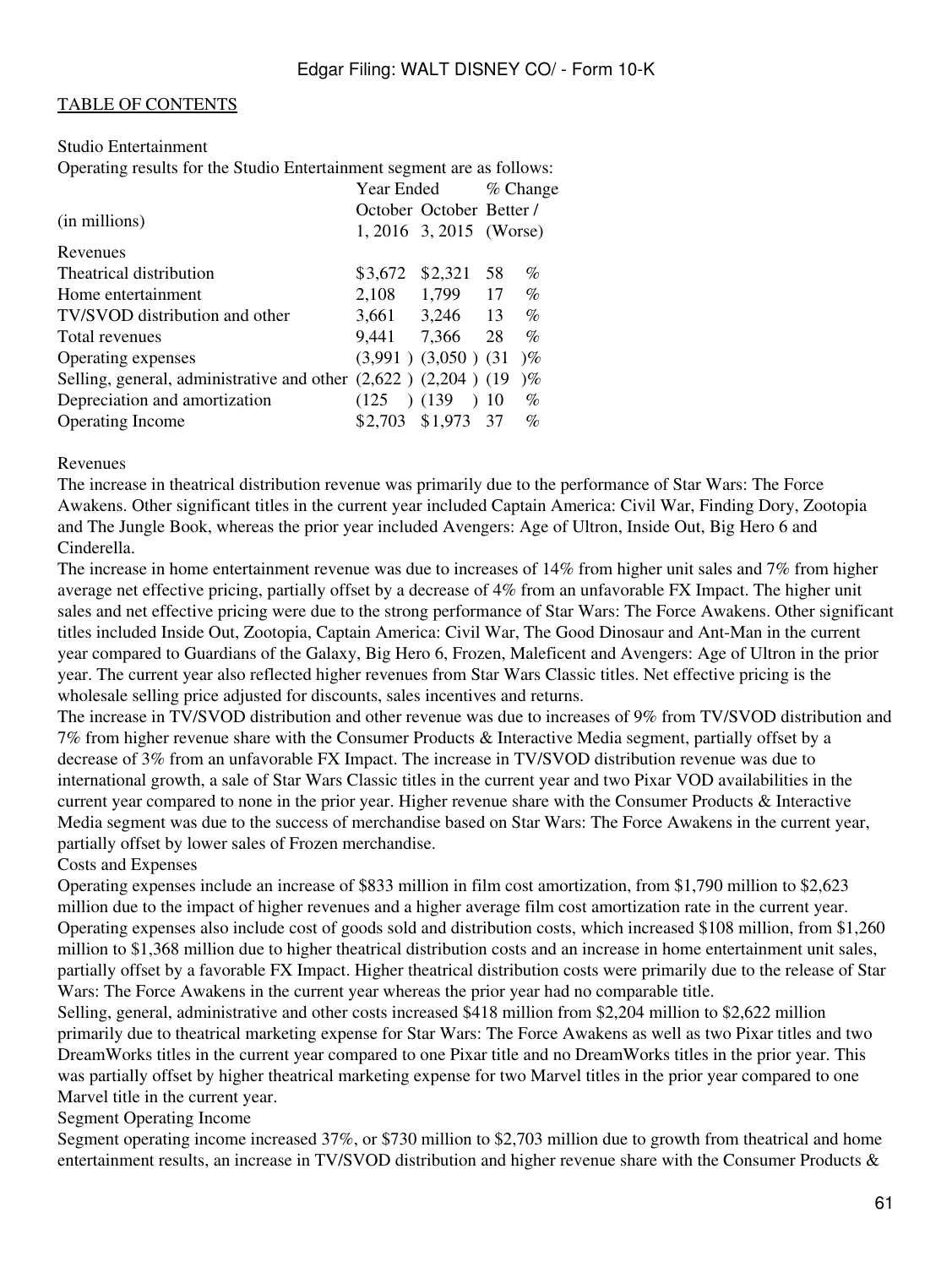# Edgar Filing: WALT DISNEY CO/ - Form 10-K

Interactive Media segment.

Restructuring and impairment charges and Other expense, net

The Company recorded \$38 million of asset impairments related to Studio Entertainment for fiscal year 2016 that were reported in "Restructuring and impairment charges" in the Consolidated Statements of Income.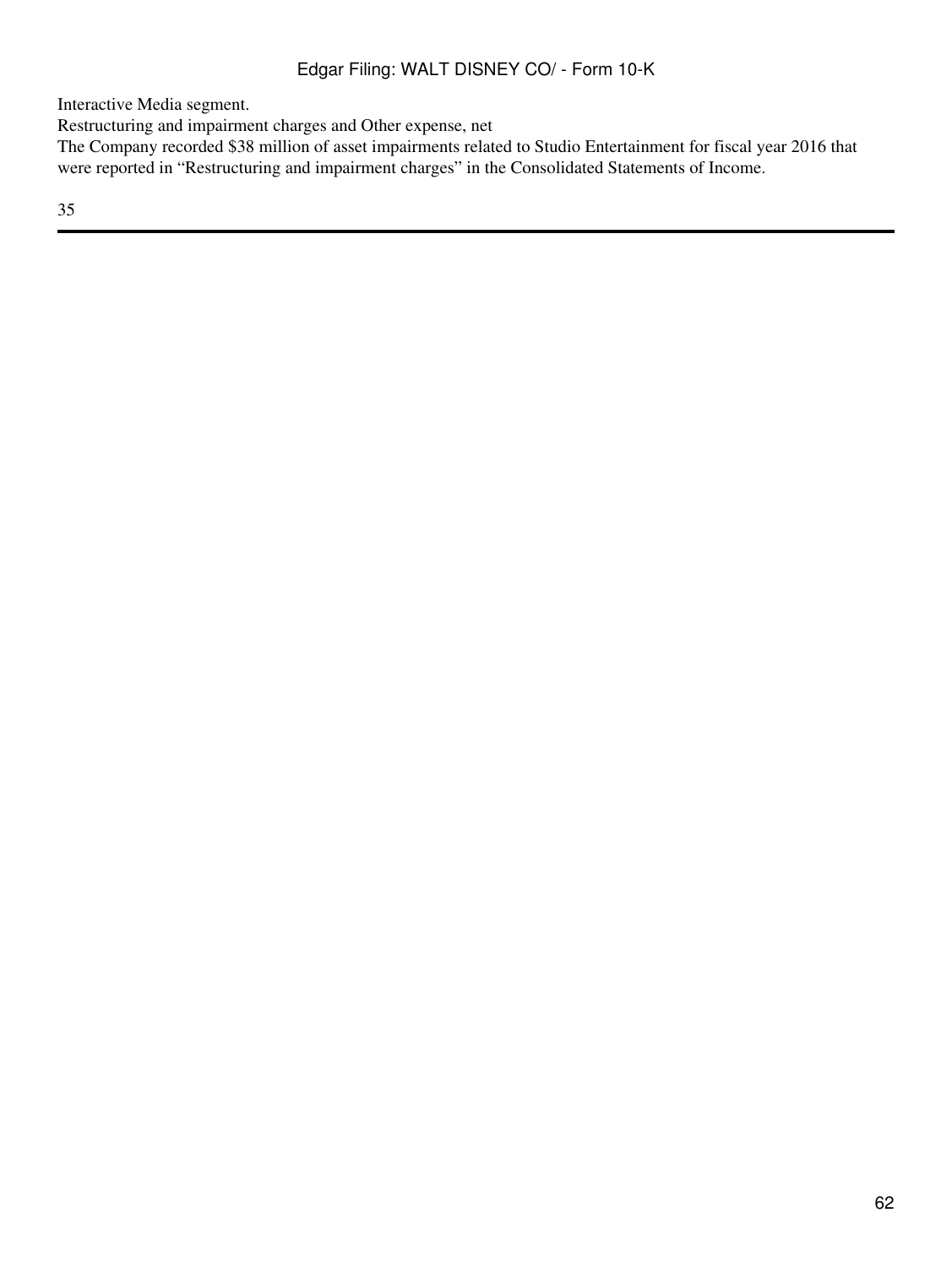#### Consumer Products & Interactive Media

Operating results for the Consumer Products & Interactive Media segment are as follows:

|                                                                  | Year Ended | $%$ Change              |     |      |
|------------------------------------------------------------------|------------|-------------------------|-----|------|
|                                                                  |            | October October Better/ |     |      |
| (in millions)                                                    |            | 1, 2016 3, 2015 (Worse) |     |      |
| Revenues                                                         |            |                         |     |      |
| Licensing, publishing and games                                  | \$3,819    | $$3,850$ $(1)$ %        |     |      |
| Retail and other                                                 |            | $1,709$ $1,823$ $(6)$ % |     |      |
| Total revenues                                                   |            | 5,528 5,673             | (3) | $\%$ |
| Operating expenses                                               |            | $(2,263)$ $(2,434)$ 7   |     | $\%$ |
| Selling, general, administrative and other $(1,125)$ $(1,172)$ 4 |            |                         |     | $\%$ |
| Depreciation and amortization                                    |            | $(175)$ $(183)$ $4$     |     | $\%$ |
| <b>Operating Income</b>                                          |            | $$1,965$ $$1,884$ 4     |     | $\%$ |
|                                                                  |            |                         |     |      |

Revenues

The decrease in licensing, publishing and games revenue was due to a 5% decrease from our games business, partially offset by a 4% increase from our merchandise licensing business. Lower games revenues were due to the discontinuation of the Infinity business, lower performance of our Frozen Free Fall mobile game and an unfavorable FX Impact, partially offset by revenues from Star Wars Battlefront, which was released by a licensee in the current year. Higher merchandise licensing revenues were primarily due to the performance of merchandise based on Star Wars and Finding Dory/Nemo, partially offset by higher revenue share with the Studio Entertainment segment, a decrease in revenues from Frozen merchandise and an unfavorable FX Impact.

The decrease in retail and other revenue was primarily due to a decrease of 4% from our retail business due to lower comparable store sales in Europe and North America, an unfavorable Fiscal Period Impact and an unfavorable FX Impact, partially offset by the benefit of new stores in North America.

# Costs and Expenses

Operating expenses included a \$107 million decrease in cost of goods sold and distribution costs, from \$1,447 million to \$1,340 million, a \$5 million decrease in labor and occupancy costs, from \$544 million to \$539 million, and a \$49 million decrease in product development expense, from \$367 million to \$318 million. The decrease in cost of goods sold and distribution costs was due to the discontinuation of Infinity, lower Frozen Free Fall co-developer fees and a favorable Fiscal Period Impact, partially offset by higher average per unit costs at our retail business in North America and Europe and higher game inventory reserves. The decrease in product development expense was due to the discontinuation of Infinity.

Selling, general, administrative and other costs decreased \$47 million from \$1,172 million to \$1,125 million due to the discontinuation of Infinity, partially offset by higher marketing costs at our merchandise licensing business. Segment Operating Income

Segment operating income increased 4% to \$2.0 billion due to higher results at our merchandise licensing and games businesses, partially offset by a decrease at our retail business.

Restructuring and impairment charges

The Company recorded charges of \$143 million, credits of \$4 million and charges of \$44 million for fiscal years 2016, 2015 and 2014, respectively. Charges in fiscal 2016 included the Infinity Charge of \$129 million, which was reported in "Cost of Products" in the Consolidated Statement of Income. The remaining charges of \$14 million in fiscal year 2016 and the charges in fiscal 2014 were primarily due to severance costs and were reported in "Restructuring and impairment charges" in the Consolidated Statements of Income.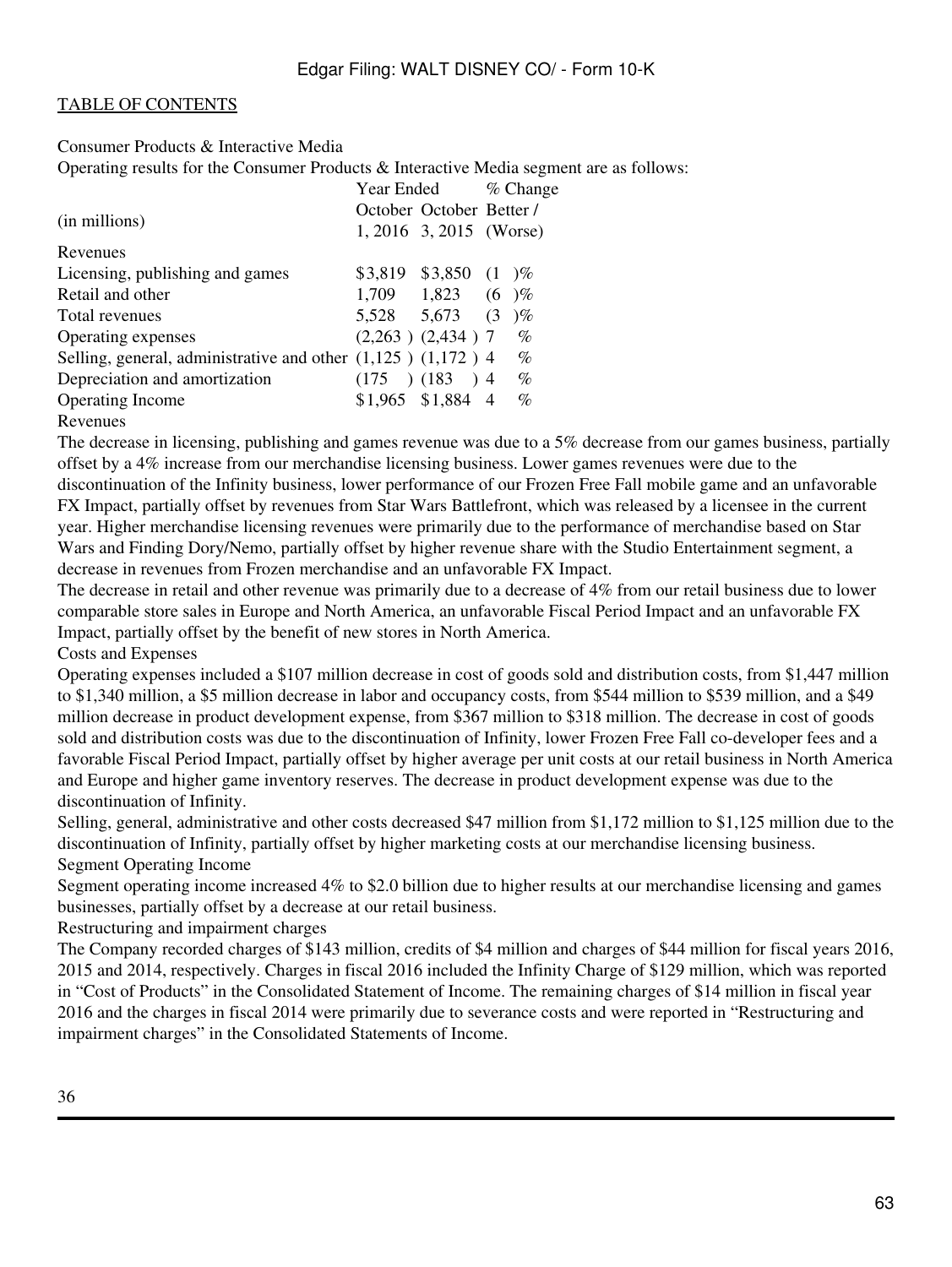# BUSINESS SEGMENT RESULTS – 2015 vs. 2014

Media Networks

Operating results for the Media Networks segment are as follows:

|                                                    | Year Ended            | $%$ Change         |          |                             |
|----------------------------------------------------|-----------------------|--------------------|----------|-----------------------------|
|                                                    | October               | September Better / |          |                             |
| (in millions)                                      | 3, 2015               | 27, 2014 (Worse)   |          |                             |
| Revenues                                           |                       |                    |          |                             |
| Affiliate fees                                     | \$12,029              | \$10,632           | 13       | $\%$                        |
| Advertising                                        | 8,361                 | 8,031              | 4        | $\%$                        |
| TV/SVOD distribution and other                     | 2,874                 | 2,489              | 15       | $\%$                        |
| Total revenues                                     | 23,264                | 21,152             | 10       | $\%$                        |
| Operating expenses                                 | $(13,150)$ $(11,794)$ |                    | ) $(11)$ | $\partial\%$                |
| Selling, general, administrative and other (2,869) |                       | (2,643)            | (9)      | $\mathcal{O}_{\mathcal{O}}$ |
| Depreciation and amortization                      | (266)                 | (250)              | (6)      | $)\%$                       |
| Equity in the income of investees                  | 814                   | 856                | (5)      | $\mathcal{O}_{\mathcal{O}}$ |
| <b>Operating Income</b>                            | $$7,793$ $$7,321$     |                    | 6        | $\%$                        |

#### Revenues

The 13% increase in affiliate fee revenue was due to an increase of 8% from higher contractual rates, 3% from an increase in subscribers, 2% from the benefit of a favorable Fiscal Period Impact and 1% from new contractual provisions. These increases were partially offset by a decrease of 2% due to an unfavorable FX Impact. The increase in subscribers was due to the launch of the SEC Network in the fourth quarter of fiscal 2014, partially offset by a decline in subscribers at certain of our cable networks.

The 4% increase in advertising revenues was due to an increase of \$206 million at Cable Networks, from \$4,128 million to \$4,334 million, and an increase of \$124 million at Broadcasting, from \$3,903 million to \$4,027 million. The increase at Cable Networks was due to a 3% increase from rates and 1% from the benefit of a favorable Fiscal Period Impact. Impressions were relatively flat as a decrease in ratings was offset by an increase in units sold. The increase at Broadcasting was due to a 2% increase from network rates and a 2% increase from a favorable Fiscal Period Impact. Impressions is a measure of the number of people an advertisement has reached.

TV/SVOD distribution and other revenue increased \$385 million from \$2,489 million to \$2,874 million due to higher SVOD sales in fiscal 2015.

## Costs and Expenses

Operating expenses include programming and production costs, which increased \$1,367 million from \$10,610 million to \$11,977 million. At Cable Networks, programming and production costs increased \$1,056 million primarily due to higher rights costs for NFL programming (including a wild card playoff game) and college football, and the addition of the SEC Network, partially offset by the end of the NASCAR contract in the first quarter of fiscal 2015. At Broadcasting, programming and production costs increased \$311 million primarily due to higher program sales and an unfavorable Fiscal Period Impact.

Selling, general, administrative and other costs increased \$226 million from \$2,643 million to \$2,869 million driven by higher labor and marketing costs.

Equity in the Income of Investees

Income from equity investees decreased \$42 million from \$856 million to \$814 million primarily due to a decrease at Hulu driven by higher programming and marketing costs, partially offset by an increase at  $A+E$ . The increase at  $A+E$ was due to lower programming and marketing costs, partially offset by a decrease in advertising revenue. Segment Operating Income

Segment operating income increased 6%, or \$472 million, to \$7,793 million due to increases at the Disney Channels, ESPN, the owned television stations and the ABC Television Network.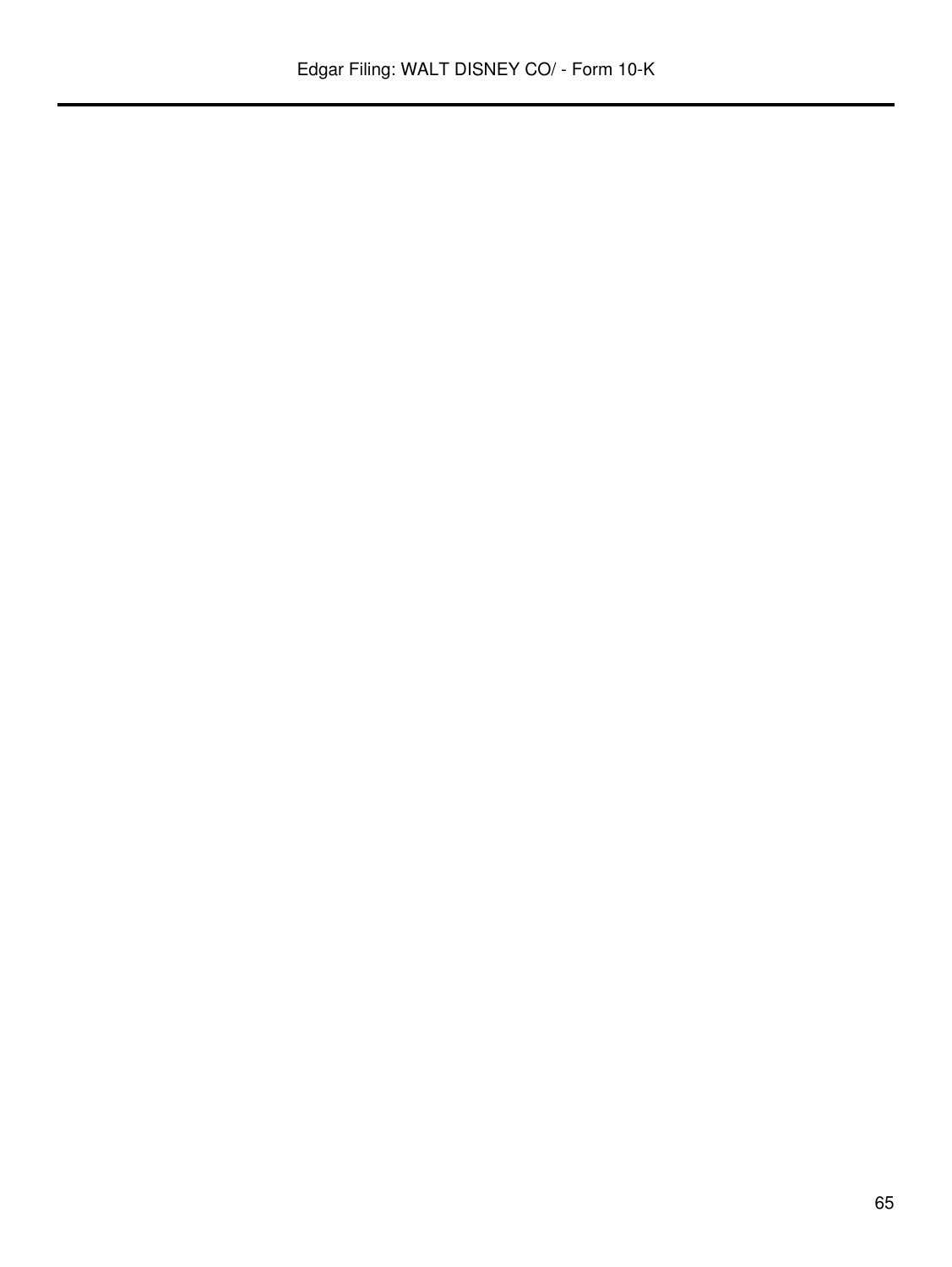The following table provides supplemental revenue and operating income detail for the Media Networks segment:

|                          | Year Ended | $\%$ Change                |         |      |  |
|--------------------------|------------|----------------------------|---------|------|--|
| (in millions)            |            | October September Better / |         |      |  |
|                          |            | 3, 2015 27, 2014           | (Worse) |      |  |
| Revenues                 |            |                            |         |      |  |
| Cable Networks           |            | \$16,581 \$15,110          | 10      | $\%$ |  |
| <b>Broadcasting</b>      | 6,683      | 6,042                      | 11      | $\%$ |  |
|                          |            | \$23,264 \$21,152          | 10      | $\%$ |  |
| Segment operating income |            |                            |         |      |  |
| Cable Networks           | \$6,787    | \$6,467                    | 5       | $\%$ |  |
| <b>Broadcasting</b>      | 1,006      | 854                        | 18      | $\%$ |  |
|                          | \$7,793    | \$7,321                    | 6       | $\%$ |  |
|                          |            |                            |         |      |  |

Other expense, net

The Company recorded a \$100 million loss related to Media Networks in fiscal 2014 resulting from the foreign currency translation of net monetary assets denominated in Venezuelan currency, which was reported in "Other expense, net" in the Consolidated Statements of Income.

Parks and Resorts

Operating results for the Parks and Resorts segment are as follows:

|                                                              | Year Ended          | $%$ Change         |                                          |  |
|--------------------------------------------------------------|---------------------|--------------------|------------------------------------------|--|
|                                                              | October             | September Better / |                                          |  |
| (in millions)                                                | 3, 2015             | 27, 2014           | (Worse)                                  |  |
| Revenues                                                     |                     |                    |                                          |  |
| Domestic                                                     | $$13,611$ $$12,329$ |                    | 10<br>%                                  |  |
| International                                                | 2,551               | 2,770              | (8)<br>$\mathcal{C}_{\infty}$            |  |
| Total revenues                                               | 16,162              | 15,099             | 7<br>$\%$                                |  |
| Operating expenses                                           | (9.730)             | (9,106)            | $\mathcal{O}_{\mathcal{O}}$<br>(7)       |  |
| Selling, general, administrative and other $(1,884)$ (1,856) |                     |                    | $\mathcal{O}_0$<br>(2)                   |  |
| Depreciation and amortization                                | (1,517)             | (1,472)            | $\mathcal{C}_{\infty}$<br>$\binom{3}{3}$ |  |
| Equity in the loss of investees                              |                     | (2)                | %<br>100                                 |  |
| <b>Operating Income</b>                                      | \$3,031             | \$2,663            | %<br>14                                  |  |

#### Revenues

Parks and Resorts revenues increased 7%, or \$1.1 billion, to \$16.2 billion due to an increase of \$1.3 billion at our domestic operations, partially offset by a decrease of \$219 million at our international operations.

Revenue growth of 10% at our domestic operations reflected increases of 5% from higher volumes and 5% from higher average guest spending. Higher volumes were due to attendance growth and higher occupied room nights. Increased guest spending was primarily due to higher average ticket prices for admissions at our theme parks and for sailings at our cruise line, increased food, beverage and merchandise spending and higher average hotel room rates. Revenues also benefited from a favorable Fiscal Period Impact.

Revenues at our international operations reflected an 11% decrease from foreign currency translation, partially offset by a 4% increase from higher average guest spending. Guest spending growth was due to higher food, beverage and merchandise spending, an increase in average ticket prices and higher average hotel room rates. Volumes at our international operations were essentially flat, as higher attendance and occupied room nights at Disneyland Paris were offset by lower attendance and occupied room nights at Hong Kong Disneyland Resort.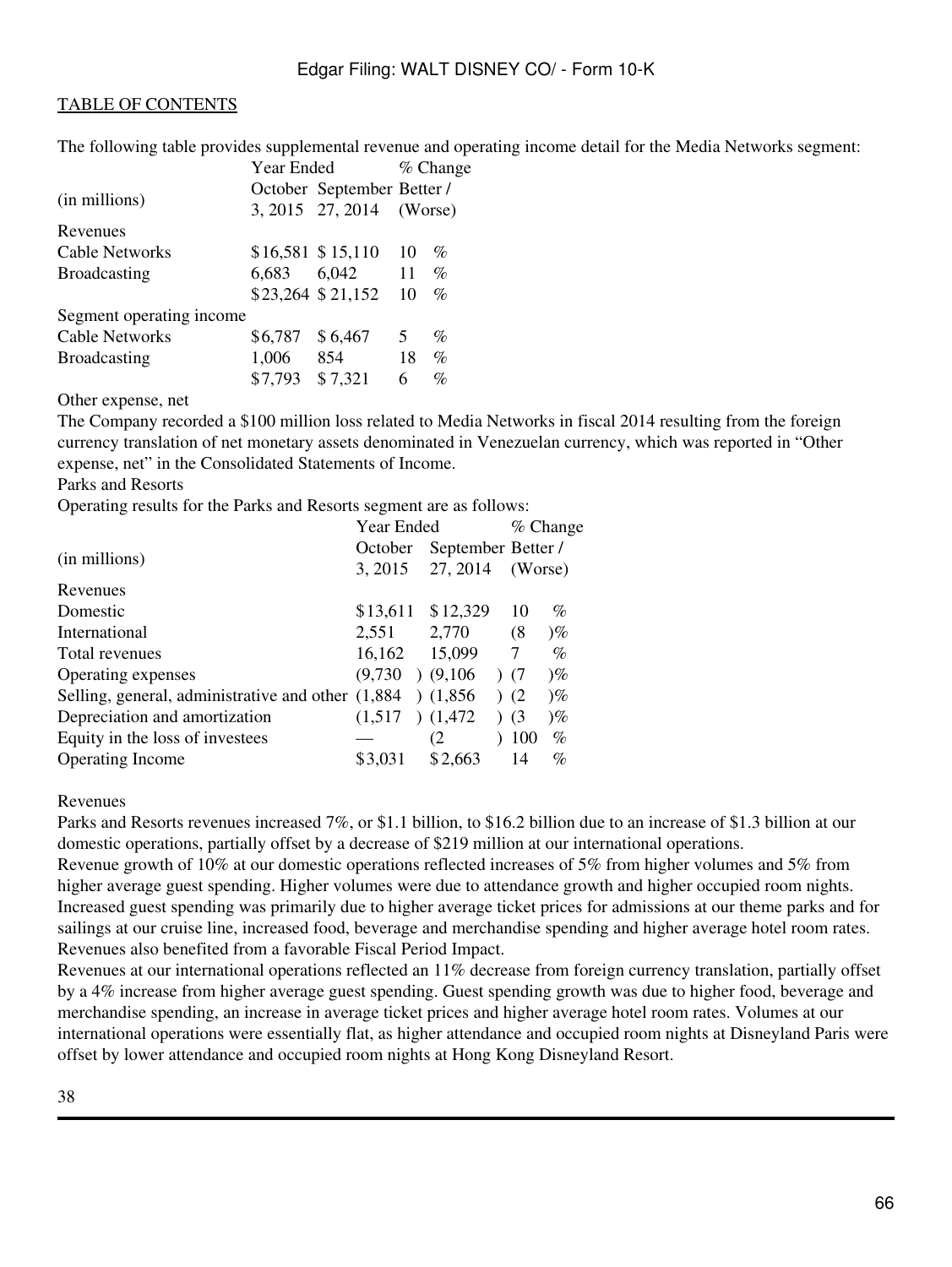The following table presents supplemental attendance, per capita theme park guest spending and hotel statistics:

|                                                | Domestic     |    |              | International $(2)$ |                                          |      |                           | Total  |        |        |               |      |
|------------------------------------------------|--------------|----|--------------|---------------------|------------------------------------------|------|---------------------------|--------|--------|--------|---------------|------|
|                                                | Fiscal       |    | Fiscal       |                     | Fiscal                                   |      | Fiscal                    |        | Fiscal |        | Fiscal        |      |
|                                                | Year<br>Year |    | Year<br>Year |                     |                                          | Year |                           | Year   |        |        |               |      |
|                                                | 2015         |    | 2014         |                     | 2015                                     |      | 2014                      |        | 2015   |        | 2014          |      |
| Parks                                          |              |    |              |                     |                                          |      |                           |        |        |        |               |      |
| Increase/ (decrease)                           |              |    |              |                     |                                          |      |                           |        |        |        |               |      |
| Attendance                                     | 7            |    |              |                     | $\% 3 \quad \% \rightarrow \quad \% (3)$ |      |                           | $)\%5$ |        | $\%$ 1 |               | $\%$ |
| Per Capita Guest Spending 4                    |              | %7 |              |                     | % 5                                      | %7   |                           | $\%$ 4 |        | %7     |               | $\%$ |
| Hotels $(1)$                                   |              |    |              |                     |                                          |      |                           |        |        |        |               |      |
| Occupancy                                      | 87           |    | %83          |                     | %79                                      |      | %78                       |        | %86    |        | % 82          | $\%$ |
| <b>Available Room Nights</b><br>(in thousands) |              |    |              |                     |                                          |      | 10,644 10,470 2,473 2,466 |        |        |        | 13,117 12,936 |      |
| Per Room Guest Spending \$295                  |              |    | \$280        |                     | \$335                                    |      | \$328                     |        | \$302  |        | \$289         |      |

(1) Per room guest spending consists of the average daily hotel room rate as well as guest spending on food, beverage and merchandise at the hotels. Hotel statistics include rentals of Disney Vacation Club units.

 $^{(2)}$  the fiscal 2014 average foreign currency exchange rate. The euro to U.S. dollar weighted average foreign currency Per capita guest spending growth rate is stated on a constant currency basis. Per room guest spending is stated at

exchange rate was \$1.15 and \$1.36 for fiscal years 2015 and 2014, respectively.

# Costs and Expenses

Operating expenses include operating labor, which increased \$347 million from \$4,233 million to \$4,580 million, cost of sales, which increased \$80 million from \$1,425 million to \$1,505 million, and infrastructure costs, which increased \$27 million from \$1,854 million to \$1,881 million. The increase in operating labor was due to inflation, higher employee benefit costs and increased labor hours. The increase in employee benefit costs included higher pension and postretirement medical costs. The increase in labor hours was driven by higher volumes and new guest offerings, such as the 60th Anniversary Celebration at Disneyland Resort. Higher cost of sales was due to volume growth and inflation. Infrastructure cost increases were driven by higher information technology expense and operations support costs, partially offset by costs incurred in fiscal 2014 in connection with the launch of MyMagic+. Other operating expenses, which include costs for such items as supplies, commissions and entertainment offerings, increased primarily due to inflation, higher operations support costs and pre-opening costs for Shanghai Disney Resort. Operating expenses reflected a 2% decrease from a favorable FX Impact, partially offset by a 2% increase as a result of an unfavorable Fiscal Period Impact, both of which had similar impacts on operating labor, cost of sales and infrastructure costs.

Selling, general, administrative and other costs increased \$28 million from \$1,856 million to \$1,884 million primarily due to information technology initiatives, partially offset by a favorable FX Impact.

The increase in depreciation and amortization was driven by new attractions, partially offset by a favorable FX Impact.

Segment Operating Income

Segment operating income increased 14%, or \$368 million, to \$3.0 billion due to growth at our domestic operations, partially offset by a decrease at our international operations.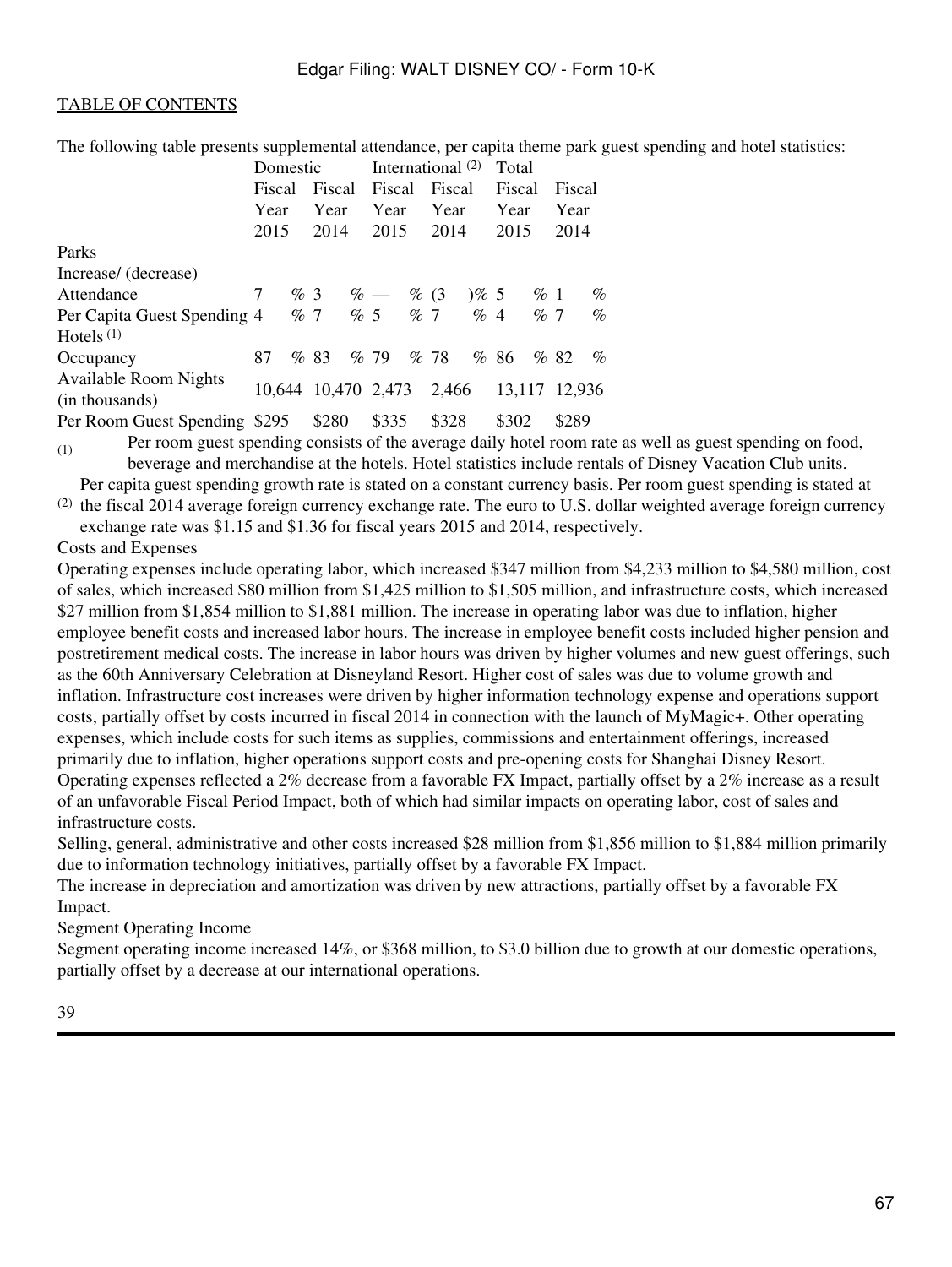#### Studio Entertainment

Operating results for the Studio Entertainment segment are as follows:

|         | % Change  |                                                                                                              |                                                             |
|---------|-----------|--------------------------------------------------------------------------------------------------------------|-------------------------------------------------------------|
|         |           |                                                                                                              |                                                             |
|         |           | (Worse)                                                                                                      |                                                             |
|         |           |                                                                                                              |                                                             |
| \$2,321 | \$2,431   | (5)                                                                                                          | $\frac{1}{2}$                                               |
| 1,799   | 2,094     | (14)                                                                                                         | $\mathcal{O}_{\mathcal{O}}$                                 |
| 3,246   | 2,753     | 18                                                                                                           | $\%$                                                        |
| 7,366   | 7,278     | 1                                                                                                            | %                                                           |
|         | $\lambda$ |                                                                                                              | $\%$                                                        |
|         |           |                                                                                                              | $\%$                                                        |
| (139)   |           | (2)                                                                                                          | $\%$                                                        |
| \$1.973 | \$1,549   | 27                                                                                                           | %                                                           |
|         |           | Year Ended<br>$(3,050)$ $(3,137)$<br>Selling, general, administrative and other $(2,204)$ $(2,456)$<br>(136) | October September Better /<br>3, 2015 27, 2014<br>-3<br>-10 |

#### Revenues

The 5% decrease in theatrical distribution revenue was due to an unfavorable FX Impact and the impact of having no DreamWorks titles in fiscal 2015 compared to four in fiscal 2014. These decreases were partially offset by the performance of Inside Out and Big Hero 6 in fiscal 2015 compared to Frozen and Planes: Fire and Rescue in fiscal 2014, as well as one additional Disney live-action release in fiscal 2015. Significant Disney live-action releases in fiscal 2015 included Cinderella and Into the Woods, whereas fiscal 2014 included Maleficent. The performance of Avengers: Age of Ultron and Ant-Man in fiscal 2015 was comparable to the fiscal 2014 performance of Guardians of the Galaxy, Captain America: The Winter Soldier and Thor: The Dark World.

The 14% decrease in home entertainment revenue was due to decreases of 9% from lower unit sales and 4% from lower average net effective pricing, both of which reflected the strong performance of Frozen in fiscal 2014. Net effective pricing is the wholesale selling price adjusted for discounts, sales incentives and returns.

The 18% increase in TV/SVOD distribution and other revenue was due to increases of 9% from higher revenue share with the Consumer Products & Interactive Media segment due to the success of merchandise based on Frozen and 7% from TV/SVOD distribution. TV/SVOD distribution revenue growth was primarily due to worldwide pay television, which included the benefit of more titles available domestically and sales of Star Wars titles internationally, along with growth from international SVOD sales.

## Costs and Expenses

Operating expenses include a decrease of \$12 million in film cost amortization, from \$1,802 million to \$1,790 million, primarily due to decreased film cost impairments, partially offset by the impact of higher revenues and a higher average film cost amortization rate for theatrical releases in fiscal 2015 due to the success of Frozen in fiscal 2014. Operating expenses also include cost of goods sold and distribution costs, which decreased \$75 million, from \$1,335 million to \$1,260 million due to lower home entertainment per unit costs and unit sales.

Selling, general, administrative and other costs decreased \$252 million from \$2,456 million to \$2,204 million due to lower theatrical and home entertainment marketing expense. Lower theatrical marketing expense was primarily due to four DreamWorks titles in release in fiscal 2014 compared to none in fiscal 2015 and a favorable FX Impact. The decrease in home entertainment marketing expense was driven by spending on Monsters University in fiscal 2014 compared to no Pixar title in fiscal 2015.

# Segment Operating Income

Segment operating income increased \$424 million to \$2.0 billion due to higher revenue share with the Consumer Products & Interactive Media segment, increases in TV/SVOD and theatrical distribution and lower film cost impairments, partially offset by a decrease in home entertainment.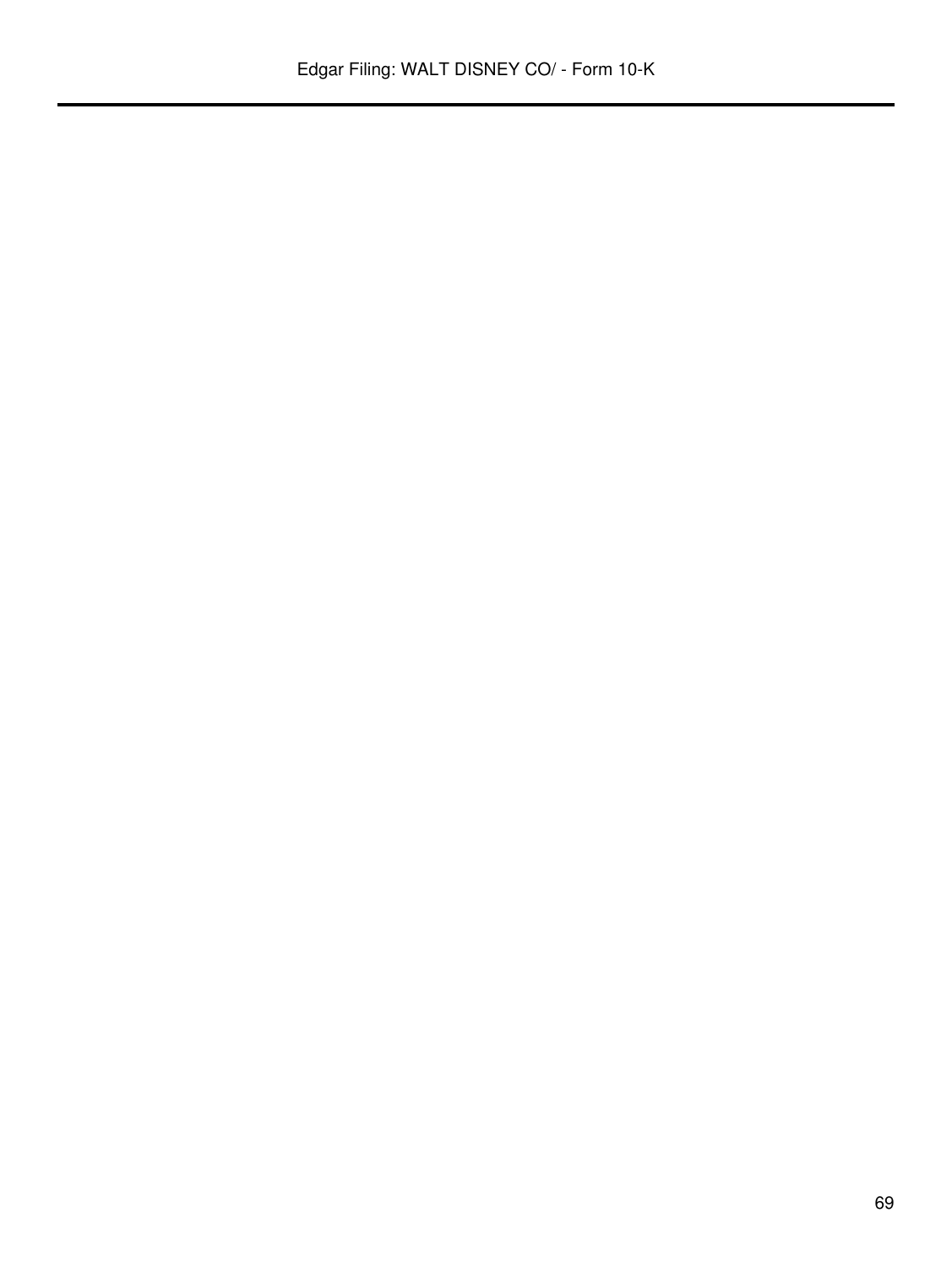#### Consumer Products & Interactive Media

Operating results for the Consumer Products & Interactive Media segment are as follows:

|         | % Change |                                                                                                                                   |                                                                         |
|---------|----------|-----------------------------------------------------------------------------------------------------------------------------------|-------------------------------------------------------------------------|
|         |          |                                                                                                                                   |                                                                         |
|         |          | (Worse)                                                                                                                           |                                                                         |
|         |          |                                                                                                                                   |                                                                         |
| \$3,850 | \$3,594  |                                                                                                                                   | $\%$                                                                    |
| 1,823   | 1,690    | 8                                                                                                                                 | $\%$                                                                    |
| 5,673   | 5,284    | 7                                                                                                                                 | $\%$                                                                    |
|         |          |                                                                                                                                   | $\mathcal{C}_{0}$                                                       |
|         |          |                                                                                                                                   | $\%$                                                                    |
| (183)   |          | $\overline{4}$                                                                                                                    | $\%$                                                                    |
|         |          | 28                                                                                                                                | $\%$                                                                    |
|         |          | Year Ended<br>$(2,434)$ $(2,383)$<br>Selling, general, administrative and other $(1,172)$ $(1,238)$<br>(191)<br>$$1,884$ $$1,472$ | October September Better /<br>3, 2015 27, 2014<br>(2)<br>5 <sup>5</sup> |

#### Revenues

The 7% increase in licensing, publishing and games revenues was due to a 9% increase from our merchandise licensing business, partially offset by a 2% decrease from our games business. Higher merchandise licensing revenues were primarily due to the performance of merchandise based on Frozen, Avengers and Star Wars, partially offset by an unfavorable FX Impact. The decrease in games revenue was due to lower sales of catalog titles, Avengers Alliance and Infinity and a decrease in Club Penguin subscribers. These decreases were partially offset by the success of Tsum Tsum and Star Wars Commander in fiscal 2015.

The 8% increase in retail and other revenue was driven by a 9% increase from our retail business due to comparable store and online sales growth, growth in our wholesale distribution business and a favorable Fiscal Period Impact, partially offset by an unfavorable FX Impact.

# Costs and Expenses

Operating expenses include an increase of \$52 million in cost of goods sold and distribution costs, from \$1,395 million to \$1,447 million, a \$3 million increase in labor and occupancy costs, from \$541 million to \$544 million, and a \$16 million decrease in product development expense, from \$383 million to \$367 million. The increase in cost of goods sold and distribution costs was due to higher sales at our retail business and higher per unit costs and cost mix of Infinity products, partially offset by lower sales of catalog titles, a favorable FX Impact and lower third-party royalty expense at our merchandise licensing business. The higher per unit costs for Infinity included the impact of inventory obsolescence charges. Product development expense decreased due to fewer titles in development. Selling, general, administrative and other costs decreased \$66 million from \$1,238 million to \$1,172 million driven by lower marketing costs and a favorable FX Impact. The decrease in marketing costs was primarily due to a decrease at our mobile phone business in Japan and fewer game titles in release, partially offset by an increase at our merchandise licensing business.

## Segment Operating Income

Segment operating income increased 28% to \$1,884 million due to an increase at our merchandise licensing business and, to a lesser extent, at our games and retail businesses.

## Other expense, net

The Company recorded a \$16 million loss related to Consumer Products & Interactive Media in fiscal 2014 resulting from the foreign currency translation of net monetary assets denominated in Venezuelan currency, which was reported in "Other expense, net" in the Consolidated Statements of Income.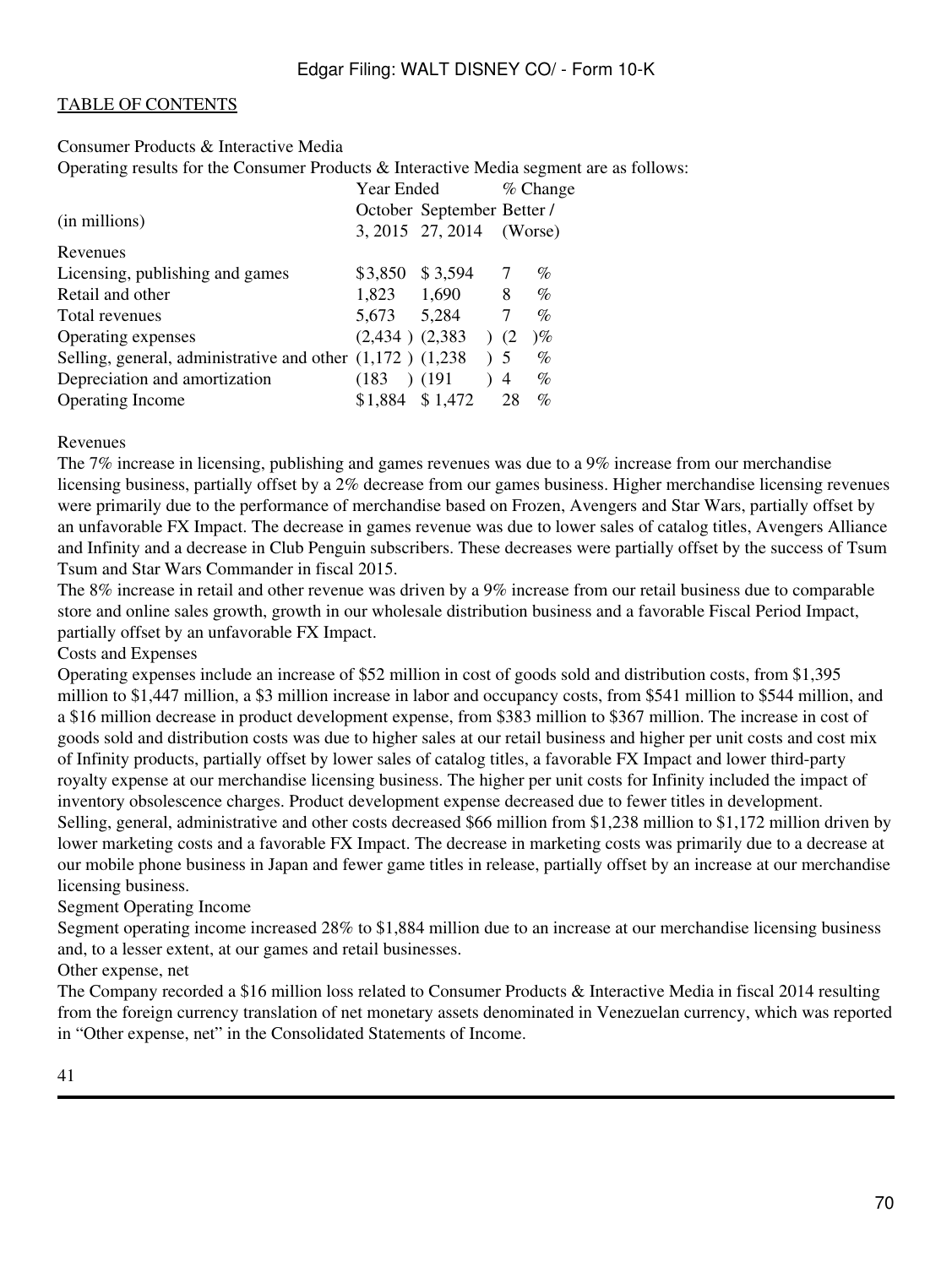#### CORPORATE AND UNALLOCATED SHARED EXPENSES

Corporate and unallocated shared expenses are as follows:

(in millions) 2016 2015 2014

% Change Better/(Worse) 2016 2015 vs. vs.

2015 2014

Corporate and unallocated shared expenses  $\frac{1640}{1666}$  \times 6(640) \$(643) \$(611)  $\frac{96}{666}$  (5)%

Corporate and unallocated shared expenses in fiscal 2015 increased \$32 million from fiscal 2014 due to higher labor costs.

## PENSION AND POSTRETIREMENT MEDICAL BENEFIT COSTS

Pension and postretirement medical benefit plan costs affect results in all of our segments, with approximately 40% of these costs being borne by the Parks and Resorts segment. The Company recognized pension and postretirement medical benefit plan expenses of \$319 million, \$457 million and \$309 million for fiscal years 2016, 2015 and 2014, respectively. The decrease in fiscal 2016 was primarily due to a change in our approach to measuring service and interest costs (see Note 10 to the Consolidated Financial Statements for further discussion of plan assumptions). This change does not affect the measurement of our plan obligations nor the funded status of our plans.

In fiscal 2017, we expect pension and postretirement medical costs to increase by \$68 million to \$387 million due to the impact of a lower assumed discount rate, partially offset by higher estimated investment income, which is driven by higher plan assets in fiscal 2017.

In fiscal 2016, the underfunded status of our plans increased from \$4.0 billion to \$5.2 billion and the unrecognized expense increased from \$3.9 billion (\$2.5 billion after tax) to \$5.8 billion (\$3.6 billion after tax) due to a lower assumed discount rate. If discount rates do not increase and/or our future investment returns do not exceed our long-term expected returns, a significant portion of the unrecognized expense will be recognized as a net actuarial loss in our income statement over approximately the next 9 years. See Note 10 to the Consolidated Financial Statements for further details of the impacts of our pension and postretirement medical plans on our financial statements. During fiscal 2016, the Company contributed \$900 million to its pension and postretirement medical plans. In the first quarter of fiscal 2017, we contributed \$1.3 billion and do not expect to make any additional material contributions for the remainder of fiscal 2017. However, final minimum funding requirements for fiscal 2017 will be determined based on our January 1, 2017 funding actuarial valuation, which will be available in late fiscal 2017. See "Item 1A – Risk Factors" for the impact of factors affecting pension and postretirement medical costs.

# LIQUIDITY AND CAPITAL RESOURCES

The change in cash and cash equivalents is as follows:

| (in millions)                                         | 2016  | 2015                      | 2014                          |
|-------------------------------------------------------|-------|---------------------------|-------------------------------|
| Cash provided by operations                           |       | \$13,213 \$10,909 \$9,780 |                               |
| Cash used in investing activities                     |       |                           | $(5,758)$ $(4,245)$ $(3,345)$ |
| Cash used in financing activities                     |       |                           | $(6,991)$ $(5,514)$ $(6,710)$ |
| Impact of exchange rates on cash and cash equivalents | (123) | (302)                     | (235)                         |
| Change in cash and cash equivalents                   | \$341 | \$848                     | \$(510)                       |

Operating Activities

Cash provided by operating activities for fiscal 2016 increased 21% or \$2.3 billion to \$13.2 billion compared to fiscal 2015. The increase in operating cash flow was due to higher operating cash receipts at Studio Entertainment, Media Networks and Parks and Resorts driven by revenue growth. These increases were partially offset by higher operating cash disbursements at Studio Entertainment and an increase in pension and postretirement medical plan contributions. Cash provided by operating activities for fiscal 2015 increased 12% or \$1.1 billion to \$10.9 billion compared to fiscal 2014 driven by higher operating cash flow at our Media Networks and Studio Entertainment segments, partially offset by an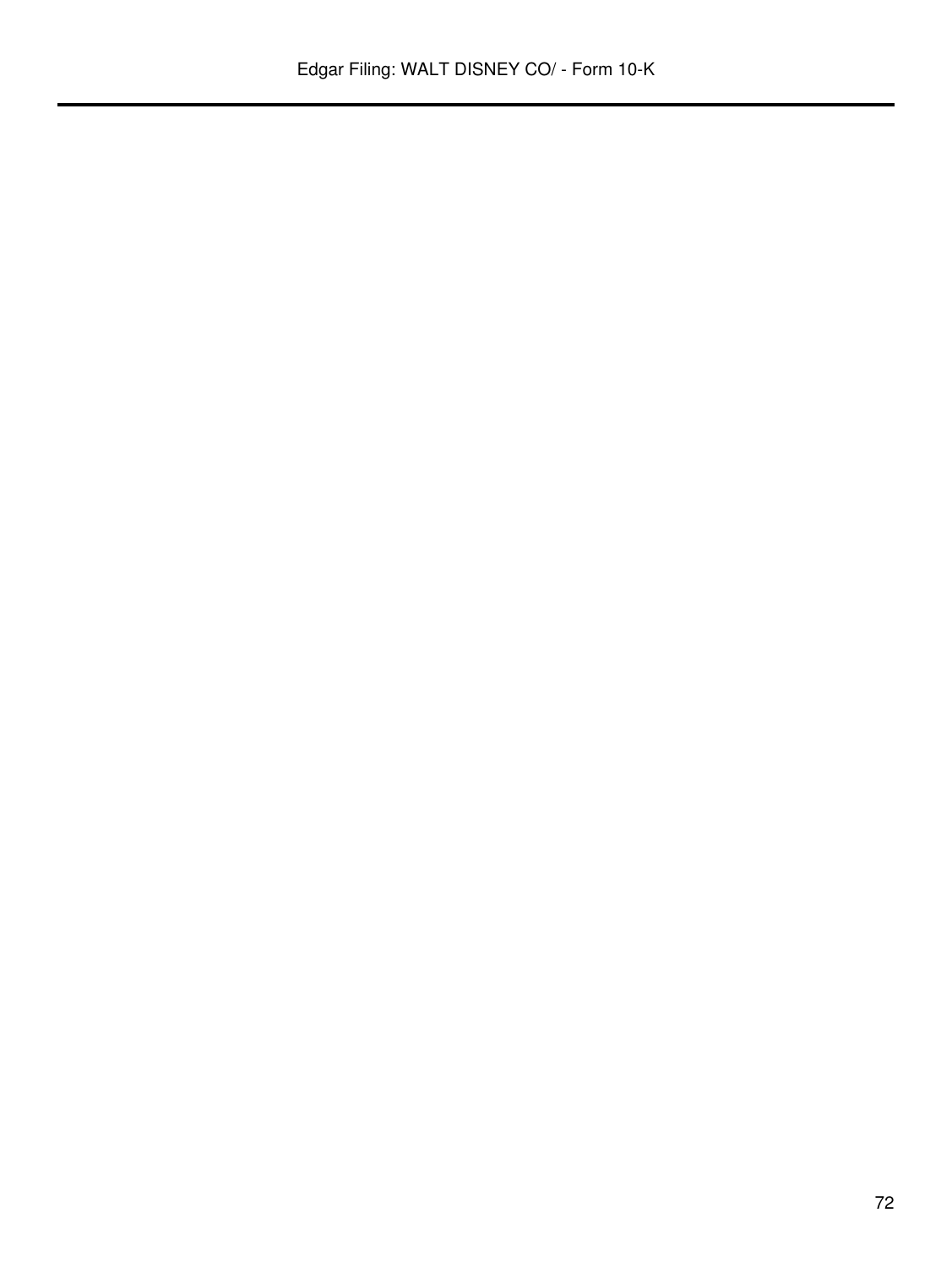increase in income taxes paid. Higher operating cash flow at Media Networks was due to increased operating receipts driven by affiliate fee growth, partially offset by higher disbursements for operating expenses and sports programming costs. The increase in payments for sports programming costs was primarily due to college football, partially offset by the impact of a change in payment terms for certain sports rights in fiscal 2014. Studio Entertainment cash flow benefited from lower operating cash disbursements driven by lower theatrical and home entertainment marketing

| expense.                                         |                   |                |     |                         |
|--------------------------------------------------|-------------------|----------------|-----|-------------------------|
| Depreciation expense is as follows:              |                   |                |     |                         |
| (in millions)                                    | 2016              | 2015           |     | 2014                    |
| Media Networks                                   |                   |                |     |                         |
| Cable Networks                                   | \$147             | \$150          |     | \$145                   |
| Broadcasting                                     | 90                | 95             |     | 93                      |
| <b>Total Media Networks</b>                      | 237               | 245            |     | 238                     |
| Parks and Resorts                                |                   |                |     |                         |
| Domestic                                         |                   | 1,273 1,169    |     | 1,117                   |
| International                                    | 445 345 353       |                |     |                         |
| <b>Total Parks and Resorts</b>                   |                   |                |     | 1,718 1,514 1,470       |
| Studio Entertainment                             | 51                | 55             |     | 48                      |
| Consumer Products & Interactive Media            | 63                | 69             |     | 69                      |
| Corporate                                        | 251 249           |                |     | 239                     |
| Total depreciation expense                       |                   |                |     | \$2,320 \$2,132 \$2,064 |
| Amortization of intangible assets is as follows: |                   |                |     |                         |
| (in millions)                                    | 2016 2015 2014    |                |     |                         |
| Media Networks                                   |                   | \$18 \$21 \$12 |     |                         |
| Parks and Resorts                                | 3                 | $3^{\circ}$    | 2   |                         |
| Studio Entertainment                             | 74 84 88          |                |     |                         |
| Consumer Products & Interactive Media            | 112 114           |                | 122 |                         |
| Corporate                                        |                   |                |     |                         |
| Total amortization of intangible assets          | \$207 \$222 \$224 |                |     |                         |
| <b>Film and Television Costs</b>                 |                   |                |     |                         |

The Company's Studio Entertainment and Media Networks segments incur costs to acquire and produce feature film and television programming. Film and television production costs include all internally produced content such as live-action and animated feature films, animated direct-to-video programming, television series, television specials, theatrical stage plays or other similar product. Programming costs include film or television product licensed for a specific period from third parties for airing on the Company's broadcast, cable networks and television stations. Programming assets are generally recorded when the programming becomes available to us with a corresponding increase in programming liabilities. Accordingly, we analyze our programming assets net of the related liability.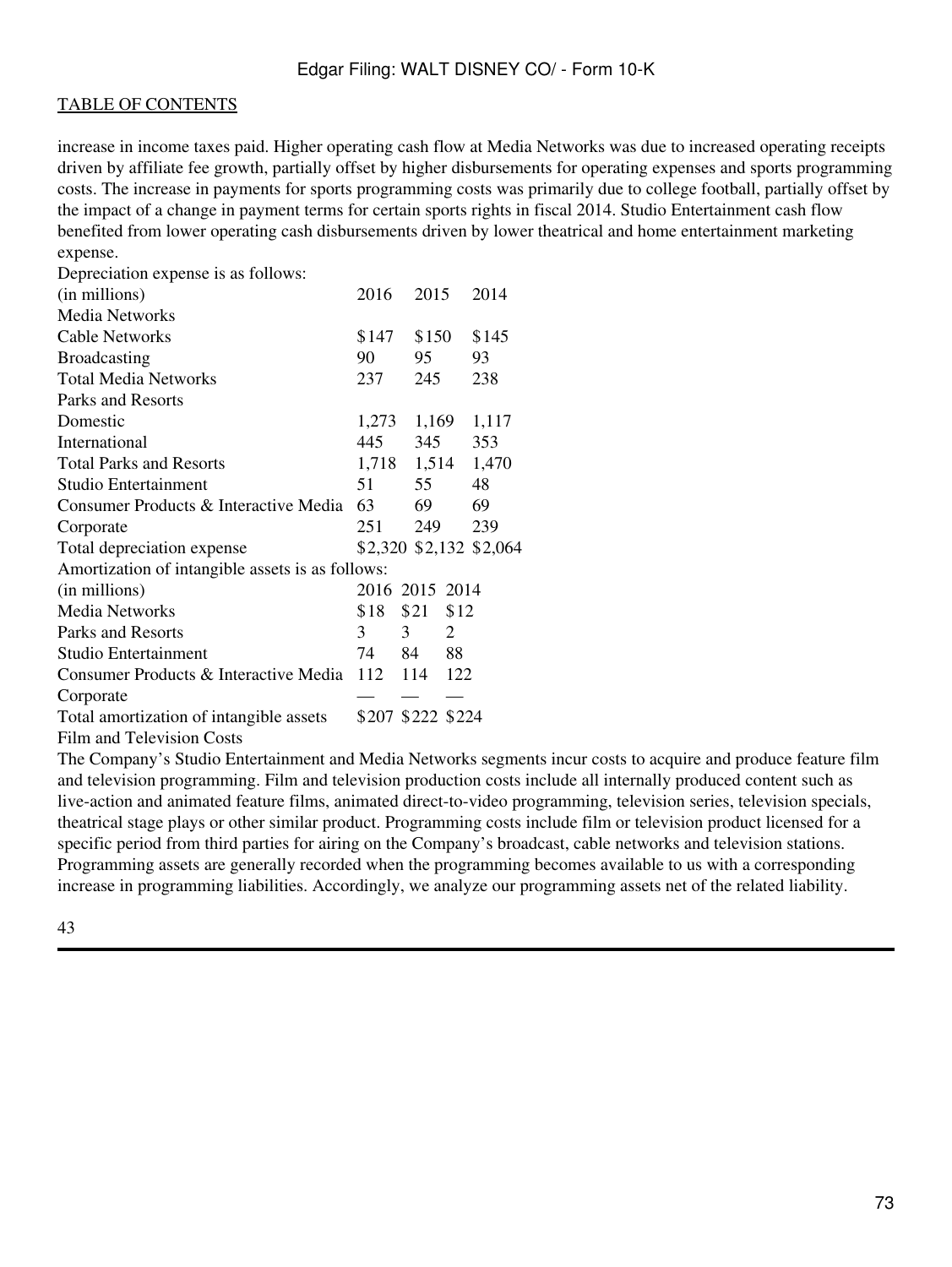The Company's film and television production and programming activity for fiscal years 2016, 2015 and 2014 are as follows:

| (in millions)                                | 2016 | 2015                               | 2014 |
|----------------------------------------------|------|------------------------------------|------|
| Beginning balances:                          |      |                                    |      |
| Production and programming assets            |      | \$7,353 \$6,386 \$5,417            |      |
| Programming liabilities                      |      | (989) (875) (928)                  |      |
|                                              |      | 6,364 5,511 4,489                  |      |
| Spending:                                    |      |                                    |      |
| Television program licenses and rights       |      | 6,585 6,335 6,241                  |      |
| Film and television production               |      | 4,632 4,701 4,221                  |      |
|                                              |      | 11,217 11,036 10,462               |      |
| Amortization:                                |      |                                    |      |
| Television program licenses and rights       |      | $(6,678)$ $(6,482)$ $(5,678)$      |      |
| Film and television production               |      | $(4,438)$ $(3,632)$ $(3,820)$      |      |
|                                              |      | $(11, 116)$ $(10, 114)$ $(9, 498)$ |      |
| Change in film and television production and | 101  | 922                                | 964  |
| programming costs                            |      |                                    |      |
| Other non-cash activity                      | 19   | (69)                               | 58   |
| Ending balances:                             |      |                                    |      |
| Production and programming assets            |      | 7,547 7,353 6,386                  |      |
| Programming liabilities                      |      | $(1,063)$ (989 ) (875 )            |      |
|                                              |      | \$6,484 \$6,364 \$5,511            |      |

Investing Activities

Investing activities consist principally of investments in parks, resorts and other property and acquisition and divestiture activity. The Company's investments in parks, resorts and other property for fiscal years 2016, 2015 and 2014 are as follows:

| 2011 are as roughy                    |       |                         |       |
|---------------------------------------|-------|-------------------------|-------|
| (in millions)                         | 2016  | 2015                    | 2014  |
| Media Networks                        |       |                         |       |
| Cable Networks                        | \$86  | \$127                   | \$172 |
| <b>Broadcasting</b>                   | 80    | 71                      | 88    |
| Parks and Resorts                     |       |                         |       |
| Domestic                              | 2,180 | 1,457                   | 1,184 |
| International                         | 2,035 | 2,147                   | 1,504 |
| Studio Entertainment                  | 86    | 107                     | 63    |
| Consumer Products & Interactive Media | 53    | 87                      | 48    |
| Corporate                             | 253   | 269                     | 252   |
|                                       |       | \$4,773 \$4,265 \$3,311 |       |

Capital expenditures for the Parks and Resorts segment are principally for theme park and resort expansion, new attractions, cruise ships, capital improvements and systems infrastructure. The increase at our domestic parks and resorts in fiscal 2016 compared to fiscal 2015 was due to spending on new attractions at Walt Disney World Resort and Disneyland Resort, while the increase in fiscal 2015 compared to fiscal 2014 was driven by spending on new attractions at Walt Disney World Resort. The decrease in capital expenditures at our international parks and resorts in fiscal 2016 compared to fiscal 2015 was due to lower spending at Shanghai Disney Resort, which opened in June 2016, partially offset by higher spending at Hong Kong Disneyland Resort, while the increase in fiscal 2015 compared to fiscal 2014 was due to higher spending for the Shanghai Disney Resort.

Capital expenditures at Media Networks primarily reflect investments in facilities and equipment for expanding and upgrading broadcast centers, production facilities and television station facilities.

Capital expenditures at Corporate primarily reflect investments in corporate facilities, information technology infrastructure and equipment.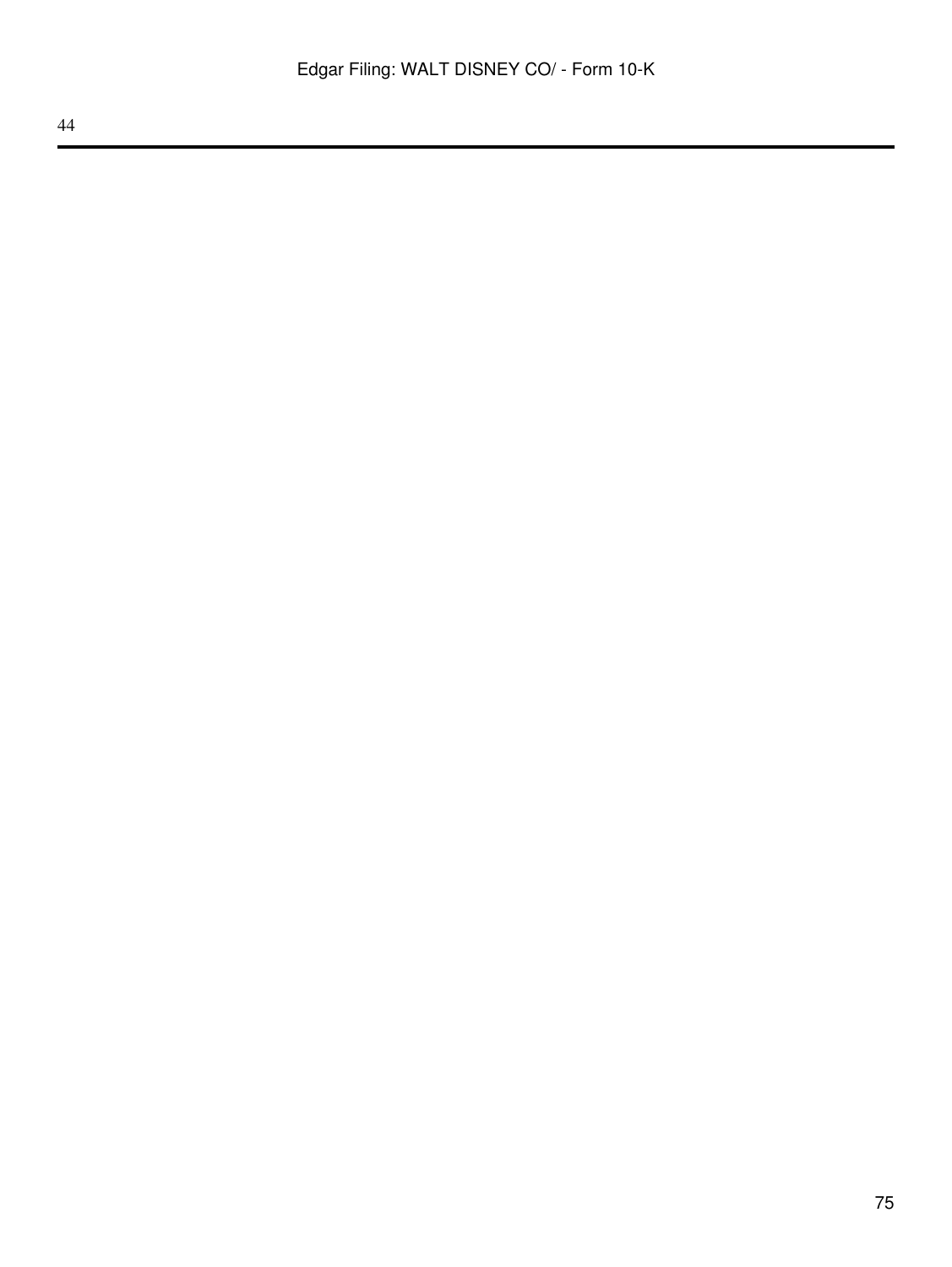#### [TABLE OF CONTENTS](#page-2-0)

The Company currently expects its fiscal 2017 capital expenditures will be approximately \$0.5 billion higher than fiscal 2016 capital expenditures of \$4.8 billion due to increased investments at our domestic parks and resorts partially offset by decreased investments at our international parks and resorts.

Other Investing Activities

During fiscal 2016, acquisitions totaled \$850 million due to the acquisition of a 15% interest in BAMTech and an 11% interest in Vice. In addition, the Company made \$109 million of contributions to joint ventures and investment purchases and paid \$74 million in premiums for foreign currency option contracts in connection with our commitment to acquire two new cruise ships.

During fiscal 2015, contributions to joint ventures totaled \$151 million and proceeds from the sale of investments and dispositions totaled \$166 million.

During fiscal 2014, acquisitions totaled \$402 million due to the acquisition of Maker Studios, and proceeds from the sales of investments and dispositions of assets totaled \$395 million.

Financing Activities

Cash used in financing activities was \$7.0 billion in fiscal 2016 compared to \$5.5 billion in fiscal 2015. The net use of cash in the current year was due to \$7.5 billion of common stock repurchases and \$2.3 billion in dividends, partially offset by net borrowings of \$2.9 billion.

Cash used in financing activities of \$7.0 billion was \$1.5 billion more than the cash used in fiscal 2015. The increase in cash used in financing activities was driven by:

Increases due to:

 $2015$ Higher common stock repurchases of \$1.4 billion (\$7.5 billion in the fiscal 2016 compared to \$6.1 billion in fiscal

•Lower contributions from non-controlling interest holders (zero in fiscal 2016 compared to \$1.0 billion in fiscal 2015) Partially offset by decreases due to:

fiscal 2015, we paid our full year fiscal year 2014 dividend and the first half of the fiscal 2015 dividend. In the current Lower dividend payments of \$0.8 billion as a result of moving from an annual dividend to a semi-annual dividend. In year, we paid the dividend for the second half of fiscal 2015 and the first half of fiscal 2016.

•Higher net borrowings of \$0.2 billion (\$2.9 billion in fiscal 2016 compared to \$2.7 billion in fiscal 2015) Cash used in financing activities was \$5.5 billion in fiscal 2015 compared to \$6.7 billion in fiscal 2014. The net use of

cash in fiscal 2015 was due to \$6.1 billion of common stock repurchases and \$3.1 billion in dividends, partially offset by net borrowings of \$2.7 billion and contributions from noncontrolling interest holders of \$1.0 billion.

Cash used in financing activities of \$5.5 billion in fiscal 2015 was \$1.2 billion lower than cash used in fiscal 2014. The decrease in cash used in financing activities was driven by:

Decreases due to:

•Higher net borrowings of \$2.1 billion (\$2.7 billion in fiscal 2015 compared to \$0.6 billion in fiscal 2014) fiscal 2014) Higher contributions from non-controlling interest holders (\$1.0 billion in fiscal 2015 compared to \$0.6 billion in

Partially offset by an increase in dividend payments of \$1.6 billion as a result of moving from an annual dividend to a semi-annual dividend and an increase in the per share dividend related to fiscal 2014.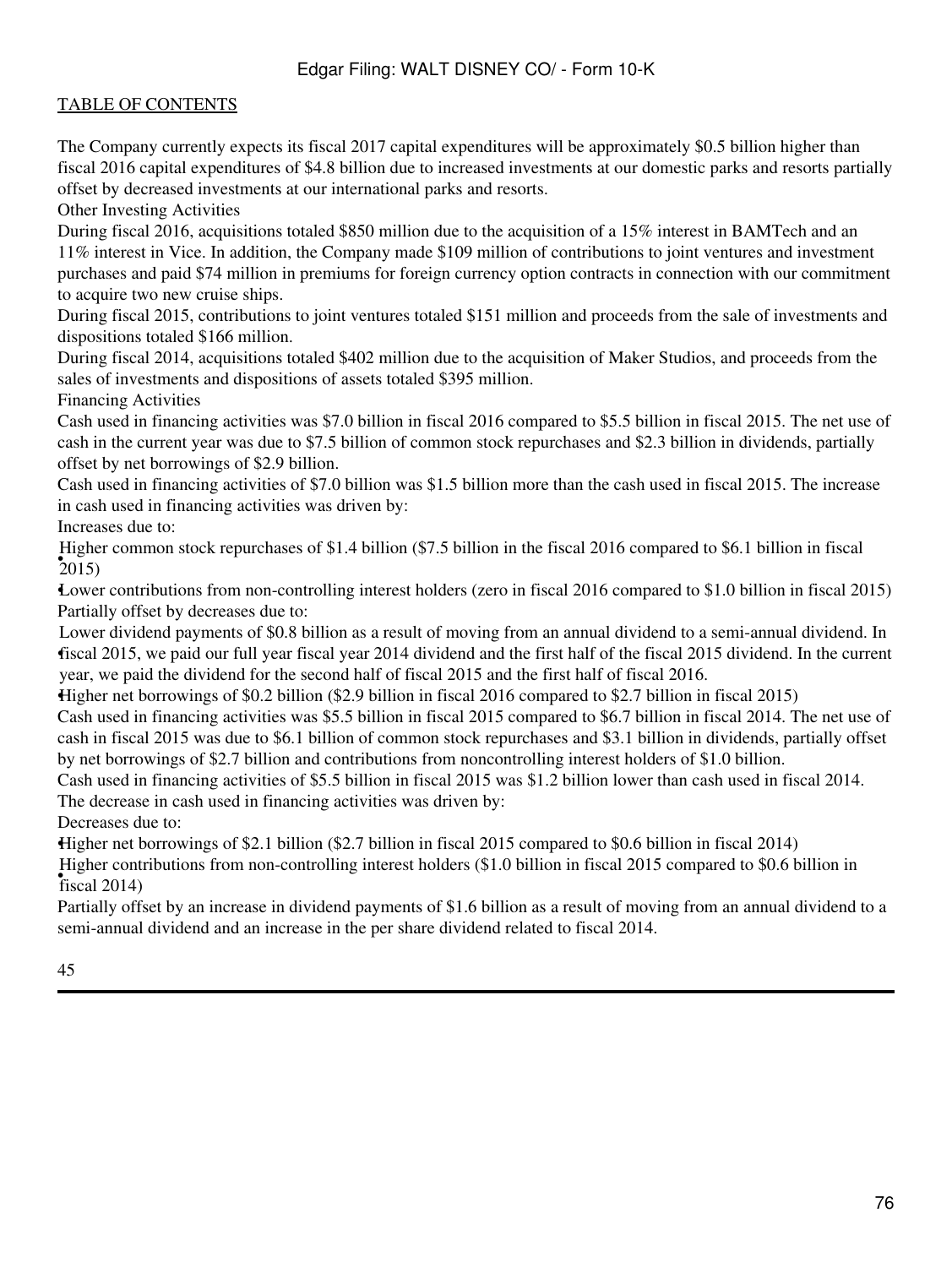During the year ended October 1, 2016, the Company's borrowing activity was as follows:

| (in millions)                                                               |               | October<br>3, 2015 Borrowings Payments |                            | Other<br><b>Activity 1, 2016</b> | October |
|-----------------------------------------------------------------------------|---------------|----------------------------------------|----------------------------|----------------------------------|---------|
| Commercial paper with original maturities less than three months,<br>net(1) | $$2,330$ \$ - |                                        | $$(1,559)$ \$6             |                                  | \$777   |
| Commercial paper with original maturities greater than three<br>months      | 100           | 4,794                                  | $(4,155)$ ) 5              |                                  | 744     |
| U.S. medium-term notes                                                      | 13,873        | 4,948                                  | (2.000)<br>$\rightarrow$ 6 |                                  | 16,827  |
| International Theme Parks borrowings <sup>(2)</sup>                         | 319           | 896                                    |                            | (128)                            | 1,087   |
| Foreign currency denominated debt and other obligations (3)                 | 714           | 221                                    | (205)                      | 5 <sub>5</sub>                   | 735     |
| Total                                                                       |               | \$17,336 \$10,859                      | \$(7,919) \$(106) \$20,170 |                                  |         |

(1) Borrowings and reductions of borrowings are reported net.

<sup>(2)</sup> changes in foreign currency exchange rates. See Note 6 to the Consolidated Financial Statements for further The other activity is primarily the conversion of Hong Kong Disneyland Resort debt into equity and the impact of discussion of this transaction.

(3)The other activity is primarily market value adjustments for debt with qualifying hedges.

See Note 8 to the Consolidated Financial Statements for information regarding the Company's bank facilities. The Company may use commercial paper borrowings up to the amount of its unused bank facilities, in conjunction with term debt issuance and operating cash flow, to retire or refinance other borrowings before or as they come due. See Note 11 to the Consolidated Financial Statements for a summary of the Company's dividends and share repurchases in fiscal 2016, 2015 and 2014.

We believe that the Company's financial condition is strong and that its cash balances, other liquid assets, operating cash flows, access to debt and equity capital markets and borrowing capacity, taken together, provide adequate resources to fund ongoing operating requirements and future capital expenditures related to the expansion of existing businesses and development of new projects. However, the Company's operating cash flow and access to the capital markets can be impacted by macroeconomic factors outside of its control. See "Item 1A – Risk Factors". In addition to macroeconomic factors, the Company's borrowing costs can be impacted by short- and long-term debt ratings assigned by independent rating agencies, which are based, in significant part, on the Company's performance as measured by certain credit metrics such as interest coverage and leverage ratios. As of October 1, 2016, Moody's Investors Service's long- and short-term debt ratings for the Company were A2 and P-1, respectively, with stable outlook; Standard & Poor's long- and short-term debt ratings for the Company were A and A-1, respectively, with stable outlook; and Fitch's long- and short-term debt ratings for the Company were A and F-1, respectively, with stable outlook. The Company's bank facilities contain only one financial covenant, relating to interest coverage, which the Company met on October 1, 2016, by a significant margin. The Company's bank facilities also specifically exclude certain entities, including the International Theme Parks, from any representations, covenants or events of default. CONTRACTUAL OBLIGATIONS, COMMITMENTS AND OFF BALANCE SHEET ARRANGEMENTS

The Company has various contractual obligations, which are recorded as liabilities in our consolidated financial statements. Other items, such as certain purchase commitments and other executory contracts are not recognized as liabilities in our consolidated financial statements but are required to be disclosed in the footnotes to the financial statements. For example, the Company is contractually committed to acquire broadcast programming and make certain minimum lease payments for the use of property under operating lease agreements.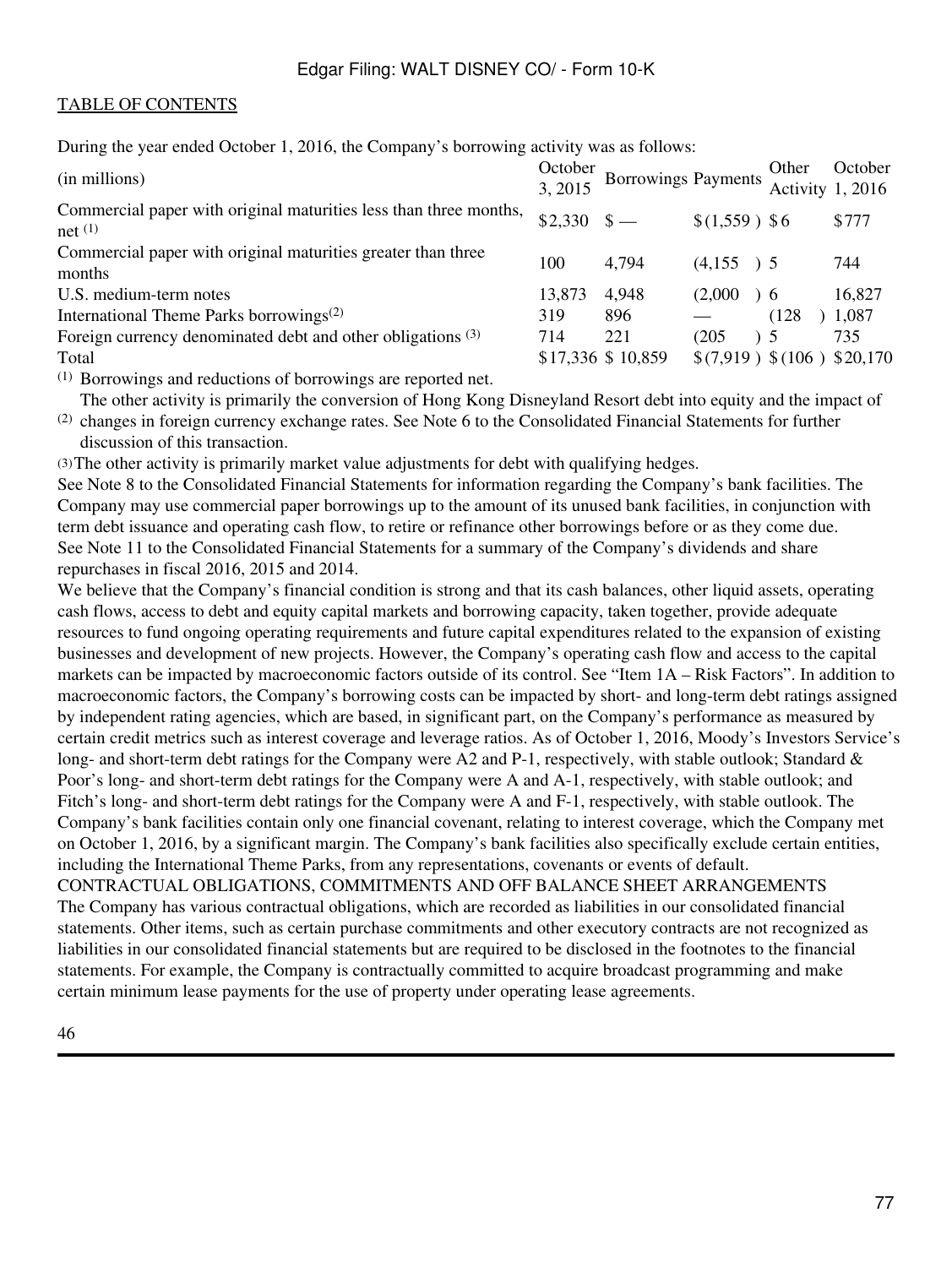The following table summarizes our significant contractual obligations and commitments on an undiscounted basis at October 1, 2016 and the future periods in which such obligations are expected to be settled in cash. In addition, the table reflects the timing of principal and interest payments on outstanding borrowings based on their contractual maturities. Additional details regarding these obligations are provided in the Notes to the Consolidated Financial Statements, as referenced in the table: Payments Due by Period

|                                                          |                   | Payments Due by Period |         |         |                            |
|----------------------------------------------------------|-------------------|------------------------|---------|---------|----------------------------|
| (in millions)                                            | Total             | Less than 1-3          |         | $4 - 5$ | More than                  |
|                                                          |                   | 1 Year                 | Years   | Years   | 5 Years                    |
| Borrowings (Note $8^{(1)}$ )                             | $$26,985$ \$4,176 |                        | \$5,484 | \$3,781 | \$13,544                   |
| Operating lease commitments (Note 14)                    | 3,106             | 477                    | 705     | 505     | 1,419                      |
| Capital lease obligations (Note 14)                      | 601               | 35                     | 41      | 30      | 495                        |
| Sports programming commitments (Note 14)                 | 48,693            | 5,761                  | 11,697  | 12,296  | 18,939                     |
| Broadcast programming commitments (Note 14)              | 2,317             | 358                    | 539     | 434     | 986                        |
| Total sports and other broadcast programming commitments | 51,010            | 6,119                  | 12,236  | 12,730  | 19,925                     |
| Other $(2)$                                              | 6,647             | 1,880                  | 1,508   | 692     | 2,567                      |
| Total contractual obligations <sup>(3)</sup>             |                   | \$88,349 \$12,687      |         |         | \$19,974 \$17,738 \$37,950 |
|                                                          |                   |                        |         |         |                            |

 $(1)$  Amounts include interest payments based on contractual terms for fixed rate debt and on current interest rates for Amounts exclude market value adjustments totaling \$146 million, which are recorded in the balance sheet.

variable rate debt. In 2023, the Company has the ability to call a debt instrument prior to its scheduled maturity, which if exercised by the Company would reduce future interest payments by \$1.1 billion.

(2) creative talent and employment agreements and unrecognized tax benefits. Creative talent and employment Other commitments primarily comprise contractual commitments for the construction of two new cruise ships,

agreements include obligations to actors, producers, sports, television and radio personalities and executives.

(3)Contractual commitments include the following:

Liabilities recorded on the balance sheet \$20,807

Commitments not recorded on the balance sheet 67,542

\$88,349

The Company also has obligations with respect to its pension and postretirement medical benefit plans. See Note 10 to the Consolidated Financial Statements.

Contingent Commitments and Contractual Guarantees

See Notes 3, 6 and 14 to the Consolidated Financial Statements for information regarding the Company's contingent commitments and contractual guarantees.

Legal and Tax Matters

As disclosed in Notes 9 and 14 to the Consolidated Financial Statements, the Company has exposure for certain tax and legal matters.

CRITICAL ACCOUNTING POLICIES AND ESTIMATES

We believe that the application of the following accounting policies, which are important to our financial position and results of operations require significant judgments and estimates on the part of management. For a summary of our significant accounting policies, including the accounting policies discussed below, see Note 2 to the Consolidated Financial Statements.

Film and Television Revenues and Costs

We expense film and television production, participation and residual costs over the applicable product life cycle based upon the ratio of the current period's revenues to the estimated remaining total revenues (Ultimate Revenues) for each production. If our estimate of Ultimate Revenues decreases, amortization of film and television costs may be accelerated. Conversely, if our estimate of Ultimate Revenues increases, film and television cost amortization may be slowed. For film productions, Ultimate Revenues include revenues from all sources that will be earned within ten years from the date of the initial theatrical release.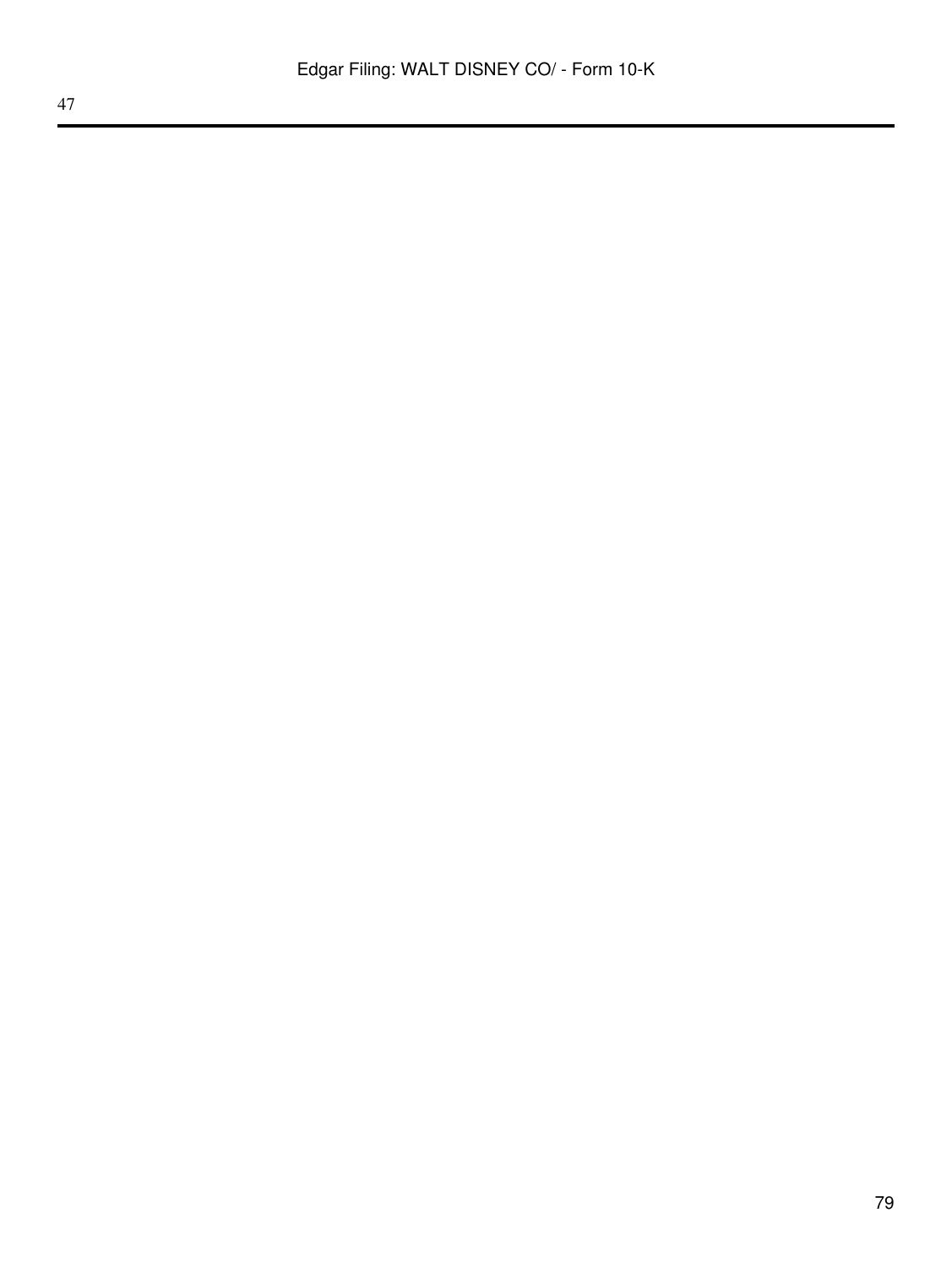For television series, Ultimate Revenues include revenues that will be earned within ten years from delivery of the first episode, or if still in production, five years from delivery of the most recent episode, if later. With respect to films intended for theatrical release, the most sensitive factor affecting our estimate of Ultimate Revenues (and therefore affecting future film cost amortization and/or impairment) is theatrical performance. Revenues derived from other markets subsequent to the theatrical release (e.g., the home entertainment or television markets) have historically been highly correlated with the theatrical performance. Theatrical performance varies primarily based upon the public interest and demand for a particular film, the popularity of competing films at the time of release and the level of marketing effort. Upon a film's release and determination of the theatrical performance, the Company's estimates of revenues from succeeding windows and markets are revised based on historical relationships and an analysis of current market trends. The most sensitive factor affecting our estimate of Ultimate Revenues for released films is the level of expected home entertainment sales. Home entertainment sales vary based on the number and quality of competing home entertainment products, as well as the manner in which retailers market and price our products.

With respect to television series or other television productions intended for broadcast, the most sensitive factors affecting estimates of Ultimate Revenues are program ratings and the strength of the advertising market. Program ratings, which are an indication of market acceptance, directly affect the Company's ability to generate advertising revenues during the airing of the program. In addition, television series with greater market acceptance are more likely to generate incremental revenues through the licensing of program rights worldwide to television distributors, SVOD services and in home entertainment formats. Alternatively, poor ratings may result in cancellation of the program, which would require an immediate write-down of any unamortized production costs. A significant decline in the advertising market would also negatively impact our estimates.

We expense the cost of television broadcast rights for acquired series, movies and other programs based on the number of times the program is expected to be aired or on a straight-line basis over the useful life, as appropriate. Amortization of those television programming assets being amortized on a number of airings basis may be accelerated if we reduce the estimated future airings and slowed if we increase the estimated future airings. The number of future airings of a particular program is impacted primarily by the program's ratings in previous airings, expected advertising rates and availability and quality of alternative programming. Accordingly, planned usage is reviewed periodically and revised if necessary. We amortize rights costs for multi-year sports programming arrangements during the applicable seasons based on the estimated relative value of each year in the arrangement. The estimated value of each year is based on our projections of revenues over the contract period, which include advertising revenue and an allocation of affiliate revenue. If the annual contractual payments related to each season approximate each season's estimated relative value, we expense the related contractual payments during the applicable season. If planned usage patterns or estimated relative values by year were to change significantly, amortization of our sports rights costs may be accelerated or slowed.

Costs of film and television productions are subject to regular recoverability assessments, which compare the estimated fair values with the unamortized costs. The net realizable values of television broadcast program licenses and rights are reviewed using a daypart methodology. A daypart is defined as an aggregation of programs broadcast during a particular time of day or programs of a similar type. The Company's dayparts are: primetime, daytime, late night, news and sports (includes broadcast and cable networks). The net realizable values of other cable programming assets are reviewed on an aggregated basis for each cable network. Individual programs are written off when there are no plans to air or sublicense the program. Estimated values are based upon assumptions about future demand and market conditions. If actual demand or market conditions are less favorable than our projections, film, television and programming cost write-downs may be required.

Revenue Recognition

The Company has revenue recognition policies for its various operating segments that are appropriate to the circumstances of each business. See Note 2 to the Consolidated Financial Statements for a summary of these revenue recognition policies.

We reduce home entertainment and game revenues for estimated future returns of merchandise and for customer programs and sales incentives. These estimates are based upon historical return experience, current economic trends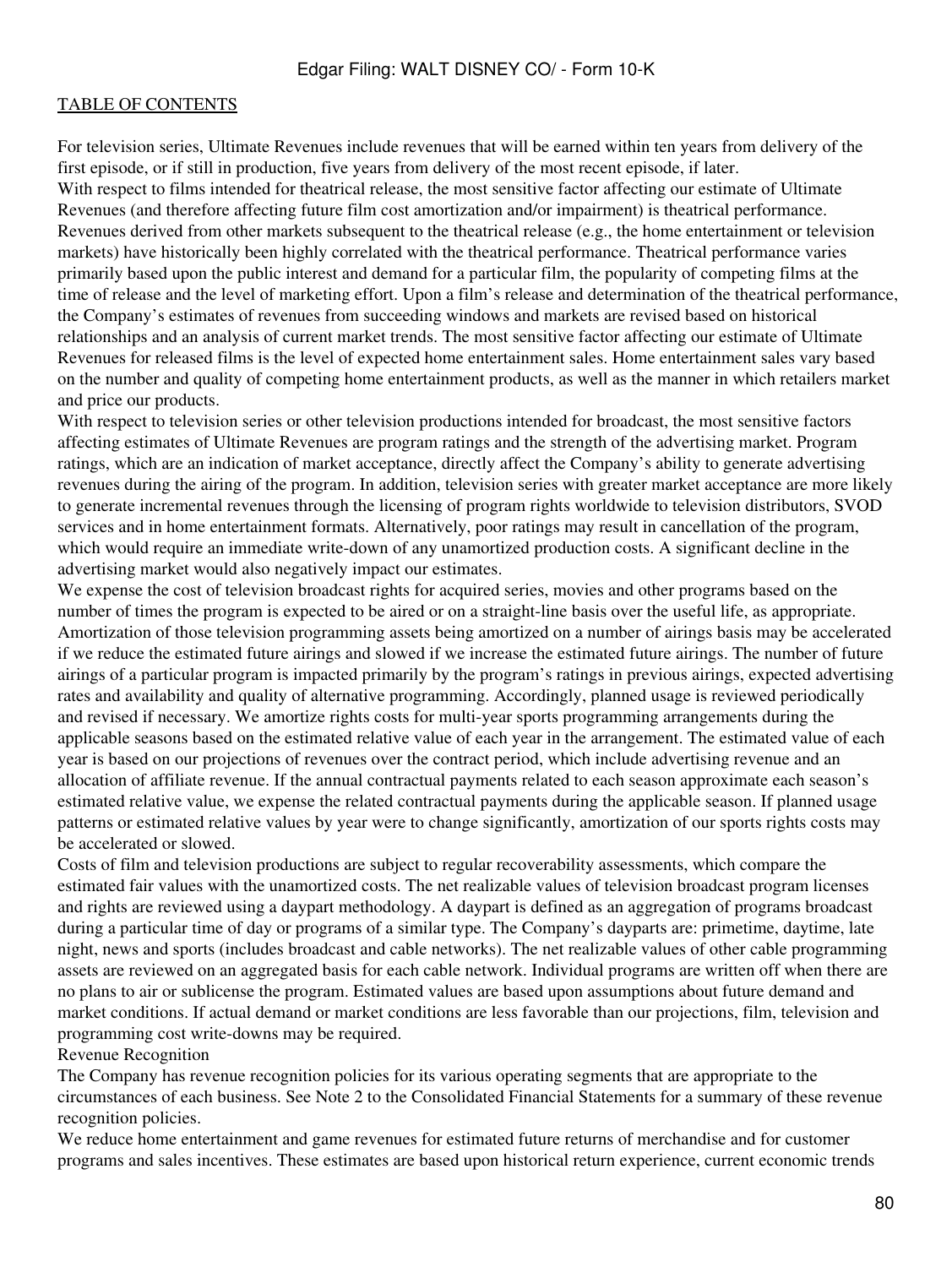and projections of customer demand for and acceptance of our products. If we underestimate the level of returns or sales incentives in a particular period, we may record less revenue in later periods when returns or sales incentives exceed the estimated amount. Conversely, if we overestimate the level of returns or sales incentives for a period, we may have additional revenue in later periods when returns or sales incentives are less than estimated. We recognize revenues from advance theme park ticket sales when the tickets are used. We recognize revenues from expiring multi-use tickets ratably over the estimated usage period. The estimated usage periods are derived from historical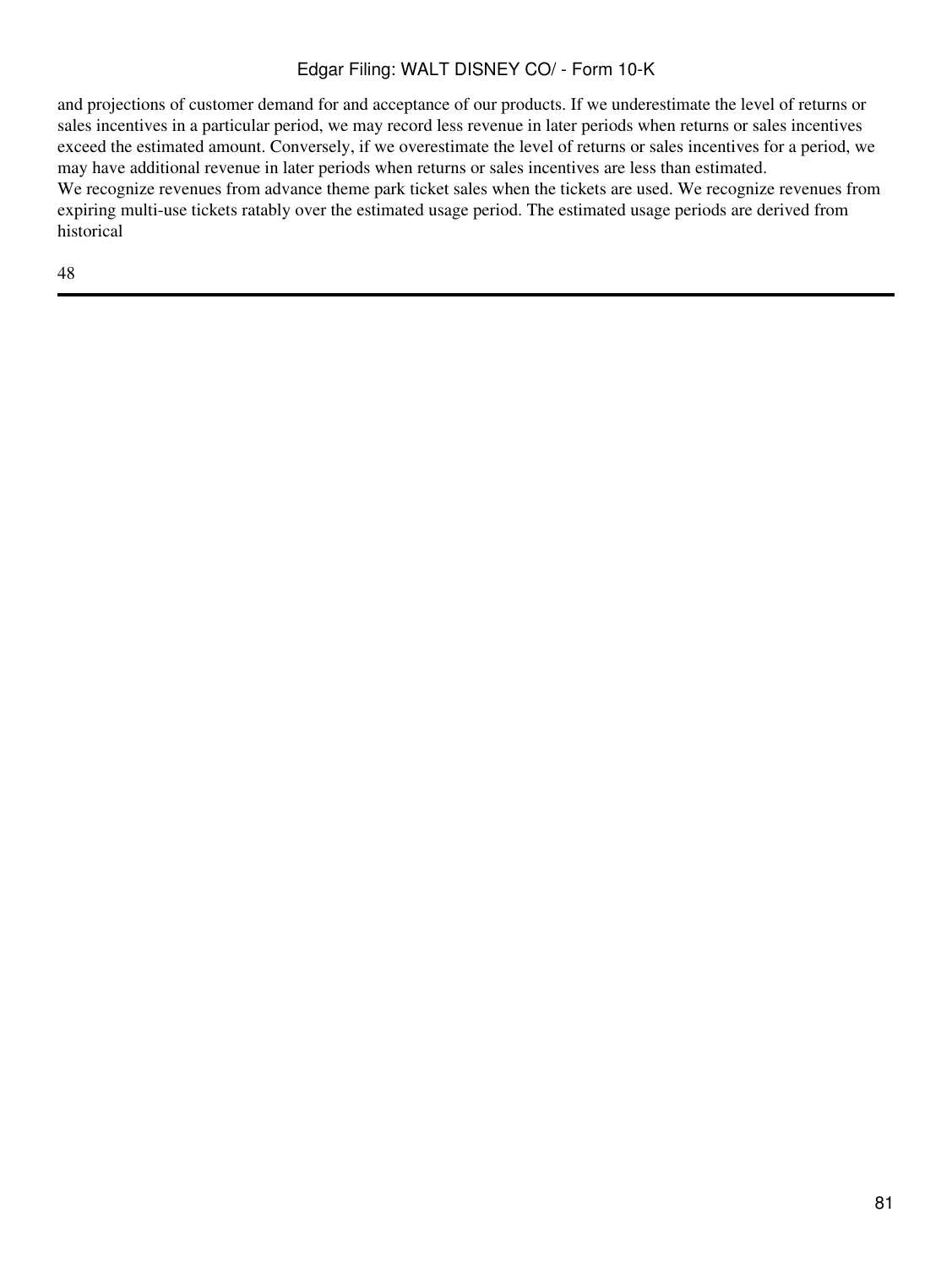usage patterns. If actual usage is different than our estimated usage, revenues may not be recognized in the periods the related services are rendered. In addition, a change in usage patterns would impact the timing of revenue recognition. Pension and Postretirement Medical Plan Actuarial Assumptions

The Company's pension and postretirement medical benefit obligations and related costs are calculated using a number of actuarial assumptions. Two critical assumptions, the discount rate and the expected return on plan assets, are important elements of expense and/or liability measurement, which we evaluate annually. Other assumptions include the healthcare cost trend rate and employee demographic factors such as retirement patterns, mortality, turnover and rate of compensation increase.

The discount rate enables us to state expected future cash payments for benefits as a present value on the measurement date. A lower discount rate increases the present value of benefit obligations and increases pension expense. The guideline for setting this rate is a high-quality long-term corporate bond rate. We decreased our discount rate to 3.73% at the end of fiscal 2016 from 4.47% at the end of fiscal 2015 to reflect market interest rate conditions at our fiscal 2016 year end measurement date. The Company's discount rate was determined by considering yield curves constructed of a large population of high-quality corporate bonds and reflects the matching of plans' liability cash flows to the yield curves. A one percentage point decrease in the assumed discount rate would increase total benefit expense for fiscal 2017 by approximately \$271 million and would increase the projected benefit obligation at October 1, 2016 by approximately \$2.9 billion. A one percentage point increase in the assumed discount rate would decrease total benefit expense and the projected benefit obligation by approximately \$235 million and \$2.4 billion, respectively.

To determine the expected long-term rate of return on the plan assets, we consider the current and expected asset allocation as well as historical and expected returns on each plan asset class. Our expected return on plan assets is 7.50%. A lower expected rate of return on pension plan assets will increase pension expense. A one percentage point change in the long-term asset return assumption would impact fiscal 2017 annual benefit expense by approximately \$123 million.

For fiscal 2016, we changed the approach we used to determine the service and interest cost components of pension and other postretirement benefit expense. See Note 10 to the Consolidated Financial Statements for more information on our pension and postretirement medical plans.

Goodwill, Other Intangible Assets, Long-Lived Assets and Investments

The Company is required to test goodwill and other indefinite-lived intangible assets for impairment on an annual basis and if current events or circumstances require, on an interim basis. Goodwill is allocated to various reporting units, which are generally an operating segment or one level below the operating segment. The Company compares the fair value of each reporting unit to its carrying amount to determine if there is a potential goodwill impairment. If the fair value of a reporting unit is less than its carrying value, an impairment loss is recorded to the extent that the fair value of the goodwill within the reporting unit is less than the carrying value of the goodwill.

To determine the fair value of our reporting units, we generally use a present value technique (discounted cash flows) corroborated by market multiples when available and as appropriate. We apply what we believe to be the most appropriate valuation methodology for each of our reporting units. The discounted cash flow analyses are sensitive to our estimates of future revenue growth and margins for these businesses. We include in the projected cash flows an estimate of the revenue we believe the reporting unit would receive if the intellectual property developed by the reporting unit that is being used by other reporting units was licensed to an unrelated third party at its fair market value. These amounts are not necessarily the same as those included in segment operating results. We believe our estimates of fair value are consistent with how a marketplace participant would value our reporting units. In times of adverse economic conditions in the global economy, the Company's long-term cash flow projections are subject to a greater degree of uncertainty than usual. If we had established different reporting units or utilized different valuation methodologies or assumptions, the impairment test results could differ, and we could be required to record

impairment charges.

The Company is required to compare the fair values of other indefinite-lived intangible assets to their carrying amounts. If the carrying amount of an indefinite-lived intangible asset exceeds its fair value, an impairment loss is recognized for the excess. Fair values of other indefinite-lived intangible assets are determined based on discounted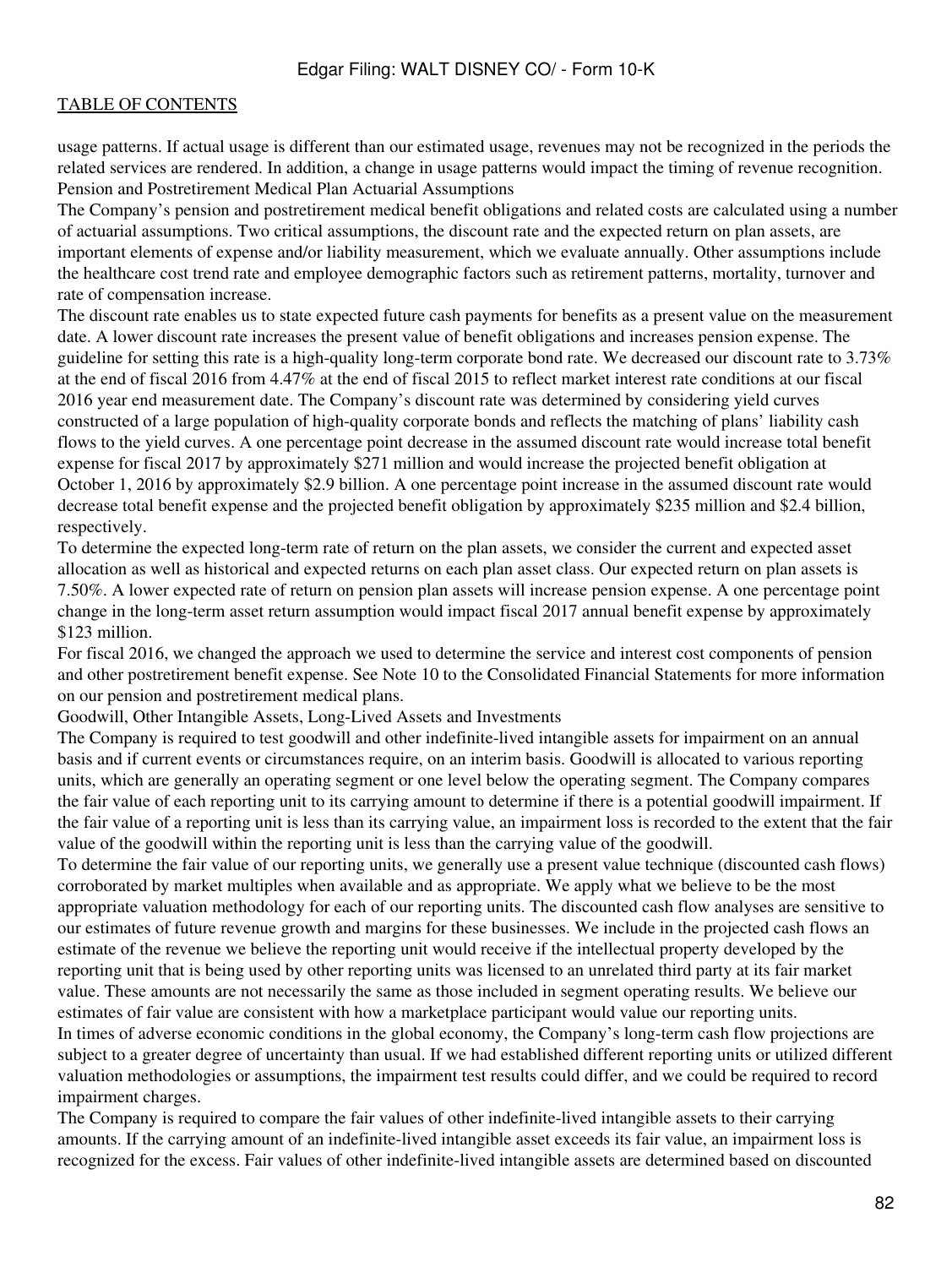cash flows or appraised values, as appropriate.

The Company tests long-lived assets, including amortizable intangible assets, for impairment whenever events or changes in circumstances (triggering events) indicate that the carrying amount may not be recoverable. Once a triggering event has occurred, the impairment test employed is based on whether the intent is to hold the asset for continued use or to hold the asset for sale. The impairment test for assets held for use requires a comparison of cash flows expected to be generated over the useful life of an asset group to the carrying value of the asset group. An asset group is established by identifying the lowest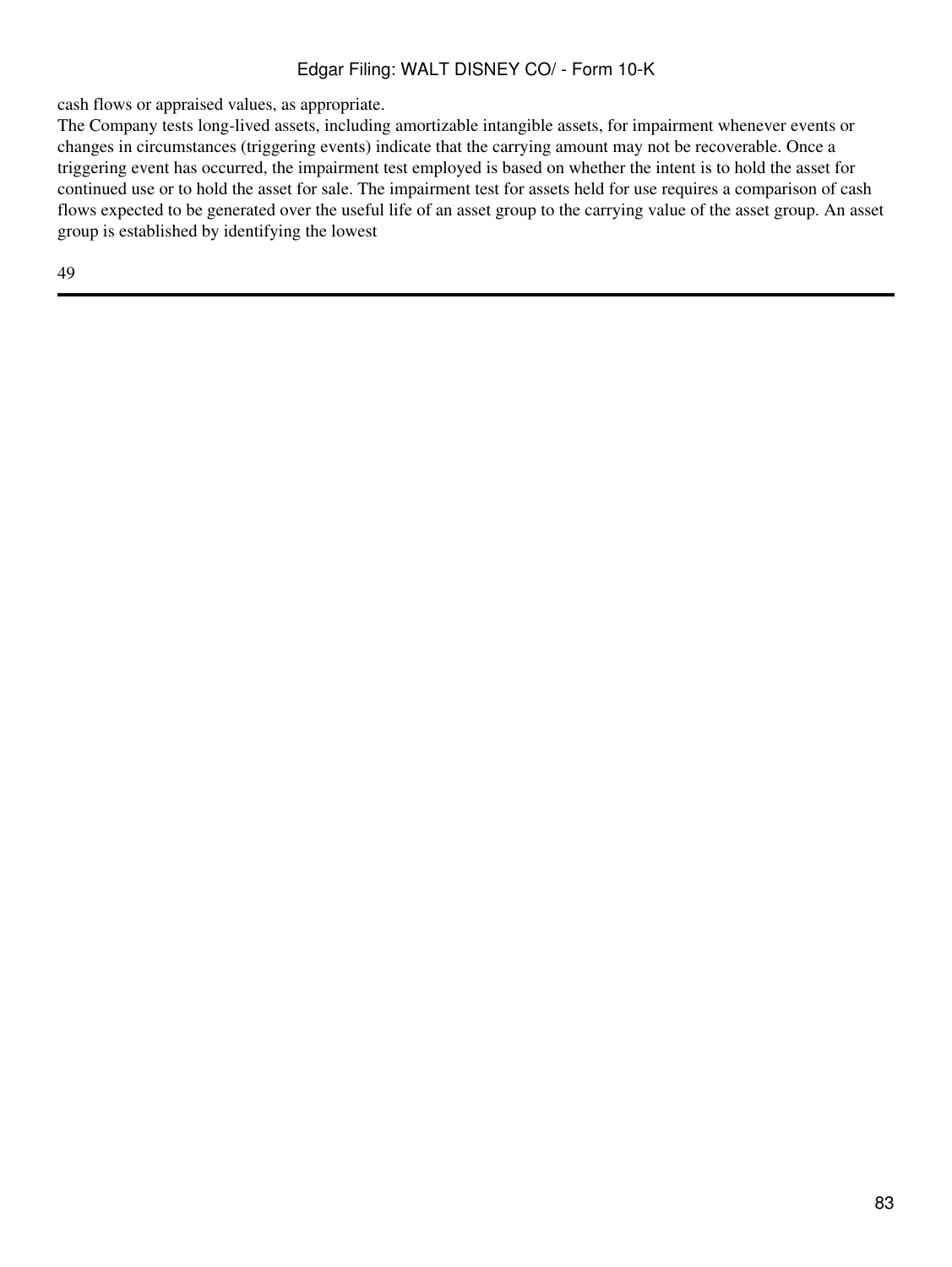level of cash flows generated by a group of assets that are largely independent of the cash flows of other assets and could include assets used across multiple businesses or segments. If the carrying value of an asset group exceeds the estimated undiscounted future cash flows, an impairment would be measured as the difference between the fair value of the group's long-lived assets and the carrying value of the group's long-lived assets. The impairment is allocated to the long-lived assets of the group on a pro rata basis using the relative carrying amounts, but only to the extent the carrying value of each asset is above its fair value. For assets held for sale, to the extent the carrying value is greater than the asset's fair value less costs to sell, an impairment loss is recognized for the difference. Determining whether a long-lived asset is impaired requires various estimates and assumptions, including whether a triggering event has occurred, the identification of the asset groups, estimates of future cash flows and the discount rate used to determine fair values. If we had established different asset groups or utilized different valuation methodologies or assumptions, the impairment test results could differ, and we could be required to record impairment charges.

The Company has cost and equity investments. The fair value of these investments is dependent on the performance of the investee companies as well as volatility inherent in the external markets for these investments. In assessing the potential impairment of these investments, we consider these factors as well as the forecasted financial performance of the investees and market values, where available. If these forecasts are not met or market values indicate an other-than-temporary decline in value, impairment charges may be required.

The Company tested its goodwill and other indefinite-lived intangible assets, investments and long-lived assets for impairment and recorded non-cash impairment charges of \$7 million, \$10 million and \$46 million in fiscal years 2016, 2015 and 2014, respectively. The fiscal 2014 impairment charges related to radio FCC licenses held by businesses in the Media Networks segment. The fair values of the radio FCC licenses were derived from market transactions. These impairment charges were recorded in "Restructuring and impairment charges" in the Consolidated Statements of Income.

Allowance for Doubtful Accounts

We evaluate our allowance for doubtful accounts and estimate collectability of accounts receivable based on our analysis of historical bad debt experience in conjunction with our assessment of the financial condition of individual companies with which we do business. In times of domestic or global economic turmoil, our estimates and judgments with respect to the collectability of our receivables are subject to greater uncertainty than in more stable periods. If our estimate of uncollectible accounts is too low, costs and expenses may increase in future periods, and if it is too high, costs and expenses may decrease in future periods.

Contingencies and Litigation

We are currently involved in certain legal proceedings and, as required, have accrued estimates of the probable and estimable losses for the resolution of these proceedings. These estimates are based upon an analysis of potential results, assuming a combination of litigation and settlement strategies and have been developed in consultation with outside counsel as appropriate. From time to time, we may also be involved in other contingent matters for which we have accrued estimates for a probable and estimable loss. It is possible, however, that future results of operations for any particular quarterly or annual period could be materially affected by changes in our assumptions or the effectiveness of our strategies related to legal proceedings or our assumptions regarding other contingent matters. See Note 14 to the Consolidated Financial Statements for more detailed information on litigation exposure. Income Tax Audits

As a matter of course, the Company is regularly audited by federal, state and foreign tax authorities. From time to time, these audits result in proposed assessments. Our determinations regarding the recognition of income tax benefits are made in consultation with outside tax and legal counsel, where appropriate, and are based upon the technical merits of our tax positions in consideration of applicable tax statutes and related interpretations and precedents and upon the expected outcome of proceedings (or negotiations) with taxing and legal authorities. The tax benefits ultimately realized by the Company may differ from those recognized in our future financial statements based on a number of factors, including the Company's decision to settle rather than litigate a matter, relevant legal precedent related to similar matters and the Company's success in supporting its filing positions with taxing authorities. New Accounting Pronouncements

See Note 18 to the Consolidated Financial Statements for information regarding new accounting pronouncements.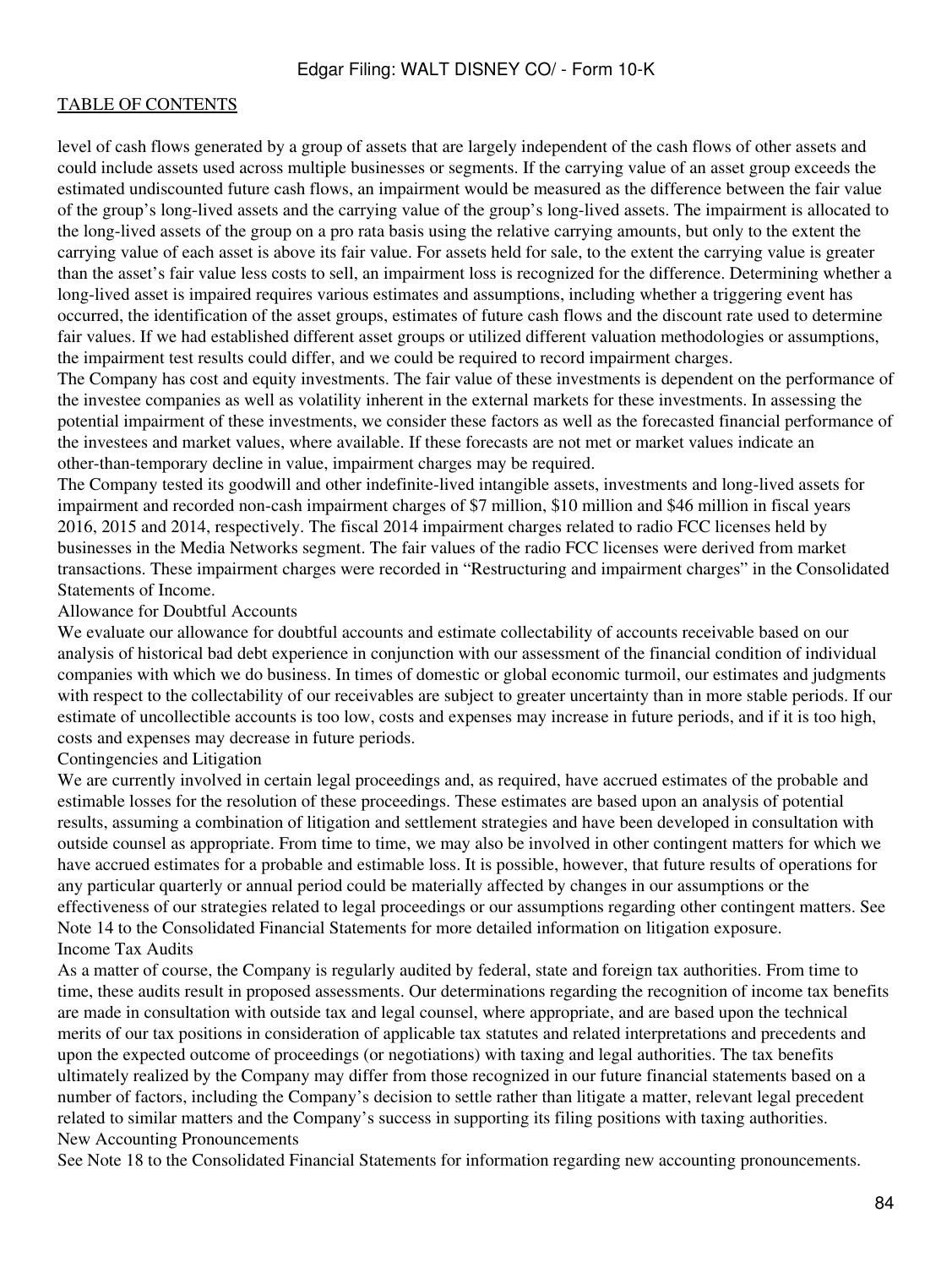### FORWARD-LOOKING STATEMENTS

The Private Securities Litigation Reform Act of 1995 provides a safe harbor for forward-looking statements made by or on behalf of the Company. We may from time to time make written or oral statements that are "forward-looking," including statements contained in this report and other filings with the SEC and in reports to our shareholders. Such statements may, for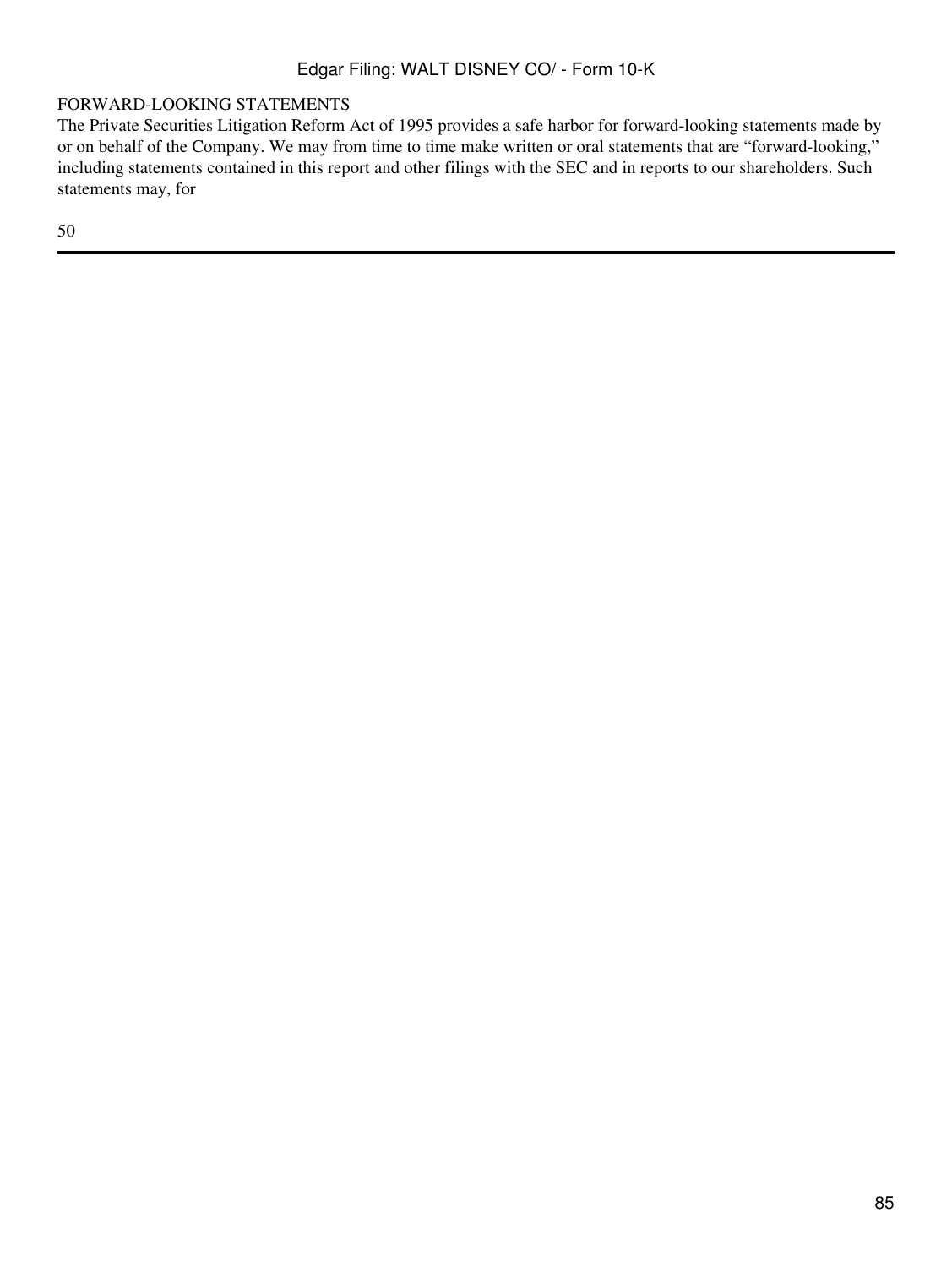example, express expectations or projections about future actions that we may take, including restructuring or strategic initiatives, or about developments beyond our control including changes in domestic or global economic conditions. These statements are made on the basis of management's views and assumptions as of the time the statements are made and we undertake no obligation to update these statements. There can be no assurance, however, that our expectations will necessarily come to pass. Significant factors affecting these expectations are set forth under Item  $1A - Risk$  Factors of this Report on Form 10-K.

ITEM 7A. Quantitative and Qualitative Disclosures About Market Risk

The Company is exposed to the impact of interest rate changes, foreign currency fluctuations, commodity fluctuations and changes in the market values of its investments.

#### Policies and Procedures

In the normal course of business, we employ established policies and procedures to manage the Company's exposure to changes in interest rates, foreign currencies and commodities using a variety of financial instruments. Our objectives in managing exposure to interest rate changes are to limit the impact of interest rate volatility on earnings and cash flows and to lower overall borrowing costs. To achieve these objectives, we primarily use interest rate swaps to manage net exposure to interest rate changes related to the Company's portfolio of borrowings. By policy, the Company targets fixed-rate debt as a percentage of its net debt between minimum and maximum percentages.

Our objective in managing exposure to foreign currency fluctuations is to reduce volatility of earnings and cash flow in order to allow management to focus on core business issues and challenges. Accordingly, the Company enters into various contracts that change in value as foreign exchange rates change to protect the U.S. dollar equivalent value of its existing foreign currency assets, liabilities, commitments and forecasted foreign currency revenues and expenses. The Company utilizes option strategies and forward contracts that provide for the purchase or sale of foreign currencies to hedge probable, but not firmly committed, transactions. The Company also uses forward and option contracts to hedge foreign currency assets and liabilities. The principal foreign currencies hedged are the euro, British pound, Japanese yen and Canadian dollar. Cross-currency swaps are used to effectively convert foreign currency denominated borrowings to U.S. dollar denominated borrowings. By policy, the Company maintains hedge coverage between minimum and maximum percentages of its forecasted foreign exchange exposures generally for periods not to exceed four years. The gains and losses on these contracts offset changes in the U.S. dollar equivalent value of the related exposures. The economic or political conditions in a country could reduce our ability to hedge exposure to currency fluctuations in the country or our ability to repatriate revenue from the country.

Our objectives in managing exposure to commodity fluctuations are to use commodity derivatives to reduce volatility of earnings and cash flows arising from commodity price changes. The amounts hedged using commodity swap contracts are based on forecasted levels of consumption of certain commodities, such as fuel oil and gasoline. It is the Company's policy to enter into foreign currency and interest rate derivative transactions and other financial instruments only to the extent considered necessary to meet its objectives as stated above. The Company does not enter into these transactions or any other hedging transactions for speculative purposes. Value at Risk (VAR)

The Company utilizes a VAR model to estimate the maximum potential one-day loss in the fair value of its interest rate, foreign exchange, commodities and market sensitive equity financial instruments. The VAR model estimates were made assuming normal market conditions and a 95% confidence level. Various modeling techniques can be used in a VAR computation. The Company's computations are based on the interrelationships between movements in various interest rates, currencies, commodities and equity prices (a variance/co-variance technique). These interrelationships were determined by observing interest rate, foreign currency, commodity and equity market changes over the preceding quarter for the calculation of VAR amounts at each fiscal quarter end. The model includes all of the Company's debt as well as all interest rate and foreign exchange derivative contracts, commodities and market sensitive equity investments. Forecasted transactions, firm commitments, and accounts receivable and payable denominated in foreign currencies, which certain of these instruments are intended to hedge, were excluded from the model.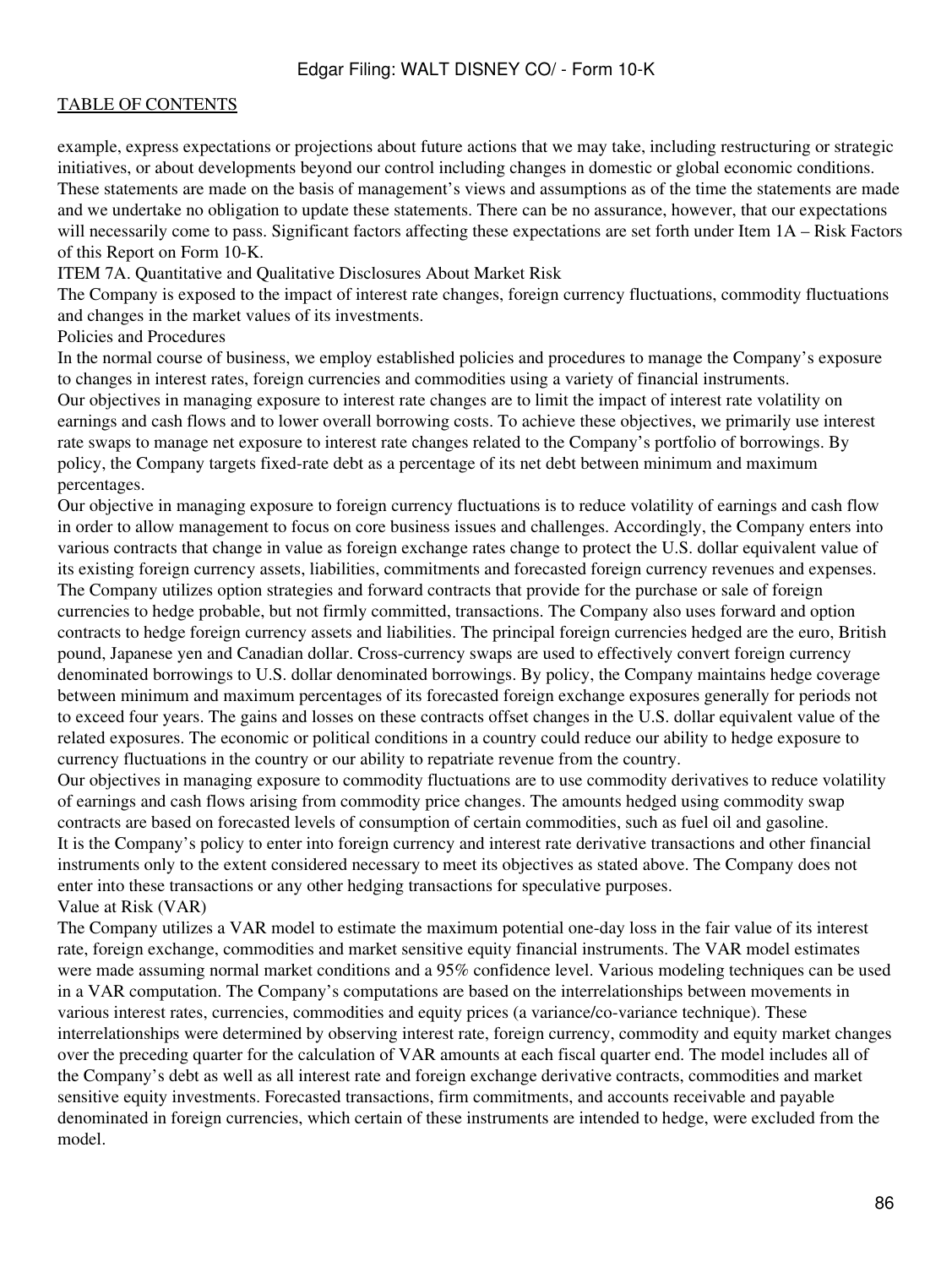The VAR model is a risk analysis tool and does not purport to represent actual losses in fair value that will be incurred by the Company, nor does it consider the potential effect of favorable changes in market factors. VAR on a combined basis increased to \$113 million at October 1, 2016 from \$109 million at October 3, 2015.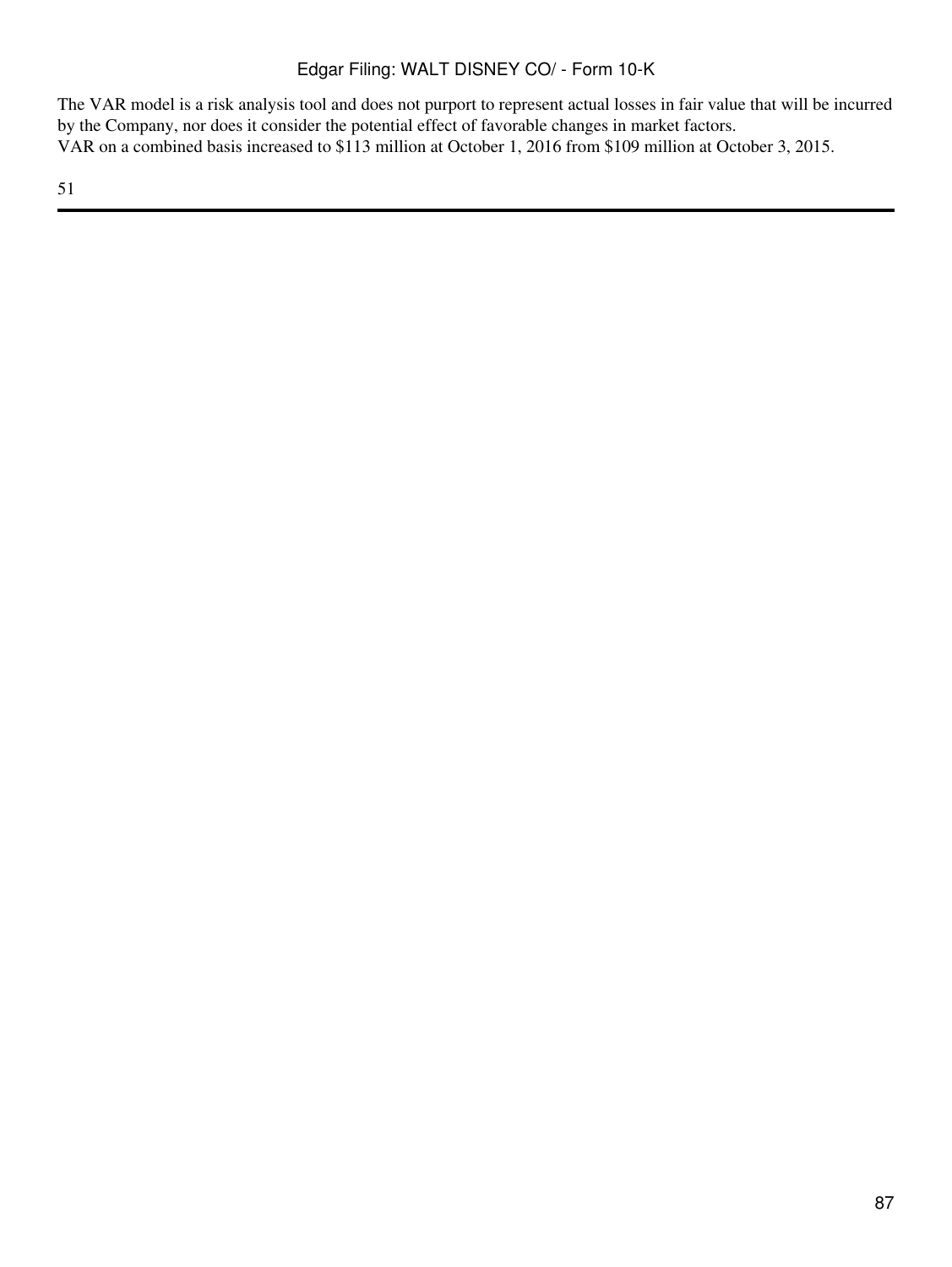The estimated maximum potential one-day loss in fair value, calculated using the VAR model, is as follows (unaudited, in millions):

|                          |           | <b>Interest Rate Currency</b> |              |                                     | Equity        |                             |           | Commodity |    |           |
|--------------------------|-----------|-------------------------------|--------------|-------------------------------------|---------------|-----------------------------|-----------|-----------|----|-----------|
|                          |           | Sensitive                     |              | Sensitive                           |               | Sensitive                   | Sensitive |           |    | Combined  |
| Fiscal Year 2016         | Financial |                               | Financial    |                                     | Financial     |                             | Financial |           |    | Portfolio |
|                          |           | Instruments                   |              | Instruments Instruments Instruments |               |                             |           |           |    |           |
| Year end fiscal 2016 VAR | -S        | 74                            | <sup>S</sup> | 60                                  | \$.           | 3                           | \$.       |           |    | \$113     |
| Average VAR              | S         | 69                            | S.           | 65                                  | <sup>\$</sup> |                             | S         | 3         | S. | -99       |
| <b>Highest VAR</b>       | S         | 76                            |              | 73                                  | S             | 3                           | S         | 5         |    | \$113     |
| <b>Lowest VAR</b>        | S         | 52                            |              | 60                                  | S             |                             | S         | 2         | S. | 88        |
| Year end fiscal 2015 VAR |           | 65                            |              | 64                                  | S             | $\mathcal{D}_{\mathcal{A}}$ | S         |           |    | 109       |

The VAR for Disneyland Paris, Hong Kong Disneyland Resort and Shanghai Disney Resort is immaterial as of October 1, 2016 and accordingly has been excluded from the above table.

ITEM 8. Financial Statements and Supplementary Data

See Index to Financial Statements and Supplemental Data on page 58.

ITEM 9. Changes in and Disagreements with Accountants on Accounting and Financial Disclosure None.

ITEM 9A. Controls and Procedures

Evaluation of Disclosure Controls and Procedures

We have established disclosure controls and procedures to ensure that the information required to be disclosed by the Company in the reports that it files or submits under the Securities Exchange Act of 1934 is recorded, processed, summarized and reported within the time periods specified in SEC rules and forms and that such information is accumulated and made known to the officers who certify the Company's financial reports and to other members of senior management and the Board of Directors as appropriate to allow timely decisions regarding required disclosure. Based on their evaluation as of October 1, 2016, the principal executive officer and principal financial officer of the Company have concluded that the Company's disclosure controls and procedures (as defined in Rules 13a-15(e) and 15d-15(e) under the Securities Exchange Act of 1934) are effective.

Management's Report on Internal Control Over Financial Reporting

Management's report set forth on page 59 is incorporated herein by reference.

Changes in Internal Controls

There have been no changes in our internal control over financial reporting during the fourth quarter of the fiscal year ended October 1, 2016, that have materially affected, or are reasonably likely to materially affect, our internal control over financial reporting.

ITEM 9B. Other Information None.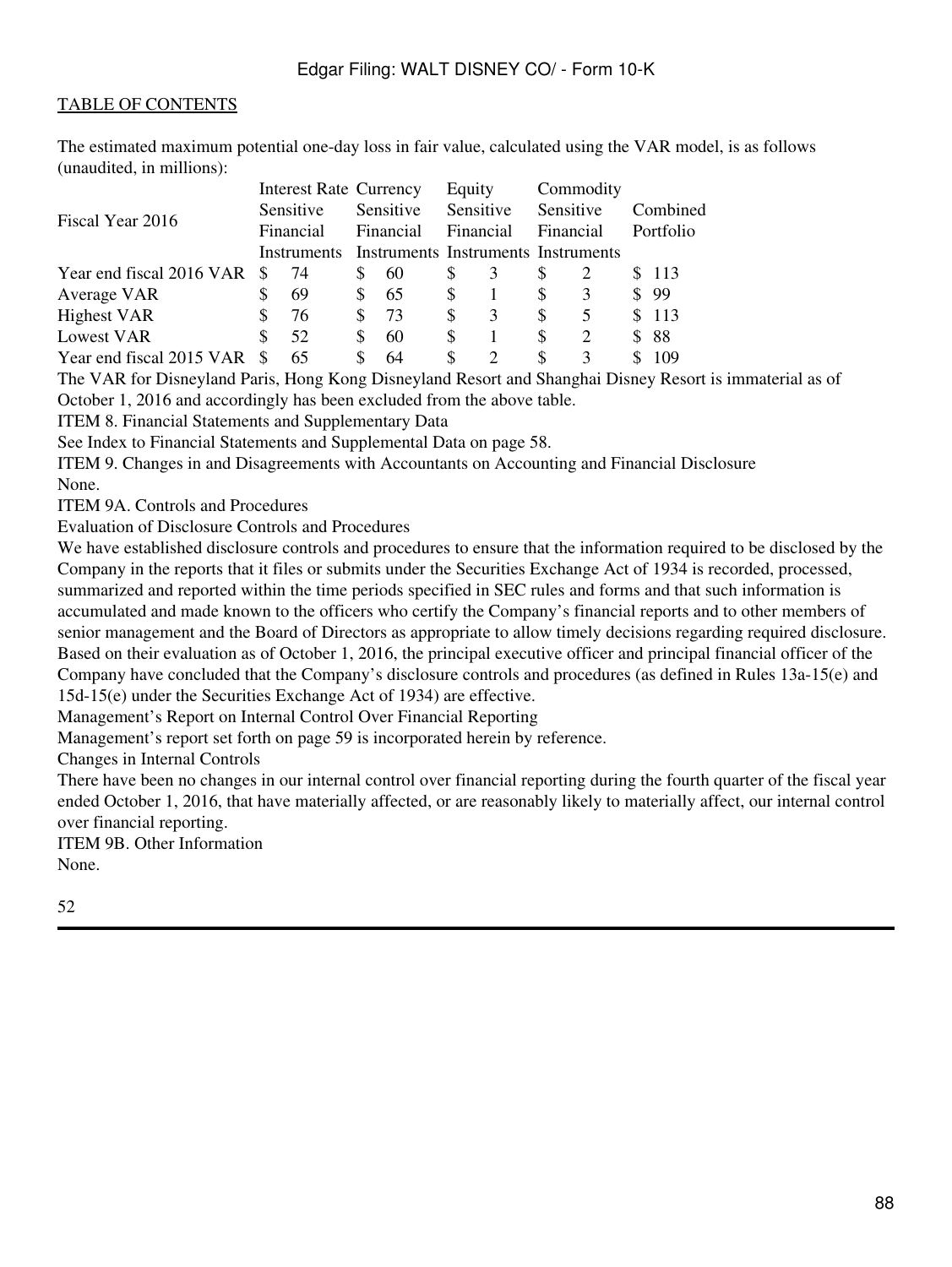### PART III

ITEM 10. Directors, Executive Officers and Corporate Governance

Information regarding Section 16(a) compliance, the Audit Committee, the Company's code of ethics, background of the directors and director nominations appearing under the captions "Section 16(a) Beneficial Ownership Reporting Compliance," "Committees," "Governing Documents," "Director Selection Process" and "Election of Directors" in the Company's Proxy Statement for the 2017 annual meeting of Shareholders is hereby incorporated by reference. Information regarding executive officers is included in Part I of this Form 10-K as permitted by General Instruction  $G(3)$ .

ITEM 11. Executive Compensation

Information appearing under the captions "Director Compensation," "Compensation Discussion and Analysis" and "Compensation Tables" in the 2017 Proxy Statement (other than the "Compensation Committee Report," which is deemed furnished herein by reference) is hereby incorporated by reference.

ITEM 12. Security Ownership of Certain Beneficial Owners and Management and Related Stockholder Matters Information setting forth the security ownership of certain beneficial owners and management appearing under the caption "Stock Ownership" and information appearing under the caption "Equity Compensation Plans" in the 2017 Proxy Statement is hereby incorporated by reference.

ITEM 13. Certain Relationships and Related Transactions, and Director Independence

Information regarding certain related transactions appearing under the captions "Certain Relationships and Related Person Transactions" and information regarding director independence appearing under the caption "Director Independence" in the 2017 Proxy Statement is hereby incorporated by reference.

ITEM 14. Principal Accounting Fees and Services

Information appearing under the captions "Auditor Fees and Services" and "Policy for Approval of Audit and Permitted Non-Audit Services" in the 2017 Proxy Statement is hereby incorporated by reference.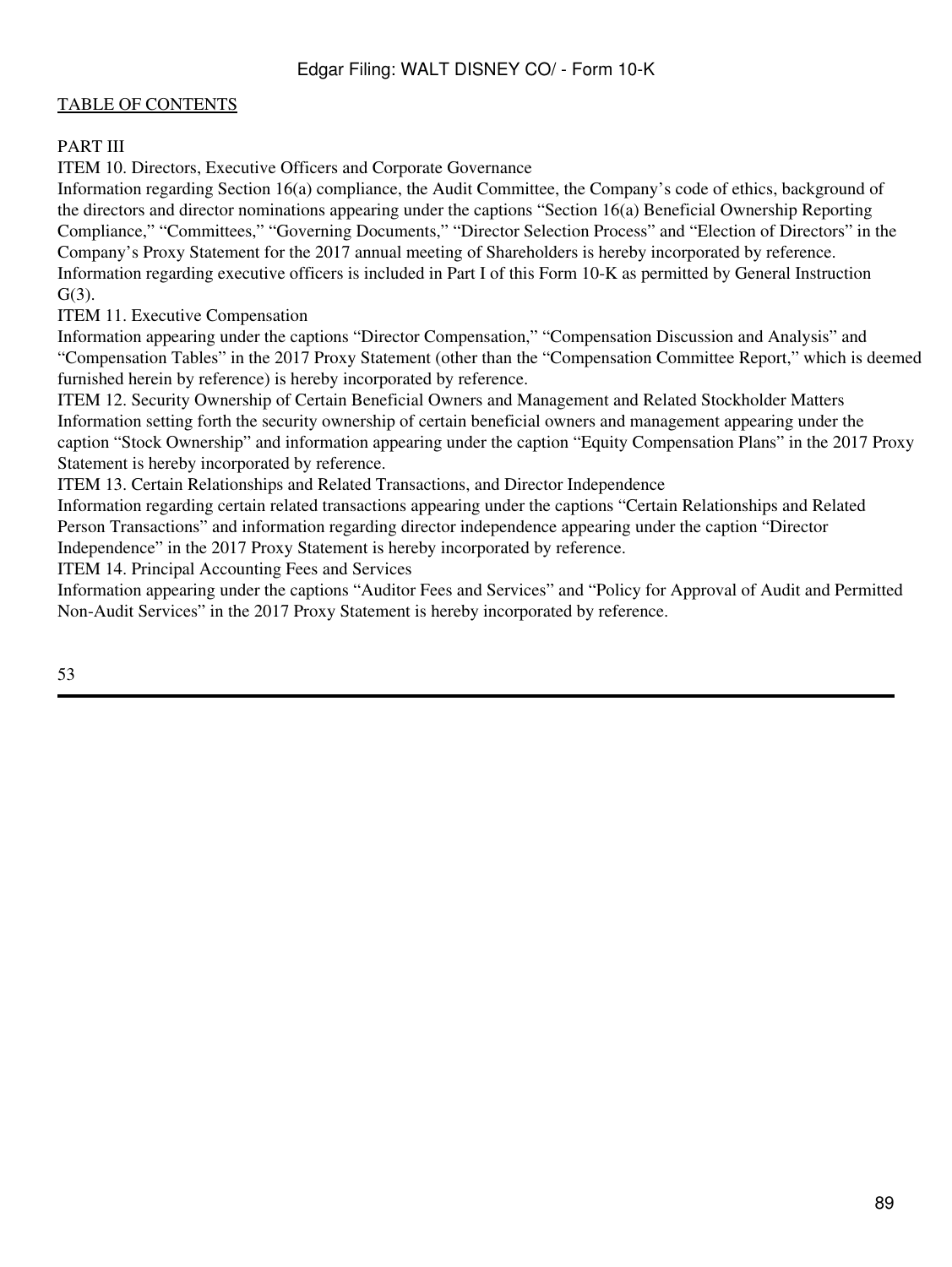#### PART IV

ITEM 15. Exhibits and Financial Statement Schedules

(1)Financial Statements and Schedules See Index to Financial Statements and Supplemental Data on page 58.

#### (2)Exhibits

The documents set forth below are filed herewith or incorporated herein by reference to the location indicated.

- Exhibit Location 3.1 Restated Certificate of Incorporation of the Company Filed herewith 3.2 Bylaws of the Company 29, 2016 4.1 Five-Year Credit Agreement dated as of March 14, 2014
- 4.2 Five-Year Credit Agreement dated as of March 11, 2016
- 4.3 364 Day Credit Agreement dated as of March 11, 2016
- 4.4 Senior Debt Securities Indenture, dated as of September 24, 2001, between the Company and Wells Fargo Bank, N.A., as Trustee

Other long-term borrowing instruments are omitted pursuant to Item

- 4.5  $601(b)(4)(iii)$  of Regulation S-K. The Company undertakes to furnish copies of such instruments to the Commission upon request
- 10.1 Amended and Restated Employment Agreement, dated as of October 6, 2011, between the Company and Robert A. Iger

Amendment dated July 1, 2013 to Amended and Restated Employment

- 10.2 Agreement, dated as of October 6, 2011, between the Company and Robert A. Iger Amendment dated October 2, 2014 to Amended and Restated
- 10.3 Employment Agreement, dated as of October 6, 2011, between the Company and Robert A. Iger
- 10.4 Employment Agreement dated as of February 4, 2015 between the Company and Thomas O. Staggs
- 10.5 Employment Agreement, dated as of September 27, 2013 between the Company and Alan N. Braverman
- 10.6 Amendment dated February 4, 2015 to the Employment Agreement dated as of September 27, 2013 between the Company and Alan N. Braverman
- 10.7 Employment Agreement dated as of July 1, 2015 between the Company and Kevin A. Mayer

Exhibit 3.2 to the Current Report on Form 8-K of the Company filed June Exhibit 10.12 to the Current Report on Form 8-K of the Company, filed March 20, 2014 Exhibit 10.2 to the Current Report on Form 8-K of the Company filed March 14, 2016 Exhibit 10.1 to the Current Report on Form 8-K of the Company filed March 14, 2016 Exhibit 4.1 to the Current Report on Form 8-K of the Company, filed September 24, 2001

Exhibit 10.1 to the Form 10-K of the Company for the fiscal year ended October 1, 2011 Exhibit 10.1 to the Current Report on Form 8-K of the Company filed July 1, 2013 Exhibit 10.1 to the Current Report on Form 8-K of the Company filed October 3, 2014 Exhibit 10.1 to the Current Report on Form 8-K of the Company filed February 5, 2015 Exhibit 10.1 to the Current Report on Form 8-K of the Company filed October 2, 2013 Exhibit 10.2 to the Current Report on Form 8-K of the Company filed February 5, 2015 Exhibit 10.2 to the Current Report on Form 8-K of the Company filed June 30, 2015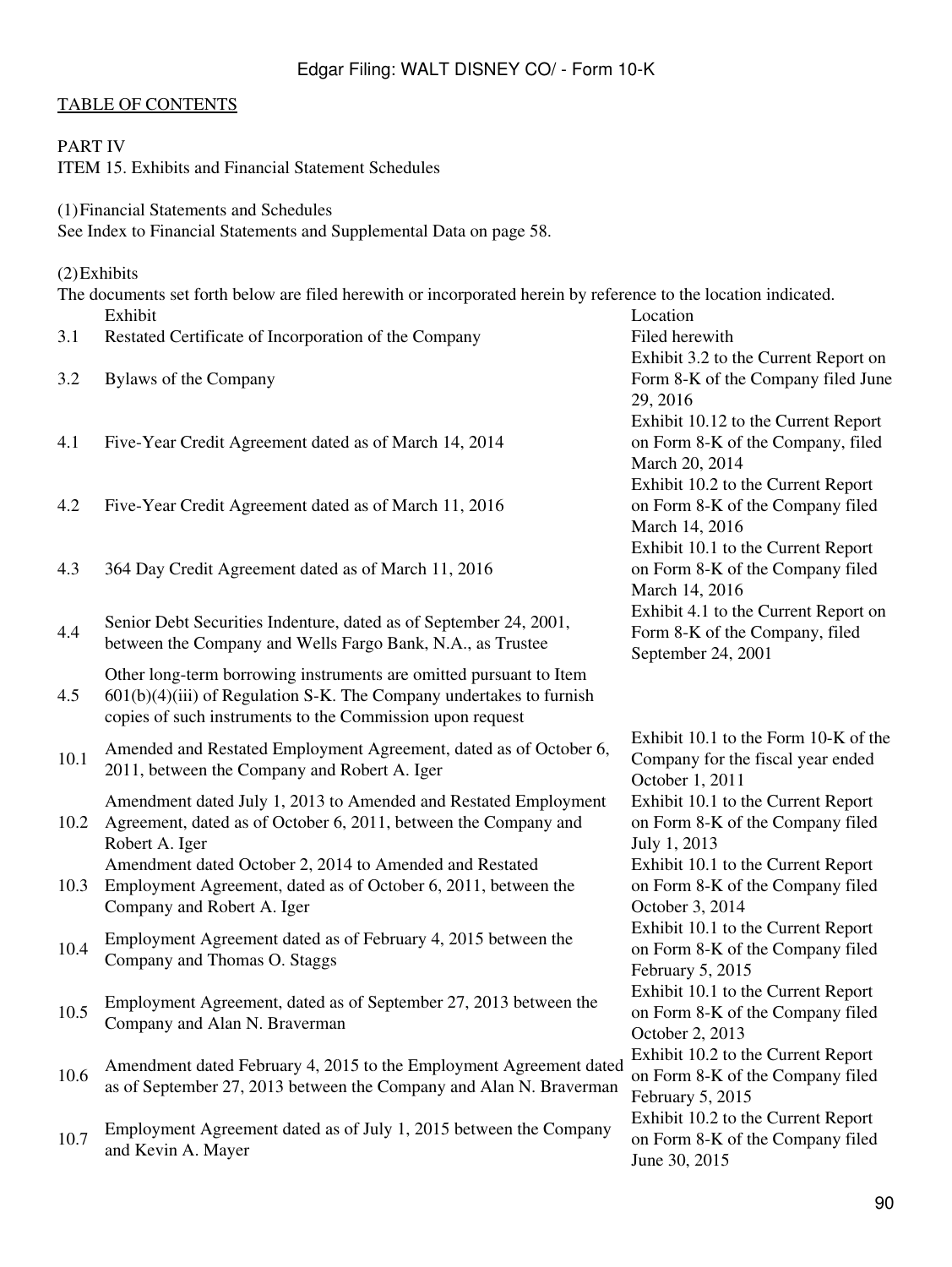| 10.8 | Employment Agreement dated November 16, 2012 and effective as of<br>September 1, 2012 between the Company and Jayne Parker | Exhibit 10.1 to the Form 10-K of the<br>Company for the fiscal year ended<br>September 29, 2012 |
|------|----------------------------------------------------------------------------------------------------------------------------|-------------------------------------------------------------------------------------------------|
| 10.9 | Employment Agreement dated as of July 1, 2015 between the Company<br>and Christine M. McCarthy                             | Exhibit 10.1 to the Current Report<br>on Form 8-K of the Company filed<br>June 30, 2015         |
|      | 10.10 Voluntary Non-Qualified Deferred Compensation Plan                                                                   | Exhibit 10.1 to the Current Report<br>on Form 8-K of the Company filed<br>December 23, 2014     |
|      | 10.11 Description of Directors Compensation                                                                                | Exhibit 10.1 to the Form 10-Q of the<br>Company for the quarter ended July<br>2, 2016           |
|      | 10.12 Form of Indemnification Agreement for certain officers and directors                                                 | Annex C to the Proxy Statement for<br>the 1987 annual meeting of DEI                            |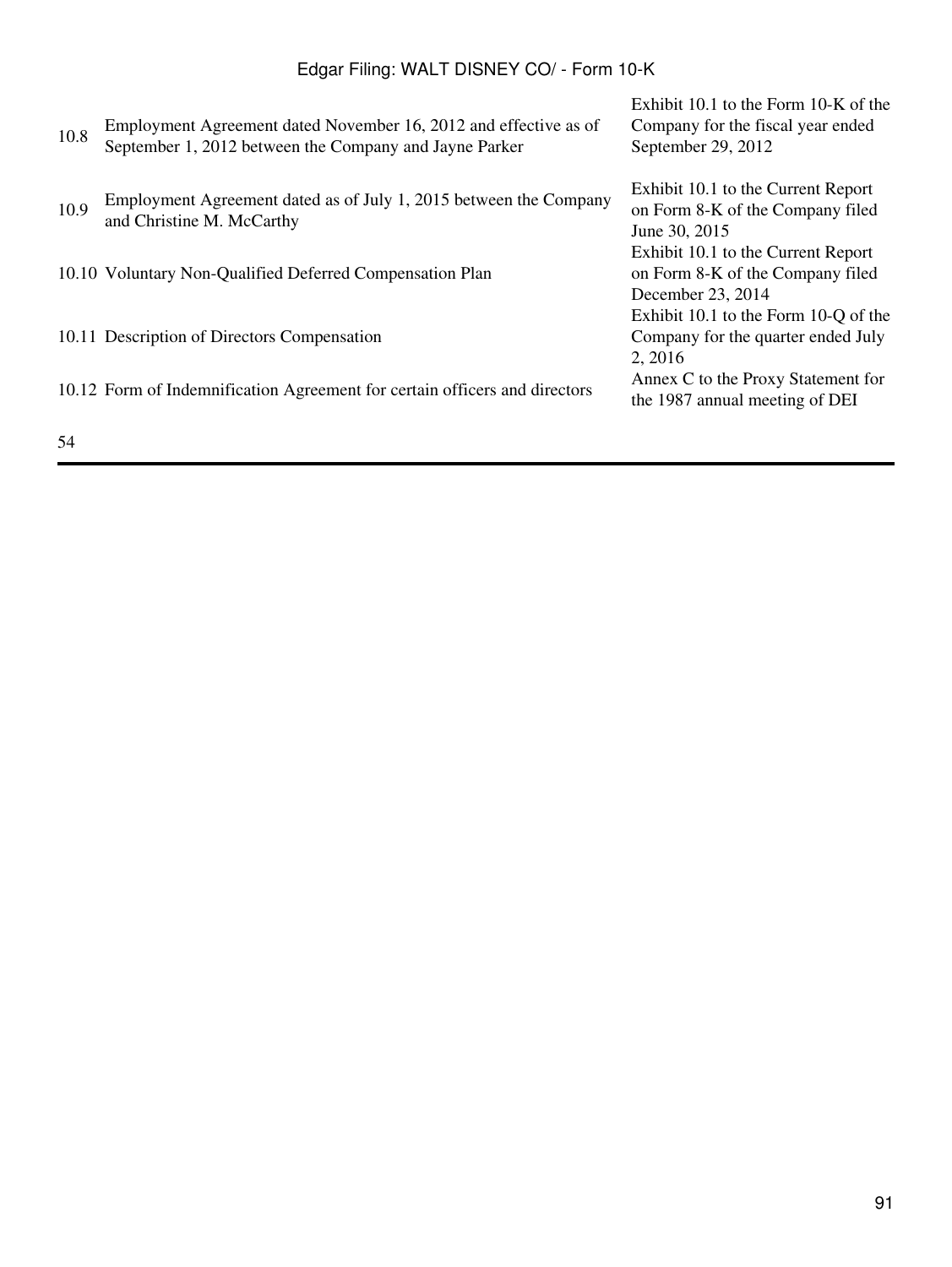|           | Exhibit                                                                                                                                                                                                                                                                                                      | Location                                                                                                                                                                                                                                                                                           |
|-----------|--------------------------------------------------------------------------------------------------------------------------------------------------------------------------------------------------------------------------------------------------------------------------------------------------------------|----------------------------------------------------------------------------------------------------------------------------------------------------------------------------------------------------------------------------------------------------------------------------------------------------|
|           | 10.13 1995 Stock Option Plan for Non-Employee Directors                                                                                                                                                                                                                                                      | Exhibit 20 to the Form S-8 Registration Statement<br>(No. 33-57811) of DEI, dated Feb. 23, 1995                                                                                                                                                                                                    |
|           | 10.14 Amended and Restated 2002 Executive Performance Plan                                                                                                                                                                                                                                                   | Annex A to the Proxy Statement for the 2013<br>Annual Meeting of the Registrant                                                                                                                                                                                                                    |
|           | 10.15 Management Incentive Bonus Program                                                                                                                                                                                                                                                                     | The portions of the tables labeled "Performance<br>based Bonus" in the sections of the Proxy Statement<br>for the 2016 annual meeting of the Company titled<br>"2015 Total Direct Compensation" and<br>"Compensation Process" and the section of the Proxy<br>Statement titled "Performance Goals" |
| $10.16\,$ | Amended and Restated 1997 Non-Employee Directors<br>Stock and Deferred Compensation Plan                                                                                                                                                                                                                     | Annex II to the Proxy Statement for the 2003<br>annual meeting of the Company                                                                                                                                                                                                                      |
| 10.17     | Amended and Restated The Walt Disney Company/Pixar<br>2004 Equity Incentive Plan                                                                                                                                                                                                                             | Exhibit 10.1 to the Current Report on Form 8-K of<br>the Company filed December 1, 2006                                                                                                                                                                                                            |
|           | 10.18 Amended and Restated 2011 Stock Incentive Plan                                                                                                                                                                                                                                                         | Exhibit 10.1 to the Form 8-K of the Company filed<br>March 16, 2012                                                                                                                                                                                                                                |
|           | 10.19 Disney Key Employees Retirement Savings Plan                                                                                                                                                                                                                                                           | Exhibit 10.1 to the Form 10-Q of the Company for<br>the quarter ended July 2, 2011                                                                                                                                                                                                                 |
| 10.20     | Amendments dated April 30, 2015 to the Amended and<br>Restated The Walt Disney Productions and Associated<br>Companies Key Employees Deferred Compensation and<br>Retirement Plan, Amended and Restated Benefit<br>Equalization Plan of ABC, Inc. and Disney Key Employees<br><b>Retirement Savings Plan</b> | Exhibit 10.3 to the Form 10-Q of the Company for<br>the quarter ended March 28, 2015                                                                                                                                                                                                               |
|           | 10.21 Group Personal Excess Liability Insurance Plan                                                                                                                                                                                                                                                         | Exhibit $10(x)$ to the Form 10-K of the Company<br>for the period ended September 30, 1997                                                                                                                                                                                                         |
|           | 10.22 Amended and Restated Severance Pay Plan                                                                                                                                                                                                                                                                | Exhibit 10.4 to the Form 10-Q of the Company for<br>the quarter ended December 27, 2008                                                                                                                                                                                                            |
| 10.23     | Form of Restricted Stock Unit Award Agreement<br>(Time-Based Vesting)                                                                                                                                                                                                                                        | Exhibit $10(aa)$ to the Form $10-K$ of the Company<br>for the period ended September 30, 2004                                                                                                                                                                                                      |
| 10.24     | Form of Performance-Based Stock Unit Award Agreement Exhibit 10.2 to the Form 10-Q of the Company for<br>(Section 162(m) Vesting Requirement)                                                                                                                                                                | the quarter ended April 2, 2011                                                                                                                                                                                                                                                                    |
| 10.25     | Form of Performance-Based Stock Unit Award Agreement<br>(Three-Year Vesting subject to Total Shareholder<br>Return/EPS Growth Tests/<br>Section 162(m) Vesting Requirement)                                                                                                                                  | Exhibit 10.1 to the Current Report on Form 8-K of<br>the Company filed January 11, 2013                                                                                                                                                                                                            |
|           | 10.26 Form of Non-Qualified Stock Option Award Agreement                                                                                                                                                                                                                                                     | Exhibit 10.4 to the Form 10-Q of the Company for<br>the quarter ended April 2, 2011                                                                                                                                                                                                                |
| 10.27     | Disney Savings and Investment Plan as Amended and<br>Restated Effective January 1, 2010                                                                                                                                                                                                                      | Exhibit 10.1 to the Form 10-Q of the Company for<br>the quarter ended July 3, 2010                                                                                                                                                                                                                 |
|           | First Amendment dated December 13, 2011 to the Disney<br>10.28 Savings and Investment Plan as amended and restated<br>effective January 1, 2010                                                                                                                                                              | Exhibit 10.1 to the Form 10-Q of the Company for<br>the quarter ended December 31, 2011                                                                                                                                                                                                            |
| 10.29     | Second Amendment dated December 3, 2012 to the Disney Exhibit 10.2 to the Form 10-Q of the Company for<br>Savings and Investment Plan                                                                                                                                                                        | the quarter ended December 29, 2012                                                                                                                                                                                                                                                                |
| 10.30     | Third Amendment dated December 18, 2014 to the Disney<br>Savings and Investment Plan                                                                                                                                                                                                                         | Exhibit 10.4 to the Form 10-Q of the Company for<br>the quarter ended March 28, 2015                                                                                                                                                                                                               |
| 10.31     |                                                                                                                                                                                                                                                                                                              |                                                                                                                                                                                                                                                                                                    |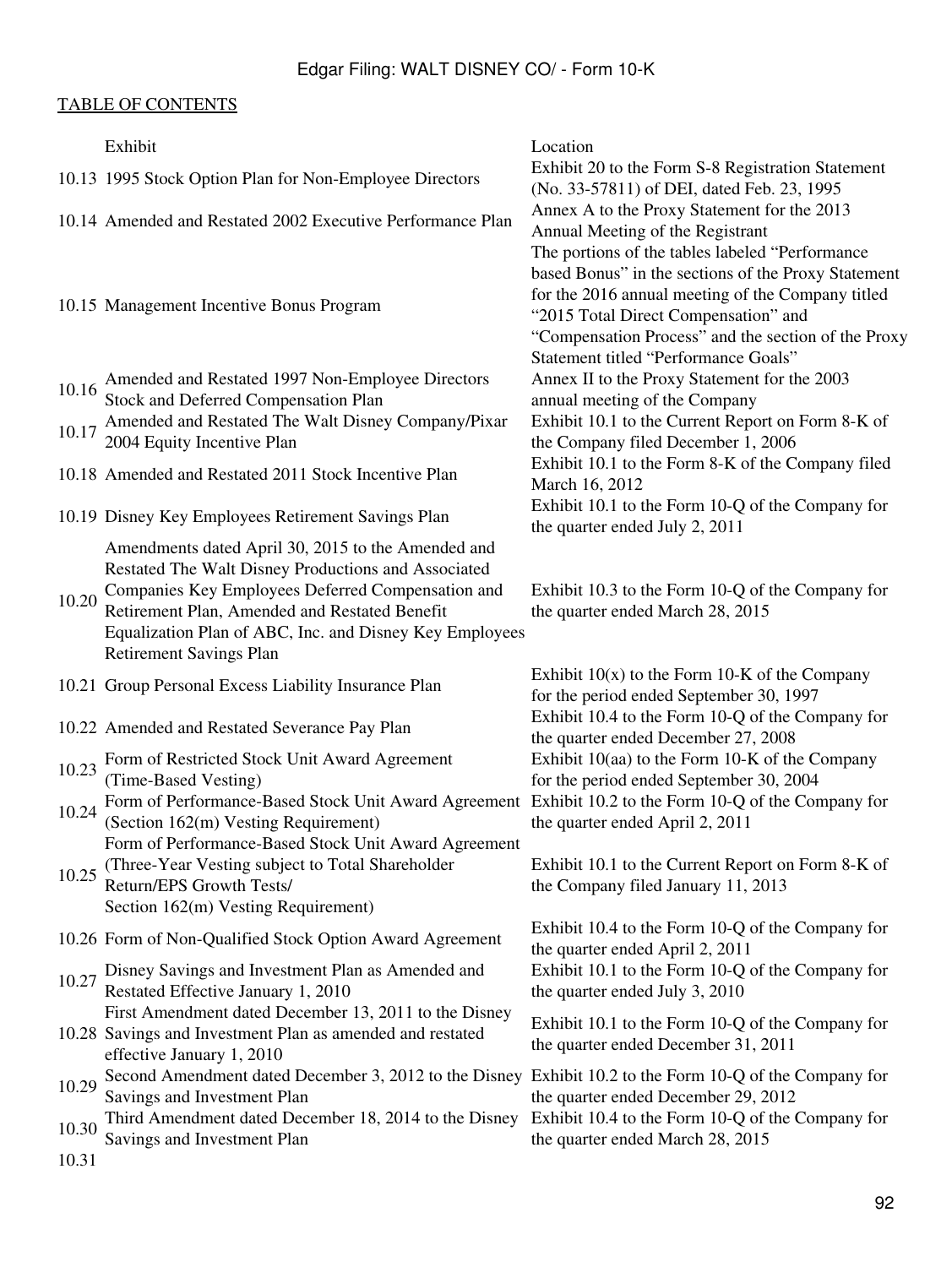Fourth Amendment dated April 30, 2015 to the Disney Savings and Investment Plan

Exhibit 10.5 to the Form 10-Q of the Company for the quarter ended March 28, 2015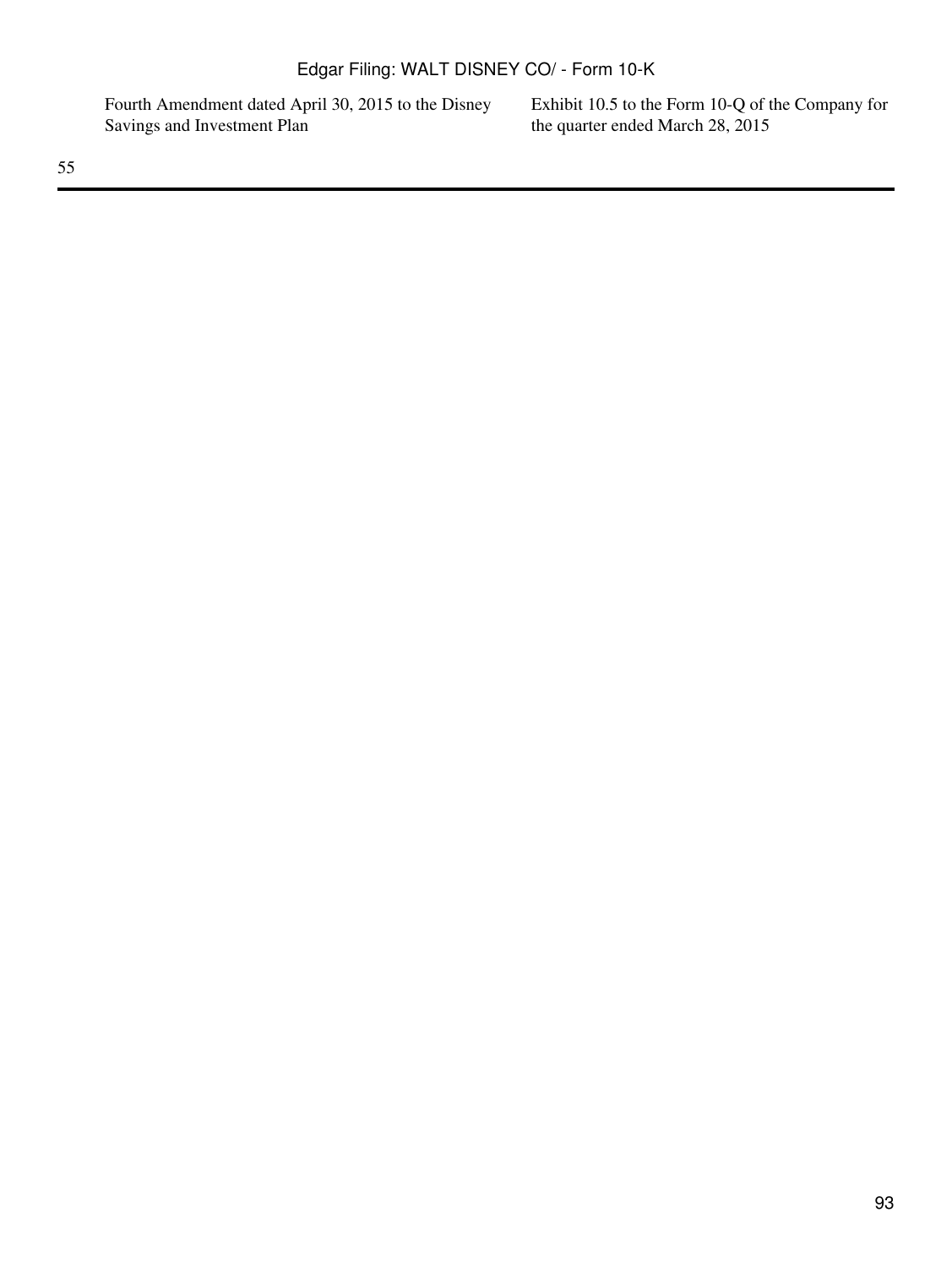|       | Exhibit                                                                                                                                    | Location          |
|-------|--------------------------------------------------------------------------------------------------------------------------------------------|-------------------|
| 12.1  | Ratio of earnings to fixed charges                                                                                                         | Filed             |
|       |                                                                                                                                            | herewith          |
| 21    | Subsidiaries of the Company                                                                                                                | Filed             |
|       |                                                                                                                                            | herewith          |
| 23    | <b>Consent of PricewaterhouseCoopers LLP</b>                                                                                               | Filed             |
|       |                                                                                                                                            | herewith          |
| 31(a) | Rule 13a-14(a) Certification of Chief Executive Officer of the Company in accordance with<br>Section 302 of the Sarbanes-Oxley Act of 2002 | Filed<br>herewith |
|       | Rule 13a-14(a) Certification of Chief Financial Officer of the Company in accordance with Section Filed                                    |                   |
| 31(b) | 302 of the Sarbanes-Oxley Act of 2002                                                                                                      | herewith          |
|       | Section 1350 Certification of Chief Executive Officer of the Company in accordance with Section                                            | Furnished         |
| 32(a) | 906 of the Sarbanes-Oxley Act of 2002*                                                                                                     | herewith          |
|       | Section 1350 Certification of Chief Financial Officer of the Company in accordance with Section                                            | Furnished         |
| 32(b) | 906 of the Sarbanes-Oxley Act of 2002*                                                                                                     | herewith          |
|       | The following materials from the Company's Annual Report on Form 10-K for the year ended                                                   |                   |
|       | October 1, 2016 formatted in Extensible Business Reporting Language (XBRL): (i) the                                                        | Filed             |
| 101   | Consolidated Statements of Income, (ii) the Consolidated Statements of Comprehensive Income,                                               | herewith          |
|       | (iii) the Consolidated Balance Sheets, (iv) the Consolidated Statements of Cash Flows, (v) the                                             |                   |
|       | Consolidated Statements of Equity and (vi) related notes                                                                                   |                   |

\*A signed original of this written statement required by Section 906 has been provided to the Company and will be retained by the Company and furnished to the SEC or its staff upon request.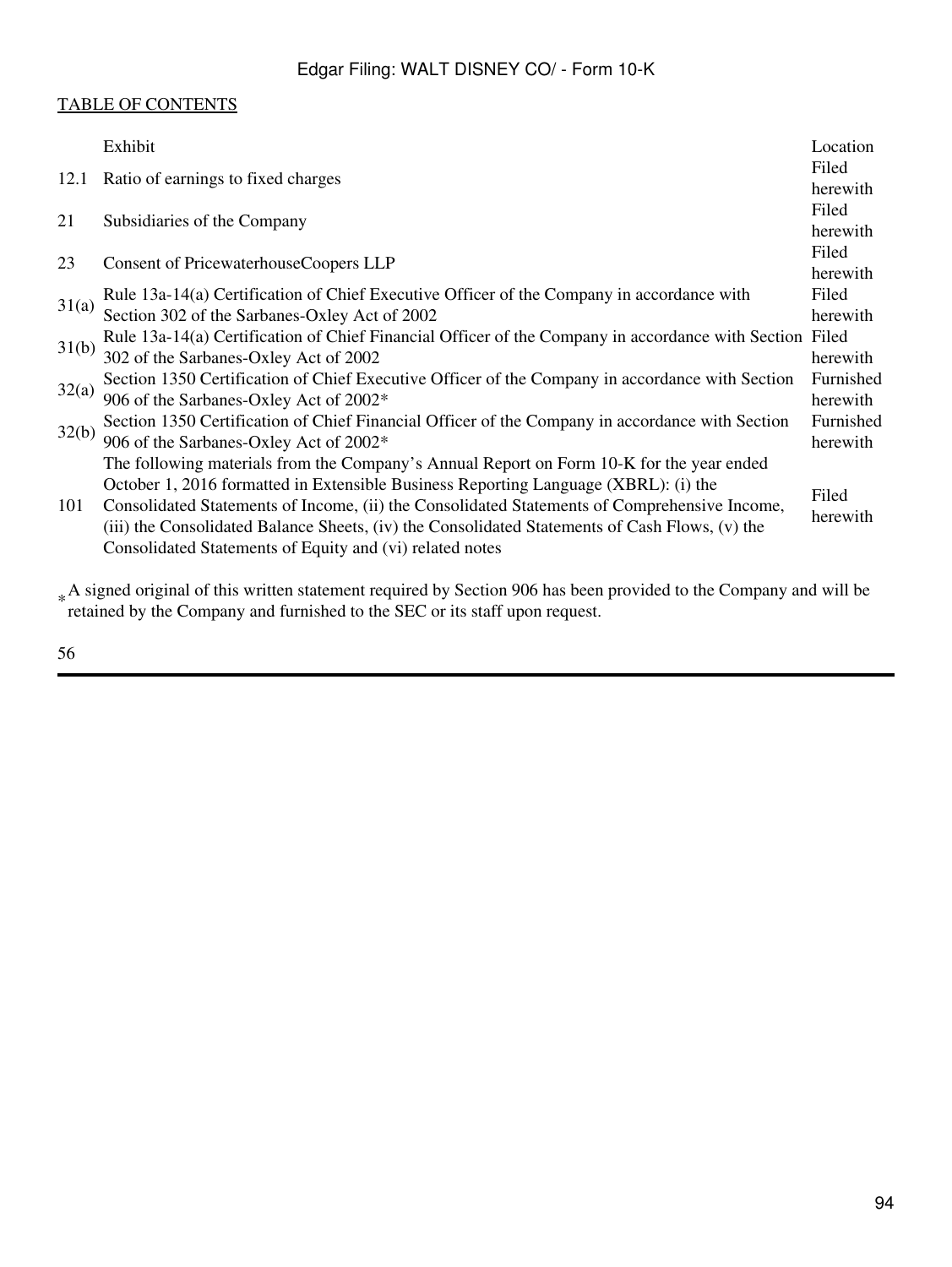| <b>SIGNATURES</b>                              |                                                                                                                         |                      |
|------------------------------------------------|-------------------------------------------------------------------------------------------------------------------------|----------------------|
|                                                | Pursuant to the requirements of Section 13 or 15(d) of the Securities Exchange Act of 1934, the registrant has duly     |                      |
|                                                | caused this report to be signed on its behalf by the undersigned, thereunto duly authorized.<br>THE WALT DISNEY COMPANY |                      |
| (Registrant)                                   |                                                                                                                         |                      |
| Date: November 23, 2016 By: /s/ ROBERT A. IGER |                                                                                                                         |                      |
|                                                | (Robert A. Iger,<br>Chairman and Chief Executive Officer)                                                               |                      |
|                                                | Pursuant to the requirements of the Securities Exchange Act of 1934, this report has been signed below by the           |                      |
|                                                | following persons on behalf of the registrant and in the capacities and on the dates indicated.                         |                      |
| Signature                                      | Title                                                                                                                   | Date                 |
| Principal Executive Officer                    |                                                                                                                         |                      |
| /s/ ROBERT A. IGER                             | Chairman and Chief Executive Officer                                                                                    | November 23,<br>2016 |
| (Robert A. Iger)                               |                                                                                                                         |                      |
|                                                |                                                                                                                         |                      |
| Principal Financial and Accounting<br>Officers |                                                                                                                         |                      |
| CHRISTINE M. MCCARTHY<br>$\sqrt{s}$            | Senior Executive Vice President                                                                                         | November 23,         |
| (Christine M. McCarthy)                        | and Chief Financial Officer                                                                                             | 2016                 |
|                                                |                                                                                                                         |                      |
| <b>BRENT A. WOODFORD</b><br>/s/                | Executive Vice President-Controllership, Financial                                                                      | November 23,         |
| (Brent A. Woodford)                            | Planning and Tax                                                                                                        | 2016                 |
|                                                |                                                                                                                         |                      |
| Directors                                      |                                                                                                                         |                      |
| <b>SUSAN E. ARNOLD</b><br>$\sqrt{s}$           | Director                                                                                                                | November 23,<br>2016 |
| (Susan E. Arnold)                              |                                                                                                                         |                      |
|                                                |                                                                                                                         |                      |
| /s/ JOHN S. CHEN                               | Director                                                                                                                | November 23,<br>2016 |
| (John S. Chen)                                 |                                                                                                                         |                      |
|                                                |                                                                                                                         | November 23,         |
| <b>JACK DORSEY</b><br>$\sqrt{s}$               | Director                                                                                                                | 2016                 |
| (Jack Dorsey)                                  |                                                                                                                         |                      |
|                                                |                                                                                                                         | November 23,         |
| <b>ROBERT A. IGER</b><br>/s/                   | Chairman of the Board and Director                                                                                      | 2016                 |
| (Robert A. Iger)                               |                                                                                                                         |                      |
| /s/ MARIA ELENA LAGOMASINO Director            |                                                                                                                         | November 23,         |
|                                                |                                                                                                                         | 2016                 |
| (Maria Elena Lagomasino)                       |                                                                                                                         |                      |
| FRED H. LANGHAMMER<br>$\sqrt{s}$               | Director                                                                                                                |                      |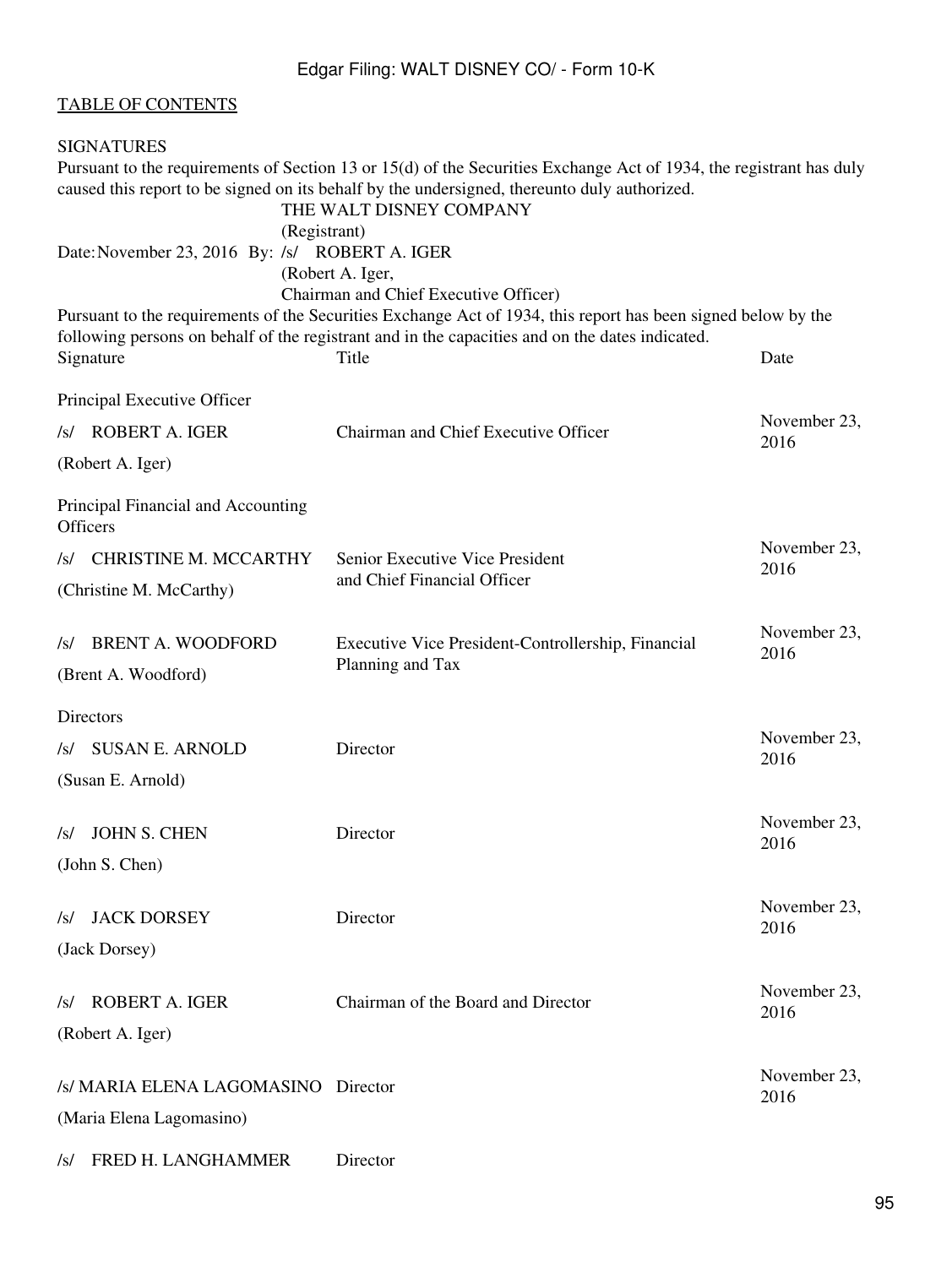|            | (Fred H. Langhammer)                                      |          | November 23,<br>2016 |
|------------|-----------------------------------------------------------|----------|----------------------|
| /s/        | <b>AYLWIN B. LEWIS</b><br>(Aylwin B. Lewis)               | Director | November 23,<br>2016 |
| $\sqrt{s}$ | ROBERT W. MATSCHULLAT Director<br>(Robert W. Matschullat) |          | November 23,<br>2016 |
| $\sqrt{s}$ | <b>MARK G. PARKER</b><br>(Mark G. Parker)                 | Director | November 23,<br>2016 |
| /s/        | <b>SHERYL SANDBERG</b><br>(Sheryl Sandberg)               | Director | November 23,<br>2016 |
| $\sqrt{s}$ | ORIN C. SMITH<br>(Orin C. Smith)                          | Director | November 23,<br>2016 |
| 57         |                                                           |          |                      |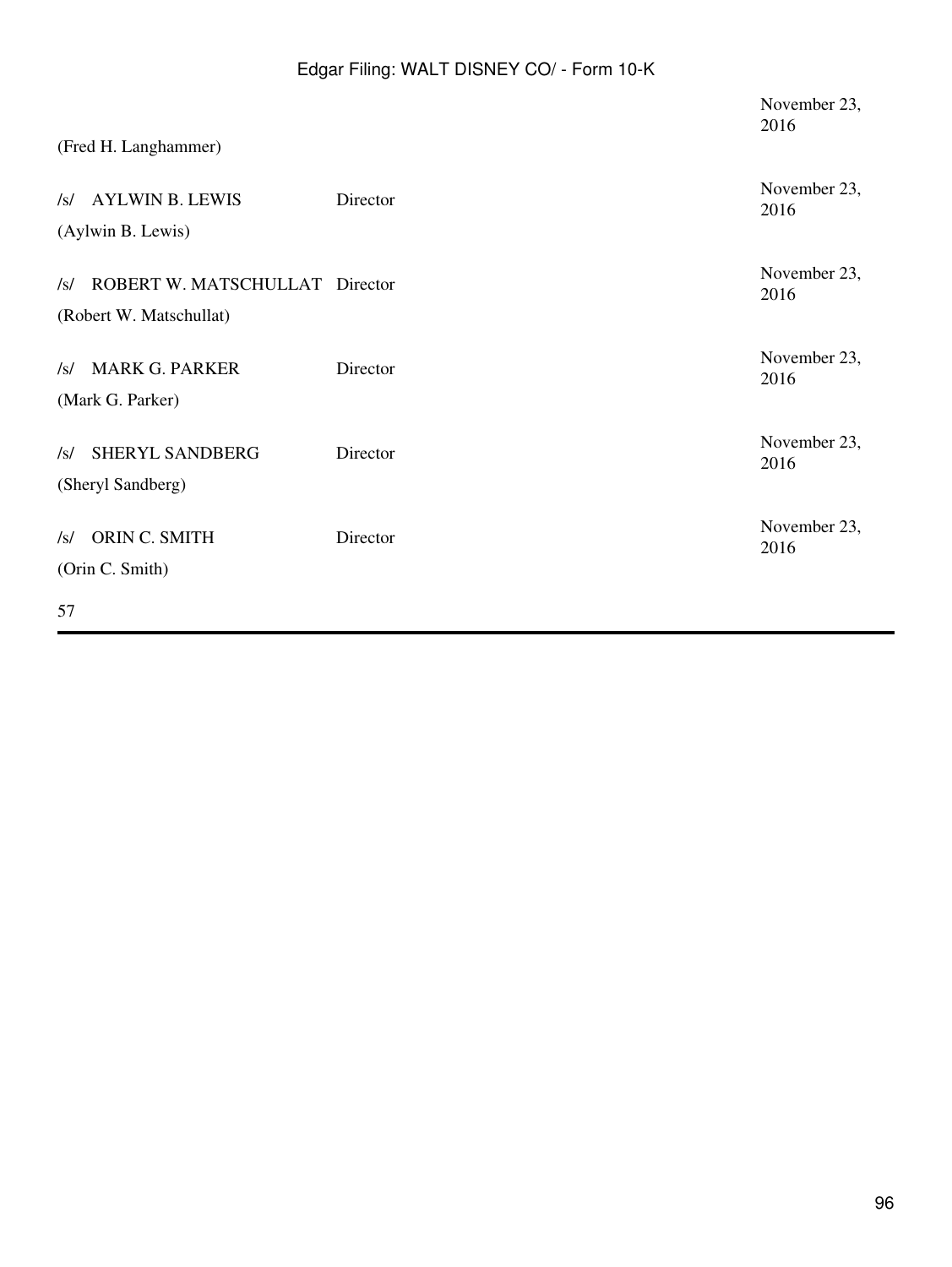# THE WALT DISNEY COMPANY AND SUBSIDIARIES INDEX TO FINANCIAL STATEMENTS AND SUPPLEMENTAL DATA

|                                                                                                                                                        | Page      |
|--------------------------------------------------------------------------------------------------------------------------------------------------------|-----------|
| Management's Report on Internal Control Over Financial Reporting                                                                                       | <u>59</u> |
| Report of Independent Registered Public Accounting Firm                                                                                                | 60        |
| Consolidated Financial Statements of The Walt Disney Company and Subsidiaries                                                                          |           |
| Consolidated Statements of Income for the Years Ended October 1, 2016, October 3, 2015 and September 27,<br>2014                                       | <u>61</u> |
| Consolidated Statements of Comprehensive Income for the Years Ended October 1, 2016, October 3, 2015 and<br>September 27, 2014                         | 62        |
| Consolidated Balance Sheets as of October 1, 2016 and October 3, 2015                                                                                  | 63        |
| Consolidated Statements of Cash Flows for the Years Ended October 1, 2016, October 3, 2015 and September<br>27, 2014                                   | <u>64</u> |
| Consolidated Statements of Shareholders' Equity for the Years Ended October 1, 2016, October 3, 2015 and<br>September 27, 2014                         | <u>65</u> |
| Notes to Consolidated Financial Statements                                                                                                             | <u>66</u> |
| <b>Quarterly Financial Summary (unaudited)</b>                                                                                                         | 106       |
| All schedules are omitted for the reason that they are not applicable or the required information is included in the<br>financial statements or notes. |           |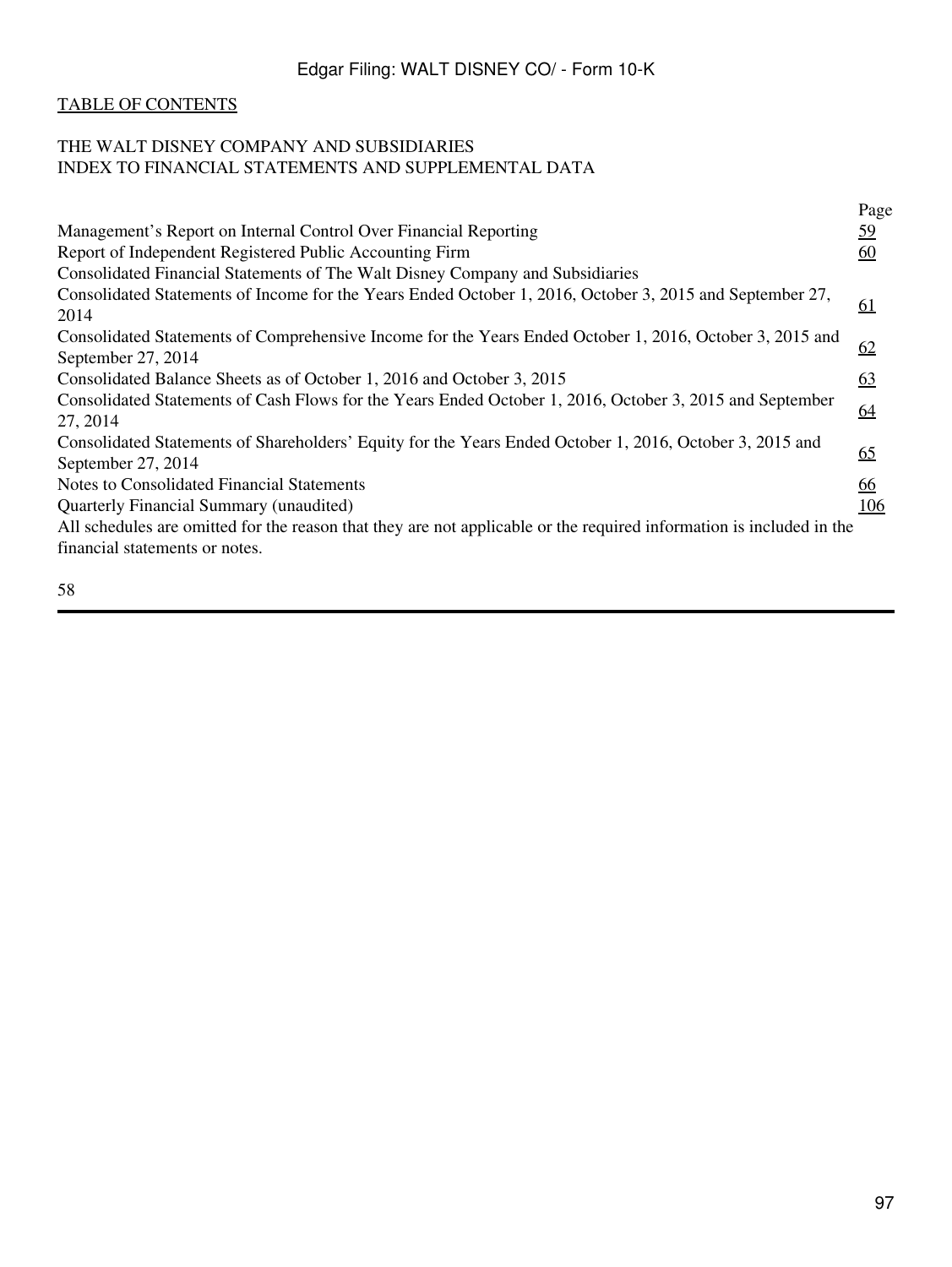### <span id="page-97-0"></span>MANAGEMENT'S REPORT ON INTERNAL CONTROL OVER FINANCIAL REPORTING

Management is responsible for establishing and maintaining adequate internal control over financial reporting, as such term is defined in Exchange Act Rule 13a-15(f). The Company's internal control over financial reporting includes those policies and procedures that (i) pertain to the maintenance of records that, in reasonable detail, accurately and fairly reflect the transactions and dispositions of the assets of the Company; (ii) provide reasonable assurance that transactions are recorded as necessary to permit preparation of financial statements in accordance with generally accepted accounting principles, and that receipts and expenditures of the Company are being made only in accordance with authorizations of management and directors of the Company; and (iii) provide reasonable assurance regarding prevention or timely detection of unauthorized acquisition, use, or disposition of the Company's assets that could have a material effect on the financial statements.

Internal control over financial reporting is designed to provide reasonable assurance regarding the reliability of financial reporting and the preparation of financial statements prepared for external purposes in accordance with generally accepted accounting principles. Because of its inherent limitations, internal control over financial reporting may not prevent or detect misstatements. Also, projections of any evaluation of effectiveness to future periods are subject to the risk that controls may become inadequate because of changes in conditions, or that the degree of compliance with the policies or procedures may deteriorate.

Under the supervision and with the participation of management, including our principal executive officer and principal financial officer, we conducted an evaluation of the effectiveness of our internal control over financial reporting based on the framework in Internal Control - Integrated Framework issued by the Committee of Sponsoring Organizations of the Treadway Commission in 2013. Based on our evaluation under the framework in Internal Control - Integrated Framework, management concluded that our internal control over financial reporting was effective as of October 1, 2016.

The effectiveness of our internal control over financial reporting as of October 1, 2016 has been audited by PricewaterhouseCoopers LLP, an independent registered public accounting firm, as stated in their report, which is included herein.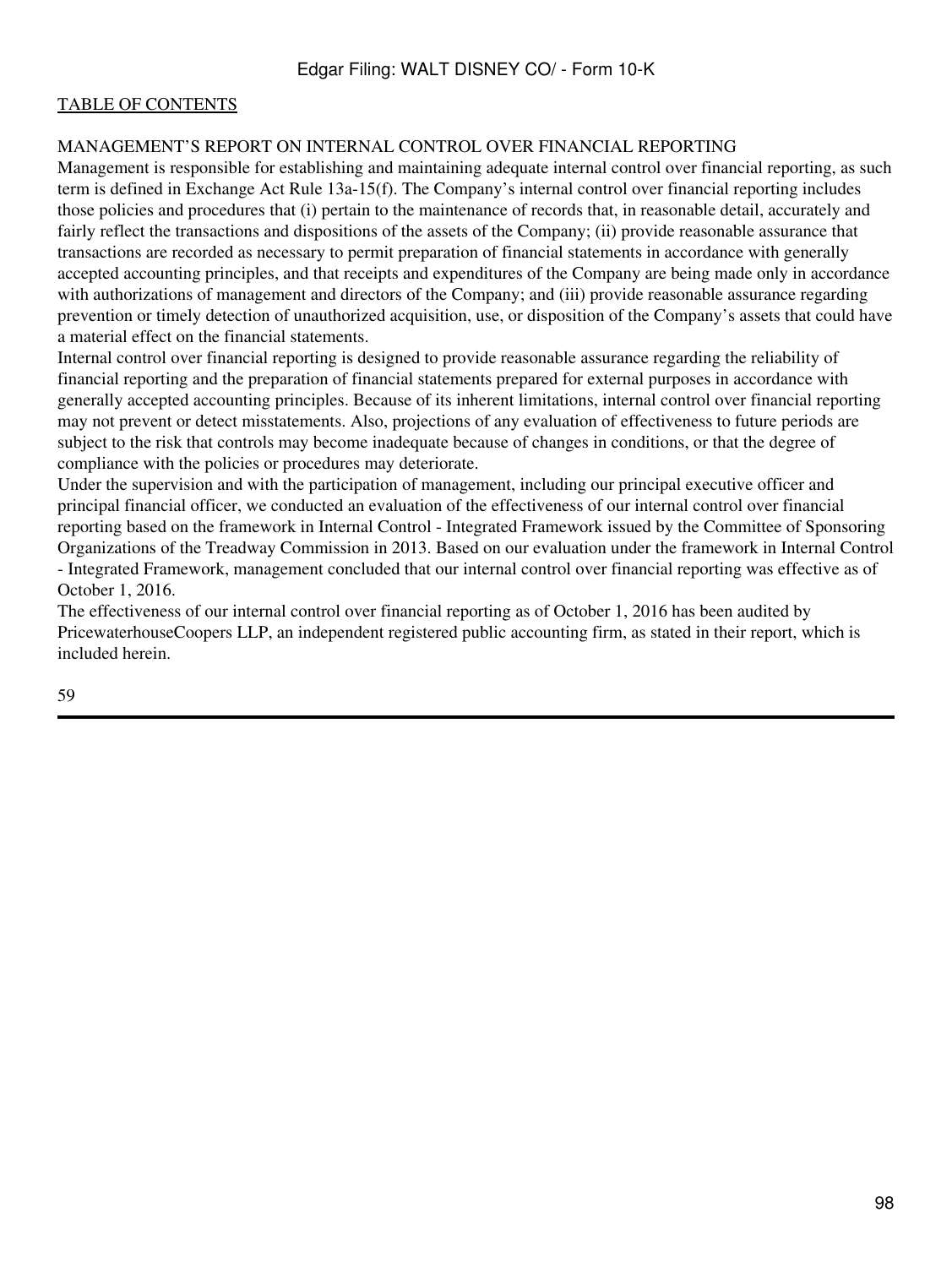### <span id="page-98-0"></span>REPORT OF INDEPENDENT REGISTERED PUBLIC ACCOUNTING FIRM

To the Board of Directors and Shareholders of The Walt Disney Company

In our opinion, the accompanying consolidated balance sheets and the related consolidated statements of income, comprehensive income, shareholders' equity and cash flows present fairly, in all material respects, the financial position of The Walt Disney Company and its subsidiaries (the Company) at October 1, 2016 and October 3, 2015, and the results of their operations and their cash flows for each of the three years in the period ended October 1, 2016 in conformity with accounting principles generally accepted in the United States of America. Also in our opinion, the Company maintained, in all material respects, effective internal control over financial reporting as of October 1, 2016, based on criteria established in Internal Control - Integrated Framework (2013) issued by the Committee of Sponsoring Organizations of the Treadway Commission (COSO). The Company's management is responsible for these financial statements, for maintaining effective internal control over financial reporting and for its assessment of the effectiveness of internal control over financial reporting, included in the accompanying Management's Report on Internal Control over Financial Reporting. Our responsibility is to express opinions on these financial statements and on the Company's internal control over financial reporting based on our integrated audits. We conducted our audits in accordance with the standards of the Public Company Accounting Oversight Board (United States).Those standards require that we plan and perform the audits to obtain reasonable assurance about whether the financial statements are free of material misstatement and whether effective internal control over financial reporting was maintained in all material respects. Our audits of the financial statements included examining, on a test basis, evidence supporting the amounts and disclosures in the financial statements, assessing the accounting principles used and significant estimates made by management, and evaluating the overall financial statement presentation. Our audit of internal control over financial reporting included obtaining an understanding of internal control over financial reporting, assessing the risk that a material weakness exists, and testing and evaluating the design and operating effectiveness of internal control based on the assessed risk. Our audits also included performing such other procedures as we considered necessary in the circumstances. We believe that our audits provide a reasonable basis for our opinions.

A company's internal control over financial reporting is a process designed to provide reasonable assurance regarding the reliability of financial reporting and the preparation of financial statements for external purposes in accordance with generally accepted accounting principles. A company's internal control over financial reporting includes those policies and procedures that (i) pertain to the maintenance of records that, in reasonable detail, accurately and fairly reflect the transactions and dispositions of the assets of the company; (ii) provide reasonable assurance that transactions are recorded as necessary to permit preparation of financial statements in accordance with generally accepted accounting principles, and that receipts and expenditures of the company are being made only in accordance with authorizations of management and directors of the company; and (iii) provide reasonable assurance regarding prevention or timely detection of unauthorized acquisition, use, or disposition of the company's assets that could have a material effect on the financial statements.

Because of its inherent limitations, internal control over financial reporting may not prevent or detect misstatements. Also, projections of any evaluation of effectiveness to future periods are subject to the risk that controls may become inadequate because of changes in conditions, or that the degree of compliance with the policies or procedures may deteriorate.

/s/PRICEWATERHOUSECOOPERS LLP Los Angeles, California November 23, 2016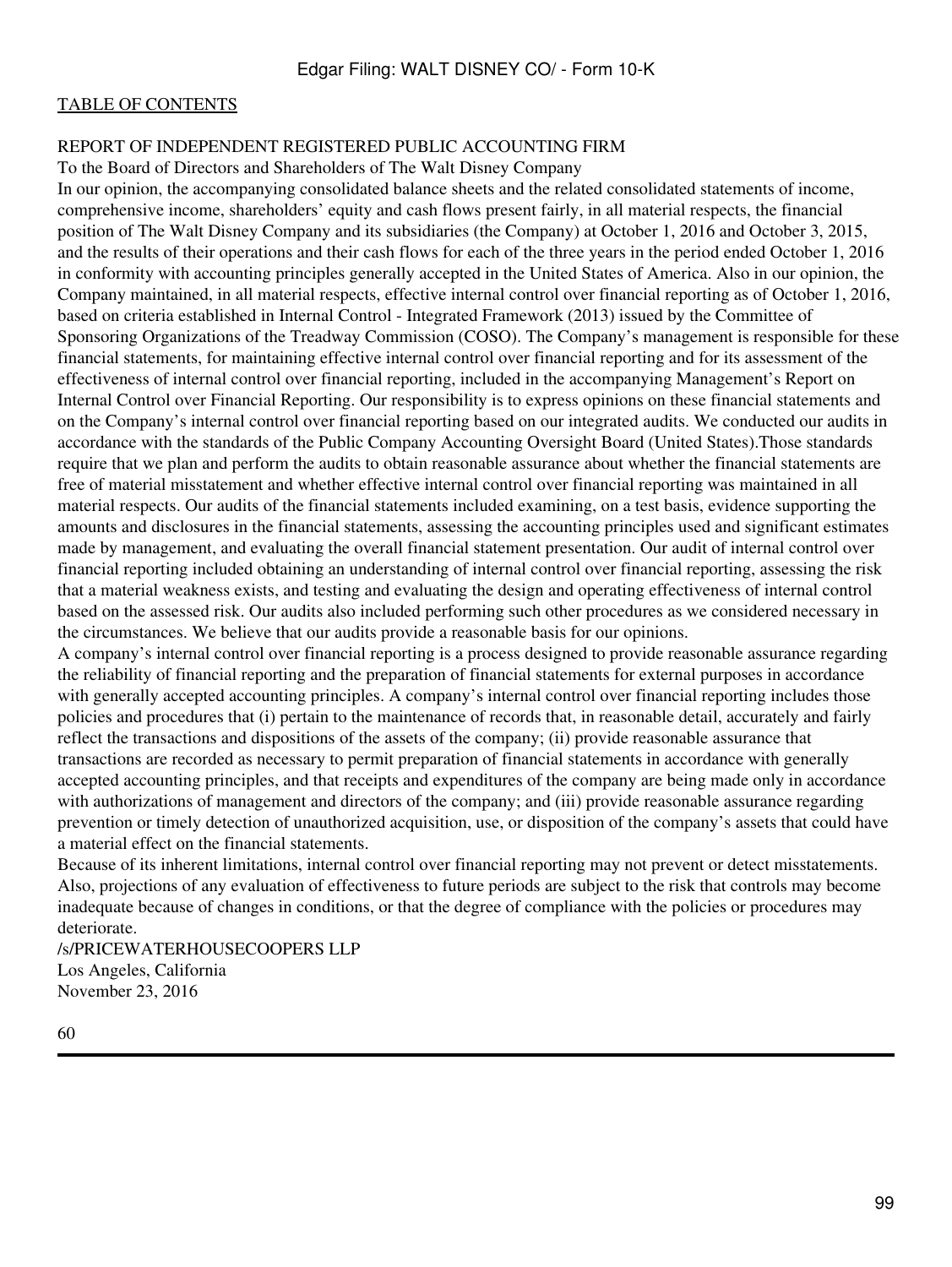# <span id="page-99-0"></span>CONSOLIDATED STATEMENTS OF INCOME

(in millions, except per share data)

|                                                                                | 2016                | 2015     | 2014                             |
|--------------------------------------------------------------------------------|---------------------|----------|----------------------------------|
| Revenues:                                                                      |                     |          |                                  |
| Services                                                                       | \$47,130            | \$43,894 | \$40,246                         |
| Products                                                                       | 8,502               | 8,571    | 8,567                            |
| Total revenues                                                                 | 55,632              | 52,465   | 48,813                           |
| Costs and expenses:                                                            |                     |          |                                  |
| Cost of services (exclusive of depreciation and amortization)                  |                     |          | $(24,653)$ $(23,191)$ $(21,356)$ |
| Cost of products (exclusive of depreciation and amortization)                  | $(5,340)$ $(5,173)$ |          | (5,064)                          |
| Selling, general, administrative and other                                     | (8, 754)            | (8,523)  | (8,565)<br>$\rightarrow$         |
| Depreciation and amortization                                                  | $(2,527)$ $(2,354)$ |          | (2,288)                          |
| Total costs and expenses                                                       |                     |          | $(41,274)$ $(39,241)$ $(37,273)$ |
| Restructuring and impairment charges                                           | (156)               | ) (53)   | (140)<br>$\mathcal{L}$           |
| Other expense, net                                                             |                     |          | (31)<br>$\mathcal{L}$            |
| Interest income/(expense), net                                                 | (260)               | (117)    | 23<br>$\lambda$                  |
| Equity in the income of investees                                              | 926                 | 814      | 854                              |
| Income before income taxes                                                     | 14,868              | 13,868   | 12,246                           |
| Income taxes                                                                   |                     |          | $(5,078)$ $(5,016)$ $(4,242)$    |
| Net income                                                                     | 9,790               | 8,852    | 8,004                            |
| Less: Net income attributable to noncontrolling interests                      | (399)               | (470)    | (503)<br>$\mathcal{L}$           |
| Net income attributable to The Walt Disney Company (Disney)                    | \$9,391             | \$8,382  | \$7,501                          |
| Earnings per share attributable to Disney:                                     |                     |          |                                  |
| Diluted                                                                        | \$5.73              | \$4.90   | \$4.26                           |
| <b>Basic</b>                                                                   | \$5.76              | \$4.95   | \$4.31                           |
| Weighted average number of common and common equivalent shares outstanding:    |                     |          |                                  |
| Diluted                                                                        | 1,639               | 1,709    | 1,759                            |
| <b>Basic</b>                                                                   | 1,629               | 1,694    | 1,740                            |
| Dividends declared per share<br>See Notes to Consolidated Financial Statements | \$1.42              | \$1.81   | \$0.86                           |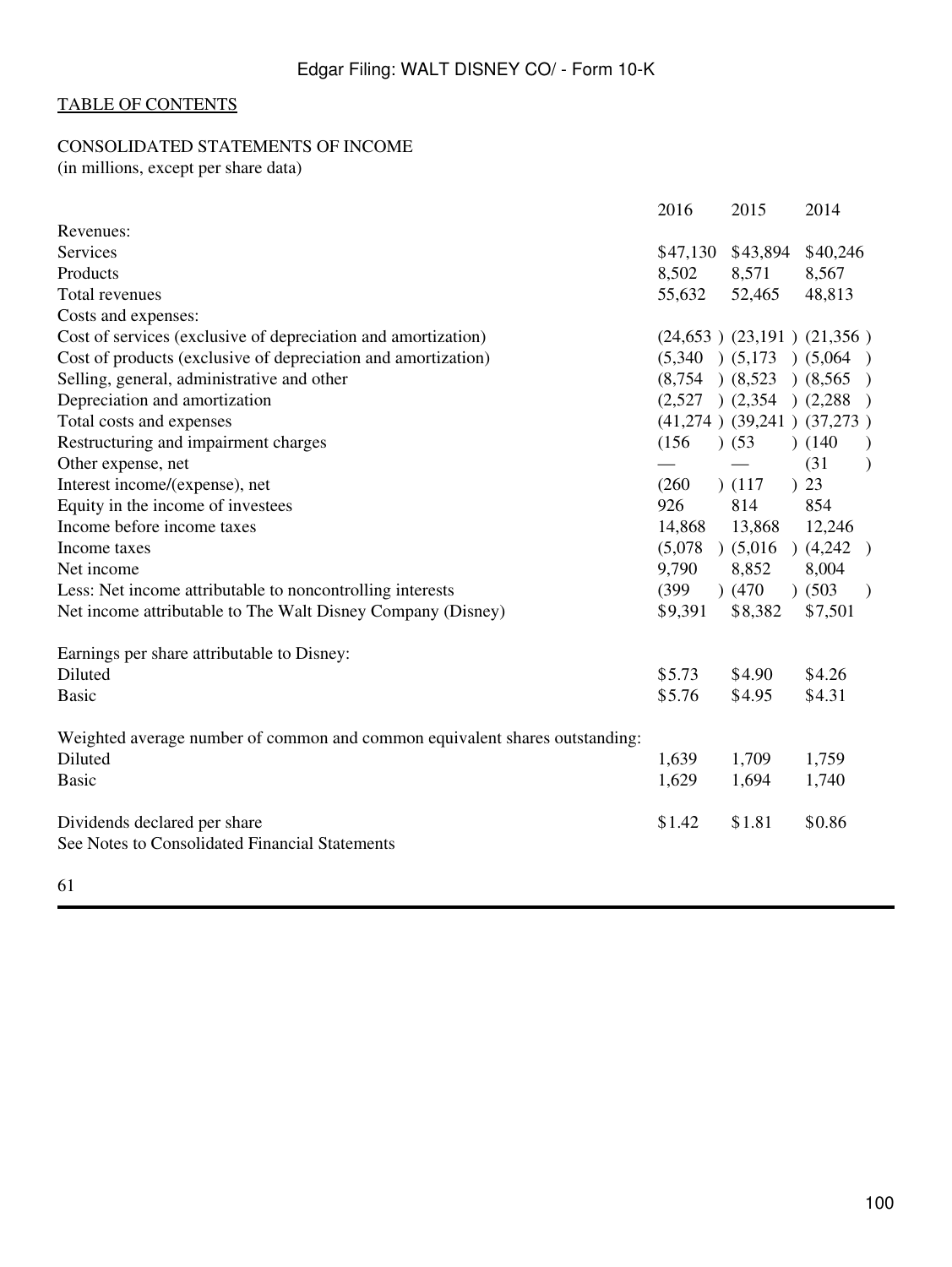### <span id="page-100-0"></span>CONSOLIDATED STATEMENTS OF COMPREHENSIVE INCOME (in millions)

|                                                | 2016     |       |               | 2015  |       |               | 2014  |                        |  |
|------------------------------------------------|----------|-------|---------------|-------|-------|---------------|-------|------------------------|--|
| Net Income                                     | \$       | 9,790 |               | \$    | 8,852 |               | \$    | 8,004                  |  |
| Other comprehensive                            |          |       |               |       |       |               |       |                        |  |
| income/(loss), net of                          |          |       |               |       |       |               |       |                        |  |
| tax:                                           |          |       |               |       |       |               |       |                        |  |
| Market value                                   |          |       |               |       |       |               |       |                        |  |
| adjustments for                                | 13       |       |               | (87)  |       | $\mathcal{E}$ | 5     |                        |  |
| investments                                    |          |       |               |       |       |               |       |                        |  |
| Market value<br>adjustments for                | (359)    |       |               | 130   |       |               | 121   |                        |  |
| hedges                                         |          |       | ⟩             |       |       |               |       |                        |  |
| Pension and                                    |          |       |               |       |       |               |       |                        |  |
| postretirement                                 |          |       |               |       |       |               |       |                        |  |
| medical plan                                   | (1, 154) |       | ⟩             | (301) |       | $\mathcal{E}$ | (925) | $\mathcal{E}$          |  |
| adjustments                                    |          |       |               |       |       |               |       |                        |  |
| Foreign currency                               | (156)    |       | $\mathcal{)}$ | (272) |       | $\mathcal{)}$ | (18)  | $\mathcal{C}^{\prime}$ |  |
| translation and other                          |          |       |               |       |       |               |       |                        |  |
| Other comprehensive $(1,656)$                  |          |       | $\mathcal{E}$ | (530) |       | $\mathcal{E}$ | (817) | $\mathcal{)}$          |  |
| income/(loss)                                  |          |       |               |       |       |               |       |                        |  |
| Comprehensive<br>income                        | 8,134    |       |               | 8,322 |       |               | 7,187 |                        |  |
| Less: Net income                               |          |       |               |       |       |               |       |                        |  |
| attributable to                                |          |       |               |       |       |               |       |                        |  |
| noncontrolling                                 | (399)    |       | $\mathcal{E}$ | (470) |       | $\mathcal{E}$ | (503) | $\mathcal{E}$          |  |
| interests                                      |          |       |               |       |       |               |       |                        |  |
| Less: Other                                    |          |       |               |       |       |               |       |                        |  |
| comprehensive                                  |          |       |               |       |       |               |       |                        |  |
| (income)/loss                                  | 98       |       |               | 77    |       |               | 36    |                        |  |
| attributable to                                |          |       |               |       |       |               |       |                        |  |
| noncontrolling                                 |          |       |               |       |       |               |       |                        |  |
| interests                                      |          |       |               |       |       |               |       |                        |  |
| Comprehensive                                  |          |       |               | \$    |       |               | \$    |                        |  |
| income attributable<br>to Disney               | \$       | 7,833 |               |       | 7,929 |               |       | 6,720                  |  |
| See Notes to Consolidated Financial Statements |          |       |               |       |       |               |       |                        |  |
|                                                |          |       |               |       |       |               |       |                        |  |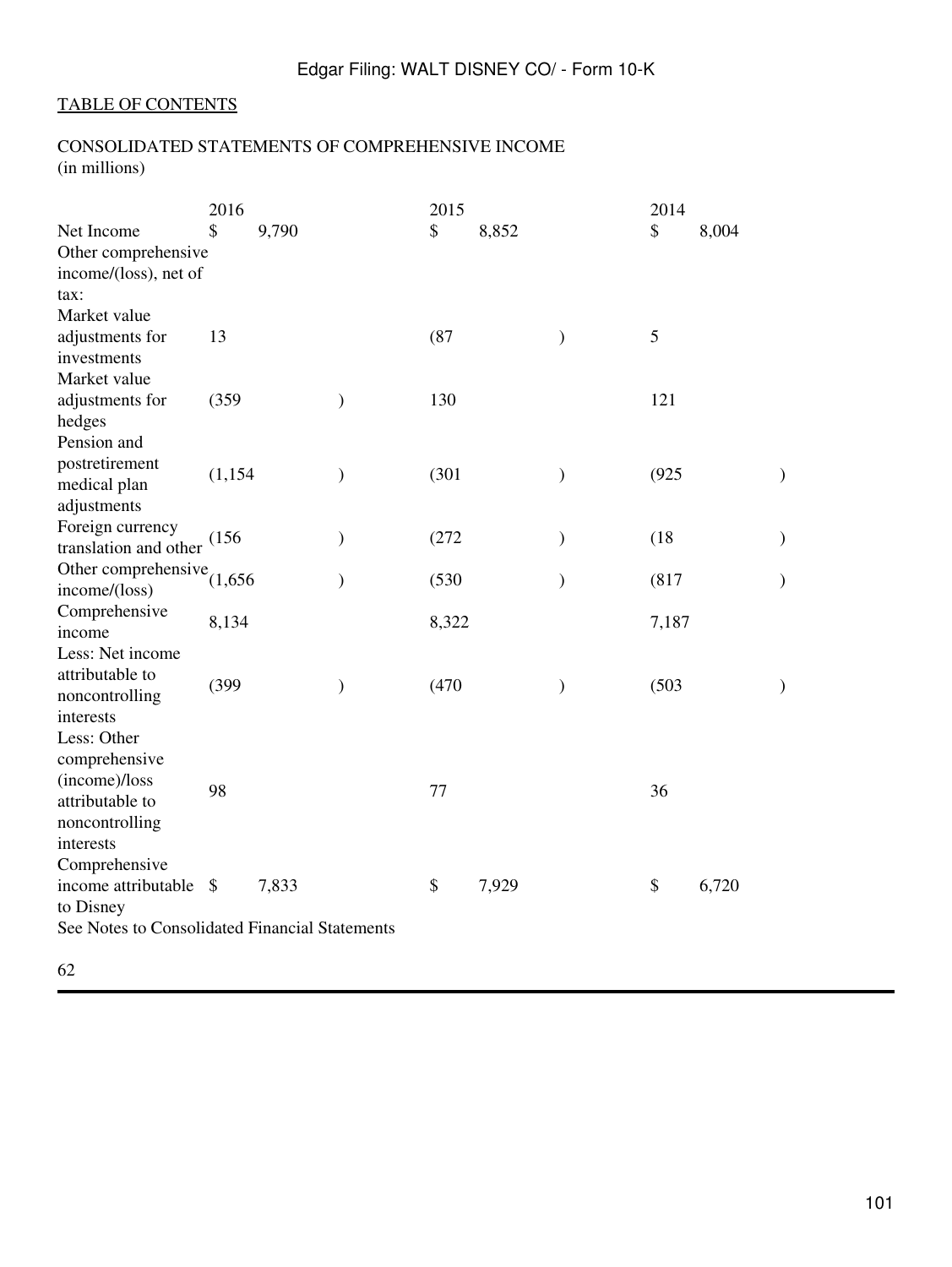# <span id="page-101-0"></span>CONSOLIDATED BALANCE SHEETS

(in millions, except per share data)

|                                                                                                             | October  | October               |
|-------------------------------------------------------------------------------------------------------------|----------|-----------------------|
| <b>ASSETS</b>                                                                                               | 1, 2016  | 3, 2015               |
| Current assets                                                                                              |          |                       |
| Cash and cash equivalents                                                                                   | \$4,610  | \$4,269               |
| Receivables                                                                                                 | 9,065    | 8,019                 |
| Inventories                                                                                                 | 1,390    | 1,571                 |
| Television costs and advances                                                                               | 1,208    | 1,170                 |
| Deferred income taxes                                                                                       |          | 767                   |
| Other current assets                                                                                        | 693      | 962                   |
| Total current assets                                                                                        | 16,966   | 16,758                |
| Film and television costs                                                                                   | 6,339    | 6,183                 |
| Investments                                                                                                 | 4,280    | 2,643                 |
| Parks, resorts and other property                                                                           |          |                       |
| Attractions, buildings and equipment                                                                        | 50,270   | 42,745                |
| Accumulated depreciation                                                                                    |          | $(26,849)$ $(24,844)$ |
|                                                                                                             | 23,421   | 17,901                |
| Projects in progress                                                                                        | 2,684    | 6,028                 |
| Land                                                                                                        | 1,244    | 1,250                 |
|                                                                                                             | 27,349   | 25,179                |
| Intangible assets, net                                                                                      | 6,949    | 7,172                 |
| Goodwill                                                                                                    | 27,810   | 27,826                |
| Other assets                                                                                                | 2,340    | 2,421                 |
| Total assets                                                                                                | \$92,033 | \$88,182              |
| <b>LIABILITIES AND EQUITY</b>                                                                               |          |                       |
| <b>Current liabilities</b>                                                                                  |          |                       |
| Accounts payable and other accrued liabilities                                                              | \$9,130  | \$7,844               |
| Current portion of borrowings                                                                               | 3,687    | 4,563                 |
| Unearned royalties and other advances                                                                       | 4,025    | 3,927                 |
| Total current liabilities                                                                                   | 16,842   | 16,334                |
| <b>Borrowings</b>                                                                                           | 16,483   | 12,773                |
| Deferred income taxes                                                                                       | 3,679    | 4,051                 |
| Other long-term liabilities                                                                                 | 7,706    | 6,369                 |
| Commitments and contingencies (Note 14)                                                                     |          |                       |
| Equity                                                                                                      |          |                       |
| Preferred stock, \$.01 par value                                                                            |          |                       |
| Authorized – 100 million shares, Issued – none                                                              |          |                       |
| Common stock, \$.01 par value, Authorized $-4.6$ billion shares, Issued $-2.9$ billion shares at            | 35,859   | 35,122                |
| October 1, 2016 and 2.8 billion shares at October 3, 2015                                                   |          |                       |
| Retained earnings                                                                                           | 66,088   | 59,028                |
| Accumulated other comprehensive loss                                                                        | (3,979)  | (2,421)               |
|                                                                                                             | 97,968   | 91,729                |
| Treasury stock, at cost, 1.3 billion shares at October 1, 2016 and 1.2 billion shares at October 3,<br>2015 |          | $(54,703)$ $(47,204)$ |
| Total Disney Shareholders' equity                                                                           | 43,265   | 44,525                |
| Noncontrolling interests                                                                                    | 4,058    | 4,130                 |
| Total equity                                                                                                | 47,323   | 48,655                |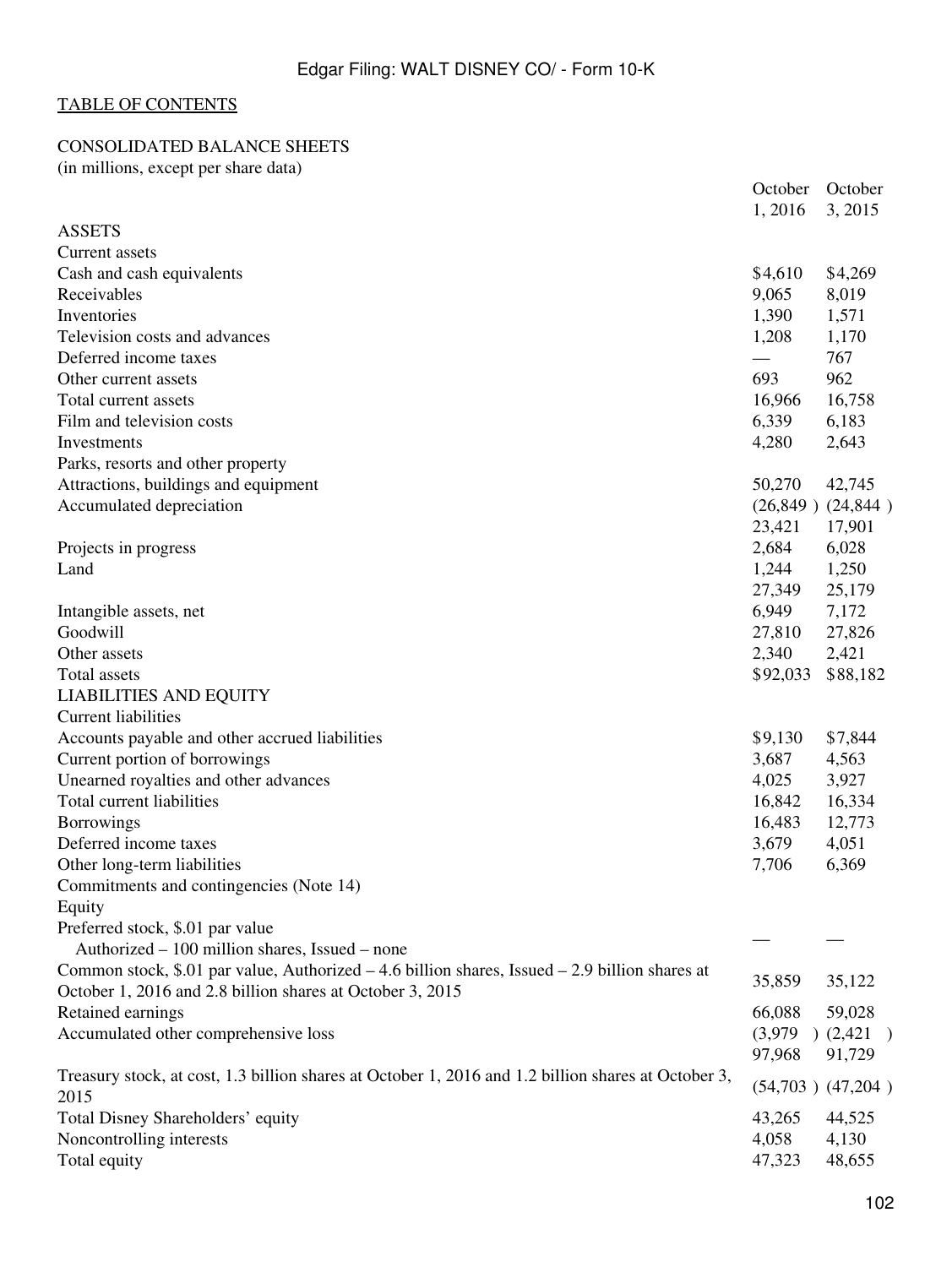Total liabilities and equity \$92,033 \$88,182 See Notes to Consolidated Financial Statements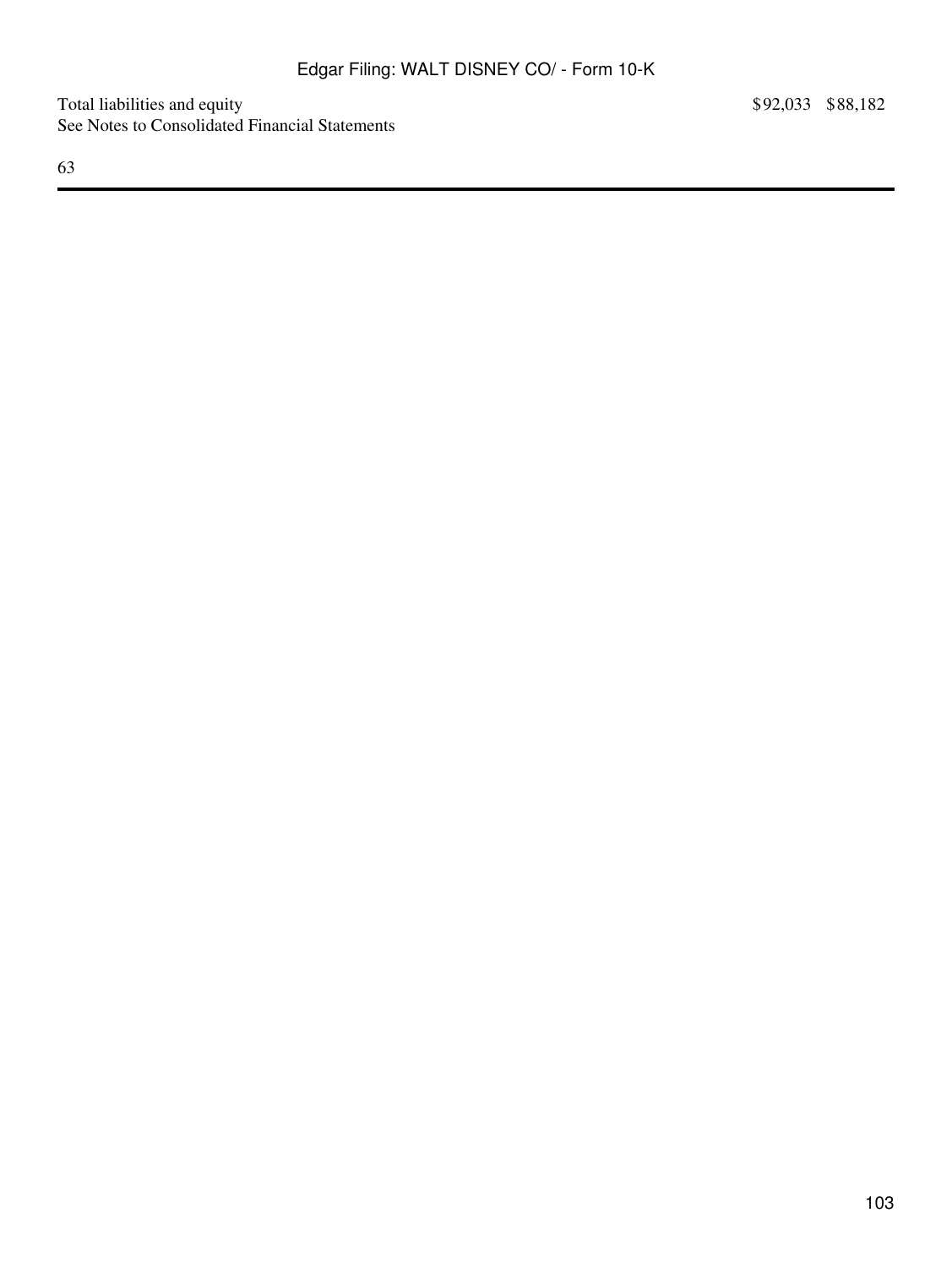### <span id="page-103-0"></span>CONSOLIDATED STATEMENTS OF CASH FLOWS (in millions)

|                                                       | 2016        | 2015                          | 2014                   |
|-------------------------------------------------------|-------------|-------------------------------|------------------------|
| <b>OPERATING ACTIVITIES</b>                           |             |                               |                        |
| Net income                                            | \$9,790     | \$8,852                       | \$8,004                |
| Depreciation and amortization                         | 2,527       | 2,354                         | 2,288                  |
| Gains on sales of investments and dispositions        | (26)        | (91)                          | (299)<br>$\lambda$     |
| Deferred income taxes                                 | 1,214       | (102)                         | ) 517                  |
| Equity in the income of investees                     | (926)       | (814)                         | (854)<br>$\mathcal{L}$ |
| Cash distributions received from equity investees     | 799         | 752                           | 718                    |
| Net change in film and television costs and advances  | (101)       | (922)                         | (964)<br>$\mathcal{L}$ |
| Equity-based compensation                             | 393         | 410                           | 408                    |
| Other                                                 | 445         | 341                           | 234                    |
| Changes in operating assets and liabilities:          |             |                               |                        |
| Receivables                                           | (393)       | (211)                         | (480)<br>$\mathcal{Y}$ |
| Inventories                                           | 186         | $\mathbf{1}$                  | (81)<br>$\mathcal{E}$  |
| Other assets                                          | $(137)$ 34  |                               | (151)<br>$\mathcal{E}$ |
| Accounts payable and other accrued liabilities        | 40          | (49)                          | )536                   |
| Income taxes                                          | $(598)$ 354 |                               | (96)<br>$\mathcal{E}$  |
| Cash provided by operations                           | 13,213      | 10,909                        | 9,780                  |
|                                                       |             |                               |                        |
| <b>INVESTING ACTIVITIES</b>                           |             |                               |                        |
| Investments in parks, resorts and other property      |             | $(4,773)$ $(4,265)$ $(3,311)$ |                        |
| Sales of investments/proceeds from dispositions       | 45          | 166                           | 395                    |
| Acquisitions                                          |             | $(850)$ – $(402)$             | $\lambda$              |
| Other                                                 |             | $(180)$ $(146)$ $(27)$        | $\lambda$              |
| Cash used in investing activities                     |             | $(5,758)$ $(4,245)$ $(3,345)$ |                        |
| <b>FINANCING ACTIVITIES</b>                           |             |                               |                        |
| Commercial paper borrowings/(repayments), net         | (920)       | 2,376                         | 50                     |
| <b>Borrowings</b>                                     | 6,065       | 2,550                         | 2,231                  |
| Reduction of borrowings                               |             | $(2,205)$ $(2,221)$ $(1,648)$ |                        |
| <b>Dividends</b>                                      |             | $(2,313)$ $(3,063)$ $(1,508)$ |                        |
| Repurchases of common stock                           |             | $(7,499)$ $(6,095)$ $(6,527)$ |                        |
| Proceeds from exercise of stock options               | 259         | 329                           | 404                    |
| Contributions from noncontrolling interest holders    |             | 1,012                         | 608                    |
| Other                                                 |             | (378) (402) (320)             |                        |
| Cash used in financing activities                     |             | $(6,991)$ $(5,514)$ $(6,710)$ |                        |
|                                                       |             |                               |                        |
| Impact of exchange rates on cash and cash equivalents | (123)       | (302)                         | (235)<br>$\lambda$     |
| Change in cash and cash equivalents                   | 341         | 848                           | (510)<br>$\rightarrow$ |
| Cash and cash equivalents, beginning of year          | 4,269       | 3,421                         | 3,931                  |
| Cash and cash equivalents, end of year                | \$4,610     | \$4,269                       | \$3,421                |
| Supplemental disclosure of cash flow information:     |             |                               |                        |
| Interest paid                                         | \$395       | \$314                         | \$310                  |
| Income taxes paid                                     | \$4,133     | \$4,396                       | \$3,483                |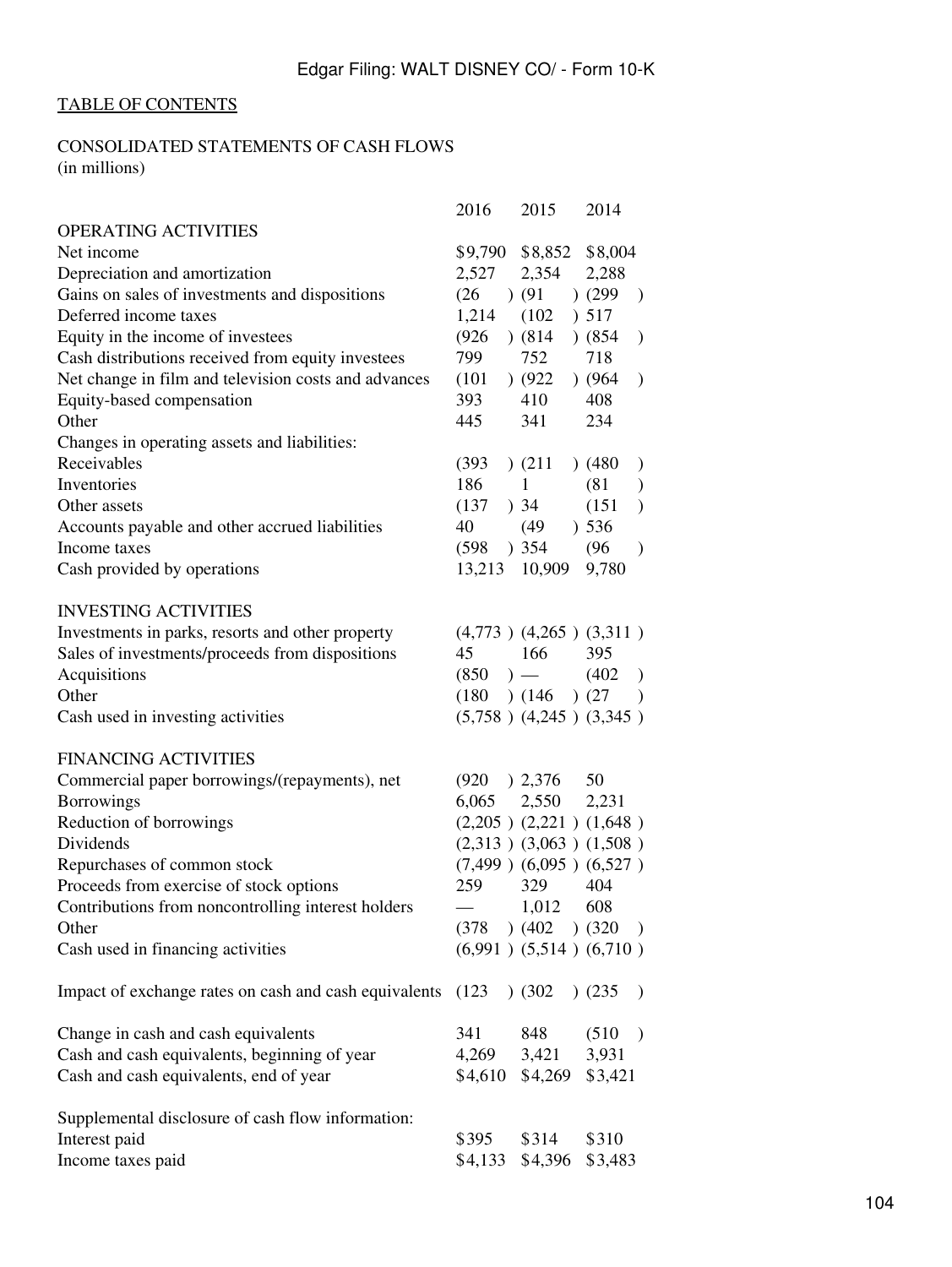See Notes to Consolidated Financial Statements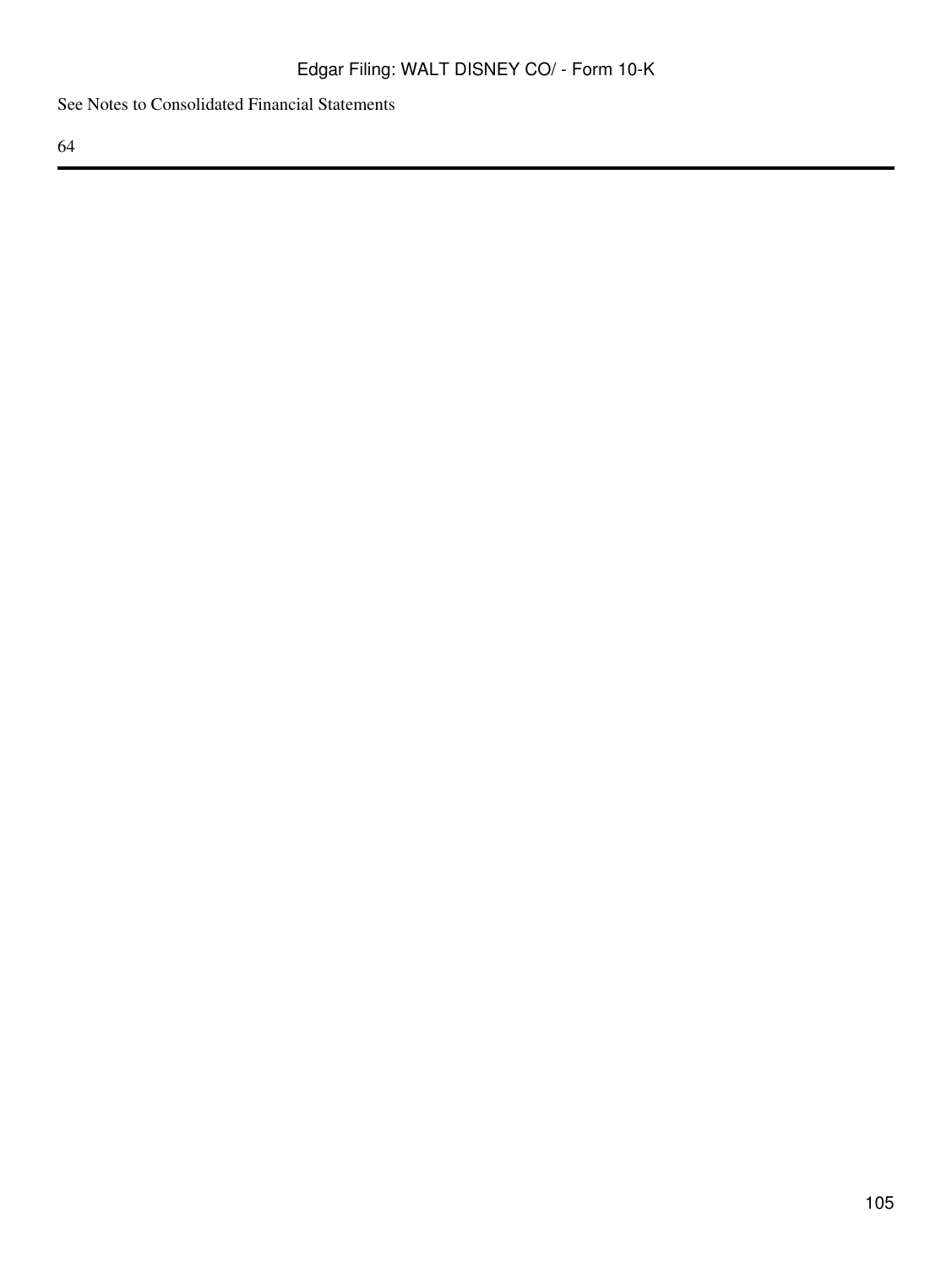# <span id="page-105-0"></span>CONSOLIDATED STATEMENTS OF SHAREHOLDERS' EQUITY (in millions)

|                                                          |               | <b>Equity Attributable to Disney</b> |                 |                                                                 |           |                               |                           |                                              |                         |                            |
|----------------------------------------------------------|---------------|--------------------------------------|-----------------|-----------------------------------------------------------------|-----------|-------------------------------|---------------------------|----------------------------------------------|-------------------------|----------------------------|
|                                                          | <b>Shares</b> | Common Retained<br><b>Stock</b>      | Earnings        | Accumulated<br>Other<br>Comprehensive Stock<br>Income<br>(Loss) |           | Treasury                      | Total<br>Disney<br>Equity | Non-controlling<br>Total Equity<br>Interests |                         |                            |
| Balance at September 28,<br>2013                         | 1,773         | \$33,440                             | \$47,758        | \$(1,187)                                                       |           | $\frac{\$(34,582)}{\$45,429}$ |                           | \$2,721                                      | \$48,150                |                            |
| Comprehensive income<br>Equity compensation<br>activity  | 18            | 844                                  | 7,501           | (781)                                                           |           |                               | 6,720<br>844              | 467                                          | 7,187<br>844            |                            |
| Common stock<br>repurchases                              | (84)          |                                      |                 |                                                                 |           | (6,527)                       | $)$ (6,527)<br>$\lambda$  |                                              | (6,527)                 | $\mathcal{L}$              |
| Dividends<br>Contributions<br>Distributions and other    |               | 17                                   | (1,525)         |                                                                 |           |                               | (1,508)<br>$\lambda$      | 608<br>(576)<br>$\lambda$                    | (1,508)<br>608<br>(576) | $\mathcal{L}$<br>$\lambda$ |
| Balance at September 27,<br>2014                         | 1,707         | \$34,301                             | \$53,734        | \$(1,968)                                                       | $\lambda$ | \$(41,109) \$44,958           |                           | \$3,220                                      | \$48,178                |                            |
| Comprehensive income<br>Equity compensation              | 14            | 828                                  | 8,382           | (453)                                                           |           |                               | 7,929<br>828              | 393                                          | 8,322<br>828            |                            |
| activity<br>Common stock<br>repurchases                  | (60)          |                                      |                 |                                                                 |           | (6,095)                       | (6,095)                   | $)$ —                                        | (6,095)                 | $\mathcal{L}$              |
| Dividends<br>Contributions                               |               | 24                                   | (3,087)         |                                                                 |           |                               | (3,063)                   | $)$ —<br>1,012                               | (3,063)<br>1,012        | $\mathcal{L}$              |
| Distributions and other<br>Balance at October 3,<br>2015 | 1,661         | (31)<br>\$35,122                     | (1)<br>\$59,028 | \$(2,421)                                                       |           | \$(47,204) \$44,525           | (32)                      | (495)<br>\$4,130                             | (527)<br>\$48,655       | $\lambda$                  |
| Comprehensive income<br>Equity compensation<br>activity  | 10            | 726                                  | 9,391           | (1,558)                                                         |           |                               | 7,833<br>726              | 301                                          | 8,134<br>726            |                            |
| Common stock<br>repurchases                              | (74)          | $\overbrace{\phantom{aaaaa}}$        |                 |                                                                 |           | (7, 499)                      | (7,499)                   |                                              | (7, 499)                | $\mathcal{L}$              |
| Dividends<br>Distributions and other                     |               | 15<br>(4)                            | (2,328)<br>)(3) |                                                                 |           |                               | (2,313)<br>(7)            | $)$ —<br>)(373)                              | (2,313)<br>(380)        | $\lambda$<br>$\mathcal{E}$ |
| Balance at October 1,<br>2016                            | 1,597         | \$35,859 \$66,088                    |                 | \$ (3,979)                                                      | $\lambda$ | \$(54,703) \$43,265           |                           | \$4,058                                      | \$47,323                |                            |
| See Notes to Consolidated Financial Statements           |               |                                      |                 |                                                                 |           |                               |                           |                                              |                         |                            |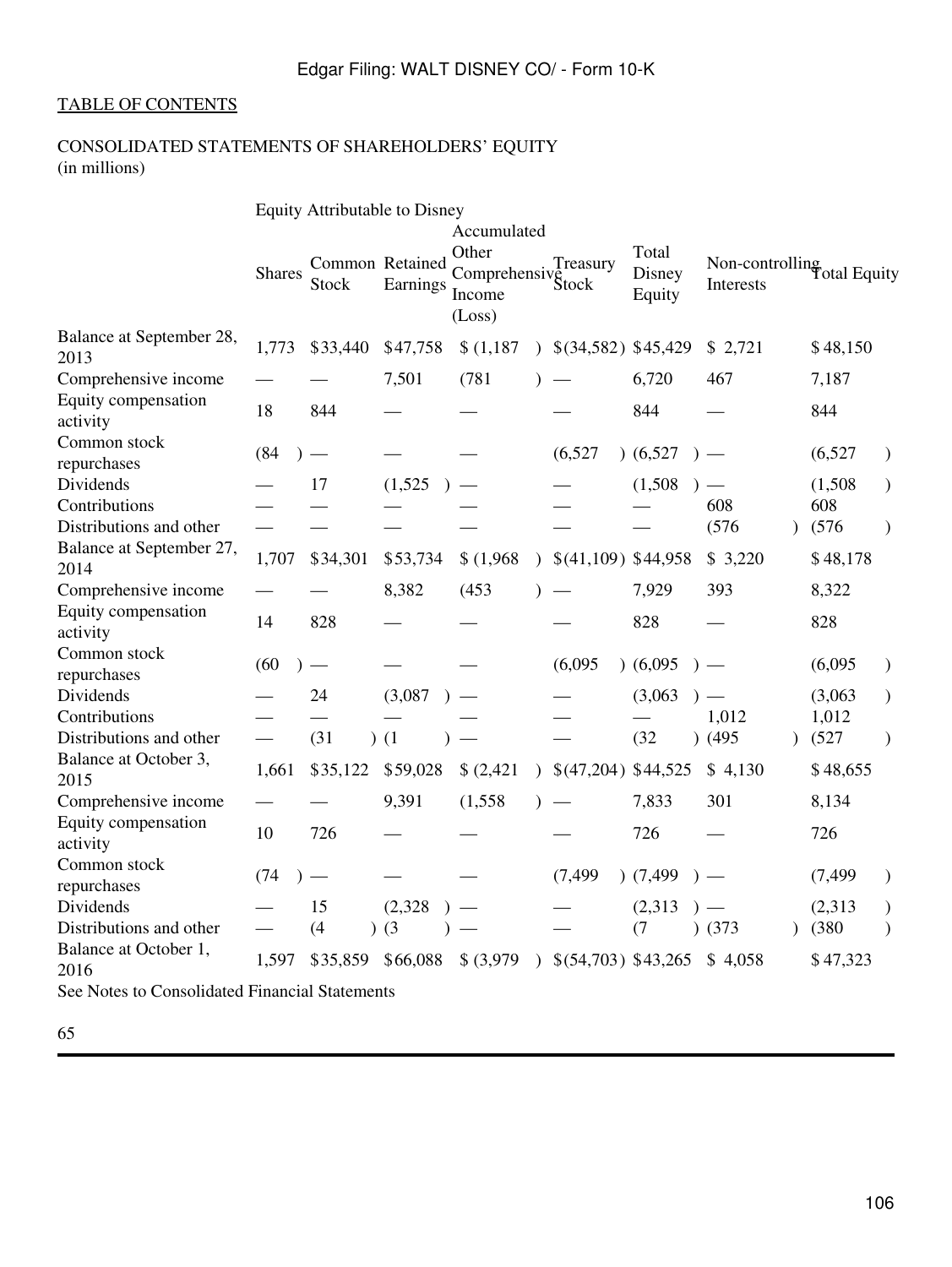#### <span id="page-106-0"></span>NOTES TO CONSOLIDATED FINANCIAL STATEMENTS

(Tabular dollars in millions, except per share amounts)

1 Description of the Business and Segment Information

The Walt Disney Company, together with the subsidiaries through which businesses are conducted (the Company), is a diversified worldwide entertainment company with operations in the following business segments: Media Networks, Parks and Resorts, Studio Entertainment, and Consumer Products & Interactive Media. The Company combined its former Consumer Products and Interactive segments into a single segment, Consumer Products & Interactive Media, and began reporting the financial results of the combined segment in fiscal 2016.

#### DESCRIPTION OF THE BUSINESS

#### Media Networks

The Company operates cable programming services including the ESPN, Disney Channels and Freeform networks, broadcast businesses, which include the ABC TV Network and eight owned television stations, radio businesses consisting of the ESPN Radio Network, including four owned ESPN radio stations, and the Radio Disney network, which operates from an owned radio station in Los Angeles. The ABC TV and ESPN Radio networks have affiliated stations providing coverage to consumers throughout the U.S. The Company also produces original live-action and animated television programming, which may be sold in network, first-run syndication and other television markets worldwide, to subscription video on demand services and in home entertainment formats such as DVD, Blu-Ray and iTunes. The Company has interests in media businesses that are accounted for under the equity method including A+E Television Networks LLC (A+E), BAMTech LLC (BAMTech), CTV Specialty Television, Inc. (CTV), Hulu LLC (Hulu), Seven TV and Vice Group Holdings, Inc. (Vice). Our Media Networks business also operates branded internet sites and apps.

#### Parks and Resorts

The Company owns and operates the Walt Disney World Resort in Florida and the Disneyland Resort in California. The Walt Disney World Resort includes four theme parks (the Magic Kingdom, Epcot, Disney's Hollywood Studios and Disney's Animal Kingdom); 18 resort hotels; a retail, dining and entertainment complex; a sports complex; conference centers; campgrounds; water parks; and other recreational facilities. The Disneyland Resort includes two theme parks (Disneyland and Disney California Adventure), three resort hotels and a retail, dining and entertainment complex. Internationally, the Company manages and has an 81% effective ownership interest in Disneyland Paris, which includes two theme parks (Disneyland Park and Walt Disney Studios Park); seven themed resort hotels; two convention centers; a shopping, dining and entertainment complex; and a 27-hole golf facility. The Company manages and has a 47% ownership interest in Hong Kong Disneyland Resort, which includes one theme park and two themed resort hotels. The Company has a 43% ownership interest in Shanghai Disney Resort, which opened in June 2016 and includes one theme park; two themed resort hotels; a retail, dining and entertainment complex; and an outdoor recreational area. The Company also has a 70% ownership interest in the management company of Shanghai Disney Resort. The Company also earns royalties on revenues generated by the Tokyo Disney Resort, which includes two theme parks (Tokyo Disneyland and Tokyo DisneySea) and four Disney-branded hotels, and is owned and operated by an unrelated Japanese corporation. The Company manages and markets vacation club ownership interests through the Disney Vacation Club; operates the Disney Cruise Line; the Adventures by Disney guided group vacations business; and Aulani, a hotel and vacation club resort in Hawaii. The Company's Walt Disney Imagineering unit designs and develops theme park concepts and attractions as well as resort properties. Studio Entertainment

The Company produces and acquires live-action and animated motion pictures for worldwide distribution in the theatrical, home entertainment and television markets. The Company distributes these products through its own distribution and marketing companies in the U.S. and both directly and through independent companies and joint ventures in foreign markets primarily under the Walt Disney Pictures, Pixar, Marvel, Lucasfilm and Touchstone banners. Certain motion pictures produced by DreamWorks Studios are distributed under our Touchstone Pictures banner. The Company also produces stage plays and musical recordings, licenses and produces live entertainment events and provides visual and audio effects and other post-production services. Consumer Products & Interactive Media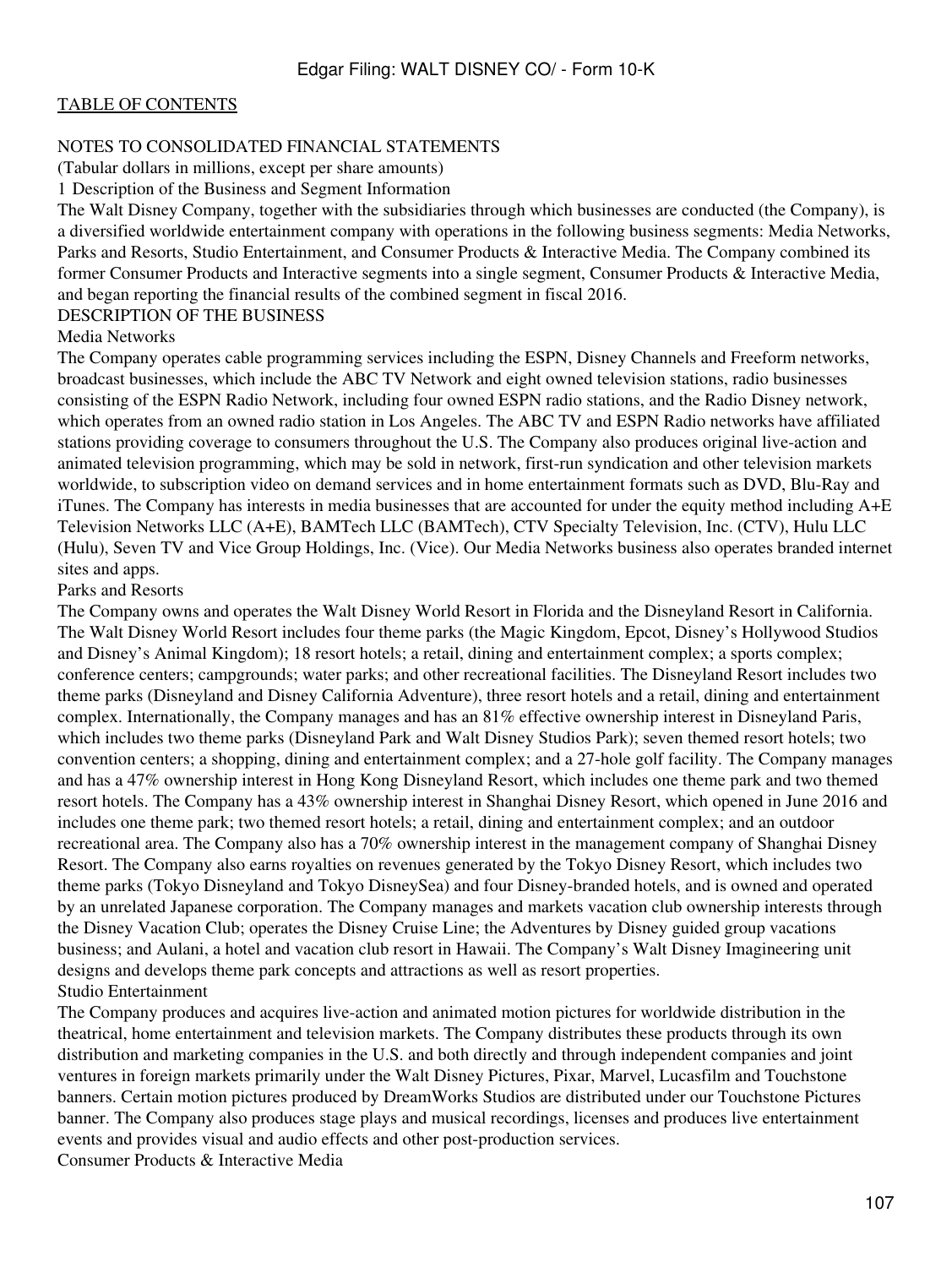The Company licenses its trade names, characters and visual and literary properties to various manufacturers, game developers, publishers and retailers throughout the world. We also develop and publish games, primarily for mobile platforms. The Company's operations include retail, online and wholesale distribution of products through The Disney Store, DisneyStore.com and MarvelStore.com and direct to retailers. We operate The Disney Store in North America, Europe, Japan and China. The Company publishes entertainment and educational books and magazines and comic books for children and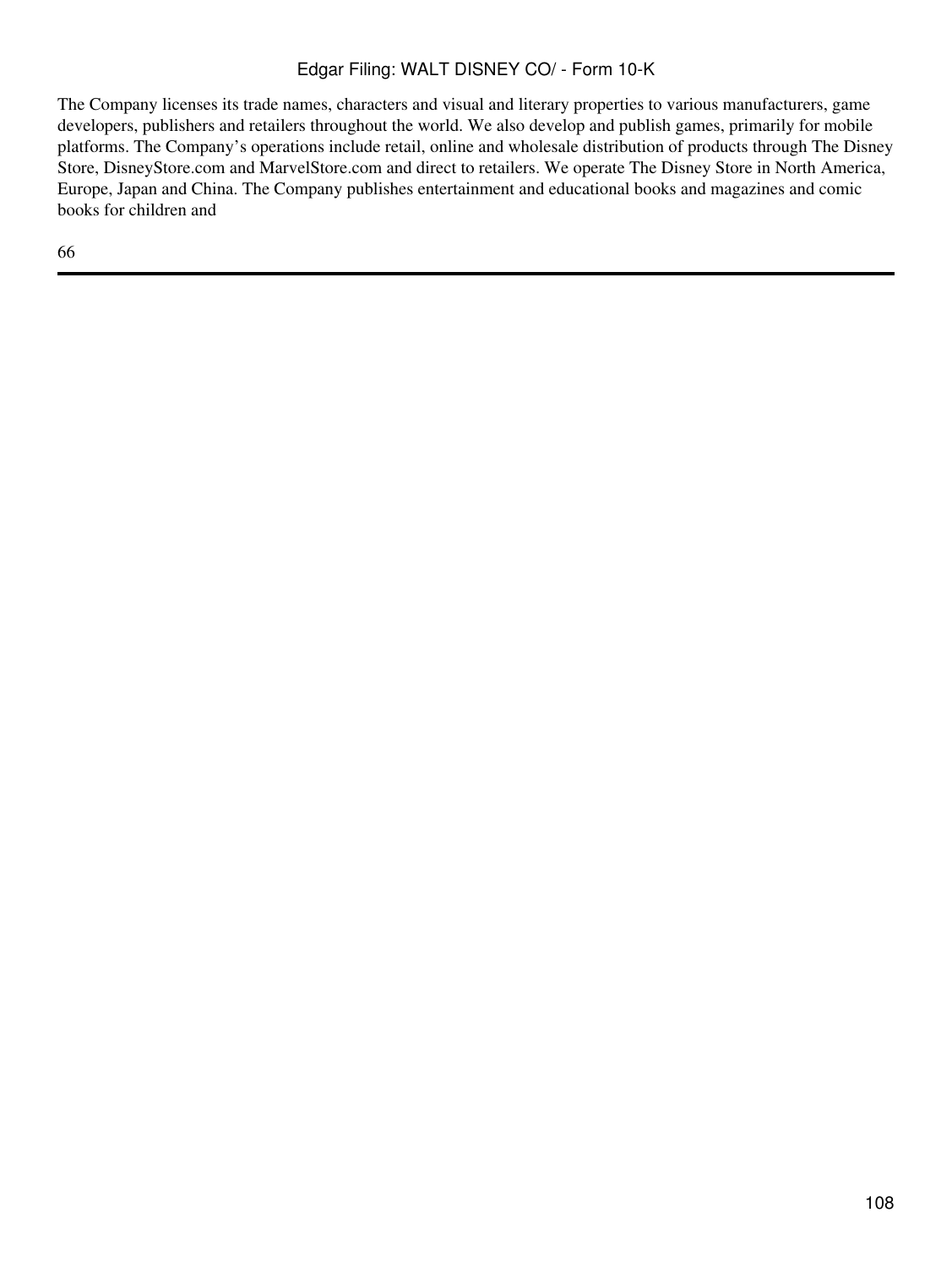families and operates English language learning centers in China. In addition, the segment's operations include website management and design, primarily for other Company businesses. We also develop and distribute online video content, which includes content developed by Maker Studios. Revenues and costs generated by Maker Studios have been allocated primarily to the Media Networks and Studio Entertainment segments.

#### SEGMENT INFORMATION

The operating segments reported below are the segments of the Company for which separate financial information is available and for which segment results are evaluated regularly by the Chief Executive Officer in deciding how to allocate resources and in assessing performance.

Segment operating results reflect earnings before corporate and unallocated shared expenses, restructuring and impairment charges, other expense, interest income/(expense), income taxes and noncontrolling interests. Segment operating income includes equity in the income of investees. Corporate and unallocated shared expenses principally consist of corporate functions, executive management and certain unallocated administrative support functions. Equity in the income of investees included in segment operating results is as follows:

|                                                                        |     | 2016 2015 2014    |               |
|------------------------------------------------------------------------|-----|-------------------|---------------|
| Media Networks                                                         |     |                   |               |
| <b>Cable Networks</b>                                                  |     | \$783 \$896 \$895 |               |
| <b>Broadcasting</b>                                                    |     |                   | (186)(82)(39) |
| Parks and Resorts                                                      |     |                   | $(3)$ $ (2)$  |
| Equity in the income of investees included in segment operating income |     | \$594 \$814 \$854 |               |
| Vice Gain                                                              | 332 |                   |               |
| Total equity in the income of investees                                |     | \$926 \$814 \$854 |               |

During fiscal 2016, the Company recognized its share of a net gain recorded by A+E, a joint venture owned 50% by the Company, in connection with A+E's acquisition of an interest in Vice (Vice Gain). The Company's \$332 million share of the Vice Gain is recorded in "Equity in the income of investees" in the Consolidated Statement of Income but is not included in segment operating income. See Note 3 for further discussion of the transaction.

The following segment results include allocations of certain costs, including information technology, pension, legal and other shared services costs, which are allocated based on metrics designed to correlate with consumption. These allocations are agreed-upon amounts between the businesses and may differ from amounts that would be negotiated in arm's length transactions. In addition, all significant intersegment transactions have been eliminated except that Studio Entertainment revenues and operating income include an allocation of Consumer Products & Interactive Media revenues, which is meant to reflect royalties on revenue generated by Consumer Products & Interactive Media on merchandise based on intellectual property from certain Studio Entertainment films.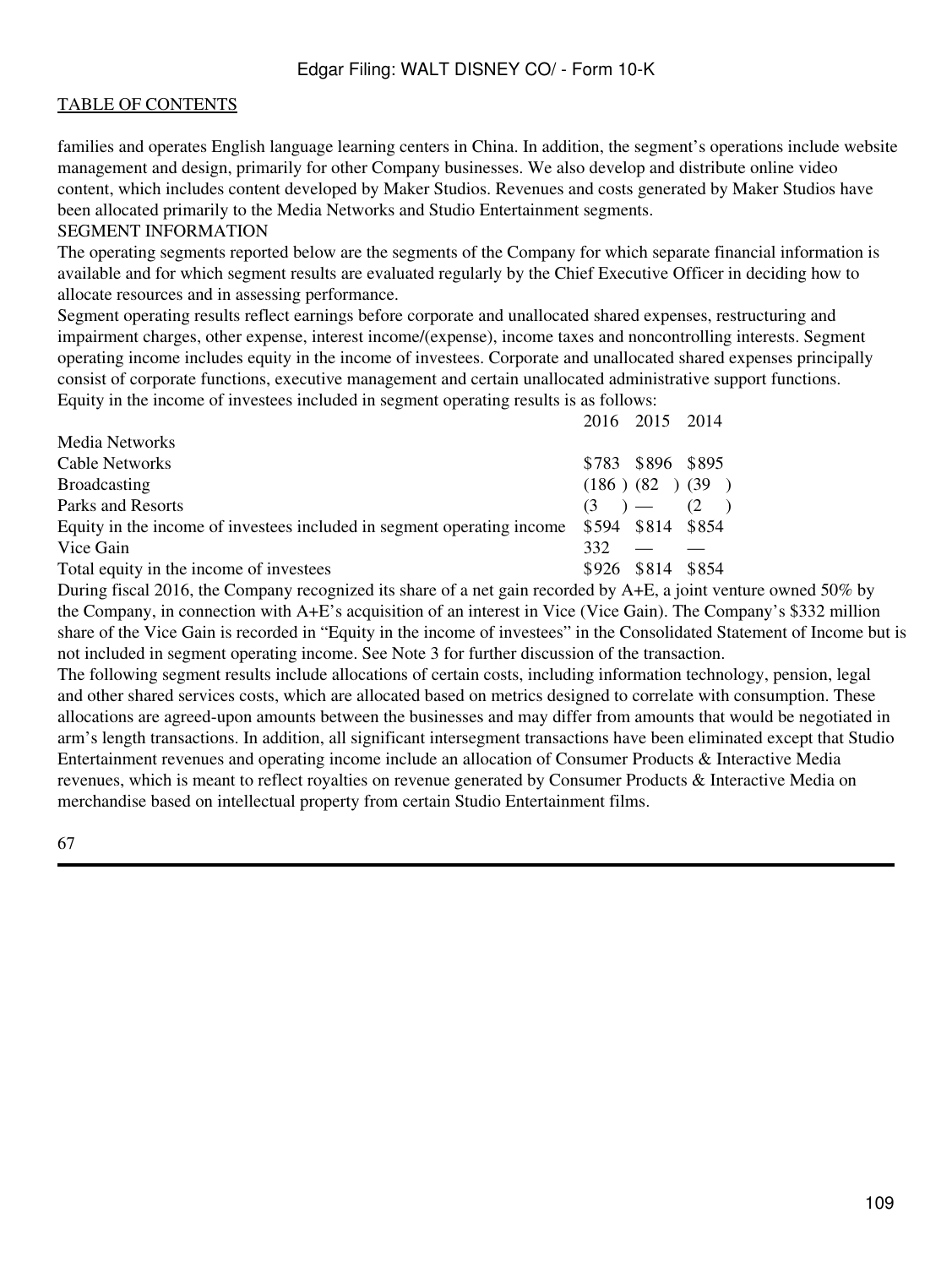|                                                                             | 2016     | 2015     | 2014                       |
|-----------------------------------------------------------------------------|----------|----------|----------------------------|
| Revenues                                                                    |          |          |                            |
| <b>Media Networks</b>                                                       | \$23,689 | \$23,264 | \$21,152                   |
| Parks and Resorts                                                           | 16,974   | 16,162   | 15,099                     |
| <b>Studio Entertainment</b>                                                 |          |          |                            |
| Third parties                                                               | 8,701    | 6,838    | 6,988                      |
| Intersegment                                                                | 740      | 528      | 290                        |
|                                                                             | 9,441    | 7,366    | 7,278                      |
| Consumer Products & Interactive Media                                       |          |          |                            |
| Third parties                                                               | 6,268    | 6,201    | 5,574                      |
| Intersegment                                                                | (740     | (528)    | (290)<br>$\mathcal{E}$     |
|                                                                             | 5,528    | 5,673    | 5,284                      |
| Total consolidated revenues                                                 | \$55,632 | \$52,465 | \$48,813                   |
| Segment operating income                                                    |          |          |                            |
| <b>Media Networks</b>                                                       | \$7,755  | \$7,793  | \$7,321                    |
| Parks and Resorts                                                           | 3,298    | 3,031    | 2,663                      |
| Studio Entertainment                                                        | 2,703    | 1,973    | 1,549                      |
| Consumer Products & Interactive Media                                       | 1,965    | 1,884    | 1,472                      |
| Total segment operating income                                              | \$15,721 | \$14,681 | \$13,005                   |
| Reconciliation of segment operating income to<br>income before income taxes |          |          |                            |
| Segment operating income                                                    | \$15,721 | \$14,681 | \$13,005                   |
| Corporate and unallocated shared expenses                                   | (640)    | (643)    | $)$ (611)<br>$\mathcal{E}$ |
| Restructuring and impairment charges                                        | (156)    | (53)     | (140)<br>$\mathcal{)}$     |
| Other expense, net                                                          |          |          | (31)<br>$\mathcal{E}$      |
| Interest income/(expense), net                                              | (260)    | (117)    | 23                         |
| Vice Gain                                                                   | 332      |          |                            |
| Infinity Charge $(1)$                                                       | (129)    | $)$ —    |                            |
| Income before income taxes                                                  | \$14,868 | \$13,868 | \$12,246                   |
| Capital expenditures                                                        |          |          |                            |
| <b>Media Networks</b>                                                       |          |          |                            |
| <b>Cable Networks</b>                                                       | \$86     | \$127    | \$172                      |
| <b>Broadcasting</b>                                                         | 80       | 71       | 88                         |
| Parks and Resorts                                                           |          |          |                            |
| Domestic                                                                    | 2,180    | 1,457    | 1,184                      |
| International                                                               | 2,035    | 2,147    | 1,504                      |
| <b>Studio Entertainment</b>                                                 | 86       | 107      | 63                         |
| Consumer Products & Interactive Media                                       | 53       | 87       | 48                         |
| Corporate                                                                   | 253      | 269      | 252                        |
| Total capital expenditures                                                  | \$4,773  | \$4,265  | \$3,311                    |
|                                                                             |          |          |                            |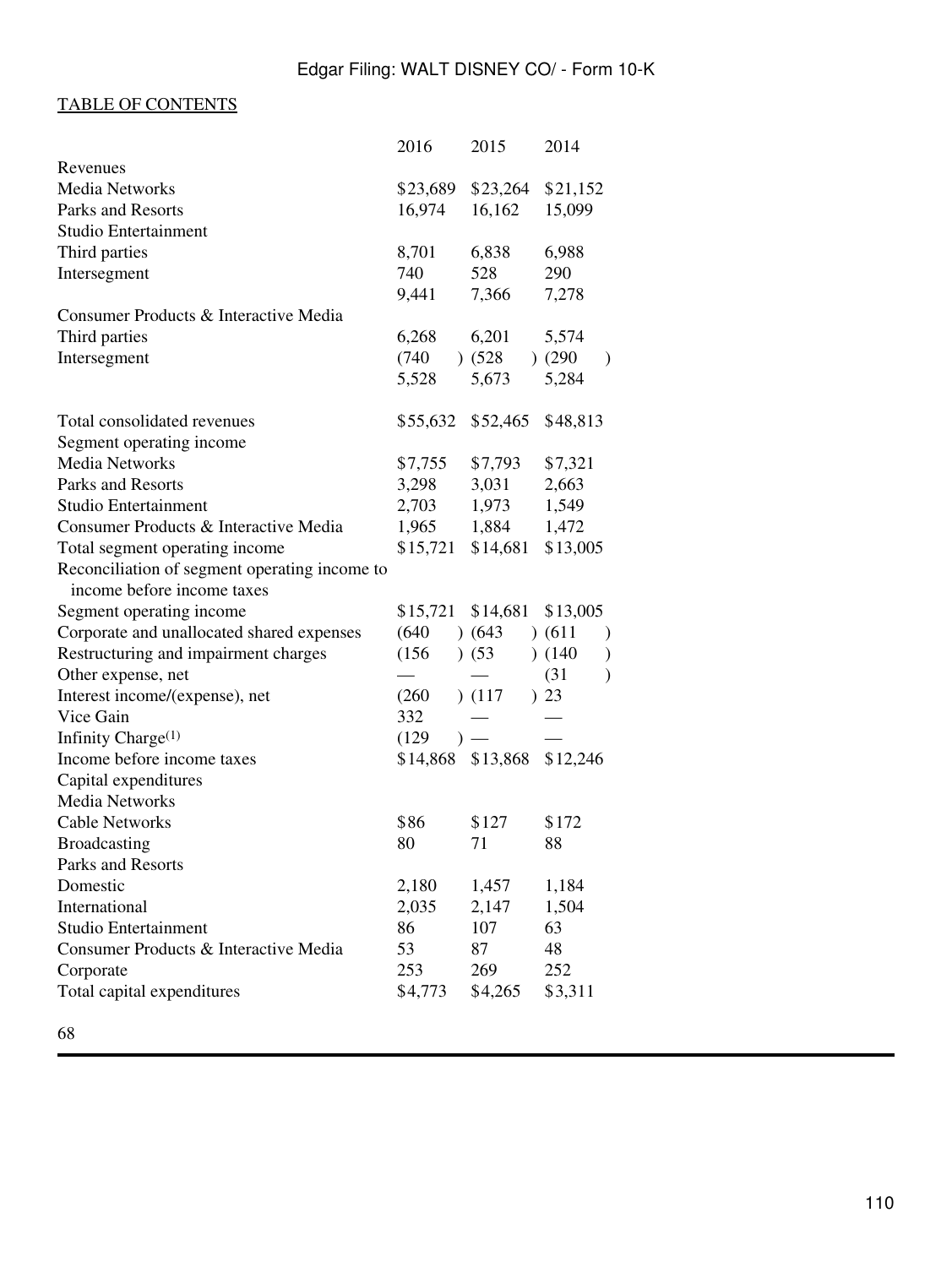|                                             | 2016          | 2015                       | 2014     |
|---------------------------------------------|---------------|----------------------------|----------|
| Depreciation expense                        |               |                            |          |
| <b>Media Networks</b>                       | \$237         | \$245                      | \$238    |
| Parks and Resorts                           |               |                            |          |
| Domestic                                    | 1,273         | 1,169                      | 1,117    |
| International                               | 445           | 345                        | 353      |
| <b>Studio Entertainment</b>                 | 51            | 55                         | 48       |
| Consumer Products & Interactive Media 63    |               | 69                         | 69       |
| Corporate                                   | 251           | 249                        | 239      |
| Total depreciation expense                  | \$2,320       | \$2,132                    | \$2,064  |
| Amortization of intangible assets           |               |                            |          |
| <b>Media Networks</b>                       | \$18          | \$21                       | \$12     |
| Parks and Resorts                           | 3             | 3                          | 2        |
| Studio Entertainment                        | 74            | 84                         | 88       |
| Consumer Products & Interactive Media 112   |               | 114                        | 122      |
| Corporate                                   |               |                            |          |
| Total amortization of intangible assets     | \$207         | \$222                      | \$224    |
| Identifiable assets $^{(2)}$                |               |                            |          |
| <b>Media Networks</b>                       |               | \$32,706 \$30,638          |          |
| Parks and Resorts                           | 28,275        | 25,510                     |          |
| <b>Studio Entertainment</b>                 | 15,359 15,334 |                            |          |
| Consumer Products & Interactive Media 9,332 |               | 9,678                      |          |
| Corporate $(3)$                             | 6,361 7,022   |                            |          |
| Total consolidated assets                   |               | \$92,033 \$88,182          |          |
| Supplemental revenue data                   |               |                            |          |
| Affiliate fees                              | \$12,259      | \$12,029                   | \$10,632 |
| Advertising                                 | 8,649         | 8,499                      | 8,094    |
| Retail merchandise, food and beverage       | 6,116         | 5,986                      | 5,598    |
| Theme park admissions                       | 5,900         | 5,483                      | 5,114    |
| Revenues                                    |               |                            |          |
| <b>United States and Canada</b>             |               | \$42,616 \$40,320          | \$36,769 |
| Europe                                      | 6,714         | 6,507                      | 6,505    |
| Asia Pacific                                | 4,582         | 3,958                      | 3,930    |
| Latin America and Other                     | 1,720         | 1,680                      | 1,609    |
|                                             |               | \$55,632 \$52,465 \$48,813 |          |
| Segment operating income                    |               |                            |          |
| <b>United States and Canada</b>             |               | \$12,139 \$10,820 \$9,594  |          |
| Europe                                      | 1,815         | 1,964                      | 1,581    |
| Asia Pacific                                | 1,324         | 1,365                      | 1,342    |
| Latin America and Other                     | 443           | 532                        | 488      |
|                                             |               | \$15,721 \$14,681 \$13,005 |          |
|                                             |               |                            |          |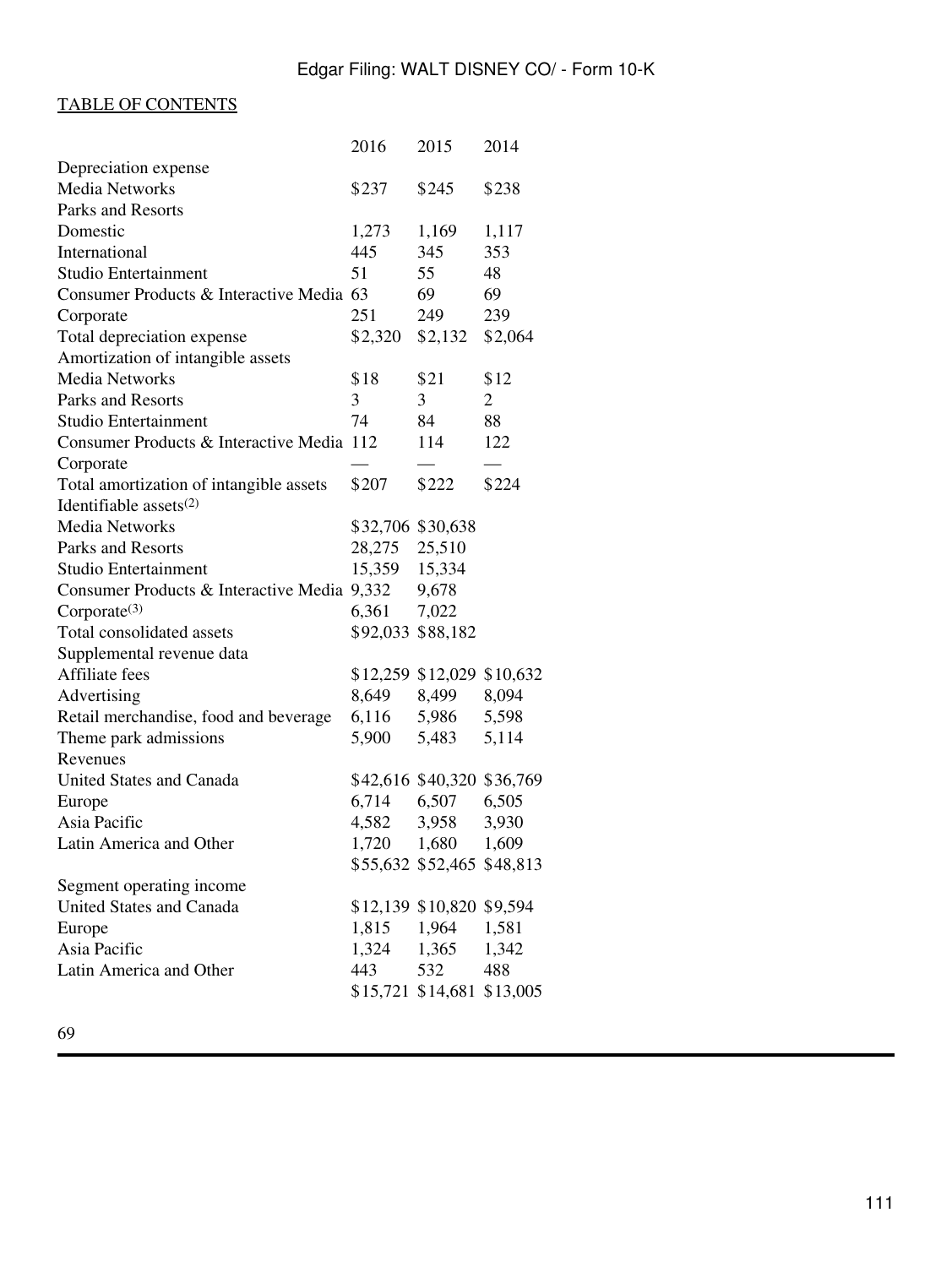|                                                           | 2016              | 2015            |                                                                                                                |
|-----------------------------------------------------------|-------------------|-----------------|----------------------------------------------------------------------------------------------------------------|
| Long-lived assets <sup>(4)</sup>                          |                   |                 |                                                                                                                |
| United States and Canada \$56,388 \$53,976                |                   |                 |                                                                                                                |
| Europe                                                    | 8,125             | 8,254           |                                                                                                                |
| Asia Pacific                                              | 8,228             | 6,817           |                                                                                                                |
| Latin America and Other 210                               |                   | 182             |                                                                                                                |
|                                                           | \$72,951 \$69,229 |                 |                                                                                                                |
|                                                           |                   |                 | In fiscal 2016, the Company discontinued its Infinity console game business, which is reported in the          |
| (1)                                                       |                   |                 | Consumer Products & Interactive Media segment, and recorded a charge primarily to write down inventory.        |
|                                                           |                   |                 | The charge also included severance and other asset impairments. The charge was reported in "Cost of            |
| products" in the Consolidated Statement of Income.        |                   |                 |                                                                                                                |
| (2)                                                       |                   |                 | Identifiable assets include amounts associated with equity method investments, goodwill and intangible assets. |
| Equity method investments by segment are as follows:      |                   |                 |                                                                                                                |
|                                                           |                   | 2016            | 2015                                                                                                           |
| <b>Media Networks</b>                                     |                   | \$4,032 \$2,454 |                                                                                                                |
| Parks and Resorts                                         |                   | 22              | 9                                                                                                              |
| Studio Entertainment                                      |                   | 3               | $\overline{2}$                                                                                                 |
| Consumer Products & Interactive Media —                   |                   |                 |                                                                                                                |
| Corporate                                                 |                   | 25              | 17                                                                                                             |
|                                                           |                   | \$4,082 \$2,483 |                                                                                                                |
| Goodwill and intangible assets by segment are as follows: |                   |                 |                                                                                                                |
|                                                           |                   | 2016            | 2015                                                                                                           |
| <b>Media Networks</b>                                     |                   |                 | \$18,153 \$18,186                                                                                              |
| Parks and Resorts                                         |                   | 373             | 376                                                                                                            |
| Studio Entertainment                                      |                   | 8,450           | 8,538                                                                                                          |
| Consumer Products & Interactive Media 7,653               |                   |                 | 7,768                                                                                                          |
| Corporate                                                 |                   | 130             | 130                                                                                                            |

\$34,759 \$34,998 (3) Primarily fixed assets, cash and cash equivalents, deferred tax assets and investments.

 $(4)$  Long-lived assets are total assets less the following: current assets, long-term receivables, deferred taxes, financial investments and derivatives.

2 Summary of Significant Accounting Policies

Principles of Consolidation

The consolidated financial statements of the Company include the accounts of The Walt Disney Company and its majority-owned and controlled subsidiaries. Intercompany accounts and transactions have been eliminated in consolidation.

The Company enters into relationships or investments with other entities that may be a variable interest entity (VIE). A VIE is consolidated in the financial statements if the Company has the power to direct activities that most significantly impact the economic performance of the VIE and has the obligation to absorb losses or the right to receive benefits from the VIE that could potentially be significant to the VIE (as defined by ASC 810-10-25-38). Disneyland Paris, Hong Kong Disneyland Resort and Shanghai Disney Resort (collectively the International Theme Parks) are VIEs. Company subsidiaries (the Management Companies) have management agreements with the International Theme Parks, which provide the Management Companies, subject to certain protective rights of joint venture partners, with the ability to direct the day-to-day operating activities and the development of business strategies that we believe most significantly impact the economic performance of the International Theme Parks. In addition, the Management Companies receive management fees under these arrangements that we believe could be significant to the International Theme Parks. Therefore, the Company has consolidated the International Theme Parks in its financial statements.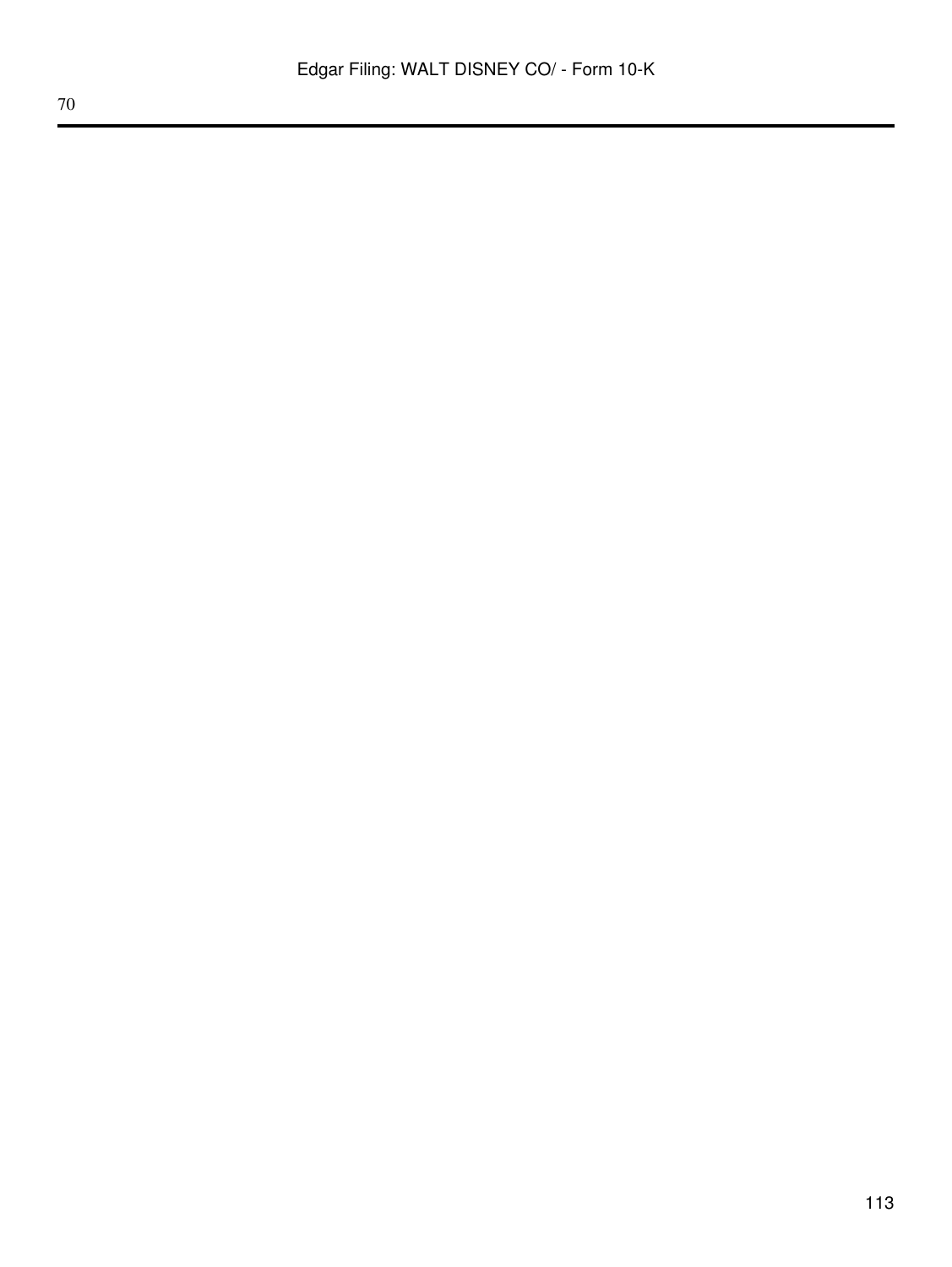Reporting Period

The Company's fiscal year ends on the Saturday closest to September 30 and consists of fifty-two weeks with the exception that approximately every six years, we have a fifty-three week year. When a fifty-three week year occurs, the Company reports the additional week in the fourth quarter. Fiscal 2016 and 2014 were fifty-two week years. Fiscal 2015 was a fifty-three week year.

Reclassifications

Certain reclassifications have been made in the fiscal 2015 and fiscal 2014 financial statements and notes to conform to the fiscal 2016 presentation.

Use of Estimates

The preparation of financial statements in conformity with generally accepted accounting principles requires management to make estimates and assumptions that affect the amounts reported in the financial statements and footnotes thereto. Actual results may differ from those estimates.

Revenues and Costs from Services and Products

The Company generates revenue from the sale of both services and tangible products and revenues and operating costs are classified under these two categories in the Consolidated Statements of Income. Certain costs related to both the sale of services and tangible products are not specifically allocated between the service or tangible product revenue streams but are instead attributed to the principal revenue stream. The cost of services and tangible products exclude depreciation and amortization.

Significant service revenues include:

•Affiliate fees

•Advertising revenues

•Revenue from the licensing and distribution of film and television properties

•Admissions to our theme parks, charges for room nights at hotels and sales of cruise vacation packages

•Licensing of intellectual property for use on consumer merchandise, published materials and in multi-platform games Significant operating costs related to the sale of services include:

•Amortization of programming, production, participations and residuals costs

•Distribution costs

•Operating labor

•Facilities and infrastructure costs

Significant tangible product revenues include:

•The sale of food, beverage and merchandise at our retail locations

•The sale of DVDs, Blu-ray discs and video game discs and accessories

•The sale of books, comic books and magazines

Significant operating costs related to the sale of tangible products include:

•Costs of goods sold

•Amortization of programming, production, participations and residuals costs

•Distribution costs

•Operating labor

Retail occupancy costs

Game development costs

Revenue Recognition

Television advertising revenues are recognized when commercials are aired. Affiliate fee revenue is recognized as services are provided based on per subscriber rates set out in agreements with Multi-channel Video Programming Distributors (MVPD) and the number of subscribers reported by the MVPDs.

Revenues from advance theme park ticket sales are recognized when the tickets are used. Revenues from expiring multi-use tickets are recognized ratably over the estimated usage period. The estimated usage periods are derived from historical usage patterns.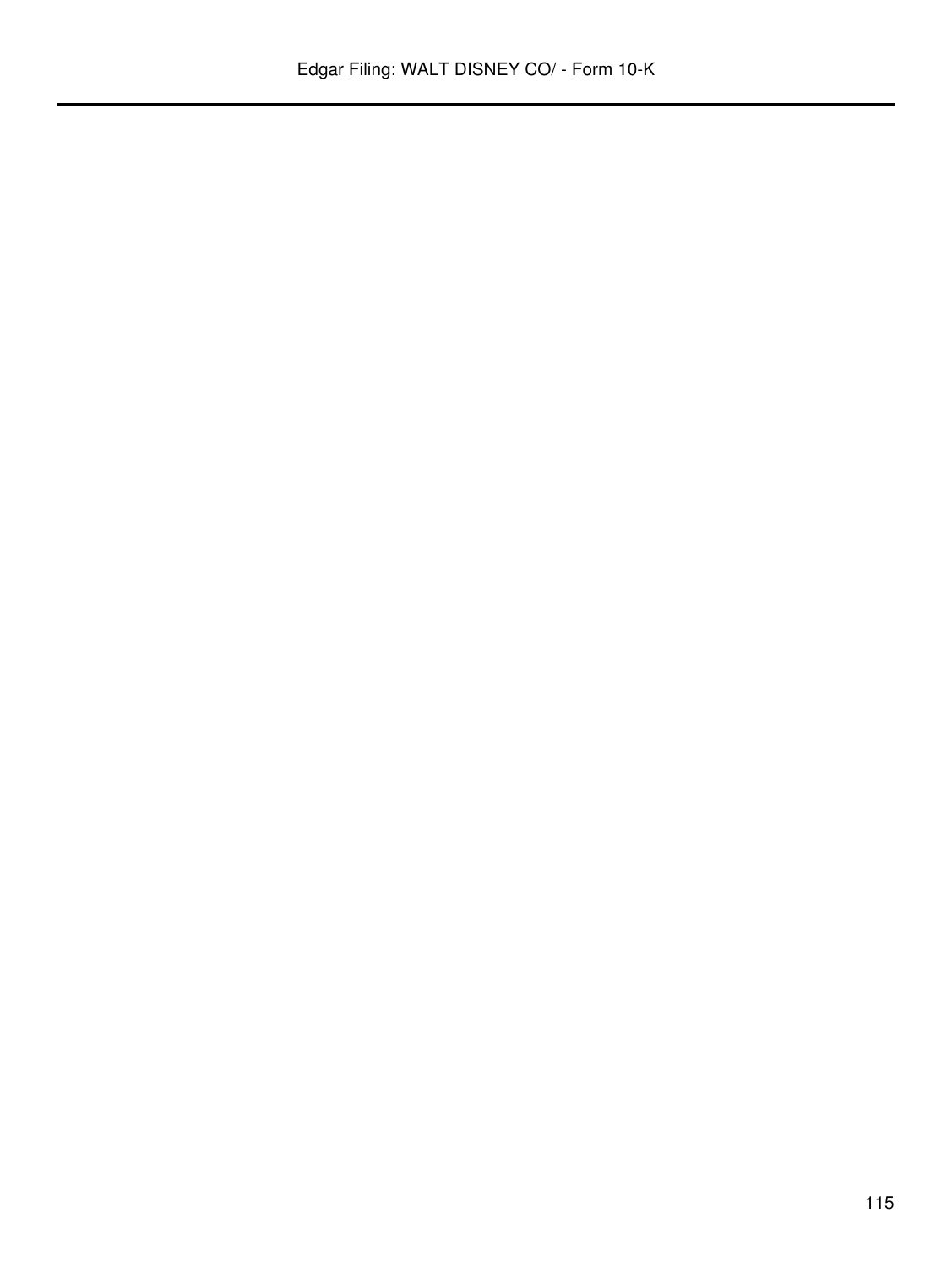# Edgar Filing: WALT DISNEY CO/ - Form 10-K

#### [TABLE OF CONTENTS](#page-2-0)

Revenues from the theatrical distribution of motion pictures are recognized when motion pictures are exhibited. Revenues from home entertainment and video game sales, net of anticipated returns and customer incentives, are recognized on the later of the delivery date or the date that the product can be sold by retailers. Revenues from the licensing of feature films and television programming are recorded when the content is available for telecast by the licensee and when certain other conditions are met. Revenues from the sale of electronic formats of feature films and television programming are recognized when the product is received by the consumer.

Merchandise licensing advances and guarantee royalty payments are recognized based on the contractual royalty rate when the licensed product is sold by the licensee. Non-refundable advances and minimum guarantee royalty payments in excess of royalties earned are generally recognized as revenue at the end of the contract period.

Revenues from our branded online and mobile operations are recognized as services are rendered. Advertising revenues at our internet operations or associated with the distribution of our video content online are recognized when advertisements are viewed online.

Taxes collected from customers and remitted to governmental authorities are presented in the Consolidated Statements of Income on a net basis.

Allowance for Doubtful Accounts

The Company maintains an allowance for doubtful accounts to reserve for potentially uncollectible receivables. The allowance for doubtful accounts is estimated based on our analysis of trends in overall receivables aging, specific identification of certain receivables that are at risk of not being paid, past collection experience and current economic trends.

Advertising Expense

Advertising costs are expensed as incurred. Advertising expense for fiscal years 2016, 2015 and 2014 was \$2.9 billion, \$2.6 billion and \$2.8 billion, respectively.

Cash and Cash Equivalents

Cash and cash equivalents consist of cash on hand and marketable securities with original maturities of three months or less.

Investments

Debt securities that the Company has the positive intent and ability to hold to maturity are classified as "held-to-maturity" and reported at amortized cost. Debt securities not classified as held-to-maturity and marketable equity securities are considered "available-for-sale" and recorded at fair value with unrealized gains and losses included in accumulated other comprehensive income/(loss) (AOCI). All other equity securities are accounted for using either the cost method or the equity method.

The Company regularly reviews its investments to determine whether a decline in fair value below the cost basis is other-than-temporary. If the decline in fair value is determined to be other-than-temporary, the cost basis of the investment is written down to fair value.

Translation Policy

The U.S. dollar is the functional currency for the majority of our international operations. The local currency is the functional currency for the International Theme Parks, international locations of The Disney Stores, our UTV businesses in India, our English language learning centers in China and certain international equity method investments.

For U.S. dollar functional currency locations, foreign currency assets and liabilities are remeasured into U.S. dollars at end-of-period exchange rates, except for non-monetary balance sheet accounts, which are remeasured at historical exchange rates. Revenue and expenses are remeasured at average exchange rates in effect during each period, except for those expenses related to the non-monetary balance sheet amounts, which are remeasured at historical exchange rates. Gains or losses from foreign currency remeasurement are included in income.

For local currency functional locations, assets and liabilities are translated at end-of-period rates while revenues and expenses are translated at average rates in effect during the period. Equity is translated at historical rates and the resulting cumulative translation adjustments are included as a component of AOCI. Inventories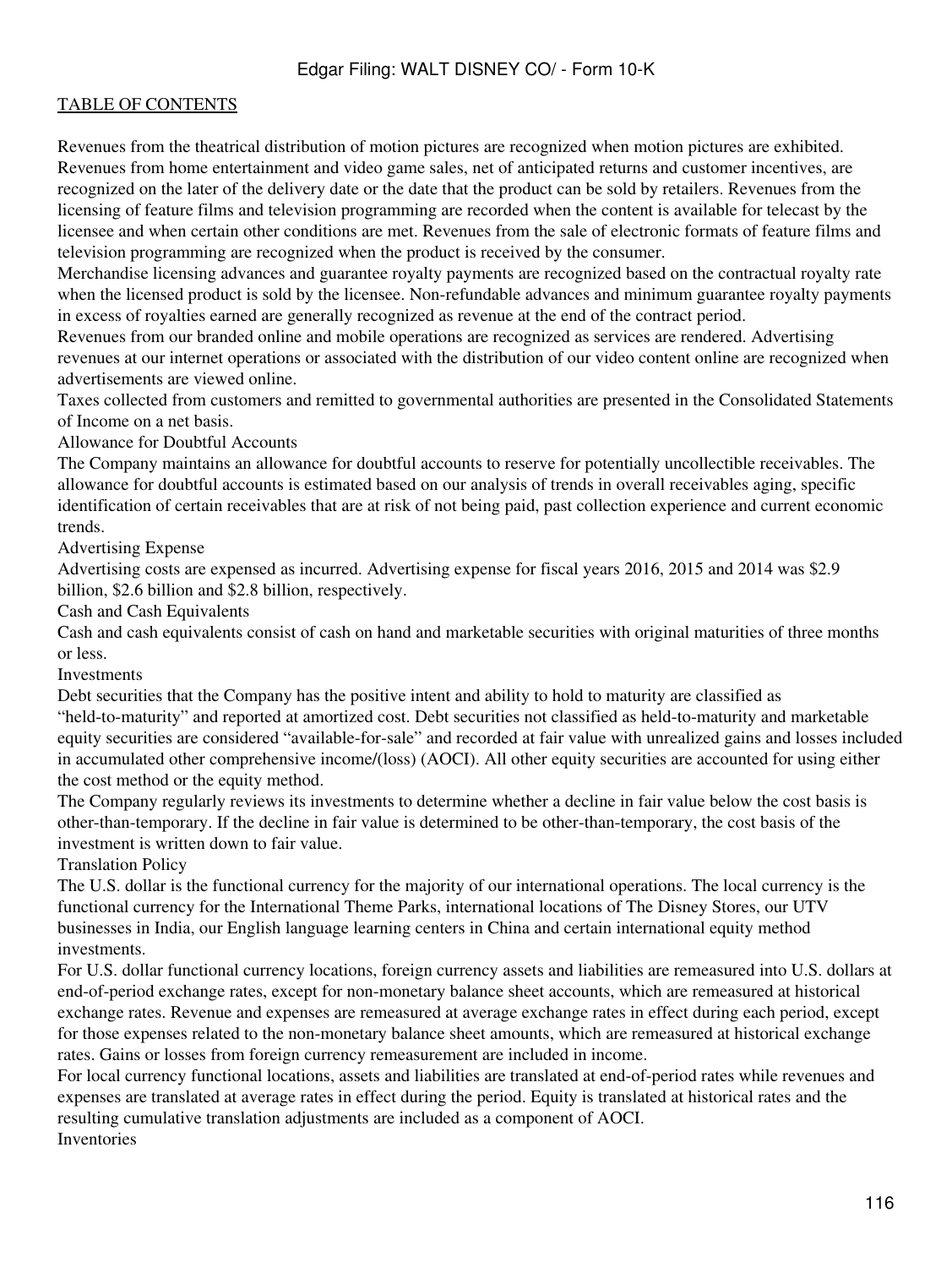# Edgar Filing: WALT DISNEY CO/ - Form 10-K

Inventory primarily includes vacation timeshare units, merchandise, food, materials and supplies. Carrying amounts of vacation ownership units are recorded at the lower of cost or net realizable value. Carrying amounts of merchandise, food, materials and supplies inventories are generally determined on a moving average cost basis and are recorded at the lower of cost or market.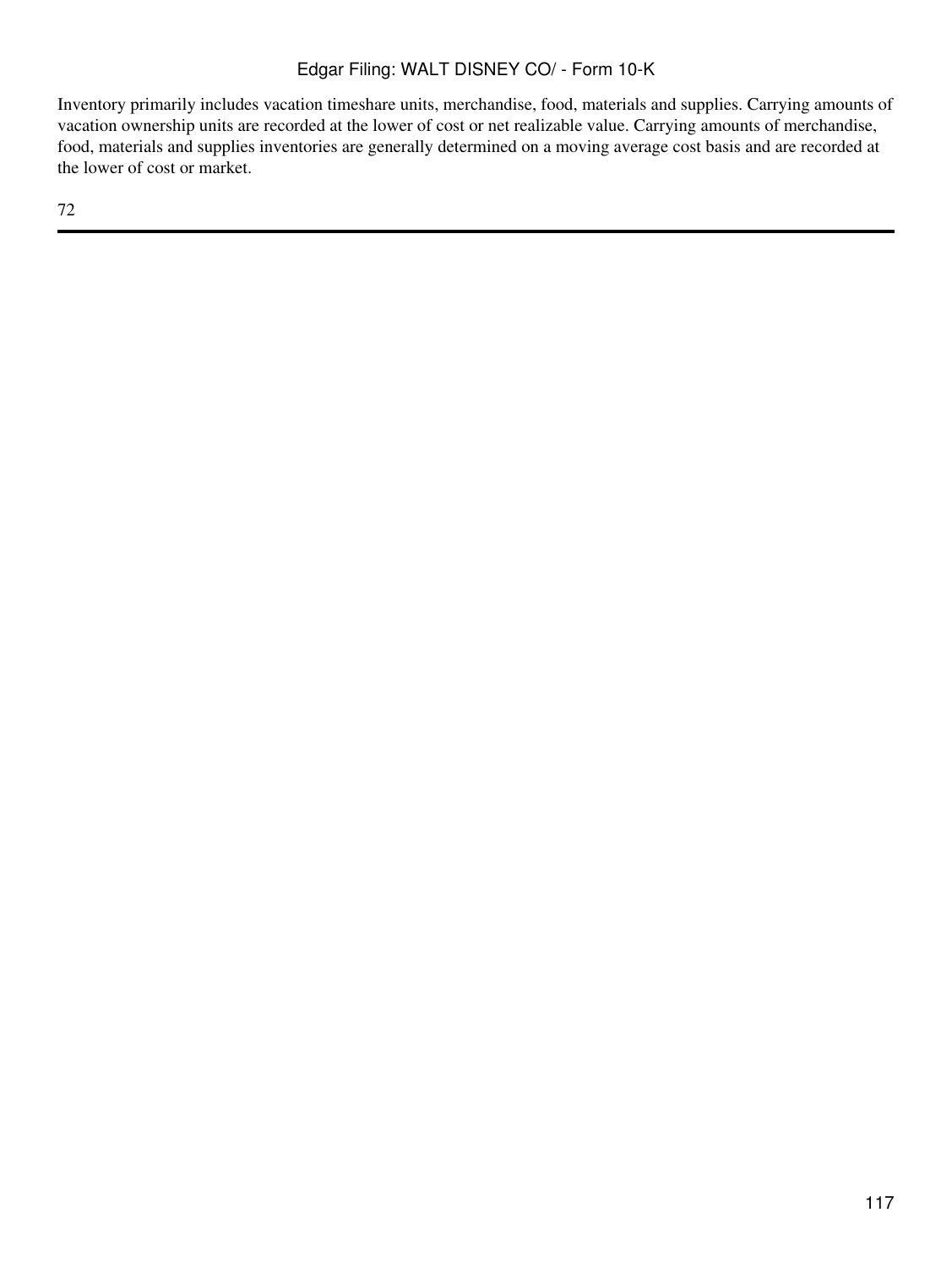# Film and Television Costs

Film and television costs include capitalizable production costs, production overhead, interest, development costs and acquired production costs and are stated at the lower of cost, less accumulated amortization, or fair value. Acquired programming costs for the Company's cable and broadcast television networks are stated at the lower of cost, less accumulated amortization, or net realizable value. Acquired television broadcast program licenses and rights are recorded when the license period begins and the program is available for use. Marketing, distribution and general and administrative costs are expensed as incurred.

Film and television production, participation and residual costs are expensed over the applicable product life cycle based upon the ratio of the current period's revenues to estimated remaining total revenues (Ultimate Revenues) for each production. For film productions, Ultimate Revenues include revenues from all sources that will be earned within ten years from the date of the initial theatrical release. For television series, Ultimate Revenues include revenues that will be earned within ten years from delivery of the first episode, or if still in production, five years from delivery of the most recent episode, if later. For acquired film libraries, remaining revenues include amounts to be earned for up to twenty years from the date of acquisition. Costs of film and television productions are subject to regular recoverability assessments, which compare the estimated fair values with the unamortized costs. The Company bases these fair value measurements on the Company's assumptions about how market participants would price the assets at the balance sheet date, which may be different than the amounts ultimately realized in future periods. The amount by which the unamortized costs of film and television productions exceed their estimated fair values is written off. Film development costs for projects that have been abandoned or have not been set for production within three years are generally written off.

The costs of television broadcast rights for acquired series, movies and other programs are expensed based on the number of times the program is expected to be aired or on a straight-line basis over the useful life, as appropriate. Rights costs for multi-year sports programming arrangements are amortized during the applicable seasons based on the estimated relative value of each year in the arrangement. The estimated value of each year is based on our projections of revenues over the contract period, which include advertising revenue and an allocation of affiliate revenue. If the annual contractual payments related to each season approximate each season's estimated relative value, we expense the related contractual payments during the applicable season. Individual programs are written off when there are no plans to air or sublicense the program.

The net realizable values of network television broadcast program licenses and rights are reviewed for recoverability using a daypart methodology. A daypart is defined as an aggregation of programs broadcast during a particular time of day or programs of a similar type. The Company's dayparts are: primetime, daytime, late night, news and sports (includes broadcast and cable networks). The net realizable values of other cable programming assets are reviewed on an aggregated basis for each cable network.

#### Internal-Use Software Costs

The Company expenses costs incurred in the preliminary project stage of developing or acquiring internal use software, such as research and feasibility studies as well as costs incurred in the post-implementation/operational stage, such as maintenance and training. Capitalization of software development costs occurs only after the preliminary-project stage is complete, management authorizes the project and it is probable that the project will be completed and the software will be used for the function intended. As of October 1, 2016 and October 3, 2015, capitalized software costs, net of accumulated depreciation, totaled \$714 million and \$753 million, respectively. The capitalized costs are amortized on a straight-line basis over the estimated useful life of the software, ranging from 3-10 years.

#### Software Product Development Costs

Software product development costs incurred prior to reaching technological feasibility are expensed. We have determined that technological feasibility of our video game software is generally not established until substantially all product development is complete.

#### Parks, Resorts and Other Property

Parks, resorts and other property are carried at historical cost. Depreciation is computed on the straight-line method over estimated useful lives as follows: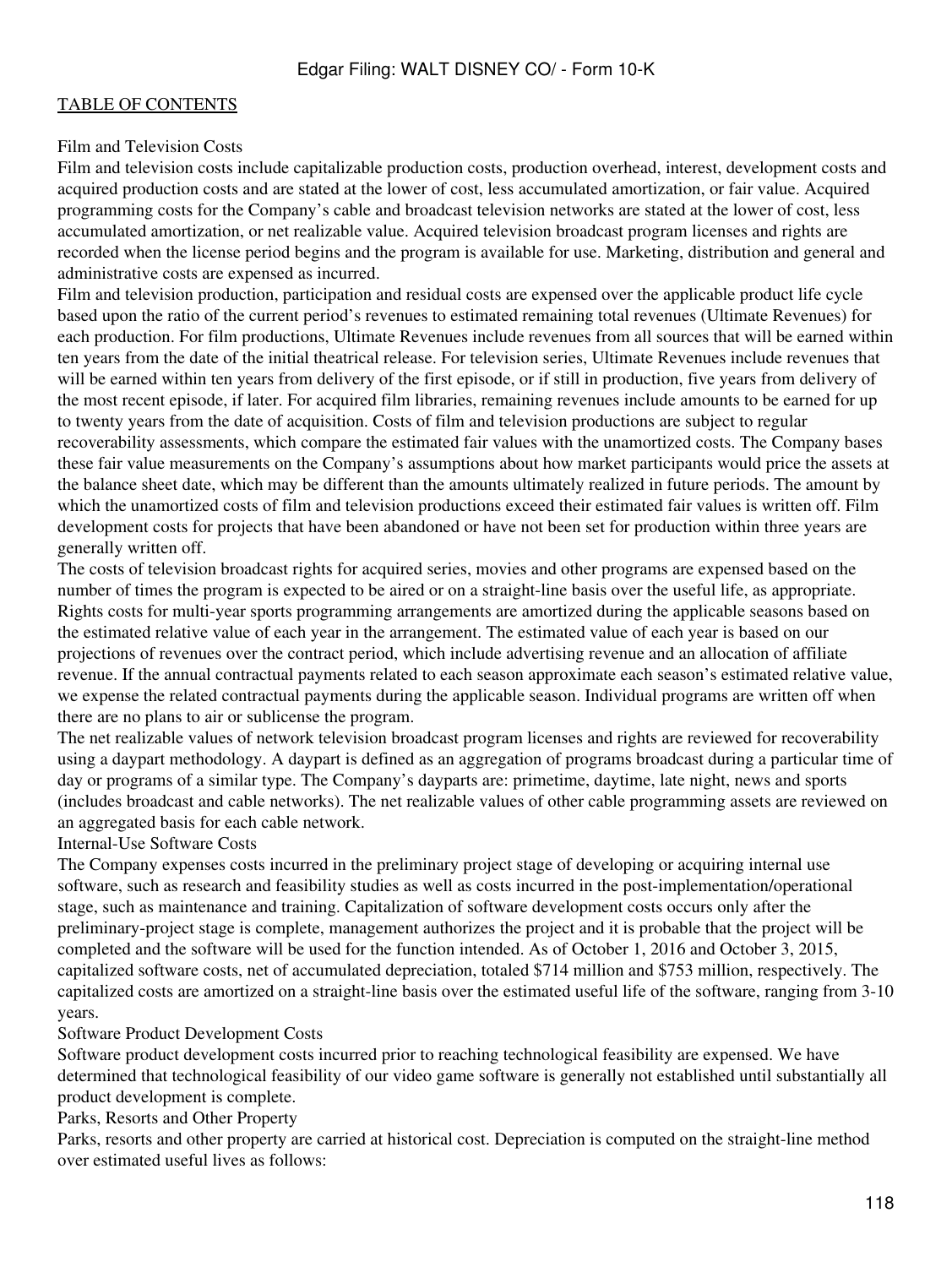# Edgar Filing: WALT DISNEY CO/ - Form 10-K

| Attractions                                      | $25 - 40$ years                     |
|--------------------------------------------------|-------------------------------------|
| Buildings and improvements                       | $20 - 40$ years                     |
| Leasehold improvements                           | Life of lease or asset life if less |
| Land improvements                                | $20 - 40$ years                     |
| Furniture, fixtures and equipment $3 - 25$ years |                                     |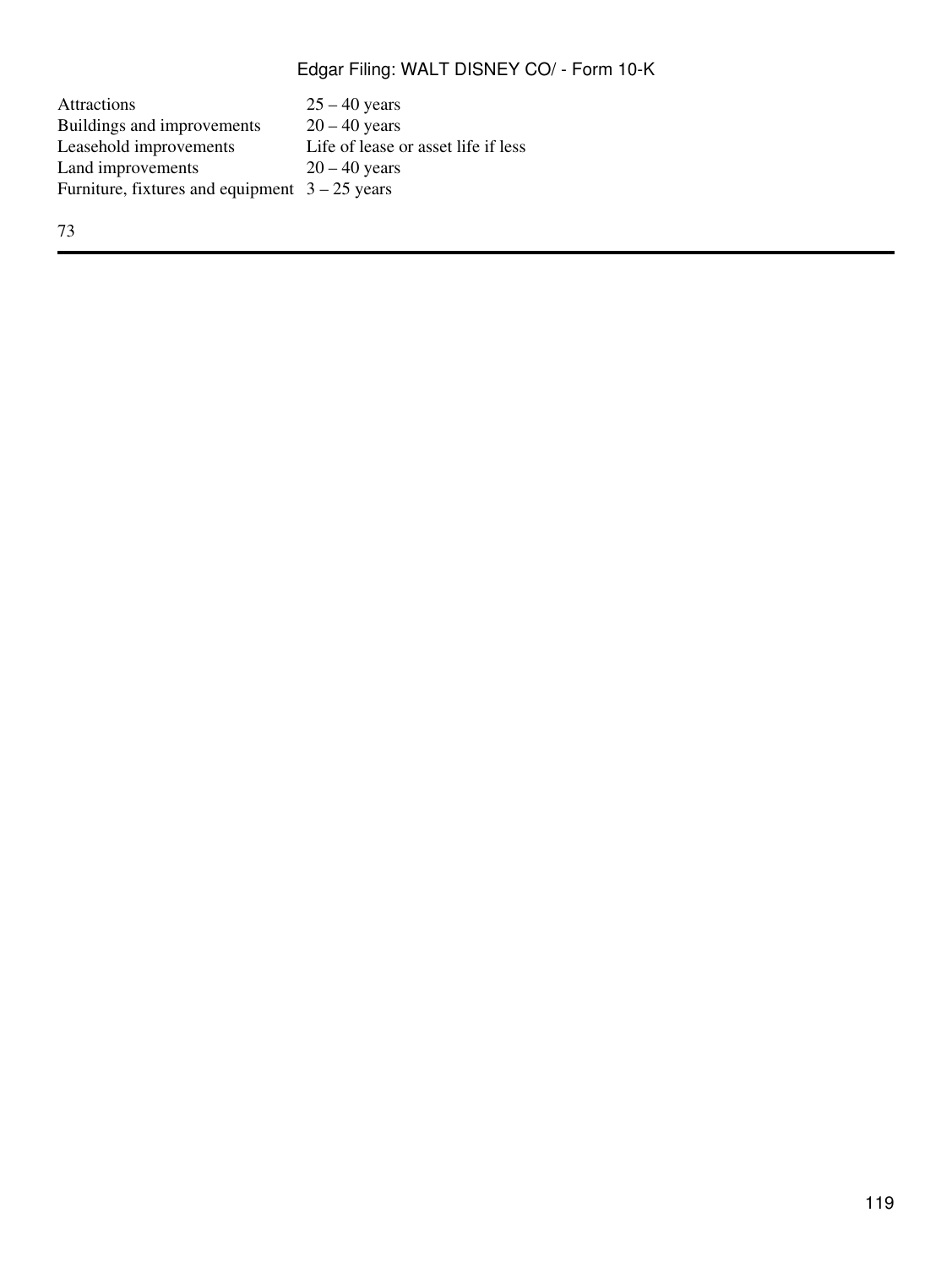#### Goodwill, Other Intangible Assets and Long-Lived Assets

The Company is required to test goodwill and other indefinite-lived intangible assets for impairment on an annual basis and if current events or circumstances require, on an interim basis. Goodwill is allocated to various reporting units, which are generally an operating segment or one level below the operating segment. The Company compares the fair value of each reporting unit to its carrying amount to determine if there is a potential goodwill impairment. If the fair value of a reporting unit is less than its carrying value, an impairment loss is recorded to the extent that the fair value of the goodwill within the reporting unit is less than the carrying value of the goodwill.

To determine the fair value of our reporting units, we generally use a present value technique (discounted cash flows) corroborated by market multiples when available and as appropriate. We apply what we believe to be the most appropriate valuation methodology for each of our reporting units. We include in the projected cash flows an estimate of the revenue we believe the reporting unit would receive if the intellectual property developed by the reporting unit that is being used by other reporting units was licensed to an unrelated third party at its fair market value. These amounts are not necessarily the same as those included in segment operating results.

In times of adverse economic conditions in the global economy, the Company's long-term cash flow projections are subject to a greater degree of uncertainty than usual. If we had established different reporting units or utilized different valuation methodologies or assumptions, the impairment test results could differ, and we could be required to record impairment charges.

The Company is required to compare the fair values of other indefinite-lived intangible assets to their carrying amounts. If the carrying amount of an indefinite-lived intangible asset exceeds its fair value, an impairment loss is recognized for the excess. Fair values of other indefinite-lived intangible assets are determined based on discounted cash flows or appraised values, as appropriate. The Company has determined that there are currently no legal, competitive, economic or other factors that materially limit the useful life of our FCC licenses and trademarks. Amortizable intangible assets are generally amortized on a straight-line basis over periods up to 40 years. The costs to periodically renew our intangible assets are expensed as incurred.

The Company tests long-lived assets, including amortizable intangible assets, for impairment whenever events or changes in circumstances (triggering events) indicate that the carrying amount may not be recoverable. Once a triggering event has occurred, the impairment test employed is based on whether the intent is to hold the asset for continued use or to hold the asset for sale. The impairment test for assets held for use requires a comparison of cash flows expected to be generated over the useful life of an asset group to the carrying value of the asset group. An asset group is established by identifying the lowest level of cash flows generated by a group of assets that are largely independent of the cash flows of other assets and could include assets used across multiple businesses or segments. If the carrying value of an asset group exceeds the estimated undiscounted future cash flows, an impairment would be measured as the difference between the fair value of the group's long-lived assets and the carrying value of the group's long-lived assets. The impairment is allocated to the long-lived assets of the group on a pro rata basis using the relative carrying amounts, but only to the extent the carrying value of each asset is above its fair value. For assets held for sale, to the extent the carrying value is greater than the asset's fair value less costs to sell, an impairment loss is recognized for the difference.

The Company tested its goodwill and other indefinite-lived intangible assets, investments and long-lived assets for impairment and recorded non-cash impairment charges of \$7 million, \$10 million and \$46 million in fiscal years 2016, 2015 and 2014, respectively. The fiscal 2014 impairment charges related to radio FCC licenses held by businesses in the Media Networks segment. The fair values of the radio FCC licenses were derived from market transactions. These impairment charges were recorded in "Restructuring and impairment charges" in the Consolidated Statements of Income.

The Company expects its aggregate annual amortization expense for existing amortizable intangible assets for fiscal years 2017 through 2021 to be as follows: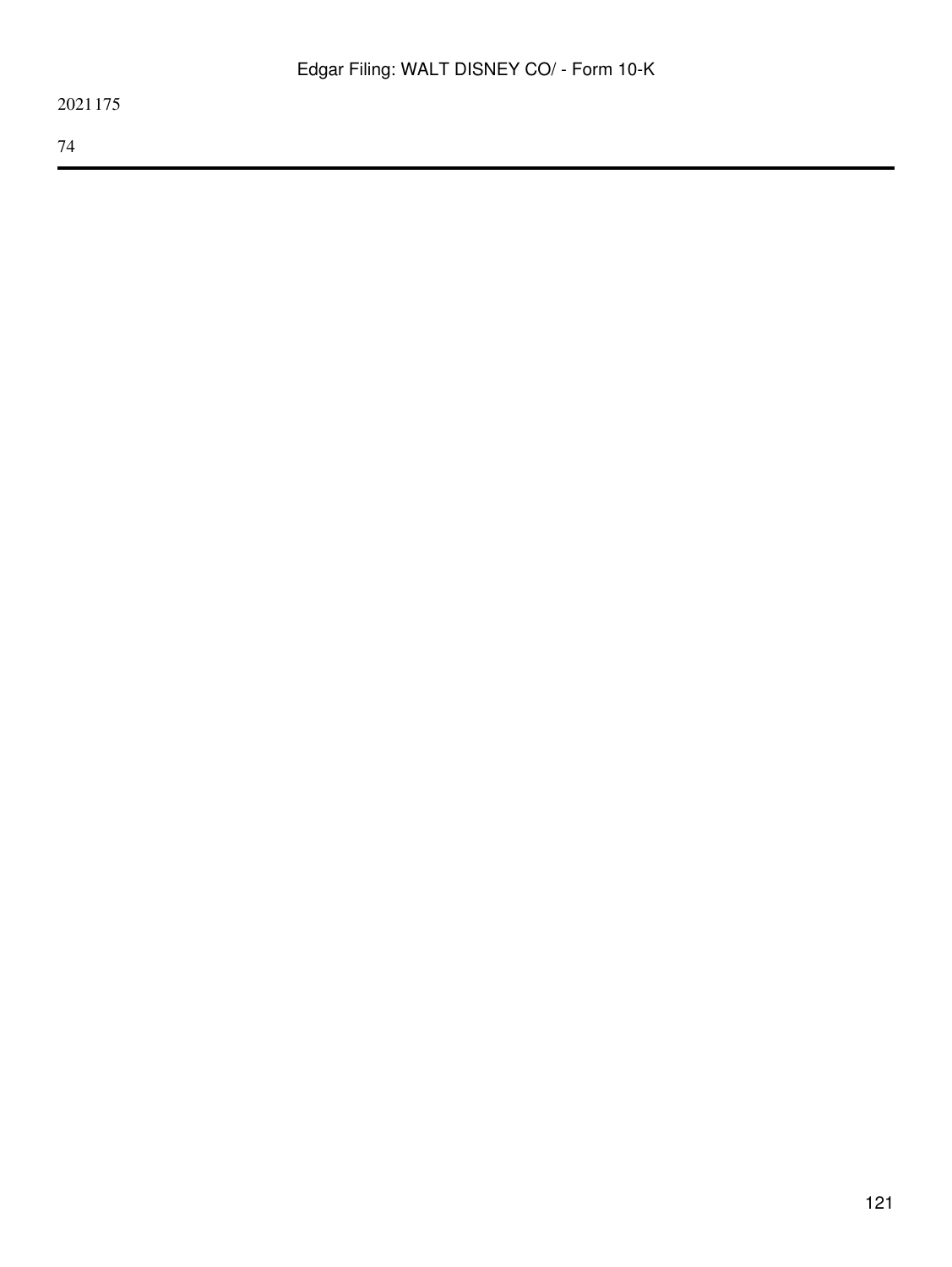#### Risk Management Contracts

In the normal course of business, the Company employs a variety of financial instruments (derivatives) including interest rate and cross-currency swap agreements and forward and option contracts to manage its exposure to fluctuations in interest rates, foreign currency exchange rates and commodity prices.

The Company formally documents all relationships between hedges and hedged items as well as its risk management objectives and strategies for undertaking various hedge transactions. The Company primarily enters into two types of derivatives: hedges of fair value exposure and hedges of cash flow exposure. Hedges of fair value exposure are entered into in order to hedge the fair value of a recognized asset, liability, or a firm commitment. Hedges of cash flow exposure are entered into in order to hedge a forecasted transaction (e.g. forecasted revenue) or the variability of cash flows to be paid or received, related to a recognized liability or asset (e.g. floating rate debt).

The Company designates and assigns the derivatives as hedges of forecasted transactions, specific assets or specific liabilities. When hedged assets or liabilities are sold or extinguished or the forecasted transactions being hedged occur or are no longer expected to occur, the Company recognizes the gain or loss on the designated derivatives.

The Company's hedge positions are measured at fair value on the balance sheet. Realized gains and losses from hedges are classified in the income statement consistent with the accounting treatment of the items being hedged. The Company accrues the differential for interest rate swaps to be paid or received under the agreements as interest rates change as adjustments to interest expense over the lives of the swaps. Gains and losses on the termination of effective swap agreements, prior to their original maturity, are deferred and amortized to interest expense over the remaining term of the underlying hedged transactions.

The Company enters into derivatives that are not designated as hedges and do not qualify for hedge accounting. These derivatives are intended to offset certain economic exposures of the Company and are carried at fair value with changes in value recorded in earnings. Cash flows from hedging activities are classified in the Consolidated Statements of Cash Flows under the same category as the cash flows from the related assets, liabilities or forecasted transactions (see Notes 8 and 16).

#### Income Taxes

Deferred income tax assets and liabilities are recorded with respect to temporary differences in the accounting treatment of items for financial reporting purposes and for income tax purposes. Where, based on the weight of available evidence, it is more likely than not that some amount of recorded deferred tax assets will not be realized, a valuation allowance is established for the amount that, in management's judgment, is sufficient to reduce the deferred tax asset to an amount that is more likely than not to be realized.

A tax position must meet a minimum probability threshold before a financial statement benefit is recognized. The minimum threshold is defined as a tax position that is more likely than not to be sustained upon examination by the applicable taxing authority, including resolution of any related appeals or litigation processes, based on the technical merits of the position. The tax benefit to be recognized is measured as the largest amount of benefit that is greater than fifty percent likely of being realized upon ultimate settlement.

Earnings Per Share

The Company presents both basic and diluted earnings per share (EPS) amounts. Basic EPS is calculated by dividing net income attributable to Disney by the weighted average number of common shares outstanding during the year. Diluted EPS is based upon the weighted average number of common and common equivalent shares outstanding during the year, which is calculated using the treasury-stock method for equity-based awards (Awards). Common equivalent shares are excluded from the computation in periods for which they have an anti-dilutive effect. Stock options for which the exercise price exceeds the average market price over the period are anti-dilutive and, accordingly, are excluded from the calculation.

A reconciliation of the weighted average number of common and common equivalent shares outstanding and the number of Awards excluded from the diluted earnings per share calculation, as they were anti-dilutive, are as follows:

|                                                                                                        | 2010 2013 2014         |  |
|--------------------------------------------------------------------------------------------------------|------------------------|--|
| Weighted average number of common and common equivalent shares outstanding (basic)                     | 1,629 1,694 1,740      |  |
| Weighted average dilutive impact of Awards                                                             | $10 \quad 15 \quad 19$ |  |
| Weighted average number of common and common equivalent shares outstanding (diluted) 1,639 1,709 1,759 |                        |  |

2016 2015 2014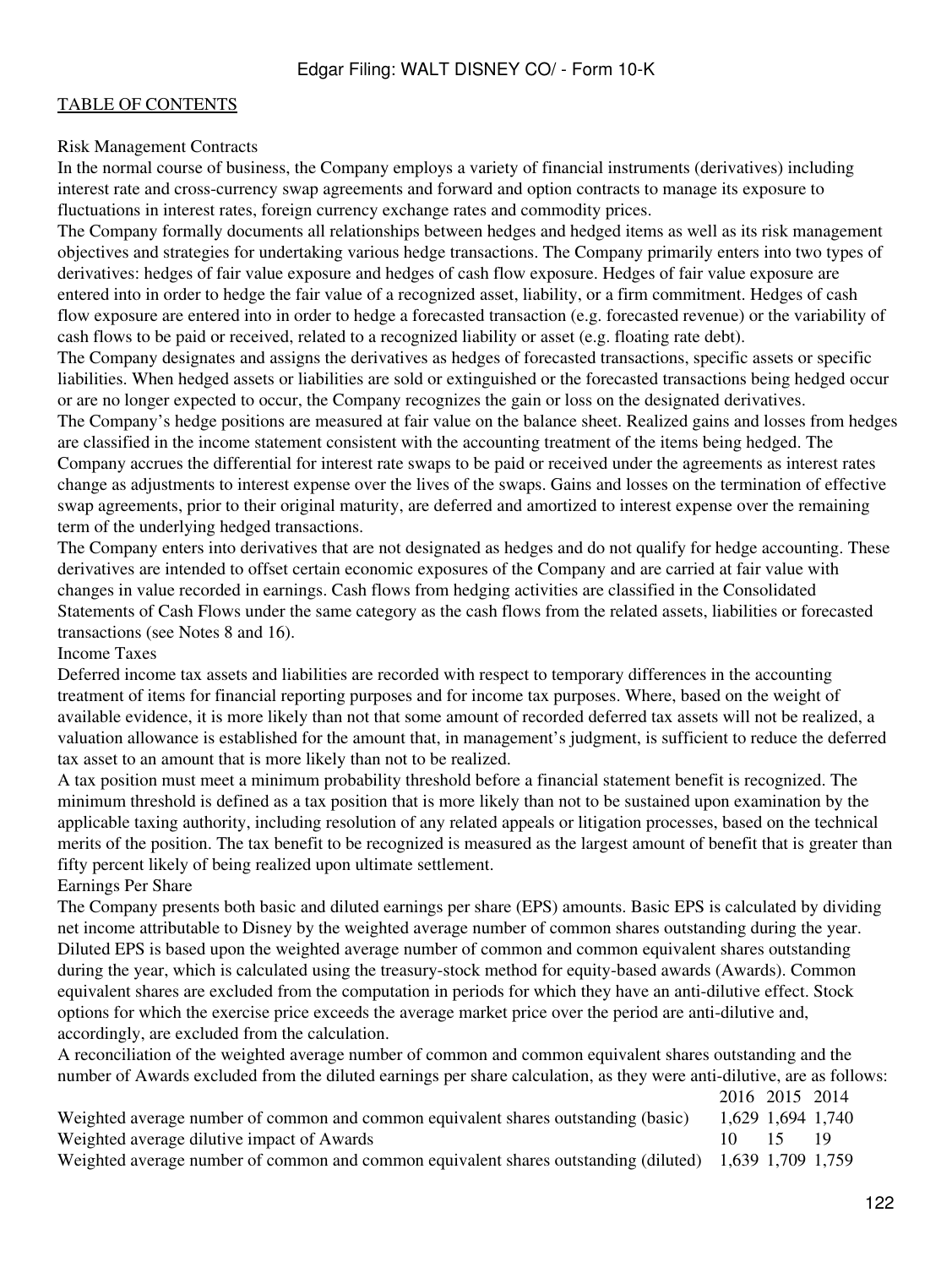Awards excluded from diluted earnings per share 6 6 3 6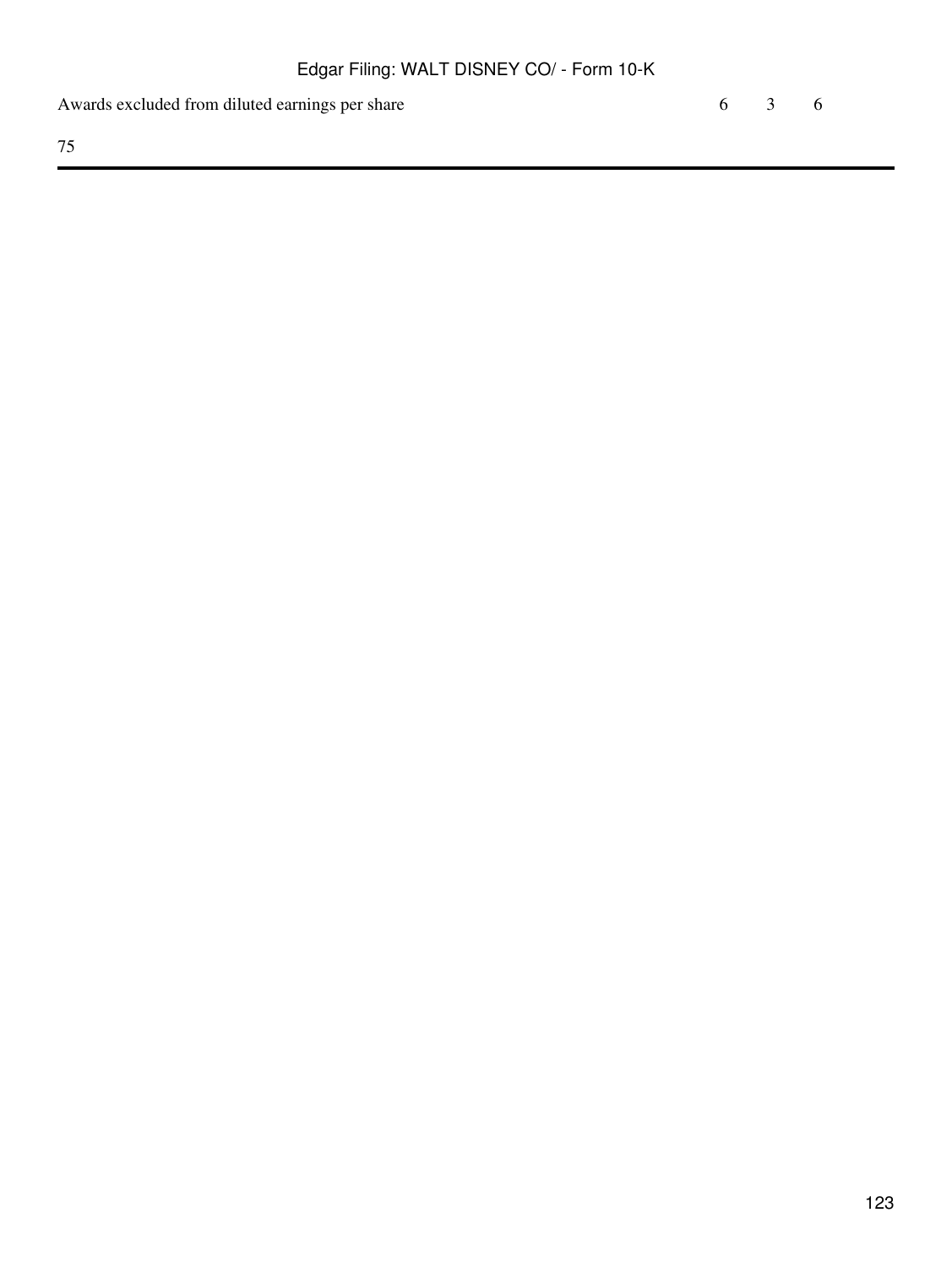### 3 Acquisitions

# BAMTech

In August 2016, the Company acquired a 15% interest in BAMTech, an entity which holds Major League Baseball's streaming technology and content delivery businesses, for \$450 million. The Company is committed to acquire an additional 18% interest for \$557 million in January 2017. The Company accounts for its interest in BAMTech as an equity method investment. In addition, the Company has an option to increase its ownership to 66% by acquiring additional shares at fair market value from Major League Baseball between August 2020 and August 2023. Vice/A+E

Vice is a media company targeting a millennial audience through news and pop culture content and creative brand integration. During fiscal 2016, A+E acquired an 8% interest in Vice in exchange for a 49.9% interest in one of A+E's cable channels, H2, which has been rebranded as Viceland and programmed with Vice content. As a result of this exchange, A+E recognized a net non-cash gain based on the estimated fair value of H2. The Company's share of the Vice Gain totaled \$332 million and was recorded in "Equity in the income of investees" in the Consolidated Statement of Income in fiscal 2016. At October 1, 2016, A+E had a 20% interest in Vice.

In addition, during fiscal 2016, the Company acquired an 11% interest in Vice for \$400 million of cash.

The Company accounts for its interests in A+E and Vice as equity method investments.

Maker Studios

On May 7, 2014, the Company acquired Maker Studios, Inc. (Maker), a leading network of online video content, for approximately \$500 million of cash consideration. Maker shareholders were eligible to receive up to \$450 million of additional cash upon Maker's achievement of certain performance targets for calendar years 2014 and 2015. At the date of the acquisition, the Company recorded a \$198 million liability for the fair value of the contingent consideration (determined by a probability weighting of potential payouts). In fiscal 2015 and fiscal 2016, the Company paid \$105 million and \$70 million, respectively, for the contingent consideration. The majority of the purchase price was allocated to goodwill, which is not deductible for tax purposes. Goodwill reflects the synergies expected from enhancing the presence of Disney's franchises and brands through the use of Maker's distribution platform, advanced technology and business intelligence capability. The revenue and net income of Maker included in the Company's Consolidated Statements of Income for fiscal years 2016, 2015 and 2014 were not material. Hulu

At the end of fiscal 2015, the Company had a 33% interest in Hulu, a joint venture owned one-third each by the Company, Twenty-First Century Fox, Inc. and Comcast Corporation. In August 2016, Time Warner, Inc. (TW) acquired a 10% interest in the venture from Hulu for \$583 million diluting the Company's ownership interest to 30%, which results in a deemed sale by the Company. For not more than 36 months from August 2016, TW may put its shares to Hulu or Hulu may call the shares from TW under certain limited circumstances arising from regulatory review. The Company and Twenty-First Century Fox, Inc. have agreed to make a capital contribution for up to approximately \$300 million each if required to fund the repurchase of shares from TW. The Company expects to recognize a gain of approximately \$175 million associated with the deemed sale of a portion of its ownership interest in Hulu if the put and call options are not exercised.

In addition, the Company has guaranteed \$113 million of Hulu's \$338 million term loan, which expires in October 2017.

The Company accounts for its interest in Hulu as an equity method investment.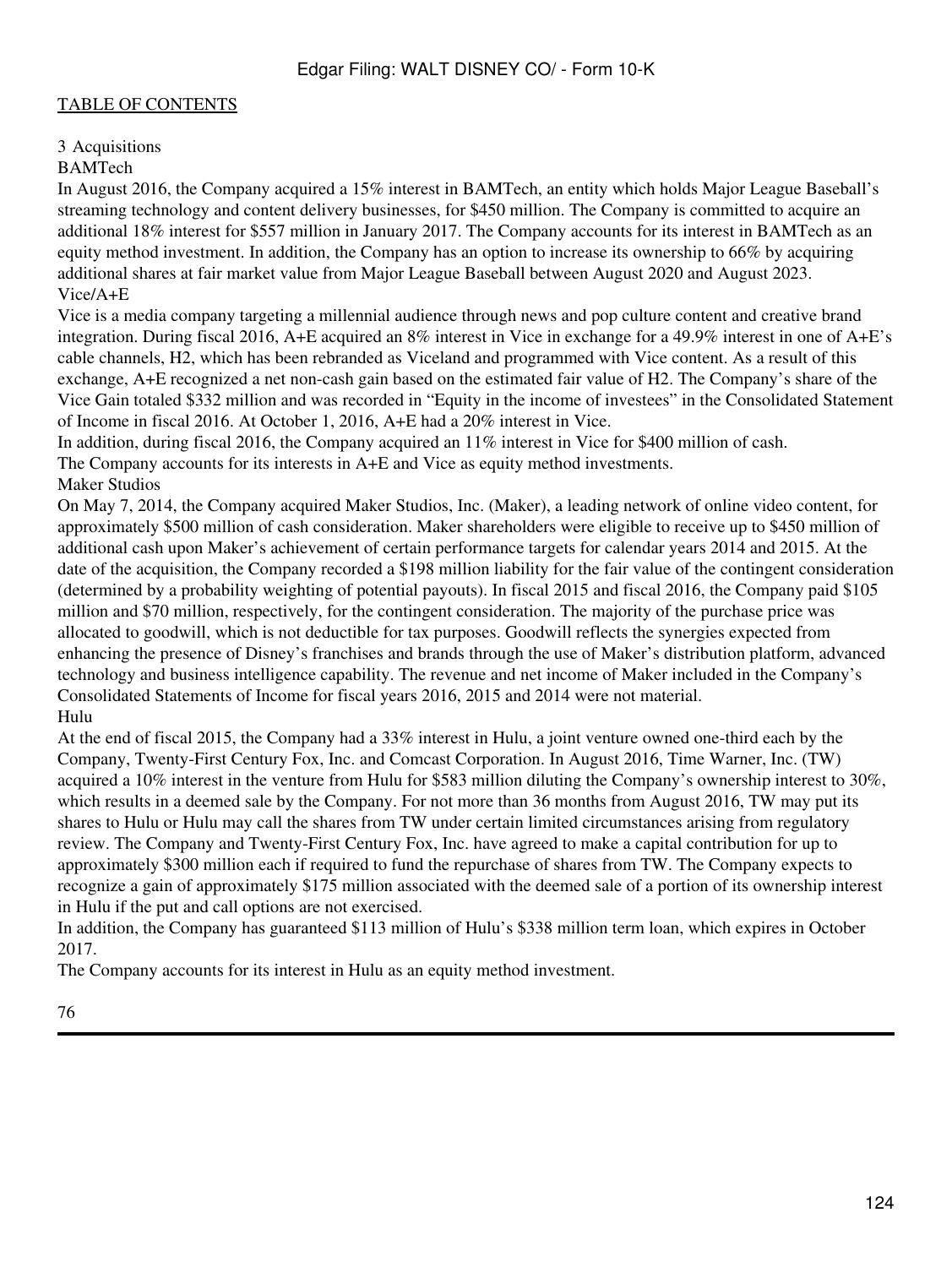#### Goodwill

The changes in the carrying amount of goodwill for the years ended October 1, 2016 and October 3, 2015 are as follows:

|                                      |          |                  |                                            | Consumer      |                |
|--------------------------------------|----------|------------------|--------------------------------------------|---------------|----------------|
|                                      | Media    | Parks and Studio |                                            | Products $\&$ | Total          |
|                                      |          |                  | Networks Resorts Entertainment Interactive |               |                |
|                                      |          |                  |                                            | Media         |                |
| Balance at Sept. 27, 2014 \$16,378   |          | \$291            | \$6,856                                    | \$4,356       | \$27,881       |
| Acquisitions                         | 3        |                  |                                            |               |                |
| Dispositions                         |          |                  |                                            | (1            | <sup>(1)</sup> |
| Other, net                           | (27      |                  | (22)                                       | (10)          | (59)           |
| Balance at Oct. 3, 2015              | \$16,354 | \$291            | \$6,836                                    | \$4,345       | \$27,826       |
| Acquisitions                         |          |                  |                                            |               |                |
| <b>Dispositions</b>                  |          |                  |                                            |               |                |
| Other, net                           | (10)     |                  |                                            | <sup>(1</sup> | (18)           |
| Balance at Oct. 1, 2016              | \$16,345 | \$ 291           | 6,830                                      | \$4,344       | \$27,810       |
| 4 Dispositions and Other Expanse not |          |                  |                                            |               |                |

4 Dispositions and Other Expense, net

Other expense, net is as follows:

|                                                                                              |                      | 2016 2015 2014                                                                                                                                                                                                                                                                                                      |
|----------------------------------------------------------------------------------------------|----------------------|---------------------------------------------------------------------------------------------------------------------------------------------------------------------------------------------------------------------------------------------------------------------------------------------------------------------|
| Venezuelan foreign currency translation loss $\frac{1}{2}$ $\frac{1}{2}$ $\frac{1}{2}$ (143) |                      |                                                                                                                                                                                                                                                                                                                     |
| Gain on sale of property and other                                                           | <u>and the state</u> | 112                                                                                                                                                                                                                                                                                                                 |
| Other expense, net                                                                           |                      | $\frac{1}{2}$ $\frac{1}{2}$ $\frac{1}{2}$ $\frac{1}{2}$ $\frac{1}{2}$ $\frac{1}{2}$ $\frac{1}{2}$ $\frac{1}{2}$ $\frac{1}{2}$ $\frac{1}{2}$ $\frac{1}{2}$ $\frac{1}{2}$ $\frac{1}{2}$ $\frac{1}{2}$ $\frac{1}{2}$ $\frac{1}{2}$ $\frac{1}{2}$ $\frac{1}{2}$ $\frac{1}{2}$ $\frac{1}{2}$ $\frac{1}{2}$ $\frac{1}{2}$ |

Venezuela foreign currency loss

The Company has operations in Venezuela, including film and television distribution and merchandise licensing and has net monetary assets denominated in Venezuelan bolivares (BsF), which primarily consist of cash. The Venezuelan government (Government) has foreign currency exchange controls, which provide different exchange mechanisms that impact the Company's ability to convert its BsF denominated monetary assets to U.S. dollars. During fiscal 2014, the Government launched a new currency exchange mechanism, and the Company began translating its BsF denominated net monetary assets at the rates determined in this market resulting in a loss of \$143 million reported in "Other expense, net" in the Consolidated Statement of Income. In fiscal 2015 and 2016, the Government introduced additional exchange mechanisms (including the Divisa Comercial "DICOM") resulting in immaterial losses in those fiscal years, which are included in "Costs and expenses" in the Consolidated Statements of Income. At October 1, 2016, the Company translated its approximately 4.3 billion BsF denominated net monetary assets using rates determined by the Venezuelan DICOM market (656 BsF per U.S. dollar).

Gain on sale of property and other

In fiscal 2014, the Company recognized \$83 million of gains primarily due to the sale of a property and \$29 million for a portion of a settlement of an affiliate contract dispute.

5 Investments

Investments consist of the following:

|                                   | October 1, October 3, |         |
|-----------------------------------|-----------------------|---------|
|                                   | 2016                  | 2015    |
| Investments, equity basis \$4,082 |                       | \$2,483 |
| Investments, other                | 198.                  | 160     |
|                                   | \$4,280               | \$2,643 |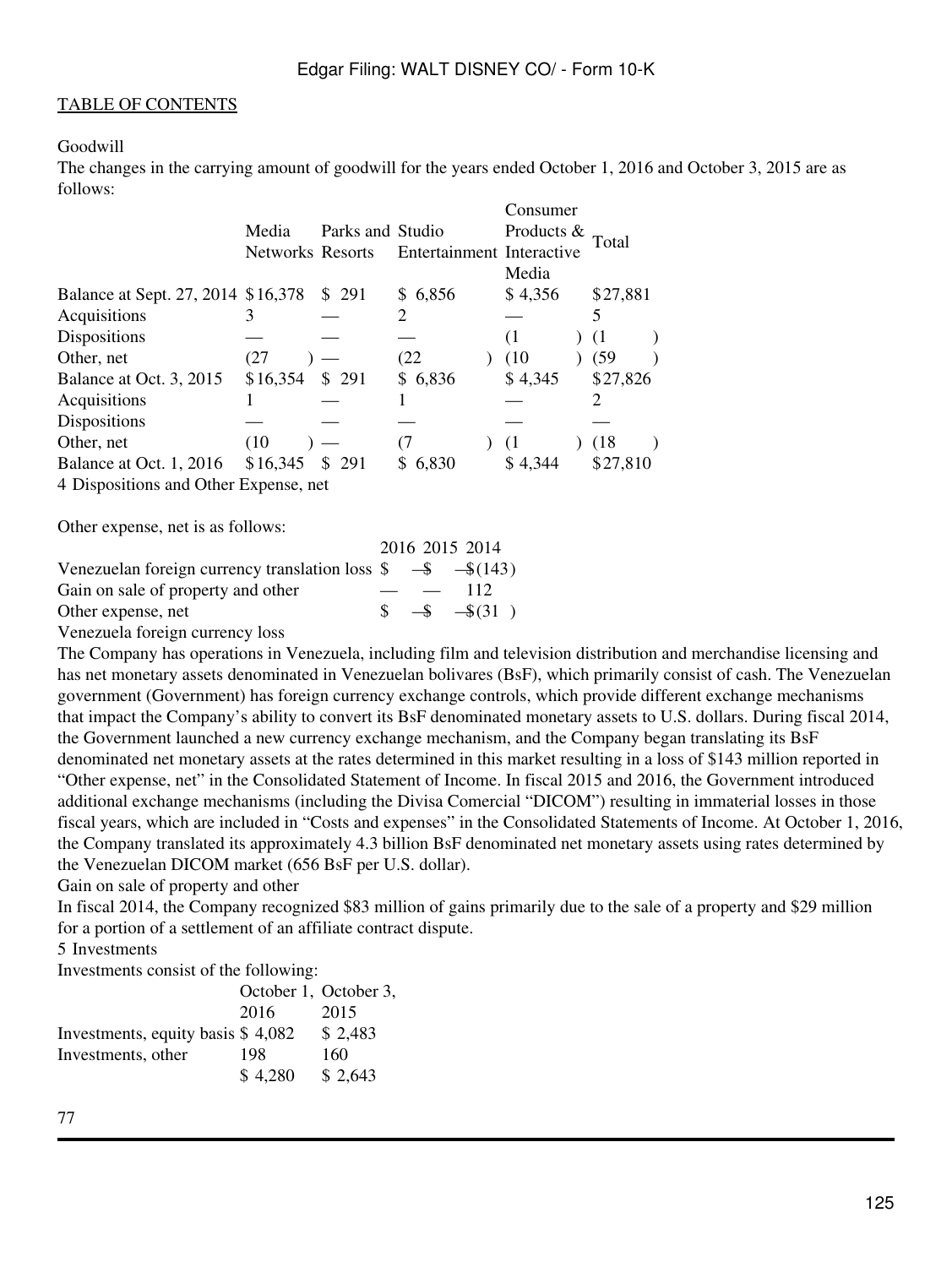#### Investments, Equity Basis A summary of combined financial information for equity investments, which primarily consist of media investments, A + E, BAMTech, CTV Specialty Television, Inc., Hulu, Seven TV and Vice, is as follows:

|                               | 2016     | 2015                    | 2014 |                                     |
|-------------------------------|----------|-------------------------|------|-------------------------------------|
| <b>Results of Operations:</b> |          |                         |      |                                     |
| Revenues                      |          | \$7,416 \$6,561 \$6,573 |      |                                     |
| Net income                    |          | \$1,855 \$1,912 \$2,003 |      |                                     |
|                               |          |                         |      | October 1, October 3, September 27, |
|                               | 2016     | 2015                    |      | 2014                                |
| <b>Balance Sheet</b>          |          |                         |      |                                     |
| Current assets                | \$4,801  | \$3,676                 |      | \$2,640                             |
| Non-current assets            | 8,906    | 6,429                   |      | 6,294                               |
|                               | \$13,707 | \$10,105                |      | \$8,934                             |
| Current liabilities           | \$2,018  | \$1,614                 |      | \$1,504                             |
| Non-current liabilities 4,531 |          | 4,128                   |      | 3,298                               |
| Shareholders' equity          | 7,158    | 4,363                   |      | 4,132                               |
|                               | \$13,707 | \$10,105                |      | \$8,934                             |

As of October 1, 2016, the book value of the Company's equity method investments exceeded our share of the book value of the investees' underlying net assets by approximately \$1.4 billion, which represents amortizable intangible assets and goodwill arising from acquisitions.

The Company enters into transactions in the ordinary course of business with our equity investees, primarily related to the licensing of television and film programming. Revenues from these transactions were \$0.5 billion, \$0.4 billion and \$0.3 billion in fiscal 2016, 2015 and 2014, respectively. The Company defers a portion of its profits from transactions with investees until the investee recognizes third-party revenue from the exploitation of the rights. The portion that is deferred reflects our ownership interest in the investee.

Investments, Other

As of October 1, 2016 and October 3, 2015, the Company held \$85 million and \$36 million, respectively, of securities classified as available-for-sale, \$91 million and \$81 million, respectively, of non-publicly traded cost-method investments and \$22 million and \$43 million, respectively, of investments in leveraged leases.

In fiscal 2016, the Company had no significant realized gains or losses on available-for-sale securities. In fiscal years 2015 and 2014, the Company had realized gains of \$31 million and \$165 million, respectively, on available-for-sale securities.

In fiscal years 2016, 2015 and 2014, the Company had realized gains of \$23 million, \$11 million and \$53 million, respectively, on non-publicly traded cost-method investments.

In fiscal years 2016, 2015 and 2014, the Company recorded non-cash charges of \$44 million, \$14 million and \$13 million, respectively, to reflect other-than-temporary losses in investment value.

Realized gains and losses on available-for-sale and non-publicly traded cost-method investments are reported in "Interest income/(expense), net" in the Consolidated Statements of Income.

6 International Theme Park Investments

The Company has a 47% ownership interest in the operations of Hong Kong Disneyland Resort, a 43% ownership interest in the operations of Shanghai Disney Resort and an 81% effective ownership interest in the operations of Disneyland Paris. The International Theme Parks are VIEs consolidated in the Company's financial statements. See Note 2 for the Company's policy on consolidating VIEs.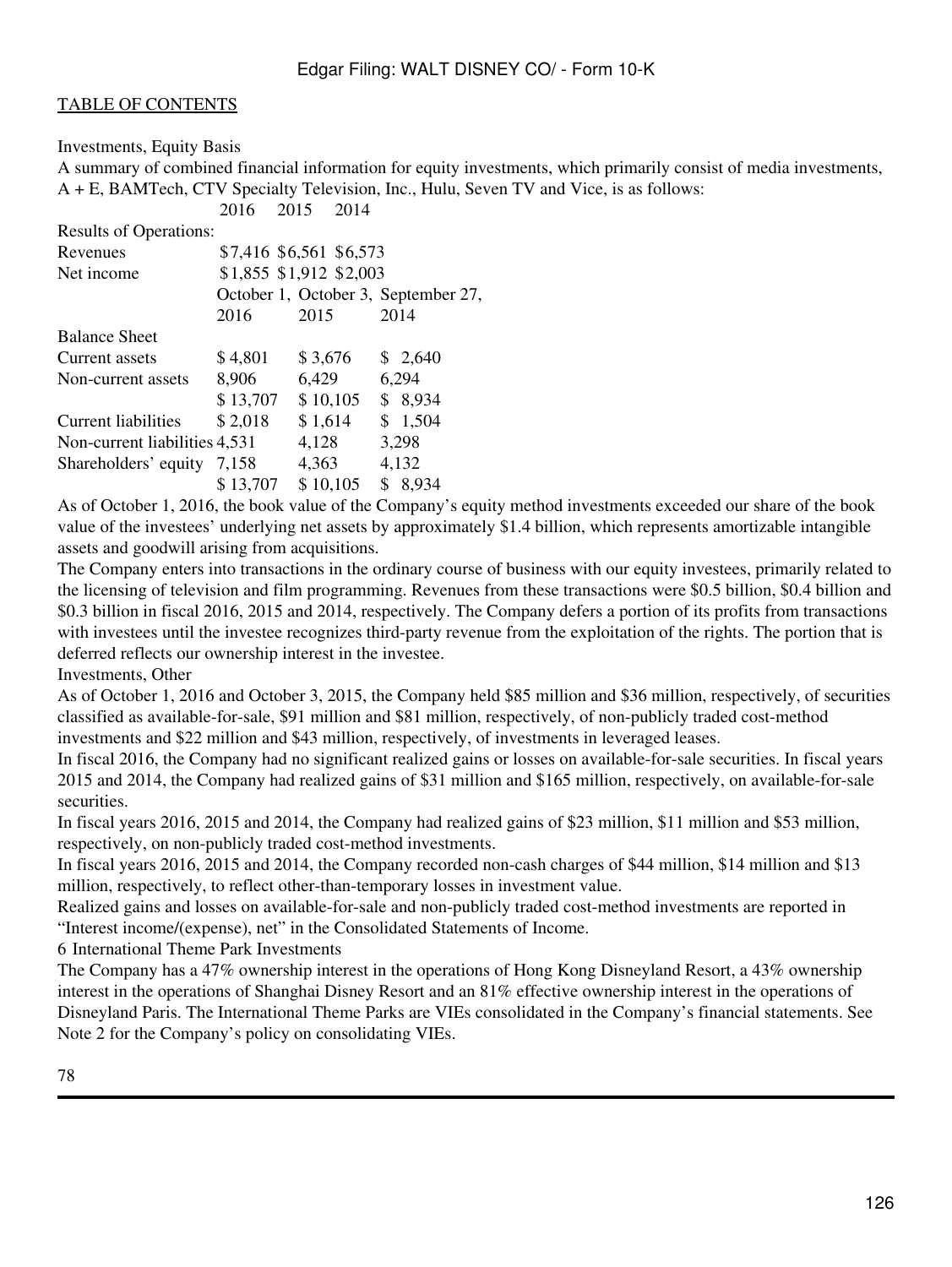The following table summarizes the carrying amounts of the International Theme Parks' assets and liabilities included in the Company's consolidated balance sheets as of October 1, 2016 and October 3, 2015:

|                                   | International   |         |  |
|-----------------------------------|-----------------|---------|--|
|                                   | Theme Parks     |         |  |
|                                   | October October |         |  |
|                                   | 1, 2016         | 3, 2015 |  |
| Cash and cash equivalents         | \$1,008         | \$781   |  |
| Other current assets              | 331             | 252     |  |
| Total current assets              | 1,339           | 1,033   |  |
| Parks, resorts and other property | 9,270           | 7,748   |  |
| Other assets                      | 88              | 62      |  |
| Total assets                      | \$10,697        | \$8,843 |  |
| Current liabilities               | \$1,499         | \$1,027 |  |
| Borrowings - long-term            | 1,087           | 319     |  |
| Other long-term liabilities       | 256             | 195     |  |
| <b>Total liabilities</b>          | \$2,842         | \$1,541 |  |

The following table summarizes the International Theme Parks' revenues and costs and expenses included in the Company's consolidated statements of income as of October 1, 2016:

|                              | October |
|------------------------------|---------|
|                              | 1, 2016 |
| Revenues                     | \$2,455 |
| Costs and expenses $(2.754)$ |         |

Royalty and management fees from the International Theme Parks recognized by the Company totaled \$148 million for fiscal 2016. Royalty and management fees are eliminated in consolidation but are considered in calculating earnings allocated to noncontrolling interests.

Fiscal 2016 International Theme Parks' cash flows included in the Company's consolidated cash flow statement are \$0.4 billion generated from operating activities, \$2.1 billion used in investing activities and \$0.9 billion generated from financing activities.

Disneyland Paris

During calendar 2015, Disneyland Paris completed a recapitalization consisting of the following:

• Company funded €0.2 billion. The Company purchased shares that were unsubscribed by other Disneyland Paris In February 2015, Disneyland Paris completed a  $\epsilon$ 0.4 billion equity rights offering at  $\epsilon$ 1.00 per share of which the shareholders, which increased the Company's effective ownership by approximately four percentage points. In addition, Disneyland Paris repaid €0.3 billion that was outstanding under then existing lines of credit from the In February 2015, the Company converted  $\epsilon$ 0.6 billion of its loans to Disneyland Paris into equity at a conversion price of  $\epsilon$ 1.25 per share. The conversion increased the Company's effective ownership by an additional 23 percentage points. Company. These lines of credit were replaced by a new  $\epsilon$ 0.4 billion line of credit from the Company bearing interest at EURIBOR plus 2% and maturing in 2023.

• acquired €0.1 billion in shares at €1.25 per share, which increased the Company's effective ownership by an additional In September 2015, the Company completed a mandatory tender offer to the other Disneyland Paris shareholders and eight percentage points.

In November 2015, to offset the dilution caused by the loan conversion, Disneyland Paris shareholders

• purchased €0.05 billion in shares from the Company at €1.25 per share, which decreased the Company's effective ownership by four percentage points, resulting in an 81% effective ownership interest in Disneyland Paris.

As a result of the recapitalization, in fiscal 2015 the Company wrote off a \$399 million deferred income tax asset (see Note 9).

The Company has term loans to Disneyland Paris with outstanding balances totaling €1.0 billion at October 1, 2016 bearing interest at a 4% fixed rate and maturing in 2024. In addition,  $\epsilon$ 130 million is outstanding under the line of credit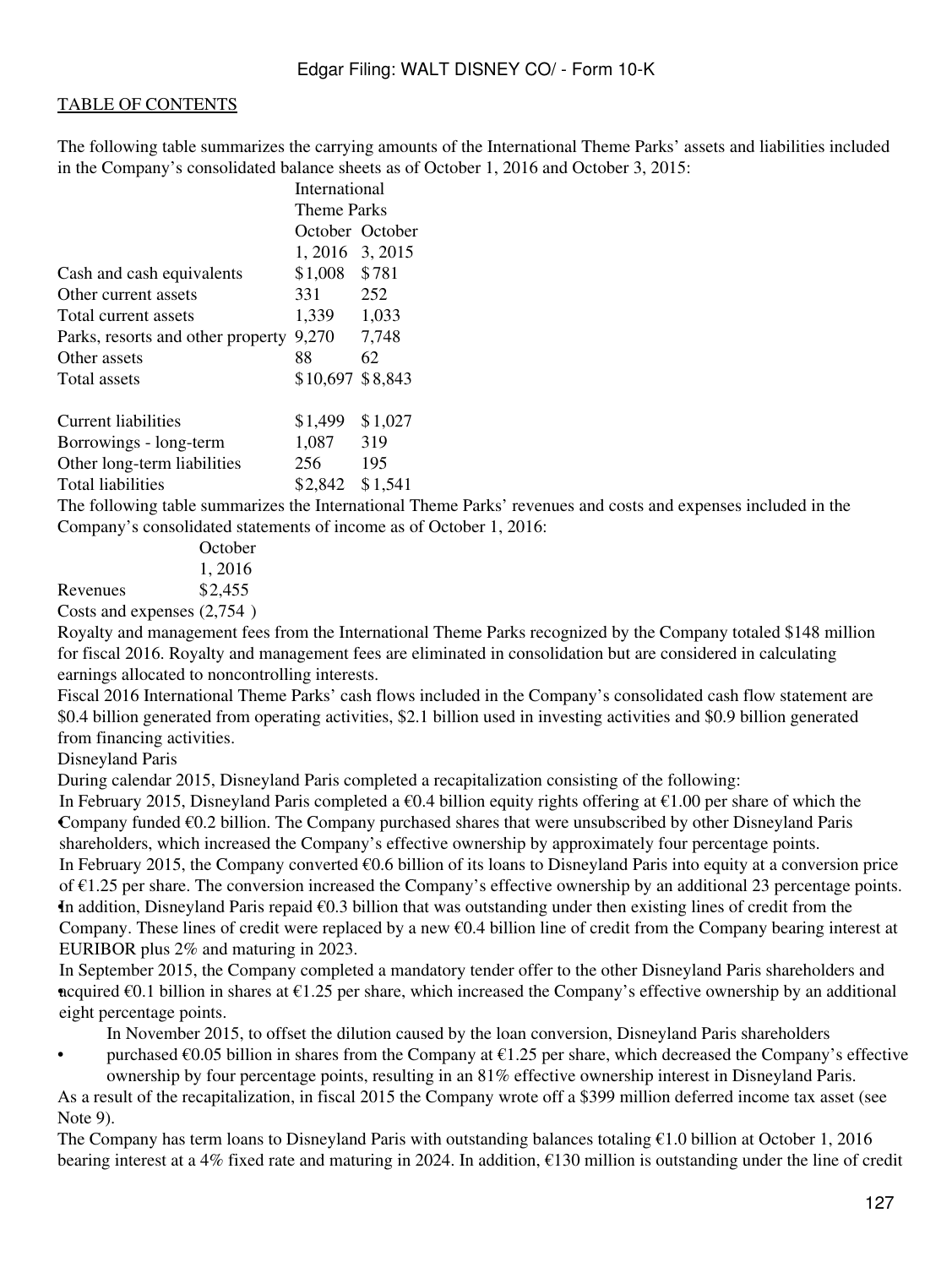at October 1, 2016.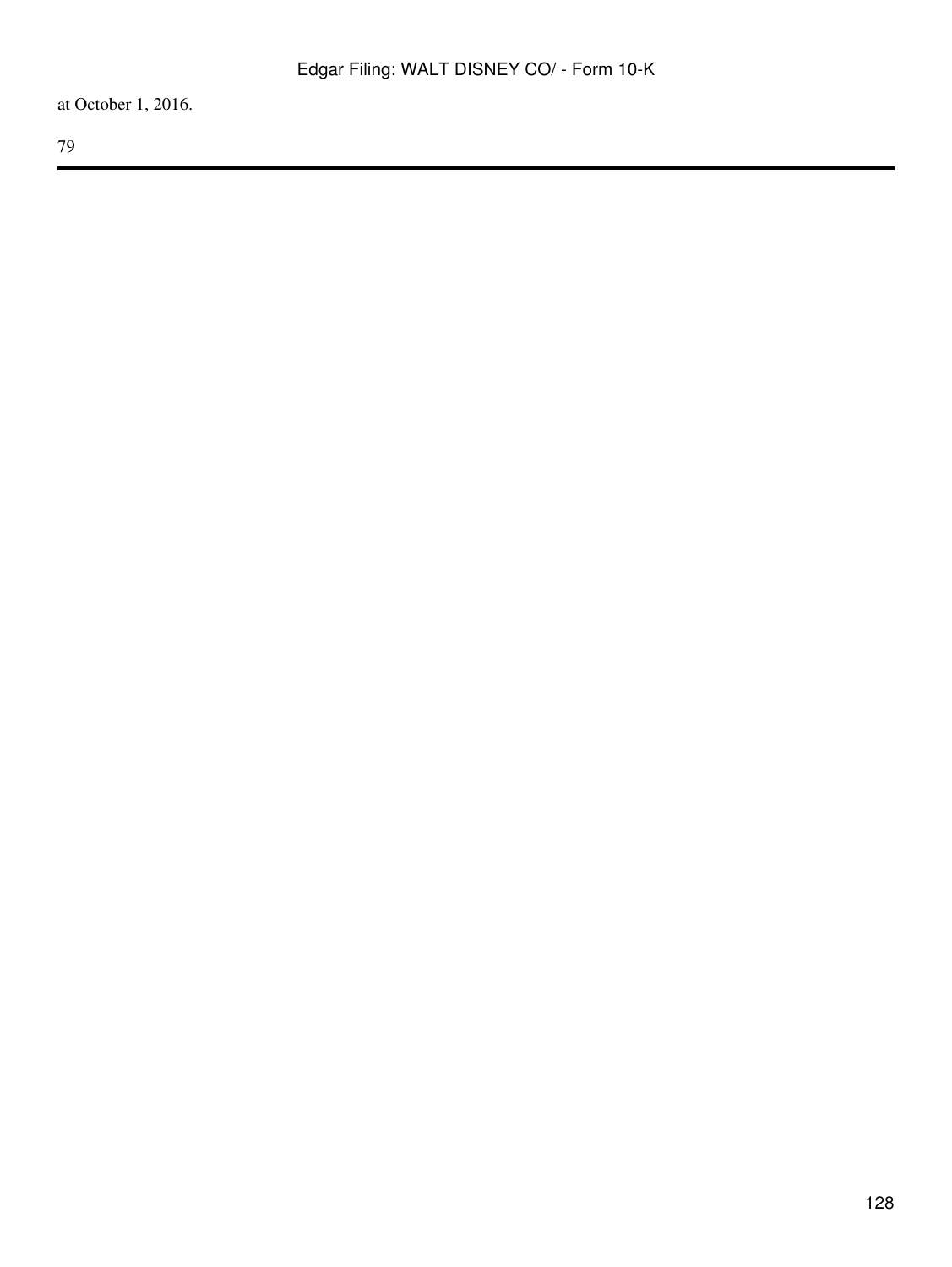The Company has waived payment of royalties and management fees for the fourth quarter of fiscal 2016 through the third quarter of fiscal 2018.

Hong Kong Disneyland Resort

At October 1, 2016, the Government of the Hong Kong Special Administrative Region (HKSAR) and the Company had 53% and 47% equity interests in Hong Kong Disneyland Resort, respectively. HKSAR has the right to receive additional shares over time to the extent Hong Kong Disneyland Resort exceeds certain return on asset performance targets. The amount of additional shares HKSAR can receive is capped on both an annual and cumulative basis and could decrease the Company's equity interest by up to an additional 7 percentage points over a period no shorter than 16 years.

As part of financing the construction of a third hotel, which we expect to open in 2017, the Company contributed \$113 million of equity in fiscal 2016. HKSAR also converted \$113 million of a loan to equity, leaving a balance at October 1, 2016 of HK\$0.4 billion (\$45 million) (see Note 8 for further details of this loan). In addition, the Company and HKSAR have committed to provide additional loans up to \$149 million and \$104 million, respectively. At October 1, 2016, the additional loans provided by the Company and HKSAR are \$116 million and \$77 million, respectively, bearing interest at a rate of three month HIBOR plus 2% and mature in September 2025.

The net impact to HKSAR and the Company's ownership of Hong Kong Disneyland Resort during fiscal 2016 and 2015 as a result of the above activities was not material.

Shanghai Disney Resort

Shanghai Disney Resort is owned through two joint venture companies, in which Shanghai Shendi (Group) Co., Ltd (Shendi) owns 57% and the Company owns 43%. A management company, in which the Company has a 70% interest and Shendi a 30% interest, is responsible for operating Shanghai Disney Resort. The investment in Shanghai Disney Resort has been funded in accordance with each shareholder's ownership percentage, with approximately 67% from equity contributions and 33% from shareholder loans.

The Company has provided Shanghai Disney Resort with term loans totaling \$757 million, bearing interest at rates up to 8% and maturing in 2036. In addition, the Company has an outstanding balance of \$318 million due from Shanghai Disney Resort related to development and pre-opening costs of the resort, which is anticipated to be paid by the end of 2018. The Company has also provided Shanghai Disney Resort with a \$157 million line of credit bearing interest at 8%. There is no outstanding balance under the line of credit at October 1, 2016.

Shendi has provided Shanghai Disney Resort with term loans totaling 6.4 billion yuan (approximately \$1.0 billion), bearing interest at rates up to 8% and maturing in 2036; however, early repayment is permitted. Shendi has also provided Shanghai Disney Resort with a 1.4 billion yuan (approximately \$205 million) line of credit bearing interest at 8%. There is no outstanding balance under the line of credit at October 1, 2016.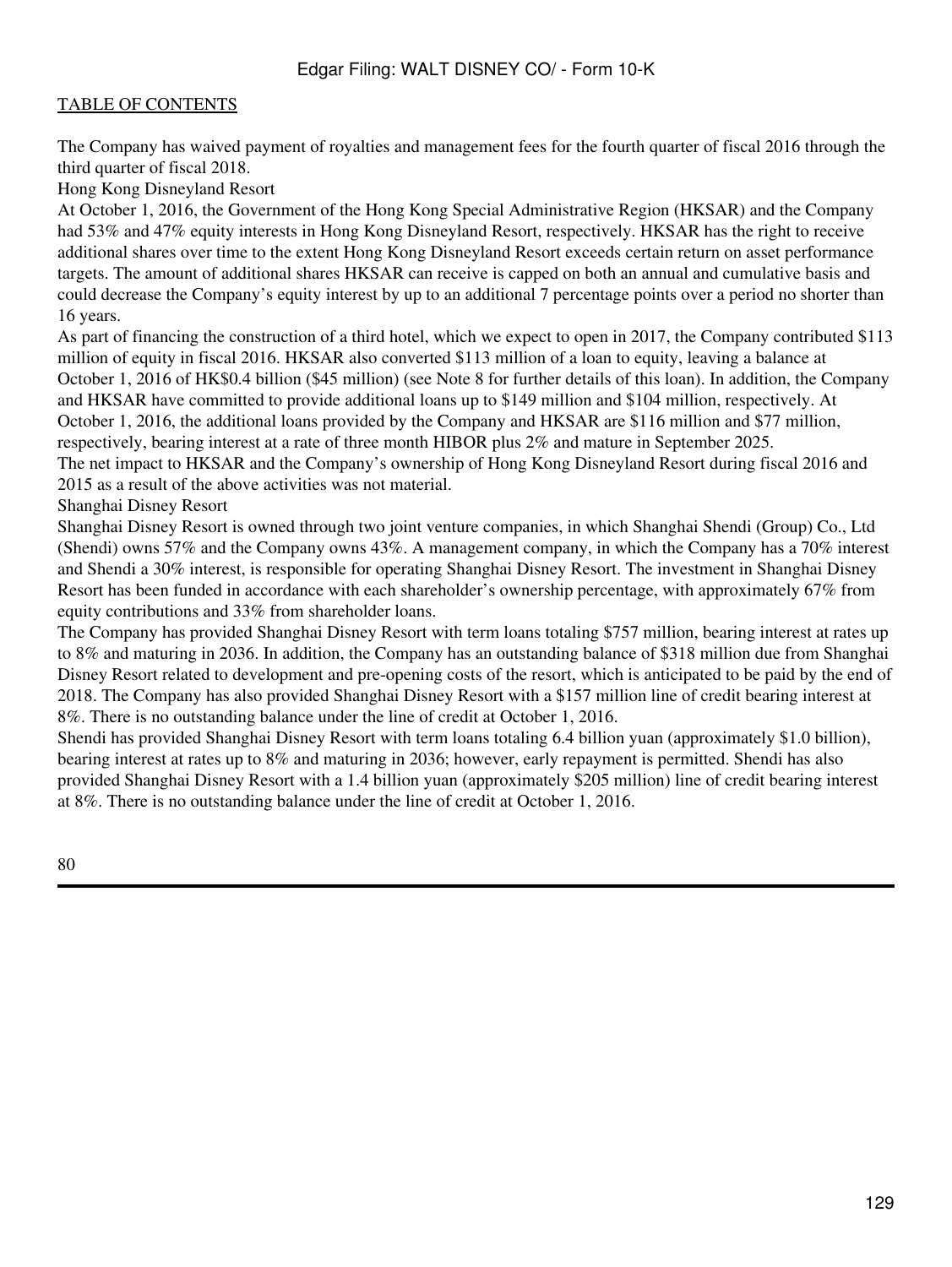7 Film and Television Costs and Advances

Film and television costs and advances are as follows:

|                                            |                   | October October |
|--------------------------------------------|-------------------|-----------------|
|                                            |                   | 1, 2016 3, 2015 |
| Theatrical film costs                      |                   |                 |
| Released, less amortization                | $$1,677$ $$1,445$ |                 |
| Completed, not released                    |                   |                 |
| In-process                                 | 2,179             | 2,499           |
| In development or pre-production           | 336               | 304             |
|                                            | 4,192             | 4,248           |
| <b>Television costs</b>                    |                   |                 |
| Released, less amortization                | 1,015             | 895             |
| Completed, not released                    | 365               | 395             |
| In-process                                 | 417               | 352             |
| In development or pre-production           | 13                | 10              |
|                                            | 1,810             | 1,652           |
| Television programming rights and advances | 1,545             | 1,453           |
|                                            | 7,547             | 7,353           |
| Less current portion                       | 1,208             | 1,170           |
| Non-current portion                        | \$6,339           | \$6,183         |

Based on management's total gross revenue estimates as of October 1, 2016, approximately 79% of unamortized film and television costs for released productions (excluding amounts allocated to acquired film and television libraries) are expected to be amortized during the next three years. By the end of fiscal 2020, we will have reached on a cumulative basis, 80% amortization of the October 1, 2016 balance of unamortized film and television costs. Approximately \$0.9 billion of accrued participation and residual liabilities will be paid in fiscal year 2017. The Company expects to amortize, based on current estimates, approximately \$1.4 billion in capitalized film and television production costs during fiscal 2017.

At October 1, 2016, acquired film and television libraries have remaining unamortized costs of \$200 million, which are generally amortized straight-line over a weighted-average remaining period of approximately 14 years.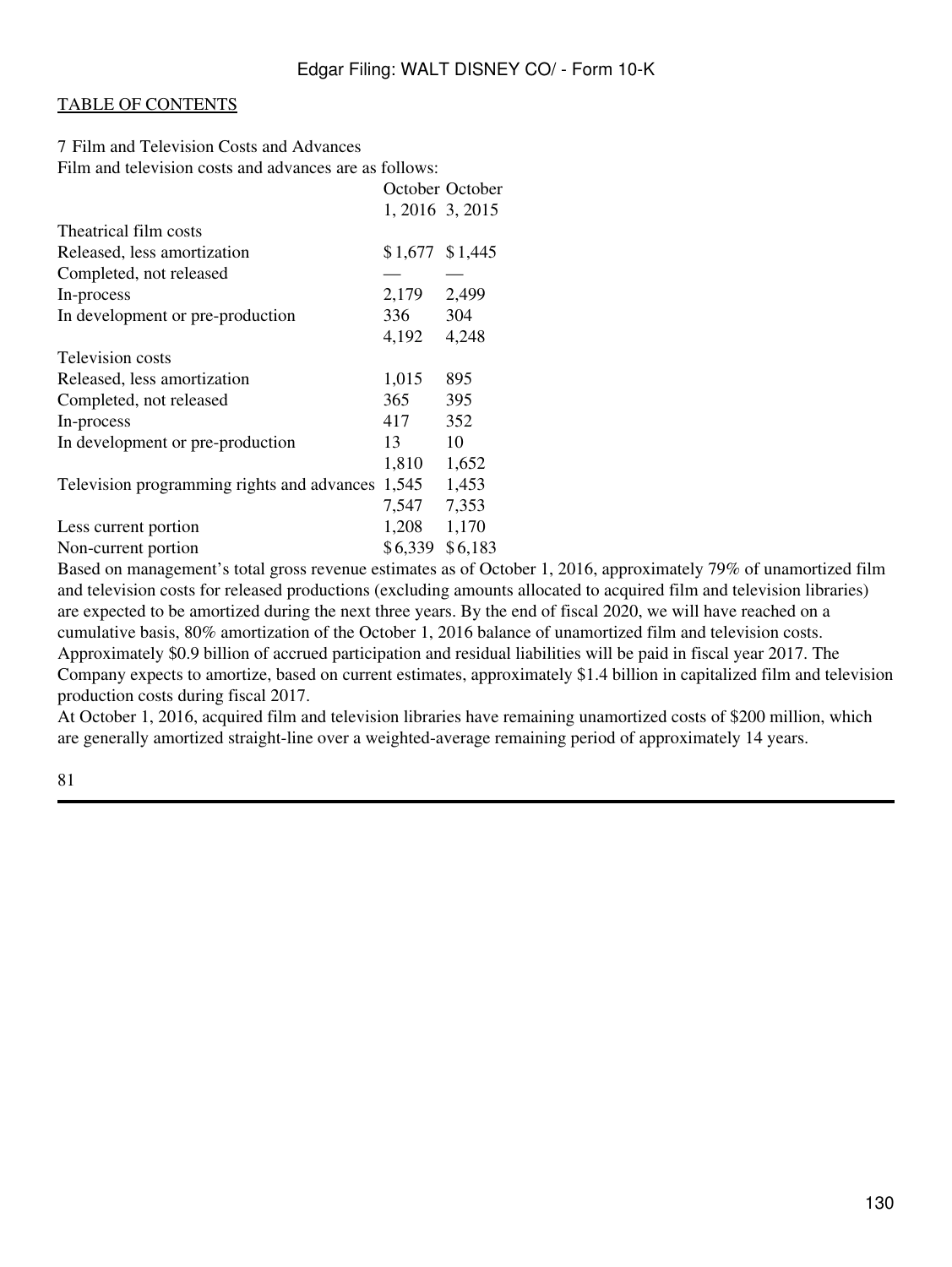#### 8 Borrowings

The Company's borrowings at October 1, 2016 and October 3, 2015, including the impact of interest rate and cross-currency swaps, are summarized below:

| 2016    | 2015    | Stated<br>Rate<br>(1) | Pay Floating<br>Cross-<br>Currency<br>Swaps $(2)$ |                                                                                                                |      | Swap<br>Maturities                                                                    |
|---------|---------|-----------------------|---------------------------------------------------|----------------------------------------------------------------------------------------------------------------|------|---------------------------------------------------------------------------------------|
| \$1,521 | \$2,430 |                       | \$                                                |                                                                                                                | $\%$ |                                                                                       |
| 16,827  | 13,873  |                       |                                                   | 2.58                                                                                                           | $\%$ | 2017-2026                                                                             |
| 448     | 447     |                       |                                                   | 4.83                                                                                                           | $\%$ | 2017                                                                                  |
| 107     | 108     |                       |                                                   | 6.01                                                                                                           | $\%$ |                                                                                       |
| 180     | 159     |                       |                                                   |                                                                                                                |      |                                                                                       |
| 19,083  | 17,017  |                       |                                                   |                                                                                                                |      |                                                                                       |
| 1,087   | 319     |                       |                                                   | 4.30                                                                                                           | $\%$ |                                                                                       |
| 20,170  | 17,336  |                       |                                                   | 2.59                                                                                                           | $\%$ |                                                                                       |
| 3,687   | 4,563   |                       |                                                   |                                                                                                                |      |                                                                                       |
|         |         |                       | 7,024<br>S.                                       |                                                                                                                |      |                                                                                       |
|         |         | \$16,483 \$12,773     | 2016                                              | Interest<br>2.80% 8,275<br>4.88% 249<br>$8.75\%$ —<br>2.66% 8,524<br>$1.92\%$ —<br>2.62% 8,524<br>1.24\% 1,500 |      | Interest rate and Effective<br>Interest<br>Rate $(3)$<br>0.54<br>2.49 $%$<br>1.47 $%$ |

The stated interest rate represents the weighted-average coupon rate for each category of borrowings. For floating

 $<sup>(1)</sup>$  rate borrowings, interest rates are the rates in effect at October 1, 2016; these rates are not necessarily an indication</sup> of future interest rates.

(2) Amounts represent notional values of interest rate and cross-currency swaps outstanding as of October 1, 2016.

 $(3)$  The effective interest rate includes the impact of existing and terminated interest rate and cross-currency swaps, purchase accounting adjustments and debt issuance premiums, discounts and costs.

 $(4)$  Includes net debt issuance premiums, discounts and costs totaling \$132 million and \$88 million at October 1, 2016 and October 3, 2015, respectively.

 $(5)$  Includes market value adjustments for debt with qualifying hedges totaling \$146 million and \$131 million at October 1, 2016 and October 3, 2015, respectively.

# Commercial Paper

The Company has bank facilities with a syndicate of lenders to support commercial paper borrowings as follows:

|                                      | Committed Capacity Unused |              |             |
|--------------------------------------|---------------------------|--------------|-------------|
|                                      | Capacity                  | Used         | Capacity    |
| Facility expiring March 2017 \$1,500 |                           | <sup>S</sup> | $-$ \$1,500 |
| Facility expiring March 2019 2,250   |                           |              | 2,250       |
| Facility expiring March 2021 2,250   |                           |              | 2,250       |
| Total                                | \$6,000                   | \$.          | $-$ \$6,000 |

All of the above bank facilities allow for borrowings at LIBOR-based rates plus a spread depending on the credit default swap spread applicable to the Company's debt, subject to a cap and floor that vary with the Company's debt rating assigned by Moody's Investors Service and Standard and Poor's. The spread above LIBOR can range from 0.23% to 1.63%. The Company also has the ability to issue up to \$800 million of letters of credit under the facility expiring in March 2019, which if utilized, reduces available borrowings under this facility. As of October 1, 2016, the Company has \$169 million of outstanding letters of credit, of which none were issued under this facility. The facilities specifically exclude certain entities, including the International Theme Parks, from any representations, covenants, or events of default and contain only one financial covenant, relating to interest coverage, which the Company met on October 1, 2016 by a significant margin.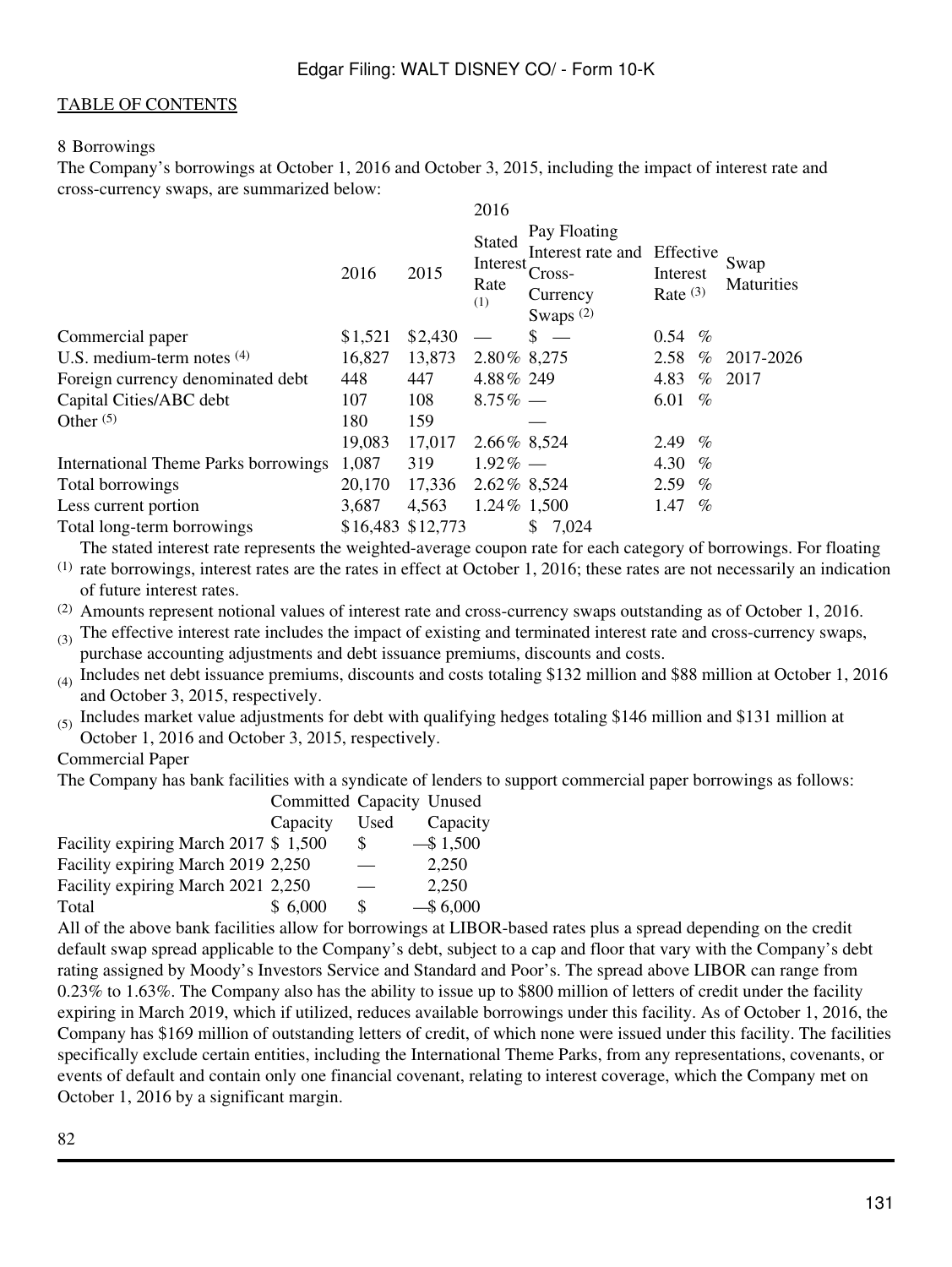Commercial paper activity is as follows:

|                          | Commercial<br>paper with<br>original<br>maturities<br>less than<br>three<br>months,<br>net <sup>(1)</sup> | Commercial<br>paper with<br>original<br>maturities<br>greater than<br>three<br>months | Total   |
|--------------------------|-----------------------------------------------------------------------------------------------------------|---------------------------------------------------------------------------------------|---------|
| Balance at Sept 27, 2014 | \$ 50                                                                                                     | S.                                                                                    | \$50    |
| Additions                | 2,277                                                                                                     | 3,019                                                                                 | 5,296   |
| Payments                 |                                                                                                           | (2,920)<br>$\mathcal{L}$                                                              | (2,920) |
| Other Activity           | 3                                                                                                         |                                                                                       | 4       |
| Balance at Oct 3, 2015   | \$2,330                                                                                                   | \$<br>100                                                                             | \$2,430 |
| Additions                |                                                                                                           | 4,794                                                                                 | 4,794   |
| Payments                 | (1,559)                                                                                                   | (4,155)<br>$\lambda$                                                                  | (5,714) |
| Other Activity           | 6                                                                                                         | 5                                                                                     | 11      |
| Balance at Oct 1, 2016   | \$777                                                                                                     | 744                                                                                   | \$1,521 |

(1) Borrowings and reductions of borrowings are reported net.

Credit facility for cruise ships

In October 2016, the Company entered into two credit facilities to finance new cruise ships, which are expected to be delivered in 2021 and 2023. The financing may be used for up to 80% of the contract price of the cruise ships. Under the agreements, \$1.0 billion in financing is available beginning in April 2021 and \$1.1 billion is available beginning in April 2023. If utilized, the interest rates will be fixed at 3.48% and 3.74%, respectively, and payable semi-annually. The loans will be repaid in 24 equal installments over a 12-year period from the borrowing date. Early

repayment is permitted subject to cancellation fees.

Shelf Registration Statement

The Company has a shelf registration statement in place, which allows the Company to issue various types of debt instruments, such as fixed or floating rate notes, U.S. dollar or foreign currency denominated notes, redeemable notes, global notes, and dual currency or other indexed notes. Issuances under the shelf registration will require the filing of a prospectus supplement identifying the amount and terms of the securities to be issued. Our ability to issue debt is subject to market conditions and other factors impacting our borrowing capacity.

U.S. Medium-Term Note Program

At October 1, 2016, the total debt outstanding under the U.S. medium-term note program was \$16.8 billion with maturities ranging from 1 to 77 years. The debt outstanding includes \$16.1 billion of fixed rate notes, which have stated interest rates that range from 0.88% to 7.55% and \$660 million of floating rate notes that bear interest at U.S. LIBOR plus or minus a spread. At October 1, 2016, the effective rate on floating rate notes was 1.10%. European Medium-Term Note Program

The Company has a European medium-term note program, which allows the Company to issue various types of debt instruments such as fixed or floating rate notes, U.S. dollar or foreign currency denominated notes, redeemable notes and index linked or dual currency notes. Capacity under the program is \$4.0 billion, subject to market conditions and other factors impacting our borrowing capacity. Capacity under the program replenishes as outstanding debt under the program is repaid. The Company had no outstanding borrowings under the program at October 1, 2016. Foreign Currency Denominated Debt

At October 1, 2016, the Company had Canadian \$328 million (\$249 million) of debt outstanding, which bears interest at the Canadian Dealer Offered Rate plus 0.83% (1.72% at October 1, 2016) and matures in 2017.

The Company has short-term credit facilities of Indian rupee (INR) 11.6 billion (\$173 million), which bear interest at rates determined at the time of drawdown and expire in 2017. At October 1, 2016, the outstanding balance was INR 3.6 billion (\$54 million), which bears interest at an average rate of 8.35%.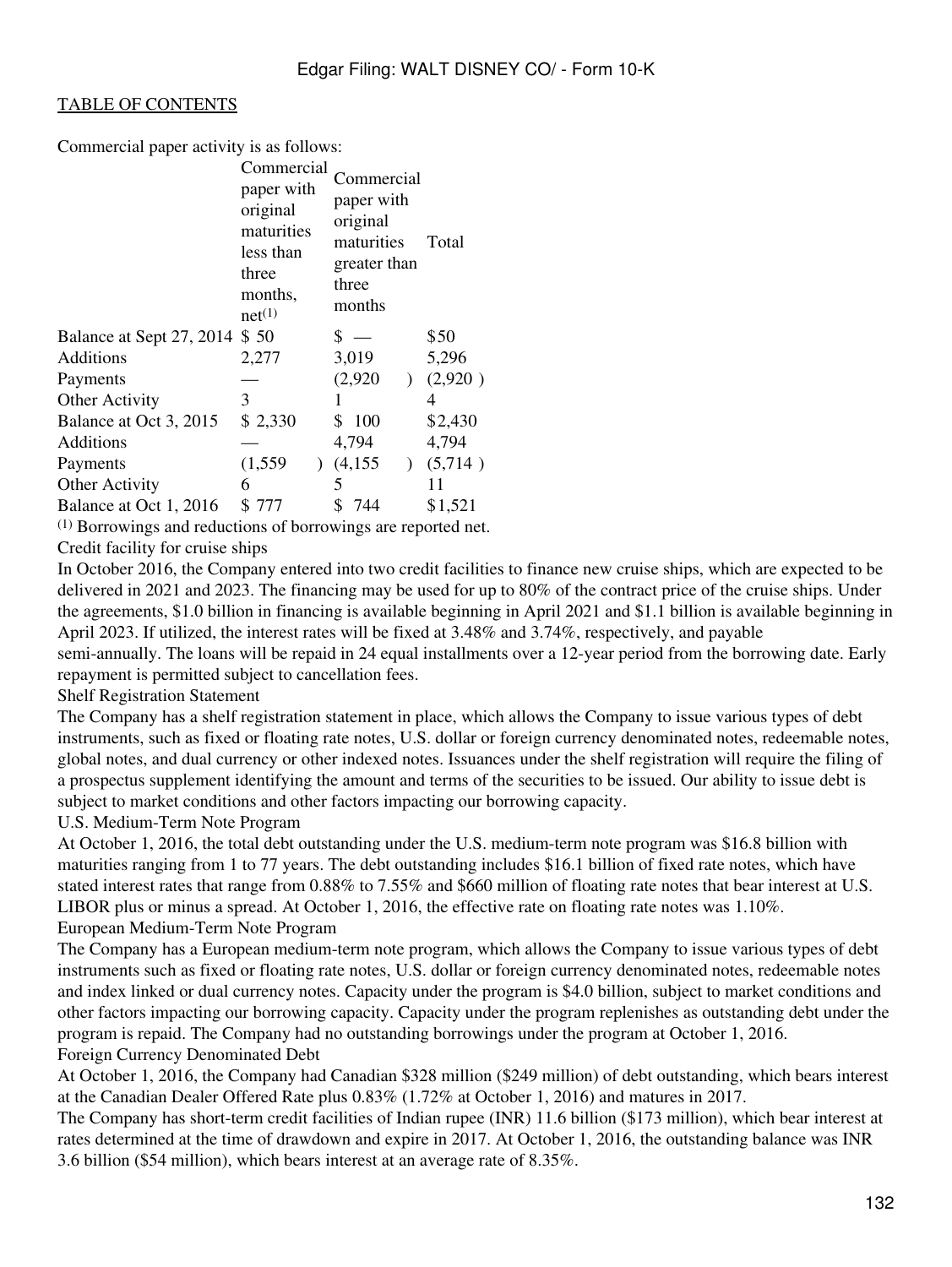# Edgar Filing: WALT DISNEY CO/ - Form 10-K

At October 1, 2016, the Company had long-term credit facilities of INR 9.6 billion (\$144 million). In October 2016, the balance was repaid and the facilities were canceled.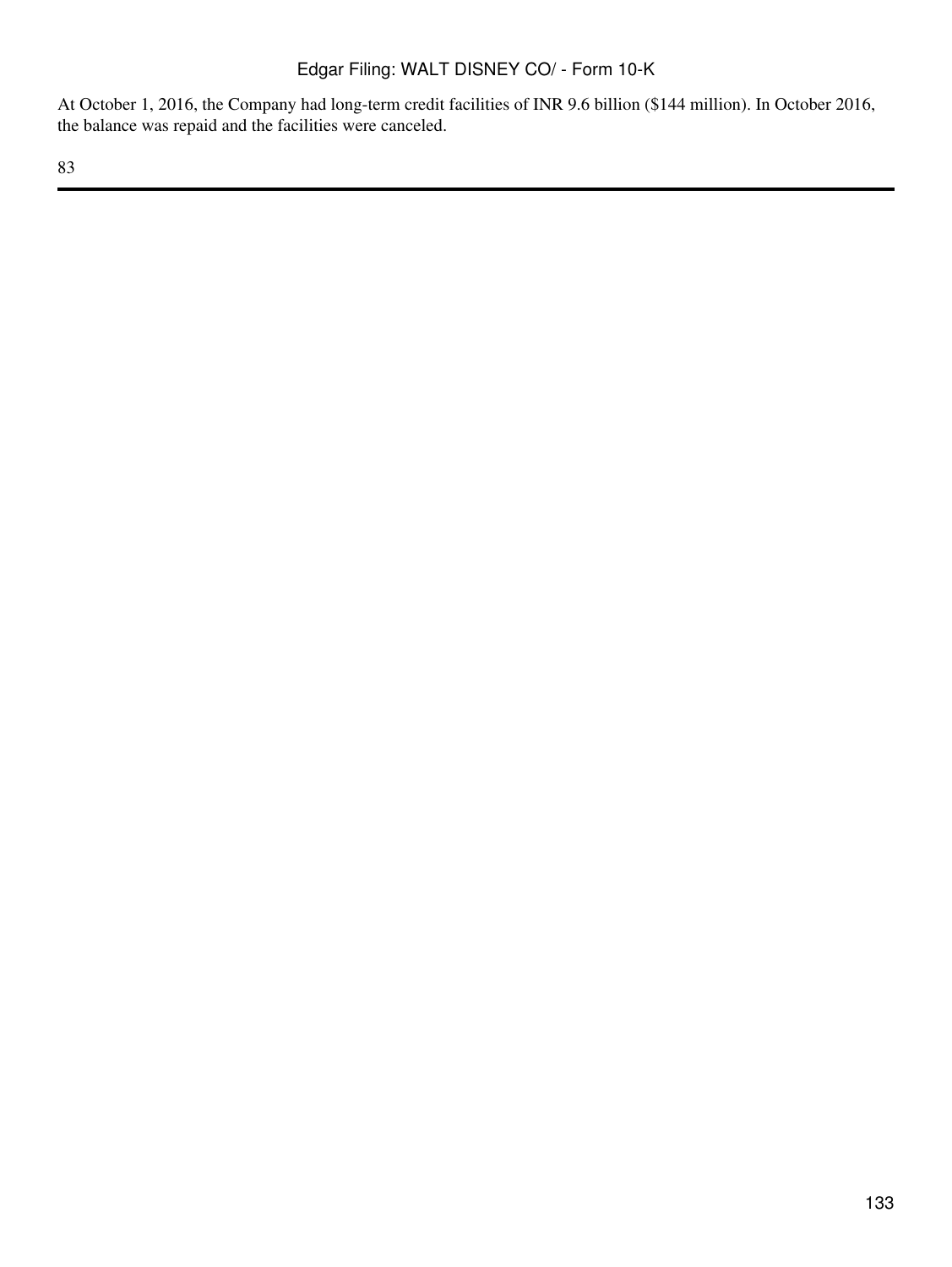Capital Cities/ABC Debt

In connection with the Capital Cities/ABC, Inc. acquisition in 1996, the Company assumed debt previously issued by Capital Cities/ABC, Inc. At October 1, 2016, the outstanding balance was \$107 million, which includes unamortized fair value adjustments recorded in purchase accounting. The debt matures in 2021 and has a stated interest rate of 8.75%.

International Theme Parks Borrowings

As part of financing the construction of a third hotel at Hong Kong Disneyland Resort, HKSAR converted \$113 million of a loan to equity, leaving a balance at October 1, 2016 of HK\$0.4 billion (\$45 million). The interest rate on this loan is subject to biannual revisions and determined based on the Hong Kong prime rate less 0.875%, but is capped at an annual rate of 7.625% until March 2022. After March 2022, the interest rate is based on the Hong Kong prime rate but is capped at an annual rate of 8.50%. As of October 1, 2016, the rate on the loan was 4.13%. Debt service payments will be made depending on sufficient available funds. Repayment is required by September 30, 2022; however, early repayment is permitted.

In addition, HKSAR provided Hong Kong Disneyland Resort with a loan facility totaling HK\$0.8 billion (\$104 million) that bears interest at a rate of three month HIBOR plus 2% and matures in 2025; however, earlier repayment is permitted. At October 1, 2016, Hong Kong Disneyland Resort had borrowed HK\$0.6 billion (\$77 million) under the loan facility, which bears interest at a rate of 2.57%.

Shendi has provided Shanghai Disney Resort with term loans totaling 6.4 billion yuan (approximately \$1.0 billion) bearing interest at rates up to 8% and maturing in 2036; however, early repayment is permitted. Shendi has also provided Shanghai Disney Resort with a 1.4 billion yuan (approximately \$205 million) line of credit bearing interest at 8%. There is no outstanding balance under the line of credit at October 1, 2016.

Total borrowings, excluding market value adjustments and debt issuance premiums, discounts and costs, have the following scheduled maturities:

|                  | <b>Before</b>               |             |          |
|------------------|-----------------------------|-------------|----------|
|                  | International International |             | Total    |
|                  | Theme Parks Theme Parks     |             |          |
|                  | Consolidation               |             |          |
| 2017             | \$3,686                     | S           | \$3,686  |
| 2018             | 1,804                       | 11          | 1,815    |
| 2019             | 2,759                       |             | 2,759    |
| 2020             | 896                         |             | 896      |
| 2021             | 2,100                       | 17          | 2,117    |
| Thereafter 7,824 |                             | 1,059       | 8,883    |
|                  | 19,069                      | \$<br>1,087 | \$20,156 |
|                  |                             |             |          |

The Company capitalizes interest on assets constructed for its parks and resorts and on theatrical productions. In fiscal years 2016, 2015 and 2014, total interest capitalized was \$139 million, \$110 million and \$73 million, respectively. Interest expense, net of capitalized interest, for fiscal years 2016, 2015 and 2014 was \$354 million, \$265 million and \$294 million, respectively.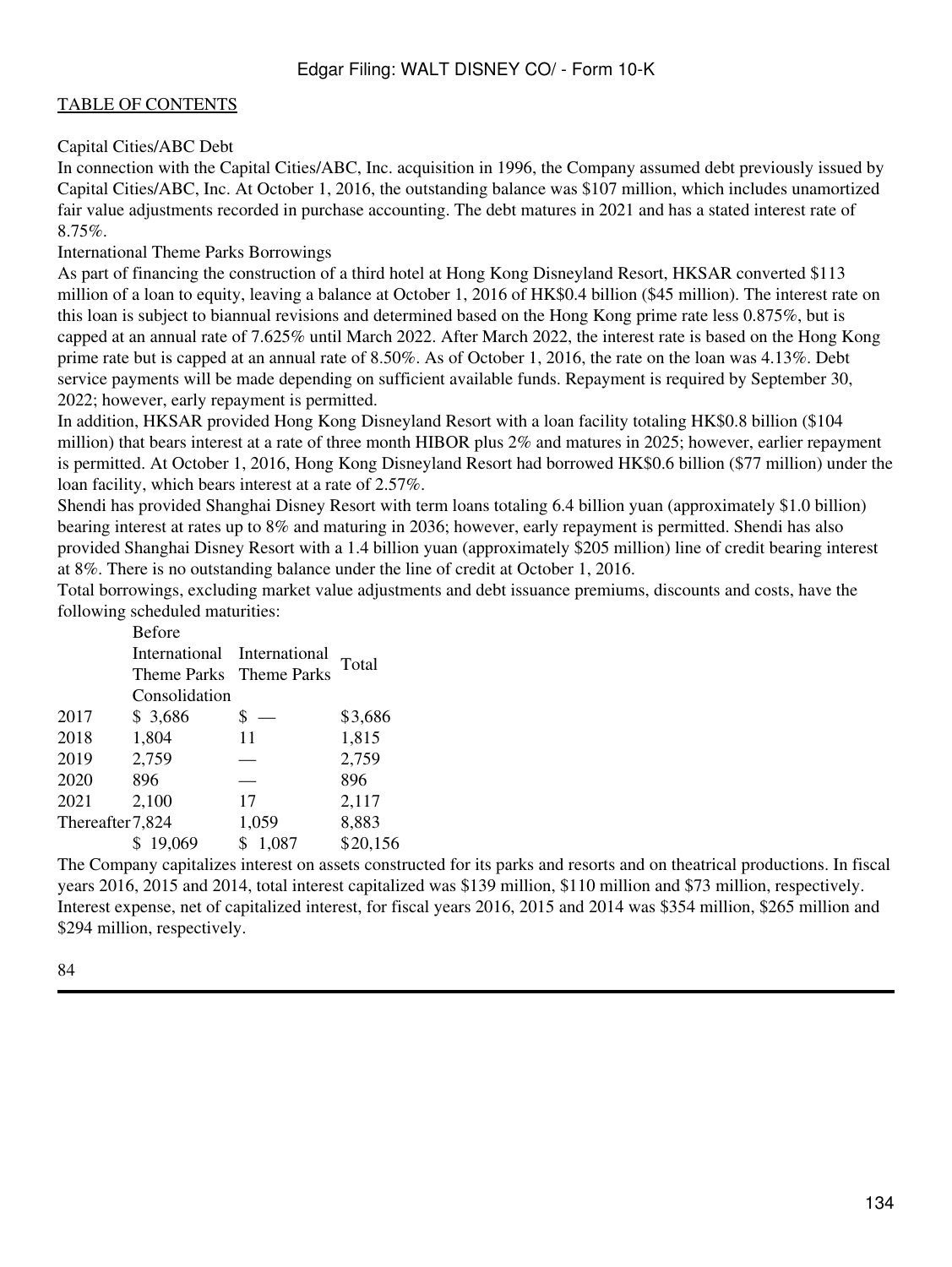| 9 Income Taxes                                                            |                         |    |       |       |                            |         |  |
|---------------------------------------------------------------------------|-------------------------|----|-------|-------|----------------------------|---------|--|
|                                                                           | 2016                    |    | 2015  |       | 2014                       |         |  |
| Income Before Income Taxes                                                |                         |    |       |       |                            |         |  |
| Domestic (including U.S. exports) \$14,018 \$12,825 \$11,376              |                         |    |       |       |                            |         |  |
| Foreign subsidiaries                                                      | 850                     |    | 1,043 |       | 870                        |         |  |
|                                                                           |                         |    |       |       | \$14,868 \$13,868 \$12,246 |         |  |
| Income Tax Expense/(Benefit)                                              |                         |    |       |       |                            |         |  |
| Current                                                                   |                         |    |       |       |                            |         |  |
| Federal                                                                   | \$3,146 \$4,182 \$2,932 |    |       |       |                            |         |  |
| <b>State</b>                                                              | 154                     |    | 333   | 206   |                            |         |  |
| Foreign $(1)$                                                             | 533                     |    | 525   | 600   |                            |         |  |
|                                                                           | 3,833                   |    | 5,040 | 3,738 |                            |         |  |
| Deferred                                                                  |                         |    |       |       |                            |         |  |
| Federal                                                                   | 1,172                   | 82 |       | 409   |                            |         |  |
| <b>State</b>                                                              | 100 (52) 81             |    |       |       |                            |         |  |
| Foreign                                                                   | (27) (54) 14            |    |       |       |                            |         |  |
|                                                                           | $1,245$ $(24)$ $504$    |    |       |       |                            |         |  |
|                                                                           | \$5,078 \$5,016 \$4,242 |    |       |       |                            |         |  |
| $(1)$ Includes foreign withholding taxes                                  |                         |    |       |       |                            |         |  |
|                                                                           |                         |    |       |       | October October            |         |  |
|                                                                           |                         |    |       |       | 1, 2016                    | 3, 2015 |  |
| Components of Deferred Tax Assets and Liabilities                         |                         |    |       |       |                            |         |  |
| Deferred tax assets                                                       |                         |    |       |       |                            |         |  |
| <b>Accrued liabilities</b>                                                |                         |    |       |       | \$(2,385) \$(2,244)        |         |  |
| Net operating losses and tax credit carryforwards                         |                         |    |       |       | $(1,567)$ $(1,396)$        |         |  |
| Other                                                                     |                         |    |       |       | (917) (945)                |         |  |
| Total deferred tax assets                                                 |                         |    |       |       | $(4,869)$ $(4,585)$        |         |  |
| Deferred tax liabilities                                                  |                         |    |       |       |                            |         |  |
| Depreciable, amortizable and other property                               |                         |    |       |       | 5,682                      | 5,260   |  |
| Foreign subsidiaries                                                      |                         |    |       |       | 348                        | 583     |  |
| Licensing revenues                                                        |                         |    |       |       | 480                        | 396     |  |
| Other                                                                     |                         |    |       |       | 295                        | 297     |  |
| Total deferred tax liabilities                                            |                         |    |       |       | 6,805                      | 6,536   |  |
| Net deferred tax liability before valuation allowance 1,936               |                         |    |       |       |                            | 1,951   |  |
| Valuation allowance                                                       |                         |    |       |       | 1,602                      | 1,288   |  |
| Net deferred tax liability                                                |                         |    |       |       | \$3,538                    | \$3,239 |  |
| At October 1, 2016 and October 2, 2015, the velocities effections univers |                         |    |       |       |                            |         |  |

At October 1, 2016 and October 3, 2015, the valuation allowance primarily related to \$1.2 billion and \$1.1 billion, respectively, of deferred tax assets for International Theme Parks's net operating losses primarily in France and Hong Kong, and to a lesser extent, China. The noncontrolling interest share of the net operating losses were \$0.4 billion and \$0.4 billion at October 1, 2016 and October 3, 2015, respectively. The International Theme Parks net operating losses have an indefinite carryforward period in France and Hong Kong and a five-year carryforward period in China. In the prior year, the Company had a \$399 million deferred income tax asset on the difference between the Company's tax basis in its investment in Disneyland Paris and the Company's financial statement carrying value of Disneyland Paris. As a result of the Disneyland Paris recapitalization and the increase in the Company's ownership interest (see Note 6 for further discussion of this transaction), the deferred tax asset was written off to income tax expense in fiscal 2015.

As of October 1, 2016, the Company had undistributed earnings of foreign subsidiaries of approximately \$3.4 billion for which deferred U.S. federal income taxes have not been provided. The Company intends to reinvest these earnings for the foreseeable future. If these amounts were distributed to the U.S., in the form of dividends or otherwise, the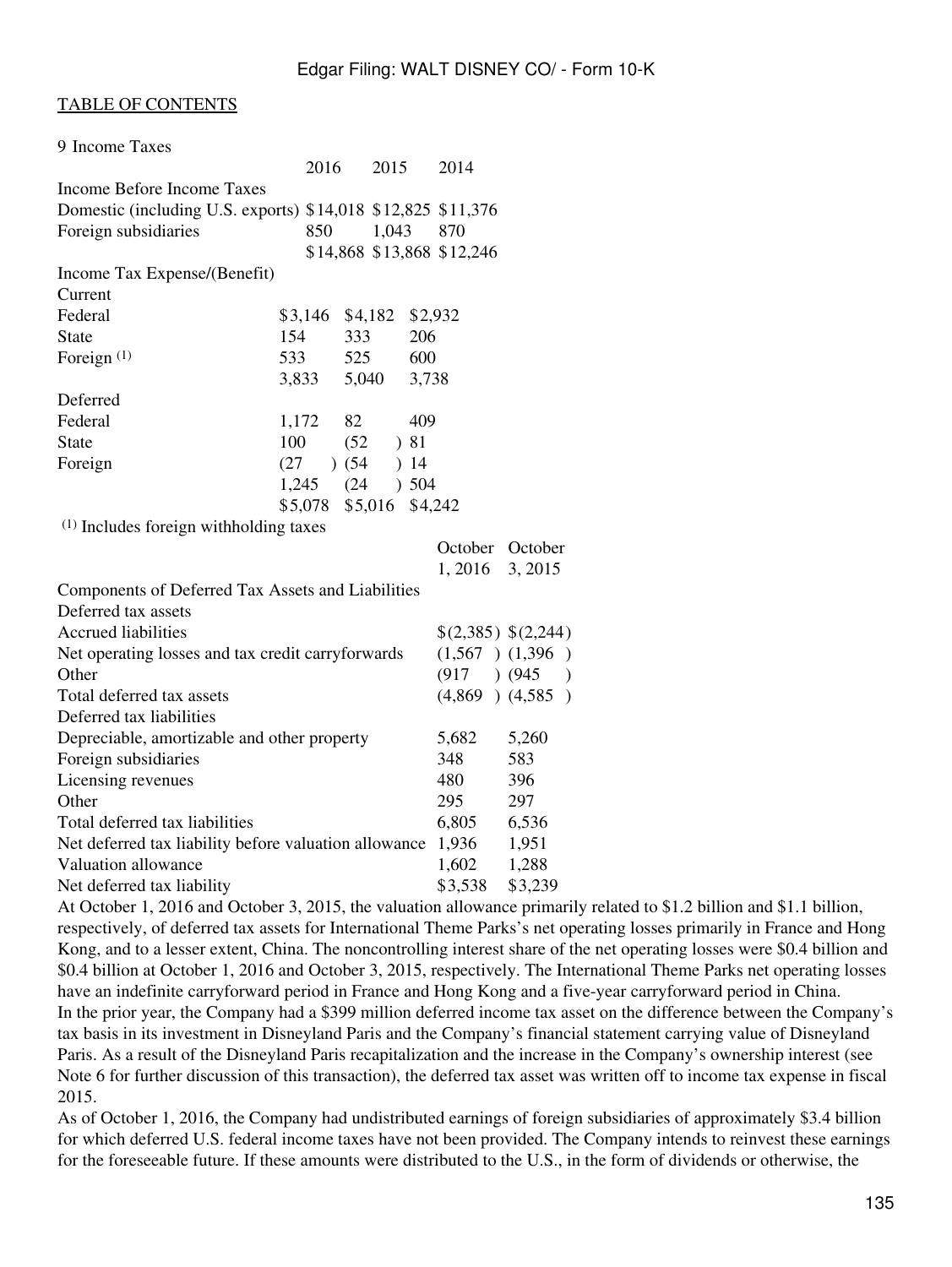Company would be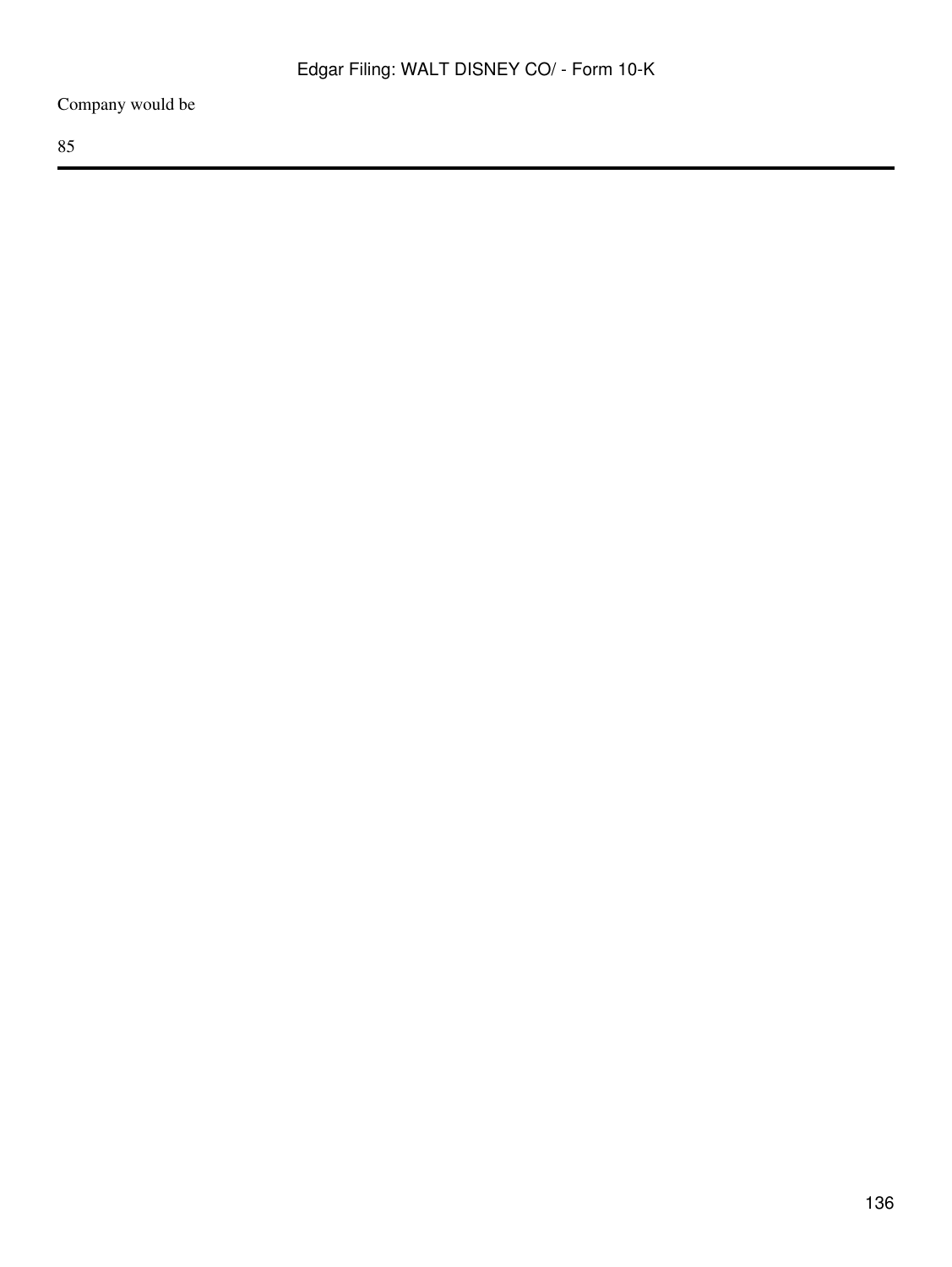subject to additional U.S. income taxes. Assuming these foreign earnings were repatriated under laws and rates applicable at 2016 fiscal year end, the incremental federal tax applicable to the earnings would be approximately \$0.7 billion.

A reconciliation of the effective income tax rate to the federal rate is as follows:

|                                                                                               | 2016  | 2015                 | 2014  |
|-----------------------------------------------------------------------------------------------|-------|----------------------|-------|
| Federal income tax rate                                                                       |       | 35.0 % 35.0 % 35.0 % |       |
| State taxes, net of federal benefit                                                           | 1.8   | 1.9                  | 2.0   |
| Domestic production activity deduction                                                        | (1.6) | (1.9)                | (2.1) |
| Earnings in jurisdictions taxed at rates different from the statutory U.S. federal rate (1.1) |       | (1.5)                | (0.7) |
| Disneyland Paris recapitalization                                                             |       | 29                   |       |
| Other, including tax reserves and related interest                                            | 0.1   | (0.2)                | 0.4   |
|                                                                                               |       | 34.2 % 36.2 % 34.6 % |       |

A reconciliation of the beginning and ending amount of gross unrecognized tax benefits, excluding the related accrual for interest, is as follows:

|                                          |             | 2016 2015 2014          |         |  |
|------------------------------------------|-------------|-------------------------|---------|--|
| Balance at the beginning of the year     | \$912 \$803 |                         | \$1,120 |  |
| Increases for current year tax positions | -71         | 98                      | 51      |  |
| Increases for prior year tax positions   | 142         | 280                     | 133     |  |
| Decreases in prior year tax positions    |             | $(158)$ $(193)$ $(487)$ |         |  |
| Settlements with taxing authorities      |             | (123) (76) (14)         |         |  |
| Balance at the end of the year           |             | \$844 \$912 \$803       |         |  |

The fiscal year-end 2016, 2015 and 2014 balances include \$469 million, \$501 million and \$453 million, respectively, that if recognized, would reduce our income tax expense and effective tax rate. These amounts are net of the offsetting benefits from other tax jurisdictions.

As of the end of fiscal 2016, 2015 and 2014, the Company had \$221 million, \$231 million and \$216 million, respectively, in accrued interest and penalties related to unrecognized tax benefits. During fiscal years 2016, 2015 and 2014, the Company accrued additional interest and penalties of \$22 million, \$68 million and \$25 million, respectively, and recorded reductions in accrued interest and penalties of \$32 million, \$54 million and \$21 million, respectively, as a result of audit settlements and other prior-year adjustments. The Company's policy is to report interest and penalties as a component of income tax expense.

The Company is no longer subject to U.S. federal examination for years prior to 2013 and is no longer subject to examination in any of its major state or foreign tax jurisdictions for years prior to 2006.

In the next twelve months, it is reasonably possible that our unrecognized tax benefits could change due to the resolution of certain tax matters, which could include payments on those tax matters. These resolutions and payments could reduce our unrecognized tax benefits by \$143 million.

In fiscal years 2016, 2015 and 2014, income tax benefits attributable to equity-based compensation transactions exceeded the amounts recorded based on grant date fair value. Accordingly, \$207 million, \$313 million and \$255 million were credited to shareholders' equity, respectively, in these years.

10 Pension and Other Benefit Programs

The Company maintains pension and postretirement medical benefit plans covering certain of its employees not covered by union or industry-wide plans. The Company's defined benefit pension plans cover employees hired prior to January 1, 2012. For employees hired after this date, the Company has a defined contribution plan. Benefits under these pension plans are generally based on years of service and/or compensation and generally require 3 years of vesting service. Employees generally hired after January 1, 1987 for certain of our media businesses and other employees generally hired after January 1, 1994 are not eligible for postretirement medical benefits.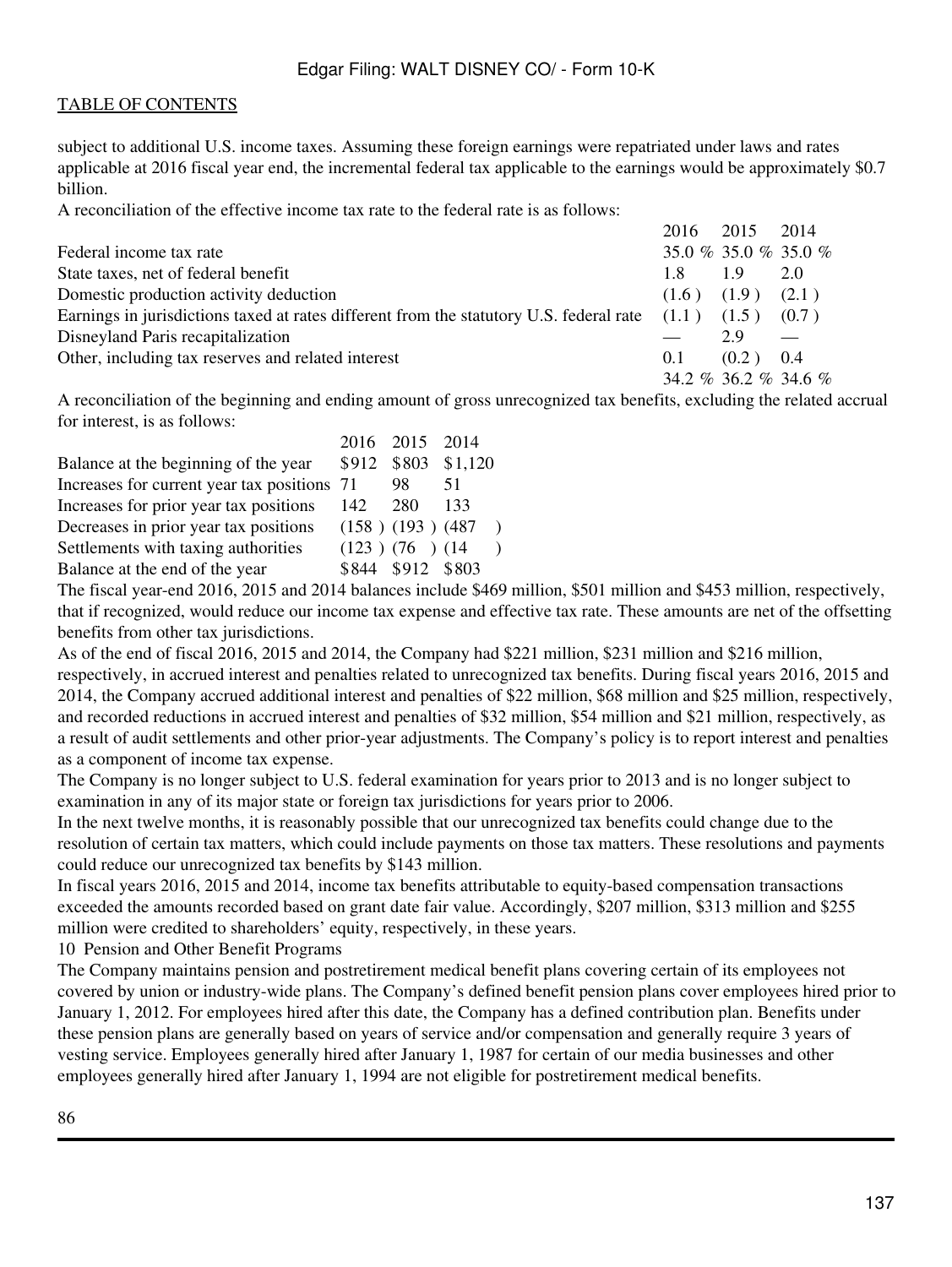#### Defined Benefit Plans

The Company measures the actuarial value of its benefit obligations and plan assets for its defined benefit pension and postretirement medical benefit plans at September 30 and adjusts for any plan contributions or significant events between September 30 and our fiscal year end.

The following chart summarizes the benefit obligations, assets, funded status and balance sheet impacts associated with the defined benefit pension and postretirement medical benefit plans:

|                                         | <b>Pension Plans</b> |         |         |            |                                  | <b>Postretirement Medical Plans</b> |                |  |
|-----------------------------------------|----------------------|---------|---------|------------|----------------------------------|-------------------------------------|----------------|--|
|                                         | October              | October |         | October 1, |                                  | October 3,                          |                |  |
|                                         | 1, 2016              |         | 3, 2015 |            | 2016                             |                                     | 2015           |  |
| Projected benefit obligations           |                      |         |         |            |                                  |                                     |                |  |
| Beginning obligations                   |                      |         |         |            | \$(12,379) \$(12,190) \$(1,590)  |                                     | \$(1,567)      |  |
| Service cost                            | (318)                |         | (332)   |            | (11)                             |                                     | (14)           |  |
| Interest cost                           | (458)                |         | (521)   |            | (61)                             |                                     | (68)           |  |
| Actuarial gain / (loss)                 | (1,769)              |         | (176)   |            | (142)                            |                                     | 33             |  |
| Plan amendments and other               | 8                    |         | 28      |            | (9)                              |                                     | (9)            |  |
| Benefits paid $(1)$                     | 436                  |         | 812     |            | 54                               |                                     | 35             |  |
| Ending obligations                      |                      |         |         |            | \$(14,480) \$(12,379) \$(1,759)  | $\lambda$                           | \$(1,590)      |  |
| Fair value of plans' assets             |                      |         |         |            |                                  |                                     |                |  |
| Beginning fair value                    | \$9,415              |         | \$9,765 |            | \$568                            |                                     | \$538          |  |
| Actual return on plan assets            | 624                  |         | 163     |            | 34                               |                                     | 9              |  |
| Contributions                           | 839                  |         | 337     |            | 61                               |                                     | 48             |  |
| Benefits paid $(1)$                     | (436)                |         | (812)   |            | (54)                             |                                     | (35)           |  |
| Expenses and other                      | (41)                 |         | (38)    |            | 5 <sup>5</sup>                   |                                     | 8              |  |
| Ending fair value                       | \$10,401             |         | \$9,415 |            | \$614                            |                                     | \$568          |  |
| Underfunded status of the plans         |                      |         |         |            | $$(4,079)$ $$(2,964)$ $$(1,145)$ | $\lambda$                           | \$(1,022)      |  |
| Amounts recognized in the balance sheet |                      |         |         |            |                                  |                                     |                |  |
| Non-current assets                      | $S-$                 |         | \$3     |            |                                  |                                     | $\mathbf{s} =$ |  |
| <b>Current liabilities</b>              | (40)                 |         | ) (36)  |            |                                  |                                     | (13)           |  |
| Non-current liabilities                 | (4,039)              |         | (2,931) |            | (1,145)                          |                                     | (1,009)        |  |
|                                         |                      |         |         |            | $$(4,079)$ $$(2,964)$ $$(1,145)$ |                                     | \$(1,022)      |  |

 $_{(1)}$  former employees who had vested benefits in our qualified defined benefit pension plans. These employees elected Fiscal 2015 pension plans include \$340 million of payments under a plan offered for a limited time to certain

to receive an immediate lump-sum distribution in lieu of benefits they would have received following their retirement.

The components of net periodic benefit cost are as follows:

|                                             | Pension Plans |                                |       | <b>Postretirement Medical Plans</b> |  |       |  |       |  |
|---------------------------------------------|---------------|--------------------------------|-------|-------------------------------------|--|-------|--|-------|--|
|                                             | 2016          | 2015                           | 2014  | 2016                                |  | 2015  |  | 2014  |  |
| Service cost                                |               | \$318 \$332 \$277              |       | \$ 11                               |  | \$14  |  | \$ 10 |  |
| Interest cost                               | 458           | 521                            | 488   | 61                                  |  | 68    |  | 65    |  |
| Expected return on plan assets              |               | $(747)$ $(711)$ $(645)$ $(45)$ |       |                                     |  | (39)  |  | (36   |  |
| Amortization of prior year service costs 14 |               | -16                            | -14   | (1)                                 |  |       |  |       |  |
| Recognized net actuarial loss / (gain)      | - 242         | 247                            | 145   | 8                                   |  | 10    |  |       |  |
| Net periodic benefit cost                   | \$285         | \$405                          | \$279 | \$ 34                               |  | \$ 52 |  | \$ 30 |  |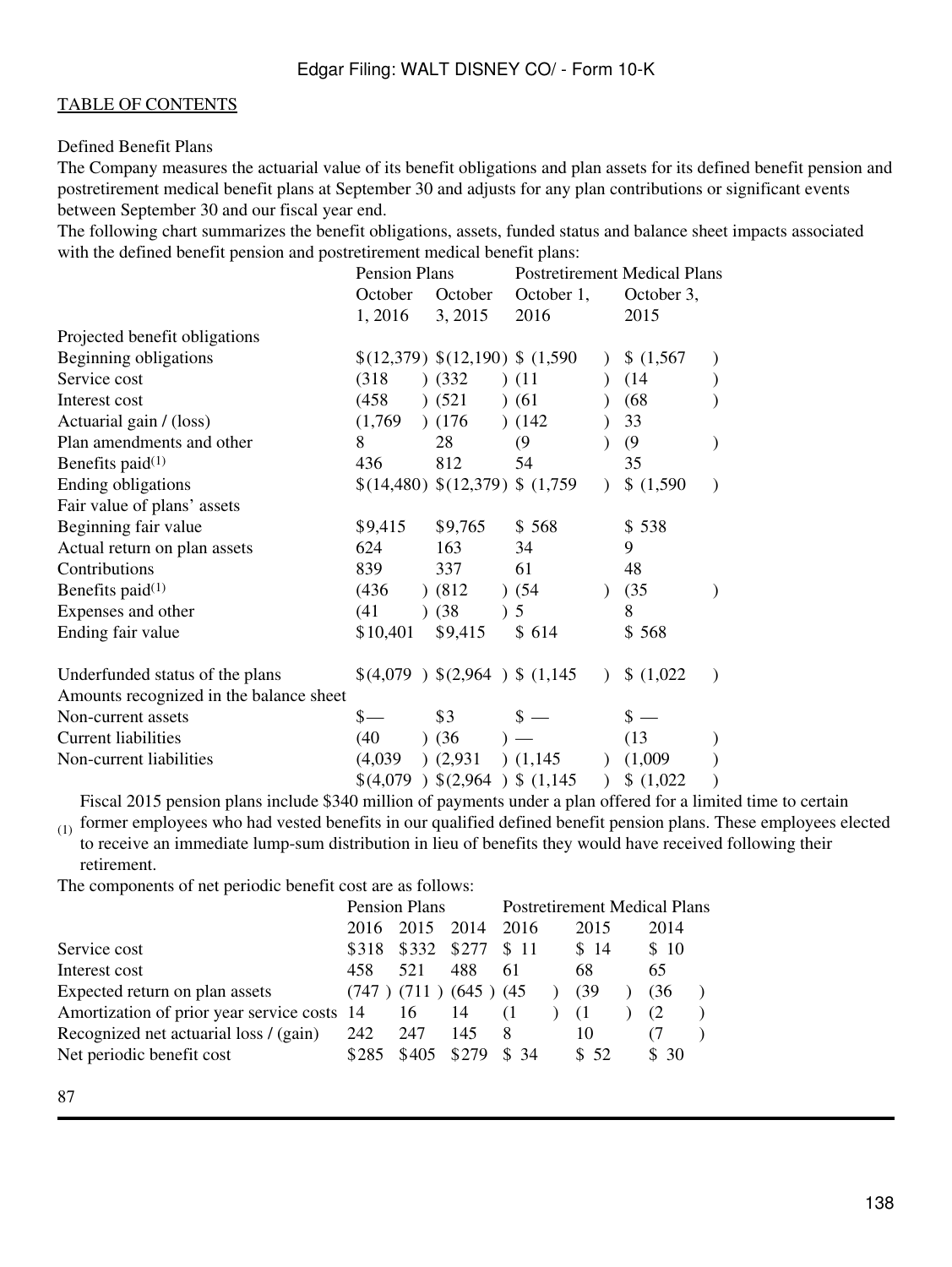Key assumptions are as follows:

|                                                               | Pension Plans |                                                |      |      |             | <b>Postretirement Medical Plans</b> |                      |  |
|---------------------------------------------------------------|---------------|------------------------------------------------|------|------|-------------|-------------------------------------|----------------------|--|
|                                                               | 2016          | 2015                                           | 2014 | 2016 | 2015        |                                     | 2014                 |  |
| Discount rate used to determine the benefit obligation        |               | $3.73\%$ 4.47\% 4.40\% 3.73 \% 4.47 \%         |      |      |             |                                     | 4.40 %               |  |
| Discount rate used to determine the net periodic benefit cost |               | $3.81\%$ 4.40\% 5.00\% 3.81 \% 4.40 \% 5.00 \% |      |      |             |                                     |                      |  |
| Rate of return on plan assets                                 |               | 7.50% 7.50% 7.50% 7.50 % 7.50 % 7.50 %         |      |      |             |                                     |                      |  |
| Rate of salary increase                                       |               | 4.00% 4.00% 4.00% n/a                          |      |      | n/a         |                                     | n/a                  |  |
| Year 1 increase in cost of benefits                           | n/a           | n/a                                            | n/a  |      | 7.00 % 7.00 |                                     | $\%$ 7.00 $\%$       |  |
| Rate of increase to which the cost of benefits is assumed to  | n/a           | n/a                                            | n/a  |      |             |                                     | 4.25 % 4.25 % 4.25 % |  |
| decline (the ultimate trend rate)                             |               |                                                |      |      |             |                                     |                      |  |
| Year that the rate reaches the ultimate trend rate            | n/a           | n/a                                            | n/a  | 2030 | 2029        |                                     | 2028                 |  |

In addition to the assumptions in the above table, assumed mortality is also a key assumption in determining benefit obligations. Net periodic benefit cost is based on assumptions determined at the prior-year end measurement date. AOCI, before tax, as of October 1, 2016 consists of the following amounts that have not yet been recognized in net periodic benefit cost:

|                                                                                           | Pension Plans Postretirement Total<br>Medical Plans Total |                           |                   |  |
|-------------------------------------------------------------------------------------------|-----------------------------------------------------------|---------------------------|-------------------|--|
| Prior service cost                                                                        | \$~(56)                                                   | $3-$                      | \$ (56)           |  |
| Net actuarial loss                                                                        | (5,470)                                                   | (263)                     | (5,733)           |  |
| Total amounts included in AOCI (5,526)                                                    |                                                           | (263)                     | (5,789)           |  |
| Prepaid / (accrued) pension cost 1,447                                                    |                                                           | (882)                     | 365               |  |
| Net balance sheet liability                                                               | \$(4,079)                                                 | $\binom{1}{1}$ \$ (1,145) | $\big)$ \$(5,224) |  |
| $\Lambda$ mounts included in $\Lambda$ OCI hofore toy as of October 1, 2016 that are even |                                                           |                           |                   |  |

Amounts included in AOCI, before tax, as of October 1, 2016 that are expected to be recognized as components of net periodic benefit cost during fiscal 2017 are:

|                            | Pension Plans Postretirement Total<br>Medical Plans Total |                    |      |               |                 |  |
|----------------------------|-----------------------------------------------------------|--------------------|------|---------------|-----------------|--|
| Prior service cost \$ (11) |                                                           | $\rightarrow$ \$ — |      |               | \$(11)          |  |
| Net actuarial loss (403)   |                                                           |                    | (16) |               | (419)           |  |
| Total                      | \$(414)                                                   |                    |      | $3 \t3 \t(16$ | $\sqrt{5(430)}$ |  |
| <b>Plan Funded Status</b>  |                                                           |                    |      |               |                 |  |

The projected benefit obligation, accumulated benefit obligation and aggregate fair value of plan assets for pension plans with accumulated benefit obligations in excess of plan assets were \$13.4 billion, \$12.4 billion and \$9.5 billion, respectively, as of October 1, 2016 and \$11.5 billion, \$10.6 billion and \$8.5 billion as of October 3, 2015, respectively.

For pension plans with projected benefit obligations in excess of plan assets, the projected benefit obligation and aggregate fair value of plan assets were \$14.5 billion and \$10.4 billion, respectively, as of October 1, 2016 and \$12.4 billion and \$9.4 billion as of October 3, 2015, respectively.

The Company's total accumulated pension benefit obligations at October 1, 2016 and October 3, 2015 were \$13.3 billion and \$11.4 billion, respectively, of which 99% and 98%, respectively, was vested.

The accumulated postretirement medical benefit obligations and fair value of plan assets for postretirement medical plans with accumulated postretirement medical benefit obligations in excess of plan assets were \$1.8 billion and \$0.6 billion, respectively, at October 1, 2016 and \$1.6 billion and \$0.6 billion, respectively, at October 3, 2015.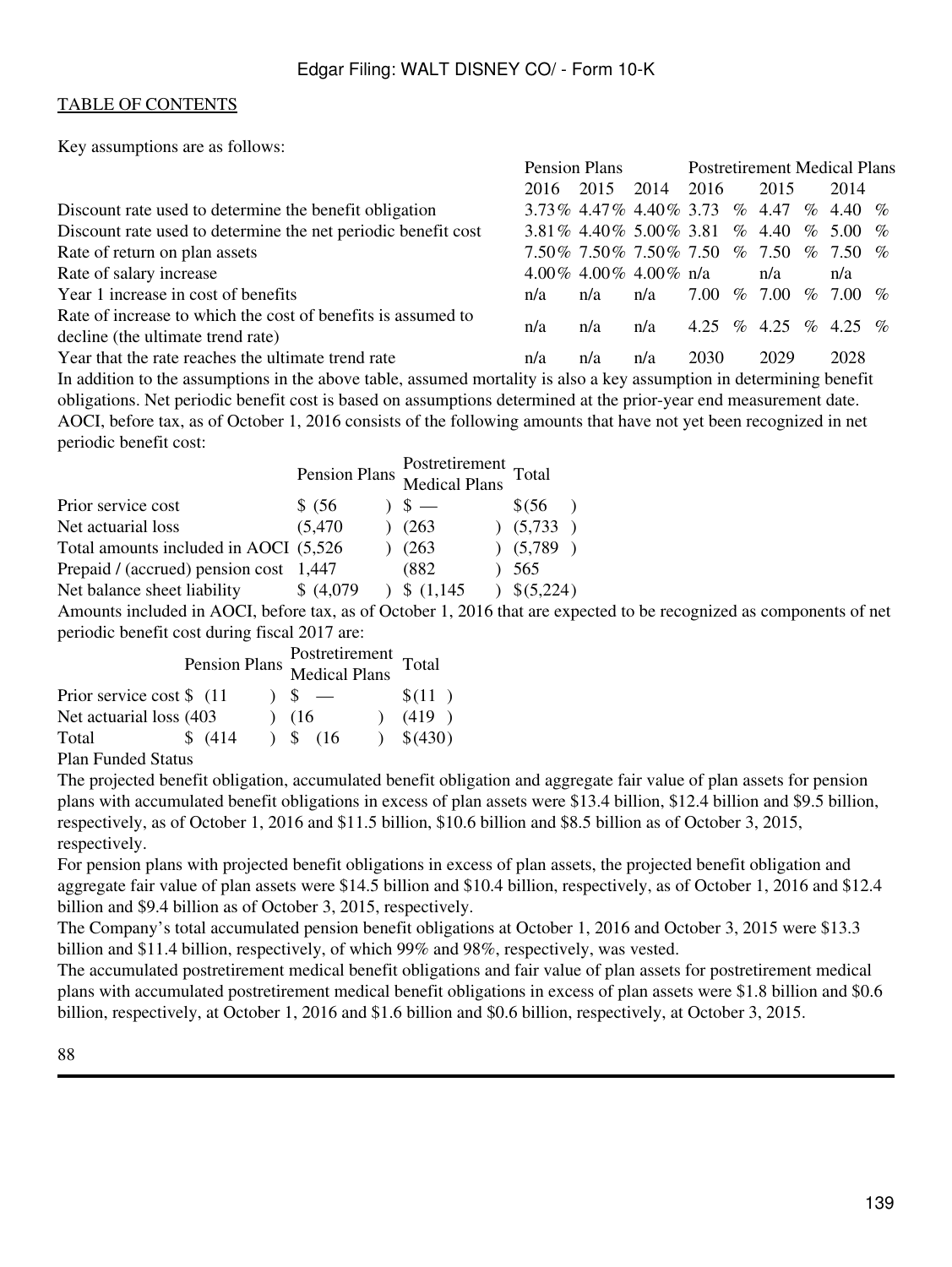#### Plan Assets

A significant portion of the assets of the Company's defined benefit plans are managed in a third-party master trust. The investment policy and allocation of the assets in the master trust were approved by the Company's Investment and Administrative Committee, which has oversight responsibility for the Company's retirement plans. The investment policy ranges for the major asset classes are as follows:<br>Asset Class Minimum Maximum

| <b>Asset Class</b>          |     |      |    | Minimum Maximum |  |
|-----------------------------|-----|------|----|-----------------|--|
| Equity investments          | 30. | $\%$ | 60 | $\mathcal{O}_0$ |  |
| Fixed income investments    | 20  | $\%$ | 40 | $\mathcal{O}_0$ |  |
| Alternative investments     | 10  | $\%$ | 30 | $\mathcal{O}_0$ |  |
| Cash & money market funds 0 |     | $\%$ | 10 | $\mathcal{O}_D$ |  |

The primary investment objective for the assets within the master trust is the prudent and cost effective management of assets to satisfy benefit obligations to plan participants. Financial risks are managed through diversification of plan assets, selection of investment managers and through the investment guidelines incorporated in investment management agreements. Assets are monitored to ensure that investment returns are commensurate with risks taken. The long-term asset allocation policy for the master trust was established taking into consideration a variety of factors that include, but are not limited to, the average age of participants, the number of retirees, the duration of liabilities and the expected payout ratio. Liquidity needs of the master trust are generally managed using cash generated by investments or by liquidating securities.

Assets are generally managed by external investment managers, and we have investment management agreements with respect to securities in the master trust. These agreements include account guidelines that establish permitted securities and risk controls commensurate with the account's investment strategy. Some agreements permit the use of derivative securities (futures, options, interest rate swaps, credit default swaps) that enable investment managers to enhance returns and manage exposures within their accounts.

Fair Value Measurements of Plan Assets

Fair value is defined as the amount that would be received for selling an asset or paid to transfer a liability in an orderly transaction between market participants and is classified in one of the following three categories:

Level 1 – Quoted prices for identical instruments in active markets

Level 2 – Quoted prices for similar instruments in active markets; quoted prices for identical or similar instruments in markets that are not active; and model-derived valuations in which all significant inputs and significant value drivers are observable in active markets

Level 3 – Valuations derived from valuation techniques in which one or more significant inputs or significant value drivers are unobservable

The following is a description of the valuation methodologies used for assets reported at fair value. There have been no changes in the methodologies used at October 1, 2016 and October 3, 2015.

Level 1 investments are valued based on reported market prices on the last trading day of the year. Investments in common and preferred stocks are valued based on the securities exchange-listed price or a broker's quote in an active market. Investments in U.S. Treasury securities are valued based on a broker's quote in an active market.

Level 2 investments in government and federal agency bonds, mortgage-backed securities (MBS), asset-backed securities and corporate bonds are valued using a broker's quote in a non-active market or an evaluated price based on a compilation of reported market information, such as benchmark yield curves, credit spreads and estimated default rates. Derivative financial instruments are valued based on models that incorporate observable inputs for the underlying securities, such as interest rates or foreign currency exchange rates. Shares in money market and mutual funds and certain alternative investments are valued at the net asset value of the shares held by the Plan at year-end based on the fair value of the underlying investments.

Level 3 investments primarily consist of investments in limited partnerships, which are valued based on the master trust's pro-rata share of the partnerships' underlying net investment holdings as reported in the partnerships' financial statements. The investments held by the partnerships are recorded at fair value, and the partnerships' financial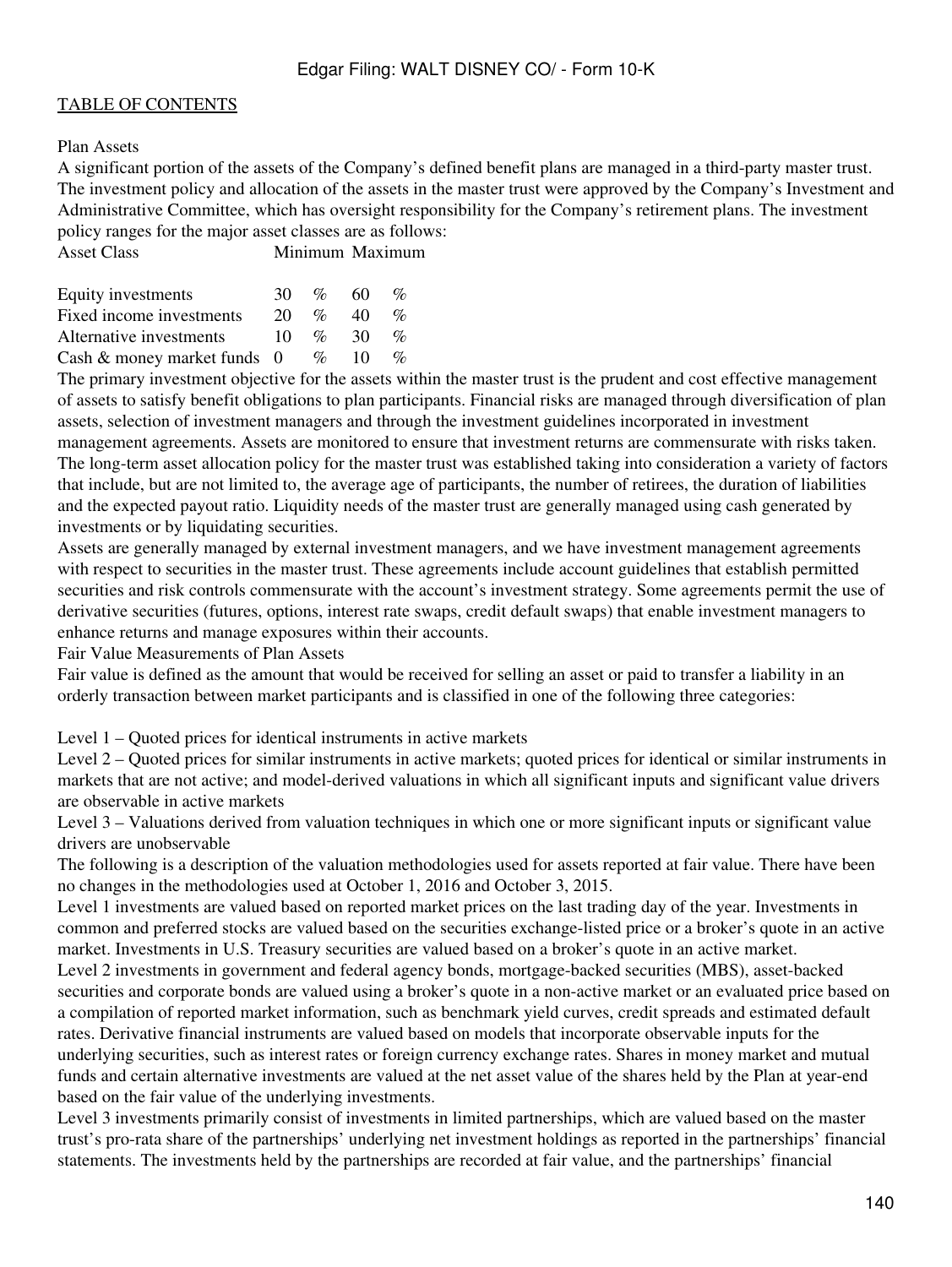# Edgar Filing: WALT DISNEY CO/ - Form 10-K

statements are generally audited annually. The fair values of the underlying investments are estimated using significant unobservable inputs (e.g., discounted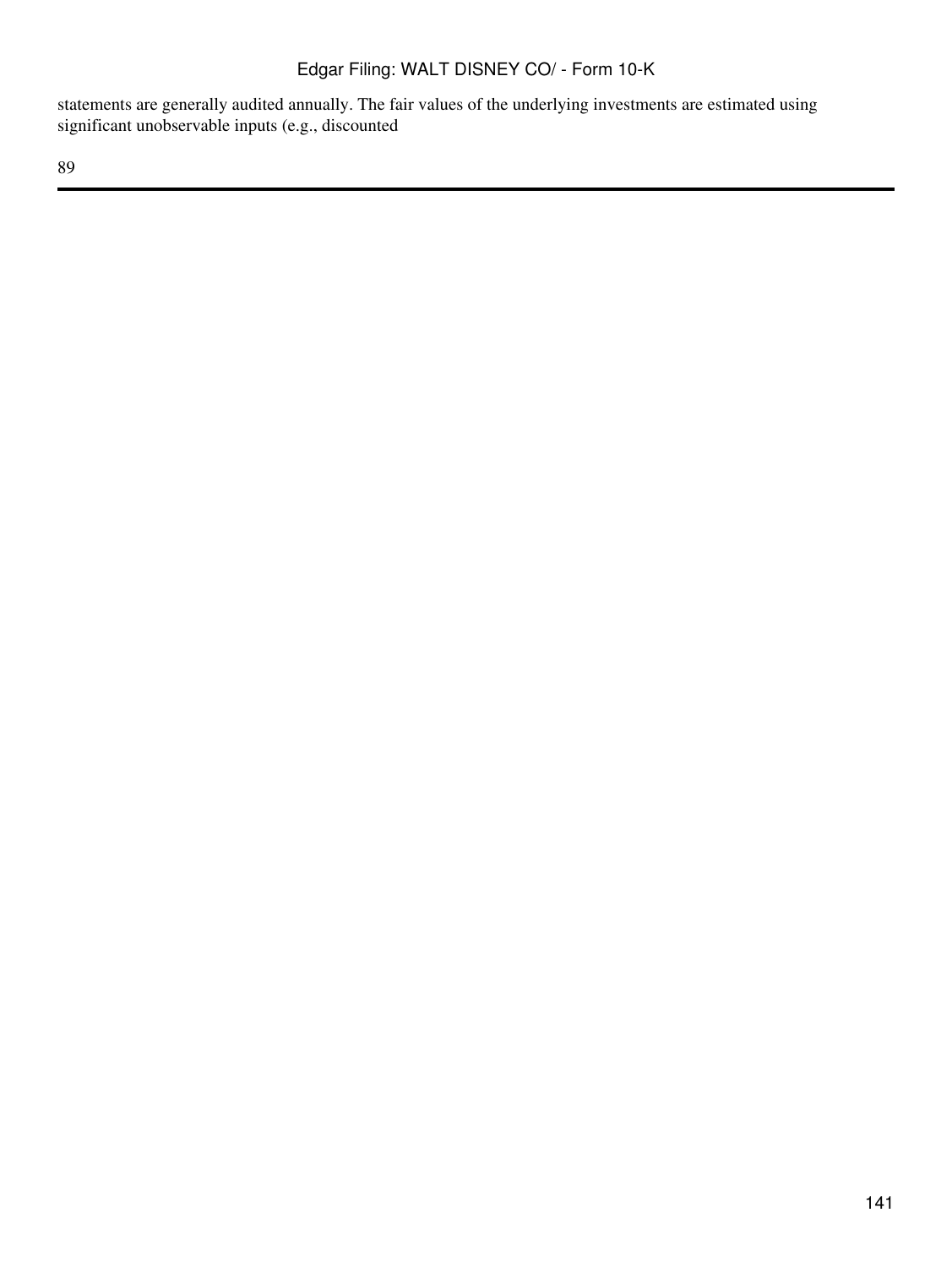cash flow models or relative valuation methods that incorporate comparable market information such as earnings and cash flow multiples from similar publicly traded companies or real estate properties).

The Company's defined benefit plan assets are summarized by level in the following tables:

As of October 1, 2016

| Description                                        |         |                       | Level 1 Level 2 Level 3 Total       |            | Mix               | Plan Asset |
|----------------------------------------------------|---------|-----------------------|-------------------------------------|------------|-------------------|------------|
| Cash & money market funds                          | \$116   | \$916                 | $\frac{1}{2}$                       | \$1,032    | 9                 | $\%$       |
| Common and preferred stocks $(1)$                  | 2,238   | 945                   |                                     | 3,183      | 29                | $\%$       |
| Mutual funds                                       | 636     | 232                   |                                     | 868        | $8\,$             | $\%$       |
| Common collective funds                            | 13      | 558                   | $\overbrace{\qquad \qquad }^{ }$    | 571        | 5                 | $\%$       |
| Government and federal agency bonds, notes and MBS | 2,114   | 458                   | $\overline{\phantom{0}}$            | 2,572      | 24                | $\%$       |
| Corporate bonds                                    |         | 577                   |                                     | 577        | 5                 | $\%$       |
| Mortgage- and asset-backed securities              |         | 86                    |                                     | 86         | $\mathbf{1}$      | $\%$       |
| Alternative investments                            | 84      | 975                   | 1,067                               | 2,126      | 19                | $\%$       |
| Derivatives and other, net                         | (1)     | $\binom{1}{1}$        |                                     |            |                   | $\%$       |
| Total                                              | \$5,200 |                       | \$4,748 \$1,067 \$11,015 100        |            |                   | $\%$       |
|                                                    |         | As of October 3, 2015 |                                     |            |                   |            |
| Description                                        |         |                       | Level 1 Level 2 Level 3 Total       |            | Plan Asset<br>Mix |            |
| Cash & money market funds                          | \$56    | $$1,036$ \$-          |                                     | \$1,092 11 |                   | $\%$       |
| Common and preferred stocks <sup>(1)</sup>         | 2,000   | 883                   |                                     | 2,883      | 29                | $\%$       |
| Mutual funds                                       | 476     | 215                   |                                     | 691        | $\tau$            | $\%$       |
| Common collective funds                            | 13      | 476                   | $\hspace{0.05cm}$                   | 489        | 5                 | $\%$       |
| Government and federal agency bonds, notes and MBS | 1,090   | 483                   | $\overline{\phantom{m}}$            | 1,573      | 16                | $\%$       |
| Corporate bonds                                    |         | 671                   |                                     | 671        | $\tau$            | $\%$       |
| Mortgage- and asset-backed securities              |         | 137                   |                                     | 137        | $\mathbf{1}$      | $\%$       |
|                                                    |         | 952                   | 1,200                               | 2,232      | 22                | $\%$       |
| Alternative investments                            | 80      |                       |                                     |            |                   |            |
| Derivatives and other, net                         | 212     | 3                     |                                     | 215        | $\overline{2}$    | $\%$       |
| Total                                              |         |                       | \$3,927 \$4,856 \$1,200 \$9,983 100 |            |                   | $\%$       |

(1) million shares valued at \$290 million (3% of total plan assets) at October 1, 2016 and October 3, 2015, respectively.

Changes in Level 3 assets are as follows:

|                                            | Year Ended       |     |  |
|--------------------------------------------|------------------|-----|--|
|                                            | October October  |     |  |
|                                            | 1, 2016 3, 2015  |     |  |
| Balance, beginning of year \$1,200 \$1,266 |                  |     |  |
| Additions                                  | 174              | 168 |  |
| Distributions                              | $(300)$ $(332)$  |     |  |
| Gain / (Loss)                              | (7.              | 98  |  |
| Balance, end of year                       | $$1,067$ \$1,200 |     |  |
|                                            |                  |     |  |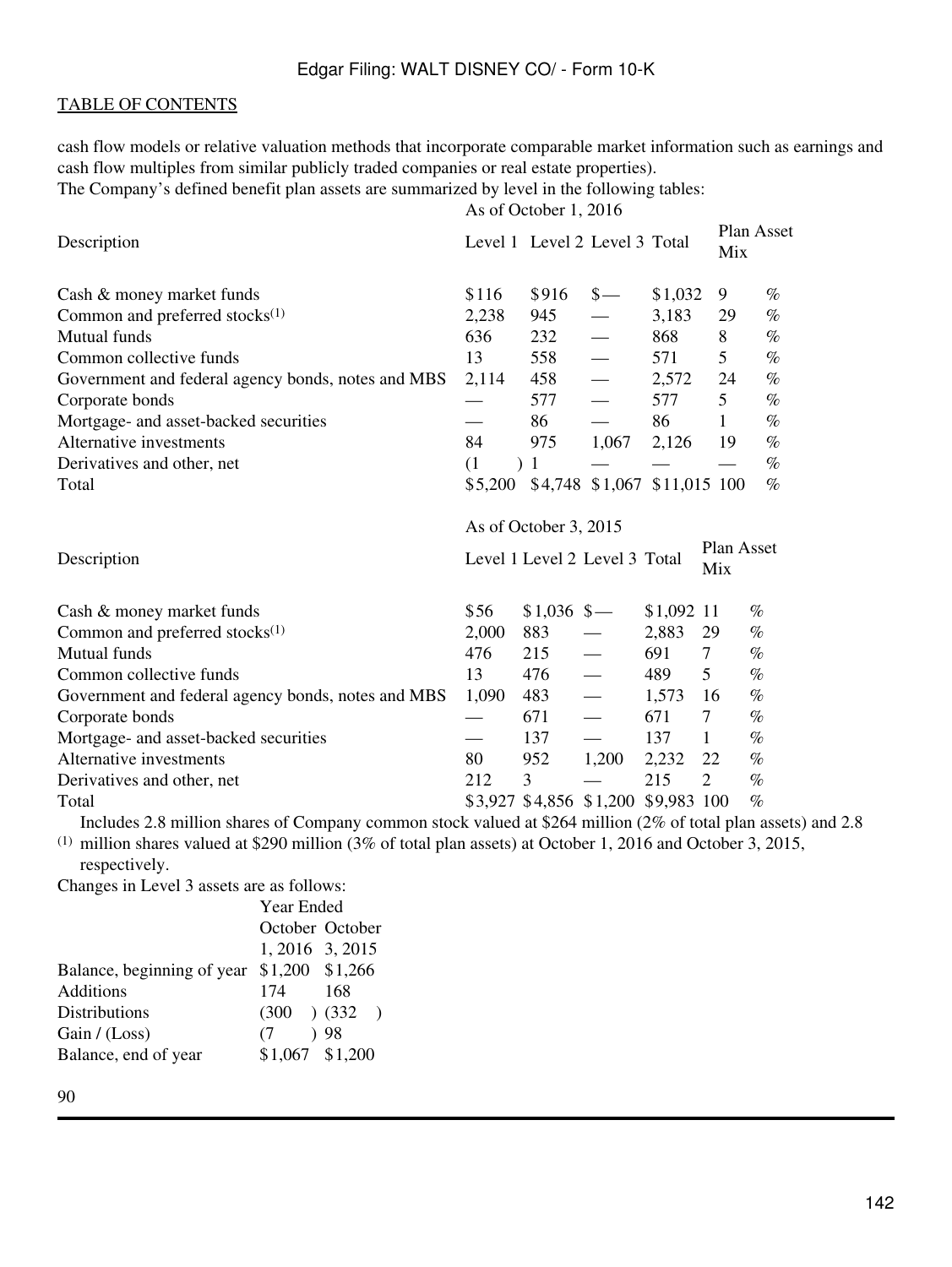Uncalled Capital Commitments

Alternative investments held by the master trust include interests in investments that have rights to make capital calls to the investors. In such cases, the master trust would be contractually obligated to make a cash contribution at the time of the capital call. At October 1, 2016, the total committed capital still uncalled and unpaid was \$623 million. Plan Contributions

During fiscal 2016, the Company made contributions to its pension and postretirement medical plans totaling \$900 million. In the first quarter of 2017, we contributed \$1.3 billion and do not expect to make any additional material contributions for the remainder of fiscal 2017. However, final minimum funding requirements for fiscal 2017 will be determined based on our January 1, 2017 funding actuarial valuation, which we expect to receive during the fourth quarter of fiscal 2017.

Estimated Future Benefit Payments

The following table presents estimated future benefit payments for the next ten fiscal years:

Pension Postretirement

|                   | Plans |     | Medical Plans <sup><math>(1)</math></sup> |  |
|-------------------|-------|-----|-------------------------------------------|--|
| 2017              | \$470 | \$  | 45                                        |  |
| 2018              | 469   | 49  |                                           |  |
| 2019              | 502   | 53  |                                           |  |
| 2020              | 535   | 57  |                                           |  |
| 2021              | 567   | 62  |                                           |  |
| $2022 - 20263374$ |       | 378 |                                           |  |

(1) Estimated future benefit payments are net of expected Medicare subsidy receipts of \$72 million.

Assumptions

Assumptions, such as discount rates, long-term rate of return on plan assets and the healthcare cost trend rate, have a significant effect on the amounts reported for net periodic benefit cost as well as the related benefit obligations. Discount Rate — The assumed discount rate for pension and postretirement medical plans reflects the market rates for high-quality corporate bonds currently available. The Company's discount rate was determined by considering yield curves constructed of a large population of high-quality corporate bonds and reflects the matching of the plans' liability cash flows to the yield curves.

At the end of fiscal 2015, the Company changed the approach used to measure service and interest costs for pension and other postretirement benefits. For fiscal 2015, the Company measured service and interest costs utilizing a single weighted-average discount rate derived from the yield curve used to measure the plan obligations. For fiscal 2016, we elected to measure service and interest costs by applying the specific spot rates along that yield curve to the plans' liability cash flows. The Company believes the new approach provides a more precise measurement of service and interest costs by aligning the timing of the plans' liability cash flows to the corresponding spot rates on the yield curve. This change does not affect the measurement of our plan obligations but generally results in lower pension expense in periods when the yield curve is upward sloping, which was the case in fiscal 2016. The Company has accounted for this change as a change in accounting estimate and, accordingly, has accounted for it on a prospective basis starting in fiscal 2016.

Long-term rate of return on plan assets — The long-term rate of return on plan assets represents an estimate of long-term returns on an investment portfolio consisting of a mixture of equities, fixed income and alternative investments. When determining the long-term rate of return on plan assets, the Company considers long-term rates of return on the asset classes (both historical and forecasted) in which the Company expects the pension funds to be invested. The following long-term rates of return by asset class were considered in setting the long-term rate of return on plan assets assumption:

| <b>Equity Securities</b> | 7% to 11%      |
|--------------------------|----------------|
| <b>Debt Securities</b>   | $3\%$ to $5\%$ |

Alternative Investments 8%to12%

Healthcare cost trend rate — The Company reviews external data and its own historical trends for healthcare costs to determine the healthcare cost trend rates for the postretirement medical benefit plans. For the 2016 actuarial valuation,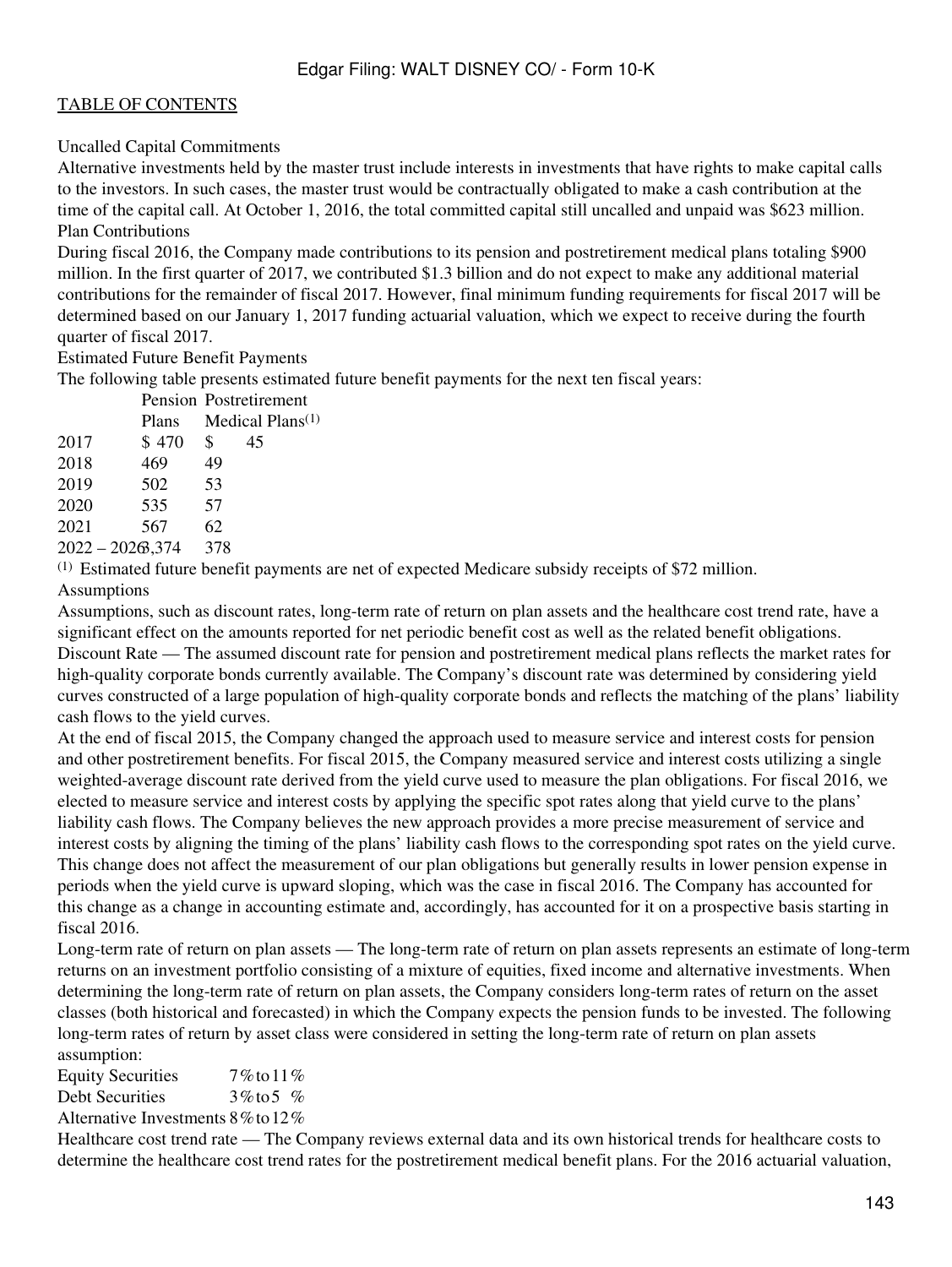# Edgar Filing: WALT DISNEY CO/ - Form 10-K

we assumed a 7.00% annual rate of increase in the per capita cost of covered healthcare claims with the rate decreasing in even increments over fourteen years until reaching 4.25%.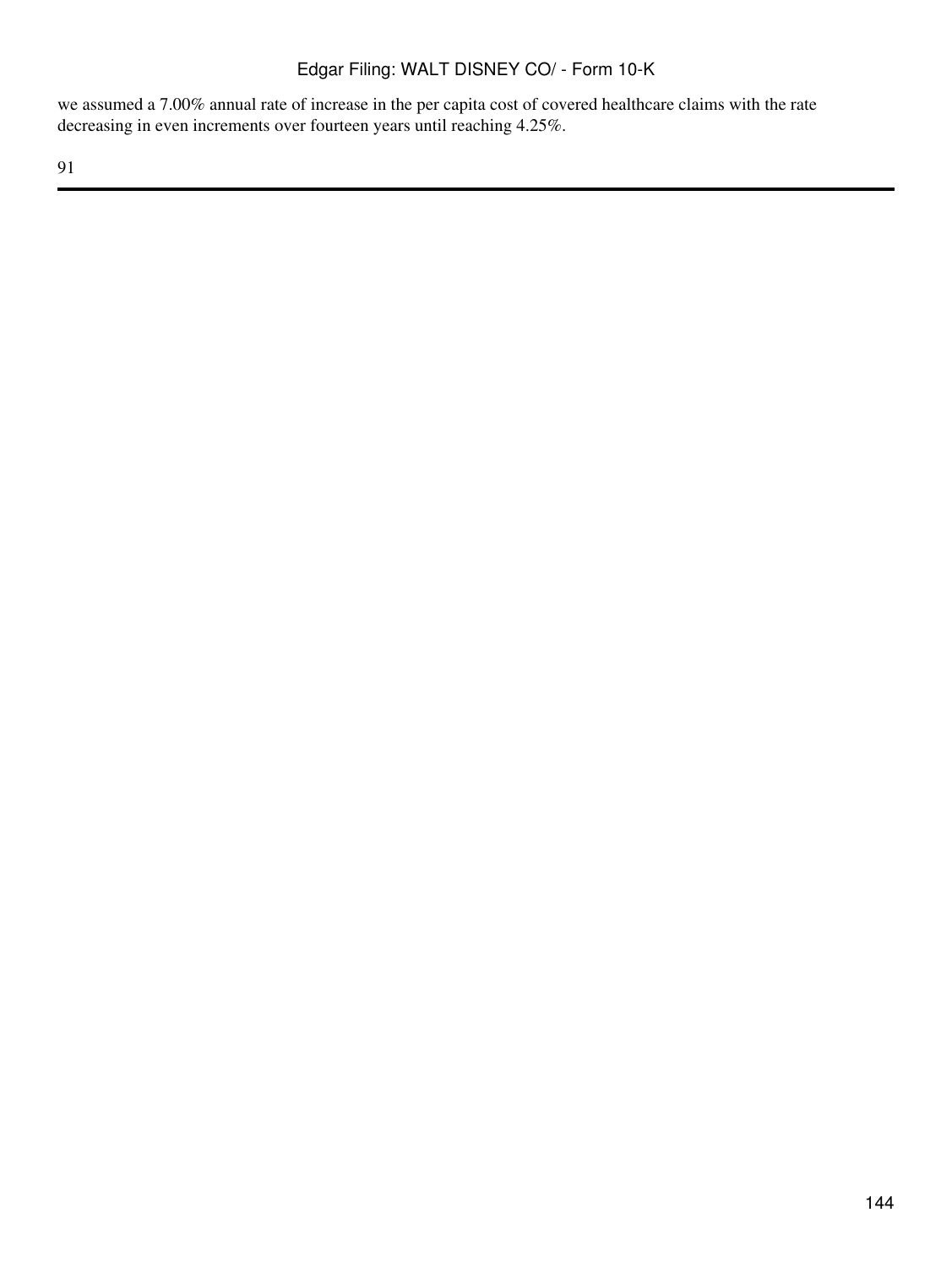Sensitivity — A one percentage point (ppt) change in the key assumptions would have the following effects on the projected benefit obligations for pension and postretirement medical plans as of October 1, 2016 and on cost for fiscal  $2017$ 

|                                                                                                        |                   | Discount Rate   | Expected<br>Long-Term<br>Rate of Return Cost Trend Rate<br>On Assets |                                           | <b>Assumed Healthcare</b>                 |
|--------------------------------------------------------------------------------------------------------|-------------------|-----------------|----------------------------------------------------------------------|-------------------------------------------|-------------------------------------------|
| Increase/(decrease)<br>Expensement<br>Expensement<br>Obligations                                       |                   |                 | Benefit<br>Expense                                                   | <b>Net</b><br>PostretirenBennefit<br>Cost | Periodic Projected<br>Medical Obligations |
| 1 ppt decrease                                                                                         |                   | $$271$ \$ 2,853 | \$123                                                                | \$ (25)                                   | $\binom{3}{2}$ \$ (233)                   |
| 1 ppt increase                                                                                         | $(235)$ $(2,401)$ |                 | (123)                                                                | 41                                        | 287                                       |
| $M_{\odot}$ $1$ , $\ldots$ $1$ $\ldots$ $\ldots$ $\ldots$ $\ldots$ $\ldots$ $\ldots$ $\ldots$ $\ldots$ |                   |                 |                                                                      |                                           |                                           |

## Multiemployer Benefit Plans

The Company participates in a number of multiemployer pension plans under union and industry-wide collective bargaining agreements that cover our union-represented employees and expenses its contributions to these plans as incurred. These plans generally provide for retirement, death and/or termination benefits for eligible employees within the applicable collective bargaining units, based on specific eligibility/participation requirements, vesting periods and benefit formulas. The risks of participating in these multiemployer plans are different from single-employer plans. For example:

**•** issues contributed to the Assets contributed to the multiemployer plan by one employer may be used to provide benefits to employees of other

**the participating employer steps controlling to the mathemptoy** become the obligation of the remaining participating employers. If a participating employer stops contributing to the multiemployer plan, the unfunded obligations of the plan may

the company chooses to stop participating in these mathemptoys those plans an amount based on the underfunded status of the plan. If the Company chooses to stop participating in these multiemployer plans, the Company may be required to pay

The Company also participates in several multiemployer health and welfare plans that cover both active and retired employees. Health care benefits are provided to participants who meet certain eligibility requirements under the applicable collective bargaining unit.

The following table sets forth our contributions to multiemployer pension and health and welfare benefit plans that were expensed during the fiscal years 2016, 2015 and 2014, respectively:

|                                        |                   | 2016 2015 2014    |  |
|----------------------------------------|-------------------|-------------------|--|
| Pension plans                          |                   | \$126 \$128 \$115 |  |
| Health $&$ welfare plans $167$ 173 158 |                   |                   |  |
| Total contributions                    | \$293 \$301 \$273 |                   |  |
|                                        |                   |                   |  |

Defined Contribution Plans

The Company has defined contribution retirement plans for domestic employees who began service after December 31, 2011 and are not eligible to participate in the defined benefit pension plans. In general, the Company contributes from 3% to 9% of an employee's compensation depending on the employee's age and years of service with the Company up to plan limits. The Company has savings and investment plans that allow eligible employees to contribute up to 50% of their salary through payroll deductions depending on the plan in which the employee participates. The Company matches 50% of the employee's contribution up to plan limits. In fiscal years 2016, 2015 and 2014, the costs of these defined contribution plans were \$131 million, \$110 million and \$87 million, respectively. The Company also has defined contribution retirement plans for employees in our international operations. In each of fiscal years 2016, 2015 and 2014, the costs of these defined contribution plans were \$19 million.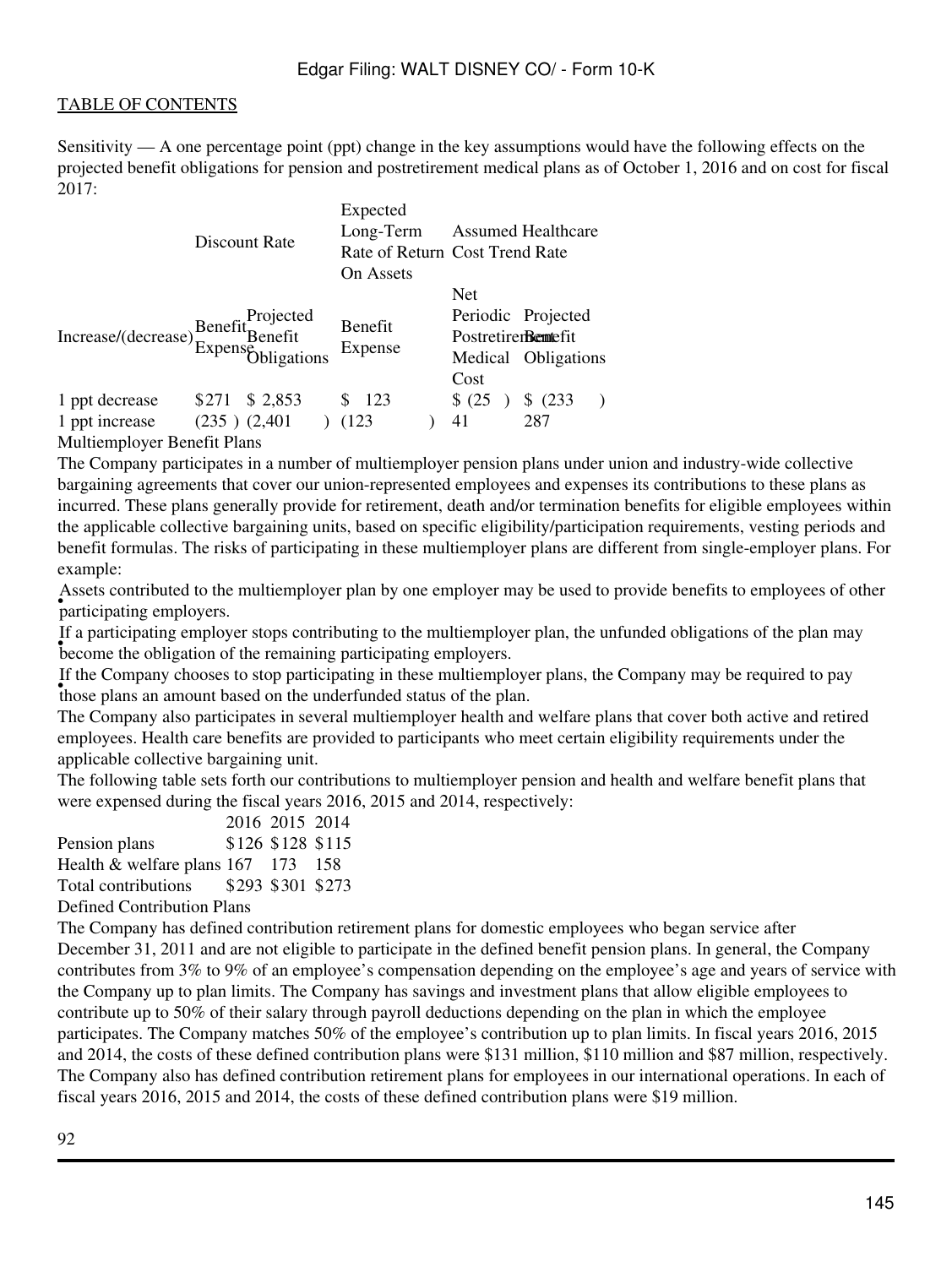## 11 Equity

| The Company paid the following dividends in fiscal 2016, 2015 and 2014:            |                                                              |                          |  |  |  |  |  |
|------------------------------------------------------------------------------------|--------------------------------------------------------------|--------------------------|--|--|--|--|--|
| Per Share Total Paid Payment Timing                                                |                                                              | Related to Fiscal Period |  |  |  |  |  |
| \$0.71                                                                             | \$1.1 billion Fourth Quarter of Fiscal 2016 First Half 2016  |                          |  |  |  |  |  |
| \$0.71                                                                             | \$1.2 billion Second Quarter of Fiscal 2016 Second Half 2015 |                          |  |  |  |  |  |
| \$0.66                                                                             | \$1.1 billion Fourth Quarter of Fiscal 2015 First Half 2015  |                          |  |  |  |  |  |
| \$1.15                                                                             | \$1.9 billion Second Quarter of Fiscal 2015 2014             |                          |  |  |  |  |  |
| \$0.86                                                                             | \$1.5 billion Second Quarter of Fiscal 2014 2013             |                          |  |  |  |  |  |
| The Company repurchased its common stock in fiscal 2016, 2015 and 2014 as follows: |                                                              |                          |  |  |  |  |  |
| Fiscal year Shares acquired Total paid                                             |                                                              |                          |  |  |  |  |  |
| 2016                                                                               | 74 million \$7.5 billion                                     |                          |  |  |  |  |  |

| ------- | .          |               |
|---------|------------|---------------|
| 2015    | 60 million | \$6.1 billion |
| 2014    | 84 million | \$6.5 billion |

On January 30, 2015, the Company's Board of Directors increased the amount of shares that can be repurchased to 400 million shares as of that date. As of October 1, 2016, the Company had remaining authorization in place to repurchase 282 million additional shares. The repurchase program does not have an expiration date.

The following table summarizes the changes in each component of AOCI including our proportional share of equity method investee amounts, net of 37% estimated tax:

|                                                                   | Market Value AdjustmentUnrecognized<br>Foreign<br>Pension and |  |                     |  |                                       |  |                                      |  |                        |           |
|-------------------------------------------------------------------|---------------------------------------------------------------|--|---------------------|--|---------------------------------------|--|--------------------------------------|--|------------------------|-----------|
|                                                                   | Investments                                                   |  | Cash Flow<br>Hedges |  | Postretirement,<br>Medical<br>Expense |  | Currency<br>Translation<br>and Other |  | AOCI                   |           |
| Balance at Sept. 28, 2013                                         | \$95                                                          |  | \$83                |  | \$(1,271)                             |  | \$ (94)                              |  | \$(1,187)              |           |
| Unrealized gains (losses) arising during the period               | 109                                                           |  | 169                 |  | (1,022)                               |  | 18                                   |  | (726)<br>$\rightarrow$ |           |
| Reclassifications of realized net (gains) losses to net<br>income | (104)                                                         |  | (48)                |  | 97                                    |  |                                      |  | (55)                   | $\lambda$ |
| Balance at Sept. 27, 2014                                         | 100                                                           |  | 204                 |  | (2,196)                               |  | (76)                                 |  | (1,968)                |           |
| Unrealized gains (losses) arising during the period               | (37)                                                          |  | 421                 |  | (474)                                 |  | (195)                                |  | (285)<br>$\rightarrow$ |           |
| Reclassifications of realized net (gains) losses to net<br>income | (50)                                                          |  | (291)               |  | 173                                   |  |                                      |  | (168)<br>$\rightarrow$ |           |
| Balance at Oct. 3, 2015                                           | 13                                                            |  | 334                 |  | (2, 497)                              |  | (271)                                |  | (2,421)                |           |
| Unrealized gains (losses) arising during the period               | 13                                                            |  | (193)               |  | (1,321)                               |  | (58)                                 |  | (1,559)                |           |
| Reclassifications of realized net (gains) losses to net<br>income |                                                               |  | (166)               |  | 167                                   |  |                                      |  |                        |           |
| Balance at Oct. 1, 2016                                           | S.<br>26                                                      |  | \$<br>(25)          |  | \$ (3,651)                            |  | \$ (329)                             |  | \$(3.979)              |           |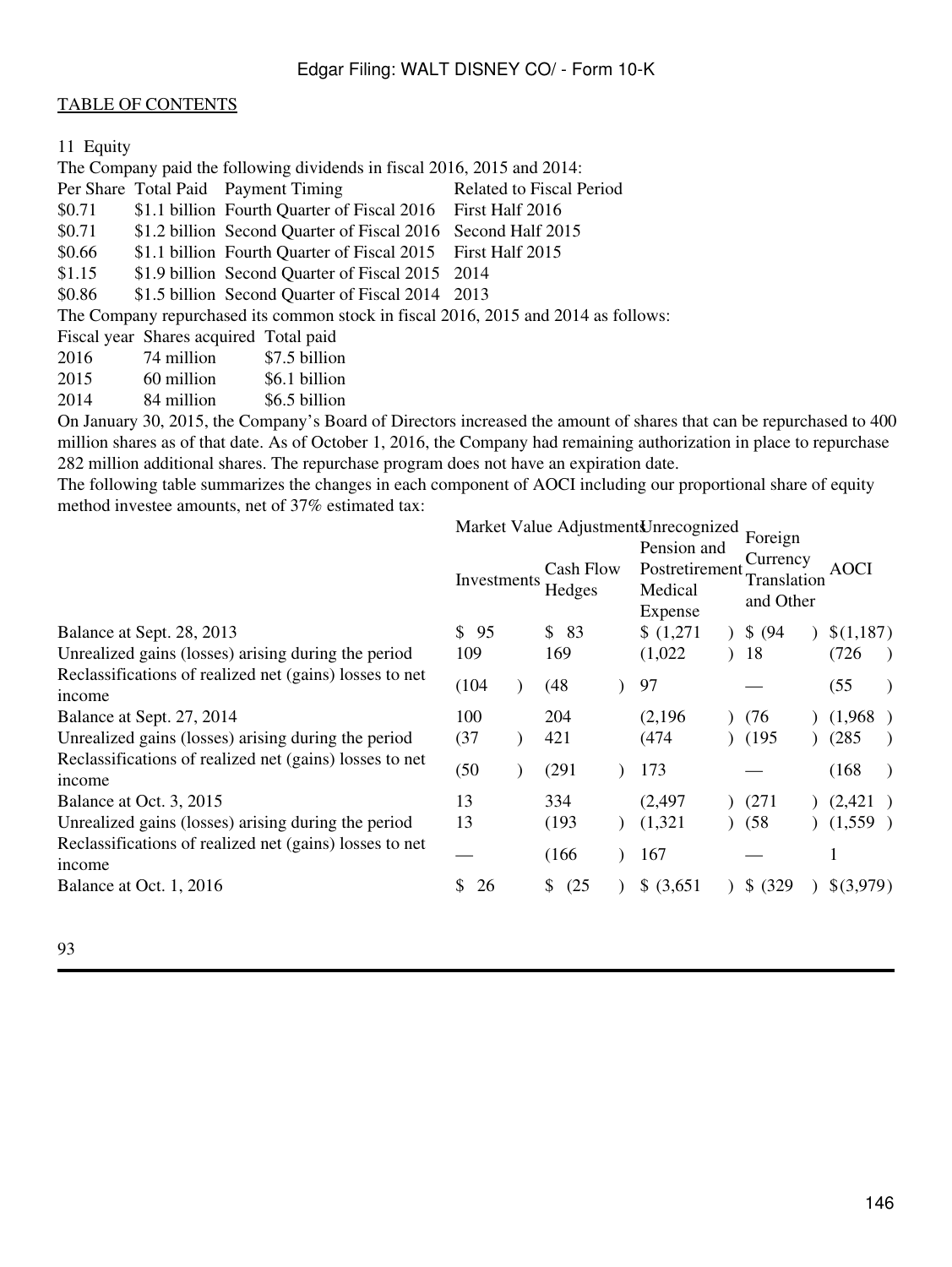Details about AOCI components reclassified to net income are as follows:

| Gains/(losses) in net income:                 | Affected line item in the Consolidated Statements of<br>Income: |            | 2016 2015                           | 2014                 |
|-----------------------------------------------|-----------------------------------------------------------------|------------|-------------------------------------|----------------------|
| Investments, net<br>Estimated tax             | Interest income/(expense), net<br>Income taxes                  | $S-$       | \$79<br>(29)<br>50                  | \$165<br>(61)<br>104 |
| Cash flow hedges<br>Estimated tax             | Primarily revenue<br>Income taxes                               | 264<br>166 | 462<br>$(98)$ $(171)$ $(28)$<br>291 | 76<br>48             |
| Pension and postretirement medical<br>expense | Cost and expenses                                               |            | $(265)$ $(274)$ $(154)$             |                      |
| <b>Estimated</b> tax                          | Income taxes                                                    | 98         | 101<br>(167)(173)(97)               | 57                   |

Total reclassifications for the period  $\{(1)$  \$168 \$55

At October 1, 2016 and October 3, 2015, the Company held available-for-sale investments in unrecognized gain positions totaling \$49 million and \$21 million, respectively, and no investments in significant unrecognized loss positions.

12 Equity-Based Compensation

Under various plans, the Company may grant stock options and other equity-based awards to executive, management and creative personnel. The Company's approach to long-term incentive compensation contemplates awards of stock options and restricted stock units (RSUs). Certain RSUs awarded to senior executives vest based upon the achievement of market or performance conditions (Performance RSUs).

Stock options are generally granted at exercise prices equal to or exceeding the market price at the date of grant and become exercisable ratably over a four-year period from the grant date. The contractual terms for our outstanding stock option grants are 10 years. At the discretion of the Compensation Committee of the Company's Board of Directors, options can occasionally extend up to 15 years after date of grant. RSUs generally vest ratably over four years and Performance RSUs fully vest after three years, subject to achieving market or performance conditions. Equity-based award grants generally provide continued vesting, in the event of termination, for employees that reach age 60 or greater, have at least ten years of service and have held the award for at least one year.

Each share granted subject to a stock option award reduces the number of shares available under the Company's stock incentive plans by one share while each share granted subject to a RSU award reduces the number of shares available by two shares. As of October 1, 2016, the maximum number of shares available for issuance under the Company's stock incentive plans (assuming all the awards are in the form of stock options) was approximately 77 million shares and the number available for issuance assuming all awards are in the form of RSUs was approximately 39 million shares. The Company satisfies stock option exercises and vesting of RSUs with newly issued shares. Stock options and RSUs are generally forfeited by employees who terminate prior to vesting.

Each year, during the first half of the year, the Company awards stock options and restricted stock units to a broad-based group of management and creative personnel. The fair value of options is estimated based on the binomial valuation model. The binomial valuation model takes into account variables such as volatility, dividend yield and the risk-free interest rate. The binomial valuation model also considers the expected exercise multiple (the multiple of exercise price to grant price at which exercises are expected to occur on average) and the termination rate (the probability of a vested option being canceled due to the termination of the option holder) in computing the value of the option.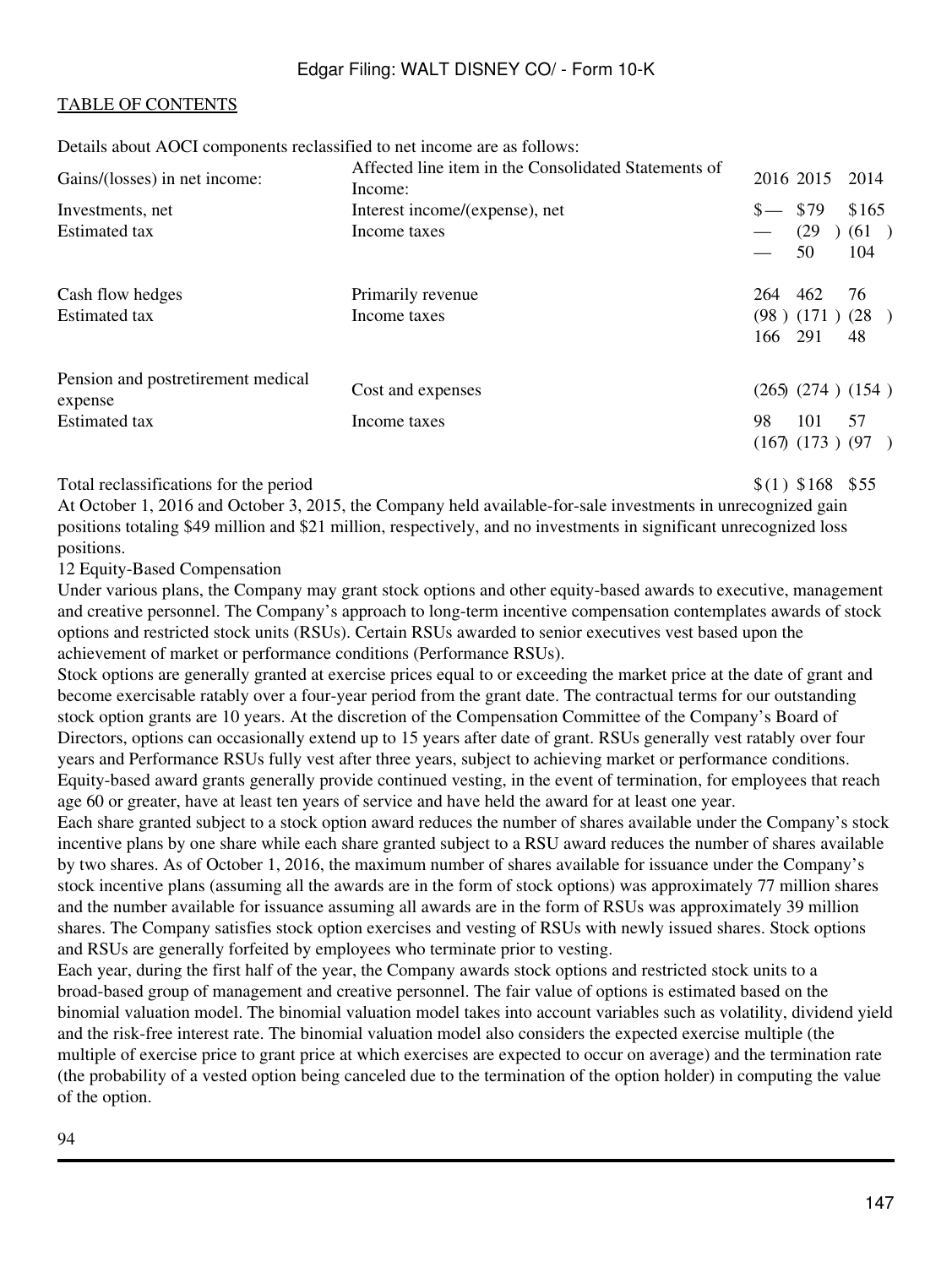In fiscal years 2016, 2015 and 2014, the weighted average assumptions used in the option-valuation model were as follows:

|                                           | 2016 2015 2014               |  |  |  |
|-------------------------------------------|------------------------------|--|--|--|
| Risk-free interest rate 2.3 % 2.1 % 3.0 % |                              |  |  |  |
| Expected volatility                       | 26 % 24 % 25 %               |  |  |  |
| Dividend yield                            | 1.32% 1.37% 1.37%            |  |  |  |
| Termination rate                          | 4.0 % 3.2 % 3.2 %            |  |  |  |
| Exercise multiple                         | $1.62 \quad 1.48 \quad 1.48$ |  |  |  |

Although the initial fair value of stock options is not adjusted after the grant date, changes in the Company's assumptions may change the value of, and therefore the expense related to, future stock option grants. The assumptions that cause the greatest variation in fair value in the binomial valuation model are the expected volatility and expected exercise multiple. Increases or decreases in either the expected volatility or expected exercise multiple will cause the binomial option value to increase or decrease, respectively. The volatility assumption considers both historical and implied volatility and may be impacted by the Company's performance as well as changes in economic and market conditions.

Compensation expense for RSUs and stock options is recognized ratably over the service period of the award. Compensation expense for RSUs is based on the market price of the shares underlying the awards on the grant date. Compensation expense for Performance RSUs reflects the estimated probability that the market or performance conditions will be met.

The impact of stock options/rights and RSUs on income and cash flows for fiscal years 2016, 2015 and 2014, was as follows:

|                                                                      |       | 2016 2015 2014          |       |
|----------------------------------------------------------------------|-------|-------------------------|-------|
| Stock option/rights compensation expense $(1)$                       | \$93  | \$102                   | \$102 |
| RSU compensation expense                                             | 293   | 309                     | 312   |
| Total equity-based compensation expense (2)                          | 386   | 411                     | 414   |
| Tax impact                                                           |       | $(131)$ $(134)$ $(139)$ |       |
| Reduction in net income                                              |       | \$255 \$277 \$275       |       |
| Equity-based compensation expense capitalized during the period \$78 |       | \$57                    | \$49  |
| Tax benefit reported in cash flow from financing activities          | \$208 | \$313                   | \$255 |

(1) Includes stock appreciation rights.

 $(2)$  Equity-based compensation expense is net of capitalized equity-based compensation and excludes amortization of previously capitalized equity-based compensation costs.

The following table summarizes information about stock option transactions (shares in millions):

|                                     | 2016 |                    |
|-------------------------------------|------|--------------------|
|                                     |      | Weighted           |
|                                     |      | Shares<br>Exercise |
|                                     |      | Price              |
| Outstanding at beginning of year 29 |      | \$54.93            |
| Awards forfeited                    |      | $(1)$ 91.27        |
| Awards granted                      |      | 112.69             |
| Awards exercised                    |      | $(7)$ 39.13        |
| Awards expired/canceled             |      |                    |
| Outstanding at end of year          | 25   | 66.91              |
| Exercisable at end of year          | 14   | \$49.65            |
|                                     |      |                    |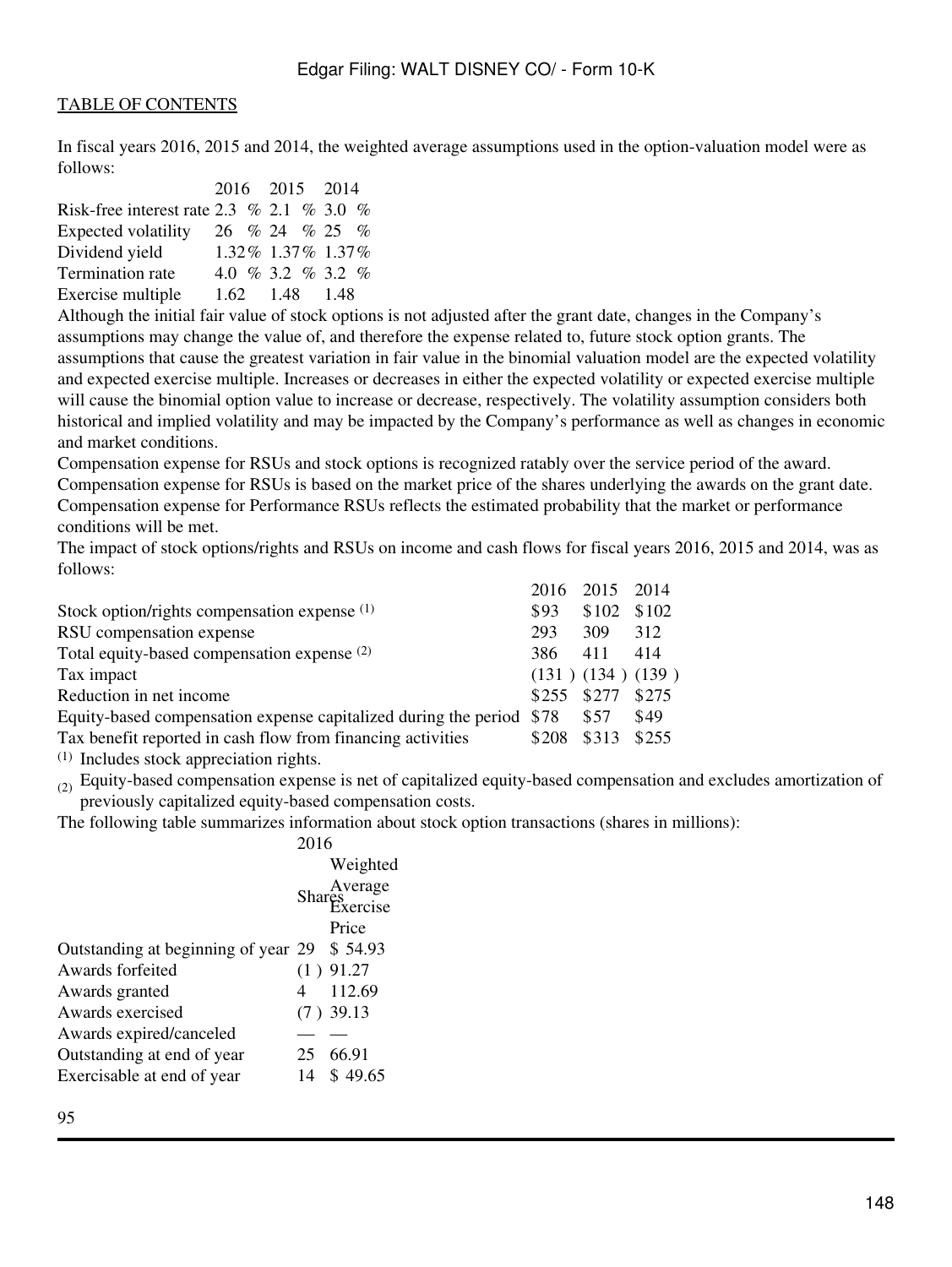The following tables summarize information about stock options vested and expected to vest at October 1, 2016 (shares in millions):

|                           |              | Vested                                                     |                                                                     |
|---------------------------|--------------|------------------------------------------------------------|---------------------------------------------------------------------|
| Range of Exercise Prices  |              | Weighted<br>Number of<br>Average<br>Options<br>rcise Price | Weighted<br>Average<br>Remaining<br>Years of<br>Contractual<br>Life |
| $$0 - $35$                |              | 2 \$ 30.44                                                 | 3.2                                                                 |
| $$36 - $45$               |              | 6 39.10                                                    | 4.9                                                                 |
| $$46 - $90$               |              | 5 58.20                                                    | 6.6                                                                 |
| $$91 - $115$              | $\mathbf{1}$ | 92.40                                                      | 8.2                                                                 |
|                           | 14           |                                                            |                                                                     |
|                           |              |                                                            |                                                                     |
|                           |              | <b>Expected to Vest</b>                                    |                                                                     |
| Range of Exercise Prices  | (1)          | Numbelighted<br>Optionsrage<br><b>Exercise Price</b>       | Weighted<br>Average<br>Remaining<br>Years of<br>Contractual         |
|                           | 2            |                                                            | Life                                                                |
| $$0 - $55$<br>$$56 - $75$ |              | \$50.97<br>3 72.50                                         | 6.3<br>7.2                                                          |
| $$76 - $95$               |              | 3 92.09                                                    | 8.2                                                                 |
| $$96 - $115$              | 3            | 113.06                                                     | 9.2                                                                 |

(1) Number of options expected to vest is total unvested options less estimated forfeitures. The following table summarizes information about RSU transactions (shares in millions):

|  | Weighted                                                                                                                                                                  |
|--|---------------------------------------------------------------------------------------------------------------------------------------------------------------------------|
|  |                                                                                                                                                                           |
|  |                                                                                                                                                                           |
|  | Fair Value                                                                                                                                                                |
|  |                                                                                                                                                                           |
|  | 112.49                                                                                                                                                                    |
|  |                                                                                                                                                                           |
|  |                                                                                                                                                                           |
|  |                                                                                                                                                                           |
|  |                                                                                                                                                                           |
|  | 2016<br>Units<br>Grant-Date<br>Unvested at beginning of year $12 \quad $68.71$<br>(5) 58.51<br>$(1)$ 88.77<br>10 \$ 88.84<br>$(1)$ Includes 0.2 million Performance RSUs. |

(2) Includes 0.7 million Performance RSUs.

The weighted average grant-date fair values of options granted during fiscal 2016, 2015 and 2014 were \$30.93, \$22.65 and \$19.21, respectively. The total intrinsic value (market value on date of exercise less exercise price) of options exercised and RSUs vested during fiscal 2016, 2015 and 2014 totaled \$981 million, \$1,332 million and \$1,257 million, respectively. The aggregate intrinsic values of stock options vested and expected to vest at October 1, 2016 were \$603 million and \$127 million, respectively.

As of October 1, 2016, unrecognized compensation cost related to unvested stock options and RSUs was \$129 million and \$469 million, respectively. That cost is expected to be recognized over a weighted-average period of 1.8 years for stock options and 1.6 years for RSUs.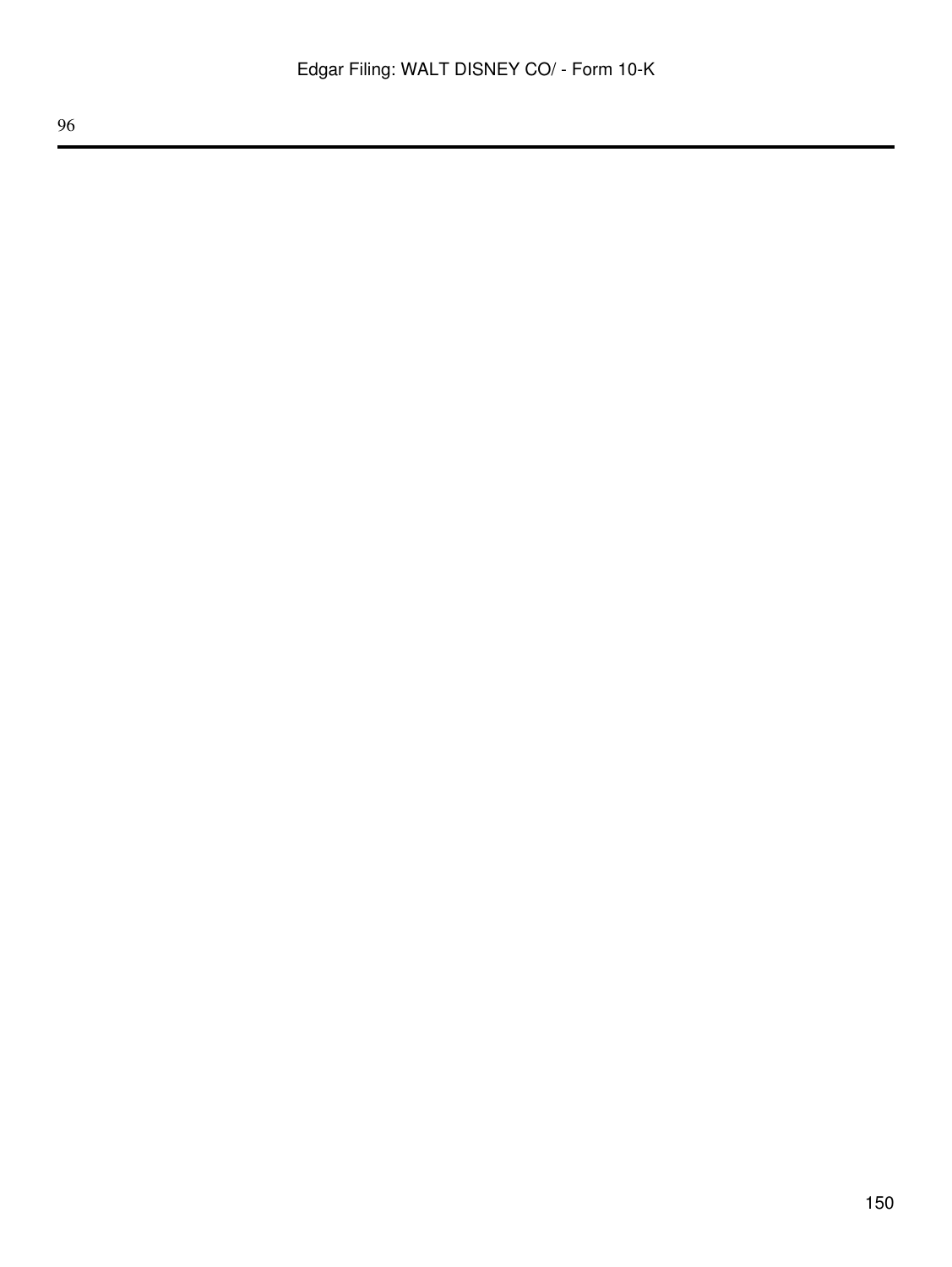Cash received from option exercises for fiscal 2016, 2015 and 2014 was \$259 million, \$329 million and \$404 million, respectively. Tax benefits realized from tax deductions associated with option exercises and RSUs vesting for fiscal 2016, 2015 and 2014 totaled \$342 million, \$457 million and \$431 million, respectively. 13 Detail of Certain Balance Sheet Accounts

|                                                |                 | October 1, October 3,<br>2016 |     | 2015                  |               |                     |
|------------------------------------------------|-----------------|-------------------------------|-----|-----------------------|---------------|---------------------|
| Current receivables                            |                 |                               |     |                       |               |                     |
| Accounts receivable                            |                 | $$8,458$ $$7,613$             |     |                       |               |                     |
| Other                                          |                 | 760                           |     | 563                   |               |                     |
| Allowance for doubtful accounts                |                 | (153)<br>\$9,065              |     | (157)<br>\$8,019      | $\mathcal{E}$ |                     |
| Other current assets                           |                 |                               |     |                       |               |                     |
| Prepaid expenses                               | \$449 \$469     |                               |     |                       |               |                     |
| Other                                          | 244 493         |                               |     |                       |               |                     |
|                                                | \$693 \$962     |                               |     |                       |               |                     |
| Parks, resorts and other property              |                 |                               |     |                       |               |                     |
| Attractions, buildings and improvements        |                 |                               |     | \$27,930 \$21,556     |               |                     |
| Leasehold improvements                         |                 |                               | 830 |                       | 769           |                     |
| Furniture, fixtures and equipment              |                 |                               |     | 16,912 16,068         |               |                     |
| Land improvements                              |                 |                               |     | 4,598 4,352           |               |                     |
|                                                |                 |                               |     | 50,270 42,745         |               |                     |
| Accumulated depreciation                       |                 |                               |     | $(26,849)$ $(24,844)$ |               |                     |
| Projects in progress                           |                 |                               |     | 2,684 6,028           |               |                     |
| Land                                           |                 |                               |     | 1,244 1,250           |               |                     |
|                                                |                 |                               |     | \$27,349 \$25,179     |               |                     |
| Intangible assets                              |                 |                               |     |                       |               |                     |
| Character/franchise intangibles and copyrights |                 |                               |     | \$5,829               |               | \$5,830             |
| Other amortizable intangible assets            |                 |                               |     | 893                   |               | 901                 |
| Accumulated amortization                       |                 |                               |     |                       |               | $(1,635)$ $(1,426)$ |
| Net amortizable intangible assets              |                 |                               |     | 5,087                 |               | 5,305               |
| <b>FCC</b> licenses                            |                 |                               |     | 624                   |               | 629                 |
| <b>Trademarks</b>                              |                 |                               |     |                       |               | 1,218 1,218         |
| Other indefinite lived intangible assets       |                 |                               |     | 20                    |               | 20                  |
|                                                |                 |                               |     |                       |               | \$6,949 \$7,172     |
| Other non-current assets                       |                 |                               |     |                       |               |                     |
| Receivables                                    | \$1,651 \$1,589 |                               |     |                       |               |                     |
| Prepaid expenses                               | 229             | 211                           |     |                       |               |                     |
| Other                                          | 460             | 621                           |     |                       |               |                     |
|                                                | \$2,340 \$2,421 |                               |     |                       |               |                     |
| Accounts payable and other accrued liabilities |                 |                               |     |                       |               |                     |
| Accounts payable                               |                 |                               |     |                       |               | \$6,860 \$5,504     |
| Payroll and employee benefits                  |                 |                               |     |                       |               | 1,747 1,797         |
| Other                                          |                 |                               |     | 523                   |               | 543                 |
|                                                |                 |                               |     |                       |               | \$9,130 \$7,844     |
|                                                |                 |                               |     |                       |               |                     |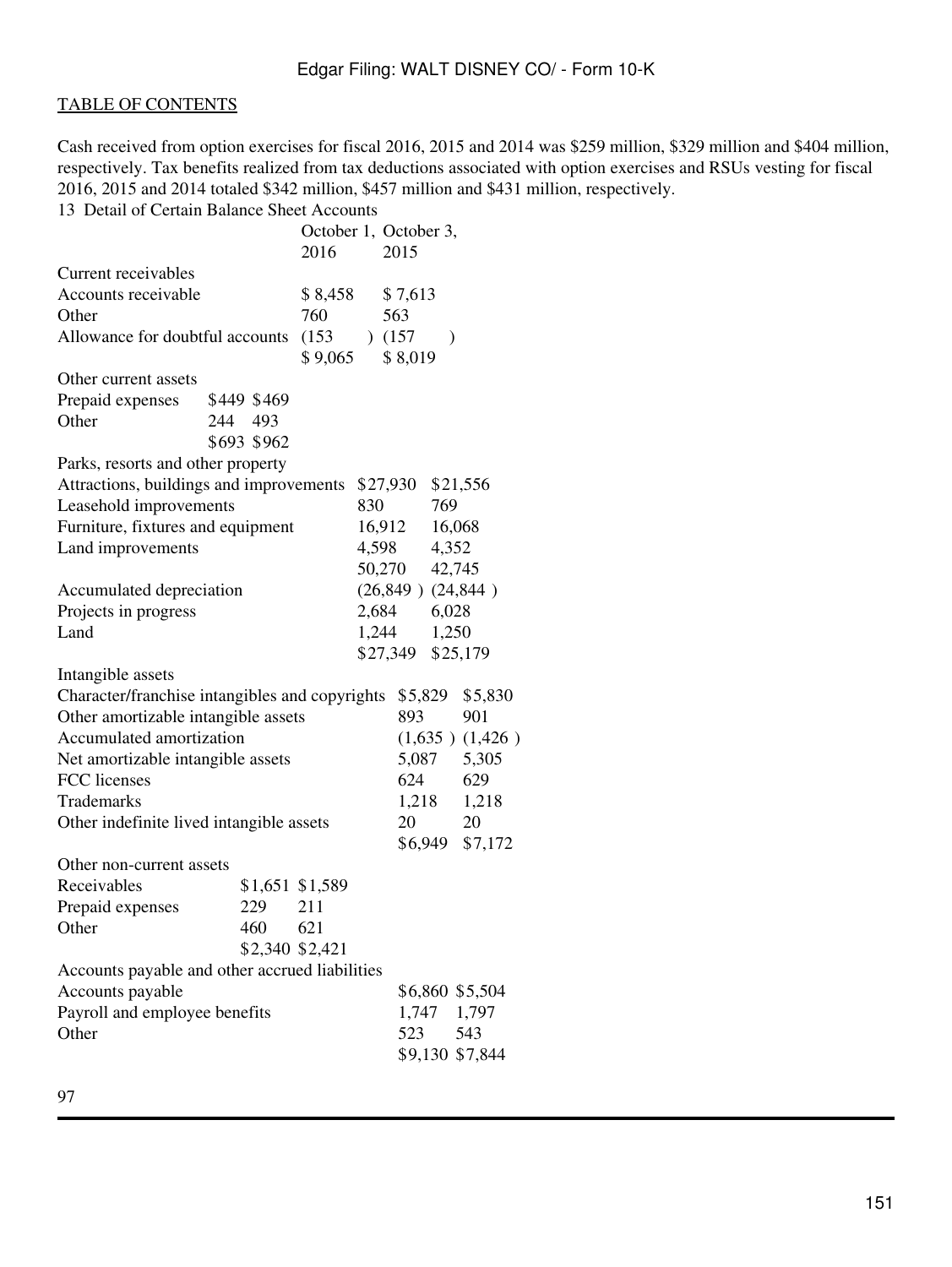| Other long-term liabilities                                         |                 |  |
|---------------------------------------------------------------------|-----------------|--|
| Pension and postretirement medical plan liabilities \$5,184 \$3,940 |                 |  |
| <b>Other</b>                                                        | 2.522 2.429     |  |
|                                                                     | \$7,706 \$6,369 |  |

14 Commitments and Contingencies

Commitments

The Company has various contractual commitments for broadcast rights for sports, feature films and other programming, totaling approximately \$51.0 billion, including approximately \$0.4 billion for available programming as of October 1, 2016, and approximately \$48.7 billion related to sports programming rights, primarily college football (including bowl games and the College Football Playoff) and basketball, NBA, NFL, MLB, US Open Tennis, various soccer rights, the Wimbledon Championships and the Masters golf tournament.

The Company has entered into operating leases for various real estate and equipment needs, including retail outlets and distribution centers for consumer products, broadcast equipment and office space for general and administrative purposes. Rental expense for operating leases during fiscal years 2016, 2015 and 2014, including common-area maintenance and contingent rentals, was \$847 million, \$859 million and \$883 million, respectively.

The Company also has contractual commitments for two new cruise ships, creative talent and employment agreements and unrecognized tax benefits. Creative talent and employment agreements include obligations to actors, producers, sports, television and radio personalities and executives.

Contractual commitments for broadcast programming rights, future minimum lease payments under non-cancelable operating leases, cruise ships, creative talent and other commitments totaled \$60.8 billion at October 1, 2016, payable as follows:

|                   | <b>Broadcast</b>   | Operating | Other           | Total            |
|-------------------|--------------------|-----------|-----------------|------------------|
|                   | Programming Leases |           |                 |                  |
| 2017              | \$6,119            | \$477     | \$1,880 \$8,476 |                  |
| 2018              | 6,015              | 376       | 1,006           | 7,397            |
| 2019              | 6,221              | 329       | 502             | 7,052            |
| 2020              | 6,416              | 278       | 486             | 7,180            |
| 2021              | 6,314              | 227       | 206             | 6,747            |
| Thereafter 19,925 |                    | 1,419     | 2,567           | 23,911           |
|                   | \$51,010           | \$3,106   |                 | \$6,647 \$60,763 |

Certain contractual commitments, principally broadcast programming rights and operating leases, have payments that are variable based primarily on revenues and are not included in the table above.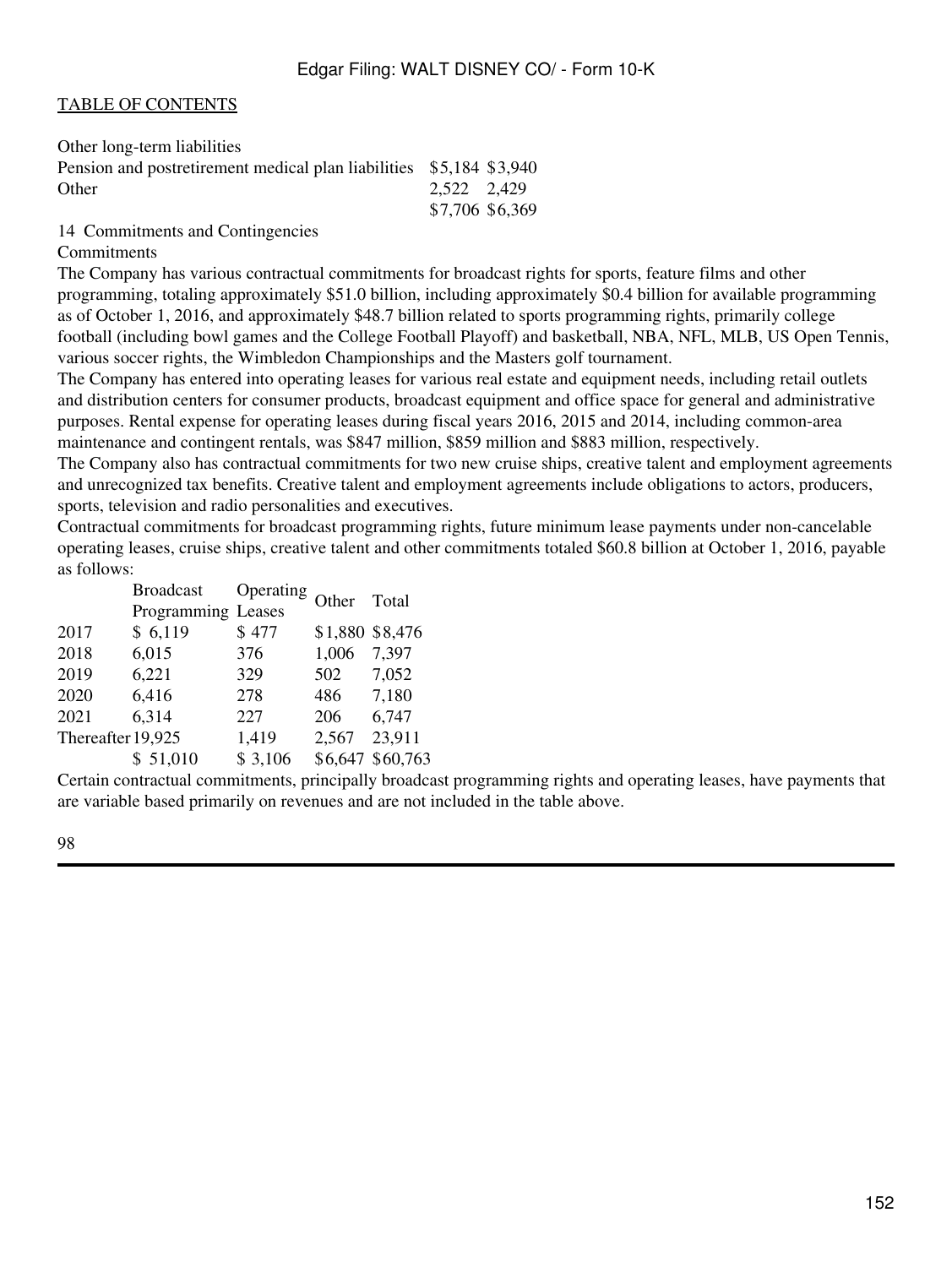The Company has non-cancelable capital leases, primarily for land and broadcast equipment, which had gross carrying values of \$464 million and \$469 million at October 1, 2016 and October 3, 2015, respectively. Accumulated amortization related to these capital leases totaled \$216 million and \$196 million at October 1, 2016 and October 3, 2015, respectively. Future payments under these leases as of October 1, 2016 are as follows:

| 2017                      | \$    | 35  |  |
|---------------------------|-------|-----|--|
| 2018                      | 24    |     |  |
| 2019                      | 17    |     |  |
| 2020                      | 15    |     |  |
| 2021                      | 15    |     |  |
| Thereafter                | 495   |     |  |
| Total minimum             | 601   |     |  |
| obligations               |       |     |  |
| Less amount               | (407) |     |  |
| representing interest     |       |     |  |
| Present value of net      |       |     |  |
| minimum                   | 194   |     |  |
| obligations               |       |     |  |
| Less current portion (20) |       |     |  |
| Long-term portion         | S     | 174 |  |
| Contractual Guarantees    |       |     |  |

The Company has guaranteed bond issuances by the Anaheim Public Authority that were used by the City of Anaheim to finance construction of infrastructure and a public parking facility adjacent to the Disneyland Resort. Revenues from sales, occupancy and property taxes from the Disneyland Resort and non-Disney hotels are used by the City of Anaheim to repay the bonds. In the event of a debt service shortfall, the Company will be responsible to fund the shortfall. As of October 1, 2016, the remaining debt service obligation guaranteed by the Company was \$316 million, of which \$51 million was principal. To the extent that tax revenues exceed the debt service payments in subsequent periods, the Company would be reimbursed for any previously funded shortfalls. To date, tax revenues have exceeded the debt service payments for the Anaheim bonds.

## Legal Matters

Beef Products, Inc. v. American Broadcasting Companies, Inc. On September 13, 2012, plaintiffs filed an action in South Dakota state court against certain subsidiaries and employees of the Company and others, asserting claims for defamation arising from alleged false statements and implications, statutory and common law product disparagement, and tortious interference with existing and prospective business relationships. The claims arise out of ABC News reports published in March and April 2012 about a product, Lean Finely Textured Beef, that was included in ground beef and hamburger meat. Plaintiffs' complaint sought actual and consequential damages in excess of \$400 million (which in March 2016 they asserted could be as much as \$1.9 billion), statutory damages (including treble damages) pursuant to South Dakota's Agricultural Food Products Disparagement Act, and punitive damages. Trial is set for June 2017. At this time, the Company is not able to predict the ultimate outcome of this matter, nor can it estimate the range of possible loss.

The Company, together with, in some instances, certain of its directors and officers, is a defendant or codefendant in various other legal actions involving copyright, breach of contract and various other claims incident to the conduct of its businesses.

Management does not believe that the Company has incurred a probable material loss by reason of any of the above actions.

Long-Term Receivables and the Allowance for Credit Losses

The Company has accounts receivable with original maturities greater than one year related to the sale of television program rights and vacation ownership units. Allowances for credit losses are established against these receivables as necessary.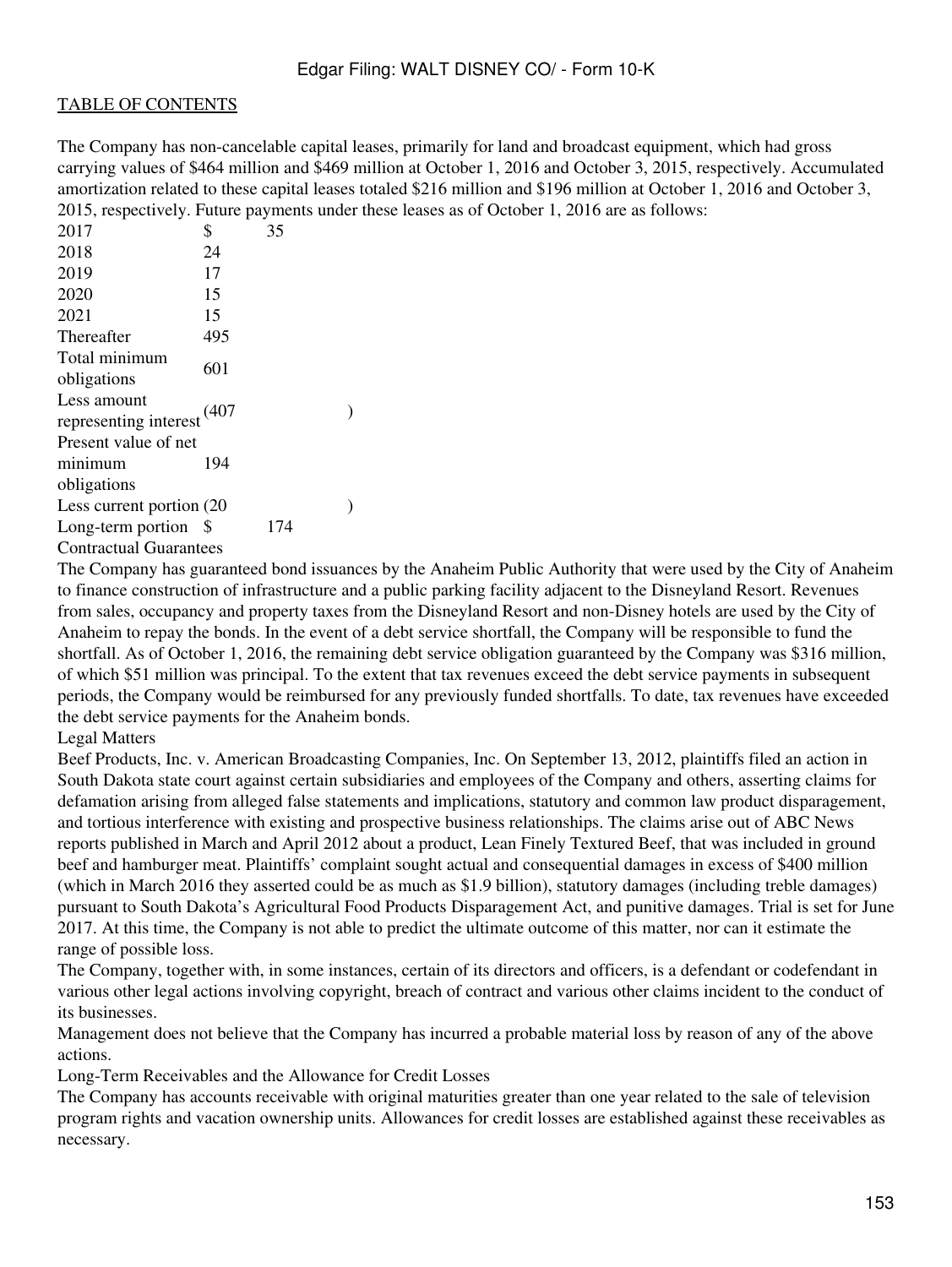## Edgar Filing: WALT DISNEY CO/ - Form 10-K

The Company estimates the allowance for credit losses related to receivables from the sale of television programs based upon a number of factors, including historical experience and the financial condition of individual companies with which we do business. The balance of television program sales receivables recorded in other non-current assets, net of an immaterial allowance for credit losses, was \$0.9 billion as of October 1, 2016. Fiscal 2016 activity related to the allowance for credit losses was not material.

The Company estimates the allowance for credit losses related to receivables from sales of its vacation ownership units based primarily on historical collection experience. Estimates of uncollectible amounts also consider the economic environment and the age of receivables. The balance of mortgage receivables recorded in other non-current assets, net of a related allowance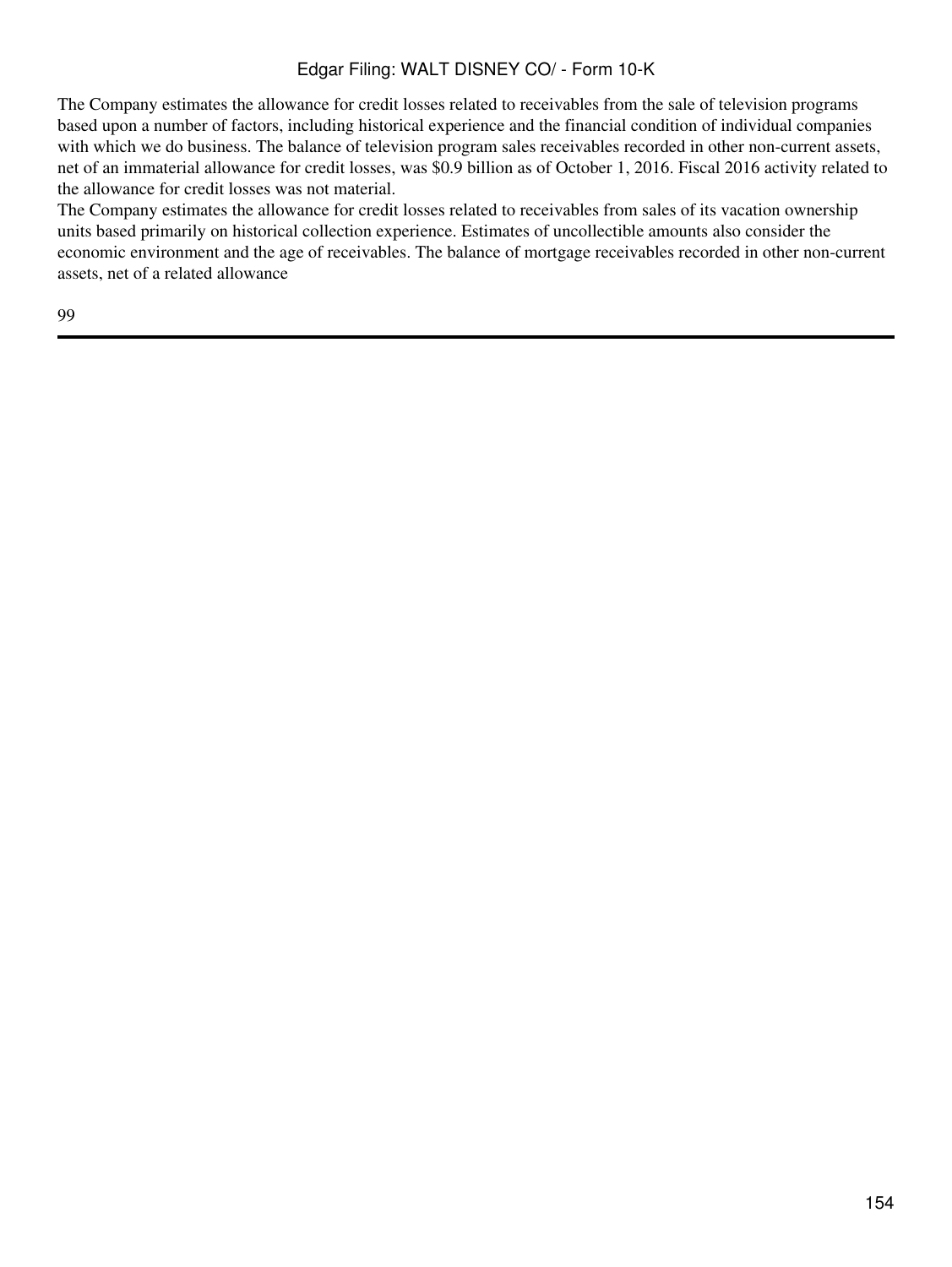for credit losses of approximately 4%, was \$0.7 billion as of October 1, 2016. Fiscal 2016 activity related to the allowance for credit losses was not material.

15 Fair Value Measurement

The Company's assets and liabilities measured at fair value are summarized in the following tables by fair value measurement Level. See Note 10 for the definitions of fair value and each Level within the fair value hierarchy. Fair Value Measurement at

| anic ivicasurement at                             |                           |                                                                   |                |           |               |  |  |  |
|---------------------------------------------------|---------------------------|-------------------------------------------------------------------|----------------|-----------|---------------|--|--|--|
|                                                   | October 1, 2016           |                                                                   |                |           |               |  |  |  |
| Description                                       |                           | LeveLevel 2 Level 3 Total                                         |                |           |               |  |  |  |
| Assets                                            |                           |                                                                   |                |           |               |  |  |  |
| Investments                                       |                           | $$85$ \$                                                          | $\mathsf{s}-$  | \$85      |               |  |  |  |
| Derivatives                                       |                           |                                                                   |                |           |               |  |  |  |
| Interest rate                                     |                           | $-132$                                                            |                | 132       |               |  |  |  |
| Foreign exchange                                  |                           | $-596$                                                            |                | 596       |               |  |  |  |
| Other                                             | $-6$                      |                                                                   |                | 6         |               |  |  |  |
| Liabilities                                       |                           |                                                                   |                |           |               |  |  |  |
| Derivatives                                       |                           |                                                                   |                |           |               |  |  |  |
| Interest rate                                     |                           | - $(13)$ ) - $(13)$<br>- $(510)$ ) - $(510)$<br>- $(4)$ ) - $(4)$ |                |           |               |  |  |  |
| Foreign exchange                                  |                           |                                                                   |                |           |               |  |  |  |
| Other                                             |                           |                                                                   |                |           |               |  |  |  |
| Total recorded at fair value \$85 \$207 \$— \$292 |                           |                                                                   |                |           |               |  |  |  |
| Fair value of borrowings                          |                           | $\frac{$-819,500}{$1,579$21,079}$                                 |                |           |               |  |  |  |
|                                                   |                           |                                                                   |                |           |               |  |  |  |
|                                                   | Fair Value Measurement at |                                                                   |                |           |               |  |  |  |
|                                                   |                           | October 3, 2015                                                   |                |           |               |  |  |  |
| Description                                       |                           | LeveLevel 2 Level 3 Total                                         |                |           |               |  |  |  |
| Assets                                            |                           |                                                                   |                |           |               |  |  |  |
| <b>Investments</b>                                |                           | $$36$ \$                                                          | $\mathcal{S}-$ | \$36      |               |  |  |  |
| Derivatives                                       |                           |                                                                   |                |           |               |  |  |  |
| Interest rate                                     |                           | $-$ 101                                                           |                | 101       |               |  |  |  |
| Foreign exchange                                  |                           | $-910$                                                            |                | 910       |               |  |  |  |
| Liabilities                                       |                           |                                                                   |                |           |               |  |  |  |
| Derivatives                                       |                           |                                                                   |                |           |               |  |  |  |
| Foreign exchange                                  |                           | $-$ (178)                                                         |                | $- (178)$ |               |  |  |  |
|                                                   |                           |                                                                   |                |           |               |  |  |  |
| Other                                             |                           | $-$ (38)                                                          | $-$ (38)       |           | $\mathcal{E}$ |  |  |  |

Total recorded at fair value  $$36$  \$795 \$ (96) \$735 Fair value of borrowings  $\qquad - $17,036 \quad $752 \quad $17,788$ 

The fair values of Level 2 derivatives are primarily determined by internal discounted cash flow models that use observable inputs such as interest rates, yield curves and foreign currency exchange rates. Counterparty credit risk, which is mitigated by master netting agreements and collateral posting arrangements with certain counterparties, did not have a material impact on derivative fair value estimates.

Level 2 borrowings, which include commercial paper and U.S. medium-term notes, are valued based on quoted prices for similar instruments in active markets.

The fair value of the Level 3 other liabilities represented the estimated fair value of the contingent consideration for Maker, which was settled in fiscal 2016.

Level 3 borrowings, which include International Theme Park borrowings and other foreign currency denominated borrowings, are generally valued based on historical market transactions, prevailing market interest rates and the Company's current borrowing cost and credit risk.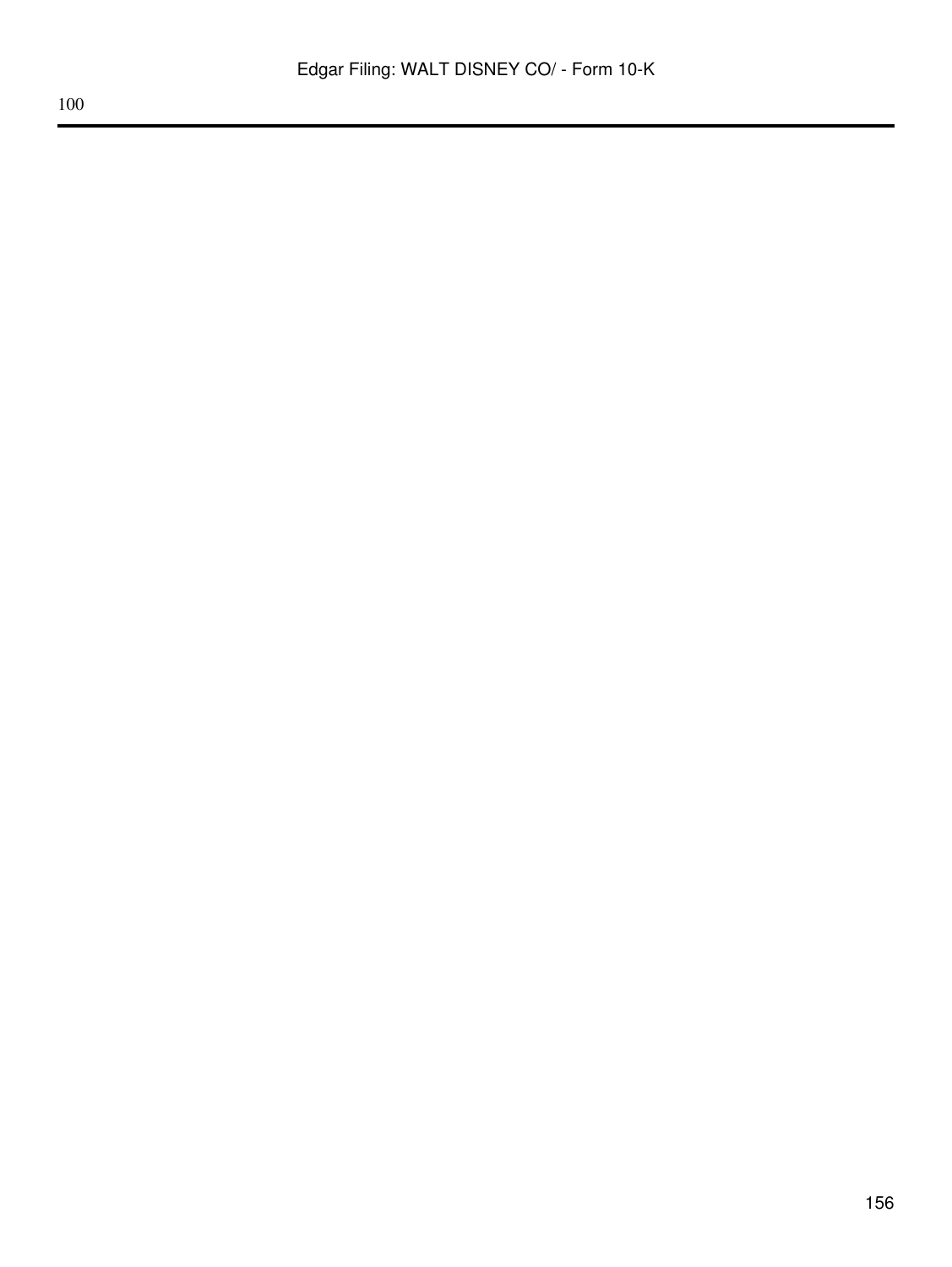The Company's financial instruments also include cash, cash equivalents, receivables and accounts payable. The carrying values of these financial instruments approximate the fair values.

The Company also has assets that are required to be recorded at fair value on a non-recurring basis when the estimated future cash flows provide indicators that the asset may be impaired. During fiscal 2016 and 2015, the Company recorded film production cost impairment charges of \$102 million and \$65 million, respectively. At October 1, 2016 and October 3, 2015, the aggregate carrying value of the films for which we prepared the fair value analyses in fiscal 2016 and 2015 was \$297 million and \$184 million, respectively. The majority of the fiscal 2016 and all of the fiscal 2015 impairment charges are reported in "Cost of services" in the Consolidated Statements of Income. The balance of the fiscal 2016 charges related to the shutdown of certain international film production operations and are reported in "Restructuring and impairment charges" in the Consolidated Statements of Income. The film impairment charges reflected the excess of the unamortized cost of the impaired films over their estimated fair value using discounted cash flows, which is a Level 3 valuation technique.

Credit Concentrations

The Company monitors its positions with, and the credit quality of, the financial institutions that are counterparties to its financial instruments on an ongoing basis and does not currently anticipate nonperformance by the counterparties. The Company does not expect that it would realize a material loss, based on the fair value of its derivative financial instruments as of October 1, 2016, in the event of nonperformance by any single derivative counterparty. The Company generally enters into derivative transactions only with counterparties that have a credit rating of A- or better and requires collateral in the event credit ratings fall below A- or aggregate exposures exceed limits as defined by contract. In addition, the Company limits the amount of investment credit exposure with any one institution. The Company does not have material cash and cash equivalent balances with financial institutions that have below investment grade credit ratings. As of October 1, 2016, the Company's balances with individual financial institutions that exceeded 10% of the Company's total cash and cash equivalents were 34% of total cash and cash equivalents compared to 31% as of October 3, 2015.

The Company's trade receivables and financial investments do not represent a significant concentration of credit risk at October 1, 2016 due to the wide variety of customers and markets into which the Company's products are sold, their dispersion across geographic areas and the diversification of the Company's portfolio among issuers. 16 Derivative Instruments

The Company manages its exposure to various risks relating to its ongoing business operations according to a risk management policy. The primary risks managed with derivative instruments are interest rate risk and foreign exchange risk.

The Company's derivative positions measured at fair value are summarized in the following tables:

|                                      | Current <sub>-</sub><br>Assets | Other Assets Accrued | Other    |               | Other Long-<br>Term<br>Liabilities Liabilities |  |
|--------------------------------------|--------------------------------|----------------------|----------|---------------|------------------------------------------------|--|
| Derivatives designated as hedges     |                                |                      |          |               |                                                |  |
| Foreign exchange                     | \$278                          | \$ 191               | \$ (209) | $\rightarrow$ | \$(163)                                        |  |
| Interest rate                        |                                | 132                  | (13)     |               |                                                |  |
| Other                                | 3                              | 3                    | (4       |               |                                                |  |
| Derivatives not designated as hedges |                                |                      |          |               |                                                |  |
| Foreign exchange                     | 125                            | 2                    | (133)    |               | (5)                                            |  |
| Gross fair value of derivatives      | 406                            | 328                  | (359)    |               | (168)                                          |  |
| Counterparty netting                 | $(241)$ (199                   |                      | 316      |               | 124                                            |  |
| Cash collateral (received)/paid      |                                | (44)                 |          |               |                                                |  |
| Net derivative positions             | \$88                           | S<br>85              | (36      |               |                                                |  |
|                                      |                                |                      |          |               |                                                |  |

As of October 1, 2016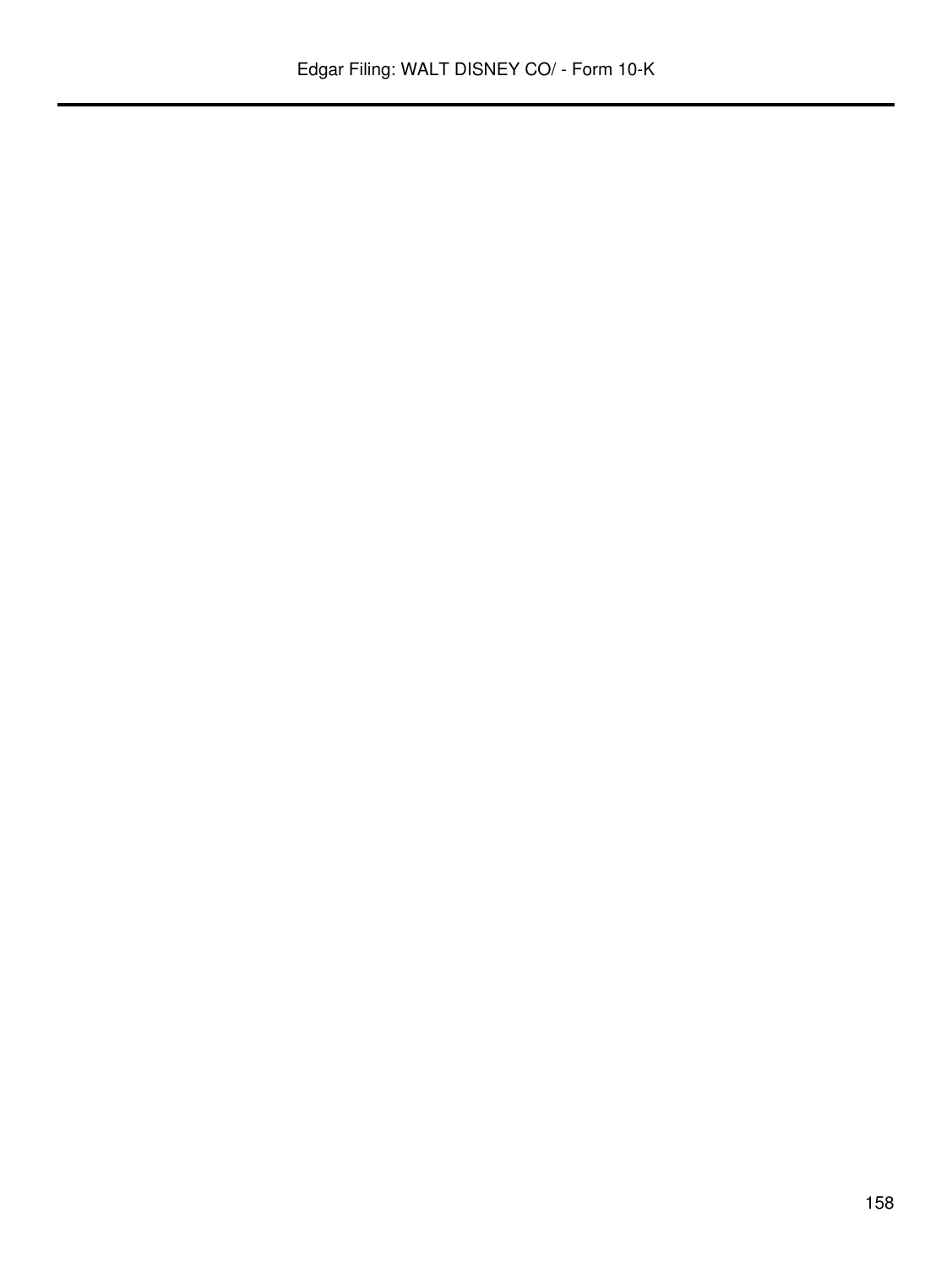|                                      | As of October 3, 2015 |                      |         |           |                                                |  |  |
|--------------------------------------|-----------------------|----------------------|---------|-----------|------------------------------------------------|--|--|
|                                      | Current<br>Assets     | Other Assets Accrued | Other   |           | Other Long-<br>Term<br>Liabilities Liabilities |  |  |
| Derivatives designated as hedges     |                       |                      |         |           |                                                |  |  |
| Foreign exchange                     | \$406                 | \$ 271               | \$~(54) | $\lambda$ | \$(17)                                         |  |  |
| Interest rate                        |                       | 101                  |         |           |                                                |  |  |
| Other                                |                       |                      | (18)    |           | (3)                                            |  |  |
| Derivatives not designated as hedges |                       |                      |         |           |                                                |  |  |
| Foreign exchange                     | 146                   | 87                   | (102)   |           | (5)                                            |  |  |
| Other                                |                       |                      |         |           | (17)                                           |  |  |
| Gross fair value of derivatives      | 552                   | 459                  | (174)   |           | (42)                                           |  |  |
| Counterparty netting                 | $(136)$ $(56)$        |                      | 169     |           | 23                                             |  |  |
| Cash collateral received             | $(238)$ $(191)$       |                      |         |           |                                                |  |  |
| Net derivative positions             | \$178                 | \$.<br>212           | \$~(5)  |           | S<br>(19)                                      |  |  |
| <b>Interest Rate Risk Management</b> |                       |                      |         |           |                                                |  |  |

The Company is exposed to the impact of interest rate changes primarily through its borrowing activities. The Company's objective is to mitigate the impact of interest rate changes on earnings and cash flows and on the market value of its borrowings. In accordance with its policy, the Company targets its fixed-rate debt as a percentage of its net debt between a minimum and maximum percentage. The Company typically uses pay-floating and pay-fixed interest rate swaps to facilitate its interest rate management activities.

The Company designates pay-floating interest rate swaps as fair value hedges of fixed-rate borrowings effectively converting fixed-rate borrowings to variable rate borrowings indexed to LIBOR. As of October 1, 2016 and October 3, 2015, the total notional amount of the Company's pay-floating interest rate swaps was \$8.3 billion and \$6.4 billion, respectively. The following table summarizes adjustments related to fair value hedges included in "Interest income/(expense), net" in the Consolidated Statements of Income.

2016 2015 2014

Gain (loss) on interest rate swaps  $$18$  \$60 \$(38)

Gain (loss) on hedged borrowings (18) (60) 38

In addition, the Company realized net benefits of \$94 million, \$97 million and \$93 million for fiscal years 2016, 2015 and 2014, respectively, in "Interest income/(expense), net" related to the pay-floating interest rate swaps. The Company may designate pay-fixed interest rate swaps as cash flow hedges of interest payments on floating-rate borrowings. Pay-fixed swaps effectively convert floating rate borrowings to fixed-rate borrowings. The unrealized gains or losses from these cash flow hedges are deferred in AOCI and recognized in interest expense as the interest payments occur. The Company did not have pay-fixed interest rate swaps that were designated as cash flow hedges of interest payments at October 1, 2016 or at October 3, 2015, and gains and losses related to pay-fixed swaps recognized in earnings for fiscal years 2016, 2015 and 2014 were not material.

Foreign Exchange Risk Management

The Company transacts business globally and is subject to risks associated with changing foreign currency exchange rates. The Company's objective is to reduce earnings and cash flow fluctuations associated with foreign currency exchange rate changes, enabling management to focus on core business issues and challenges.

The Company enters into option and forward contracts that change in value as foreign currency exchange rates change to protect the value of its existing foreign currency assets, liabilities, firm commitments and forecasted but not firmly committed foreign currency transactions. In accordance with policy, the Company hedges its forecasted foreign currency transactions for periods generally not to exceed four years within an established minimum and maximum range of annual exposure. The gains and losses on these contracts offset changes in the U.S. dollar equivalent value of the related forecasted transaction, asset, liability or firm commitment. The principal currencies hedged are the euro, Japanese yen, Canadian dollar and British pound. Cross-currency swaps are used to effectively convert foreign currency-denominated borrowings into U.S. dollar denominated borrowings.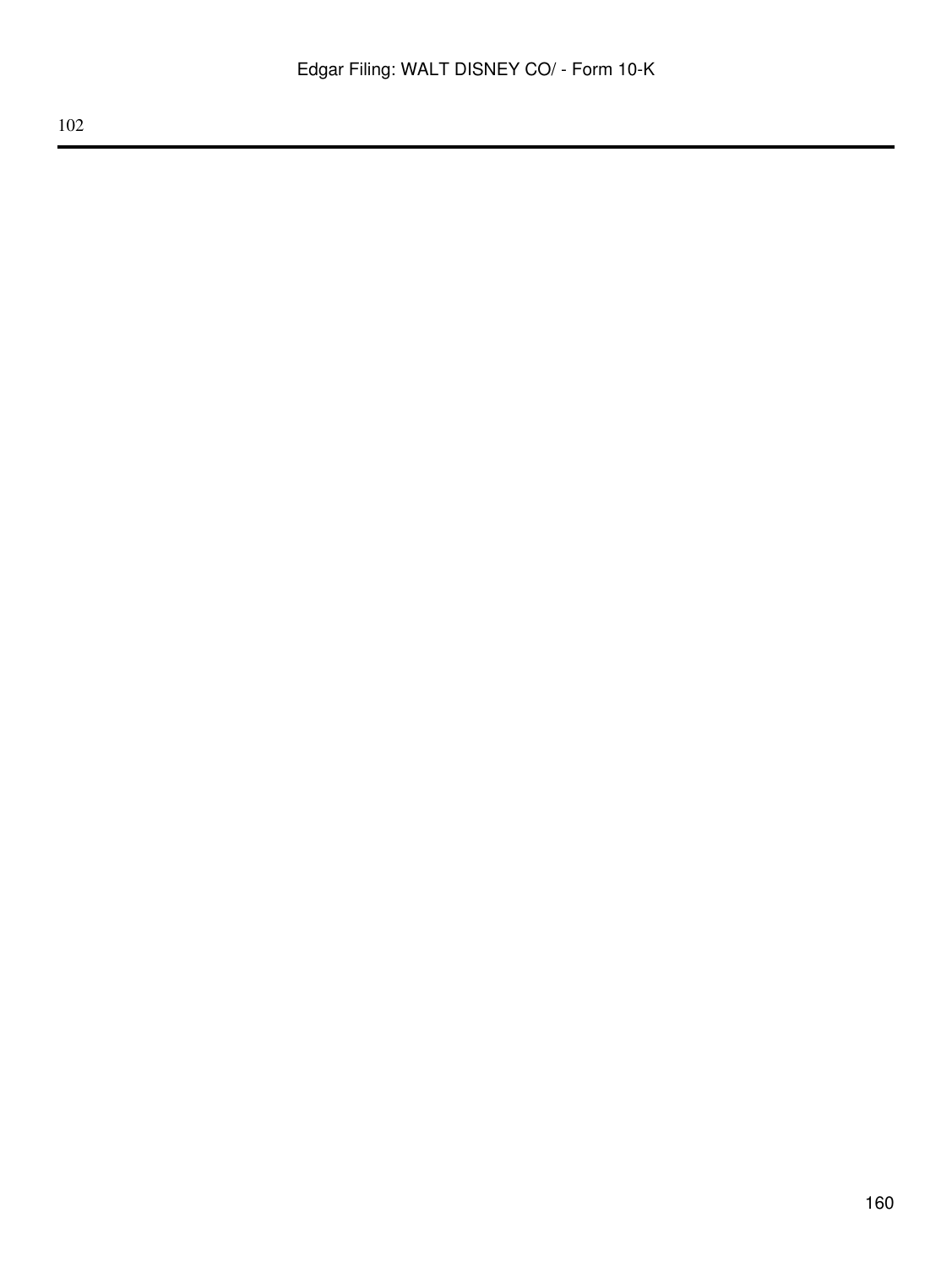The Company designates foreign exchange forward and option contracts as cash flow hedges of firmly committed and forecasted foreign currency transactions. As of October 1, 2016 and October 3, 2015, the notional amounts of the Company's net foreign exchange cash flow hedges were \$5.6 billion and \$6.5 billion, respectively. Mark-to-market gains and losses on these contracts are deferred in AOCI and are recognized in earnings when the hedged transactions occur, offsetting changes in the value of the foreign currency transactions. Gains and losses recognized related to ineffectiveness for fiscal years 2016, 2015 and 2014 were not material. Net deferred gains recorded in AOCI that will be reclassified to earnings in the next twelve months totaled \$67 million.

Foreign exchange risk management contracts with respect to foreign currency denominated assets and liabilities are not designated as hedges and do not qualify for hedge accounting. The notional amounts of these foreign exchange contracts at October 1, 2016 and October 3, 2015 were \$3.3 billion and \$3.3 billion, respectively. The following table summarizes the net foreign exchange gains or losses recognized on foreign currency denominated assets and liabilities and the net foreign exchange gains or losses on the foreign exchange contracts we entered into to mitigate our exposure with respect to foreign currency denominated assets and liabilities for fiscal years 2016, 2015 and 2014 by corresponding line item in which they are recorded in the Consolidated Statements of Income:

|                                                                                              | Costs and Expenses |  | Interest Income/ Income Tax                                                                                                                              |  |  |  |  |                               |  |
|----------------------------------------------------------------------------------------------|--------------------|--|----------------------------------------------------------------------------------------------------------------------------------------------------------|--|--|--|--|-------------------------------|--|
|                                                                                              |                    |  | (Expense), net Expense                                                                                                                                   |  |  |  |  |                               |  |
|                                                                                              | 2016 2015          |  | 2014                                                                                                                                                     |  |  |  |  | 2016 2015 2014 2016 2015 2014 |  |
| Net gains (losses) on foreign currency denominated assets<br>and liabilities                 | \$2                |  | $$(574) $(269) $(2) $42 $24 $49 $40 $34$                                                                                                                 |  |  |  |  |                               |  |
| Net gains (losses) on foreign exchange risk management<br>contracts not designated as hedges |                    |  | $(65)$ 558 216 - $(43)$ $(24)$ $(24)$ -                                                                                                                  |  |  |  |  |                               |  |
| Net gains (losses)                                                                           |                    |  | $\{(63) \, \text{\$}(\{16) \} \, \text{\$}(\{53) \} \, \text{\$}(\{2) \} \, \text{\$}(\{1) \} \, \text{\$} \rightarrow \$ \, 25 \, \$ \, 40 \, \$ \, 34$ |  |  |  |  |                               |  |

In addition to the amounts in this table, the Company recorded a \$143 million foreign currency translation loss on net monetary assets denominated in Venezuelan BsF in fiscal 2014 that was reported in "Other expense, net" (see Note 4). Commodity Price Risk Management

The Company is subject to the volatility of commodities prices, and the Company designates certain commodity forward contracts as cash flow hedges of forecasted commodity purchases. Mark-to-market gains and losses on these contracts are deferred in AOCI and are recognized in earnings when the hedged transactions occur, offsetting changes in the value of commodity purchases. The notional amount and fair value of these commodity forward contracts at October 1, 2016 and October 3, 2015 were not material. The related gains and losses recognized in earnings were not material for fiscal years 2016, 2015 and 2014.

Risk Management – Other Derivatives Not Designated as Hedges

The Company enters into certain other risk management contracts that are not designated as hedges and do not qualify for hedge accounting. These contracts, which include certain swap contracts, are intended to offset economic exposures of the Company and are carried at market value with any changes in value recorded in earnings. The notional amount and fair value of these contracts at October 1, 2016 and October 3, 2015 were not material. The related gains and losses recognized in earnings were not material for fiscal years 2016, 2015 and 2014. Contingent Features and Cash Collateral

The Company has master netting arrangements by counterparty with respect to certain derivative financial instrument contracts. The Company may be required to post collateral in the event that a net liability position with a counterparty exceeds limits defined by contract and that vary with the Company's credit rating. In addition, these contracts may require a counterparty to post collateral to the Company in the event that a net receivable position with a counterparty exceeds limits defined by contract and that vary with the counterparty's credit rating. If the Company's or counterparty's credit ratings were to fall below investment grade, such counterparties or the Company would also have the right to terminate our derivative contracts, which could lead to a net payment to or from the Company for the aggregate net value by counterparty of our derivative contracts. The aggregate fair values of derivative instruments with credit-risk-related contingent features in a net liability position by counterparty were \$86 million and \$7 million at October 1, 2016 and October 3, 2015, respectively.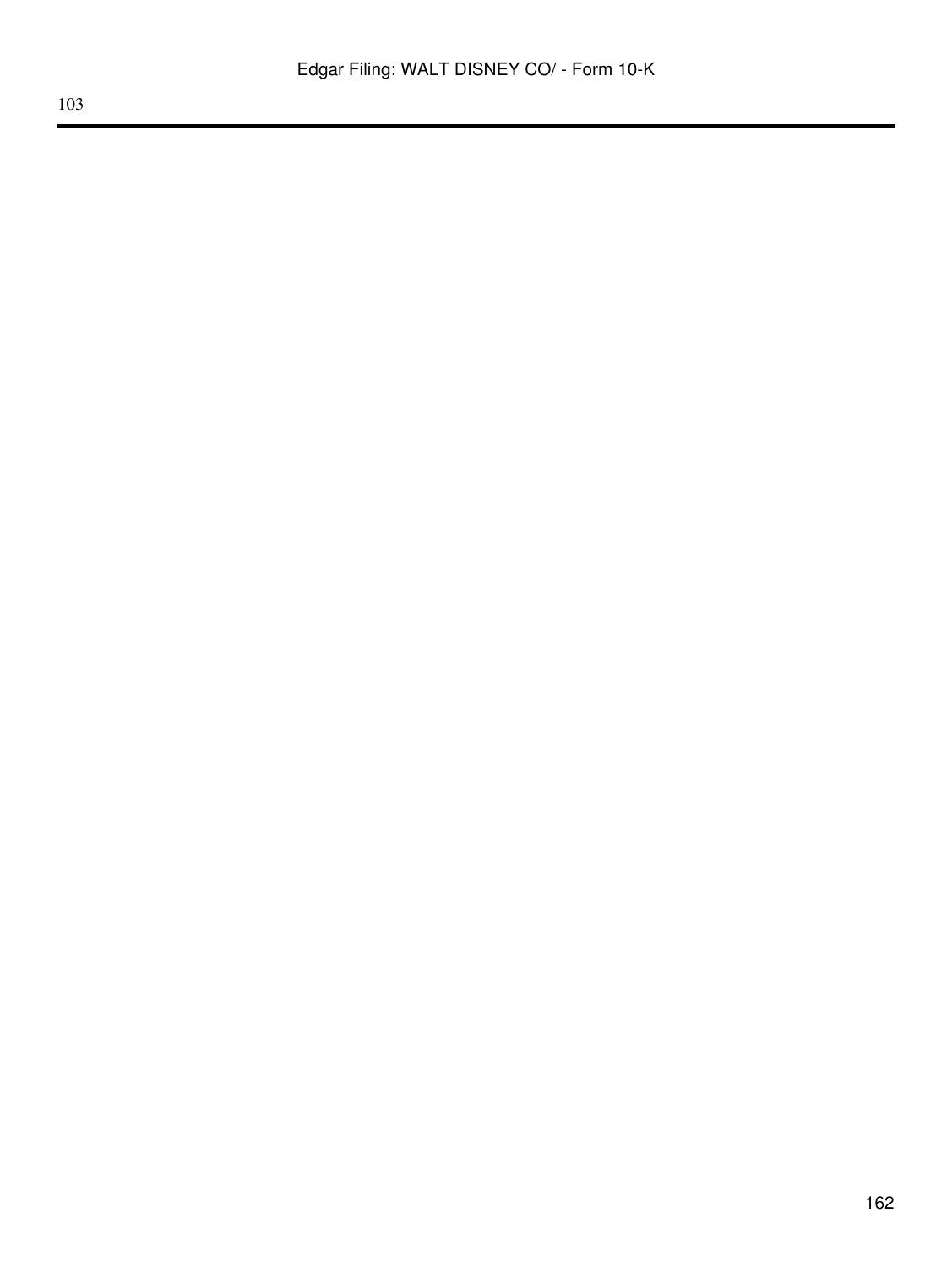## 17 Restructuring and Impairment Charges

The Company recorded \$156 million, \$53 million and \$140 million of restructuring and impairment charges in fiscal years 2016, 2015 and 2014, respectively. Charges in fiscal 2016 were primarily due to an investment impairment, asset impairments associated with shutting down certain international film production operations and severance and contract termination costs. Charges in fiscal 2015 were primarily due to a contract termination and severance. Charges in fiscal 2014 were primarily due to severance and radio FCC license impairments.

18 New Accounting Pronouncements

## Restricted Cash

In November 2016, the Financial Accounting Standards Board (FASB) issued guidance that requires restricted cash to be presented with cash and cash equivalents in the statement of cash flows. The guidance is required to be adopted retrospectively, and is effective beginning in the first quarter of the Company's 2019 fiscal year (with early adoption permitted). At October 1, 2016 and October 3, 2015, the Company held restricted cash of \$150 million and \$456 million, respectively, primarily associated with collateral received from counterparties to its derivative contracts. The Company's restricted cash balances are presented in the Consolidated Balance Sheets as Other current assets and Other assets based on the maturity dates of the related derivatives. Under the new guidance, changes in the Company's restricted cash will continue to be classified as either operating activities or investing activities in the Consolidated Statements of Cash Flows, depending on the nature of the activities that gave rise to the restriction. Intra-Entity Transfers of Assets Other Than Inventory

In October 2016, the FASB issued guidance that requires the income tax consequences of an intra-entity transfer of an asset other than inventory to be recognized when the transfer occurs instead of when the asset is sold to an outside party. The new guidance is effective beginning with the first quarter of the Company's 2019 fiscal year (with early adoption permitted as of the beginning of an annual period). The guidance is required to be adopted retrospectively by recording a cumulative-effect adjustment to retained earnings as of the beginning of the adoption period. The Company is assessing the potential impact this guidance will have on its financial statements.

Stock Compensation - Employee Share-based Payments

In March 2016, the FASB issued guidance to amend certain aspects of accounting for employee share-based awards, including accounting for income taxes related to those transactions. This guidance will require recognizing excess tax benefits and deficiencies (that result from an increase or decrease in the fair value of an award from grant date to the vesting date or exercise date) on share-based compensation arrangements in the tax provision, instead of in equity as under the current guidance. In addition, these amounts will be classified as an operating activity in the statement of cash flows, instead of as a financing activity. The Company reported excess tax benefits of approximately \$0.2 billion, \$0.3 billion and \$0.3 billion in fiscal 2016, 2015 and 2014, respectively. In addition, cash paid for shares withheld to satisfy employee taxes will be classified as a financing activity, instead of as an operating activity. Cash paid for employee taxes was approximately \$0.2 billion, \$0.3 billion and \$0.3 billion in fiscal 2016, 2015 and 2014, respectively. The fiscal 2016, 2015 and 2014 amounts of excess tax benefits and cash paid for employee taxes are not necessarily indicative of future amounts that may arise in years following implementation of the new accounting pronouncement. The guidance is effective beginning in the first quarter of the Company's 2018 fiscal year (with early adoption permitted) and is required to be adopted as follows:

•Prospectively for the recognition of excess tax benefits and deficiencies in the tax provision

• flows Retrospectively or prospectively for the classification of excess tax benefits and deficiencies in the statement of cash

• cash flows Retrospectively for the classification of cash paid for shares withheld to satisfy employee taxes in the statement of

Leases

In February 2016, the FASB issued a new lease accounting standard, which requires the present value of committed operating lease payments to be recorded as right-of-use lease assets and lease liabilities on the balance sheet. As of October 1, 2016, the Company had an estimated \$3.1 billion in undiscounted future minimum lease commitments. The Company is currently assessing the impact of the new guidance on its financial statements. The guidance is required to be adopted retrospectively, and is effective beginning in the first quarter of the Company's 2020 fiscal year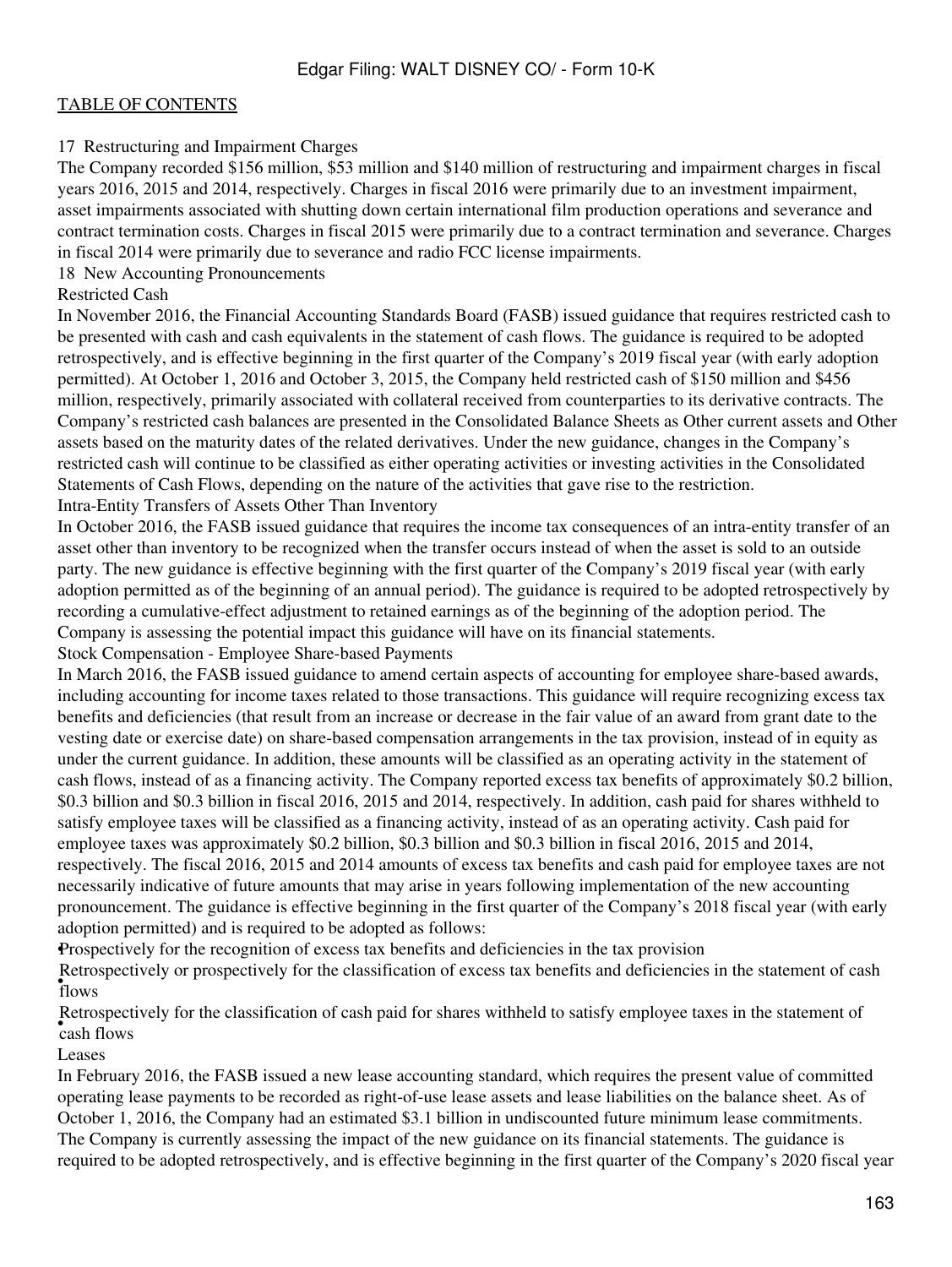(with early adoption permitted).

Income Taxes

In November 2015, the FASB issued guidance to simplify the presentation of deferred income taxes by reporting the net amount of deferred tax assets and liabilities on a jurisdiction by jurisdiction basis as non-current on the balance sheet. The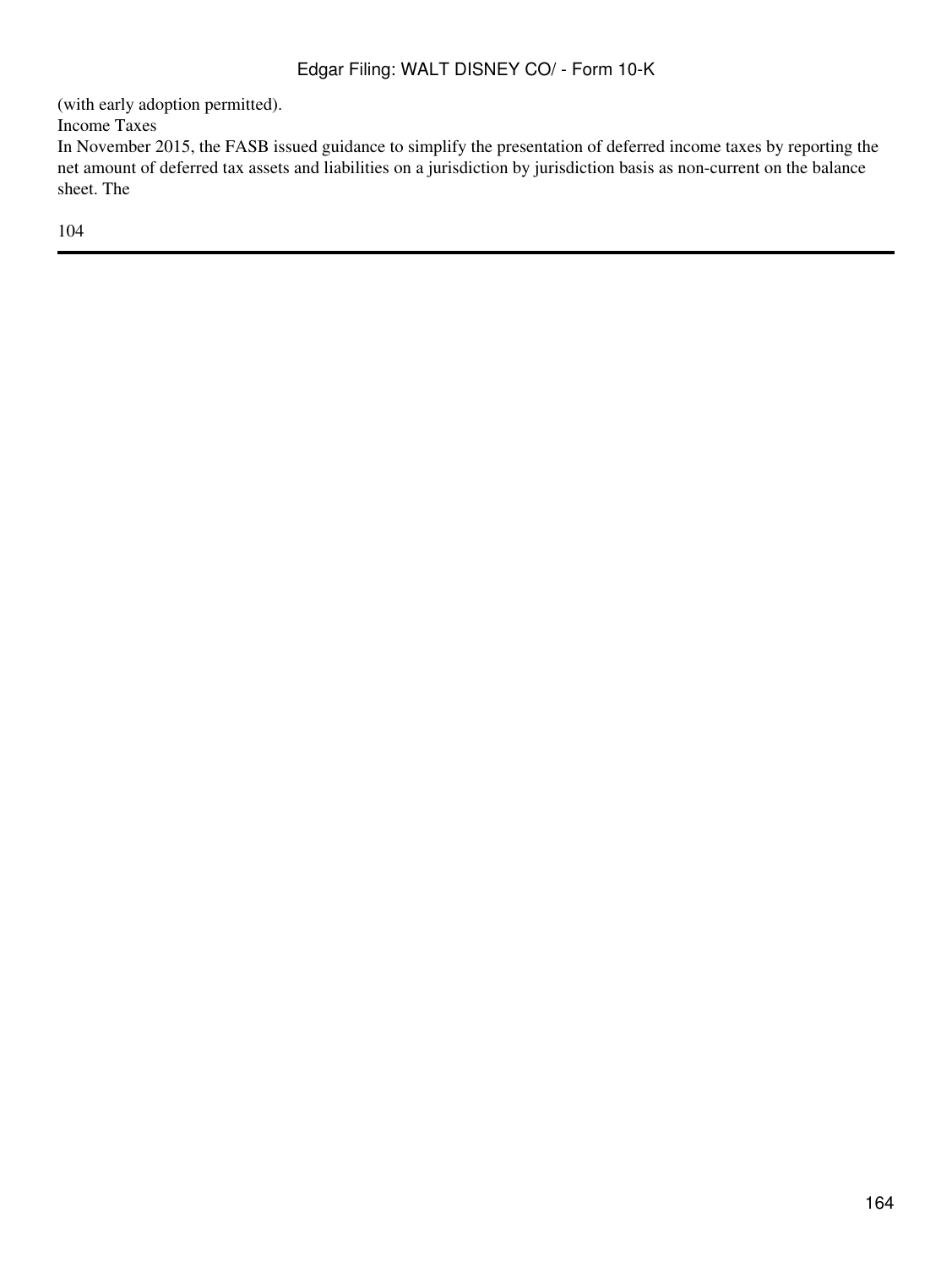Company adopted the provisions of this guidance on a prospective basis in the first quarter of fiscal 2016 by reclassifying \$0.8 billion in current assets and reporting them as a reduction to non-current liabilities. Revenue from Contracts with Customers

In May 2014, the FASB issued guidance that replaces the existing accounting standards for revenue recognition with a single comprehensive five-step model. The core principle is to recognize revenue upon the transfer of goods or services to customers at an amount that reflects the consideration expected to be received. Since its issuance, the FASB has amended several aspects of the new guidance, including provisions that address revenue recognition associated with the licensing of intellectual property. The new guidance, including the amendments, is effective beginning with the first quarter of the Company's 2019 fiscal year (with early adoption permitted beginning fiscal year 2018). The guidance may be adopted either by restating all years presented in the Company's financial statements or by recording the impact of adoption as an adjustment to retained earnings at the beginning of the year of adoption. The Company is assessing the potential impact this guidance will have on its financial statements.